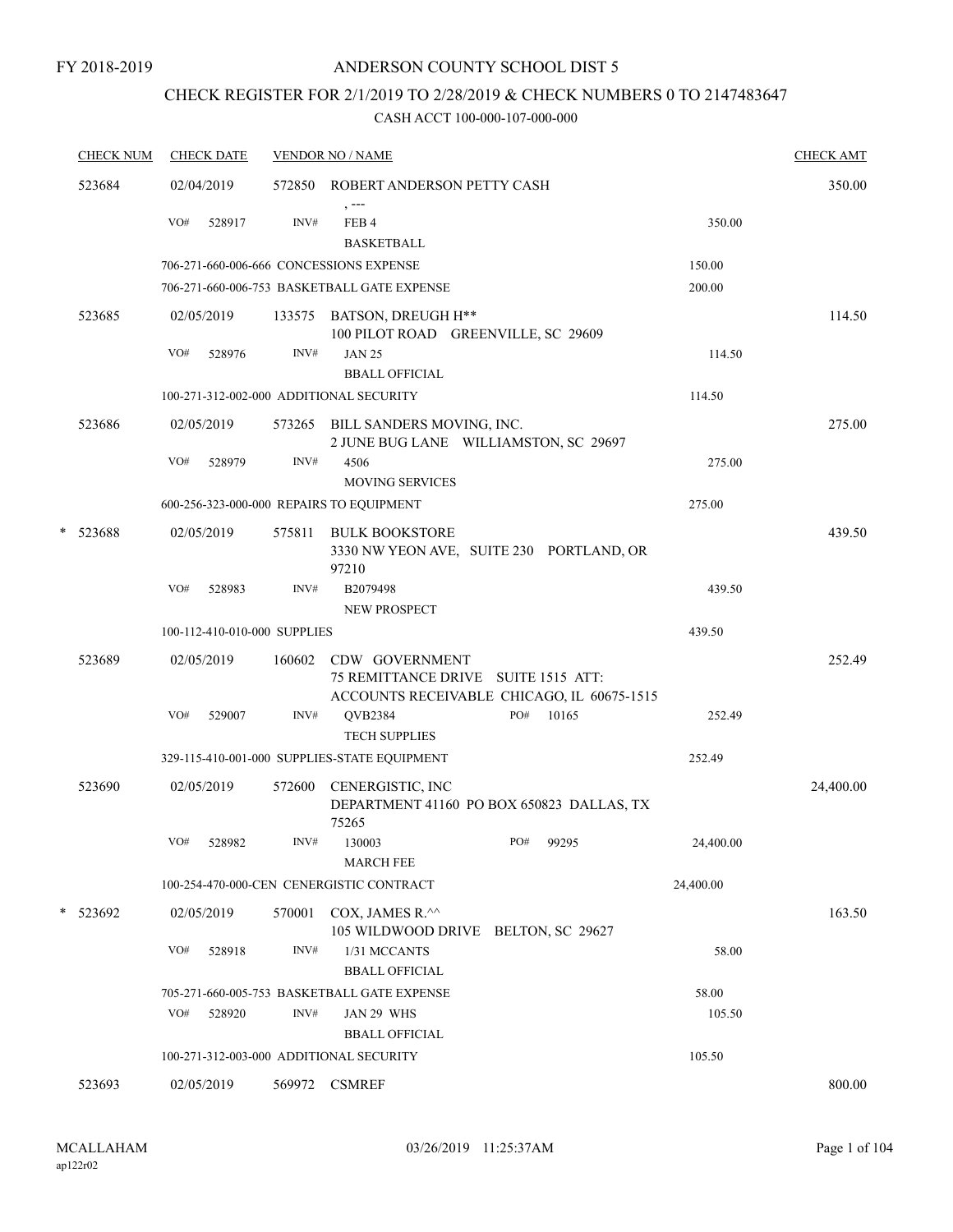### CHECK REGISTER FOR 2/1/2019 TO 2/28/2019 & CHECK NUMBERS 0 TO 2147483647

| <b>CHECK NUM</b> | <b>CHECK DATE</b> |        |                              | <b>VENDOR NO / NAME</b>                                                                     |           | <b>CHECK AMT</b> |
|------------------|-------------------|--------|------------------------------|---------------------------------------------------------------------------------------------|-----------|------------------|
|                  |                   |        |                              | ATTN: DEBBIE HARTWIG 10663 MONTGOMERY<br>RD CINCINNATI, OH 45242                            |           |                  |
|                  | VO#               | 528984 | INV#                         | <b>J. VENDETTE</b><br><b>REGISTRATION</b>                                                   | 800.00    |                  |
|                  |                   |        | 100-271-410-002-ATH SUPPLIES |                                                                                             | 800.00    |                  |
| 523695           | 02/05/2019        |        | 563501                       | FOOD EQUIPMENT COMPANY, INC<br>34 TEDWALL COURT ATT: ACCOUNTS<br>RECEIVABLE GREER, SC 29650 |           | 15,402.10        |
|                  | VO#               | 528988 | INV#                         | 092034<br>PO#<br>99965<br><b>TL HANNA</b>                                                   | 15,402.10 |                  |
|                  |                   |        |                              | 600-256-540-002-000 EQUIPMENT-EXPENDABLE                                                    | 15,402.10 |                  |
| 523696           | 02/05/2019        |        | 575812                       | FOOTHILLS AREA FCA<br>PO BOX 977 WESTMINISTER, SC 29693                                     |           | 500.00           |
|                  | VO#               | 528989 | INV#                         | <b>FCA BANQUET</b><br><b>SPONSORSHIP</b>                                                    | 500.00    |                  |
|                  |                   |        |                              | 100-390-410-000-000 SUPPLIES AND MATERIALS                                                  | 500.00    |                  |
| 523699           | 02/05/2019        |        |                              | 566025 GOOD NEWS TRAVELS<br>3504-12 HWY 153 GREENVILLE, SC 29611                            |           | 4,000.00         |
|                  | VO#               | 528999 | INV#                         | <b>ROMSZET</b><br><b>SOUTHWOOD MAY 3</b>                                                    | 4,000.00  |                  |
|                  |                   |        |                              | 721-190-660-021-637 BAND MS/HS EXPENSE                                                      | 4,000.00  |                  |
| 523700           | 02/05/2019        |        |                              | 574712 HILL, TROY**<br>108 RUNNING FOX LN BELTON, SC 29627                                  |           | 225.00           |
|                  | VO#               | 528970 | INV#                         | <b>TL HANNA</b><br><b>ATHLETICS</b>                                                         | 225.00    |                  |
|                  |                   |        |                              | 100-271-312-002-000 ADDITIONAL SECURITY                                                     | 225.00    |                  |
| 523702           | 02/05/2019        |        |                              | 570574 HULLINGER, GARY^^<br>401 SOUTH 1ST STREET APT 8 EASLEY, SC<br>29640                  |           | 107.30           |
|                  | VO#               | 528977 | INV#                         | <b>JAN 25</b><br><b>BBALL OFFICIAL</b>                                                      | 107.30    |                  |
|                  |                   |        |                              | 100-271-312-002-000 ADDITIONAL SECURITY                                                     | 107.30    |                  |
| 523703           | 02/05/2019        |        | 282620                       | <b>IONOSPHERE TOURS</b><br>307 N. MAIN STREET ANDERSON, SC 29621                            |           | 400.00           |
|                  | VO#               | 529001 | INV#                         | <b>CHARTER 6689</b><br><b>CONCORD ELEM</b>                                                  | 400.00    |                  |
|                  |                   |        |                              | 709-271-660-009-352 FIELD TRIPS GRADE 2 EXPENSE                                             | 400.00    |                  |
| 523705           | 02/05/2019        |        | 575785                       | JOHNSON, JOANNA**<br>1505 ANDERSON ST BELTON, SC 29627                                      |           | 306.25           |
|                  | VO#               | 529002 | INV#                         | <b>ST JOSEPHS</b><br><b>JAN SERVICES</b>                                                    | 306.25    |                  |
|                  |                   |        |                              | 201-413-312-000-SJC PS- ST.JOSEPH'S CATHOLIC                                                | 306.25    |                  |
| 523706           | 02/05/2019        |        |                              | 313476 LAKESHORE LEARNING MATERIALS                                                         |           | 582.20           |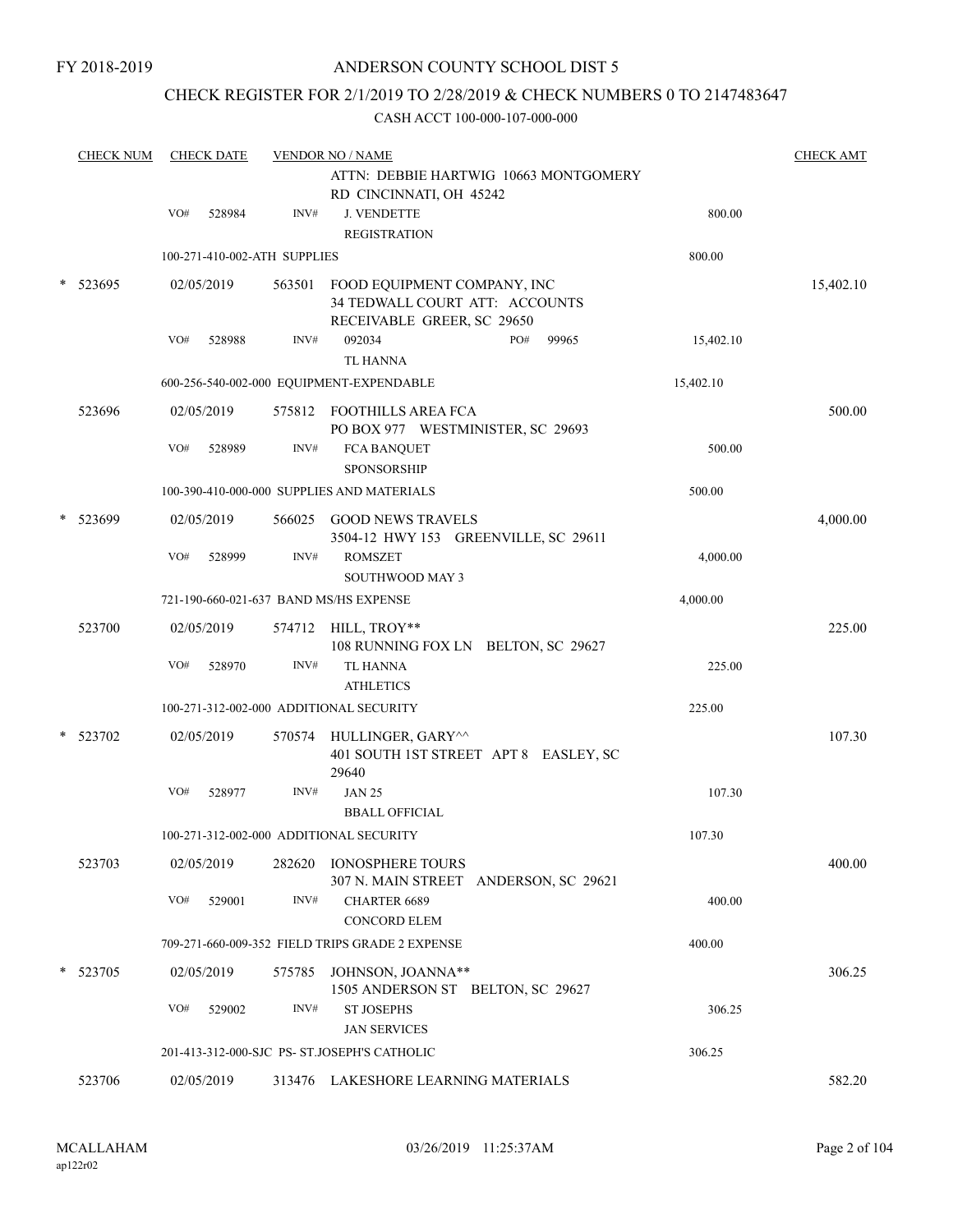### CHECK REGISTER FOR 2/1/2019 TO 2/28/2019 & CHECK NUMBERS 0 TO 2147483647

|        | <b>CHECK NUM</b> |     | <b>CHECK DATE</b>                                            |        | <b>VENDOR NO / NAME</b>                                                                                            | <b>CHECK AMT</b> |
|--------|------------------|-----|--------------------------------------------------------------|--------|--------------------------------------------------------------------------------------------------------------------|------------------|
|        |                  |     |                                                              |        | 2695 EAST DOMINGUEZ STREET ATT: ACCOUNTS<br>RECEIVABLE CARSON, CA 90895                                            |                  |
|        |                  | VO# | 529003                                                       | INV#   | 10113<br>4546740119<br>PO#<br>582.20<br><b>SUPPLIES</b>                                                            |                  |
|        |                  |     | 100-147-410-018-000 SUPPLIES                                 |        | 582.20                                                                                                             |                  |
|        | 523707           |     | 02/05/2019                                                   |        | 574089 MCCAULEY, FREDDY**<br>408 RIDDLE DR SENECA, SC 29672                                                        | 105.00           |
|        |                  | VO# | 528972                                                       | INV#   | TL HANNA<br>105.00<br><b>BOOKKEEPER</b>                                                                            |                  |
|        |                  |     |                                                              |        | 100-271-312-002-000 ADDITIONAL SECURITY<br>105.00                                                                  |                  |
| $\ast$ | 523709           |     | 02/05/2019                                                   |        | 364515 MOSS, MARTY D**<br>PO BOX 596 WESTMINISTER, SC 29693                                                        | 115.40           |
|        |                  | VO# | 528922                                                       | INV#   | JAN 29 WHS<br>115.40<br><b>BBALL OFFICIAL</b>                                                                      |                  |
|        |                  |     |                                                              |        | 100-271-312-003-000 ADDITIONAL SECURITY<br>115.40                                                                  |                  |
|        | $*$ 523711       |     | 02/05/2019                                                   |        | 382750 NEW FOUNDATIONS CHILDREN & FAM SVCS INC<br>2300 STANDRIDGE ROAD ATT: DONNA<br>HARRINGTON ANDERSON, SC 29625 | 4,104.76         |
|        |                  | VO# | 529004                                                       | INV#   | PO#<br>10161<br>1632<br>4,104.76<br><b>DEC EXPENSES</b>                                                            |                  |
|        |                  |     |                                                              |        | 221-113-312-000-NFH ADMIN COORD/VOC FACIL/TUTORS<br>4,104.76                                                       |                  |
|        | 523712           |     | 02/05/2019                                                   |        | 575672 NIELSEN KELLERMAN CO<br>21 CREEK CIRCLE BOOTHWYN, PA 19061                                                  | 305.60           |
|        |                  | VO# | 529005                                                       | INV#   | ORD#0163248<br>305.60<br><b>TL HANNA</b>                                                                           |                  |
|        |                  |     | 100-271-410-002-000 SUPPLIES                                 |        | 305.60                                                                                                             |                  |
|        | 523713           |     | 02/05/2019                                                   | 389900 | OFFICE DEPOT<br>POBOX 1413 CHARLOTTE, NC 28201-1413                                                                | 790.12           |
|        |                  | VO# | 529010                                                       | INV#   | 259257089001<br>121.66<br>259263965001                                                                             |                  |
|        |                  |     | 124-114-410-024-000 SUPPLIES<br>124-114-410-024-000 SUPPLIES |        | 97.80<br>23.86                                                                                                     |                  |
|        |                  | VO# | 529011                                                       | INV#   | 55.47<br>255269858001<br><b>SUPPLIES</b>                                                                           |                  |
|        |                  |     |                                                              |        | 100-221-410-000-000 SUPPLIES AND MATERIALS<br>55.47                                                                |                  |
|        |                  | VO# | 529012                                                       | INV#   | 259959085001<br>153.92<br><b>SUPPLIES</b>                                                                          |                  |
|        |                  |     |                                                              |        | 326-112-332-000-000 TRAVEL-DELIVER KITS<br>153.92                                                                  |                  |
|        |                  | VO# | 529013                                                       | INV#   | 255703097001<br>57.00<br><b>SUPPLIES</b>                                                                           |                  |
|        |                  |     |                                                              |        | 326-112-332-000-000 TRAVEL-DELIVER KITS<br>57.00                                                                   |                  |
|        |                  |     | $VO#$ 529014                                                 | INV#   | PO#<br>10130<br>259242341001<br>267.71<br><b>SUPPLIES</b>                                                          |                  |
|        |                  |     | 201-112-410-010-000 SUPPLIES                                 |        | 267.71                                                                                                             |                  |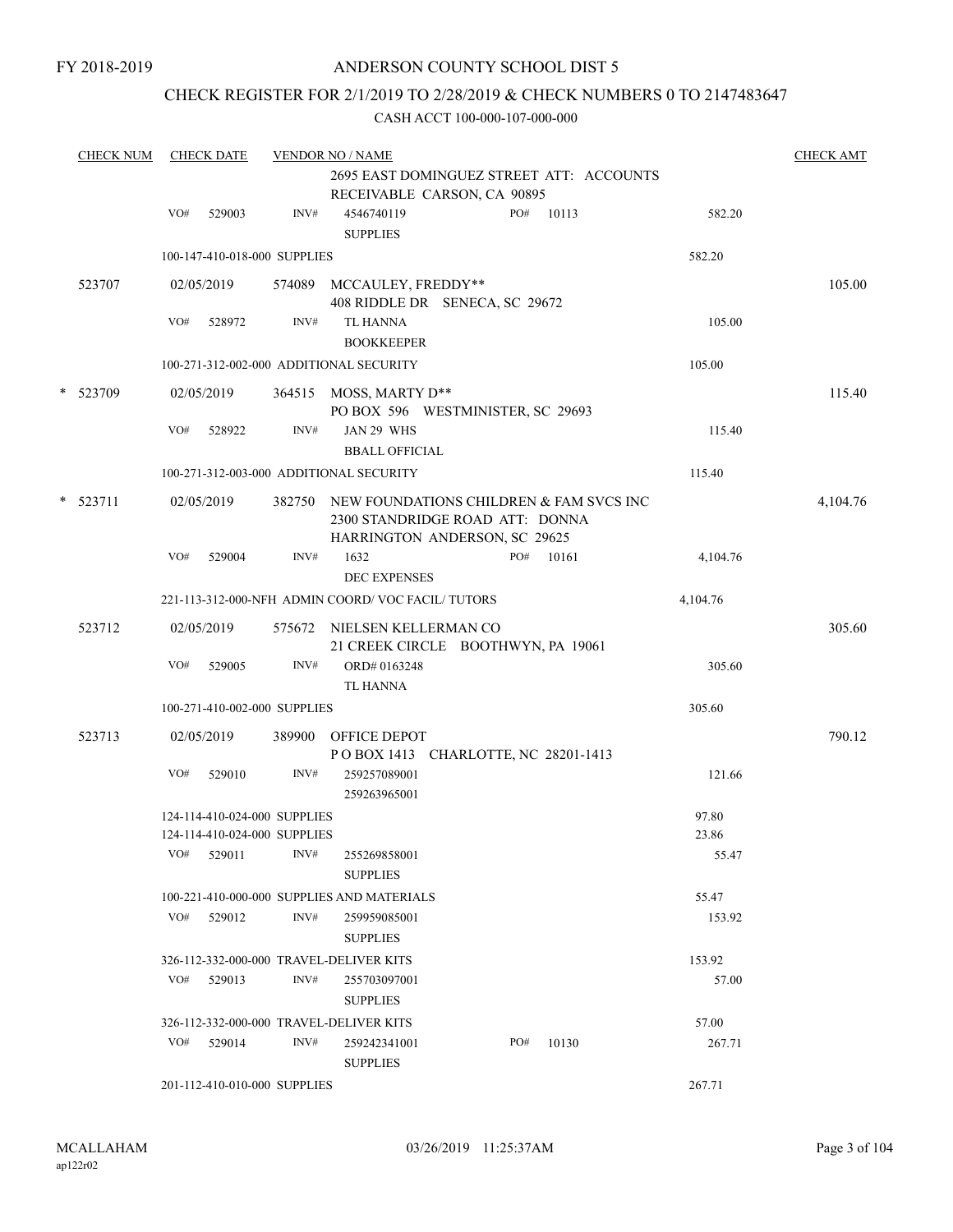# CHECK REGISTER FOR 2/1/2019 TO 2/28/2019 & CHECK NUMBERS 0 TO 2147483647

|        | <b>CHECK NUM</b> |     | <b>CHECK DATE</b>               |        | <b>VENDOR NO / NAME</b>                                                                         |          | <b>CHECK AMT</b> |
|--------|------------------|-----|---------------------------------|--------|-------------------------------------------------------------------------------------------------|----------|------------------|
|        |                  | VO# | 529015                          | INV#   | 261154211001<br><b>SUPPLIES</b>                                                                 | 134.36   |                  |
|        |                  |     | 100-112-410-007-000 SUPPLIES    |        |                                                                                                 | 134.36   |                  |
| $\ast$ | 523715           |     | 02/05/2019                      | 575771 | PRITCHETT, JOHN**<br>2106 BOULEVARD HEIGHTS ANDERSON, SC<br>29621                               |          | 115.40           |
|        |                  | VO# | 528974                          | INV#   | <b>JAN 24</b>                                                                                   | 115.40   |                  |
|        |                  |     |                                 |        | TLH WRESTLING                                                                                   |          |                  |
|        |                  |     |                                 |        | 100-271-312-002-000 ADDITIONAL SECURITY                                                         | 115.40   |                  |
|        | 523716           |     | 02/05/2019                      | 573630 | <b>PSUG EVENTS</b><br>PO BOX 2047 ANN ARBOR, MI 48106                                           |          | 1,396.00         |
|        |                  | VO# | 529017                          | INV#   | PO# 012819DF<br><b>TL HANNA</b>                                                                 | 1,047.00 |                  |
|        |                  |     |                                 |        | 100-114-410-002-VEN SUPPLY-ADDT'L FOR LOST VENDING                                              | 349.00   |                  |
|        |                  |     |                                 |        | 100-114-410-002-VEN SUPPLY-ADDT'L FOR LOST VENDING                                              | 349.00   |                  |
|        |                  |     |                                 |        | 100-114-410-002-VEN SUPPLY-ADDT'L FOR LOST VENDING                                              | 349.00   |                  |
|        |                  | VO# | 529018                          | INV#   | SE19SC85D8<br><b>S. CARLTON</b>                                                                 | 349.00   |                  |
|        |                  |     |                                 |        | 100-224-312-000-000 STAFF DEV. - PURCHASED SERVICES                                             | 349.00   |                  |
|        | $*$ 523718       |     | 02/05/2019                      | 573977 | MEDFORD, RICHARD^^<br>111 POSTELLE DR. ANDERSON, SC 29621                                       |          | 1,500.00         |
|        |                  | VO# | 529016                          | INV#   | TLH FOOTBALL<br>JAN 28 MEAL                                                                     | 1,500.00 |                  |
|        |                  |     |                                 |        | 100-271-312-002-000 ADDITIONAL SECURITY                                                         | 1,500.00 |                  |
|        | * 523720         |     | 02/05/2019                      | 570674 | <b>SC STATE DEPT OF EDUCATION</b><br>RUTLEDGE BUILDING 1429 SENATE STREET<br>COLUMBIA, SC 29201 |          | 1,246.16         |
|        |                  | VO# | 529031                          | INV#   | FY 2017-18                                                                                      | 1,246.16 |                  |
|        |                  |     |                                 |        | <b>MEDICAID CLAIMING</b>                                                                        |          |                  |
|        |                  |     |                                 |        | 283-414-720-000-000 MEDICAID PYMNTS TO SDE                                                      | 1,246.16 |                  |
|        | 523721           |     | 02/05/2019                      | 570059 | <b>SHARP BUSINESS SYSTEMS</b><br>DEPT 1216 PO BOX 121216 DALLAS, TX<br>75312-1216               |          | 1,599.01         |
|        |                  | VO# | 529024                          | INV#   | 9001671602<br><b>COPIES</b>                                                                     | 1,231.32 |                  |
|        |                  |     | 201-112-490-010-000 COPIER COST |        |                                                                                                 | 1,231.32 |                  |
|        |                  | VO# | 529025                          | INV#   | 9001661043<br>9001667464                                                                        | 187.44   |                  |
|        |                  |     | 100-113-410-007-000 SUPPLIES    |        |                                                                                                 | 19.26    |                  |
|        |                  |     | 100-113-410-007-000 SUPPLIES    |        |                                                                                                 | 168.18   |                  |
|        |                  | VO# | 529026                          | INV#   | 9001685307<br><b>COPIES</b>                                                                     | 39.22    |                  |
|        |                  |     | 100-147-410-018-000 SUPPLIES    |        |                                                                                                 | 39.22    |                  |
|        |                  | VO# | 529027                          | INV#   | 9001687861                                                                                      | 68.27    |                  |
|        |                  |     |                                 |        | <b>COPIES</b>                                                                                   |          |                  |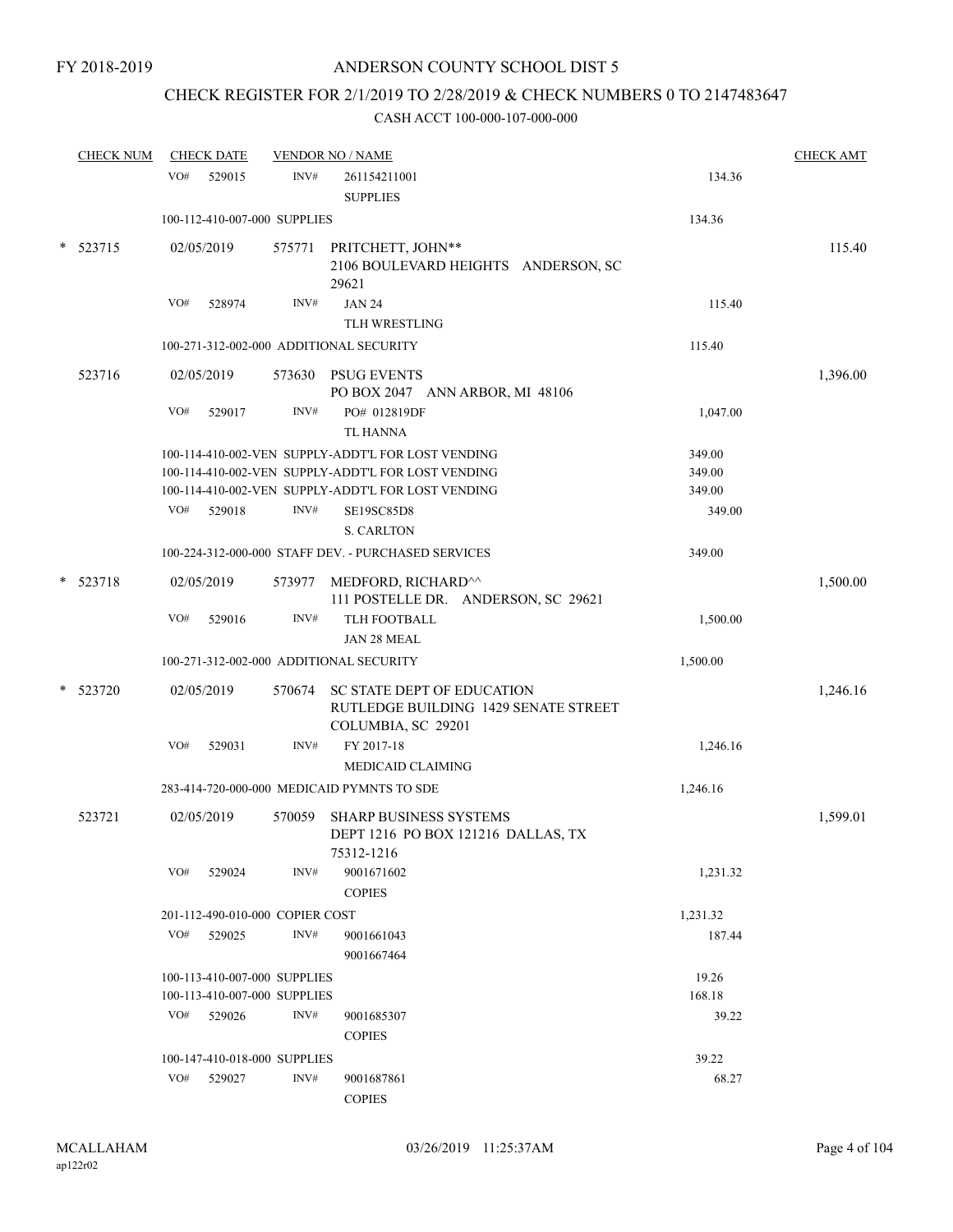## CHECK REGISTER FOR 2/1/2019 TO 2/28/2019 & CHECK NUMBERS 0 TO 2147483647

| <b>CHECK NUM</b> |     | <b>CHECK DATE</b>                  |        | <b>VENDOR NO / NAME</b>                                                                                          |     |       |          | <b>CHECK AMT</b> |
|------------------|-----|------------------------------------|--------|------------------------------------------------------------------------------------------------------------------|-----|-------|----------|------------------|
|                  |     | 100-113-410-005-000 SUPPLIES       |        |                                                                                                                  |     |       | 68.27    |                  |
|                  | VO# | 529028                             | INV#   | 9001676947<br><b>COPIES</b>                                                                                      |     |       | 68.32    |                  |
|                  |     | 201-112-490-019-000 COPIER COST    |        |                                                                                                                  |     |       | 68.32    |                  |
|                  | VO# | 529029                             | INV#   | 9001679931                                                                                                       |     |       | 4.44     |                  |
|                  |     |                                    |        | <b>COPIES</b>                                                                                                    |     |       |          |                  |
|                  |     | 709-271-660-009-362 COPIER EXPENSE |        |                                                                                                                  |     |       | 4.44     |                  |
| 523722           |     | 02/05/2019                         | 571007 | SIMPLIFIED OFFICE SYSTEMS<br>6220 BUSH RIVER ROAD COLUMBIA, SC 29212                                             |     |       |          | 228.80           |
|                  | VO# | 529030                             | INV#   | 180911-0005                                                                                                      |     |       | 228.80   |                  |
|                  |     |                                    |        | <b>COPIES</b>                                                                                                    |     |       |          |                  |
|                  |     | 201-112-490-019-000 COPIER COST    |        |                                                                                                                  |     |       | 228.80   |                  |
| 523723           |     | 02/05/2019                         | 573721 | SSBT AS TTEE FOR SCORP MM61953-001-042<br>MASS MUTUAL RETIREMENT SERVICES PO BOX<br>219062 KANSAS CITY, MO 64121 |     |       |          | 583.33           |
|                  | VO# | 529020                             | INV#   | AUG/SEPT 2018<br><b>RETIREMENT</b>                                                                               |     |       | 583.33   |                  |
|                  |     |                                    |        | 100-000-468-000-000 OPTIONAL RETIREMENT PLAN                                                                     |     |       | 375.00   |                  |
|                  |     |                                    |        | 100-000-484-000-000 EMPLOYER RETIREMENT PAYABLE                                                                  |     |       | 208.33   |                  |
| 523724           |     | 02/05/2019                         | 573721 | SSBT AS TTEE FOR SCORP MM61953-001-042<br>MASS MUTUAL RETIREMENT SERVICES PO BOX<br>219062 KANSAS CITY, MO 64121 |     |       |          | 112.08           |
|                  | VO# | 529021                             | INV#   | 1-30-19 PAYROLL<br><b>DEDUCTIONS</b>                                                                             |     |       | 112.08   |                  |
|                  |     |                                    |        | 100-000-468-000-000 OPTIONAL RETIREMENT PLAN                                                                     |     |       | 72.05    |                  |
|                  |     |                                    |        | 100-000-484-000-000 EMPLOYER RETIREMENT PAYABLE                                                                  |     |       | 40.03    |                  |
| 523725           |     | 02/05/2019                         | 491400 | SUBSCRIPTION SERVICES OF AMERICA, INC<br>POBOX 820 ATT: ACCOUNTS RECEIVABLE<br>BELLMORE, NY 11710-0763           |     |       |          | 265.66           |
|                  | VO# | 529032                             | INV#   | 8275067<br><b>ROBERT ANDERSON</b>                                                                                | PO# | 10007 | 265.66   |                  |
|                  |     | 100-222-410-006-000 SUPPLIES       |        |                                                                                                                  |     |       | 265.66   |                  |
| * 523727         |     | 02/05/2019                         | 569972 | <b>TIFFANY COPELAND</b><br>762 MOUNTAIN VIEW RD ANDERSON, SC 29626                                               |     |       |          | 160.00           |
|                  | VO# | 528957                             | INV#   | <b>FIELD TRIP</b><br><b>REFUND</b>                                                                               |     |       | 160.00   |                  |
|                  |     |                                    |        | 707-190-660-007-354 FIELD TRIPS GRADE 4 EXPENSE                                                                  |     |       | 160.00   |                  |
| * 523729         |     | 02/05/2019                         | 509900 | <b>CSW</b><br>TUCKER'S RESTAURANT PO BOX 6188<br>ANDERSON, SC 29623                                              |     |       |          | 1,708.00         |
|                  | VO# | 529038                             | INV#   | FEB 12 LUNCH                                                                                                     |     |       | 1,708.00 |                  |
|                  |     |                                    |        | <b>CENTERVILLE ELEM</b>                                                                                          |     |       |          |                  |
|                  |     |                                    |        | 707-190-660-007-355 FIELD TRIPS GRADE 5 EXPENSE                                                                  |     |       | 1,708.00 |                  |
| 523730           |     | 02/05/2019                         | 573757 | TYMINSKI, ANDREW^^                                                                                               |     |       |          | 800.00           |
|                  |     |                                    |        |                                                                                                                  |     |       |          |                  |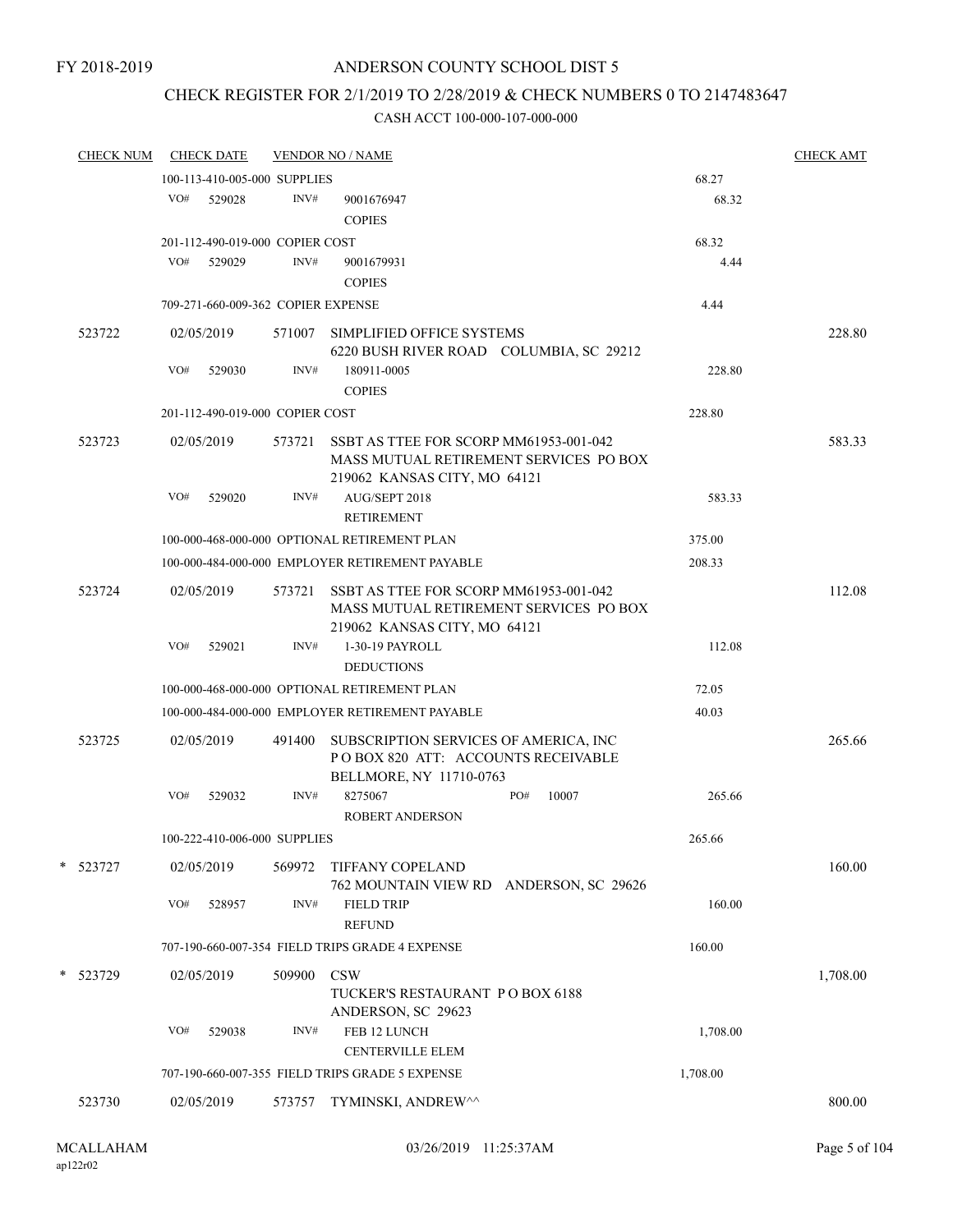### CHECK REGISTER FOR 2/1/2019 TO 2/28/2019 & CHECK NUMBERS 0 TO 2147483647

| <b>CHECK NUM</b> |     | <b>CHECK DATE</b>                       |        | <b>VENDOR NO / NAME</b>                                                         |              |          | <b>CHECK AMT</b> |
|------------------|-----|-----------------------------------------|--------|---------------------------------------------------------------------------------|--------------|----------|------------------|
|                  |     |                                         |        | 311 SURRYWOOD DRIVE GREENVILLE, SC 29607                                        |              |          |                  |
|                  | VO# | 529039                                  | INV#   | ASDF5<br>FEB 5, 2019                                                            | PO#<br>99291 | 800.00   |                  |
|                  |     |                                         |        | 267-224-312-000-PD5 CONTRACTED-SC STANDARDS                                     |              | 800.00   |                  |
| 523733           |     | 02/05/2019                              | 524353 | WAL-MART COMMUNITY/GEMB                                                         |              |          | 563.80           |
|                  |     |                                         |        | POBOX 530934 ATT: ACCOUNTS RECEIVABLE                                           |              |          |                  |
|                  |     |                                         |        | ATLANTA, GA 30353-0934                                                          |              |          |                  |
|                  | VO# | 529043                                  | INV#   | 2017 8480                                                                       |              | 563.80   |                  |
|                  |     |                                         |        | <b>MCCANTS</b>                                                                  |              |          |                  |
|                  |     |                                         |        | 705-271-660-005-429 FACULTY EXPENSE                                             |              | 22.43    |                  |
|                  |     |                                         |        | 705-271-660-005-517 SCHOOL STORE EXPENSE                                        |              | 477.49   |                  |
|                  |     |                                         |        | 705-271-660-005-666 CONCESSIONS EXPENSE                                         |              | 63.88    |                  |
| 523734           |     | 02/05/2019                              |        | 524353 WAL-MART COMMUNITY/GEMB                                                  |              |          | 153.95           |
|                  |     |                                         |        | POBOX 530934 ATT: ACCOUNTS RECEIVABLE                                           |              |          |                  |
|                  | VO# | 529044                                  | INV#   | ATLANTA, GA 30353-0934<br>1013 3784                                             |              | 153.95   |                  |
|                  |     |                                         |        | <b>VARENNES ELEM</b>                                                            |              |          |                  |
|                  |     |                                         |        | 716-271-660-016-201 MISCELLANEOUS EXPENSE                                       |              | 153.95   |                  |
|                  |     |                                         |        |                                                                                 |              |          |                  |
| 523736           |     | 02/05/2019                              |        | 575806 WATTS, REGAN**<br>202 GEORGE B TIMMERMAN DRIVE ANDERSON,<br>SC 29621     |              |          | 105.00           |
|                  | VO# | 528973                                  | INV#   | <b>TL HANNA</b>                                                                 |              | 105.00   |                  |
|                  |     |                                         |        | <b>BOOKKEEPER</b>                                                               |              |          |                  |
|                  |     |                                         |        | 100-271-312-002-000 ADDITIONAL SECURITY                                         |              | 105.00   |                  |
| 523738           |     | 02/08/2019                              |        | 575649 AADVANTAGE LAUNDRY SYSTEMS, INC<br>2510 NATIONAL DRIVE GARLAND, TX 75041 |              |          | 521.63           |
|                  | VO# | 529090                                  | INV#   | 469836<br><b>WESTSIDE HS</b>                                                    |              | 521.63   |                  |
|                  |     |                                         |        | 100-254-323-003-400 CONTR SERV-HVAC/ELECT/PLUMBING                              |              | 521.63   |                  |
| 523739           |     | 02/08/2019                              | 573871 | ALMEIDA, ARTIE^^<br>502 ELLSWORTH STREET ALTAMONTE SPRINGS,<br>FL 32701         |              |          | 1,950.00         |
|                  | VO# | 529118                                  | INV#   | 021819                                                                          | PO#<br>10245 | 1,950.00 |                  |
|                  |     |                                         |        | <b>EXPENSES</b>                                                                 |              |          |                  |
|                  |     |                                         |        | 100-224-312-000-000 STAFF DEV. - PURCHASED SERVICES                             |              | 1,950.00 |                  |
| 523740           |     | 02/08/2019                              | 570950 | ANDERSON COUNTY SHERIFF'S OFFICE                                                |              |          | 1,435.00         |
|                  |     |                                         |        | ATTN: RICHARD BRYSON PO BOX 5497<br>ANDERSON, SC 29623                          |              |          |                  |
|                  | VO# | 529229                                  | INV#   | JAN 8-FEB 4                                                                     |              | 1,435.00 |                  |
|                  |     |                                         |        | <b>SECURITY</b>                                                                 |              |          |                  |
|                  |     | 100-271-312-002-000 ADDITIONAL SECURITY |        |                                                                                 | 630.00       |          |                  |
|                  |     |                                         |        | 100-271-312-003-000 ADDITIONAL SECURITY                                         |              | 682.50   |                  |
|                  |     |                                         |        | 706-271-660-006-753 BASKETBALL GATE EXPENSE                                     |              | 122.50   |                  |
| 523741           |     | 02/08/2019                              | 572527 | ANDERSON SISTER CITIES ASSOC                                                    |              |          | 200.00           |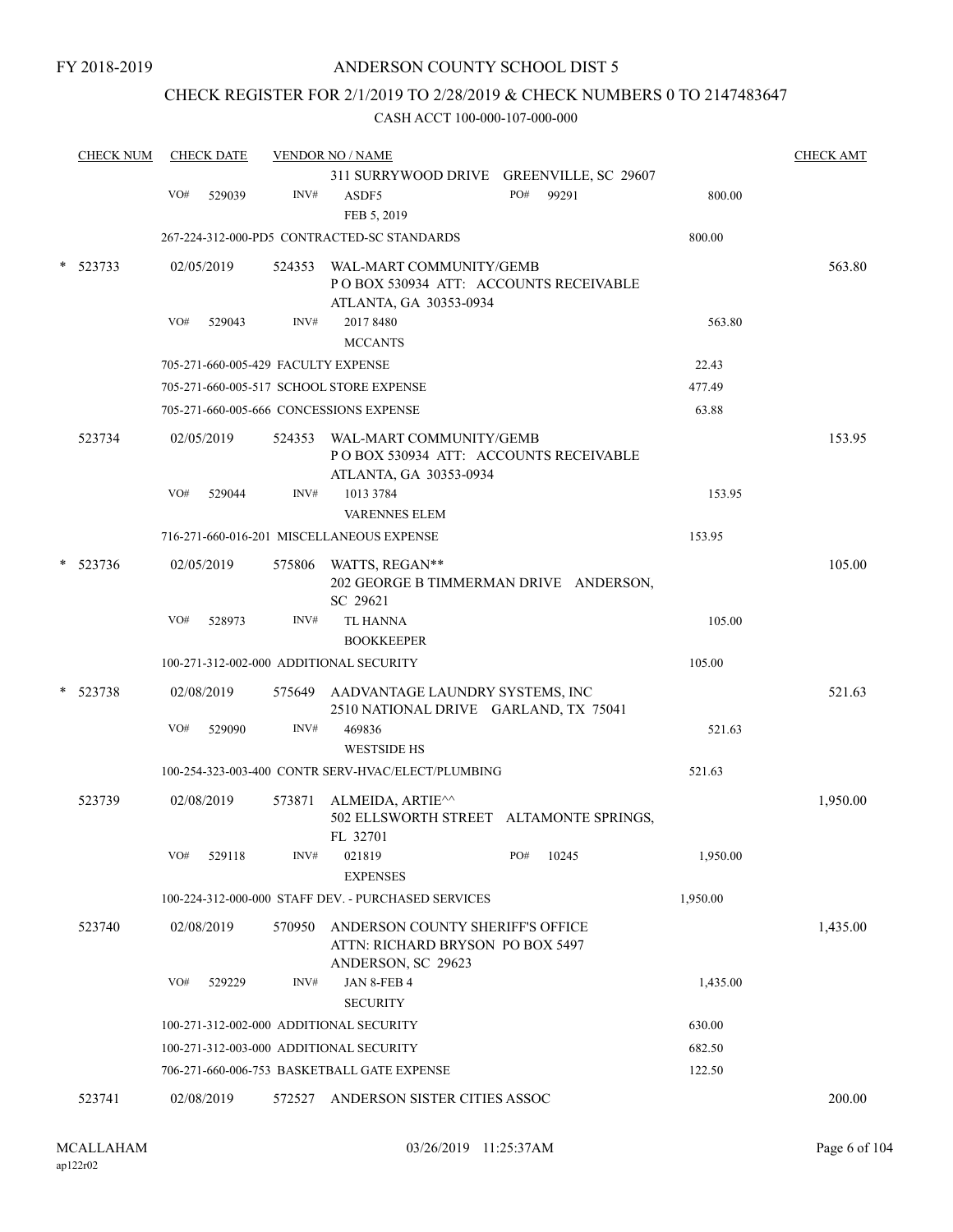### CHECK REGISTER FOR 2/1/2019 TO 2/28/2019 & CHECK NUMBERS 0 TO 2147483647

|   | <b>CHECK NUM</b> |     | <b>CHECK DATE</b>             |        | <b>VENDOR NO / NAME</b>                   |     |       |          | <b>CHECK AMT</b> |
|---|------------------|-----|-------------------------------|--------|-------------------------------------------|-----|-------|----------|------------------|
|   |                  |     |                               |        | PO BOX 136 ANDERSON, SC 29622             |     |       |          |                  |
|   |                  | VO# | 529117                        | INV#   | 2019                                      |     |       | 200.00   |                  |
|   |                  |     |                               |        | <b>ANNUAL DUES</b>                        |     |       |          |                  |
|   |                  |     |                               |        | 100-221-312-000-000 PURCHASED SERVICES    |     |       | 200.00   |                  |
| * | 523743           |     | 02/08/2019                    | 573436 | BELTON HONEA PATH HIGH SCHOOL             |     |       |          | 240.00           |
|   |                  |     |                               |        | 11000 BELTON HONEA PATH HWY ATTN: JON     |     |       |          |                  |
|   |                  |     |                               |        | MICHAEL BROCK HONEA PATH, SC 29654        |     |       |          |                  |
|   |                  | VO# | 529204                        | INV#   | <b>REGISTRATION</b>                       |     |       | 240.00   |                  |
|   |                  |     |                               |        | <b>SOUTHWOOD</b>                          |     |       |          |                  |
|   |                  |     |                               |        | 721-190-660-021-637 BAND MS/HS EXPENSE    |     |       | 240.00   |                  |
|   | 523744           |     | 02/08/2019                    |        | 572113 BULL'S EYE BRANDS, INC.            |     |       |          | 17,351.44        |
|   |                  |     |                               |        | P.O. BOX 638286 CINCINNATI, OH 45263-8286 |     |       |          |                  |
|   |                  | VO# | 529205                        | INV#   | <b>JAN 2019</b>                           | PO# | 99503 | 4,655.18 |                  |
|   |                  |     |                               |        | <b>TL HANNA</b>                           |     |       |          |                  |
|   |                  |     | 600-256-410-002-000 SUPPLIES  |        |                                           |     |       | 775.99   |                  |
|   |                  |     | 600-256-460-002-000 FOOD      |        |                                           |     |       | 3,879.19 |                  |
|   |                  | VO# | 529206                        | INV#   | <b>JAN 2019</b>                           | PO# | 99504 | 2,297.26 |                  |
|   |                  |     |                               |        | <b>WESTSIDE</b>                           |     |       |          |                  |
|   |                  |     | 600-256-410-003-000 SUPPLIES  |        |                                           |     |       | 371.07   |                  |
|   |                  |     | 600-256-460-003-000 FOOD      |        |                                           |     |       | 1,926.19 |                  |
|   |                  |     | VO# 529207                    | INV#   | <b>JAN 2019</b>                           | PO# | 99505 | 2,820.19 |                  |
|   |                  |     |                               |        | <b>MCCANTS</b>                            |     |       |          |                  |
|   |                  |     | 600-256-410-005-000 SUPPLIES  |        |                                           |     |       | 453.53   |                  |
|   |                  |     | 600-256-460-005-000 FOOD      |        |                                           |     |       | 2,366.66 |                  |
|   |                  | VO# | 529208                        | INV#   | <b>JAN 2019</b>                           | PO# | 99506 | 3,063.48 |                  |
|   |                  |     |                               |        | <b>ROBERT ANDERSON</b>                    |     |       |          |                  |
|   |                  |     | 600-256-410-006-000 SUPPLIES  |        |                                           |     |       | 494.76   |                  |
|   |                  |     | 600-256-460-006-000 FOOD      |        |                                           |     |       | 2,568.72 |                  |
|   |                  |     | VO# 529209                    | INV#   | <b>JAN 2019</b>                           | PO# | 99507 | 4,515.33 |                  |
|   |                  |     |                               |        | <b>GLENVIEW</b>                           |     |       |          |                  |
|   |                  |     | 600-256-410-020-000 SUPPLIES  |        |                                           |     |       | 659.68   |                  |
|   |                  |     | 600-256-460-020-000 FOOD      |        |                                           |     |       | 3,855.65 |                  |
| * | 523746           |     | 02/08/2019                    |        | 156900 CAROLINA PRODUCE COMPANY           |     |       |          | 19,935.40        |
|   |                  |     |                               |        | POBOX 3849 ATT: ACCOUNTS RECEIVABLE       |     |       |          |                  |
|   |                  |     |                               |        | ANDERSON, SC 29622                        |     |       |          |                  |
|   |                  | VO# | 529153                        | INV#   | 902245                                    |     |       | 1,358.50 |                  |
|   |                  |     |                               |        | WHITEHALL ELEM                            |     |       |          |                  |
|   |                  |     | 600-256-460-019-FFV FOOD-FFVP |        |                                           |     |       | 1,358.50 |                  |
|   |                  |     | VO# 529154                    | INV#   | 901955                                    |     |       | 674.00   |                  |
|   |                  |     |                               |        | WHITEHALL ELEM                            |     |       |          |                  |
|   |                  |     | 600-256-460-019-FFV FOOD-FFVP |        |                                           |     |       | 674.00   |                  |
|   |                  | VO# | 529155                        | INV#   | 901885                                    |     |       | 318.00   |                  |
|   |                  |     |                               |        | WHITEHALL ELEM                            |     |       |          |                  |
|   |                  |     | 600-256-460-019-FFV FOOD-FFVP |        |                                           |     |       | 318.00   |                  |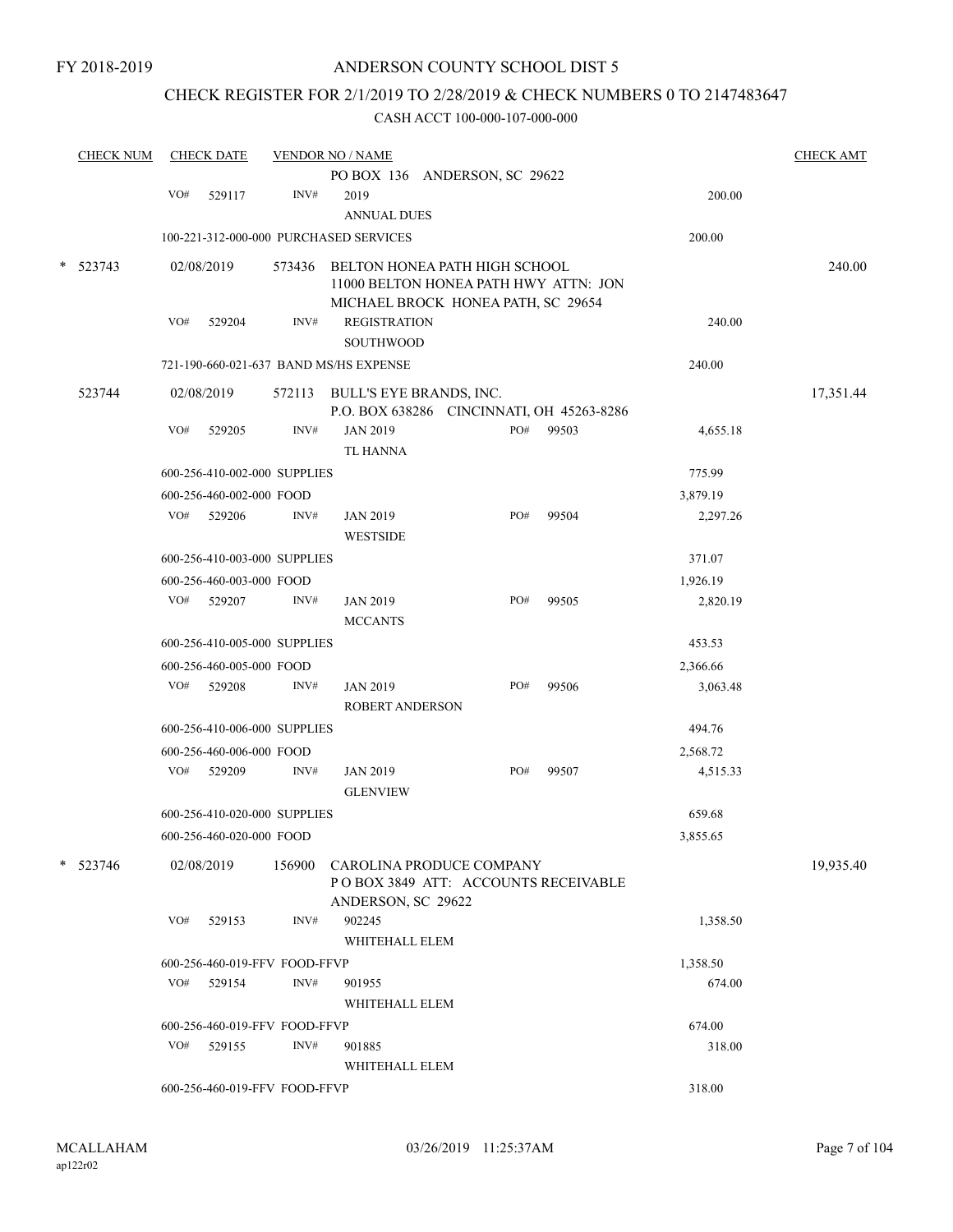## CHECK REGISTER FOR 2/1/2019 TO 2/28/2019 & CHECK NUMBERS 0 TO 2147483647

| <b>CHECK NUM</b> |     | <b>CHECK DATE</b>        | <b>VENDOR NO / NAME</b>        |                      | <b>CHECK AMT</b> |  |
|------------------|-----|--------------------------|--------------------------------|----------------------|------------------|--|
|                  | VO# | 529156                   | INV#                           | 901893               | 1,397.00         |  |
|                  |     |                          |                                | <b>VARENNES ELEM</b> |                  |  |
|                  |     |                          | 600-256-460-016-FFV FOOD-FFVP  |                      | 1,397.00         |  |
|                  | VO# | 529157                   | INV#                           | 901891               | 1,254.75         |  |
|                  |     |                          |                                | <b>VARENNES ELEM</b> |                  |  |
|                  |     |                          | 600-256-460-016-FFV FOOD-FFVP  |                      | 1,254.75         |  |
|                  | VO# | 529158                   | INV#                           | 901889               | 1,148.65         |  |
|                  |     |                          |                                | <b>VARENNES ELEM</b> |                  |  |
|                  |     |                          | 600-256-460-016-FFV FOOD- FFVP |                      | 1,148.65         |  |
|                  | VO# | 529159                   | INV#                           | 901887               | 1,318.60         |  |
|                  |     |                          |                                | <b>VARENNES ELEM</b> |                  |  |
|                  |     |                          | 600-256-460-016-FFV FOOD-FFVP  |                      | 1,318.60         |  |
|                  | VO# | 529160                   | INV#                           | 902284               | 1,328.50         |  |
|                  |     |                          |                                | NEVITT FOREST        |                  |  |
|                  |     |                          | 600-256-460-012-FFV FOOD-FFVP  |                      | 1,328.50         |  |
|                  | VO# | 529161                   | INV#                           | 902092               | 1,343.95         |  |
|                  |     |                          |                                | <b>NEVITT FOREST</b> |                  |  |
|                  |     |                          | 600-256-460-012-FFV FOOD-FFVP  |                      | 1,343.95         |  |
|                  | VO# | 529162                   | INV#                           | 901913               | 1,745.20         |  |
|                  |     |                          |                                | NEVITT FOREST        |                  |  |
|                  |     |                          | 600-256-460-012-FFV FOOD-FFVP  |                      | 1,745.20         |  |
|                  |     | VO# 529163               | INV#                           | 902070               | 1,293.50         |  |
|                  |     |                          |                                | <b>HOMELAND PARK</b> |                  |  |
|                  |     |                          | 600-256-460-011-FFV FOOD- FFVP |                      | 1,293.50         |  |
|                  |     | VO# 529164               | INV#                           | 901742               | 1,631.55         |  |
|                  |     |                          |                                | <b>HOMELAND PARK</b> |                  |  |
|                  |     |                          | 600-256-460-011-FFV FOOD- FFVP |                      | 1,631.55         |  |
|                  | VO# | 529165                   | INV#                           | 902327               | 1,354.50         |  |
|                  |     |                          |                                | NEW PROSPECT         |                  |  |
|                  |     |                          | 600-256-460-010-FFV FOOD-FFVP  |                      | 1,354.50         |  |
|                  | VO# | 529166                   | INV#                           | 902135               | 1,680.10         |  |
|                  |     |                          |                                | NEW PROSPECT         |                  |  |
|                  |     |                          | 600-256-460-010-FFV FOOD- FFVP |                      | 1,680.10         |  |
|                  |     | $VO#$ 529167             | INV#                           | 901866               | 700.10           |  |
|                  |     |                          |                                | <b>NEW PROSPECT</b>  |                  |  |
|                  |     |                          | 600-256-460-010-FFV FOOD-FFVP  |                      | 700.10           |  |
|                  |     | VO# 529168               | INV#                           | 755436               | 19.50            |  |
|                  |     |                          |                                | <b>GLENVIEW</b>      |                  |  |
|                  |     | 600-256-460-020-000 FOOD |                                |                      | 19.50            |  |
|                  |     | VO# 529169               | INV#                           | 755636               | 62.00            |  |
|                  |     |                          |                                | <b>MIDWAY ELEM</b>   |                  |  |
|                  |     | 600-256-460-017-000 FOOD |                                |                      | 62.00            |  |
|                  |     | VO# 529170               | INV#                           | 755760               | 48.00            |  |
|                  |     |                          |                                | <b>CALHOUN ELEM</b>  |                  |  |
|                  |     | 600-256-460-014-000 FOOD |                                |                      | 48.00            |  |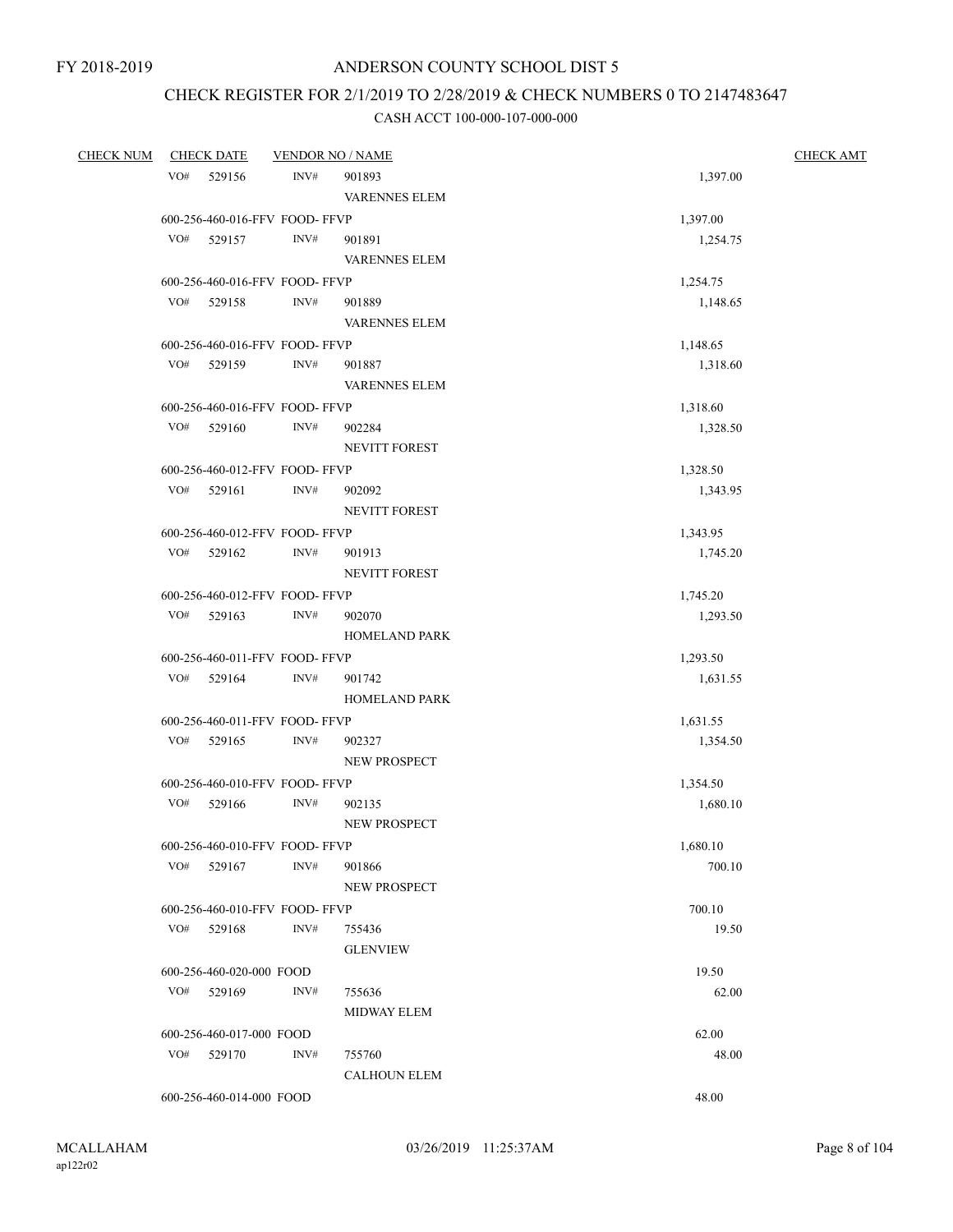# CHECK REGISTER FOR 2/1/2019 TO 2/28/2019 & CHECK NUMBERS 0 TO 2147483647

|            | CHECK NUM CHECK DATE |                          |        | <b>VENDOR NO / NAME</b>                 |        | <b>CHECK AMT</b> |
|------------|----------------------|--------------------------|--------|-----------------------------------------|--------|------------------|
|            | VO# 529171           |                          | INV#   | 755730                                  | 268.00 |                  |
|            |                      |                          |        | <b>HOMELAND PARK</b>                    |        |                  |
|            |                      | 600-256-460-011-000 FOOD |        |                                         | 268.00 |                  |
|            | VO# 529172           |                          | INV#   | 755628                                  | 134.00 |                  |
|            |                      |                          |        | <b>HOMELAND PARK</b>                    |        |                  |
|            |                      | 600-256-460-011-000 FOOD |        |                                         | 134.00 |                  |
|            | VO# 529173           |                          | INV#   | 755489                                  | 20.00  |                  |
|            |                      |                          |        | <b>HOMELAND PARK</b>                    |        |                  |
|            |                      | 600-256-460-011-000 FOOD |        |                                         | 20.00  |                  |
|            | VO# 529174           |                          | INV#   | 755439                                  | 167.50 |                  |
|            |                      |                          |        | <b>HOMELAND PARK</b>                    |        |                  |
|            |                      | 600-256-460-011-000 FOOD |        |                                         | 167.50 |                  |
|            | VO# 529175           |                          | INV#   | 755438                                  | 134.00 |                  |
|            |                      |                          |        | <b>HOMELAND PARK</b>                    |        |                  |
|            |                      |                          |        |                                         |        |                  |
|            |                      | 600-256-460-011-000 FOOD |        |                                         | 134.00 |                  |
|            | VO# 529176           |                          | INV#   | 755232                                  | 301.50 |                  |
|            |                      |                          |        | <b>HOMELAND PARK</b>                    |        |                  |
|            |                      | 600-256-460-011-000 FOOD |        |                                         | 301.50 |                  |
|            | VO# 529177           |                          | INV#   | 755757                                  | 39.00  |                  |
|            |                      |                          |        | <b>ROBERT ANDERSON</b>                  |        |                  |
|            |                      | 600-256-460-006-000 FOOD |        |                                         | 39.00  |                  |
|            | VO# 529178           |                          | INV#   | 755619                                  | 39.00  |                  |
|            |                      |                          |        | <b>ROBERT ANDERSON</b>                  |        |                  |
|            |                      | 600-256-460-006-000 FOOD |        |                                         | 39.00  |                  |
|            | VO# 529179           |                          | INV#   | 755583                                  | 58.50  |                  |
|            |                      |                          |        | <b>ROBERT ANDERSON</b>                  |        |                  |
|            |                      | 600-256-460-006-000 FOOD |        |                                         | 58.50  |                  |
|            | VO# 529180           |                          | INV#   | 755183                                  | 39.00  |                  |
|            |                      |                          |        | <b>ROBERT ANDERSON</b>                  |        |                  |
|            |                      | 600-256-460-006-000 FOOD |        |                                         | 39.00  |                  |
|            | VO# 529181           |                          | INV#   | 755612                                  | 39.00  |                  |
|            |                      |                          |        | <b>WESTSIDE</b>                         |        |                  |
|            |                      | 600-256-460-003-000 FOOD |        |                                         | 39.00  |                  |
|            | VO#                  | 529182                   | INV#   | 756769                                  | 19.50  |                  |
|            |                      |                          |        | <b>TL HANNA</b>                         |        |                  |
|            |                      | 600-256-460-002-000 FOOD |        |                                         | 19.50  |                  |
| $*$ 523748 | 02/08/2019           |                          | 569972 | <b>CEDAR BAY ENT</b>                    |        | 181.19           |
|            |                      |                          |        | 3027 W HWY 76 BRANSON, MO 65616         |        |                  |
|            | VO#                  | 529114                   | INV#   | 10-100004                               | 181.19 |                  |
|            |                      |                          |        | <b>ROBERT ANDERSON</b>                  |        |                  |
|            |                      |                          |        | 706-271-660-006-456 SCCTM GRANT EXPENSE | 181.19 |                  |
|            |                      |                          |        |                                         |        |                  |
| 523749     | 02/08/2019           |                          | 566288 | CES CITY ELECTRIC ACCTS                 |        | 918.49           |
|            |                      |                          |        | P.O. BOX 71465 ATT: ACCOUNTS RECEIVABLE |        |                  |
|            |                      |                          |        | NORTH CHARLESTON, SC 29415              |        |                  |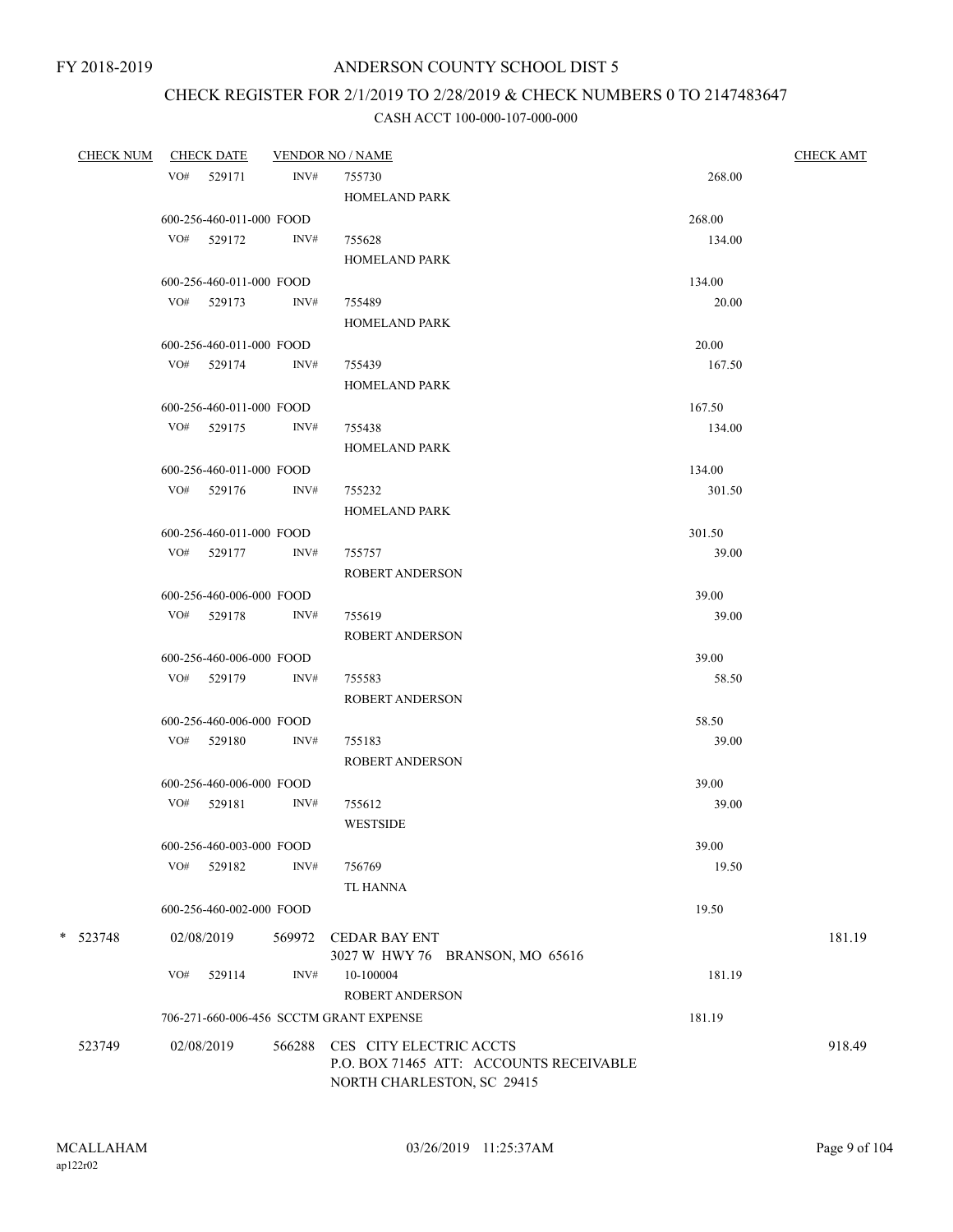## CHECK REGISTER FOR 2/1/2019 TO 2/28/2019 & CHECK NUMBERS 0 TO 2147483647

|   | <b>CHECK NUM</b> |     | <b>CHECK DATE</b>                          |        | <b>VENDOR NO / NAME</b> |                                                                         |  |     |       |  | <b>CHECK AMT</b> |           |
|---|------------------|-----|--------------------------------------------|--------|-------------------------|-------------------------------------------------------------------------|--|-----|-------|--|------------------|-----------|
|   |                  | VO# | 529086                                     | INV#   | 142821                  |                                                                         |  |     |       |  | 19.69            |           |
|   |                  |     |                                            |        | <b>SUPPLIES</b>         |                                                                         |  |     |       |  |                  |           |
|   |                  |     |                                            |        |                         | 100-254-410-001-400 HVAC/ELECTRICAL/PLUMBING                            |  |     |       |  | 19.69            |           |
|   |                  | VO# | 529087                                     | INV#   | 142836                  |                                                                         |  |     |       |  | 898.80           |           |
|   |                  |     |                                            |        | <b>SUPPLIES</b>         |                                                                         |  |     |       |  |                  |           |
|   |                  |     | 505-253-520-002-000 AUDITORIUM - TLH       |        |                         |                                                                         |  |     |       |  | 898.80           |           |
|   | 523750           |     | 02/08/2019                                 | 167800 | CHICK-FIL-A             |                                                                         |  |     |       |  |                  | 465.45    |
|   |                  |     |                                            |        |                         | 3725 CLEMSON BOULEVARD ATT: MARY                                        |  |     |       |  |                  |           |
|   |                  |     |                                            |        |                         | STEPHENS ANDERSON, SC 29625                                             |  |     |       |  |                  |           |
|   |                  | VO# | 529235                                     | INV#   |                         | FEB 12 LUNCH                                                            |  |     |       |  | 465.45           |           |
|   |                  |     |                                            |        |                         | <b>MCLEES ELEM</b>                                                      |  |     |       |  |                  |           |
|   |                  |     |                                            |        |                         | 708-271-660-008-355 FIELD TRIPS GRADE 5 EXPENSE                         |  |     |       |  | 465.45           |           |
|   | 523751           |     | 02/08/2019                                 |        |                         | 572332 CPR CELL PHONE REPAIR                                            |  |     |       |  |                  | 452.87    |
|   |                  |     |                                            |        |                         | 838 POWDERSVILLE RD SUITE P EASLEY, SC                                  |  |     |       |  |                  |           |
|   |                  | VO# | 529121                                     | INV#   | 29642<br>3280631        |                                                                         |  |     |       |  | 452.87           |           |
|   |                  |     |                                            |        |                         | <b>MAC REPAIR</b>                                                       |  |     |       |  |                  |           |
|   |                  |     | 100-266-314-002-000 REPAIRS TO EQUIPMENT   |        |                         |                                                                         |  |     |       |  | 452.87           |           |
|   |                  |     |                                            |        |                         |                                                                         |  |     |       |  |                  |           |
| * | 523753           |     | 02/08/2019                                 | 565945 |                         | DISCOUNT MAGAZINE SUBSCRIPTIONS<br>POBOX 60114 ATT: ACCOUNTS RECEIVABLE |  |     |       |  |                  | 830.57    |
|   |                  |     |                                            |        |                         | FORT MYERS, FL 33906                                                    |  |     |       |  |                  |           |
|   |                  | VO# | 529211                                     | INV#   | 8084013                 |                                                                         |  | PO# | 10178 |  | 830.57           |           |
|   |                  |     |                                            |        |                         | <b>WESTSIDE HS</b>                                                      |  |     |       |  |                  |           |
|   |                  |     | 100-222-410-003-000 SUPPLIES               |        |                         |                                                                         |  |     |       |  | 830.57           |           |
|   | 523754           |     | 02/08/2019                                 |        |                         | 574010 DIXON POWERS DRUG COMPANY                                        |  |     |       |  |                  | 1,125.00  |
|   |                  |     |                                            |        |                         | 805 NORTH FANT STREET ANDERSON, SC 29621                                |  |     |       |  |                  |           |
|   |                  | VO# | 529225                                     | INV#   | <b>EPIPENS</b>          |                                                                         |  |     |       |  | 1,125.00         |           |
|   |                  |     |                                            |        |                         | TLH, WHS, CES                                                           |  |     |       |  |                  |           |
|   |                  |     | 100-213-410-000-000 SUPPLIES AND MATERIALS |        |                         |                                                                         |  |     |       |  | 375.00           |           |
|   |                  |     |                                            |        |                         | 100-213-410-002-000 SUPPLIES-HEALTH SERVICE                             |  |     |       |  | 375.00           |           |
|   |                  |     |                                            |        |                         | 100-213-410-003-000 SUPPLIES-HEALTH SERVICES                            |  |     |       |  | 375.00           |           |
|   | 523755           |     | 02/08/2019 211302 DUKE ENERGY              |        |                         |                                                                         |  |     |       |  |                  | 52,615.09 |
|   |                  |     |                                            |        |                         | PO BOX 70516 CHARLOTTE, NC 28272-0516                                   |  |     |       |  |                  |           |
|   |                  | VO# | 529233                                     | INV#   |                         | DUE FEB 12                                                              |  |     |       |  | 52,615.09        |           |
|   |                  |     |                                            |        | <b>UTILITIES</b>        |                                                                         |  |     |       |  |                  |           |
|   |                  |     |                                            |        |                         | 100-254-470-000-000 ENERGY-ELECTRICITY & WATER                          |  |     |       |  | 3,688.91         |           |
|   |                  |     |                                            |        |                         | 100-254-470-000-000 ENERGY-ELECTRICITY & WATER                          |  |     |       |  | 87.47            |           |
|   |                  |     |                                            |        |                         | 100-254-470-001-000 ENERGY-ELECTRICITY & WATER                          |  |     |       |  | 61.14            |           |
|   |                  |     |                                            |        |                         | 100-254-470-002-000 ENERGY-ELECTRICITY & WATER                          |  |     |       |  | 14,924.74        |           |
|   |                  |     |                                            |        |                         | 100-254-470-003-000 ENERGY-ELECTRICITY & WATER                          |  |     |       |  | 2,633.07         |           |
|   |                  |     |                                            |        |                         | 100-254-470-005-000 ENERGY-ELECTRICITY & WATER                          |  |     |       |  | 12,094.08        |           |
|   |                  |     |                                            |        |                         | 100-254-470-009-000 ENERGY-ELECTRICITY & WATER                          |  |     |       |  | 4,094.84         |           |
|   |                  |     |                                            |        |                         | 100-254-470-011-000 ENERGY-ELECTRICITY & WATER                          |  |     |       |  | 3,388.69         |           |
|   |                  |     |                                            |        |                         | 100-254-470-015-000 ENERGY-ELECTRICITY & WATER                          |  |     |       |  | 22.52            |           |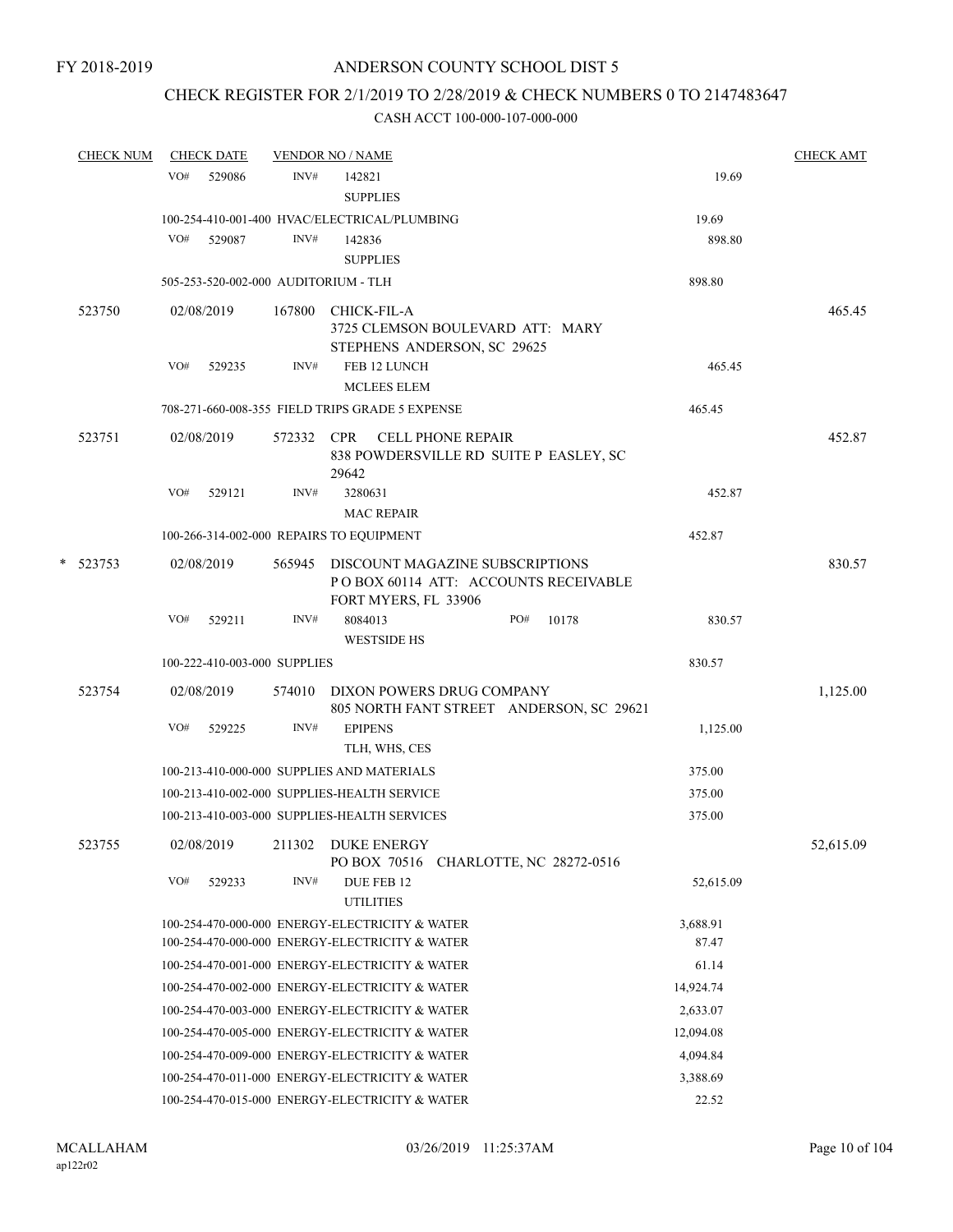## CHECK REGISTER FOR 2/1/2019 TO 2/28/2019 & CHECK NUMBERS 0 TO 2147483647

|        | <b>CHECK NUM</b> |     | <b>CHECK DATE</b>                 |        | <b>VENDOR NO / NAME</b>                                                                    |              |           | <b>CHECK AMT</b> |
|--------|------------------|-----|-----------------------------------|--------|--------------------------------------------------------------------------------------------|--------------|-----------|------------------|
|        |                  |     |                                   |        | 100-254-470-016-000 ENERGY-ELECTRICITY & WATER                                             |              | 21.69     |                  |
|        |                  |     |                                   |        | 100-254-470-018-000 ENERGY-ELECTRICITY & WATER                                             |              | 3,040.82  |                  |
|        |                  |     |                                   |        | 100-254-470-019-000 ENERGY-ELECTRICITY & WATER                                             |              | 35.42     |                  |
|        |                  |     |                                   |        | 100-254-470-021-000 ENERGY-ELECTRICITY & WATER                                             |              | 8,521.70  |                  |
|        | 523756           |     | 02/08/2019                        | 563495 | ELECTRIC CITY UTILITIES<br>CITY OF ANDERSON PO BOX 100146 COLUMBIA,<br>SC 29202-3301       |              |           | 6,404.54         |
|        |                  | VO# | 529231                            | INV#   | DUE FEB 17<br>WATER & SEWER                                                                | 6,404.54     |           |                  |
|        |                  |     |                                   |        | 100-254-470-000-000 ENERGY-ELECTRICITY & WATER                                             |              | 170.23    |                  |
|        |                  |     |                                   |        | 100-254-470-003-000 ENERGY-ELECTRICITY & WATER                                             |              | 4,380.09  |                  |
|        |                  |     |                                   |        | 100-254-470-007-000 ENERGY-ELECTRICITY & WATER                                             |              | 1,082.52  |                  |
|        |                  |     |                                   |        | 100-254-470-019-000 ENERGY-ELECTRICITY & WATER                                             |              | 759.70    |                  |
|        |                  |     | 515-253-520-031-CAR CAREER CENTER |        |                                                                                            |              | 12.00     |                  |
|        | 523757           |     | 02/08/2019                        | 563495 | ELECTRIC CITY UTILITIES<br>CITY OF ANDERSON PO BOX 100146 COLUMBIA,<br>SC 29202-3301       |              |           | 4,338.72         |
|        |                  | VO# | 529230                            | INV#   | DUE FEB 10                                                                                 |              | 4,338.72  |                  |
|        |                  |     |                                   |        | <b>WATER &amp; SEWER</b>                                                                   |              |           |                  |
|        |                  |     |                                   |        | 100-254-470-005-000 ENERGY-ELECTRICITY & WATER                                             |              | 2,064.87  |                  |
|        |                  |     |                                   |        | 100-254-470-009-000 ENERGY-ELECTRICITY & WATER                                             |              | 1,023.32  |                  |
|        |                  |     |                                   |        | 100-254-470-014-000 ENERGY-ELECTRICITY & WATER                                             |              | 1,055.76  |                  |
|        |                  |     |                                   |        | 100-254-470-023-000 ENERGY-ELECTRICITY & WATER                                             |              | 194.77    |                  |
|        | 523758           |     | 02/08/2019                        | 179840 | ENCORE TECHNOLOGY GROUP LLC<br>DEPT 720017 P.O. BOX 1335 CHARLOTTE, NC<br>28201-1335       |              |           | 13,852.00        |
|        |                  | VO# | 529125                            | INV#   | 140271                                                                                     | PO#<br>99962 | 13,852.00 |                  |
|        |                  |     |                                   |        | <b>INSTALLATION</b>                                                                        |              |           |                  |
|        |                  |     |                                   |        | 307-266-445-000-000 TECHNOLOGY SUPPLIES                                                    |              | 13,852.00 |                  |
|        | * 523760         |     | 02/08/2019                        | 573286 | <b>FIELDTURF</b><br>7445 COTE-DE-LIESSE ROAD, SUITE 200<br>MONTREAL QUEBEC, PQ, CA H4T 1G2 |              |           | 5,720.00         |
|        |                  | VO# | 529126                            | INV#   | 656502,656501<br><b>WESTSIDE &amp; HANNA</b>                                               | PO#<br>10119 | 5,720.00  |                  |
|        |                  |     |                                   |        | 100-254-323-002-001 CONTRACTED SERVICES                                                    |              | 2,860.00  |                  |
|        |                  |     |                                   |        | 100-254-323-003-001 CONTRACTED SERVICES                                                    |              | 2,860.00  |                  |
|        | 523761           |     | 02/08/2019                        | 566478 | GT SYSTEMS<br>166 PARNELL BRIDGE ROAD ATT: ACCOUNTS<br>RECEIVABLE MARIETTA, SC 29661       |              |           | 2,200.00         |
|        |                  | VO# | 529127                            | INV#   | <b>CHCAFES</b><br><b>CALHOUN</b>                                                           | PO#<br>10022 | 2,200.00  |                  |
|        |                  |     |                                   |        | 201-112-445-014-000 TECHNOLOGY SUPPLIES                                                    |              | 2,200.00  |                  |
| $\ast$ | 523763           |     | 02/08/2019                        | 566044 | HAWKINS, GREGORY **                                                                        |              |           | 107.00           |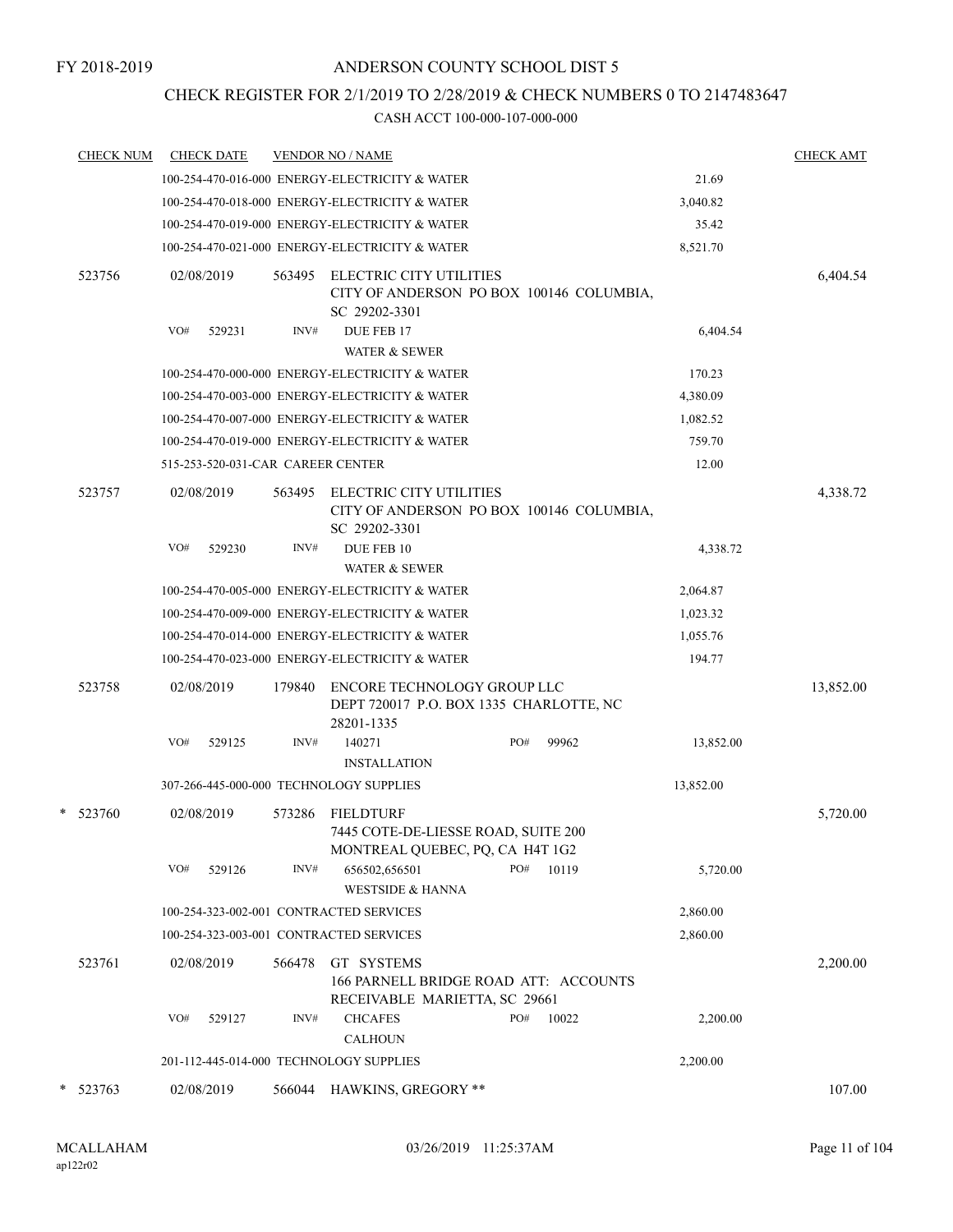### CHECK REGISTER FOR 2/1/2019 TO 2/28/2019 & CHECK NUMBERS 0 TO 2147483647

| <b>CHECK NUM</b> |     | <b>CHECK DATE</b>                 |        | <b>VENDOR NO / NAME</b>                                                             |                                            |          | <b>CHECK AMT</b> |
|------------------|-----|-----------------------------------|--------|-------------------------------------------------------------------------------------|--------------------------------------------|----------|------------------|
|                  |     |                                   |        | 1106 GILREATH ROAD ANDERSON, SC 29621                                               |                                            |          |                  |
|                  | VO# | 529227                            | INV#   | JAN 31 WHS                                                                          |                                            | 107.00   |                  |
|                  |     |                                   |        | <b>BBALL OFFICIAL</b>                                                               |                                            |          |                  |
|                  |     |                                   |        | 100-271-312-003-000 ADDITIONAL SECURITY                                             |                                            | 107.00   |                  |
| 523764           |     | 02/08/2019                        | 574299 | IDENTITY AUTOMATION, LP                                                             |                                            |          | 9,984.00         |
|                  |     |                                   |        |                                                                                     | 7102 N. SAM HOUSTON PARKWAY W. HOUSTON,    |          |                  |
|                  |     |                                   |        | TX 77064                                                                            |                                            |          |                  |
|                  | VO# | 529130                            | INV#   | 02753                                                                               | PO#<br>10200                               | 9,984.00 |                  |
|                  |     |                                   |        | <b>19-20 SUBSCRIPTION</b>                                                           |                                            |          |                  |
|                  |     |                                   |        | 100-266-445-000-000 SOFTWARE TECHNOLOGY                                             |                                            | 9,984.00 |                  |
| 523765           |     | 02/08/2019                        | 571483 | ISOM ELECTRIC, LLC                                                                  |                                            |          | 1,950.00         |
|                  |     |                                   |        | 29621                                                                               | 3300-D N. MAIN STREET PMB 325 ANDERSON, SC |          |                  |
|                  | VO# | 529200                            | INV#   | 8655                                                                                |                                            | 1,950.00 |                  |
|                  |     |                                   |        | <b>WESTSIDE</b>                                                                     |                                            |          |                  |
|                  |     |                                   |        |                                                                                     |                                            | 1,950.00 |                  |
|                  |     |                                   |        | 600-256-323-003-000 REPAIRS TO EQUIPMENT                                            |                                            |          |                  |
| 523766           |     | 02/08/2019                        | 566591 | KINLEY'S WOODWORKS & CABINETS, INC<br>120 EAST MAULDIN STREET ANDERSON, SC<br>29621 |                                            |          | 218.00           |
|                  | VO# | 529072                            | INV#   | 5773                                                                                |                                            | 218.00   |                  |
|                  |     |                                   |        | <b>TLH &amp; GLENVIEW</b>                                                           |                                            |          |                  |
|                  |     |                                   |        | 505-253-520-002-000 AUDITORIUM - TLH                                                |                                            | 56.00    |                  |
|                  |     |                                   |        | 720-271-660-020-411 MISCELLANEOUS EXPENSE                                           |                                            | 162.00   |                  |
| 523767           |     | 02/08/2019                        | 572611 | LLOYD ROOFING COMPANY, INC                                                          |                                            |          | 428.00           |
|                  | VO# |                                   | INV#   | PO BOX 49308 GREENWOOD, SC 29649<br>34659                                           |                                            |          |                  |
|                  |     | 529074                            |        |                                                                                     |                                            | 428.00   |                  |
|                  |     |                                   |        | TL HANNA                                                                            |                                            |          |                  |
|                  |     |                                   |        | 100-254-323-002-001 CONTRACTED SERVICES                                             |                                            | 428.00   |                  |
| 523768           |     | 02/08/2019                        | 327600 | LOLLIS METALS, INC<br>PO BOX 13042 ATT: ACCOUNTS RECEIVABLE<br>ANDERSON, SC 29624   |                                            |          | 160.50           |
|                  | VO# | 529073                            | INV#   | 79650                                                                               |                                            | 160.50   |                  |
|                  |     |                                   |        | <b>HOMELAND PARK</b>                                                                |                                            |          |                  |
|                  |     |                                   |        | 100-254-410-011-400 HVAC/ELECTRICAL/PLUMBING                                        |                                            | 160.50   |                  |
| 523769           |     | 02/08/2019                        | 568647 | MANSFIELD OIL COMPANY<br>PO BOX 733706 DALLAS, TX 75373-3706                        |                                            |          | 2,925.58         |
|                  | VO# | 529133                            | INV#   | <b>SQLCD 483132</b>                                                                 |                                            | 2,925.58 |                  |
|                  |     |                                   |        | <b>FUEL</b>                                                                         |                                            |          |                  |
|                  |     | 100-254-411-000-001 GASOLINE      |        |                                                                                     |                                            | 2,702.10 |                  |
|                  |     | 100-255-411-000-000 GASOLINE      |        |                                                                                     |                                            | 184.30   |                  |
|                  |     | 600-256-690-000-000 OTHER OBJECTS |        |                                                                                     |                                            | 39.18    |                  |
| * 523775         |     | 02/08/2019                        | 573612 | PATTERSON, HAKIM^^                                                                  |                                            |          | 110.60           |
|                  |     |                                   |        | 151 WALTZING VINE LANE WILLIAMSTON, SC<br>29697                                     |                                            |          |                  |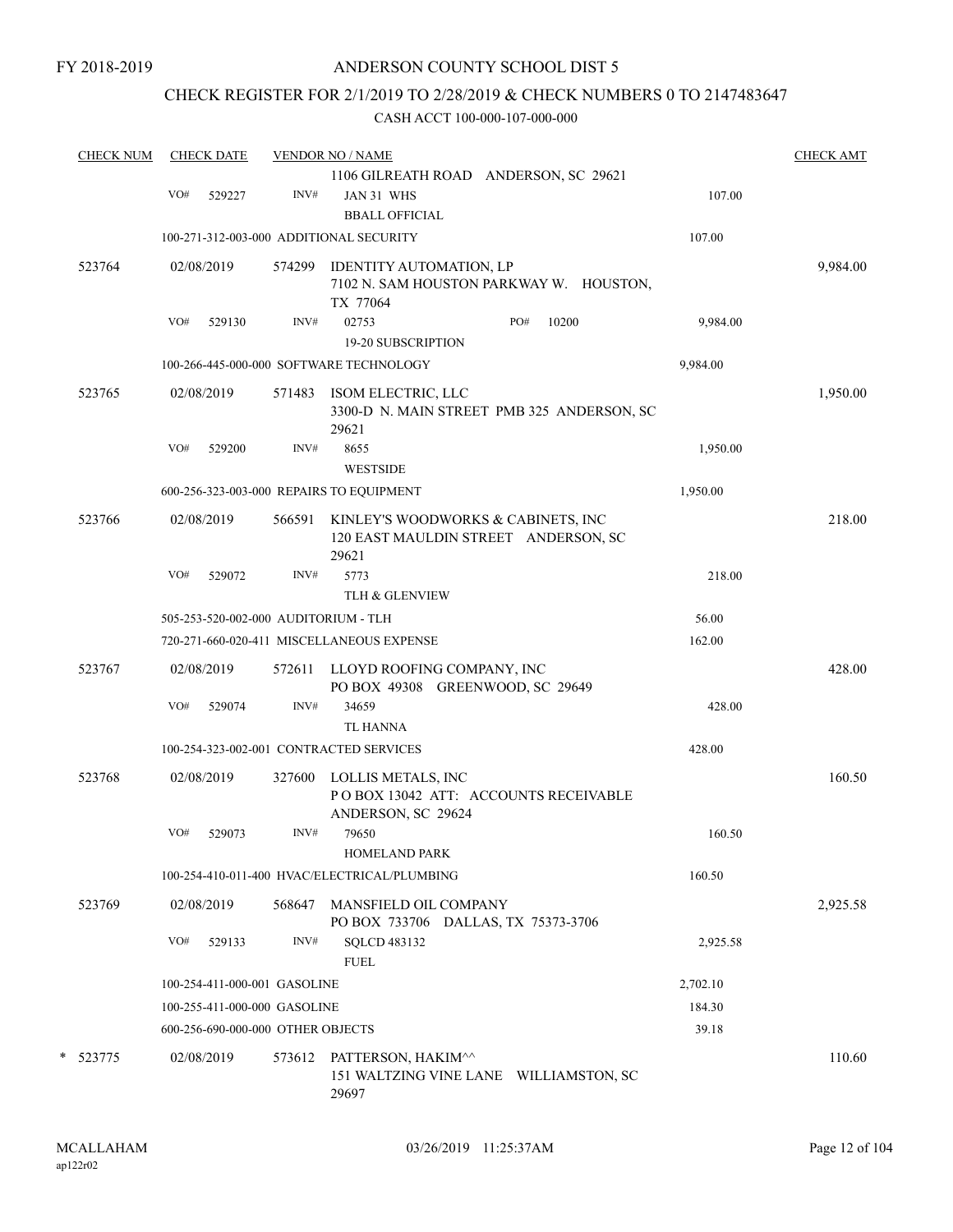# CHECK REGISTER FOR 2/1/2019 TO 2/28/2019 & CHECK NUMBERS 0 TO 2147483647

| <b>CHECK NUM</b> | <b>CHECK DATE</b>                       |        | <b>VENDOR NO / NAME</b>                                                                                      |     |                                                   |                | <b>CHECK AMT</b> |
|------------------|-----------------------------------------|--------|--------------------------------------------------------------------------------------------------------------|-----|---------------------------------------------------|----------------|------------------|
|                  | VO#<br>529228                           | INV#   | JAN 31 WHS                                                                                                   |     |                                                   | 110.60         |                  |
|                  |                                         |        | <b>BBALL OFFICIAL</b>                                                                                        |     |                                                   |                |                  |
|                  | 100-271-312-003-000 ADDITIONAL SECURITY |        |                                                                                                              |     |                                                   | 110.60         |                  |
| 523776           | 02/08/2019                              | 568036 | PIEDMONT NATURAL GAS                                                                                         |     |                                                   |                | 11,089.51        |
|                  |                                         |        | PO BOX 1246 CHARLOTTE, NC 28201-1246                                                                         |     |                                                   |                |                  |
|                  | VO#<br>529232                           | INV#   | DUE FEB 19                                                                                                   |     |                                                   | 11,089.51      |                  |
|                  |                                         |        | <b>UTILITIES</b>                                                                                             |     |                                                   |                |                  |
|                  | 100-254-472-000-000 ENERGY-GAS          |        |                                                                                                              |     |                                                   | 718.29         |                  |
|                  | 100-254-472-001-000 ENERGY-GAS          |        |                                                                                                              |     |                                                   | 4,637.52       |                  |
|                  | 100-254-472-005-000 ENERGY-GAS          |        |                                                                                                              |     |                                                   | 29.20          |                  |
|                  | 100-254-472-011-000 ENERGY-GAS          |        |                                                                                                              |     |                                                   | 750.65         |                  |
|                  | 100-254-472-015-000 ENERGY-GAS          |        |                                                                                                              |     |                                                   | 1,321.03       |                  |
|                  | 100-254-472-016-000 ENERGY-GAS          |        |                                                                                                              |     |                                                   | 1,666.35       |                  |
|                  | 100-254-472-021-000 ENERGY- GAS         |        |                                                                                                              |     |                                                   | 1,276.18       |                  |
|                  |                                         |        |                                                                                                              |     |                                                   |                |                  |
|                  | 600-256-470-011-000 ENERGY              |        |                                                                                                              |     |                                                   | 199.34         |                  |
|                  | 600-256-470-015-000 ENERGY              |        |                                                                                                              |     |                                                   | 132.78         |                  |
|                  | 600-256-470-016-000 ENERGY              |        |                                                                                                              |     |                                                   | 169.47         |                  |
|                  | 600-256-470-021-000 ENERGY              |        |                                                                                                              |     |                                                   | 188.70         |                  |
| * 523778         | 02/08/2019                              | 573501 | <b>OUALITY CARE PRESSURE CLEANING</b>                                                                        |     |                                                   |                | 600.00           |
|                  | VO#<br>529136                           | INV#   | 5314                                                                                                         | PO# | 210 SPRINGSIDE CIRCLE ANDERSON, SC 29625<br>99127 | 600.00         |                  |
|                  |                                         |        | <b>JAN SERVICES</b>                                                                                          |     |                                                   |                |                  |
|                  | 100-255-323-000-000 CONTRACTED SERVICES |        |                                                                                                              |     |                                                   | 600.00         |                  |
|                  |                                         |        |                                                                                                              |     |                                                   |                |                  |
| *<br>523780      | 02/08/2019                              | 567525 | ROWLAND MECHANICAL<br>4035 HWY 24 ANDERSON, SC 29626                                                         |     |                                                   |                | 3,101.22         |
|                  | VO#<br>529213                           | INV#   | 9032-9044                                                                                                    | PO# | 99095                                             | 3,101.22       |                  |
|                  |                                         |        | <b>BUS REPAIRS</b>                                                                                           |     |                                                   |                |                  |
|                  |                                         |        | 100-255-323-000-ACT ACTIVITY BUS CONTRACTED SERVICES                                                         |     |                                                   | 747.50         |                  |
|                  |                                         |        | 100-255-323-000-ACT ACTIVITY BUS CONTRACTED SERVICES                                                         |     |                                                   | 272.69         |                  |
|                  |                                         |        | 100-255-323-000-ACT ACTIVITY BUS CONTRACTED SERVICES                                                         |     |                                                   | 997.50         |                  |
|                  |                                         |        | 100-255-323-000-ACT ACTIVITY BUS CONTRACTED SERVICES                                                         |     |                                                   | 311.42         |                  |
|                  |                                         |        | 100-255-323-000-ACT ACTIVITY BUS CONTRACTED SERVICES                                                         |     |                                                   | 46.00          |                  |
|                  |                                         |        | 100-255-323-000-ACT ACTIVITY BUS CONTRACTED SERVICES                                                         |     |                                                   | 83.66          |                  |
|                  |                                         |        | 100-255-323-000-ACT ACTIVITY BUS CONTRACTED SERVICES                                                         |     |                                                   | 90.99          |                  |
|                  |                                         |        | 100-255-323-000-ACT ACTIVITY BUS CONTRACTED SERVICES                                                         |     |                                                   | 98.32          |                  |
|                  |                                         |        | 100-255-323-000-ACT ACTIVITY BUS CONTRACTED SERVICES                                                         |     |                                                   | 90.99          |                  |
|                  |                                         |        | 100-255-323-000-ACT ACTIVITY BUS CONTRACTED SERVICES                                                         |     |                                                   | 98.32          |                  |
|                  |                                         |        | 100-255-323-000-ACT ACTIVITY BUS CONTRACTED SERVICES                                                         |     |                                                   | 83.66          |                  |
|                  |                                         |        | 100-255-323-000-ACT ACTIVITY BUS CONTRACTED SERVICES<br>100-255-323-000-ACT ACTIVITY BUS CONTRACTED SERVICES |     |                                                   | 98.32<br>81.85 |                  |
|                  |                                         |        |                                                                                                              |     |                                                   |                |                  |
| 523781           | 02/08/2019                              | 572780 | SAFETY & COMPLIANCE MGMT INC<br>P.O. BOX 615 ROCK SPRING, GA 30739                                           |     |                                                   |                | 1,021.40         |
|                  | VO#<br>529140                           | INV#   | 25861                                                                                                        |     |                                                   | 523.20         |                  |
|                  |                                         |        | <b>WESTSIDE</b>                                                                                              |     |                                                   |                |                  |
|                  | 100-271-312-003-TST DRUG TESTING        |        |                                                                                                              |     |                                                   | 400.00         |                  |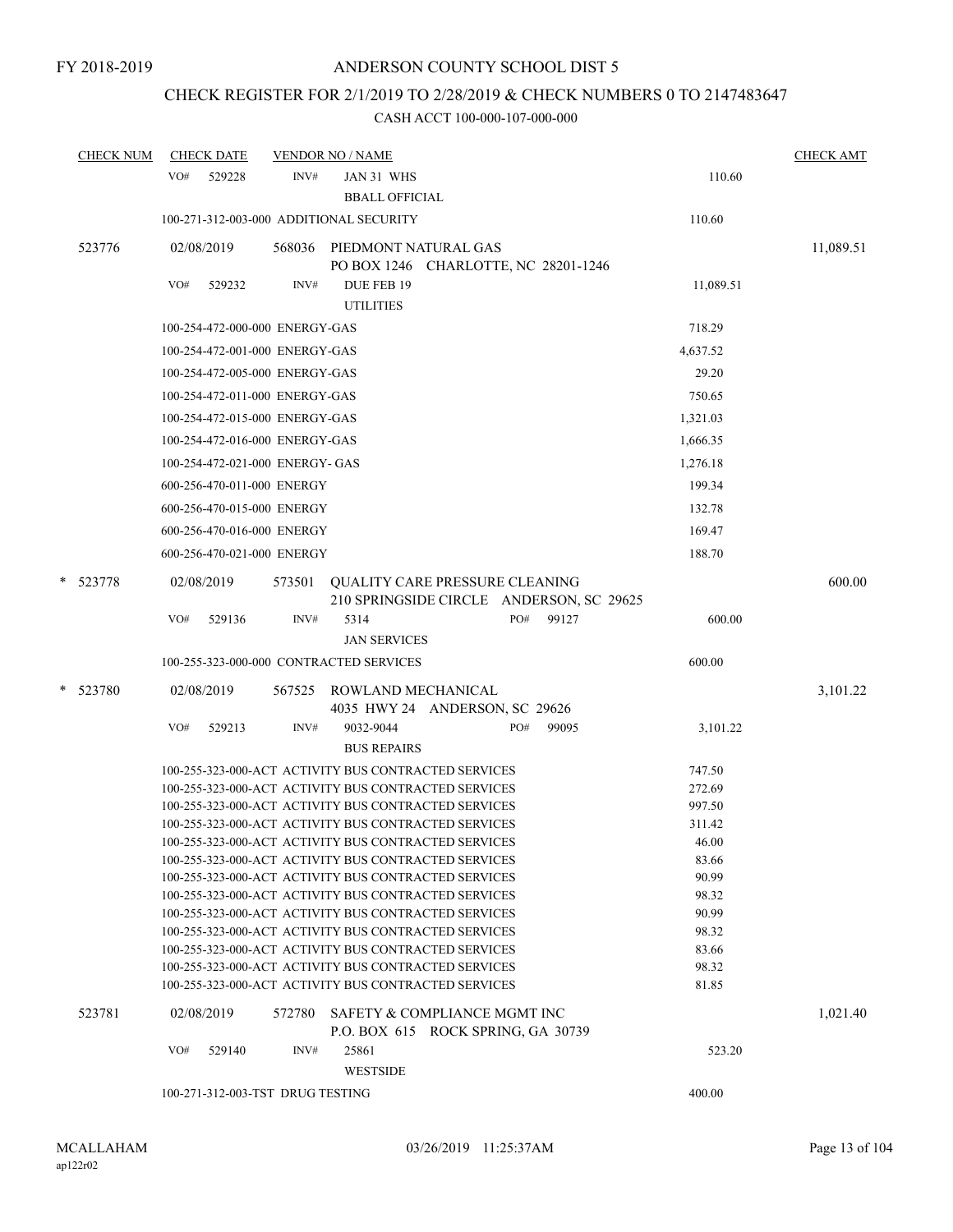# CHECK REGISTER FOR 2/1/2019 TO 2/28/2019 & CHECK NUMBERS 0 TO 2147483647

|   | <b>CHECK NUM</b> |     | <b>CHECK DATE</b>                                              |        | <b>VENDOR NO / NAME</b>                                                                          |               | <b>CHECK AMT</b> |
|---|------------------|-----|----------------------------------------------------------------|--------|--------------------------------------------------------------------------------------------------|---------------|------------------|
|   |                  |     | 100-271-312-003-TST DRUG TESTING                               |        |                                                                                                  | 123.20        |                  |
|   |                  | VO# | 529141                                                         | INV#   | 25861                                                                                            | 498.20        |                  |
|   |                  |     |                                                                |        | <b>TL HANNA</b>                                                                                  |               |                  |
|   |                  |     | 100-271-312-002-TST DRUG TESTING                               |        |                                                                                                  | 375.00        |                  |
|   |                  |     | 100-271-312-002-TST DRUG TESTING                               |        |                                                                                                  | 123.20        |                  |
|   | 523782           |     | 02/08/2019                                                     |        | 566995 SC DEPT OF JUVENILE JUSTICE<br>POBOX 21069 ATT: FISCAL AFFAIRS COLUMBIA,<br>SC 29221-1069 |               | 511.23           |
|   |                  | VO# | 529142                                                         | INV#   | 2000439700<br>2000439330                                                                         | 511.23        |                  |
|   |                  |     |                                                                |        | 100-412-720-000-000 PAYMENTS TO OTHER GOV'T UNITS                                                | 123.86        |                  |
|   |                  |     |                                                                |        | 100-412-720-000-000 PAYMENTS TO OTHER GOV'T UNITS                                                | 387.37        |                  |
| * | 523784           |     | 02/08/2019                                                     | 570059 | <b>SHARP BUSINESS SYSTEMS</b><br>DEPT 1216 PO BOX 121216 DALLAS, TX<br>75312-1216                |               | 2,016.20         |
|   |                  | VO# | 529144                                                         | INV#   | 9001687845<br><b>COPIES</b>                                                                      | 64.62         |                  |
|   |                  |     | 717-190-660-017-362 COPIER EXPENSE                             |        |                                                                                                  | 64.62         |                  |
|   |                  |     | VO# 529214                                                     | INV#   | 9001693874                                                                                       | 1,951.58      |                  |
|   |                  |     |                                                                |        | <b>COPIES</b>                                                                                    |               |                  |
|   |                  |     | 100-115-410-003-000 SUPPLIES                                   |        |                                                                                                  | 1,951.58      |                  |
| * | 523787           |     | 02/08/2019                                                     |        | 574710 SOLIANT HEALTH                                                                            |               | 1,950.00         |
|   |                  |     |                                                                |        | DEPT. CH 14430 PALATINE, IL 60055-4330                                                           |               |                  |
|   |                  | VO# | 529145                                                         | INV#   | 10248120<br>PO#<br>99577                                                                         | 1,950.00      |                  |
|   |                  |     |                                                                |        | JAN 22-25                                                                                        |               |                  |
|   |                  |     |                                                                |        | 100-126-312-006-000 PURCHASED SERVICES                                                           | 650.00        |                  |
|   |                  |     |                                                                |        | 100-126-312-008-000 PURCHASED SERVICES                                                           | 650.00        |                  |
|   |                  |     |                                                                |        | 100-126-312-010-000 PURCHASED SERVICES                                                           | 650.00        |                  |
|   | 523788           |     | 02/08/2019                                                     | 564836 | <b>SPIRIT TELECOM</b><br>PO BOX 603030 ATT: ACCOUNTS RECEIVABLE                                  |               | 169.52           |
|   |                  |     |                                                                |        | CHARLOTTE, NC 28260-3030                                                                         |               |                  |
|   |                  | VO# | 529146                                                         | INV#   | 1471800                                                                                          | 169.52        |                  |
|   |                  |     |                                                                |        | PHONE SERVICE                                                                                    |               |                  |
|   |                  |     | 100-266-340-000-000 TELEPHONE                                  |        |                                                                                                  | 2.15          |                  |
|   |                  |     | 100-266-340-000-000 TELEPHONE<br>100-266-340-000-000 TELEPHONE |        |                                                                                                  | 1.34<br>62.28 |                  |
|   |                  |     | 100-266-340-001-000 TELEPHONE                                  |        |                                                                                                  | 11.10         |                  |
|   |                  |     | 100-266-340-002-000 TELEPHONE                                  |        |                                                                                                  | 14.30         |                  |
|   |                  |     |                                                                |        |                                                                                                  |               |                  |
|   |                  |     | 100-266-340-003-000 TELEPHONE                                  |        |                                                                                                  | 13.35         |                  |
|   |                  |     | 100-266-340-005-000 TELEPHONE                                  |        |                                                                                                  | 0.43          |                  |
|   |                  |     | 100-266-340-007-000 TELEPHONE                                  |        |                                                                                                  | 3.74          |                  |
|   |                  |     | 100-266-340-008-000 TELEPHONE                                  |        |                                                                                                  | 4.32          |                  |
|   |                  |     | 100-266-340-009-000 TELEPHONE                                  |        |                                                                                                  | 4.39          |                  |
|   |                  |     | 100-266-340-010-000 TELEPHONE                                  |        |                                                                                                  | 4.53          |                  |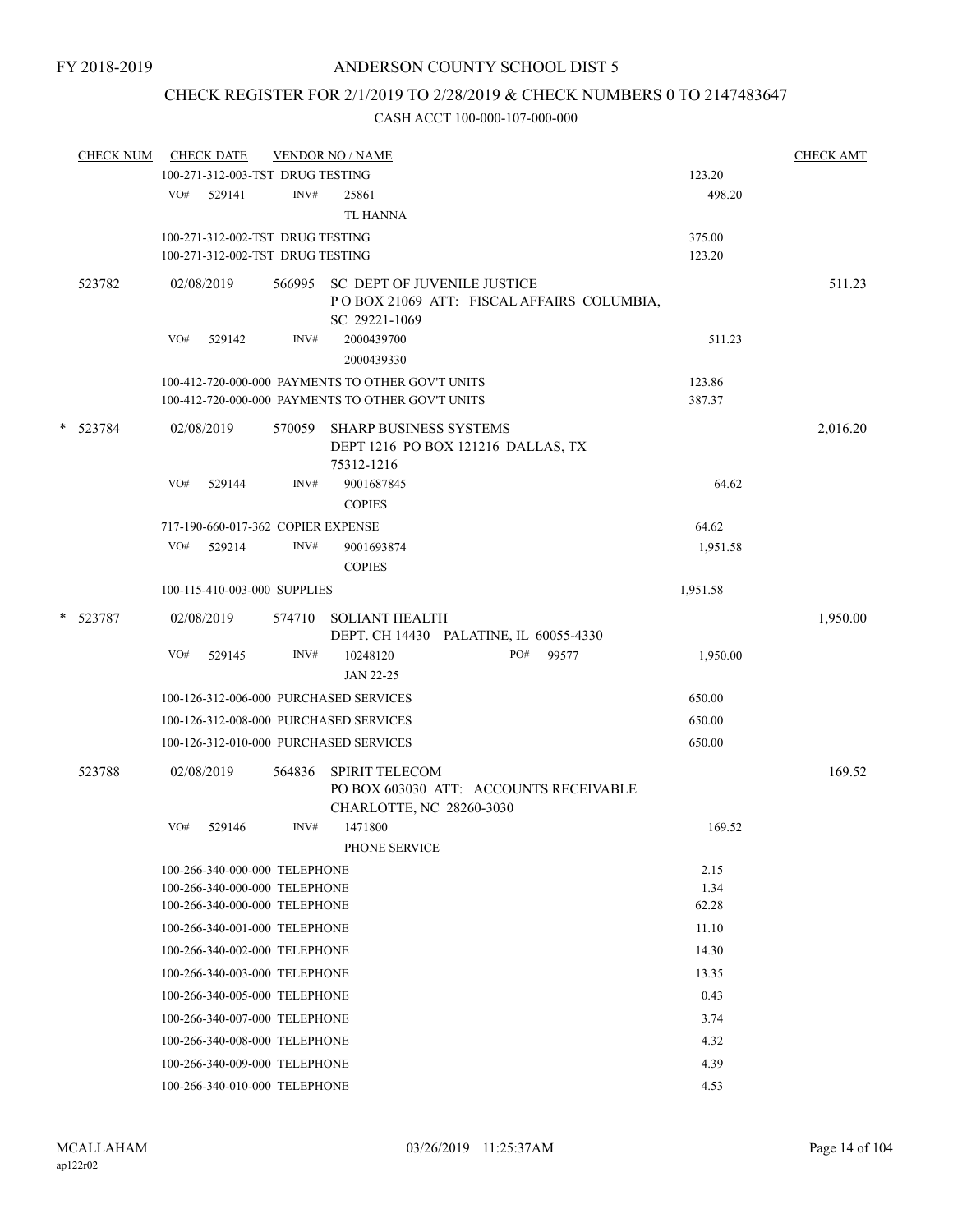# CHECK REGISTER FOR 2/1/2019 TO 2/28/2019 & CHECK NUMBERS 0 TO 2147483647

|   | <b>CHECK NUM</b> |            | <b>CHECK DATE</b>                 |        | <b>VENDOR NO / NAME</b>                                                   |          | <b>CHECK AMT</b> |
|---|------------------|------------|-----------------------------------|--------|---------------------------------------------------------------------------|----------|------------------|
|   |                  |            | 100-266-340-011-000 TELEPHONE     |        |                                                                           | 2.56     |                  |
|   |                  |            | 100-266-340-012-000 TELEPHONE     |        |                                                                           | 6.93     |                  |
|   |                  |            | 100-266-340-014-000 TELEPHONE     |        |                                                                           | 4.97     |                  |
|   |                  |            | 100-266-340-015-000 TELEPHONE     |        |                                                                           | 3.22     |                  |
|   |                  |            | 100-266-340-016-000 TELEPHONE     |        |                                                                           | 3.71     |                  |
|   |                  |            | 100-266-340-017-000 TELEPHONE     |        |                                                                           | 8.35     |                  |
|   |                  |            | 100-266-340-018-000 TELEPHONE     |        |                                                                           | 0.06     |                  |
|   |                  |            | 100-266-340-019-000 TELEPHONE     |        |                                                                           | 13.04    |                  |
|   |                  |            | 100-266-340-021-000 TELEPHONE     |        |                                                                           | 4.75     |                  |
|   | 523789           | 02/08/2019 |                                   | 569589 | <b>SREB</b><br>592 TENTH ST, NW ATTN: JAMES LEW ATLANTA,<br>GA 30318-5776 |          | 2,200.00         |
|   |                  | VO#        | 529147                            | INV#   | 2018190203-2<br>PD 7/24/18                                                | 2,200.00 |                  |
|   |                  |            |                                   |        | 207-224-333-001-004 TRIPS AND CONFERENCES                                 | 2,200.00 |                  |
| * | 523791           | 02/08/2019 |                                   | 574096 | SUMMIT CONSTRUCTION GROUP LLS<br>101 CONCORD CIR ANDERSON, SC 29621       |          | 13,947.00        |
|   |                  | VO#        | 529053                            | INV#   | 108<br><b>WESTSIDE</b>                                                    | 300.00   |                  |
|   |                  |            |                                   |        | 100-254-323-003-001 CONTRACTED SERVICES                                   | 300.00   |                  |
|   |                  | VO#        | 529054                            | INV#   | 110<br><b>WHITNER ST</b>                                                  | 600.00   |                  |
|   |                  |            | 100-254-323-000-001 CONTRACT SRVS |        |                                                                           | 600.00   |                  |
|   |                  | VO#        | 529055                            | INV#   | 115<br><b>WESTSIDE</b>                                                    | 1,900.00 |                  |
|   |                  |            |                                   |        | 100-254-323-003-001 CONTRACTED SERVICES                                   | 1,900.00 |                  |
|   |                  | VO#        | 529056                            | INV#   | 117<br><b>MCCANTS</b>                                                     | 272.00   |                  |
|   |                  |            |                                   |        | 100-254-410-005-001 SUPPLIES - MAINTENANCE                                | 272.00   |                  |
|   |                  | VO#        | 529057                            | INV#   | 112<br><b>CALHOUN</b>                                                     | 450.00   |                  |
|   |                  |            |                                   |        | 100-254-323-014-001 CONTRACTED SERVICES                                   | 450.00   |                  |
|   |                  | VO#        | 529058                            | INV#   | 116<br><b>DISTRICT OFFICE</b>                                             | 850.00   |                  |
|   |                  |            | 100-254-323-000-001 CONTRACT SRVS |        |                                                                           | 850.00   |                  |
|   |                  | VO#        | 529059                            | INV#   | 113<br>CONCORD                                                            | 150.00   |                  |
|   |                  |            |                                   |        | 100-254-323-009-001 CONTRACTED SERVICES                                   | 150.00   |                  |
|   |                  |            | VO# 529060                        | INV#   | 114<br><b>MCCANTS</b>                                                     | 250.00   |                  |
|   |                  |            |                                   |        | 100-254-323-005-001 CONTRACTED SERVICES                                   | 250.00   |                  |
|   |                  | VO#        | 529061                            | INV#   | 118<br><b>WEST MARKET</b>                                                 | 1,050.00 |                  |
|   |                  |            |                                   |        | 100-254-323-018-001 CONTRACTED SERVICES                                   | 1,050.00 |                  |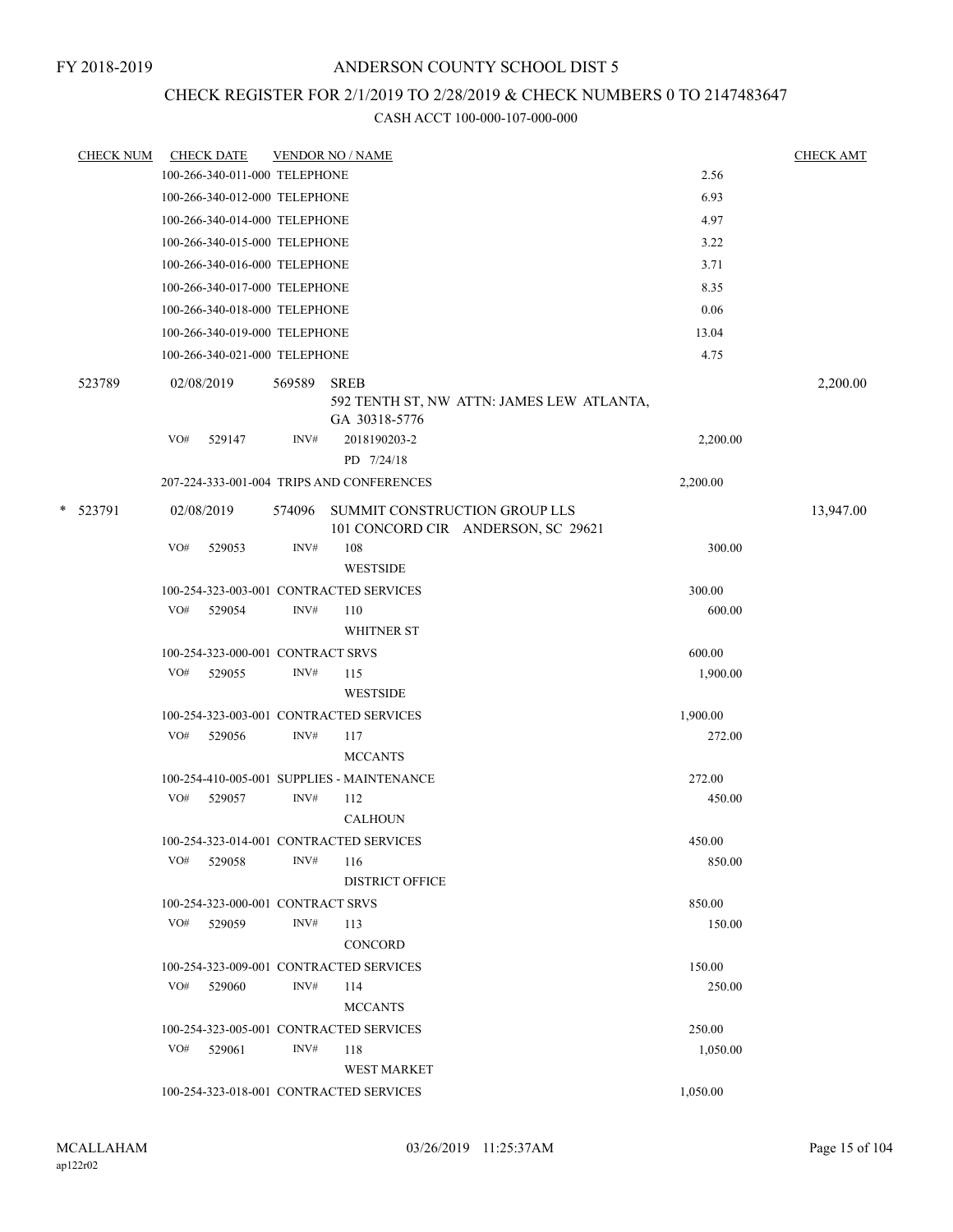## CHECK REGISTER FOR 2/1/2019 TO 2/28/2019 & CHECK NUMBERS 0 TO 2147483647

| <b>CHECK NUM</b> |     | <b>CHECK DATE</b>                 |      | <b>VENDOR NO / NAME</b>                                                        |     |       |          | <b>CHECK AMT</b> |
|------------------|-----|-----------------------------------|------|--------------------------------------------------------------------------------|-----|-------|----------|------------------|
|                  | VO# | 529062                            | INV# | 107<br><b>ROBERT ANDERSON</b>                                                  |     |       | 2,500.00 |                  |
|                  |     |                                   |      | 100-254-323-006-001 CONTRACTED SERVICES                                        |     |       | 2,500.00 |                  |
|                  | VO# | 529150                            | INV# | 111<br>MCCANTS FENCE                                                           | PO# | 10120 | 5,625.00 |                  |
|                  |     |                                   |      | 505-254-323-005-000 CONTRACTED SERVICES                                        |     |       | 5,625.00 |                  |
| 523792           |     | 02/08/2019                        |      | 575405 TC EDUCATIONAL CONSULTING LLC<br>219 COUNTRY GLEN LANE PELZER, SC 29669 |     |       |          | 5,600.00         |
|                  | VO# | 529151                            | INV# | <b>JAN 2019</b><br><b>VARENNES ELEM</b>                                        | PO# | 99687 | 5,600.00 |                  |
|                  |     | 201-224-312-016-000 PD CONSULTANT |      |                                                                                |     |       | 5,600.00 |                  |
| * 523794         |     | 02/08/2019                        |      | 575747 TOLLISON, JOSEPH**<br>104 ORCHARD WAY PIEDMONT, SC 29673                |     |       |          | 120.50           |
|                  | VO# | 529226                            | INV# | JAN 31 WHS<br><b>BBALL OFFICIAL</b>                                            |     |       | 120.50   |                  |
|                  |     |                                   |      | 100-271-312-003-000 ADDITIONAL SECURITY                                        |     |       | 120.50   |                  |
| 523795           |     | 02/08/2019                        |      | 575821 TWC SERVICES INC<br>PO BOX 1612 DES MOINES, IA 50306                    |     |       |          | 720.34           |
|                  | VO# | 529223                            | INV# | 6101858-1<br><b>GLENVIEW REPAIRS</b>                                           |     |       | 720.34   |                  |
|                  |     |                                   |      | 600-256-323-020-000 REPAIRS TO EQUIPMENT                                       |     |       | 720.34   |                  |
| 523796           |     | 02/08/2019                        |      | 572513 UNITED LASER<br>P.O. BOX 6889 FLORENCE, SC 29501                        |     |       |          | 202.23           |
|                  | VO# | 529216                            | INV# | 175131<br><b>TONER</b>                                                         | PO# | 10191 | 202.23   |                  |
|                  |     |                                   |      | 201-112-445-012-000 TECHNOLOGY SUPPLIES                                        |     |       | 202.23   |                  |
| 523797           |     | 02/08/2019                        |      | 573815 UNITED REFRIGERATION, INC<br>PO BOX 740703 ATLANTA, GA 30374-0703       |     |       |          | 1,164.19         |
|                  | VO# | 529051                            | INV# | 66377552<br><b>SUPPLIES</b>                                                    |     |       | 94.38    |                  |
|                  |     |                                   |      | 100-254-410-007-400 HVAC/ELECTRICAL/PLUMBING                                   |     |       | 94.38    |                  |
|                  |     | VO# 529052                        |      | INV# 66392796<br><b>SUPPLIES</b>                                               |     |       | 1.66     |                  |
|                  |     |                                   |      | 100-254-410-011-400 HVAC/ELECTRICAL/PLUMBING                                   |     |       | 1.66     |                  |
|                  | VO# | 529201                            | INV# | 66405963<br><b>REPAIR PARTS</b>                                                |     |       | 26.36    |                  |
|                  |     |                                   |      | 600-256-323-008-000 REPAIRS TO EQUIPMENT                                       |     |       | 26.36    |                  |
|                  | VO# | 529202                            | INV# | 66356664<br><b>REPAIR PARTS</b>                                                |     |       | 231.23   |                  |
|                  |     |                                   |      | 600-256-323-015-000 REPAIRS TO EQUIPMENT                                       |     |       | 231.23   |                  |
|                  | VO# | 529203                            | INV# | 66200843<br><b>REPAIR PARTS</b>                                                |     |       | 810.56   |                  |
|                  |     |                                   |      | 600-256-323-002-000 REPAIRS TO EQUIPMENT                                       |     |       | 650.06   |                  |
|                  |     |                                   |      | 600-256-323-015-000 REPAIRS TO EQUIPMENT                                       |     |       | 160.50   |                  |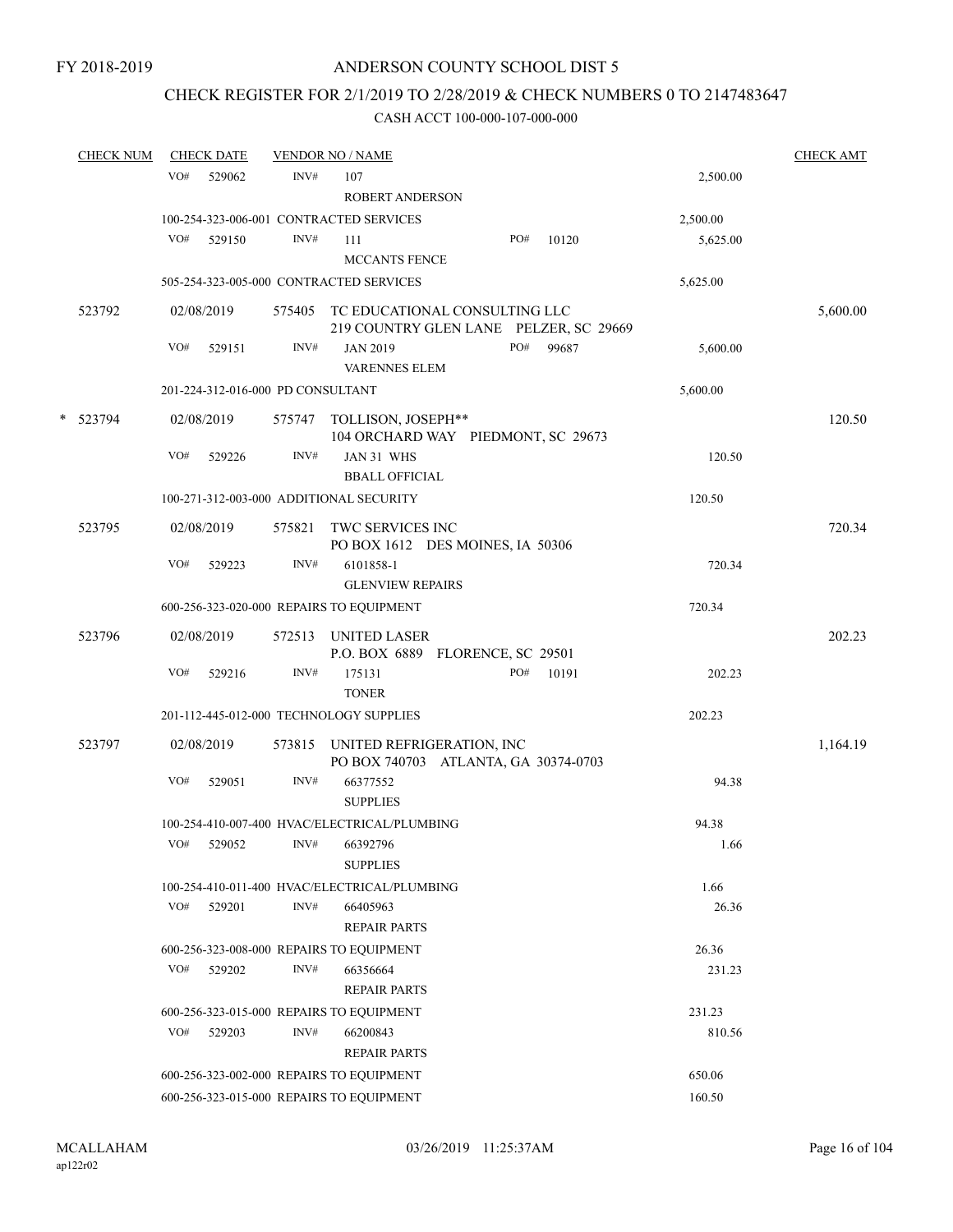FY 2018-2019

### ANDERSON COUNTY SCHOOL DIST 5

# CHECK REGISTER FOR 2/1/2019 TO 2/28/2019 & CHECK NUMBERS 0 TO 2147483647

|   | <b>CHECK NUM</b> |     | <b>CHECK DATE</b> |                              | <b>VENDOR NO / NAME</b>                                                                                                  |          | <b>CHECK AMT</b> |
|---|------------------|-----|-------------------|------------------------------|--------------------------------------------------------------------------------------------------------------------------|----------|------------------|
|   | 523798           |     | 02/08/2019        |                              | 524353 WAL-MART COMMUNITY/GEMB<br>POBOX 530934 ATT: ACCOUNTS RECEIVABLE<br>ATLANTA, GA 30353-0934                        |          | 114.82           |
|   |                  | VO# | 529152            | INV#                         | 1013 3701<br><b>OPERATIONS</b>                                                                                           | 114.82   |                  |
|   |                  |     |                   | 100-255-410-000-000 SUPPLIES |                                                                                                                          | 99.90    |                  |
|   |                  |     |                   | 600-256-410-000-000 SUPPLIES |                                                                                                                          | 14.92    |                  |
|   | 523799           |     | 02/08/2019        |                              | 569972 WAR PAINT<br>ERICA POWELL 23 STATION COURT APT 204<br>GGREENVILLE, SC 29601                                       |          | 150.00           |
|   |                  | VO# | 529115            | INV#                         | <b>DONATION</b><br><b>CALHOUN ENGAGE</b>                                                                                 | 150.00   |                  |
|   |                  |     |                   |                              | 714-271-660-014-376 ENGAGE CLUB EXPENSE                                                                                  | 150.00   |                  |
|   | * 523801         |     | 02/08/2019        |                              | 527500 WAYNE'S OVERHEAD DOORS, INC<br>3021 WHITEHALL ROAD ATT: ACCOUNTS<br>RECEIVABLE ANDERSON, SC 29626                 |          | 130.00           |
|   |                  | VO# | 529050            | INV#                         | 151969                                                                                                                   | 130.00   |                  |
|   |                  |     |                   |                              | <b>CAREER CAMPUS</b>                                                                                                     |          |                  |
|   |                  |     |                   |                              | 100-254-323-001-001 CONTRACTED SERVICES                                                                                  | 130.00   |                  |
|   | 523802           |     | 02/12/2019        |                              | 573212 BOOKSOURCE<br>PO BOX 804952 KANSAS CITY, MO 64180-4952                                                            |          | 233.61           |
|   |                  | VO# | 529256            | INV#                         | 807952<br>ACCT #019968                                                                                                   | 233.61   |                  |
|   |                  |     |                   |                              | 100-112-410-013-RPL REPLACEMENT SUPPLIES                                                                                 | 233.61   |                  |
|   | 523803           |     | 02/12/2019        |                              | 573381 CLASSIC PRODUCTIONS FOR STUDENTS<br>POBOX 24464 KNOXVILLE, TN 37933-2464                                          |          | 720.00           |
|   |                  | VO# | 529257            | INV#                         | CH 0127<br><b>NORTH POINTE ELEM</b>                                                                                      | 720.00   |                  |
|   |                  |     |                   |                              | 713-271-660-013-350 FIELD TRIPS KINDERGARTEN EXPENSE                                                                     | 720.00   |                  |
|   | 523804           |     | 02/12/2019        | 571072                       | CLEMSON UNIV- ACCOUNTS RECEIVABLE<br>ADMINISTRATIVE SERVICES BUILDING 108 SILAS<br>N PEARMAN BOULEVARD CLEMSON, SC 29634 |          | 2,000.00         |
|   |                  | VO# | 529258            | INV#                         | CBA55-18<br>SP ED CONSULTING                                                                                             | 2,000.00 |                  |
|   |                  |     |                   |                              | 283-126-312-000-000 CONTRACTED SERVICES                                                                                  | 2,000.00 |                  |
| * | 523806           |     | 02/12/2019        |                              | 565014 COTHRAN, STEVE G.**<br>355 KNOLLWOOD DRIVE ANDERSON, SC 29625                                                     |          | 214.00           |
|   |                  | VO# | 529295            | INV#                         | FEB 4 TLH<br><b>BBALL OFFICIAL</b>                                                                                       | 107.00   |                  |
|   |                  |     |                   |                              | 100-271-312-002-000 ADDITIONAL SECURITY                                                                                  | 107.00   |                  |
|   |                  | VO# | 529298            | INV#                         | JAN 31 TLH<br><b>BBALL OFFICIAL</b>                                                                                      | 107.00   |                  |
|   |                  |     |                   |                              | 100-271-312-002-000 ADDITIONAL SECURITY                                                                                  | 107.00   |                  |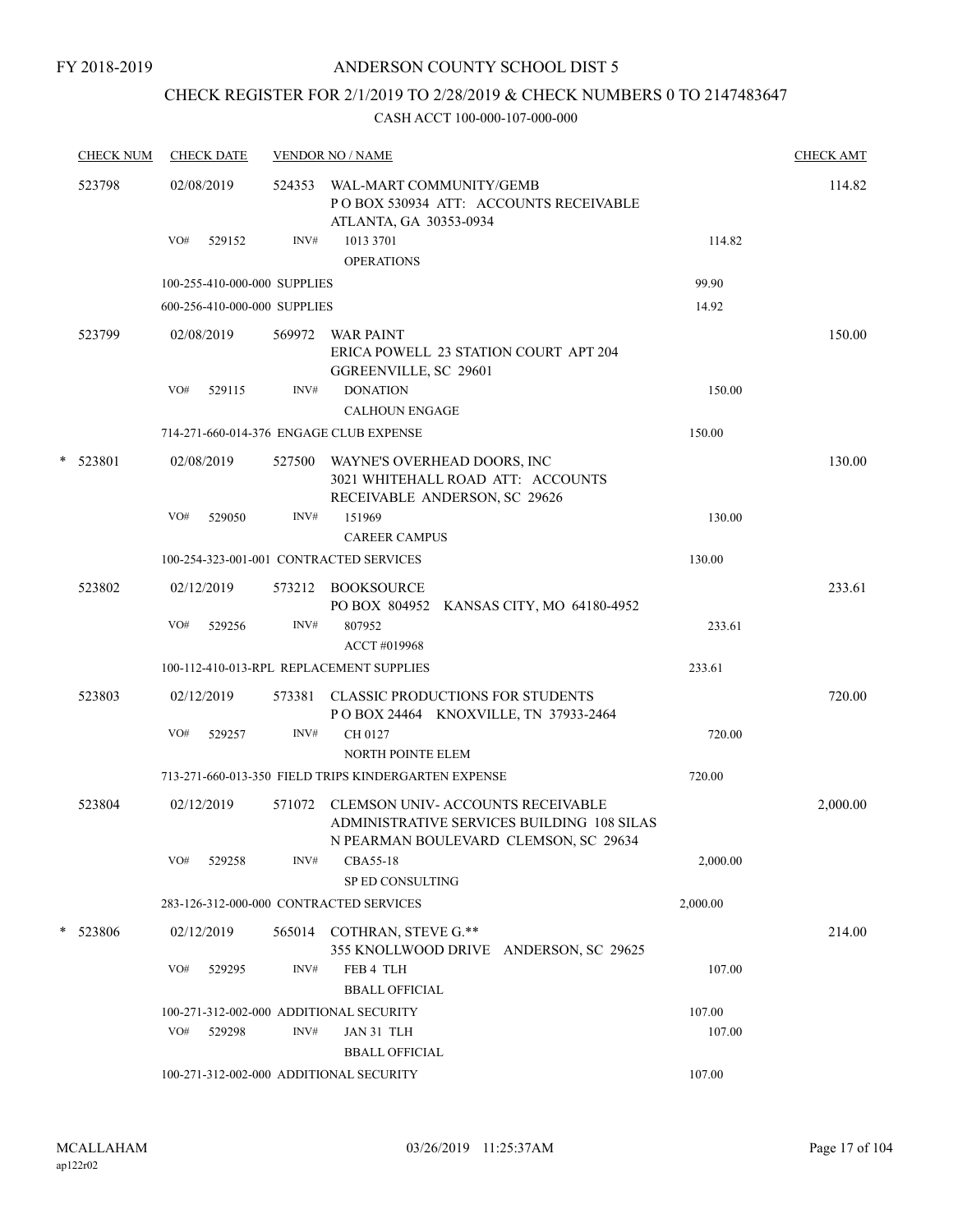## CHECK REGISTER FOR 2/1/2019 TO 2/28/2019 & CHECK NUMBERS 0 TO 2147483647

| <b>CHECK NUM</b> |     | <b>CHECK DATE</b> |        | <b>VENDOR NO / NAME</b>                                                                                    |     |       |            | <b>CHECK AMT</b> |
|------------------|-----|-------------------|--------|------------------------------------------------------------------------------------------------------------|-----|-------|------------|------------------|
| 523807           |     | 02/12/2019        | 573901 | DOLLAR DAYS INTERNATIONAL, INC.<br>7575 E REDFIELD RD, SUITE 201 SCOTTSDALE,<br>AZ 85260                   |     |       |            | 620.57           |
|                  | VO# | 529260            | INV#   | 2471523<br>ACCT #3538810                                                                                   | PO# | 10047 | 620.57     |                  |
|                  |     |                   |        | 201-113-410-006-000 SUPPLIES AND MATERIALS                                                                 |     |       | 620.57     |                  |
| 523808           |     | 02/12/2019        |        | 567734 EMBASSY SUITES COLUMBIA - GREYSTONE<br>200 STONERIDGE DRIVE ATT: RESERVATIONS<br>COLUMBIA, SC 29210 |     |       |            | 330.60           |
|                  | VO# | 529261            | INV#   | RSV 91210915<br>D. WEBB                                                                                    |     |       | 330.60     |                  |
|                  |     |                   |        | 100-255-333-000-000 TRIPS AND CONFERENCES                                                                  |     |       | 330.60     |                  |
| 523809           |     | 02/12/2019        |        | 573931 ENTERPRISE LEASING COMPANY                                                                          |     |       |            | 173.92           |
|                  |     |                   |        | PO BOX 100243 ATLANTA, GA 30384-0243                                                                       |     |       |            |                  |
|                  | VO# | 529262            | INV#   | 19891428<br>JAN 16-18                                                                                      |     |       | 173.92     |                  |
|                  |     |                   |        | 358-221-333-010-000 TRIPS AND CONFERENCES                                                                  |     |       | 43.58      |                  |
|                  |     |                   |        | 358-221-333-011-000 TRIPS AND CONFERENCES                                                                  |     |       | 43.58      |                  |
|                  |     |                   |        | 358-221-333-012-000 TRIPS AND CONFERENCES                                                                  |     |       | 43.58      |                  |
|                  |     |                   |        | 358-221-333-019-000 TRIPS AND CONFERENCES                                                                  |     |       | 43.18      |                  |
| 523810           |     | 02/12/2019        |        | 572196 FUNDRAISING.COM<br>PO BOX 306047 NASHVILLE, TN 37230-6047                                           |     |       |            | 616.00           |
|                  | VO# | 529263            | INV#   | 915068713<br><b>ACCT #DZ924951</b>                                                                         |     |       | 616.00     |                  |
|                  |     |                   |        | 707-190-660-007-201 MISCELLANEOUS EXPENSE                                                                  |     |       | 616.00     |                  |
| 523811           |     | 02/12/2019        |        | 573015 GRATE, TRACY <sup>^^</sup><br>330 GRATE RD ANDERSON, SC 29625                                       |     |       |            | 214.00           |
|                  | VO# | 529296            | INV#   | FEB 4 TLH<br><b>BBALL OFFICIAL</b>                                                                         |     |       | 107.00     |                  |
|                  |     |                   |        | 100-271-312-002-000 ADDITIONAL SECURITY                                                                    |     |       | 107.00     |                  |
|                  | VO# | 529297            | INV#   | JAN 31 TLH                                                                                                 |     |       | 107.00     |                  |
|                  |     |                   |        | <b>BBALL OFFICIAL</b>                                                                                      |     |       |            |                  |
|                  |     |                   |        | 100-271-312-002-000 ADDITIONAL SECURITY                                                                    |     |       | 107.00     |                  |
| 523812           |     | 02/12/2019        | 574572 | HG REYNOLDS COMPANY INC<br>113 CONTRACT DRIVE AIKEN, SC 29801                                              |     |       |            | 993,144.23       |
|                  | VO# | 529272            | INV#   | APP <sub>20</sub><br>PROJ #5-5124                                                                          |     |       | 993,144.23 |                  |
|                  |     |                   |        | 515-253-520-031-CAR CAREER CENTER                                                                          |     |       | 993,144.23 |                  |
| 523813           |     | 02/12/2019        |        | 574712 HILL, TROY**<br>108 RUNNING FOX LN BELTON, SC 29627                                                 |     |       |            | 337.50           |
|                  | VO# | 529307            | INV#   | <b>TL HANNA</b><br><b>BBALL CLOCK</b>                                                                      |     |       | 337.50     |                  |
|                  |     |                   |        | 100-271-312-002-000 ADDITIONAL SECURITY                                                                    |     |       | 337.50     |                  |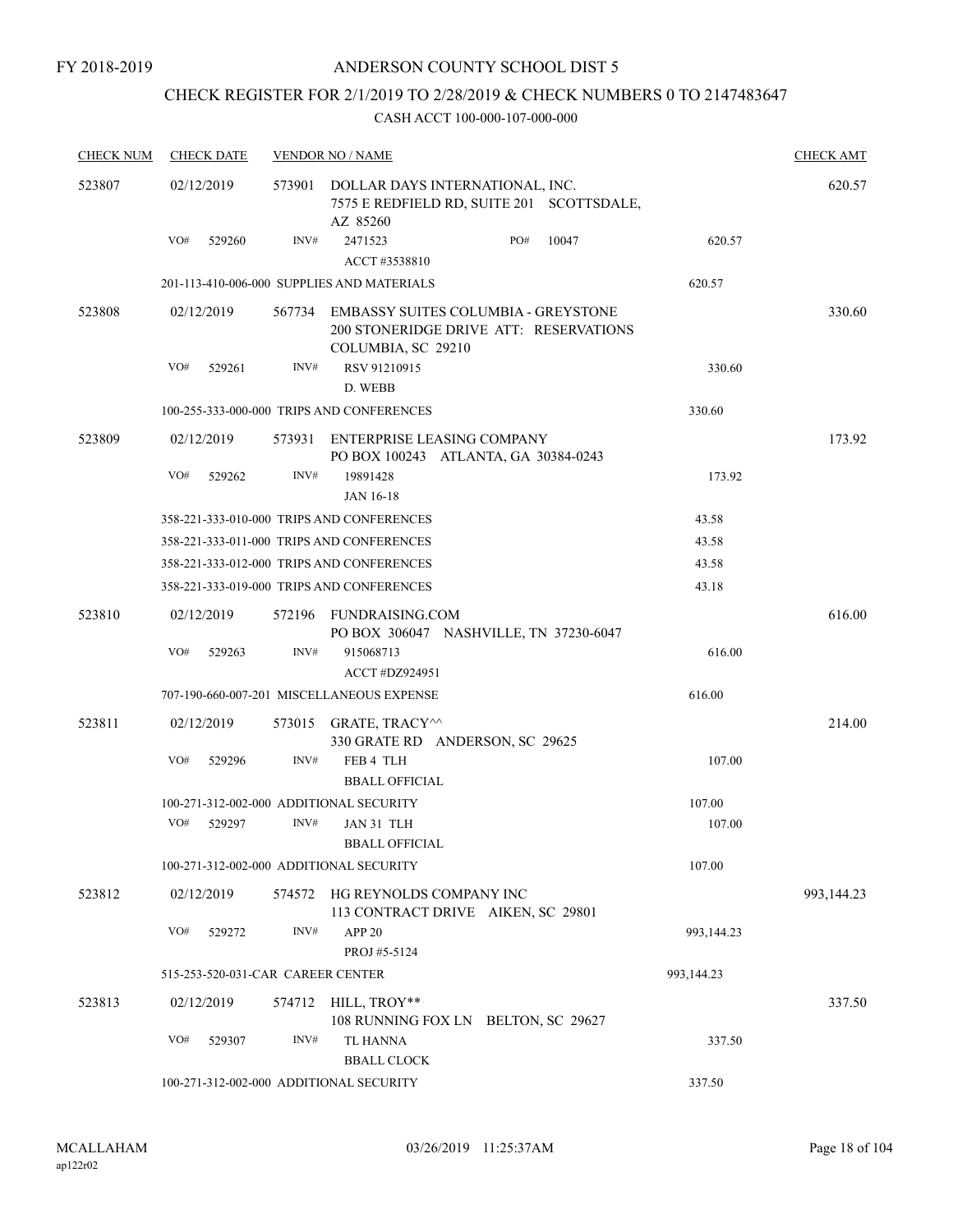## CHECK REGISTER FOR 2/1/2019 TO 2/28/2019 & CHECK NUMBERS 0 TO 2147483647

|   | <b>CHECK NUM</b> | <b>CHECK DATE</b>                      |      | <b>VENDOR NO / NAME</b>                                                                            |              |            | <b>CHECK AMT</b> |
|---|------------------|----------------------------------------|------|----------------------------------------------------------------------------------------------------|--------------|------------|------------------|
| * | 523815           | 02/12/2019                             |      | 575823 JOHNSON, VARIAN**<br>16614 CORDILLERA DRIVE ROUND ROCK, TX<br>78681                         |              |            | 1,667.90         |
|   |                  | VO#<br>529269                          | INV# | 02072019<br><b>ROBERT ANDERSON</b>                                                                 | PO#<br>10276 | 1,667.90   |                  |
|   |                  |                                        |      | 201-113-312-006-000 CONTRACTED SERVICES                                                            |              | 1,667.90   |                  |
|   | 523816           | 02/12/2019                             |      | 564353 LAZER CONSTRUCTION COMPANY INC<br>POBOX 5103 ATT: ACCOUNTS RECEIVABLE<br>ANDERSON, SC 29623 |              |            | 853,253.00       |
|   |                  | VO#<br>529270                          | INV# | 7418-09<br><b>WESTSIDE</b>                                                                         |              | 489,689.25 |                  |
|   |                  |                                        |      | 505-271-540-003-BSC BASEBALL&SOFTBALL COMPLEX                                                      |              | 489,689.25 |                  |
|   |                  | VO#<br>529271                          | INV# | 7318-09<br><b>TL HANNA</b>                                                                         |              | 363,563.75 |                  |
|   |                  |                                        |      | 505-271-540-002-BSC BASEBALL&SOFTBALL COMPLEX                                                      |              | 363,563.75 |                  |
|   | 523817           | 02/12/2019                             |      | 571174 LITTLE, WILLIAM E^^<br>115 WILLIAMS STREET LAURENS, SC 29360                                |              |            | 123.50           |
|   |                  | VO#<br>529301                          | INV# | JAN 29 TLH<br><b>BBALL OFFICIAL</b>                                                                |              | 123.50     |                  |
|   |                  |                                        |      | 100-271-312-002-000 ADDITIONAL SECURITY                                                            |              | 123.50     |                  |
|   | * 523819         | 02/12/2019                             |      | 575738 MANGRUM, ROBERT**<br>130 DEER DRIVE GREENVILLE, SC 29611                                    |              |            | 106.40           |
|   |                  | VO#<br>529303                          | INV# | JAN 29 TLH<br><b>BBALL OFFICIAL</b>                                                                |              | 106.40     |                  |
|   |                  |                                        |      | 100-271-312-002-000 ADDITIONAL SECURITY                                                            |              | 106.40     |                  |
|   | 523821           | 02/12/2019                             |      | 574430 ORANGE SKY TRAVEL, LLC<br>PO BOX 1802 SIMPSONVILLE, SC 29681                                |              |            | 9,567.40         |
|   |                  | VO#<br>529273                          | INV# | 10267<br><b>ROBERT ANDERSON</b>                                                                    |              | 9,567.40   |                  |
|   |                  |                                        |      | 706-271-660-006-586 FIELD TRIPS- GR.7 EXPENSE                                                      |              | 9,567.40   |                  |
|   | 523822           | 02/12/2019                             |      | 572953 RATTERREE, JAY^^<br>PO BOX 27316 GREENVILLE, SC 29616                                       |              |            | 115.40           |
|   |                  | VO#<br>529302                          | INV# | JAN 29 TLH<br><b>BBALL OFFICIAL</b>                                                                |              | 115.40     |                  |
|   |                  |                                        |      | 100-271-312-002-000 ADDITIONAL SECURITY                                                            |              | 115.40     |                  |
|   | 523823           | 02/12/2019                             |      | 574710 SOLIANT HEALTH<br>DEPT. CH 14430 PALATINE, IL 60055-4330                                    |              |            | 2,437.50         |
|   |                  | VO#<br>529276                          | INV# | 10269673<br>JAN 28 - FEB 1                                                                         | PO#<br>99577 | 2,437.50   |                  |
|   |                  | 100-126-312-006-000 PURCHASED SERVICES |      |                                                                                                    |              | 812.50     |                  |
|   |                  | 100-126-312-008-000 PURCHASED SERVICES |      |                                                                                                    |              | 812.50     |                  |
|   |                  | 100-126-312-010-000 PURCHASED SERVICES |      |                                                                                                    |              | 812.50     |                  |
|   | 523824           | 02/12/2019                             |      | 491740 SULLIVAN'S METROPOLITAN GRILL                                                               |              |            | 348.00           |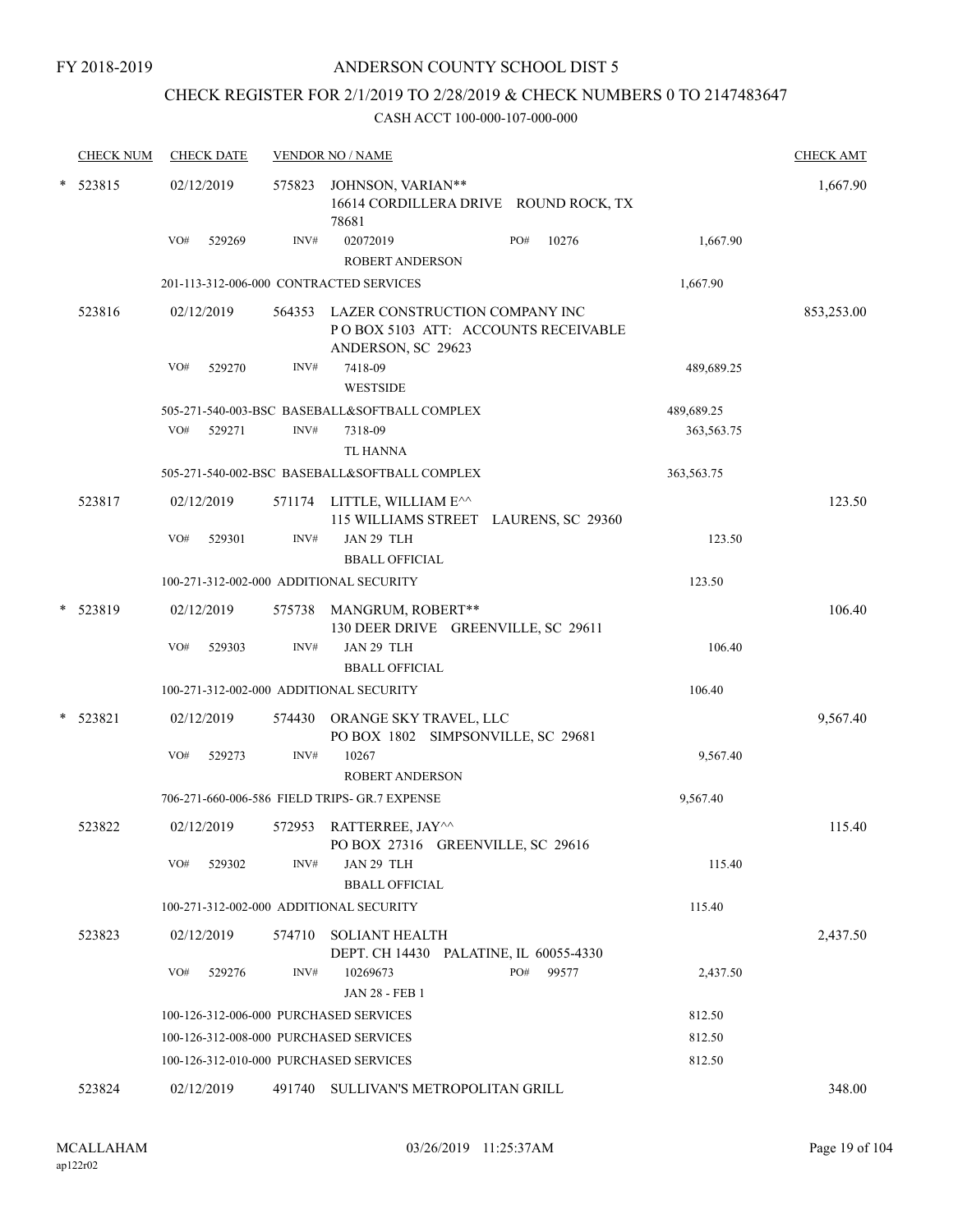### CHECK REGISTER FOR 2/1/2019 TO 2/28/2019 & CHECK NUMBERS 0 TO 2147483647

|   | <b>CHECK NUM</b> |     | <b>CHECK DATE</b>            |        | <b>VENDOR NO / NAME</b>                                                              |           | <b>CHECK AMT</b> |
|---|------------------|-----|------------------------------|--------|--------------------------------------------------------------------------------------|-----------|------------------|
|   |                  |     |                              |        | 208 SOUTH MAIN ST ATTN: KELLEY RAINEY<br>ANDERSON, SC 29624                          |           |                  |
|   |                  | VO# | 529278                       | INV#   | FEB 15TH<br><b>NORTH POINTE</b>                                                      | 348.00    |                  |
|   |                  |     |                              |        | 713-271-660-013-357 FIELD TRIPS EXPENSE                                              | 348.00    |                  |
|   | 523825           |     | 02/12/2019                   | 563611 | THE GREENVILLE ZOO<br>150 CLEVELAND PARK DRIVE GREENVILLE, SC<br>29601               |           | 250.00           |
|   |                  | VO# | 529279                       | INV#   | FOR MAY 30<br><b>CONCORD ELEM</b>                                                    | 250.00    |                  |
|   |                  |     |                              |        | 709-271-660-009-354 FIELD TRIPS GRADE 4 EXPENSE                                      | 250.00    |                  |
|   |                  |     |                              |        |                                                                                      |           |                  |
|   | 523826           |     | 02/12/2019                   | 575747 | TOLLISON, JOSEPH**<br>104 ORCHARD WAY PIEDMONT, SC 29673                             |           | 116.90           |
|   |                  | VO# | 529299                       | INV#   | FEB 4 TLH                                                                            | 116.90    |                  |
|   |                  |     |                              |        | <b>BBALL OFFICIAL</b>                                                                |           |                  |
|   |                  |     |                              |        | 100-271-312-002-000 ADDITIONAL SECURITY                                              | 116.90    |                  |
| * | 523828           |     | 02/12/2019                   | 565833 | WEX BANK<br>WRIGHT EXPRESS FLEET SERVICES PO BOX 6293<br>CAROL STREAM, IL 60197-6293 |           | 3,893.70         |
|   |                  | VO# | 529280                       | INV#   | 57790099<br><b>FUEL</b>                                                              | 3,893.70  |                  |
|   |                  |     | 100-255-411-000-000 GASOLINE |        |                                                                                      | 3,893.70  |                  |
|   | 523829           |     | 02/12/2019                   | 211302 | DUKE ENERGY<br>PO BOX 70516 CHARLOTTE, NC 28272-0516                                 |           | 76,645.52        |
|   |                  | VO# | 529308                       | INV#   | DUE 2/15/19<br><b>UTILITIES</b>                                                      | 76,645.52 |                  |
|   |                  |     |                              |        | 100-254-470-000-000 ENERGY-ELECTRICITY & WATER                                       | 213.21    |                  |
|   |                  |     |                              |        | 100-254-470-000-000 ENERGY-ELECTRICITY & WATER                                       | 9.47      |                  |
|   |                  |     |                              |        | 100-254-470-000-000 ENERGY-ELECTRICITY & WATER                                       | 588.31    |                  |
|   |                  |     |                              |        | 100-254-470-001-000 ENERGY-ELECTRICITY & WATER                                       | 276.76    |                  |
|   |                  |     |                              |        | 100-254-470-002-000 ENERGY-ELECTRICITY & WATER                                       | 1,062.45  |                  |
|   |                  |     |                              |        | 100-254-470-006-000 ENERGY-ELECTRICITY & WATER                                       | 15,543.98 |                  |
|   |                  |     |                              |        | 100-254-470-008-000 ENERGY-ELECTRICITY & WATER                                       | 6,302.44  |                  |
|   |                  |     |                              |        | 100-254-470-012-000 ENERGY-ELECTRICITY & WATER                                       | 5,889.15  |                  |
|   |                  |     |                              |        | 100-254-470-013-000 ENERGY-ELECTRICITY & WATER                                       | 11,485.54 |                  |
|   |                  |     |                              |        | 100-254-470-014-000 ENERGY-ELECTRICITY & WATER                                       | 5,674.36  |                  |
|   |                  |     |                              |        | 100-254-470-014-THR UTILITIES - THEATRE                                              | 1,939.40  |                  |
|   |                  |     |                              |        | 100-254-470-015-000 ENERGY-ELECTRICITY & WATER                                       | 2,082.80  |                  |
|   |                  |     |                              |        | 100-254-470-016-000 ENERGY-ELECTRICITY & WATER                                       | 4,392.86  |                  |
|   |                  |     |                              |        | 100-254-470-017-000 ENERGY-ELECTRICITY & WATER                                       | 7,922.80  |                  |
|   |                  |     |                              |        | 100-254-470-020-000 ENERGY-ELECTRICITY & WATER                                       | 12,961.24 |                  |
|   |                  |     |                              |        | 100-254-470-023-000 ENERGY-ELECTRICITY & WATER                                       | 87.53     |                  |
|   |                  |     | 600-256-470-026-000 ENERGY   |        |                                                                                      | 213.22    |                  |
|   |                  |     |                              |        |                                                                                      |           |                  |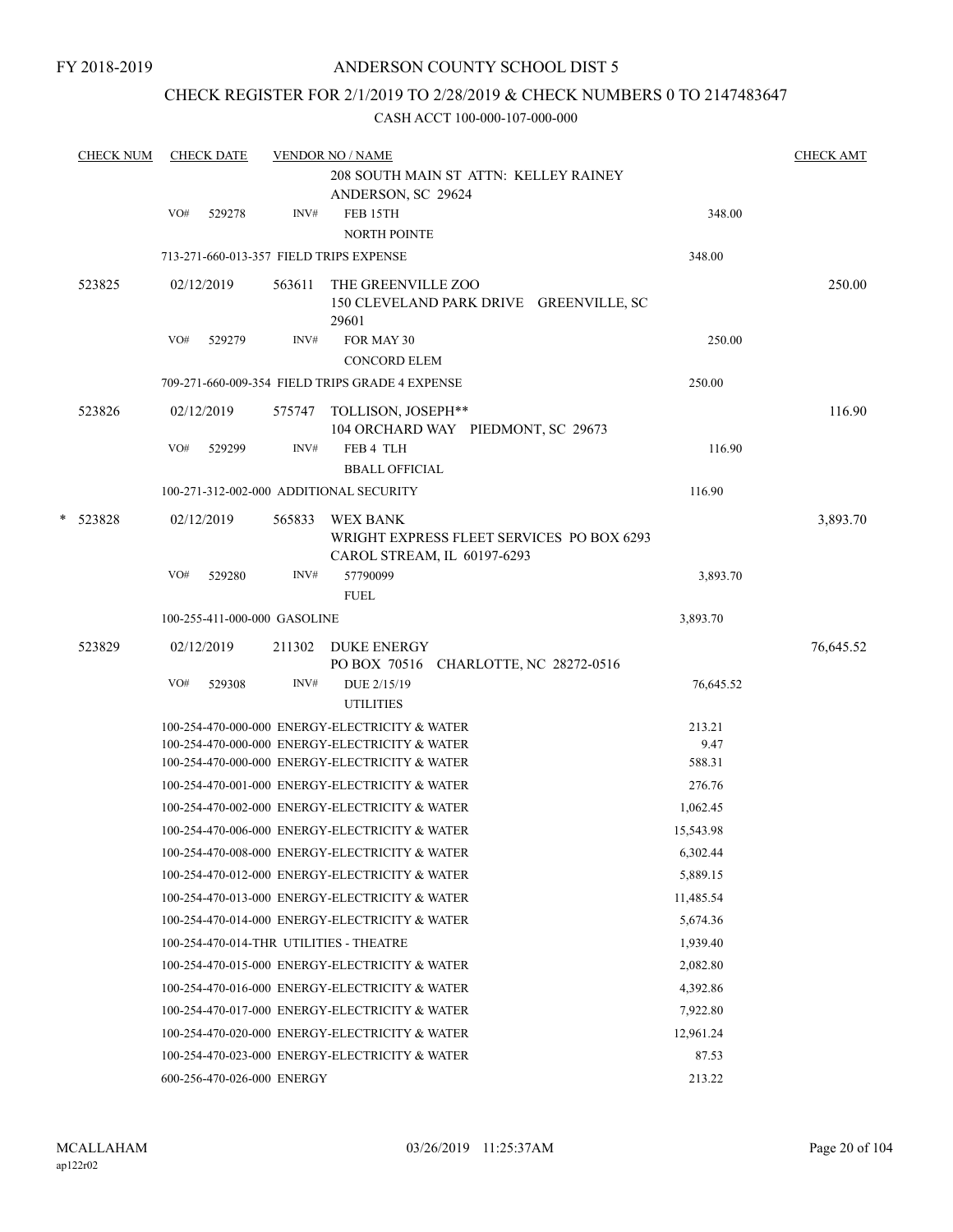# CHECK REGISTER FOR 2/1/2019 TO 2/28/2019 & CHECK NUMBERS 0 TO 2147483647

| <b>CHECK NUM</b> |     | <b>CHECK DATE</b>                |        | <b>VENDOR NO / NAME</b>                                                  |                  |       |           | <b>CHECK AMT</b> |
|------------------|-----|----------------------------------|--------|--------------------------------------------------------------------------|------------------|-------|-----------|------------------|
| * 523832         |     | 02/15/2019                       |        | 105500 ALL PHASE ELECTRIC SUPPLY<br>PO BOX 936240 ATLANTA, GA 31193-6240 |                  |       |           | 268.36           |
|                  | VO# | 529456                           | INV#   | 0184-577250<br><b>LIGHTS</b>                                             |                  |       | 268.36    |                  |
|                  |     |                                  |        | 100-254-410-002-400 HVAC/ELECTRICAL/PLUMBING                             |                  |       | 268.36    |                  |
|                  |     |                                  |        |                                                                          |                  |       |           |                  |
| $*$ 523834       |     | 02/15/2019                       |        | 564372 ANDERSON AUTO GLASS CENTER<br>1117 JACKSON STREET ATT: ACCOUNTS   |                  |       |           | 297.43           |
|                  | VO# | 529499                           | INV#   | RECEIVABLE ANDERSON, SC 29625<br>1017470                                 |                  |       | 297.43    |                  |
|                  |     |                                  |        | <b>BUS REPAIR</b>                                                        |                  |       |           |                  |
|                  |     |                                  |        | 100-255-323-000-000 CONTRACTED SERVICES                                  |                  |       | 297.43    |                  |
| 523835           |     | 02/15/2019                       | 570950 | ANDERSON COUNTY SHERIFF'S OFFICE                                         |                  |       |           | 1,067.50         |
|                  |     |                                  |        | ATTN: RICHARD BRYSON PO BOX 5497<br>ANDERSON, SC 29623                   |                  |       |           |                  |
|                  | VO# | 529498                           | INV#   | <b>JAN 28-FEB 9</b><br><b>SECURITY</b>                                   |                  |       | 1,067.50  |                  |
|                  |     |                                  |        | 100-271-312-002-000 ADDITIONAL SECURITY                                  |                  |       | 280.00    |                  |
|                  |     | 201-175-130-006-000 BAS STIPENDS |        |                                                                          |                  |       | 560.00    |                  |
|                  |     |                                  |        | 720-271-660-020-753 BASKETBALL GATE EXPENSE                              |                  |       | 227.50    |                  |
| 523836           |     | 02/15/2019                       |        | 568170 ANDERSON UNIVERSITY<br>316 BOULEVARD ANDERSON, SC 29621           |                  |       |           | 1,500.00         |
|                  | VO# | 529502                           | INV#   | <b>VIP GOLF</b>                                                          |                  |       | 1,500.00  |                  |
|                  |     |                                  |        | <b>TROJAN SPONSOR</b>                                                    |                  |       |           |                  |
|                  |     |                                  |        | 100-390-410-000-000 SUPPLIES AND MATERIALS                               |                  |       | 1,500.00  |                  |
| 523837           |     | 02/15/2019                       | 570003 | AT&T<br>PO BOX 9011 ATT: ACCOUNTS RECEIVABLE<br>CAROL STREAM, IL 60197   | $(803 M24-8701)$ |       |           | 2,144.16         |
|                  | VO# | 529371                           | INV#   | 12535271<br><b>JAN SERVICE</b>                                           |                  |       | 2,144.16  |                  |
|                  |     | 100-266-340-000-000 TELEPHONE    |        |                                                                          |                  |       | 536.04    |                  |
|                  |     | 100-266-340-015-000 TELEPHONE    |        |                                                                          |                  |       | 536.04    |                  |
|                  |     | 100-266-340-018-000 TELEPHONE    |        |                                                                          |                  |       | 536.04    |                  |
|                  |     | 100-266-340-023-000 TELEPHONE    |        |                                                                          |                  |       | 536.04    |                  |
| 523838           |     | 02/15/2019                       | 569220 | AUTECH<br>POBOX 248 ATT: ACCOUNTS RECEIVABLE<br>WILLIAMSTON, SC 29697    |                  |       |           | 22,240.18        |
|                  | VO# | 529458                           | INV#   | 7180<br><b>CALHOUN ELEM</b>                                              |                  |       | 150.00    |                  |
|                  |     |                                  |        | 100-254-323-014-400 CONTR SERV-HVAC/ELECT/PLUMBING                       |                  |       | 150.00    |                  |
|                  |     | VO# 529504                       | INV#   | 7188                                                                     | PO#              | 99998 | 10,670.30 |                  |
|                  |     |                                  |        | <b>CALHOUN ELEM</b>                                                      |                  |       |           |                  |
|                  |     |                                  |        | 100-254-323-014-400 CONTR SERV-HVAC/ELECT/PLUMBING                       |                  |       | 10,670.30 |                  |
|                  | VO# | 529505                           | INV#   | 7189<br><b>MCCANTS</b>                                                   | PO#              | 99999 | 11,419.88 |                  |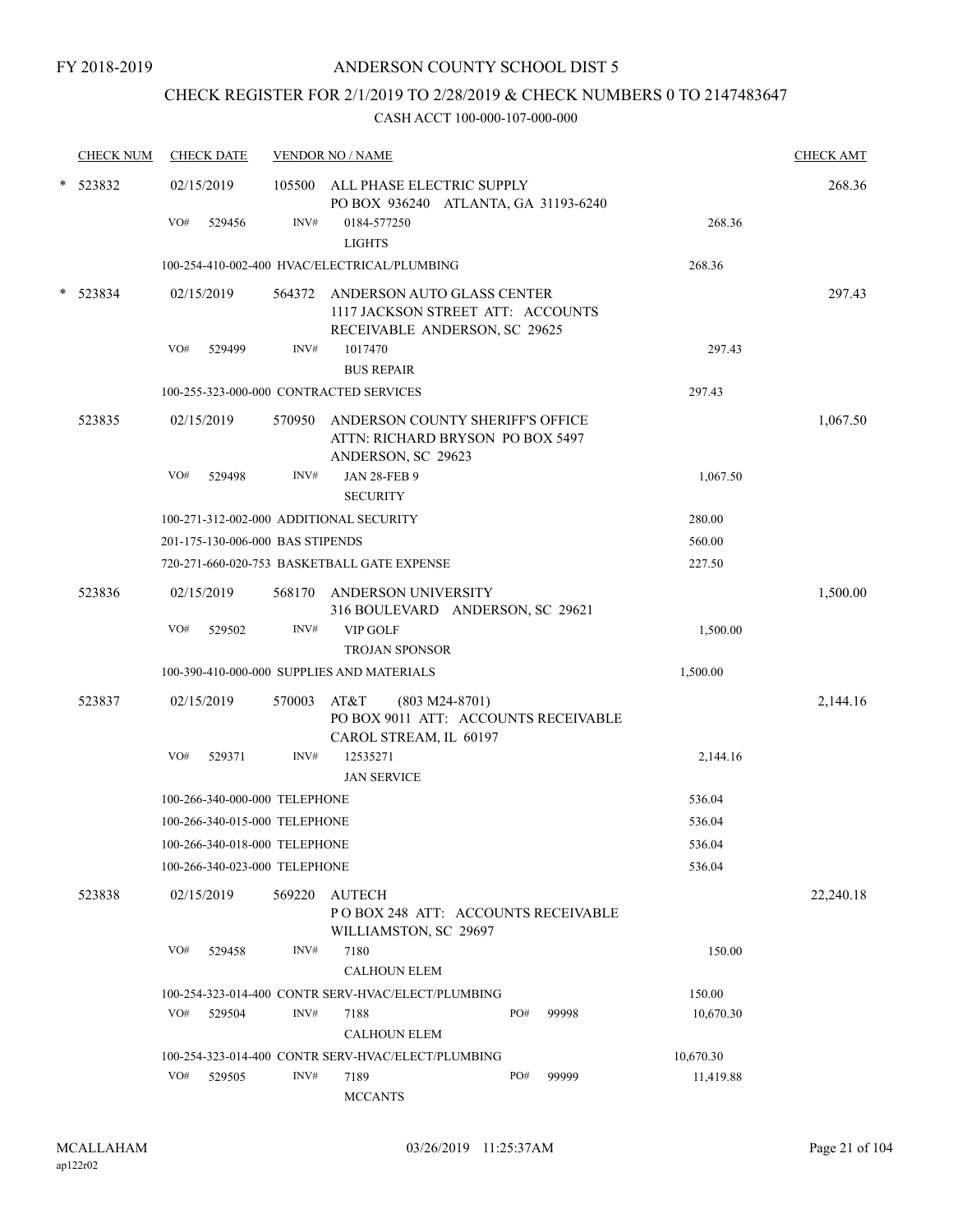## CHECK REGISTER FOR 2/1/2019 TO 2/28/2019 & CHECK NUMBERS 0 TO 2147483647

| <b>CHECK NUM</b> | <b>CHECK DATE</b><br>505-254-323-005-000 CONTRACTED SERVICES |        | <b>VENDOR NO / NAME</b>                                    |                                                                   |       | 11,419.88 | <b>CHECK AMT</b> |
|------------------|--------------------------------------------------------------|--------|------------------------------------------------------------|-------------------------------------------------------------------|-------|-----------|------------------|
| 523839           | 02/15/2019                                                   | 572588 | BRYANT ENTERPRISES, LLC<br>28904-6423                      | 418 SNEAKING CREEK DRIVE HAYESVILLE, NC                           |       |           | 805.00           |
|                  | VO#<br>529374                                                | INV#   | 12424<br><b>RADIOS</b>                                     |                                                                   |       | 805.00    |                  |
|                  |                                                              |        | 713-271-660-013-201 MISCELLANEOUS EXPENSE                  |                                                                   |       | 600.00    |                  |
|                  |                                                              |        | 713-271-660-013-201 MISCELLANEOUS EXPENSE                  |                                                                   |       | 205.00    |                  |
| 523840           | 02/15/2019                                                   | 152495 | CAMCOR, INC<br>BURLINGTON, NC 27216-1899                   | POBOX 1899 ATT: ACCOUNTS RECEIVABLE                               |       |           | 9,263.84         |
|                  | VO#<br>529375                                                | INV#   | 2464651<br><b>TECH SUPPLIES</b>                            | PO#                                                               | 99567 | 185.69    |                  |
|                  | 100-266-314-016-000 REPAIRS TO EQUIPMENT                     |        |                                                            |                                                                   |       | 185.69    |                  |
|                  | VO#<br>529503                                                | INV#   | 2464828<br><b>TECH SUPPLIES</b>                            | PO#                                                               | 10171 | 92.02     |                  |
|                  | 100-266-314-000-000 REPAIRS TO EQUIPMENT                     |        |                                                            |                                                                   |       | 46.01     |                  |
|                  | 100-266-314-021-000 REPAIRS TO EQUIPMENT                     |        |                                                            |                                                                   |       | 46.01     |                  |
|                  | VO#<br>529506                                                | INV#   | 2464818<br><b>TECH SUPPLIES</b>                            | PO#                                                               | 10207 | 8,986.13  |                  |
|                  | 515-253-520-031-CAR CAREER CENTER                            |        |                                                            |                                                                   |       | 8,986.13  |                  |
| 523841           | 02/15/2019                                                   | 575497 |                                                            | CAPITAL LIGHTING & SUPPLY, LLC<br>PO BOX 404749 ATLANTA, GA 30384 |       |           | 150.81           |
|                  | VO#<br>529459                                                | INV#   | S035560669<br><b>SUPPLIES</b>                              |                                                                   |       | 150.81    |                  |
|                  |                                                              |        | 100-254-410-002-400 HVAC/ELECTRICAL/PLUMBING               |                                                                   |       | 150.81    |                  |
| 523842           | 02/15/2019                                                   | 572302 | CERTIPORT, INC                                             |                                                                   |       |           | 1,385.65         |
|                  |                                                              |        | 60693                                                      | 13036 COLLECTIONS CENTER DR CHICAGO, IL                           |       |           |                  |
|                  | VO#<br>529507                                                | INV#   | 11979723<br><b>LICENSE</b>                                 | PO#                                                               | 10260 | 1,385.65  |                  |
|                  | 207-115-410-001-006 SUPPLIES-IMPROVE PRGS                    |        |                                                            |                                                                   |       | 442.93    |                  |
|                  | 328-115-312-001-000 PURCHASED SERVICES                       |        |                                                            |                                                                   |       | 500.35    |                  |
|                  |                                                              |        | 328-115-312-001-0CO PURCHASED SERVICES (C/O)               |                                                                   |       | 442.37    |                  |
| 523843           | 02/15/2019                                                   | 568558 | <b>CHARTER COMMUNICATIONS</b><br>CINCINNATI, OH 45274-2614 | PO BOX 742614 ATT: ACCOUNTS RECEIVABLE                            |       |           | 237.88           |
|                  | VO#<br>529508                                                | INV#   | 663728012619<br><b>SERVICE</b>                             |                                                                   |       | 141.48    |                  |
|                  | 100-266-340-000-000 TELEPHONE                                |        |                                                            |                                                                   |       | 141.48    |                  |
|                  | VO#<br>529509                                                | INV#   | 672778012619<br><b>SERVICE</b>                             |                                                                   |       | 96.40     |                  |
|                  | 100-266-340-000-000 TELEPHONE                                |        |                                                            |                                                                   |       | 96.40     |                  |
| 523844           | 02/15/2019                                                   |        | 171100 CITY GLASS COMPANY, INC.                            |                                                                   |       |           | 640.00           |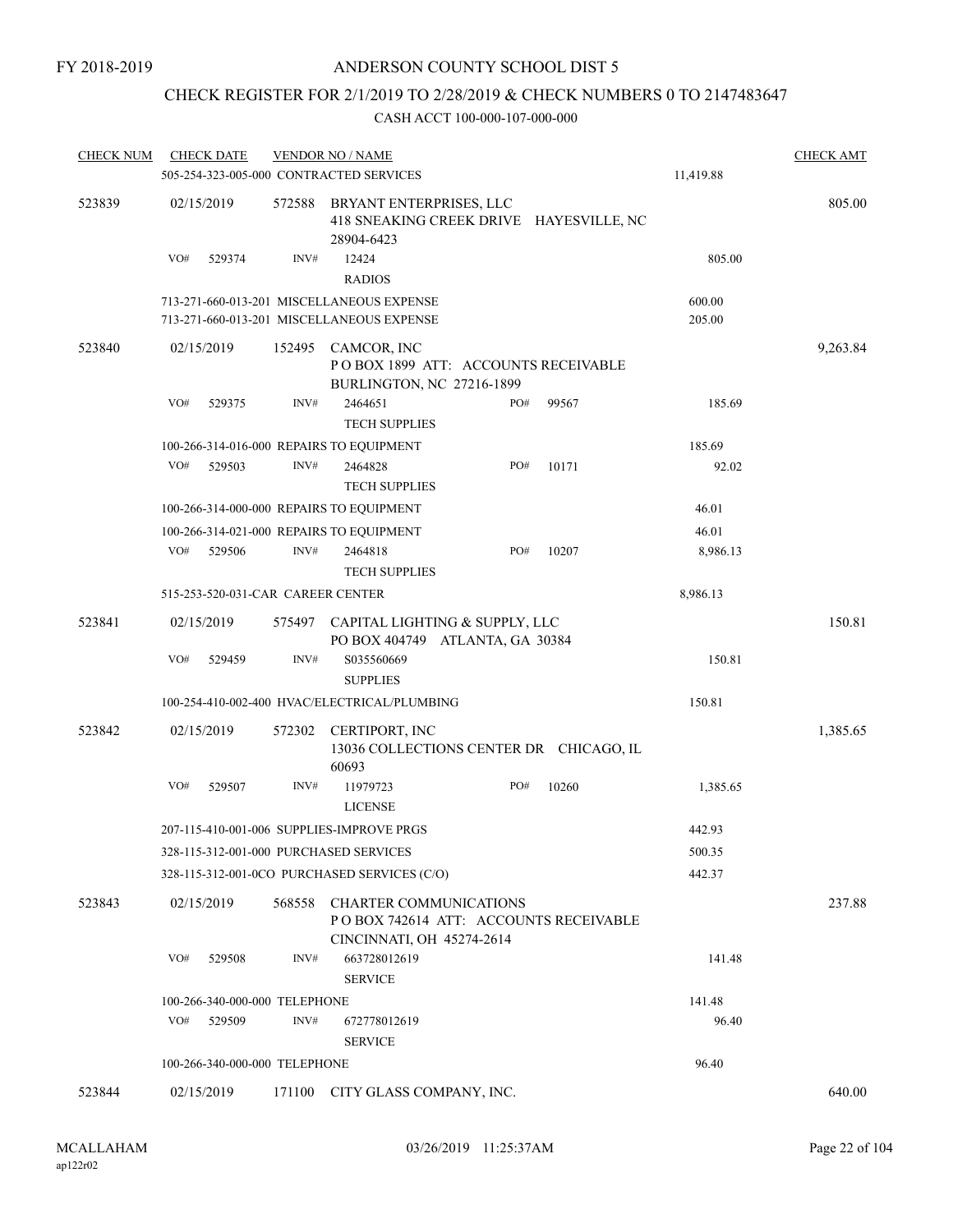#### CHECK REGISTER FOR 2/1/2019 TO 2/28/2019 & CHECK NUMBERS 0 TO 2147483647

| <b>CHECK NUM</b> |     | <b>CHECK DATE</b>                 |        | <b>VENDOR NO / NAME</b>                                                                             |          | <b>CHECK AMT</b> |
|------------------|-----|-----------------------------------|--------|-----------------------------------------------------------------------------------------------------|----------|------------------|
|                  |     |                                   |        | POBOX 275 ATT: ACCOUNTS RECEIVABLE<br>ANDERSON, SC 29622                                            |          |                  |
|                  | VO# | 529461                            | INV#   | 694<br><b>NORTH POINTE</b>                                                                          | 640.00   |                  |
|                  |     |                                   |        | 100-254-323-013-001 CONTRACTED SERVICES                                                             | 640.00   |                  |
| 523845           |     | 02/15/2019                        | 174700 | CLERK OF COURT<br>FAMILY COURT RECORD PO BOX 8002<br>ANDERSON, SC 29622                             |          | 520.89           |
|                  | VO# | 529472                            | INV#   | PAYROLL 2/15/19<br><b>DEDUCTIONS</b>                                                                | 520.89   |                  |
|                  |     |                                   |        | 100-000-435-000-000 WAGE GARNISH/CH SUPPORT                                                         | 520.89   |                  |
| 523846           |     | 02/15/2019                        | 574613 | COCA-COLA BOTTLING CO CONSOLIDATED<br>PO BOX 603542 CHARLOTTE, NC 28260-3542                        |          | 5,339.31         |
|                  | VO# | 529379                            | INV#   | <b>GLENVIEW</b><br>ACCT 0601249720                                                                  | 1,243.88 |                  |
|                  |     |                                   |        | 720-271-660-020-593 FIELD TRIPS- MISC. EXPENSE                                                      | 1,243.88 |                  |
|                  | VO# | 529380                            | INV#   | <b>MCCANTS</b><br>ACCT 0601254195                                                                   | 414.09   |                  |
|                  |     |                                   |        | 705-271-660-005-666 CONCESSIONS EXPENSE                                                             | 414.09   |                  |
|                  | VO# | 529381                            | INV#   | TL HANNA<br>ACCT 0601242878                                                                         | 2,011.07 |                  |
|                  |     | 600-256-460-002-000 FOOD          |        |                                                                                                     | 2,011.07 |                  |
|                  | VO# | 529382                            | INV#   | <b>WESTSIDE</b><br>ACCT 0601242876                                                                  | 1,670.27 |                  |
|                  |     | 600-256-460-003-000 FOOD          |        |                                                                                                     | 1,670.27 |                  |
| 523847           |     | 02/15/2019                        | 566220 | <b>COLLEGE ENTRANCE EXAM BOARD</b><br>PSAT/NMSQT 12192 COLLECTION CENTER DRIVE<br>CHICAGO, IL 60693 |          | 3,200.00         |
|                  | VO# | 529383                            | INV#   | 381908485A<br><b>SCHOOL 419001</b>                                                                  | 1,424.00 |                  |
|                  |     |                                   |        | 705-271-660-005-522 PSAT TESTING EXPENSE                                                            | 1,424.00 |                  |
|                  | VO# | 529384                            | INV#   | 381914733A<br><b>SCHOOL 419397</b>                                                                  | 864.00   |                  |
|                  |     |                                   |        | 721-190-660-021-522 PSAT TESTING EXPENSE                                                            | 864.00   |                  |
|                  | VO# | 529385                            | INV#   | 381906708A<br><b>SCHOOL 419393</b>                                                                  | 912.00   |                  |
|                  |     |                                   |        | 720-271-660-020-522 PSAT TESTING EXPENSE                                                            | 912.00   |                  |
| 523848           |     | 02/15/2019                        | 198651 | DELL MARKETING LP<br>PO BOX 534118 ATT: ACCOUNTS RECEIVABLE<br>ATLANTA, GA 30353-4118               |          | 3,563.10         |
|                  | VO# | 529511                            | INV#   | PO#<br>10296195197<br>10208<br><b>TECH SUPPLIES</b>                                                 | 3,563.10 |                  |
|                  |     | 515-253-520-031-CAR CAREER CENTER |        |                                                                                                     | 3,563.10 |                  |
| 523849           |     | 02/15/2019                        |        | 572215 DICKSON TRACTOR                                                                              |          | 787.28           |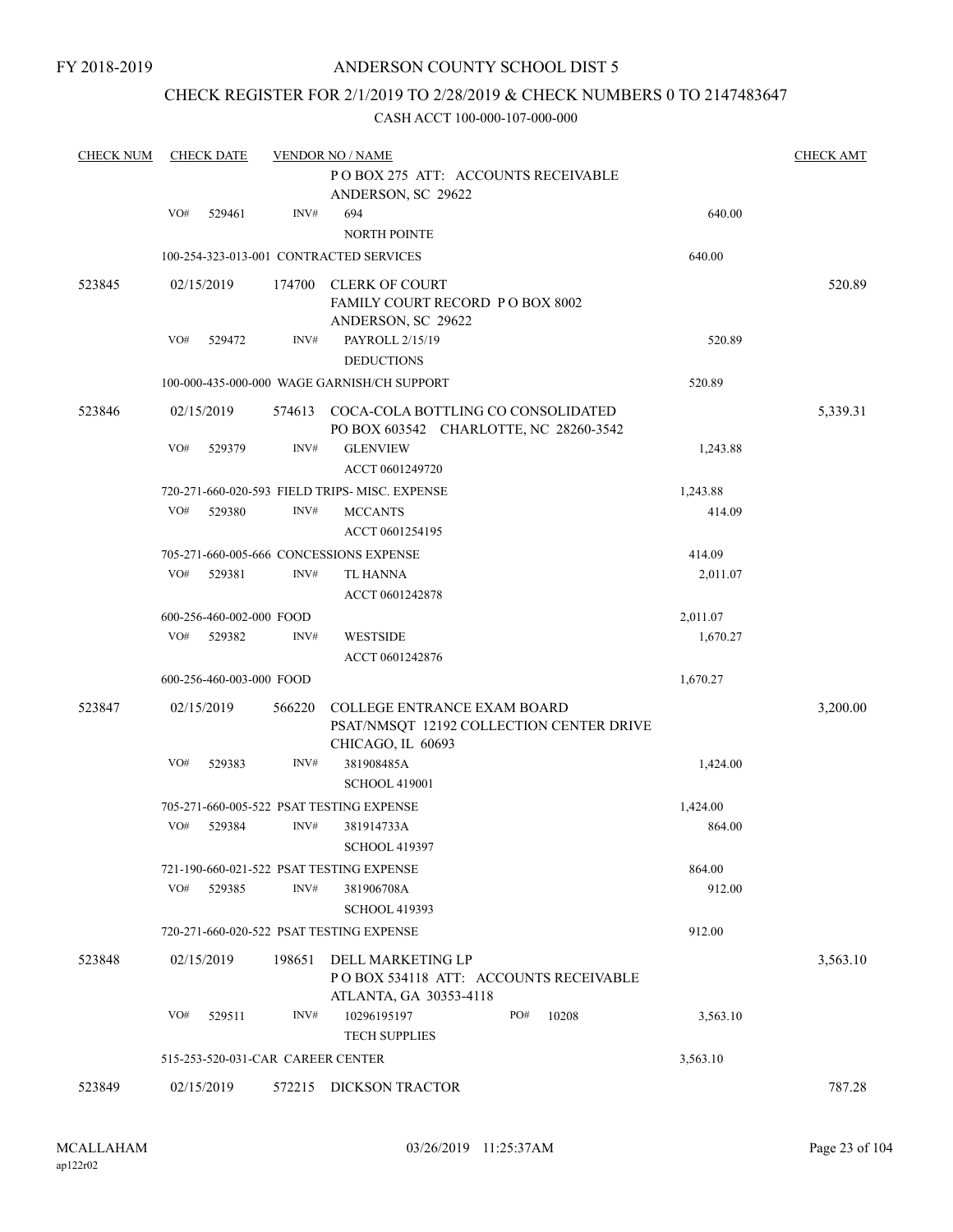FY 2018-2019

### ANDERSON COUNTY SCHOOL DIST 5

## CHECK REGISTER FOR 2/1/2019 TO 2/28/2019 & CHECK NUMBERS 0 TO 2147483647

| <b>CHECK NUM</b> |     | <b>CHECK DATE</b> |                                   | <b>VENDOR NO / NAME</b>                                                                  |     |       |                | <b>CHECK AMT</b> |
|------------------|-----|-------------------|-----------------------------------|------------------------------------------------------------------------------------------|-----|-------|----------------|------------------|
|                  |     |                   |                                   | 303 E NORTH AVENUE WESTMINISTER, SC 29693                                                |     |       |                |                  |
|                  | VO# | 529452            | INV#                              | 68976                                                                                    |     |       | 787.28         |                  |
|                  |     |                   |                                   | <b>MOWER REPAIR</b>                                                                      |     |       |                |                  |
|                  |     |                   | 100-254-323-000-001 CONTRACT SRVS |                                                                                          |     |       | 787.28         |                  |
| 523850           |     | 02/15/2019        | 202950                            | DISCOUNT BARK COMPANY                                                                    |     |       |                | 2,837.64         |
|                  |     |                   |                                   | 1820 PEARMAN DAIRY ROAD ATT: ACCOUNTS                                                    |     |       |                |                  |
|                  |     |                   |                                   | RECEIVABLE ANDERSON, SC 29625                                                            |     |       |                |                  |
|                  | VO# | 529512            | INV#                              | 13204                                                                                    | PO# | 99385 | 2,837.64       |                  |
|                  |     |                   |                                   | <b>MULCH</b>                                                                             |     |       |                |                  |
|                  |     |                   | 100-254-410-005-MUL MULCH         |                                                                                          |     |       | 472.94         |                  |
|                  |     |                   | 100-254-410-008-MUL MULCH         |                                                                                          |     |       | 945.88         |                  |
|                  |     |                   | 100-254-410-009-MUL MULCH         |                                                                                          |     |       | 472.94         |                  |
|                  |     |                   | 100-254-410-010-MUL MULCH         |                                                                                          |     |       | 472.94         |                  |
|                  |     |                   | 100-254-410-021-MUL MULCH         |                                                                                          |     |       | 472.94         |                  |
| 523851           |     | 02/15/2019        | 574057                            | <b>DOMINO'S PIZZA</b>                                                                    |     |       |                | 802.58           |
|                  |     |                   |                                   | 4420 HWY 24 ANDERSON, SC 29626                                                           |     |       |                |                  |
|                  | VO# | 529513            | INV#                              | 967330,969061                                                                            |     |       | 802.58         |                  |
|                  |     |                   |                                   | <b>ROBERT ANDERSON</b>                                                                   |     |       |                |                  |
|                  |     |                   |                                   | 201-113-410-006-000 SUPPLIES AND MATERIALS                                               |     |       | 371.29         |                  |
|                  |     |                   |                                   | 201-113-410-006-000 SUPPLIES AND MATERIALS                                               |     |       | 371.29         |                  |
|                  |     |                   |                                   | 201-113-410-006-000 SUPPLIES AND MATERIALS<br>201-113-410-006-000 SUPPLIES AND MATERIALS |     |       | 30.00<br>30.00 |                  |
|                  |     |                   |                                   |                                                                                          |     |       |                |                  |
| 523852           |     | 02/15/2019        | 208075                            | <b>DOUBLETREE RESORT</b>                                                                 |     |       |                | 429.69           |
|                  |     |                   |                                   | 3200 SOUTH OCEAN BLVD MYRTLE BEACH, SC<br>29577                                          |     |       |                |                  |
|                  | VO# | 529387            | INV#                              | 91190760                                                                                 | PO# | 10270 | 429.69         |                  |
|                  |     |                   |                                   | 4/28-5/1 BROCK                                                                           |     |       |                |                  |
|                  |     |                   |                                   | 100-221-333-000-000 TRIPS AND CONFERENCES                                                |     |       | 429.69         |                  |
|                  |     |                   |                                   |                                                                                          |     |       |                |                  |
| 523853           |     | 02/15/2019        | 575808                            | DUE SOUTH COFFEE ROASTERS<br>1320 HAMPTON AVE. EXT. UNIT 4B GREENVILLE,                  |     |       |                | 10,000.00        |
|                  |     |                   |                                   | SC 29601                                                                                 |     |       |                |                  |
|                  | VO# | 529388            | INV#                              | 3034                                                                                     | PO# | 10225 | 10,000.00      |                  |
|                  |     |                   |                                   | AIT COFFEE SHOP                                                                          |     |       |                |                  |
|                  |     |                   | 515-253-520-031-CAR CAREER CENTER |                                                                                          |     |       | 10,000.00      |                  |
|                  |     |                   |                                   |                                                                                          |     |       |                | 230.27           |
| * 523855         |     | 02/15/2019        | 573962                            | <b>ECMC</b><br>LOCKBOX 7096 P.O. BOX 16478 ST. PAUL, MN                                  |     |       |                |                  |
|                  |     |                   |                                   | 55116-0478                                                                               |     |       |                |                  |
|                  | VO# | 529478            | INV#                              | PAYROLL 2/15/19                                                                          |     |       | 230.27         |                  |
|                  |     |                   |                                   | <b>DEDUCTIONS</b>                                                                        |     |       |                |                  |
|                  |     |                   | 100-000-441-000-000 MISCELLANEOUS |                                                                                          |     |       | 230.27         |                  |
| 523856           |     | 02/15/2019        | 563495                            | ELECTRIC CITY UTILITIES                                                                  |     |       |                | 6,806.68         |
|                  |     |                   |                                   | CITY OF ANDERSON PO BOX 100146 COLUMBIA,                                                 |     |       |                |                  |
|                  |     |                   |                                   | SC 29202-3301                                                                            |     |       |                |                  |
|                  | VO# | 529497            | INV#                              | <b>DUE 2/26</b>                                                                          |     |       | 6,806.68       |                  |
|                  |     |                   |                                   | <b>UTILITIES</b>                                                                         |     |       |                |                  |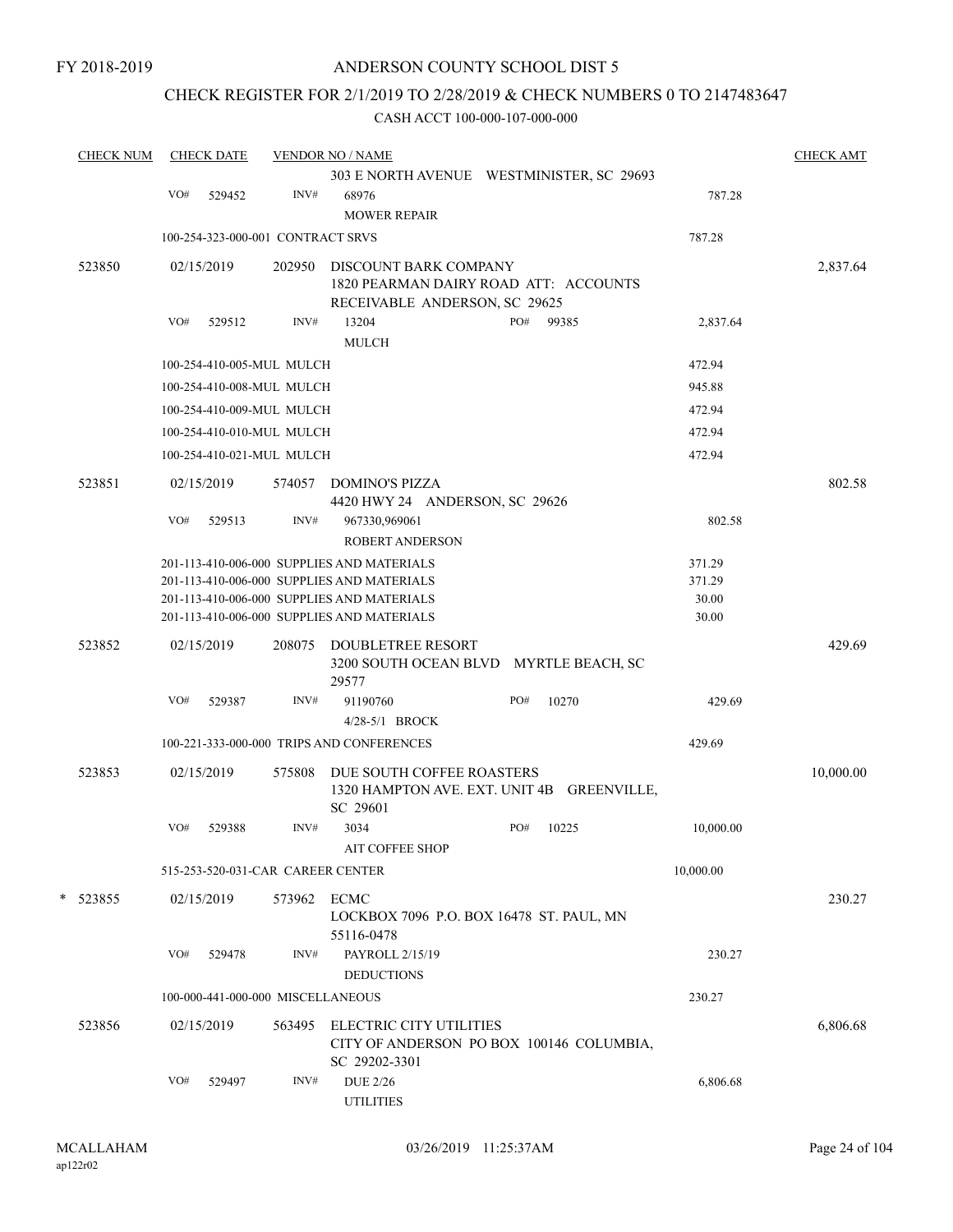### CHECK REGISTER FOR 2/1/2019 TO 2/28/2019 & CHECK NUMBERS 0 TO 2147483647

| <b>CHECK NUM</b> |     | <b>CHECK DATE</b>                  |        | <b>VENDOR NO / NAME</b>                                                                                                                            |     |                                         |                            | <b>CHECK AMT</b> |
|------------------|-----|------------------------------------|--------|----------------------------------------------------------------------------------------------------------------------------------------------------|-----|-----------------------------------------|----------------------------|------------------|
|                  |     |                                    |        | 100-254-470-001-000 ENERGY-ELECTRICITY & WATER                                                                                                     |     |                                         | 1,272.32                   |                  |
|                  |     |                                    |        | 100-254-470-005-000 ENERGY-ELECTRICITY & WATER                                                                                                     |     |                                         | 12.00                      |                  |
|                  |     |                                    |        | 100-254-470-006-000 ENERGY-ELECTRICITY & WATER                                                                                                     |     |                                         | 2,310.64                   |                  |
|                  |     |                                    |        | 100-254-470-015-000 ENERGY-ELECTRICITY & WATER                                                                                                     |     |                                         | 658.65                     |                  |
|                  |     |                                    |        | 100-254-470-016-000 ENERGY-ELECTRICITY & WATER                                                                                                     |     |                                         | 900.73                     |                  |
|                  |     |                                    |        | 100-254-470-018-000 ENERGY-ELECTRICITY & WATER                                                                                                     |     |                                         | 469.93                     |                  |
|                  |     |                                    |        | 100-254-470-021-000 ENERGY-ELECTRICITY & WATER                                                                                                     |     |                                         | 1,182.41                   |                  |
| 523857           |     | 02/15/2019                         | 575386 | ELECTRIC CITY HEATING & COOLING<br>1310 GEORGE ALBERT LAKE ROAD ANDERSON,<br>SC 29624                                                              |     |                                         |                            | 101,925.00       |
|                  | VO# | 529515                             | INV#   | 1760<br><b>SOUTH FANT</b>                                                                                                                          | PO# | 99683                                   | 94,183.00                  |                  |
|                  |     | 515-253-531-015-FAC COOLER/CHILLER |        |                                                                                                                                                    |     |                                         | 94,183.00                  |                  |
|                  | VO# | 529517                             | INV#   | 1761<br><b>CAREER CAMPUS</b>                                                                                                                       | PO# | 99997                                   | 7,742.00                   |                  |
|                  |     |                                    |        | 100-254-323-001-400 CONTR SERV-HVAC/ELECT/PLUMBING                                                                                                 |     |                                         | 7,742.00                   |                  |
| * 523859         |     | 02/15/2019                         | 563454 | <b>FIRST TEAM SPORTS</b><br>2301 WADE HAMPTON BLVD. ATT: ACCOUNTS<br>RECEIVABLE GREENVILLE, SC 29615                                               |     |                                         |                            | 667.68           |
|                  | VO# | 529314                             | INV#   | 08016<br><b>FENCE CAPS</b>                                                                                                                         |     |                                         | 667.68                     |                  |
|                  |     |                                    |        | 505-253-520-002-TUR BASEBALL/SOFTBALL TURF                                                                                                         |     |                                         | 333.84                     |                  |
|                  |     |                                    |        | 505-253-520-003-TUR BASEBALL/SOFTBALL TURF                                                                                                         |     |                                         | 333.84                     |                  |
| $*$ 523861       |     | 02/15/2019                         | 572552 | <b>GREAT LAKES HIGHER EDUC GUARANTY CORP</b><br>BOX 83230 CHICAGO, IL 60691-0230                                                                   |     | ADMINISTRATIVE WAGE GARNISHMENT UNIT PO |                            | 221.53           |
|                  | VO# | 529477                             | INV#   | PAYROLL 2/15/19<br><b>DEDUCTIONS</b>                                                                                                               |     |                                         | 221.53                     |                  |
|                  |     | 100-000-441-000-000 MISCELLANEOUS  |        |                                                                                                                                                    |     |                                         | 221.53                     |                  |
| 523862           |     | 02/15/2019                         | 259400 | <b>HAMMOND WATER DISTRICT</b><br>250 MITCHELL ROAD ATT: ACCOUNTS<br>RECEIVABLE BELTON, SC 29627                                                    |     |                                         |                            | 8,480.61         |
|                  | VO# | 529496                             | INV#   | <b>NOV 16-JAN 17</b><br><b>UTILITIES</b>                                                                                                           |     |                                         | 8,480.61                   |                  |
|                  |     |                                    |        | 100-254-470-002-000 ENERGY-ELECTRICITY & WATER<br>100-254-470-002-000 ENERGY-ELECTRICITY & WATER<br>100-254-470-002-000 ENERGY-ELECTRICITY & WATER |     |                                         | 110.72<br>673.56<br>639.12 |                  |
|                  |     |                                    |        | 100-254-470-002-000 ENERGY-ELECTRICITY & WATER                                                                                                     |     |                                         | 122.87                     |                  |
|                  |     |                                    |        | 100-254-470-013-000 ENERGY-ELECTRICITY & WATER                                                                                                     |     |                                         | 1,195.40                   |                  |
|                  |     |                                    |        | 100-254-470-017-000 ENERGY-ELECTRICITY & WATER                                                                                                     |     |                                         | 3,197.35                   |                  |
|                  |     |                                    |        | 100-254-470-020-000 ENERGY-ELECTRICITY & WATER<br>100-254-470-020-000 ENERGY-ELECTRICITY & WATER                                                   |     |                                         | 110.72<br>2,430.87         |                  |
| 523863           |     | 02/15/2019                         | 269901 | HOME DEPOT CREDIT SERVICES                                                                                                                         |     |                                         |                            | 513.90           |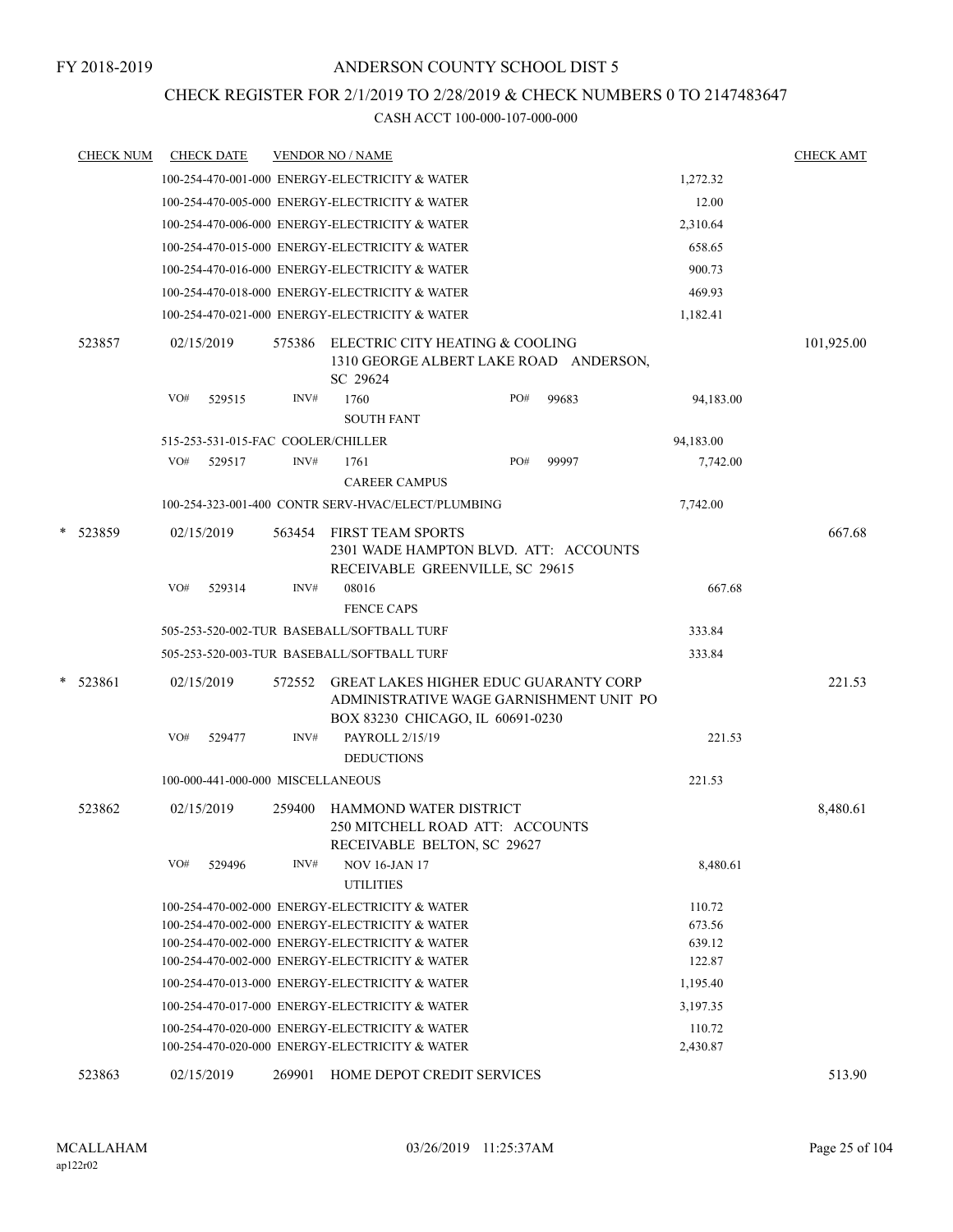FY 2018-2019

### ANDERSON COUNTY SCHOOL DIST 5

#### CHECK REGISTER FOR 2/1/2019 TO 2/28/2019 & CHECK NUMBERS 0 TO 2147483647

| <b>CHECK NUM</b> |     | <b>CHECK DATE</b> |        | <b>VENDOR NO / NAME</b>                                                                                 |     |       |            | <b>CHECK AMT</b> |
|------------------|-----|-------------------|--------|---------------------------------------------------------------------------------------------------------|-----|-------|------------|------------------|
|                  |     |                   |        | DEPT 32-2501418523 PO BOX 78047 PHOENIX, AZ<br>85062-8047                                               |     |       |            |                  |
|                  | VO# | 529320            | INV#   | ACCT 01418523<br><b>PURCHASES</b>                                                                       |     |       | 513.90     |                  |
|                  |     |                   |        | 505-253-520-002-000 AUDITORIUM - TLH                                                                    |     |       | 174.19     |                  |
|                  |     |                   |        | 505-253-520-002-TUR BASEBALL/SOFTBALL TURF                                                              |     |       | 169.86     |                  |
|                  |     |                   |        | 505-253-520-003-TUR BASEBALL/SOFTBALL TURF                                                              |     |       | 169.85     |                  |
| 523864           |     | 02/15/2019        | 575826 | INGENIOUS CULINARY CONCEPTS<br>1746 E SILVERSTAR RD, SUITE 276 OCOEE, FL<br>34761                       |     |       |            | 1,025.00         |
|                  | VO# | 529400            | INV#   | 1175                                                                                                    |     |       | 1,025.00   |                  |
|                  |     |                   |        | <b>AUG 9TH RETAINER</b>                                                                                 |     |       |            |                  |
|                  |     |                   |        | 600-256-315-000-000 MANAGEMENT SERVICES                                                                 |     |       | 1,025.00   |                  |
| 523865           |     | 02/15/2019        | 282620 | <b>IONOSPHERE TOURS</b><br>307 N. MAIN STREET ANDERSON, SC 29621                                        |     |       |            | 20,000.00        |
|                  | VO# | 529401            | INV#   | RSV 17552<br><b>MCCANTS</b>                                                                             |     |       | 20,000.00  |                  |
|                  |     |                   |        | 705-271-660-005-584 CHARLESTON FIELD TRIP EXPENSE                                                       |     |       | 20,000.00  |                  |
| 523866           |     | 02/15/2019        | 313476 | LAKESHORE LEARNING MATERIALS<br>2695 EAST DOMINGUEZ STREET ATT: ACCOUNTS<br>RECEIVABLE CARSON, CA 90895 |     |       |            | 401.38           |
|                  | VO# | 529403            | INV#   | 4835810119<br><b>TABLE</b>                                                                              | PO# | 10179 | 401.38     |                  |
|                  |     |                   |        | 100-221-410-019-TST SUPPLIES-TESTING                                                                    |     |       | 401.38     |                  |
| 523867           |     | 02/15/2019        | 564353 | LAZER CONSTRUCTION COMPANY INC<br>POBOX 5103 ATT: ACCOUNTS RECEIVABLE<br>ANDERSON, SC 29623             |     |       |            | 197,665.77       |
|                  | VO# | 529525            | INV#   | APP 7618-06<br><b>SOUTHWOOD</b>                                                                         |     |       | 197,665.77 |                  |
|                  |     |                   |        | 515-253-520-000-ART FINE ARTS CENTER                                                                    |     |       | 197,665.77 |                  |
| 523868           |     | 02/15/2019        | 572611 | LLOYD ROOFING COMPANY, INC<br>PO BOX 49308 GREENWOOD, SC 29649                                          |     |       |            | 83,850.00        |
|                  | VO# | 529526            | INV#   | 34056A<br><b>MCCANTS</b>                                                                                | PO# | 97987 | 83,850.00  |                  |
|                  |     |                   |        | 505-254-323-005-000 CONTRACTED SERVICES                                                                 |     |       | 83,850.00  |                  |
| 523869           |     | 02/15/2019        | 575673 | L & W SUPPLY CORPORATION<br>PO BOX 415421 BOSTON, MA 02241-5421                                         |     |       |            | 530.69           |
|                  | VO# | 529318            | INV#   | 240265682<br><b>SUPPLIES</b>                                                                            |     |       | 530.69     |                  |
|                  |     |                   |        | 100-254-410-000-001 MAINT. SUPPLIES-STRUCTURES                                                          |     |       | 530.69     |                  |
| 523870           |     | 02/15/2019        | 568006 | MARRIOTT MARQUIS ATLANTA<br>265 PEACHTREE CENTER AVENUE ATT:<br>RESERVATIONS ATLANTA, GA 30303          |     |       |            | 903.76           |
|                  | VO# | 529404            | INV#   | <b>JULY 7-11</b>                                                                                        | PO# | 10269 | 903.76     |                  |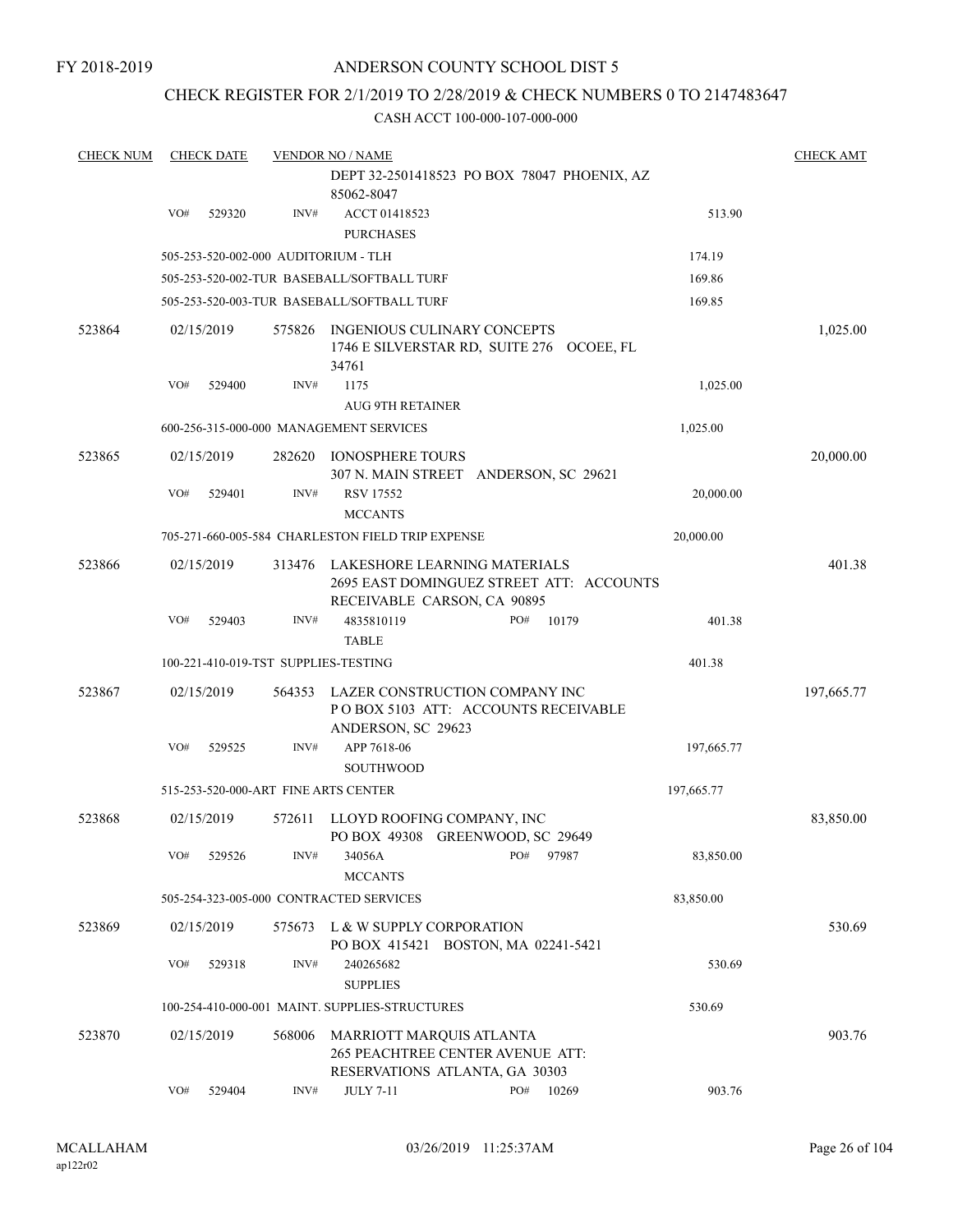FY 2018-2019

### ANDERSON COUNTY SCHOOL DIST 5

### CHECK REGISTER FOR 2/1/2019 TO 2/28/2019 & CHECK NUMBERS 0 TO 2147483647

|   | <b>CHECK NUM</b> | <b>CHECK DATE</b>                        |        | <b>VENDOR NO / NAME</b>                                                                             |          | <b>CHECK AMT</b> |
|---|------------------|------------------------------------------|--------|-----------------------------------------------------------------------------------------------------|----------|------------------|
|   |                  |                                          |        | M. BROCK                                                                                            |          |                  |
|   |                  |                                          |        | 100-221-333-000-000 TRIPS AND CONFERENCES                                                           | 903.76   |                  |
|   | 523871           | 02/15/2019                               |        | 567954 MARRIOTT SPRINGHILL SUITES<br>511 LADY STREET COLUMBIA, SC 29201                             |          | 505.76           |
|   |                  | VO#<br>529426                            | INV#   | <b>MARCH 10-12</b>                                                                                  | 505.76   |                  |
|   |                  |                                          |        | <b>MCKENZIE</b>                                                                                     |          |                  |
|   |                  | 100-224-333-018-000 STAFF DEVELOPMENT    |        |                                                                                                     | 505.76   |                  |
|   | * 523873         | 02/15/2019                               |        | 575334 MCDONALD, JOHN EARL**<br>MACS ELECTRICAL COMPANY, LLC 505 SUNSET<br>DRIVE ANDERSON, SC 29625 |          | 2,350.00         |
|   |                  | VO#<br>529319                            | INV#   | 2019-117                                                                                            | 2,350.00 |                  |
|   |                  |                                          |        | <b>TL HANNA</b>                                                                                     |          |                  |
|   |                  | 505-253-520-002-000 AUDITORIUM - TLH     |        |                                                                                                     | 2,350.00 |                  |
|   | 523874           | 02/15/2019                               |        | 574354 METEOR EDUCATION LLC<br>PO BOX 535519 ATLANTA, GA 30353-5519                                 |          | 3,207.86         |
|   |                  | VO#<br>529407                            | INV#   | PO#<br>97255<br>99125<br><b>ROBERT ANDERSON</b>                                                     | 3,207.86 |                  |
|   |                  |                                          |        | 600-256-540-006-000 EQUIPMENT-EXPENDABLE                                                            | 3,207.86 |                  |
| * | 523877           | 02/15/2019                               |        | 564010 NC CHILD SUPPORT CENTRALIZED COLLECTNS<br>POBOX 900012 RALEIGH, NC 27675-9012                |          | 305.50           |
|   |                  | VO#<br>529471                            | INV#   | PAYROLL 2/15/19<br><b>DEDUCTIONS</b>                                                                | 305.50   |                  |
|   |                  |                                          |        | 100-000-435-000-000 WAGE GARNISH/CH SUPPORT                                                         | 305.50   |                  |
|   | 523878           | 02/15/2019                               |        | NORFOLK WIRE & ELECTRONICS                                                                          |          | 107.00           |
|   |                  |                                          | 563478 | PO BOX 890608 ATT: ACCOUNTS RECEIVABLE<br>CHARLOTTE, NC 28289-0608                                  |          |                  |
|   |                  | VO#<br>529528                            | INV#   | 10220<br>2507144,7141<br>PO#<br><b>SUPPLIES</b>                                                     | 107.00   |                  |
|   |                  | 100-266-314-000-000 REPAIRS TO EQUIPMENT |        |                                                                                                     | 42.80    |                  |
|   |                  | 100-266-314-000-000 REPAIRS TO EQUIPMENT |        |                                                                                                     | 64.20    |                  |
|   | 523879           | 02/15/2019                               | 571987 | OLDCASTLE ARCHITECTURAL<br>ADAMS PRODUCTS P.O. BOX 281479 ATLANTA<br>GA 30384-1479                  |          | 282.05           |
|   |                  | VO#<br>529321                            | INV#   | 1014240165<br><b>SAND</b>                                                                           | 282.05   |                  |
|   |                  |                                          |        | 100-254-410-003-001 SUPPLIES - MAINTENANCE                                                          | 282.05   |                  |
|   | 523880           | 02/15/2019                               |        | 574430 ORANGE SKY TRAVEL, LLC<br>PO BOX 1802 SIMPSONVILLE, SC 29681                                 |          | 6,711.76         |
|   |                  | VO#<br>529409                            | INV#   | 10268<br><b>NEW PROSPECT</b>                                                                        | 6,711.76 |                  |
|   |                  |                                          |        | 710-271-660-010-354 FIELD TRIPS GRADE 4 EXPENSE                                                     | 6,711.76 |                  |
|   | 523881           | 02/15/2019                               | 570378 | PAPER MART<br>2164 NORTH BATAVIA STREET ATT: ACCOUNTS<br>RECEIVABLE ORANGE, CA 92865-3104           |          | 524.53           |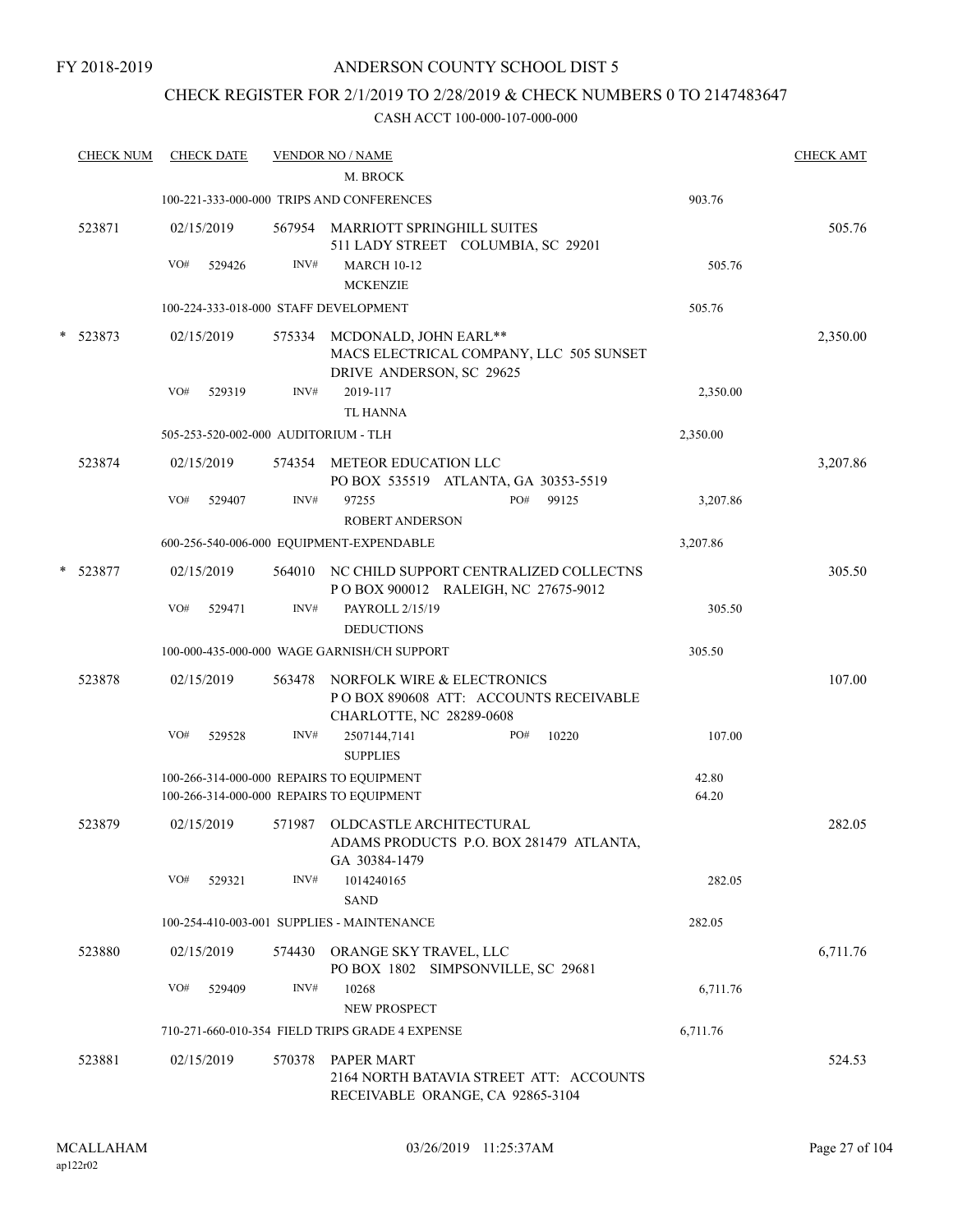# CHECK REGISTER FOR 2/1/2019 TO 2/28/2019 & CHECK NUMBERS 0 TO 2147483647

|   | <b>CHECK NUM</b> |     | <b>CHECK DATE</b> |                                   | <b>VENDOR NO / NAME</b>                 |                                                                      |     |       |          | <b>CHECK AMT</b> |
|---|------------------|-----|-------------------|-----------------------------------|-----------------------------------------|----------------------------------------------------------------------|-----|-------|----------|------------------|
|   |                  | VO# | 529529            | INV#                              | 8749052<br>CUST# C6983374               |                                                                      | PO# | 10235 | 524.53   |                  |
|   |                  |     |                   |                                   | 201-188-410-014-000 SUPPLIES- PARENTING |                                                                      |     |       | 524.53   |                  |
|   | 523882           |     | 02/15/2019        |                                   | 574065 PARKER, DAVID                    | DLT SURGICAL LAND CLEARING 1001<br>DICKERSON ROAD ANDERSON, SC 29626 |     |       |          | 1,350.00         |
|   |                  | VO# | 529530            | INV#                              | 1071<br><b>NORTH POINTE</b>             |                                                                      | PO# | 99986 | 1,350.00 |                  |
|   |                  |     |                   |                                   | 100-254-323-013-001 CONTRACTED SERVICES |                                                                      |     |       | 1,350.00 |                  |
| * | 523884           |     | 02/15/2019        | 407900                            |                                         | PICKENS CONSTRUCTION, INC<br>PO BOX 5135 ANDERSON, SC 29623-5135     |     |       |          | 7,309.40         |
|   |                  | VO# | 529531            | INV#                              | 2215<br><b>BUS LOT</b>                  |                                                                      | PO# | 10115 | 7,309.40 |                  |
|   |                  |     |                   | 100-254-323-000-001 CONTRACT SRVS |                                         |                                                                      |     |       | 7,309.40 |                  |
|   | 523885           |     | 02/15/2019        | 568036                            | PIEDMONT NATURAL GAS                    | PO BOX 1246 CHARLOTTE, NC 28201-1246                                 |     |       |          | 1,704.50         |
|   |                  | VO# | 529492            | INV#                              | 9000769202001<br><b>NEVITT FOREST</b>   |                                                                      |     |       | 181.54   |                  |
|   |                  |     |                   | 600-256-470-012-000 ENERGY        |                                         |                                                                      |     |       | 181.54   |                  |
|   |                  |     | VO# 529493        | INV#                              | 4000769201001<br><b>NEVITT FOREST</b>   |                                                                      |     |       | 1,522.96 |                  |
|   |                  |     |                   | 100-254-472-012-000 ENERGY-GAS    |                                         |                                                                      |     |       | 1,522.96 |                  |
|   | 523886           |     | 02/15/2019        | 573630                            | <b>PSUG EVENTS</b>                      | PO BOX 2047 ANN ARBOR, MI 48106                                      |     |       |          | 349.00           |
|   |                  | VO# | 529411            | INV#                              | SE19MB3WP1<br><b>REGISTRATION</b>       |                                                                      | PO# | 10268 | 349.00   |                  |
|   |                  |     |                   |                                   | 100-221-312-000-000 PURCHASED SERVICES  |                                                                      |     |       | 349.00   |                  |
| * | 523889           |     | 02/15/2019        | 567525                            | ROWLAND MECHANICAL                      | 4035 HWY 24 ANDERSON, SC 29626                                       |     |       |          | 5,304.49         |
|   |                  | VO# | 529535            | INV#                              | 9048-9062<br><b>REPAIRS</b>             |                                                                      | PO# | 99095 | 4,630.40 |                  |
|   |                  |     |                   |                                   |                                         | 100-255-323-000-ACT ACTIVITY BUS CONTRACTED SERVICES                 |     |       | 575.00   |                  |
|   |                  |     |                   |                                   |                                         | 100-255-323-000-ACT ACTIVITY BUS CONTRACTED SERVICES                 |     |       | 203.04   |                  |
|   |                  |     |                   |                                   |                                         | 100-255-323-000-ACT ACTIVITY BUS CONTRACTED SERVICES                 |     |       | 192.50   |                  |
|   |                  |     |                   |                                   |                                         | 100-255-323-000-ACT ACTIVITY BUS CONTRACTED SERVICES                 |     |       | 292.69   |                  |
|   |                  |     |                   |                                   |                                         | 100-255-323-000-ACT ACTIVITY BUS CONTRACTED SERVICES                 |     |       | 450.37   |                  |
|   |                  |     |                   |                                   |                                         | 100-255-323-000-ACT ACTIVITY BUS CONTRACTED SERVICES                 |     |       | 565.37   |                  |
|   |                  |     |                   |                                   |                                         | 100-255-323-000-ACT ACTIVITY BUS CONTRACTED SERVICES                 |     |       | 450.37   |                  |
|   |                  |     |                   |                                   |                                         | 100-255-323-000-ACT ACTIVITY BUS CONTRACTED SERVICES                 |     |       | 450.37   |                  |
|   |                  |     |                   |                                   |                                         | 100-255-323-000-ACT ACTIVITY BUS CONTRACTED SERVICES                 |     |       | 565.37   |                  |
|   |                  |     |                   |                                   |                                         | 100-255-323-000-ACT ACTIVITY BUS CONTRACTED SERVICES                 |     |       | 450.37   |                  |
|   |                  |     |                   |                                   |                                         | 100-255-323-000-ACT ACTIVITY BUS CONTRACTED SERVICES                 |     |       | 63.66    |                  |
|   |                  |     |                   |                                   |                                         | 100-255-323-000-ACT ACTIVITY BUS CONTRACTED SERVICES                 |     |       | 90.99    |                  |
|   |                  |     |                   |                                   |                                         | 100-255-323-000-ACT ACTIVITY BUS CONTRACTED SERVICES                 |     |       | 98.32    |                  |
|   |                  |     |                   |                                   |                                         | 100-255-323-000-ACT ACTIVITY BUS CONTRACTED SERVICES                 |     |       | 90.99    |                  |
|   |                  |     |                   |                                   |                                         | 100-255-323-000-ACT ACTIVITY BUS CONTRACTED SERVICES                 |     |       | 90.99    |                  |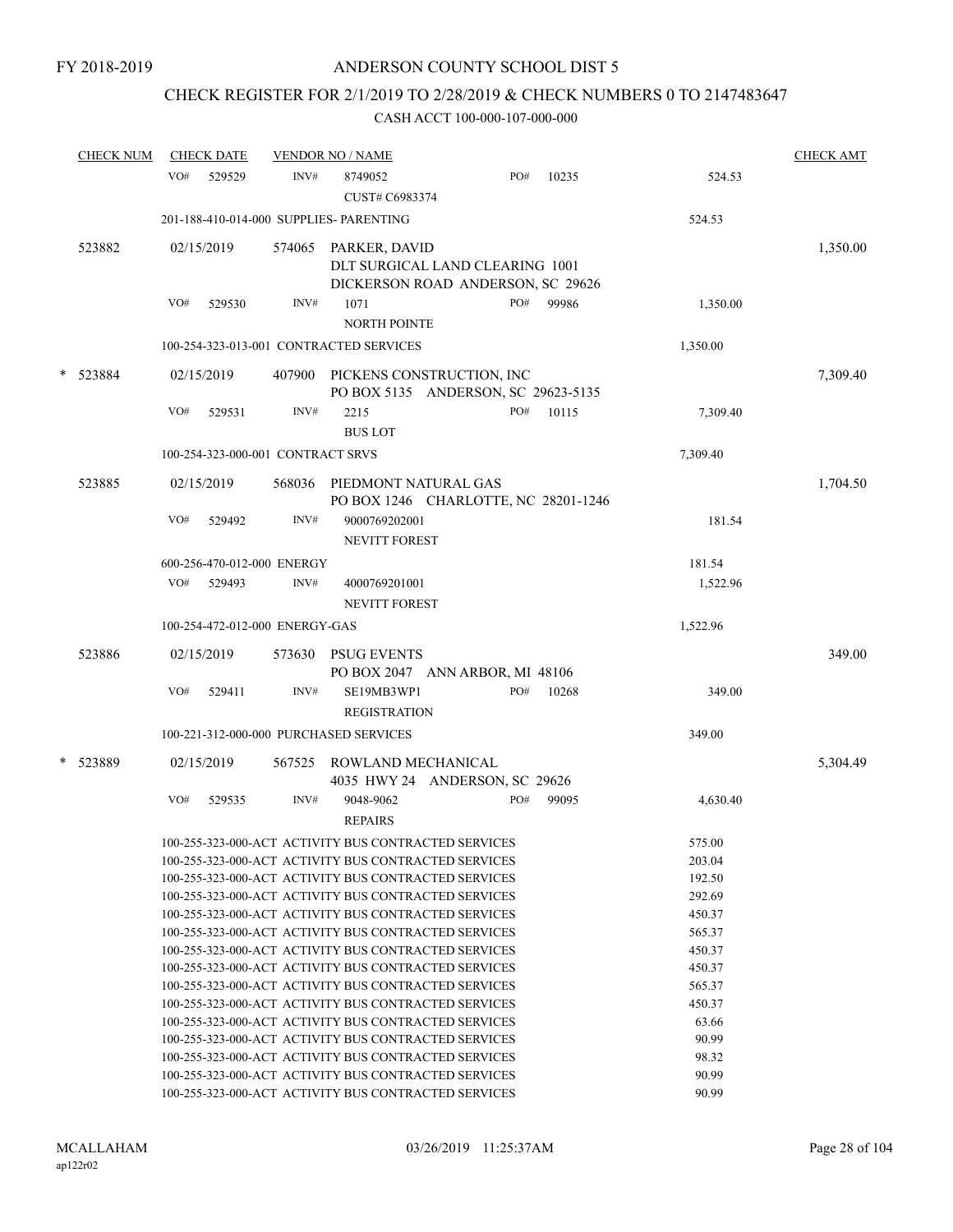# CHECK REGISTER FOR 2/1/2019 TO 2/28/2019 & CHECK NUMBERS 0 TO 2147483647

|        | <b>CHECK NUM</b> |     | <b>CHECK DATE</b> |                                                              | <b>VENDOR NO / NAME</b>                                                                                                  |     |       |                  | <b>CHECK AMT</b> |
|--------|------------------|-----|-------------------|--------------------------------------------------------------|--------------------------------------------------------------------------------------------------------------------------|-----|-------|------------------|------------------|
|        |                  | VO# | 529536            | INV#                                                         | 9063-9065<br><b>REPAIRS</b>                                                                                              | PO# | 99095 | 674.09           |                  |
|        |                  |     |                   |                                                              | 100-255-323-000-ACT ACTIVITY BUS CONTRACTED SERVICES                                                                     |     |       | 98.32            |                  |
|        |                  |     |                   |                                                              | 100-255-323-000-ACT ACTIVITY BUS CONTRACTED SERVICES<br>100-255-323-000-ACT ACTIVITY BUS CONTRACTED SERVICES             |     |       | 105.65<br>470.12 |                  |
| $\ast$ | 523891           |     | 02/15/2019        |                                                              | 452202 SC DEPT OF REVENUE<br>POBOX 125 301 GERVAIS STREET CENTRAL<br>LEVY UNIT COLUMBIA, SC 29214-0213                   |     |       |                  | 800.96           |
|        |                  | VO# | 529473            | INV#                                                         | PAYROLL 2/15/19<br><b>DEDUCTIONS</b>                                                                                     |     |       | 800.96           |                  |
|        |                  |     |                   |                                                              | 100-000-440-000-000 SC STATE TAX LEVY                                                                                    |     |       | 800.96           |                  |
|        | 523892           |     | 02/15/2019        |                                                              | 565265 SCHOOLDUDE.COM<br>PO BOX 936580 ATLANTA, GA 31193-6580                                                            |     |       |                  | 5,026.79         |
|        |                  | VO# | 529514            | INV#                                                         | 38989<br>UTILITY DIRECT                                                                                                  | PO# | 10255 | 5,026.79         |                  |
|        |                  |     |                   |                                                              | 100-254-323-000-600 MAINTENANCE SERVICES                                                                                 |     |       | 5,026.79         |                  |
|        | 523893           |     | 02/15/2019        | 450701                                                       | SC RETIREMENT SYSTEM (SPP)<br>POBOX 11960 CAPITOL STATION COLUMBIA, SC<br>29211                                          |     |       |                  | 283.27           |
|        |                  | VO# | 529469            | INV#                                                         | PAYROLL 2/15/19<br><b>DEDUCTIONS</b>                                                                                     |     |       | 283.27           |                  |
|        |                  |     |                   |                                                              | 100-000-438-000-000 RETIREMENT SERV PURCHASE                                                                             |     |       | 283.27           |                  |
|        | 523894           |     | 02/15/2019        | 564317                                                       | SDE, INC STAFF DEVELOP FOR EDUCATORS<br>282 CORPORATE DRIVE, SUITE 1 ATT:<br>ACCOUNTS RECEIVABLE PORTSMOUTH, NH<br>03801 |     |       |                  | 1,257.00         |
|        |                  | VO# | 529427            | INV#                                                         | MM2019                                                                                                                   |     |       | 1,257.00         |                  |
|        |                  |     |                   |                                                              | <b>WEST MARKET</b>                                                                                                       |     |       |                  |                  |
|        |                  |     |                   |                                                              | 100-224-333-018-000 STAFF DEVELOPMENT                                                                                    |     |       | 1,257.00         |                  |
|        | 523895           |     | 02/15/2019        |                                                              | 572126 SERVICE ASSOCIATES, INC<br>2722 MONTICELLO DRIVE WINSTON SALEM, NC<br>27106                                       |     |       |                  | 781.25           |
|        |                  |     | VO# 529538        | INV#                                                         | 5097<br><b>TECH SERVICES</b>                                                                                             |     |       | 781.25           |                  |
|        |                  |     |                   |                                                              | 100-266-345-000-000 TECHNOLOGY INFRASTRUCTURE                                                                            |     |       | 781.25           |                  |
|        | 523896           |     | 02/15/2019        |                                                              | 570059 SHARP BUSINESS SYSTEMS<br>DEPT 1216 PO BOX 121216 DALLAS, TX<br>75312-1216                                        |     |       |                  | 417.59           |
|        |                  | VO# | 529416            | INV#                                                         | 9001703194<br><b>SUPPORT</b>                                                                                             |     |       | 6.42             |                  |
|        |                  |     |                   | 717-190-660-017-362 COPIER EXPENSE                           |                                                                                                                          |     |       | 6.42             |                  |
|        |                  | VO# | 529417            | INV#                                                         | 9001679953<br>9001703169                                                                                                 |     |       | 280.00           |                  |
|        |                  |     |                   | 100-113-410-020-000 SUPPLIES<br>100-113-410-020-000 SUPPLIES |                                                                                                                          |     |       | 267.16<br>12.84  |                  |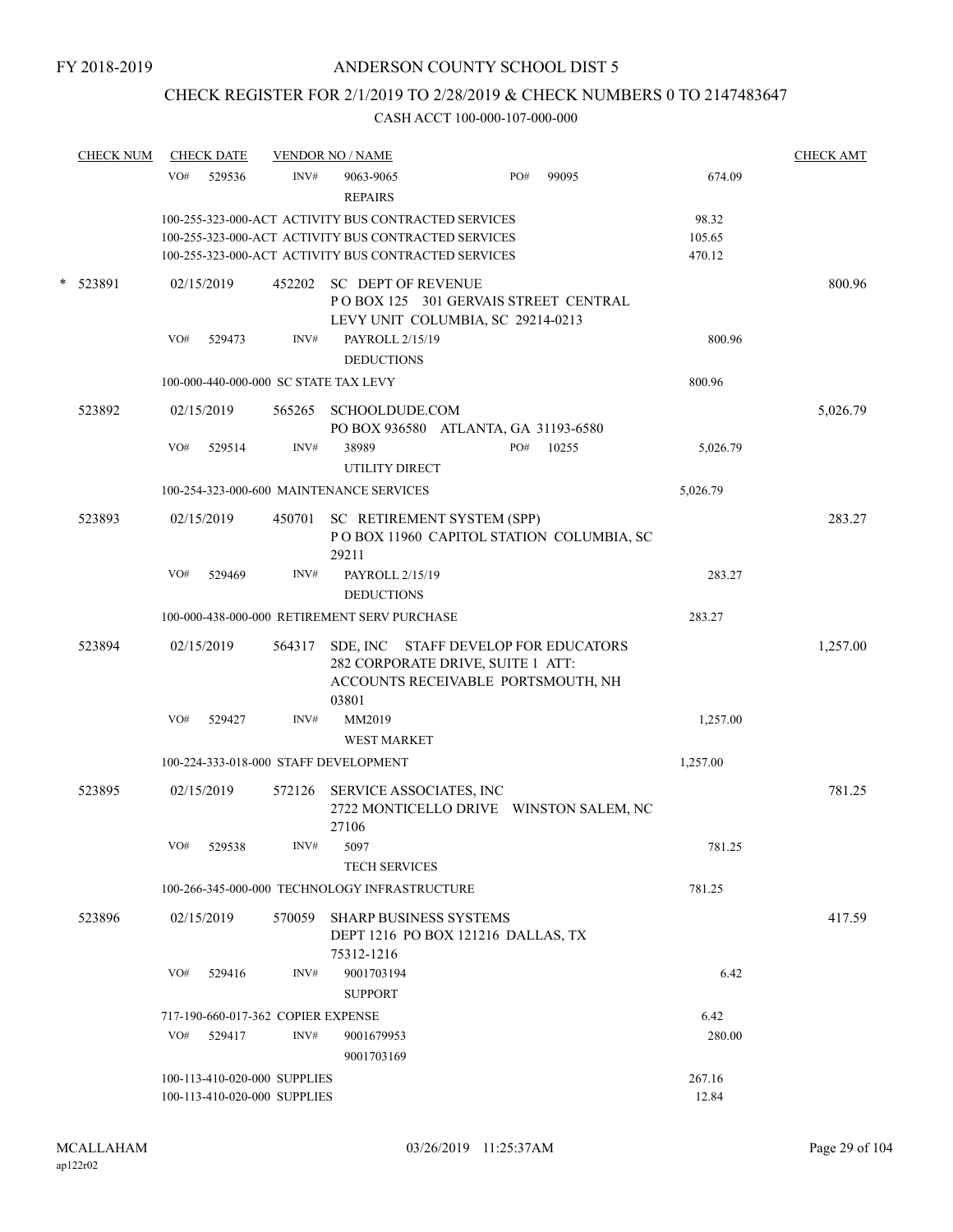# CHECK REGISTER FOR 2/1/2019 TO 2/28/2019 & CHECK NUMBERS 0 TO 2147483647

| <b>CHECK NUM</b> |     | <b>CHECK DATE</b>                  |        | <b>VENDOR NO / NAME</b>                                                                      |        | <b>CHECK AMT</b> |
|------------------|-----|------------------------------------|--------|----------------------------------------------------------------------------------------------|--------|------------------|
|                  | VO# | 529418                             | INV#   | 9001687850                                                                                   | 111.91 |                  |
|                  |     |                                    |        | 9001687863                                                                                   |        |                  |
|                  |     | 100-147-410-015-000 SUPPLIES       |        |                                                                                              | 105.50 |                  |
|                  |     | 100-147-410-015-000 SUPPLIES       |        |                                                                                              | 6.41   |                  |
|                  |     | VO# 529419                         | INV#   | 9001703149                                                                                   | 6.42   |                  |
|                  |     |                                    |        | <b>SUPPORT</b>                                                                               |        |                  |
|                  |     | 709-271-660-009-362 COPIER EXPENSE |        |                                                                                              | 6.42   |                  |
|                  |     | VO# 529420                         | INV#   | 9001703198                                                                                   | 12.84  |                  |
|                  |     |                                    |        | <b>LICENSE</b>                                                                               |        |                  |
|                  |     | 100-113-410-005-000 SUPPLIES       |        |                                                                                              | 12.84  |                  |
| 523897           |     | 02/15/2019                         |        | 472725 SHIFFLER EQUIPMENT SALES, INC<br>DEPT 781437 P.O. BOX 78000 DETROIT, MI<br>48278-1437 |        | 185.09           |
|                  | VO# | 529327                             | INV#   | 1901607700                                                                                   | 185.09 |                  |
|                  |     |                                    |        | <b>LATCHES</b>                                                                               |        |                  |
|                  |     |                                    |        | 100-254-410-008-001 SUPPLIES - MAINTENANCE                                                   | 185.09 |                  |
|                  |     |                                    |        | <b>SHRED A WAY</b>                                                                           |        |                  |
| 523898           |     | 02/15/2019                         | 568954 | PO BOX 51132 ATT: ACCOUNTS RECEIVABLE<br>PIEDMONT, SC 29673                                  |        | 161.00           |
|                  | VO# | 529421                             | INV#   | A67306<br>WEST MARKET                                                                        | 33.00  |                  |
|                  |     |                                    |        | 718-271-660-018-201 MISCELLANEOUS EXPENSE                                                    | 33.00  |                  |
|                  | VO# | 529422                             | INV#   | A67189<br>WHITEHALL                                                                          | 33.00  |                  |
|                  |     |                                    |        | 719-271-660-019-201 MISCELLANEOUS EXPENSE                                                    | 33.00  |                  |
|                  |     | VO# 529539                         | INV#   | A67304                                                                                       | 95.00  |                  |
|                  |     |                                    |        | <b>WESTSIDE</b>                                                                              |        |                  |
|                  |     | 100-114-410-003-000 SUPPLIES       |        |                                                                                              | 95.00  |                  |
| * 523900         |     | 02/15/2019                         | 473315 | <b>SIGNARAMA</b><br>4130 CLEMSON BLVD SUITE A ANDERSON, SC                                   |        | 932.27           |
|                  |     |                                    |        | 29621                                                                                        |        |                  |
|                  | VO# | 529328                             | INV#   | 11022<br><b>SIGNS</b>                                                                        | 932.27 |                  |
|                  |     |                                    |        | 505-253-520-002-TUR BASEBALL/SOFTBALL TURF                                                   | 466.13 |                  |
|                  |     |                                    |        | 505-253-520-003-TUR BASEBALL/SOFTBALL TURF                                                   | 466.14 |                  |
| 523901           |     | 02/15/2019                         | 571007 | SIMPLIFIED OFFICE SYSTEMS<br>6220 BUSH RIVER ROAD COLUMBIA, SC 29212                         |        | 590.12           |
|                  | VO# | 529424                             | INV#   | 190201-0016<br><b>COPIES</b>                                                                 | 83.88  |                  |
|                  |     | 201-112-490-014-000 COPIER COST    |        |                                                                                              | 83.88  |                  |
|                  | VO# | 529540                             | INV#   | 190201-0039<br>190201-0040                                                                   | 506.24 |                  |
|                  |     | 201-113-490-006-000 COPIER COST    |        |                                                                                              | 163.53 |                  |
|                  |     | 201-113-490-006-000 COPIER COST    |        |                                                                                              | 342.71 |                  |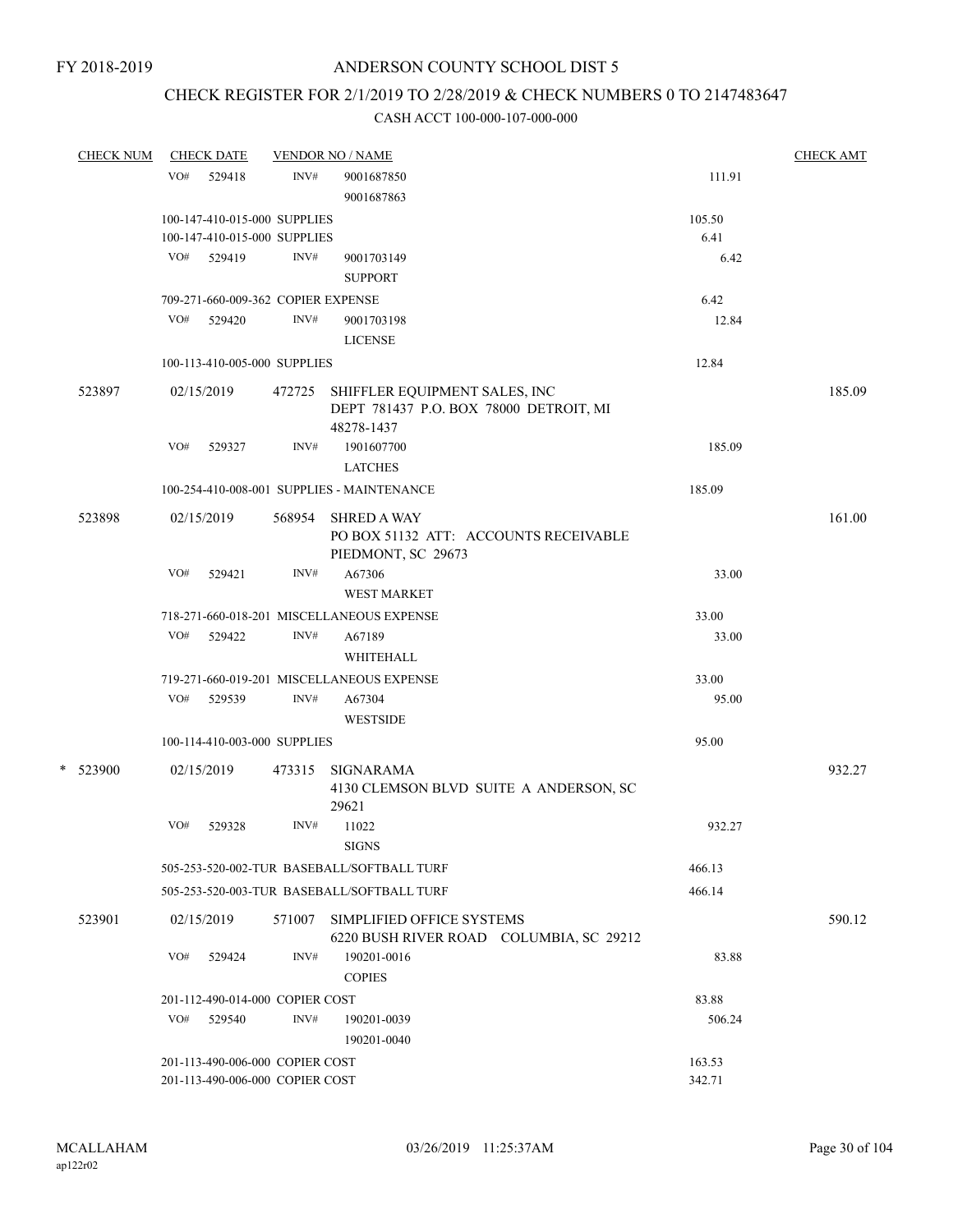# CHECK REGISTER FOR 2/1/2019 TO 2/28/2019 & CHECK NUMBERS 0 TO 2147483647

| <b>CHECK NUM</b> | <b>CHECK DATE</b>                       |        | <b>VENDOR NO / NAME</b>                                                      |  |     |           |           | <b>CHECK AMT</b> |
|------------------|-----------------------------------------|--------|------------------------------------------------------------------------------|--|-----|-----------|-----------|------------------|
| 523902           | 02/15/2019                              | 571690 | <b>SPORTDECALS</b>                                                           |  |     |           |           | 1,682.00         |
|                  | VO#<br>529425                           | INV#   | PO BOX 860 SPRING GROVE, IL 60081<br><b>ARINV564340</b><br>CUST #035961      |  |     |           | 1,682.00  |                  |
|                  |                                         |        | 705-271-660-005-663 ATHLETIC GENERAL EXPENSE                                 |  |     |           | 1,682.00  |                  |
| 523903           | 02/15/2019                              |        | 573988 STONEMAN, TYLER <sup>^^</sup><br>303 SASSAFRAS DRIVE EASLEY, SC 29642 |  |     |           |           | 235.00           |
|                  | VO#<br>529488                           | INV#   | <b>JAN 28-FEB 2</b><br><b>TLH BAND</b>                                       |  |     |           | 235.00    |                  |
|                  | 100-114-410-002-001 BAND SUPPLIES       |        |                                                                              |  |     |           | 235.00    |                  |
| 523904           | 02/15/2019                              |        | 575489 SULLIVAN, ISAIAH^^<br>2 FLINTLOCK COURT GREENVILLE, SC 29611          |  |     |           |           | 540.00           |
|                  | VO#<br>529489                           | INV#   | <b>JAN 14-FEB 2</b><br><b>TLH BAND</b>                                       |  |     |           | 540.00    |                  |
|                  | 100-114-410-002-001 BAND SUPPLIES       |        |                                                                              |  |     |           | 540.00    |                  |
| 523905           | 02/15/2019                              | 574096 | SUMMIT CONSTRUCTION GROUP LLS<br>101 CONCORD CIR ANDERSON, SC 29621          |  |     |           |           | 300.00           |
|                  | VO#<br>529329                           | INV#   | 109<br><b>TL HANNA</b>                                                       |  |     |           | 300.00    |                  |
|                  |                                         |        | 100-254-323-002-400 CONTR SERV-HVAC/ELECT/PLUMBING                           |  |     |           | 300.00    |                  |
| 523906           | 02/15/2019                              | 572995 | <b>SUPPLYWORKS</b><br>PO BOX 742604 ATLANTA, GA 30374-2604                   |  |     |           |           | 16,058.04        |
|                  | VO#<br>529330                           | INV#   | 476321443<br><b>SUPPLIES</b>                                                 |  |     |           | 55.64     |                  |
|                  | 100-254-410-019-000 SUPPLIES            |        |                                                                              |  |     |           | 55.64     |                  |
|                  | VO#<br>529331                           | INV#   | 473488104<br><b>DISPENSERS</b>                                               |  |     |           | 457.28    |                  |
|                  |                                         |        | 100-254-410-002-001 SUPPLIES - MAINTENANCE                                   |  |     |           | 457.28    |                  |
|                  | VO#<br>529332                           | INV#   | 476321435<br><b>CREDIT</b>                                                   |  |     |           | $-103.37$ |                  |
|                  |                                         |        | 100-254-410-002-001 SUPPLIES - MAINTENANCE                                   |  |     |           | $-103.37$ |                  |
|                  | VO# 529541 INV# 476789128               |        | <b>SUPPLIES</b>                                                              |  |     | PO# 10231 | 2,562.92  |                  |
|                  |                                         |        | 100-000-170-000-000 WAREHOUSE INVENTORY                                      |  |     |           | 2,562.92  |                  |
|                  | VO#<br>529542                           | INV#   | 477027932<br><b>SUPPLIES</b>                                                 |  | PO# | 10236     | 9,405.30  |                  |
|                  |                                         |        | 100-000-170-000-000 WAREHOUSE INVENTORY                                      |  |     |           | 9,405.30  |                  |
|                  | VO#<br>529543                           | INV#   | 477488589<br><b>SUPPLIES</b>                                                 |  | PO# | 10250     | 1,232.64  |                  |
|                  | 100-000-170-000-000 WAREHOUSE INVENTORY |        |                                                                              |  |     |           |           |                  |
|                  | VO#<br>529544                           | INV#   | 473024578<br><b>SUPPLIES</b>                                                 |  | PO# | 10099     | 2,447.63  |                  |
|                  |                                         |        | 100-000-170-000-000 WAREHOUSE INVENTORY                                      |  |     |           | 2,447.63  |                  |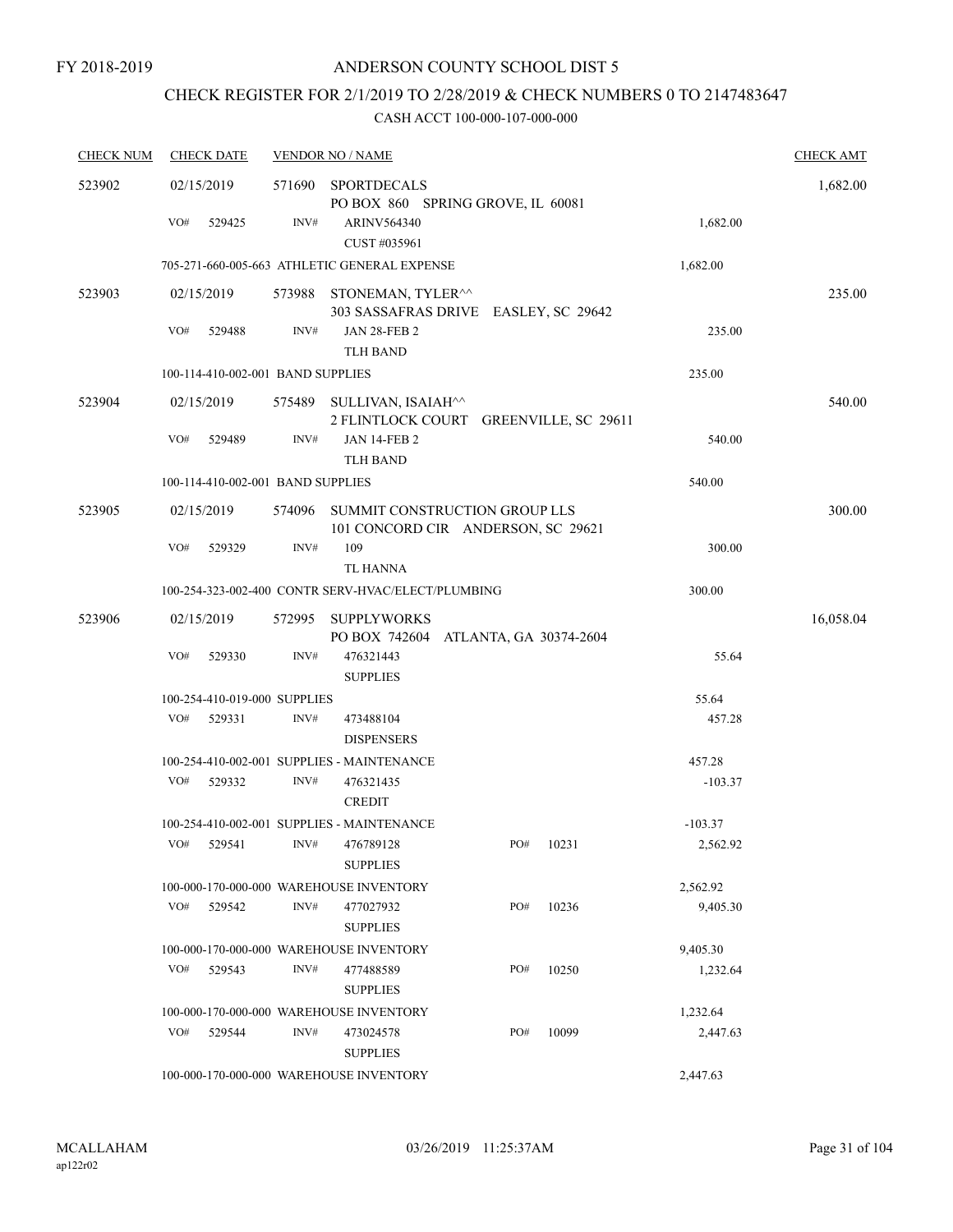# CHECK REGISTER FOR 2/1/2019 TO 2/28/2019 & CHECK NUMBERS 0 TO 2147483647

|        | <b>CHECK NUM</b> | <b>CHECK DATE</b>                        |           | <b>VENDOR NO / NAME</b>                                                     |        | <b>CHECK AMT</b> |
|--------|------------------|------------------------------------------|-----------|-----------------------------------------------------------------------------|--------|------------------|
|        | 523907           | 02/15/2019                               |           | 574695 TEACHER INNOVATIONS, INC<br>POBOX 549 YORKVILLE, IL 60560            |        | 672.00           |
|        |                  | VO#<br>529545                            | INV#      | PO#<br>608049<br>10297<br><b>PLANBOOK</b>                                   | 672.00 |                  |
|        |                  |                                          |           | 100-113-410-005-VEN SUPPLY-ADDT'L FOR LOST VENDING                          | 672.00 |                  |
| $\ast$ | 523909           | 02/15/2019                               | 572503 TG | P O BOX 659601 SAN ANTONIO, TX 78265-9601                                   |        | 478.73           |
|        |                  | VO#<br>529476                            | INV#      | PAYROLL 2/15/19<br><b>DEDUCTIONS</b>                                        | 478.73 |                  |
|        |                  | 100-000-441-000-000 MISCELLANEOUS        |           |                                                                             | 478.73 |                  |
|        | 523910           | 02/15/2019                               |           | 570649 THE CHILDREN'S MUSEUM<br>300 COLLEGE STREET GREENVILLE, SC 29601     |        | 840.00           |
|        |                  | VO#<br>529429                            | INV#      | 10827425<br><b>MCLEES ELEM</b>                                              | 840.00 |                  |
|        |                  |                                          |           | 708-271-660-008-351 FIELD TRIPS GRADE 1 EXPENSE                             | 840.00 |                  |
|        | 523911           | 02/15/2019                               |           | 572122 THE ELECTRIC CITY NEWS<br>POBOX 1015 ANDERSON, SC 29622              |        | 975.00           |
|        |                  | VO#<br>529546                            | INV#      | 6292<br><b>ADVERTISING</b>                                                  | 975.00 |                  |
|        |                  | 100-255-312-000-JOB JOB FAIR             |           |                                                                             | 300.00 |                  |
|        |                  | 100-263-360-000-000 PRINTING AND BINDING |           |                                                                             | 675.00 |                  |
|        | 523912           | 02/15/2019<br>VO#                        | INV#      | 566496 THE PEACE CENTER<br>300 SOUTH MAIN ST GREENVILLE, SC 29601<br>920816 |        | 390.00           |
|        |                  | 529432                                   |           | CUST #165376                                                                | 390.00 |                  |
|        |                  | 721-190-660-021-644 ART HIGH EXPENSE     |           |                                                                             | 390.00 |                  |
| $\ast$ | 523914           | 02/15/2019                               |           | 571546 TUCKER MATERIALS, INC<br>P.O. BOX 8 MAULDIN, SC 29662                |        | 501.27           |
|        |                  | VO#<br>529346                            | INV#      | 7187271<br><b>CEILING TILE</b>                                              | 501.27 |                  |
|        |                  |                                          |           | 100-254-410-002-001 SUPPLIES - MAINTENANCE                                  | 501.27 |                  |
|        | 523915           | 02/15/2019                               |           | 563377 UNIFIED TECHNOLOGY SYSTEMS<br>PO BOX 161122 ATLANTA, GA 30321-1122   |        | 169.42           |
|        |                  | VO#<br>529548                            | INV#      | PO#<br>10167<br>337123<br><b>PROJECTORS</b>                                 | 169.42 |                  |
|        |                  | 100-266-314-000-000 REPAIRS TO EQUIPMENT |           |                                                                             | 169.42 |                  |
|        | $*$ 523917       | 02/15/2019                               |           | 573815 UNITED REFRIGERATION, INC<br>PO BOX 740703 ATLANTA, GA 30374-0703    |        | 136.11           |
|        |                  | VO#<br>529342                            | INV#      | 66495360<br><b>SUPPLIES</b>                                                 | 134.31 |                  |
|        |                  |                                          |           | 100-254-410-000-001 MAINT. SUPPLIES-STRUCTURES                              | 42.35  |                  |
|        |                  | 100-254-410-000-400 HVAC SUPPLIES        |           |                                                                             | 91.96  |                  |
|        |                  | VO#<br>529343                            | INV#      | 66448828                                                                    | 1.80   |                  |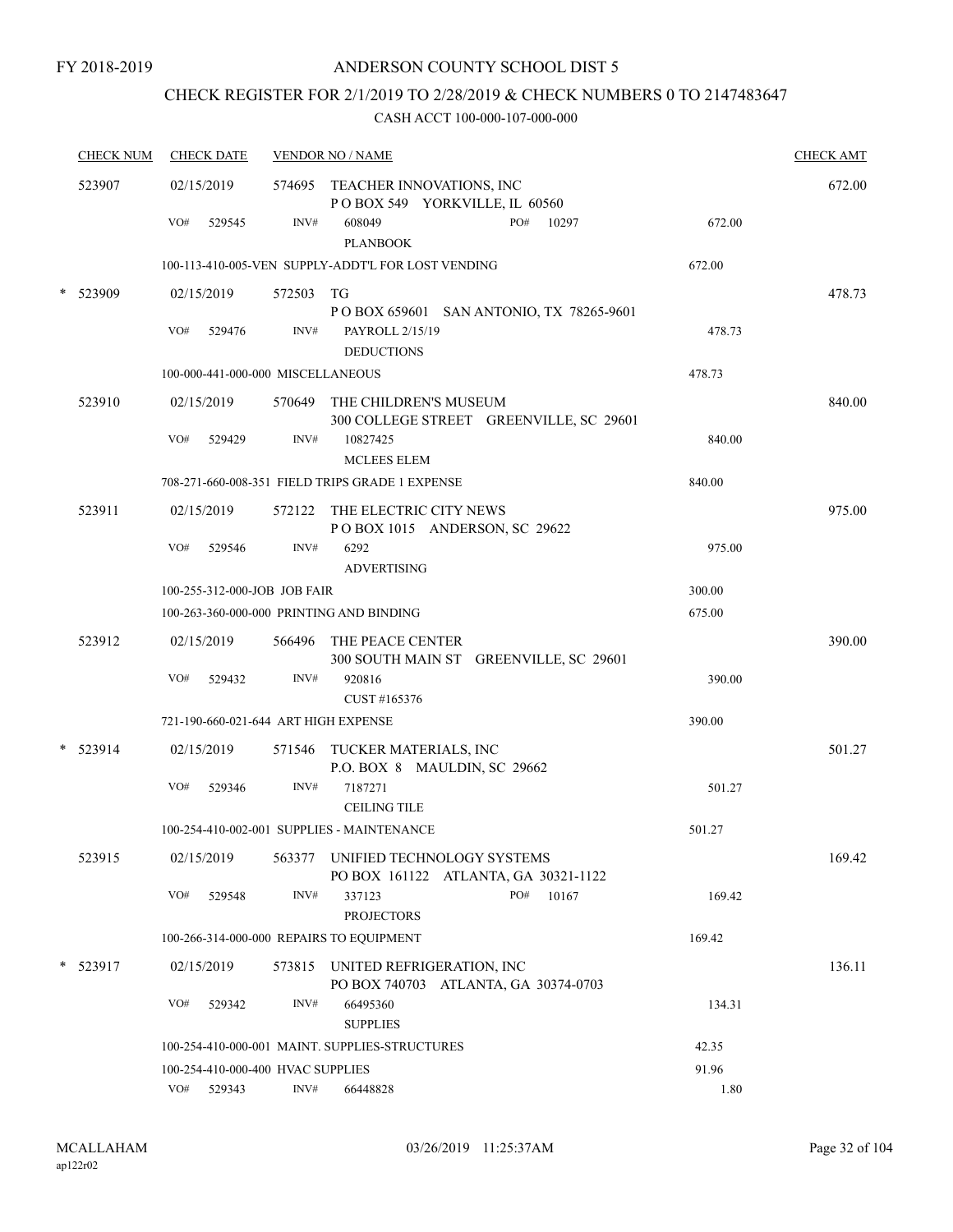### CHECK REGISTER FOR 2/1/2019 TO 2/28/2019 & CHECK NUMBERS 0 TO 2147483647

| <b>CHECK NUM</b> | <b>CHECK DATE</b>                 |        | <b>VENDOR NO / NAME</b>                      |                                                                            |            | <b>CHECK AMT</b> |
|------------------|-----------------------------------|--------|----------------------------------------------|----------------------------------------------------------------------------|------------|------------------|
|                  |                                   |        | <b>SUPPLIES</b>                              |                                                                            |            |                  |
|                  |                                   |        | 100-254-410-011-400 HVAC/ELECTRICAL/PLUMBING |                                                                            | 1.80       |                  |
| 523918           | 02/15/2019                        | 564298 |                                              | UNITED WAY OF ANDERSON COUNTY<br>POBOX 2067 ANDERSON, SC 29622             |            | 2,154.58         |
|                  | VO#<br>529470                     | INV#   | PAYROLL 2/15/19                              |                                                                            | 2,154.58   |                  |
|                  |                                   |        | <b>DEDUCTIONS</b>                            |                                                                            |            |                  |
|                  |                                   |        | 100-000-455-000-000 UNITED FUND - PAYABLE    |                                                                            | 2,154.58   |                  |
| 523919           | 02/15/2019                        | 572350 | LOUIS, MO 63179-0356                         | US DEPARTMENT OF EDUCATION AWG<br>NATIONAL PAYMENT CENTER PO BOX 790356 ST |            | 457.79           |
|                  | VO#<br>529474                     | INV#   | PAYROLL 2/15/19<br><b>DEDUCTIONS</b>         |                                                                            | 457.79     |                  |
|                  | 100-000-441-000-000 MISCELLANEOUS |        |                                              |                                                                            | 457.79     |                  |
| 523920           | 02/15/2019                        | 510790 | US FOODSERVICE                               |                                                                            |            | 919.80           |
|                  | VO#<br>529490                     | INV#   | 60813458                                     | P O BOX 602292 CHARLOTTE, NC 28260-2292                                    | 919.80     |                  |
|                  |                                   |        | <b>USDA FOODS</b>                            |                                                                            |            |                  |
|                  |                                   |        | 600-256-462-002-000 COMMODITY DISTRIBUTION   |                                                                            | 56.70      |                  |
|                  |                                   |        | 600-256-462-003-000 COMMODITY DISTRIBUTION   |                                                                            | 47.25      |                  |
|                  |                                   |        | 600-256-462-005-000 COMMODITY DISTRIBUTION   |                                                                            | 47.25      |                  |
|                  |                                   |        | 600-256-462-006-000 COMMODITY DISTRIBUTION   |                                                                            | 47.25      |                  |
|                  |                                   |        | 600-256-462-007-000 COMMODITY DISTRIBUTION   |                                                                            | 47.25      |                  |
|                  |                                   |        | 600-256-462-008-000 COMMODITY DISTRIBUTION   |                                                                            | 47.25      |                  |
|                  |                                   |        | 600-256-462-009-000 COMMODITY DISTRIBUTION   |                                                                            | 56.70      |                  |
|                  |                                   |        | 600-256-462-010-000 COMMODITY DISTRIBUTION   |                                                                            | 59.85      |                  |
|                  |                                   |        | 600-256-462-011-000 COMMODITY DISTRIBUTION   |                                                                            | 59.85      |                  |
|                  |                                   |        | 600-256-462-012-000 COMMODITY DISTRIBUTION   |                                                                            | 47.25      |                  |
|                  |                                   |        | 600-256-462-013-000 COMMODITY DISTRIBUTION   |                                                                            | 56.70      |                  |
|                  |                                   |        | 600-256-462-014-000 COMMODITY DISTRIBUTION   |                                                                            | 47.25      |                  |
|                  |                                   |        | 600-256-462-015-000 COMMODITY DISTRIBUTION   |                                                                            | 22.05      |                  |
|                  |                                   |        | 600-256-462-016-000 COMMODITY DISTRIBUTION   |                                                                            | 47.25      |                  |
|                  |                                   |        | 600-256-462-017-000 COMMODITY DISTRIBUTION   |                                                                            | 47.25      |                  |
|                  |                                   |        | 600-256-462-018-000 COMMODITY DISTRIBUTION   |                                                                            | 31.50      |                  |
|                  |                                   |        | 600-256-462-019-000 COMMODITY DISTRIBUTION   |                                                                            | 47.25      |                  |
|                  |                                   |        | 600-256-462-020-000 COMMODITY DISTRIBUTION   |                                                                            | 47.25      |                  |
|                  |                                   |        | 600-256-462-021-000 COMMODITY DISTRIBUTION   |                                                                            | 56.70      |                  |
| 523921           | 02/15/2019                        | 510790 | <b>US FOODSERVICE</b>                        | P O BOX 602292 CHARLOTTE, NC 28260-2292                                    |            | 296,848.69       |
|                  | VO#<br>529491                     | INV#   | 20950515<br><b>FOOD &amp; SUPPLIES</b>       |                                                                            | 296,848.69 |                  |
|                  | 600-256-410-002-000 SUPPLIES      |        |                                              |                                                                            | 1,751.25   |                  |
|                  | 600-256-410-003-000 SUPPLIES      |        |                                              |                                                                            | 1,454.94   |                  |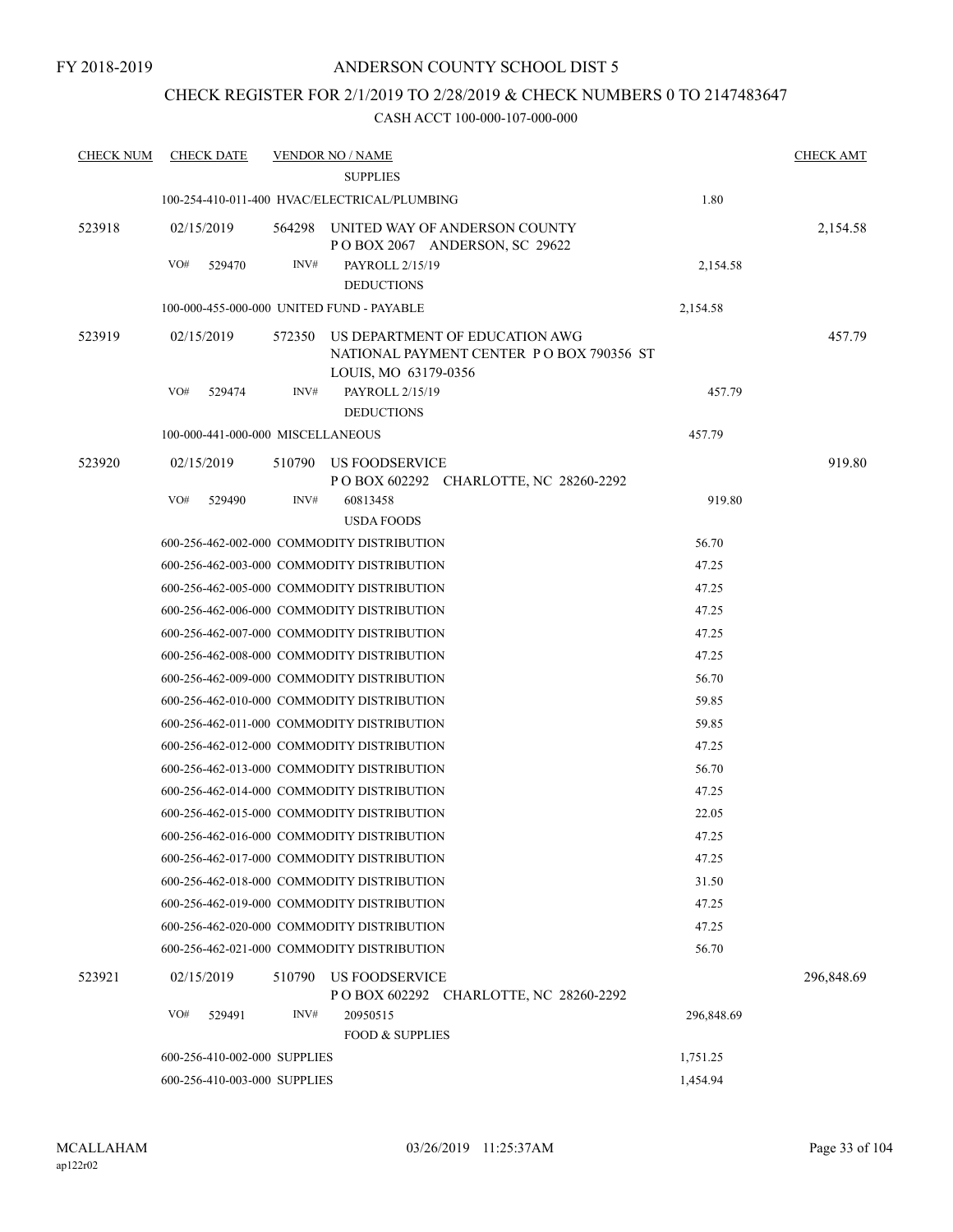## CHECK REGISTER FOR 2/1/2019 TO 2/28/2019 & CHECK NUMBERS 0 TO 2147483647

| <b>CHECK NUM</b> | <b>CHECK DATE</b>             | <b>VENDOR NO / NAME</b>  |               |                       |           | <b>CHECK AMT</b> |
|------------------|-------------------------------|--------------------------|---------------|-----------------------|-----------|------------------|
|                  | 600-256-410-005-000 SUPPLIES  |                          |               |                       | 661.54    |                  |
|                  | 600-256-410-006-000 SUPPLIES  |                          |               |                       | 2,924.30  |                  |
|                  | 600-256-410-007-000 SUPPLIES  |                          |               |                       | 1,030.93  |                  |
|                  | 600-256-410-008-000 SUPPLIES  |                          |               |                       | 885.84    |                  |
|                  | 600-256-410-009-000 SUPPLIES  |                          |               |                       | 725.43    |                  |
|                  | 600-256-410-010-000 SUPPLIES  |                          |               |                       | 1,566.91  |                  |
|                  | 600-256-410-011-000 SUPPLIES  |                          |               |                       | 972.51    |                  |
|                  | 600-256-410-012-000 SUPPLIES  |                          |               |                       | 1,147.82  |                  |
|                  | 600-256-410-013-000 SUPPLIES  |                          |               |                       | 591.55    |                  |
|                  | 600-256-410-014-000 SUPPLIES  |                          |               |                       | 1,176.86  |                  |
|                  | 600-256-410-015-000 SUPPLIES  |                          |               |                       | 154.83    |                  |
|                  | 600-256-410-016-000 SUPPLIES  |                          |               |                       | 1,055.70  |                  |
|                  | 600-256-410-017-000 SUPPLIES  |                          |               |                       | 643.43    |                  |
|                  | 600-256-410-018-000 SUPPLIES  |                          |               |                       | 157.69    |                  |
|                  | 600-256-410-019-000 SUPPLIES  |                          |               |                       | 733.59    |                  |
|                  | 600-256-410-020-000 SUPPLIES  |                          |               |                       | 1,369.20  |                  |
|                  | 600-256-410-021-000 SUPPLIES  |                          |               |                       | 1,626.73  |                  |
|                  | 600-256-460-002-000 FOOD      |                          |               |                       | 37,051.09 |                  |
|                  | 600-256-460-003-000 FOOD      |                          |               |                       | 35,681.44 |                  |
|                  | 600-256-460-005-000 FOOD      |                          |               |                       | 10,381.04 |                  |
|                  | 600-256-460-006-000 FOOD      |                          |               |                       | 35,703.62 |                  |
|                  | 600-256-460-007-000 FOOD      |                          |               |                       | 12,875.53 |                  |
|                  | 600-256-460-008-000 FOOD      |                          |               |                       | 8,252.93  |                  |
|                  | 600-256-460-009-000 FOOD      |                          |               |                       | 10,101.01 |                  |
|                  | 600-256-460-010-000 FOOD      |                          |               |                       | 15,988.41 |                  |
|                  | 600-256-460-011-000 FOOD      |                          |               |                       | 15,799.04 |                  |
|                  | 600-256-460-012-000 FOOD      |                          |               |                       | 11,562.45 |                  |
|                  | 600-256-460-013-000 FOOD      |                          |               |                       | 10,926.76 |                  |
|                  | 600-256-460-014-000 FOOD      |                          |               |                       | 13,282.32 |                  |
|                  | 600-256-460-015-000 FOOD      |                          |               |                       | 4,058.94  |                  |
|                  | 600-256-460-016-000 FOOD      |                          |               |                       | 12,550.62 |                  |
|                  | 600-256-460-017-000 FOOD      |                          |               |                       | 7,550.08  |                  |
|                  | 600-256-460-018-000 FOOD      |                          |               |                       | 4,090.09  |                  |
|                  | 600-256-460-019-000 FOOD      |                          |               |                       | 10,446.56 |                  |
|                  | 600-256-460-020-000 FOOD      |                          |               |                       | 11,449.17 |                  |
|                  | 600-256-460-021-000 FOOD      |                          |               |                       | 8,466.54  |                  |
| 523922           | 02/15/2019                    | 519401<br><b>VERIZON</b> | PO BOX 660108 | DALLAS, TX 75266-0652 |           | 5,641.15         |
|                  | VO#<br>529369                 | INV#<br>9822956460       | PHONE SERVICE |                       | 5,641.15  |                  |
|                  | 100-266-340-000-000 TELEPHONE |                          |               |                       | 4,335.69  |                  |
|                  | 100-266-340-001-000 TELEPHONE |                          |               |                       | 117.96    |                  |
|                  |                               |                          |               |                       |           |                  |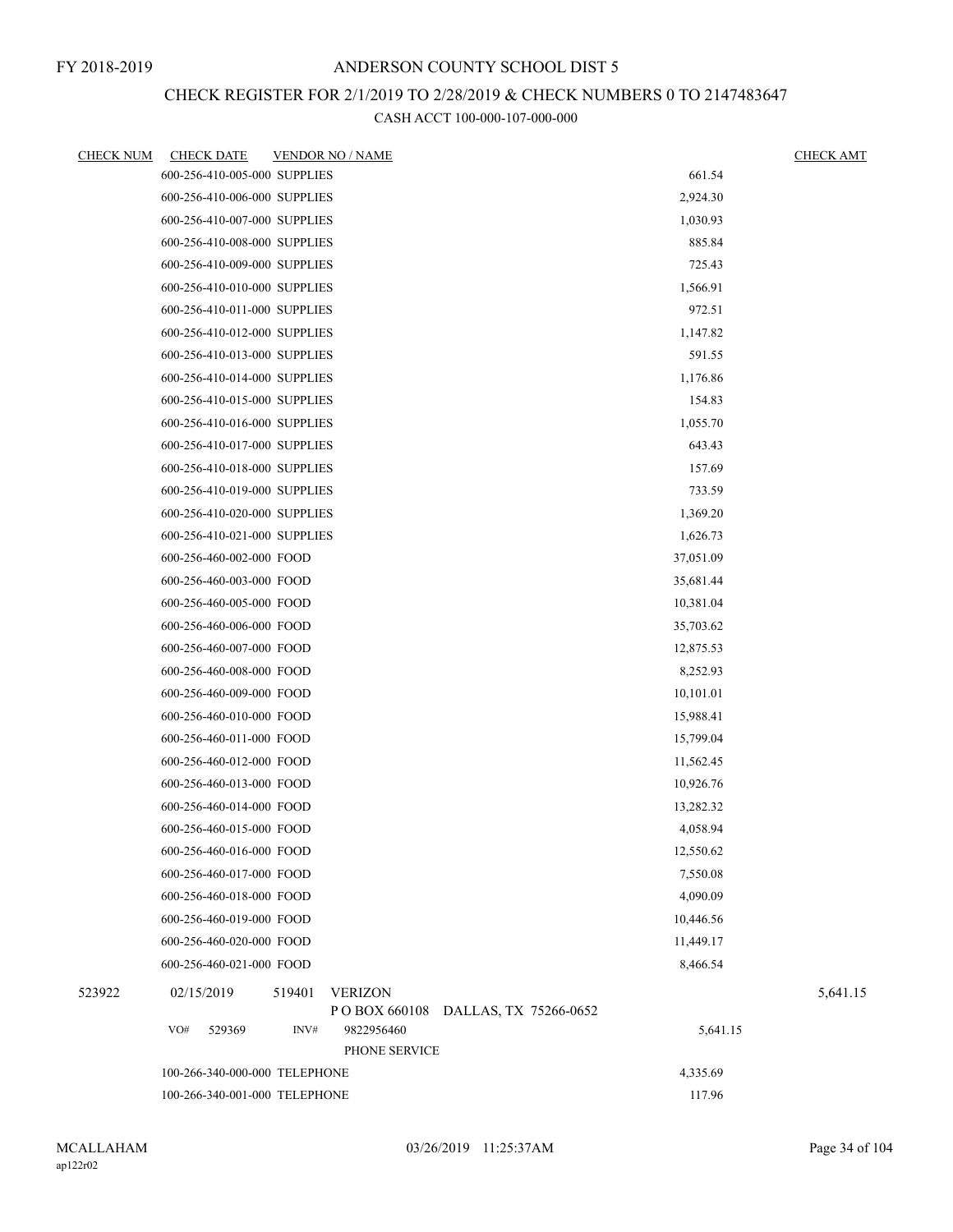# CHECK REGISTER FOR 2/1/2019 TO 2/28/2019 & CHECK NUMBERS 0 TO 2147483647

| <b>CHECK NUM</b> | <b>CHECK DATE</b>                       |        | <b>VENDOR NO / NAME</b>                                                                    |          | <b>CHECK AMT</b> |
|------------------|-----------------------------------------|--------|--------------------------------------------------------------------------------------------|----------|------------------|
|                  | 100-266-340-002-000 TELEPHONE           |        |                                                                                            | 144.99   |                  |
|                  | 100-266-340-003-000 TELEPHONE           |        |                                                                                            | 106.68   |                  |
|                  | 100-266-340-006-000 TELEPHONE           |        |                                                                                            | 70.71    |                  |
|                  | 100-266-340-007-000 TELEPHONE           |        |                                                                                            | 66.65    |                  |
|                  | 100-266-340-008-000 TELEPHONE           |        |                                                                                            | 66.65    |                  |
|                  | 100-266-340-009-000 TELEPHONE           |        |                                                                                            | 66.64    |                  |
|                  | 100-266-340-010-000 TELEPHONE           |        |                                                                                            | 13.30    |                  |
|                  | 100-266-340-012-000 TELEPHONE           |        |                                                                                            | 13.31    |                  |
|                  | 100-266-340-013-000 TELEPHONE           |        |                                                                                            | 13.31    |                  |
|                  | 100-266-340-014-000 TELEPHONE           |        |                                                                                            | 66.64    |                  |
|                  | 100-266-340-015-000 TELEPHONE           |        |                                                                                            | 79.95    |                  |
|                  | 100-266-340-016-000 TELEPHONE           |        |                                                                                            | 53.34    |                  |
|                  | 100-266-340-017-000 TELEPHONE           |        |                                                                                            | 76.64    |                  |
|                  | 100-266-340-018-000 TELEPHONE           |        |                                                                                            | 13.30    |                  |
|                  | 100-266-340-019-000 TELEPHONE           |        |                                                                                            | 13.31    |                  |
|                  | 100-266-340-020-000 TELEPHONE           |        |                                                                                            | 17.37    |                  |
|                  | 100-266-340-031-000 TELEPHONE           |        |                                                                                            | 53.34    |                  |
|                  | 338-221-340-000-EAR TELEPHONE           |        |                                                                                            | 38.01    |                  |
|                  | 600-256-340-000-000 TELEPHONE           |        |                                                                                            | 160.02   |                  |
|                  | 900-188-340-000-006 HOMELESS TELEPHONE  |        |                                                                                            | 53.34    |                  |
| 523923           | 02/15/2019                              | 524353 | WAL-MART COMMUNITY/GEMB<br>POBOX 530934 ATT: ACCOUNTS RECEIVABLE<br>ATLANTA, GA 30353-0934 |          | 1,509.70         |
|                  | VO#<br>529434                           | INV#   | 2021 5308<br><b>GLENVIEW MS</b>                                                            | 1,509.70 |                  |
|                  |                                         |        | 720-271-660-020-411 MISCELLANEOUS EXPENSE                                                  | 68.95    |                  |
|                  |                                         |        | 720-271-660-020-567 BUSINESS PARTNERS EXPENSE                                              | 12.46    |                  |
|                  |                                         |        | 720-271-660-020-593 FIELD TRIPS-MISC. EXPENSE                                              | 116.16   |                  |
|                  | 720-271-660-020-666 CONCESSIONS EXPENSE |        |                                                                                            | 1,312.13 |                  |
| 523924           | 02/15/2019                              | 573864 | WELLS FARGO VENDOR FIN SERV<br>PO BOX 105710 ATLANTA, GA 30348-5710                        |          | 252.52           |
|                  | VO#<br>529435                           | INV#   | 69299168<br><b>COPIER</b>                                                                  | 252.52   |                  |
|                  | 723-190-660-023-913 COPIER EXPENSE      |        |                                                                                            | 252.52   |                  |
| 523925           | 02/19/2019                              | 573323 | ALUMINUM ATHLETIC EQUIPMENT CO.<br>1000 ENTERPRISE DRIVE ROYERSFORD, PA<br>19466-1299      |          | 2,500.00         |
|                  | VO#<br>529576                           | INV#   | <b>ACCT 06233</b><br><b>HURDLES</b>                                                        | 2,500.00 |                  |
|                  | 100-271-410-002-000 SUPPLIES            |        |                                                                                            | 2,500.00 |                  |
| 523926           | 02/19/2019                              | 115176 | ANDERSON SCHOOL DISTRICT FOUR<br>PO BOX 545 ATTN: CRISTY JABLONSKI<br>PENDLETON, SC 29670  |          | 7,500.00         |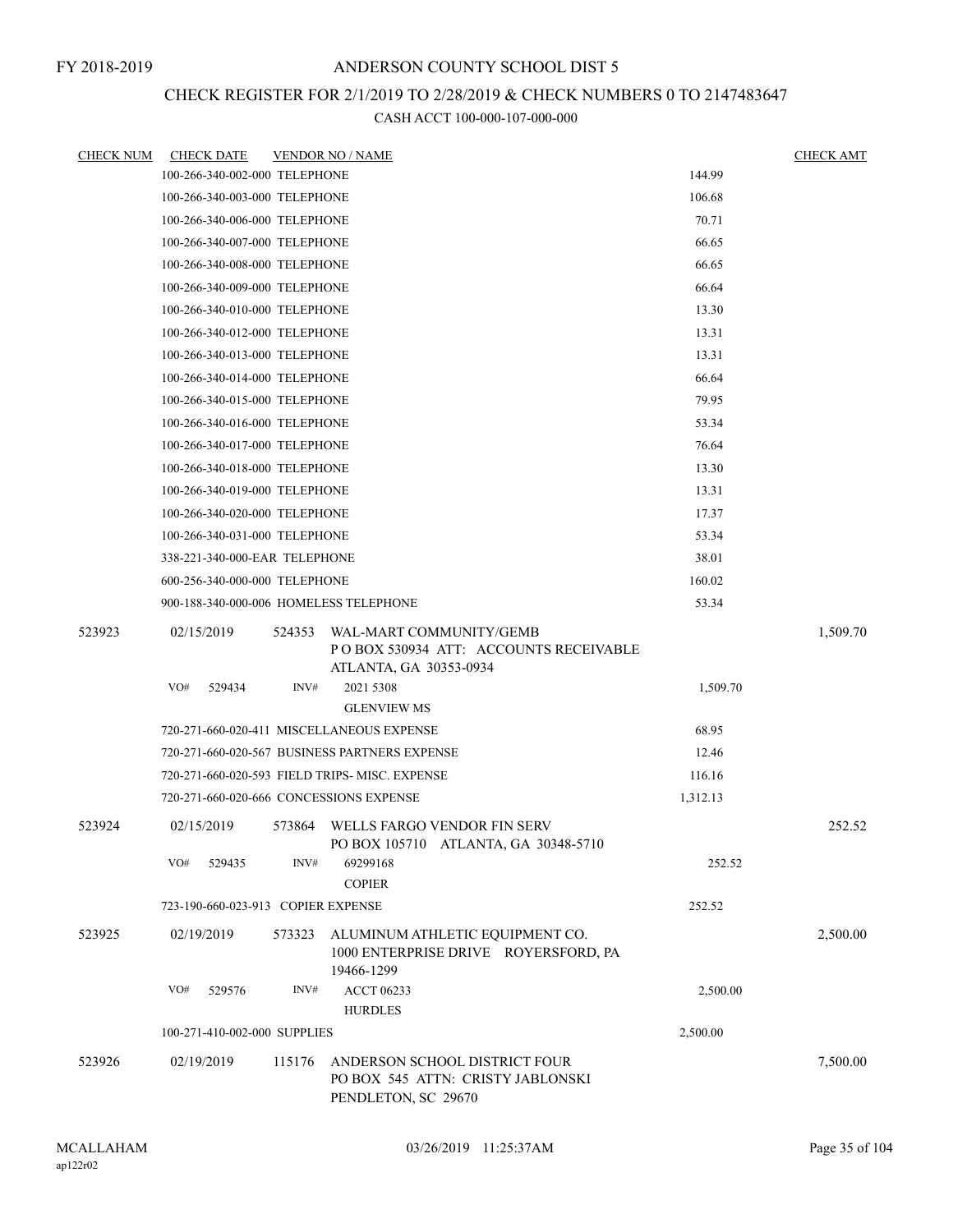## CHECK REGISTER FOR 2/1/2019 TO 2/28/2019 & CHECK NUMBERS 0 TO 2147483647

|        | <b>CHECK NUM</b> |     | <b>CHECK DATE</b>            |        | <b>VENDOR NO / NAME</b>                                                                             |     |       |          | <b>CHECK AMT</b> |
|--------|------------------|-----|------------------------------|--------|-----------------------------------------------------------------------------------------------------|-----|-------|----------|------------------|
|        |                  | VO# | 529579                       | INV#   | 2018-2019<br>PROJECT SEARCH                                                                         | PO# | 10227 | 7,500.00 |                  |
|        |                  |     |                              |        | 203-121-312-000-000 PURCHASED SERVICES-PROJ SEARCH                                                  |     |       | 7,500.00 |                  |
| $\ast$ | 523928           |     | 02/19/2019                   | 575160 | <b>AVID CENTER</b><br>9797 AERO DRIVE, SUITE 100 SAN DIEGO, CA<br>92123                             |     |       |          | 2,080.00         |
|        |                  | VO# | 529581                       | INV#   | 35895                                                                                               | PO# | 10016 | 2,080.00 |                  |
|        |                  |     |                              |        | CUST #950144                                                                                        |     |       |          |                  |
|        |                  |     |                              |        | 267-224-333-006-PD1 TRIPS AND CONFERENCES                                                           |     |       | 1,560.00 |                  |
|        |                  |     |                              |        | 871-224-333-006-000 TRIPS AND CONFERENCES                                                           |     |       | 520.00   |                  |
|        | 523929           |     | 02/19/2019                   |        | 567918 BERNHARDT HOUSE OF VIOLINS LLC<br>5 CATEECHEE AVE ATT: ACCOUNTS RECEIVABLE                   |     |       |          | 188.08           |
|        |                  | VO# | 529630                       | INV#   | GREENVILLE, SC 29605<br>ACCT #3453<br><b>SOUTHWOOD</b>                                              |     |       | 162.40   |                  |
|        |                  |     | 817-113-410-021-000 SUPPLIES |        |                                                                                                     |     |       | 34.24    |                  |
|        |                  |     | 817-113-410-021-000 SUPPLIES |        |                                                                                                     |     |       | 90.00    |                  |
|        |                  |     | 817-113-410-021-000 SUPPLIES |        |                                                                                                     |     |       | 38.16    |                  |
|        |                  | VO# | 529631                       | INV#   | <b>ACCT #3453</b>                                                                                   |     |       | 25.68    |                  |
|        |                  |     |                              |        | <b>SOUTHWOOD</b>                                                                                    |     |       |          |                  |
|        |                  |     | 817-113-410-021-000 SUPPLIES |        |                                                                                                     |     |       | 25.68    |                  |
|        | 523930           |     | 02/19/2019                   | 167800 | CHICK-FIL-A<br>3725 CLEMSON BOULEVARD ATT: MARY<br>STEPHENS ANDERSON, SC 29625                      |     |       |          | 206.39           |
|        |                  | VO# | 529585                       | INV#   | FEB 14 ORDER                                                                                        |     |       | 206.39   |                  |
|        |                  |     |                              |        | <b>NEW PROSPECT</b>                                                                                 |     |       |          |                  |
|        |                  |     |                              |        | 710-271-660-010-201 MISCELLANEOUS EXPENSE                                                           |     |       | 206.39   |                  |
|        | 523931           |     | 02/19/2019                   | 575040 | COABE<br>PO BOX 1820 CICERO, NY 13039                                                               |     |       |          | 544.00           |
|        |                  | VO# | 529586                       | INV#   | <b>REGISTRATION</b><br><b>KATIE BROWN</b>                                                           | PO# | 10305 | 544.00   |                  |
|        |                  |     |                              |        | 356-223-333-023-000 TRIPS AND CONFERENCES                                                           |     |       | 544.00   |                  |
|        | 523932           |     | 02/19/2019                   | 569972 | <b>COMPASS OF CAROLINA</b><br>ATTN: KRISTI WHITT 1100 RUTHERFORD RD<br>GREENVILLE, SC 29609         |     |       |          | 104.00           |
|        |                  | VO# | 529574                       | INV#   | <b>FIELD TRIP</b><br><b>REFUND</b>                                                                  |     |       | 104.00   |                  |
|        |                  |     |                              |        | 710-271-660-010-355 FIELD TRIPS GRADE 5 EXPENSE                                                     |     |       | 104.00   |                  |
|        | 523933           |     | 02/19/2019                   | 567990 | <b>CROWNE PLAZA</b><br>4831 TANGER OUTLET BLVD ATTN: SHELDON<br>WILLIAMS NORTH CHARLESTON, SC 29418 |     |       |          | 2,120.40         |
|        |                  | VO# | 529588                       | INV#   | 1009<br>HOSA ASSOC                                                                                  |     |       | 2,120.40 |                  |
|        |                  |     |                              |        | 207-115-312-001-010 STUDENT ORGANIZATIONS                                                           |     |       | 2,120.40 |                  |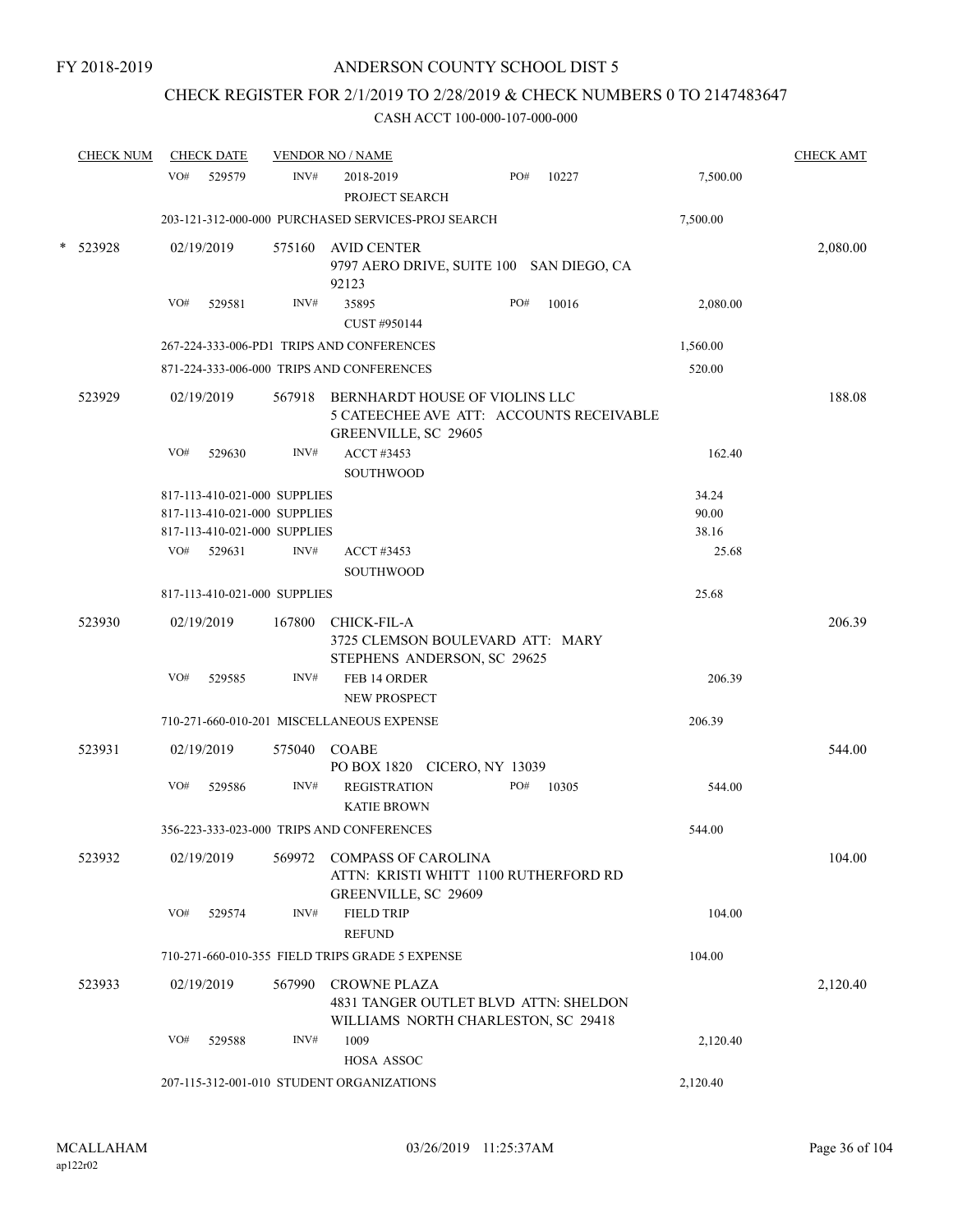# CHECK REGISTER FOR 2/1/2019 TO 2/28/2019 & CHECK NUMBERS 0 TO 2147483647

| <b>CHECK NUM</b> | <b>CHECK DATE</b>                   |        | <b>VENDOR NO / NAME</b>                                                               |           | <b>CHECK AMT</b> |
|------------------|-------------------------------------|--------|---------------------------------------------------------------------------------------|-----------|------------------|
| 523934           | 02/19/2019                          | 198651 | DELL MARKETING LP<br>PO BOX 534118 ATT: ACCOUNTS RECEIVABLE<br>ATLANTA, GA 30353-4118 |           | 172.79           |
|                  | VO#<br>529589                       | INV#   | 10246<br>10297529082<br>PO#<br><b>TONER</b>                                           | 172.79    |                  |
|                  |                                     |        | 100-252-410-000-000 SUPPLIES AND MATERIALS                                            | 172.79    |                  |
| 523935           | 02/19/2019                          | 575217 | EASY FUNDRAISING IDEAS, LLC<br>PO BOX 191051 ATLANTA, GA 31119                        |           | 320.00           |
|                  | VO#<br>529591                       | INV#   | 35424<br><b>ROBERT ANDERSON</b>                                                       | 320.00    |                  |
|                  |                                     |        | 706-271-660-006-472 RELAY FOR LIFE EXPENSE                                            | 320.00    |                  |
| 523936           | 02/19/2019                          | 571892 | GEORGIA AQUARIUM GROUP SALES<br>225 BAKER STREET NW ATLANTA, GA 30313                 |           | 1,419.73         |
|                  | VO#<br>529592                       | INV#   | 1676660<br><b>NEVITT FOREST</b>                                                       | 1,419.73  |                  |
|                  |                                     |        | 712-271-660-012-353 FIELD TRIPS GRADE 3 EXPENSE                                       | 1,419.73  |                  |
| 523937           | 02/19/2019                          | 573217 | HART, SHERRY**<br>1221 KEONE CIRCLE WILLIAMSTON, SC 29697                             |           | 160.00           |
|                  | VO#<br>529634                       | INV#   | FOR FEB 19<br><b>BOARD MEETING</b>                                                    | 160.00    |                  |
|                  | 100-231-334-000-000 TRUSTEE EXPENSE |        |                                                                                       | 160.00    |                  |
| 523938           | 02/19/2019                          | 282620 | <b>IONOSPHERE TOURS</b><br>307 N. MAIN STREET ANDERSON, SC 29621                      |           | 23,970.00        |
|                  | VO#<br>529597                       | INV#   | <b>MIDWAY ELEM</b><br>RSV#17673,17707                                                 | 23,970.00 |                  |
|                  |                                     |        | 717-190-660-017-352 FIELD TRIPS GRADE 2 EXPENSE                                       | 14,004.00 |                  |
|                  |                                     |        | 717-190-660-017-353 FIELD TRIPS GRADE 3 EXPENSE                                       | 9,966.00  |                  |
| 523939           | 02/19/2019                          | 575662 | JONES, MASON**<br>604 REGENCY CIRCLE ANDERSON, SC 29625                               |           | 280.00           |
|                  | VO#<br>529571                       | INV#   | <b>WESTSIDE</b><br>VIDEO TEAM                                                         | 280.00    |                  |
|                  | 100-271-112-003-000 SALARIES        |        |                                                                                       | 280.00    |                  |
| 523940           | 02/19/2019                          | 575457 | LAURENS COUNTY ADULT EDUCATION<br>663 MEDICAL RIDGE ROAD CLINTON, SC 29325            |           | 655.00           |
|                  | VO#<br>529599                       | INV#   | 2<br><b>GED &amp; TABE</b>                                                            | 655.00    |                  |
|                  |                                     |        | 723-190-660-023-911 MISCELLANEOUS- ADULT ED EXPENSE                                   | 655.00    |                  |
| 523941           | 02/19/2019                          | 329401 | LOWES BUSINESS ACCOUNT<br>PO BOX 530954 CREDIT SERVICES ATLANTA, GA<br>30353-0954     |           | 604.37           |
|                  | VO#<br>529600                       | INV#   | ACCT 430954 2<br><b>SUPPLIES</b>                                                      | 604.37    |                  |
|                  | 100-115-410-001-000 SUPPLIES        |        |                                                                                       | 63.53     |                  |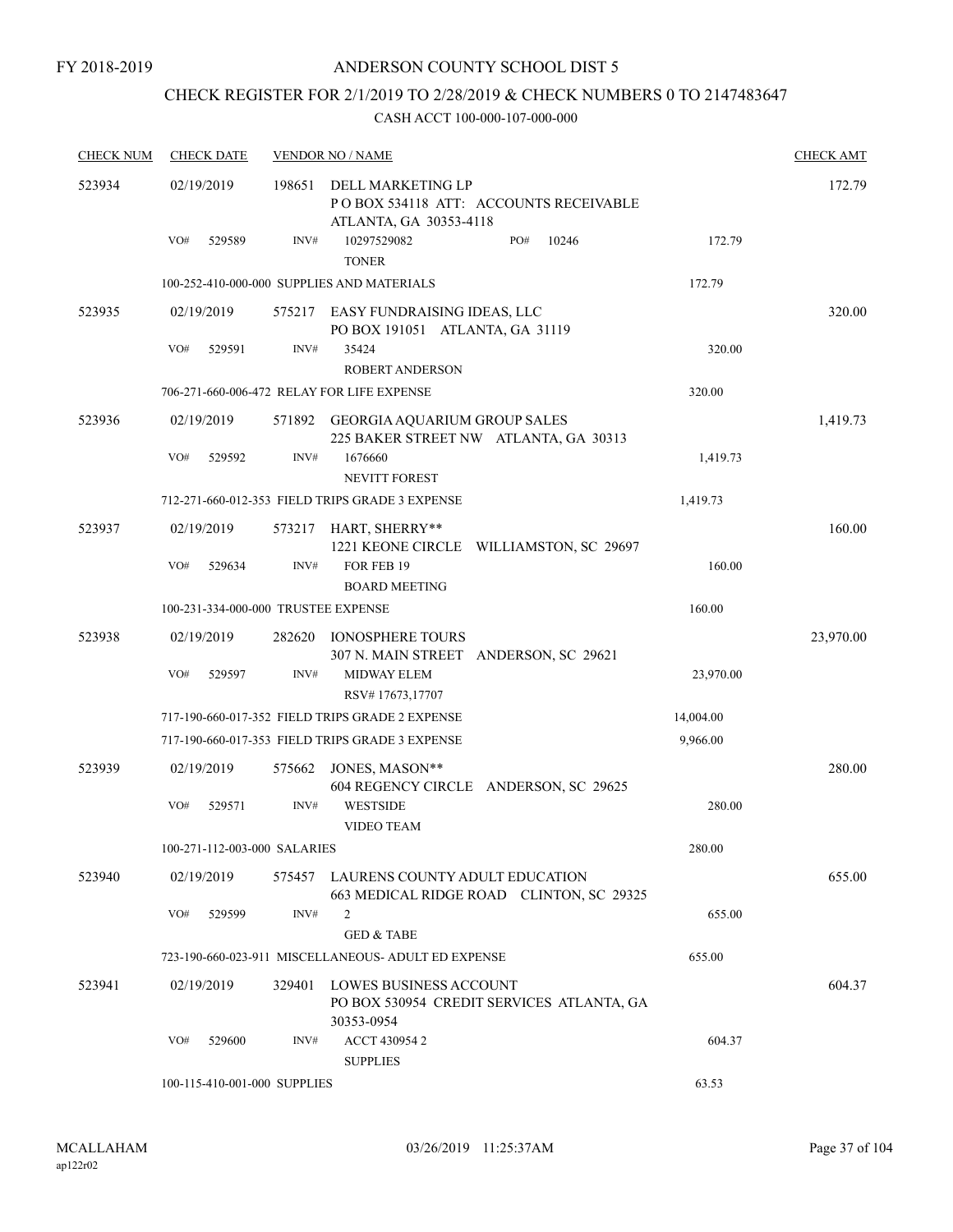# CHECK REGISTER FOR 2/1/2019 TO 2/28/2019 & CHECK NUMBERS 0 TO 2147483647

| <b>CHECK NUM</b> |     | <b>CHECK DATE</b>                  |        | <b>VENDOR NO / NAME</b><br>329-115-410-001-000 SUPPLIES-STATE EQUIPMENT           | 540.84   | <b>CHECK AMT</b> |
|------------------|-----|------------------------------------|--------|-----------------------------------------------------------------------------------|----------|------------------|
|                  |     |                                    |        |                                                                                   |          |                  |
| * 523943         |     | 02/19/2019                         |        | 575831 MILL TOWN PLAYERS INC<br>PO BOX 121 PELZER, SC 29669                       |          | 420.00           |
|                  | VO# | 529628                             | INV#   | 1023                                                                              | 420.00   |                  |
|                  |     |                                    |        | FEB 28 CONCORD<br>709-271-660-009-350 FIELD TRIPS KINDERGARTEN EXPENSE            | 420.00   |                  |
|                  |     |                                    |        |                                                                                   |          |                  |
| 523944           |     | 02/19/2019                         |        | 574487 NORTH POINTE PETTY CASH                                                    |          | 300.00           |
|                  | VO# | 529602                             | INV#   | FEB 21 CASH<br><b>ART SHOW</b>                                                    | 300.00   |                  |
|                  |     | 713-271-660-013-228 ART EXPENSE    |        |                                                                                   | 300.00   |                  |
| $*$ 523946       |     | 02/19/2019                         |        | 406300 PHIL JEWELERS<br>116 NORTH MAIN STREET ANDERSON, SC 29621                  |          | 209.72           |
|                  | VO# | 529603                             | INV#   | 324611<br>ACCT 8642029340                                                         | 209.72   |                  |
|                  |     | 100-115-410-001-000 SUPPLIES       |        |                                                                                   | 209.72   |                  |
| 523947           |     | 02/19/2019                         | 414400 | POSTMASTER                                                                        |          | 175.00           |
|                  |     |                                    |        | MAIN POST OFFICE ANDERSON 1900 N. MAIN                                            |          |                  |
|                  | VO# | 529624                             | INV#   | STREET ANDERSON, SC 29621-9998<br><b>STAMPS</b>                                   | 175.00   |                  |
|                  |     |                                    |        | <b>FOR POST CARDS</b>                                                             |          |                  |
|                  |     |                                    |        | 714-271-660-014-201 MISCELLANEOUS EXPENSE                                         | 175.00   |                  |
| 523948           |     | 02/19/2019                         |        | 445357 SCASCD                                                                     |          | 400.00           |
|                  | VO# |                                    | INV#   | PO BOX 238 FAIRFOREST, SC 29336<br>2820 & 2821<br>PO#                             |          |                  |
|                  |     | 529606                             |        | 10316<br><b>CORNELL &amp; MADDEN</b>                                              | 400.00   |                  |
|                  |     |                                    |        | 201-224-333-006-000 TRIPS AND CONFERENCES                                         | 400.00   |                  |
| 523949           |     | 02/19/2019                         |        | 570133 SC HOSA                                                                    |          | 1,275.00         |
|                  |     |                                    |        | POBOX 866 LEXINGTON, SC 29071                                                     |          |                  |
|                  | VO# | 529607                             | INV#   | 99423479                                                                          | 1,275.00 |                  |
|                  |     |                                    |        | 19112RGISTRATION<br>207-115-312-001-010 STUDENT ORGANIZATIONS                     | 1,275.00 |                  |
|                  |     |                                    |        |                                                                                   |          |                  |
| 523950           |     | 02/19/2019                         | 570059 | <b>SHARP BUSINESS SYSTEMS</b><br>DEPT 1216 PO BOX 121216 DALLAS, TX<br>75312-1216 |          | 231.26           |
|                  | VO# | 529609                             | INV#   | 9001703131                                                                        | 42.10    |                  |
|                  |     |                                    |        | 9001712296                                                                        |          |                  |
|                  |     | 723-190-660-023-913 COPIER EXPENSE |        |                                                                                   | 12.84    |                  |
|                  |     | 723-190-660-023-913 COPIER EXPENSE |        |                                                                                   | 29.26    |                  |
|                  | VO# | 529610                             | INV#   | 9001703208                                                                        | 12.84    |                  |
|                  |     |                                    |        | <b>COPIER</b>                                                                     |          |                  |
|                  |     | 201-112-490-010-000 COPIER COST    |        |                                                                                   | 12.84    |                  |
|                  | VO# | 529611                             | INV#   | 9001720673                                                                        | 70.94    |                  |
|                  |     |                                    |        | 9001703195                                                                        |          |                  |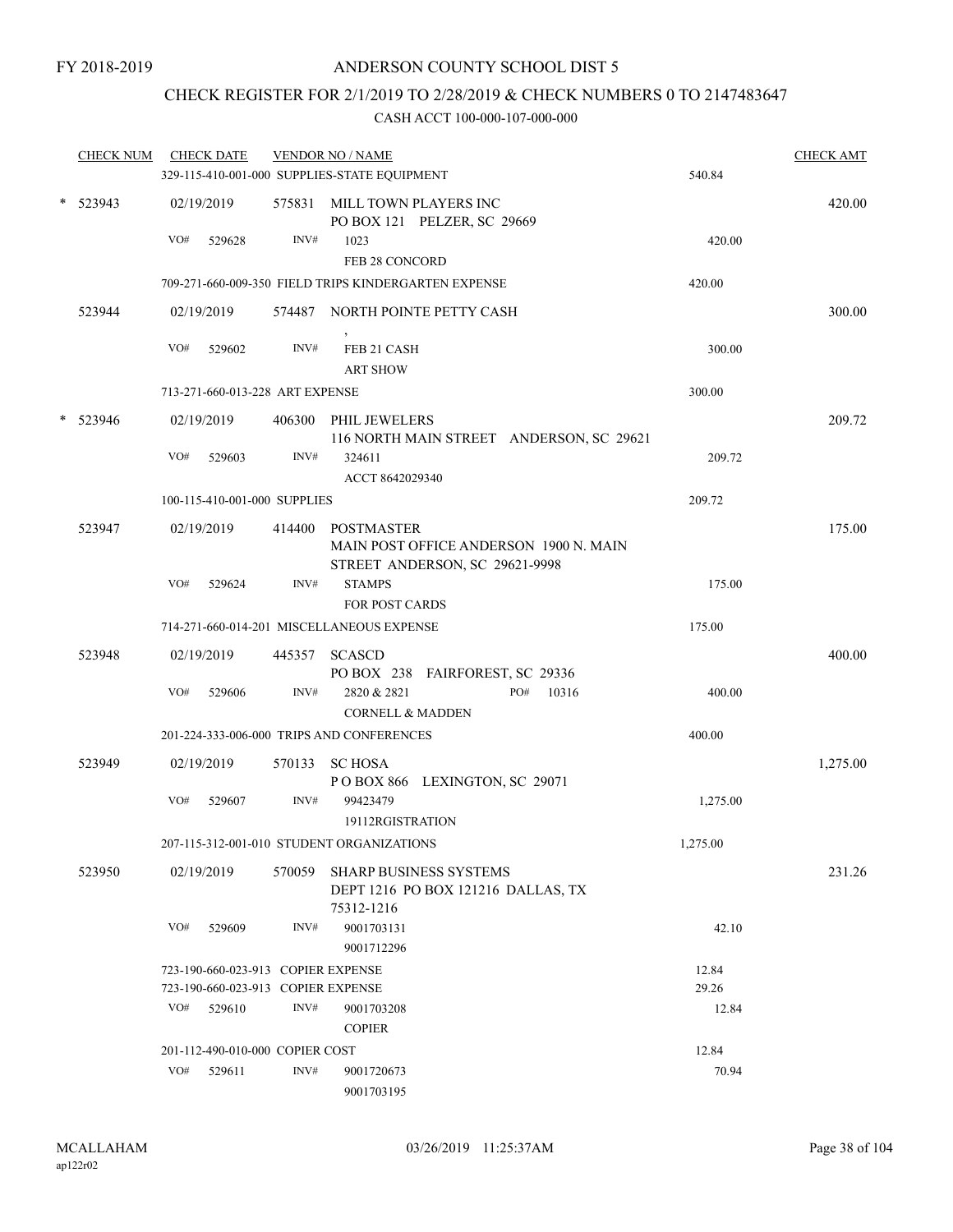# CHECK REGISTER FOR 2/1/2019 TO 2/28/2019 & CHECK NUMBERS 0 TO 2147483647

|        | <u>CHECK NUM</u> | <b>CHECK DATE</b>                         |        | <b>VENDOR NO / NAME</b>                                              |          | <b>CHECK AMT</b> |
|--------|------------------|-------------------------------------------|--------|----------------------------------------------------------------------|----------|------------------|
|        |                  | 708-271-660-008-362 COPIER EXPENSE        |        |                                                                      | 58.10    |                  |
|        |                  | 708-271-660-008-362 COPIER EXPENSE        |        |                                                                      | 12.84    |                  |
|        |                  | VO#<br>529612                             | INV#   | 9001685313<br><b>COPIES</b>                                          | 105.38   |                  |
|        |                  | 201-112-490-016-000 OTHER/ COPIER COST    |        |                                                                      | 105.38   |                  |
| $\ast$ | 523952           | 02/19/2019                                |        | 568954 SHRED A WAY<br>PO BOX 51132 ATT: ACCOUNTS RECEIVABLE          |          | 228.00           |
|        |                  |                                           |        | PIEDMONT, SC 29673                                                   |          |                  |
|        |                  | VO#<br>529613                             | INV#   | 6059                                                                 | 228.00   |                  |
|        |                  |                                           |        | <b>CAREER CAMPUS</b>                                                 |          |                  |
|        |                  | 100-115-410-001-000 SUPPLIES              |        |                                                                      | 228.00   |                  |
|        | 523953           | 02/19/2019                                | 571007 | SIMPLIFIED OFFICE SYSTEMS<br>6220 BUSH RIVER ROAD COLUMBIA, SC 29212 |          | 587.74           |
|        |                  | VO#<br>529614                             | INV#   | 190211-0042<br><b>COPIES</b>                                         | 587.74   |                  |
|        |                  | 100-113-410-007-000 SUPPLIES              |        |                                                                      | 587.74   |                  |
|        | 523954           | 02/19/2019                                | 574710 | <b>SOLIANT HEALTH</b><br>DEPT. CH 14430 PALATINE, IL 60055-4330      |          | 2,437.50         |
|        |                  | VO#<br>529615                             | INV#   | 10286430<br>PO#<br>99577<br><b>FEB 4-8</b>                           | 2,437.50 |                  |
|        |                  | 100-126-312-006-000 PURCHASED SERVICES    |        |                                                                      | 812.50   |                  |
|        |                  | 100-126-312-008-000 PURCHASED SERVICES    |        |                                                                      | 812.50   |                  |
|        |                  | 100-126-312-010-000 PURCHASED SERVICES    |        |                                                                      | 812.50   |                  |
|        | * 523956         | 02/19/2019                                | 569589 | <b>SREB</b>                                                          |          | 2,200.00         |
|        |                  |                                           |        | 592 TENTH ST, NW ATTN: JAMES LEW ATLANTA,<br>GA 30318-5776           |          |                  |
|        |                  | VO#<br>529617                             | INV#   | 2018190203-3<br><b>TEACHING TO LEAD</b>                              | 2,200.00 |                  |
|        |                  | 207-224-333-001-004 TRIPS AND CONFERENCES |        |                                                                      | 2,200.00 |                  |
|        | * 523958         | 02/19/2019                                | 571797 | THE BLECKLEY INN<br>151 EAST CHURCH STREET ANDERSON, SC 29624        |          | 424.53           |
|        |                  | VO#<br>529620                             | INV#   | PO#<br>RSV 133872<br>10314<br>MARCH 5-7                              | 424.53   |                  |
|        |                  |                                           |        | 201-112-312-012-000 CONTRACTED SERVICES/AUTHOR                       | 141.51   |                  |
|        |                  |                                           |        | 201-112-312-014-000 CONTRACTED SERVICES/ AUTHOR                      | 141.51   |                  |
|        |                  |                                           |        | 201-223-410-000-000 SUPPLIES- POSTAGE/PRINTING                       | 141.51   |                  |
|        | 523959           | 02/19/2019                                | 574173 | THE VARSITY                                                          |          | 708.64           |
|        |                  |                                           |        | 6045 DAWSON BOULEVARD NORCROSS, GA<br>30093                          |          |                  |
|        |                  | VO#<br>529622                             | INV#   | <b>NEVITT FOREST</b><br>FEB 26 FIELD TRIP                            | 708.64   |                  |
|        |                  |                                           |        | 712-271-660-012-353 FIELD TRIPS GRADE 3 EXPENSE                      | 708.64   |                  |
| $\ast$ | 523961           | 02/19/2019                                | 507500 | TRACTOR SUPPLY                                                       |          | 481.48           |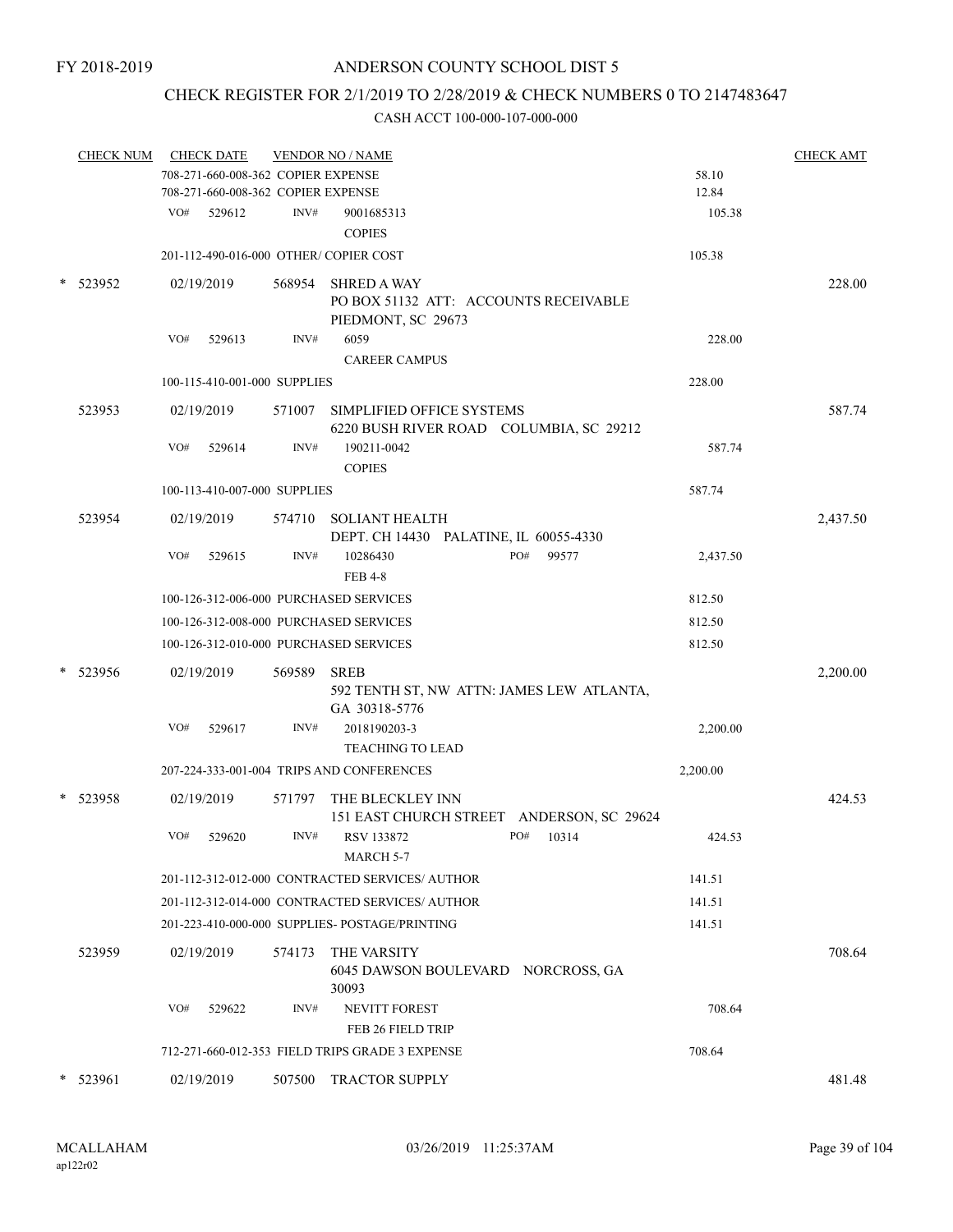# CHECK REGISTER FOR 2/1/2019 TO 2/28/2019 & CHECK NUMBERS 0 TO 2147483647

| <b>CHECK NUM</b> |     | <b>CHECK DATE</b> |                                    | <b>VENDOR NO / NAME</b>                                                                                                       |                                                                      |                            | <b>CHECK AMT</b> |
|------------------|-----|-------------------|------------------------------------|-------------------------------------------------------------------------------------------------------------------------------|----------------------------------------------------------------------|----------------------------|------------------|
|                  |     |                   |                                    |                                                                                                                               | 3719 CLEMSON BLVD ATT: ACCOUNTS<br>RECEIVABLE ANDERSON, SC 29621     |                            |                  |
|                  | VO# | 529623            | INV#                               | 25046<br><b>SUPPLIES</b>                                                                                                      |                                                                      | 481.48                     |                  |
|                  |     |                   |                                    | 100-254-410-000-100 SMALL EQUIPMENT                                                                                           |                                                                      | 481.48                     |                  |
| 523962           |     | 02/19/2019        | 575821                             | TWC SERVICES INC                                                                                                              | PO BOX 1612 DES MOINES, IA 50306                                     |                            | 311.50           |
|                  | VO# | 529596            | INV#                               | 6105409<br><b>GLENVIEW</b>                                                                                                    |                                                                      | 311.50                     |                  |
|                  |     |                   |                                    | 600-256-323-021-000 REPAIRS TO EQUIPMENT                                                                                      |                                                                      | 311.50                     |                  |
| 523963           |     | 02/19/2019        | 524353                             | WAL-MART COMMUNITY/GEMB<br>ATLANTA, GA 30353-0934                                                                             | PO BOX 530934 ATT: ACCOUNTS RECEIVABLE                               |                            | 1,608.81         |
|                  | VO# | 529625            | INV#                               | 2021 5316<br><b>ROBERT ANDERSON</b>                                                                                           |                                                                      | 1,608.81                   |                  |
|                  |     |                   |                                    | 100-113-410-006-VEN SUPPLY-ADDT'L FOR LOST VENDING                                                                            |                                                                      | 14.52                      |                  |
|                  |     |                   | 338-221-410-006-EAR SUPPLIES       |                                                                                                                               |                                                                      | 158.78                     |                  |
|                  |     |                   |                                    | 706-271-660-006-473 SPECIAL PROJECTS EXPENSE                                                                                  |                                                                      | 243.30                     |                  |
|                  |     |                   |                                    | 706-271-660-006-481 AVID FUNDRAISER EXPENSE                                                                                   |                                                                      | 156.70                     |                  |
|                  |     |                   |                                    | 706-271-660-006-666 CONCESSIONS EXPENSE<br>706-271-660-006-666 CONCESSIONS EXPENSE<br>706-271-660-006-666 CONCESSIONS EXPENSE |                                                                      | 420.60<br>308.14<br>306.77 |                  |
| 523964           |     | 02/19/2019        |                                    | 573864 WELLS FARGO VENDOR FIN SERV                                                                                            | PO BOX 105710 ATLANTA, GA 30348-5710                                 |                            | 174.41           |
|                  | VO# | 529626            | INV#                               | 69252869<br><b>COPIER</b>                                                                                                     |                                                                      | 174.41                     |                  |
|                  |     |                   | 723-190-660-023-913 COPIER EXPENSE |                                                                                                                               |                                                                      | 174.41                     |                  |
| 523965           |     | 02/19/2019        | 573081                             | WORLD OF COCA-COLA                                                                                                            | 121 BAKER STREET ATLANTA, GA 30313                                   |                            | 1,041.08         |
|                  | VO# | 529627            | INV#                               | RSV#463261<br>NEVITT FOREST ELEM                                                                                              |                                                                      | 1,041.08                   |                  |
|                  |     |                   |                                    | 712-271-660-012-353 FIELD TRIPS GRADE 3 EXPENSE                                                                               |                                                                      | 1,041.08                   |                  |
| * 523967         |     | 02/21/2019        | 570950                             | ANDERSON, SC 29623                                                                                                            | ANDERSON COUNTY SHERIFF'S OFFICE<br>ATTN: RICHARD BRYSON PO BOX 5497 |                            | 3,307.50         |
|                  | VO# | 529758            | INV#                               | FEB 2019<br><b>SECURITY</b>                                                                                                   |                                                                      | 3,307.50                   |                  |
|                  |     |                   |                                    | 100-233-312-000-SRO DISTRICT OFFICE SECURITY                                                                                  |                                                                      | 52.50                      |                  |
|                  |     |                   |                                    | 100-271-312-002-000 ADDITIONAL SECURITY                                                                                       |                                                                      | 805.00                     |                  |
|                  |     |                   |                                    | 100-271-312-003-000 ADDITIONAL SECURITY                                                                                       |                                                                      | 1,925.00                   |                  |
|                  |     |                   |                                    | 338-175-130-020-EAR BAS/SUMMER STIPENDS                                                                                       |                                                                      | 525.00                     |                  |
| 523968           |     | 02/21/2019        | 568170                             | ANDERSON UNIVERSITY                                                                                                           | 316 BOULEVARD ANDERSON, SC 29621                                     |                            | 8,580.00         |
|                  | VO# | 529650            | INV#                               | <b>SPRING 2019</b>                                                                                                            | PO#<br>10336                                                         | 8,580.00                   |                  |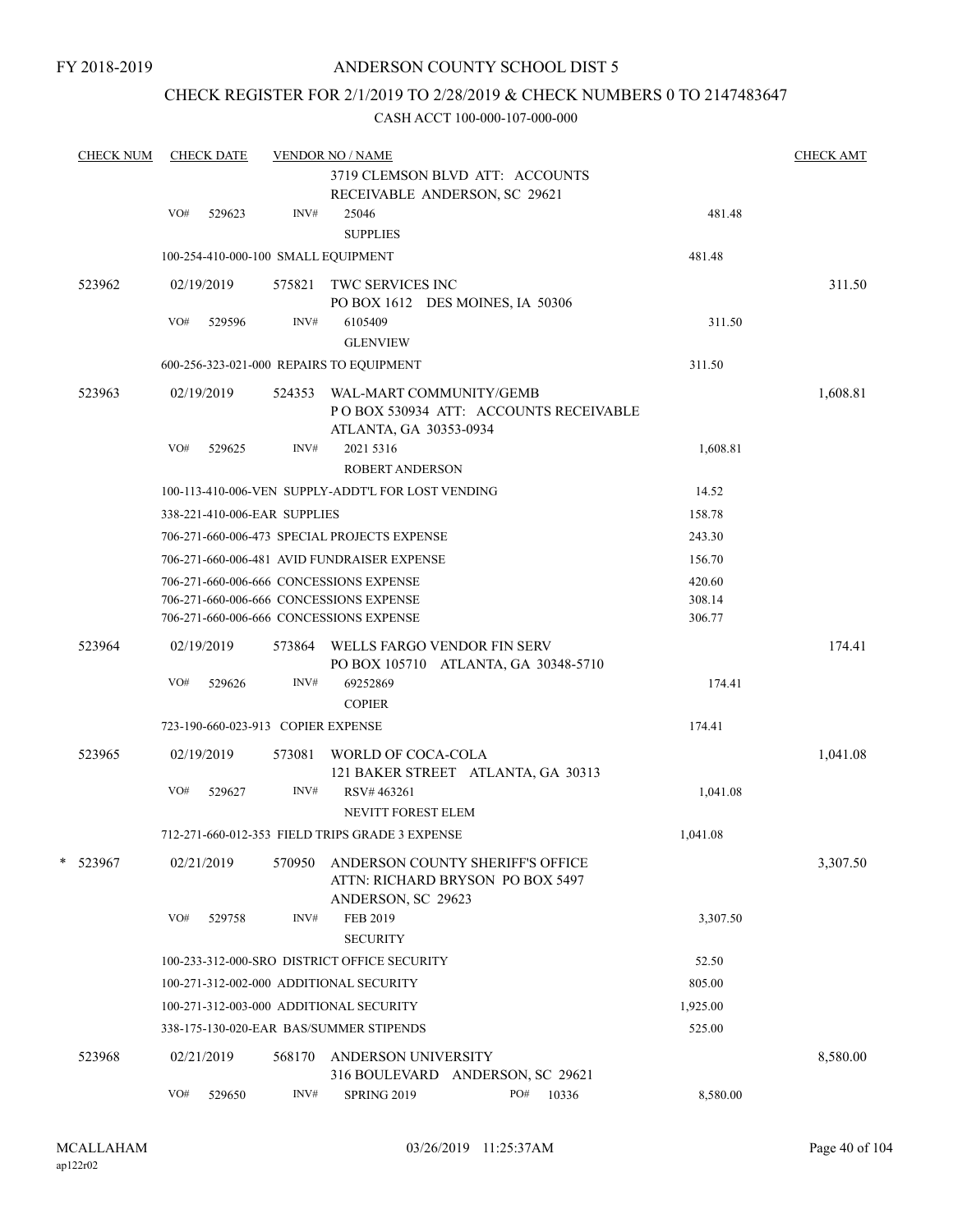# CHECK REGISTER FOR 2/1/2019 TO 2/28/2019 & CHECK NUMBERS 0 TO 2147483647

|        | <b>CHECK NUM</b> |     | <b>CHECK DATE</b>                |        | <u>VENDOR NO / NAME</u>                                                                              |     |       |                  | <b>CHECK AMT</b> |
|--------|------------------|-----|----------------------------------|--------|------------------------------------------------------------------------------------------------------|-----|-------|------------------|------------------|
|        |                  |     |                                  |        | <b>TL HANNA</b>                                                                                      |     |       |                  |                  |
|        |                  |     |                                  |        | 100-221-312-000-DCC PS-DUAL CREDIT CLASS                                                             |     |       | 8,580.00         |                  |
| $\ast$ | 523970           |     | 02/21/2019                       |        | 569220 AUTECH<br>POBOX 248 ATT: ACCOUNTS RECEIVABLE<br>WILLIAMSTON, SC 29697                         |     |       |                  | 1,630.58         |
|        |                  | VO# | 529741                           | INV#   | 7181<br><b>NEVITT</b>                                                                                |     |       | 1,630.58         |                  |
|        |                  |     |                                  |        | 100-254-323-012-400 CONTR SERV-HVAC/ELECT/PLUMBING                                                   |     |       | 1,630.58         |                  |
|        | 523972           |     | 02/21/2019                       | 566585 | <b>BANK OF AMERICA</b><br>PO BOX 15731 ATT: ACCOUNTS RECEIVABLE<br>WILMINGTON, DE 19886-5731         |     |       |                  | 6,193.55         |
|        |                  | VO# | 529661                           | INV#   | 12/26-1/25/19<br><b>PURCHASES</b>                                                                    |     |       | 6,193.55         |                  |
|        |                  |     | 201-112-410-010-000 SUPPLIES     |        |                                                                                                      |     |       | 308.05           |                  |
|        |                  |     | 201-112-410-010-000 SUPPLIES     |        |                                                                                                      |     |       | 419.00           |                  |
|        |                  |     |                                  |        | 201-112-410-012-000 SUPPLIES AND MATERIALS                                                           |     |       | 115.84           |                  |
|        |                  |     |                                  |        | 201-112-410-014-000 SUPPLIES AND MATERIALS                                                           |     |       | 46.86            |                  |
|        |                  |     | 201-112-410-019-000 Supplies     |        |                                                                                                      |     |       | 1,027.20         |                  |
|        |                  |     |                                  |        | 201-112-445-014-000 TECHNOLOGY SUPPLIES                                                              |     |       | 1,015.43         |                  |
|        |                  |     |                                  |        | 201-112-445-014-000 TECHNOLOGY SUPPLIES                                                              |     |       | 199.01           |                  |
|        |                  |     | 201-224-410-006-000 SUPPLIES- PD |        |                                                                                                      |     |       | 49.62            |                  |
|        |                  |     | 201-224-410-006-000 SUPPLIES- PD |        |                                                                                                      |     |       | 1,133.44         |                  |
|        |                  |     |                                  |        | 232-211-313-000-000 STUDENTS SERVICES                                                                |     |       | 101.00           |                  |
|        |                  |     |                                  |        | 900-188-410-000-006 HOMELESS SUPPLIES                                                                |     |       | 227.91           |                  |
|        |                  |     |                                  |        | 900-188-410-000-006 HOMELESS SUPPLIES                                                                |     |       | 173.34           |                  |
|        |                  |     |                                  |        | 900-188-410-000-006 HOMELESS SUPPLIES<br>900-188-410-000-006 HOMELESS SUPPLIES                       |     |       | 793.21<br>583.64 |                  |
|        |                  |     |                                  |        |                                                                                                      |     |       |                  |                  |
|        | 523973           |     | 02/21/2019                       |        | 569356 BATTERIES PLUS - 251<br>3319-D NORTH MAIN ST ATT: ACCOUNTS<br>RECEIVABLE ANDERSON, SC 29621   |     |       |                  | 230.69           |
|        |                  | VO# | 529639                           | INV#   | 251-P11663993<br><b>BATTERIES</b>                                                                    |     |       | 230.69           |                  |
|        |                  |     |                                  |        | 100-266-314-000-000 REPAIRS TO EQUIPMENT                                                             |     |       | 230.69           |                  |
|        | 523974           |     | 02/21/2019                       | 563453 | <b>B&amp;H PHOTO-VIDEO</b><br>P.O. BOX 28072 REMITTANCE PROCESSING<br>CENTER NEW YORK, NY 10087-8072 |     |       |                  | 1,011.58         |
|        |                  | VO# | 529640                           | INV#   | 149408682<br><b>SUPPLIES</b>                                                                         | PO# | 99888 | 471.71           |                  |
|        |                  |     |                                  |        | 100-266-314-002-000 REPAIRS TO EQUIPMENT                                                             |     |       | 471.71           |                  |
|        |                  | VO# | 529715                           | INV#   | 154436061<br><b>SUPPLIES</b>                                                                         | PO# | 10266 | 539.87           |                  |
|        |                  |     | 100-115-410-001-000 SUPPLIES     |        |                                                                                                      |     |       | 539.87           |                  |
|        | 523975           |     | 02/21/2019                       | 574045 | <b>BORDEN DAIRY COMPANY</b><br>PO BOX 933179 CLEVELAND, OH 44193                                     |     |       |                  | 34,470.99        |
|        |                  | VO# | 529685                           | INV#   | <b>JAN 2019</b>                                                                                      |     |       | 34,470.99        |                  |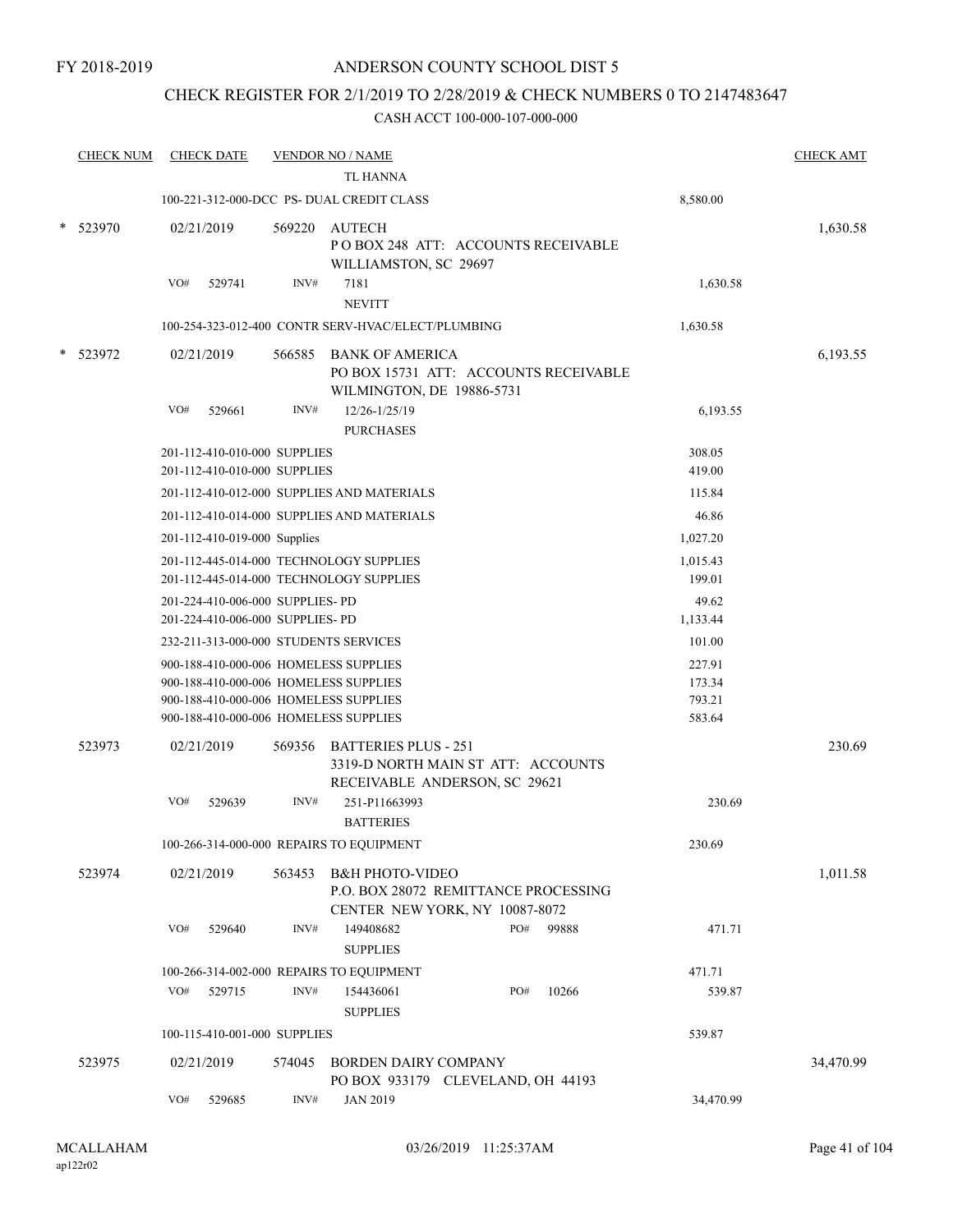FY 2018-2019

# ANDERSON COUNTY SCHOOL DIST 5

# CHECK REGISTER FOR 2/1/2019 TO 2/28/2019 & CHECK NUMBERS 0 TO 2147483647

|   | <u>CHECK NUM</u> | <b>CHECK DATE</b>                       |        | <b>VENDOR NO / NAME</b>                                                                             |     |       |          | <b>CHECK AMT</b> |
|---|------------------|-----------------------------------------|--------|-----------------------------------------------------------------------------------------------------|-----|-------|----------|------------------|
|   |                  |                                         |        | <b>MILK</b>                                                                                         |     |       |          |                  |
|   |                  | 600-256-460-002-000 FOOD                |        |                                                                                                     |     |       | 1,310.28 |                  |
|   |                  | 600-256-460-003-000 FOOD                |        |                                                                                                     |     |       | 1,716.50 |                  |
|   |                  | 600-256-460-005-000 FOOD                |        |                                                                                                     |     |       | 1,159.74 |                  |
|   |                  | 600-256-460-006-000 FOOD                |        |                                                                                                     |     |       | 3,700.28 |                  |
|   |                  | 600-256-460-007-000 FOOD                |        |                                                                                                     |     |       | 2,492.40 |                  |
|   |                  | 600-256-460-008-000 FOOD                |        |                                                                                                     |     |       | 2,099.13 |                  |
|   |                  | 600-256-460-009-000 FOOD                |        |                                                                                                     |     |       | 1,310.12 |                  |
|   |                  | 600-256-460-010-000 FOOD                |        |                                                                                                     |     |       | 2,661.71 |                  |
|   |                  | 600-256-460-011-000 FOOD                |        |                                                                                                     |     |       | 2,287.63 |                  |
|   |                  | 600-256-460-012-000 FOOD                |        |                                                                                                     |     |       | 2,313.34 |                  |
|   |                  | 600-256-460-013-000 FOOD                |        |                                                                                                     |     |       | 1,313.75 |                  |
|   |                  | 600-256-460-014-000 FOOD                |        |                                                                                                     |     |       | 2,261.59 |                  |
|   |                  | 600-256-460-015-000 FOOD                |        |                                                                                                     |     |       | 901.50   |                  |
|   |                  | 600-256-460-016-000 FOOD                |        |                                                                                                     |     |       | 1,672.25 |                  |
|   |                  | 600-256-460-017-000 FOOD                |        |                                                                                                     |     |       | 1,694.06 |                  |
|   |                  | 600-256-460-018-000 FOOD                |        |                                                                                                     |     |       | 1,136.54 |                  |
|   |                  | 600-256-460-019-000 FOOD                |        |                                                                                                     |     |       | 2,052.36 |                  |
|   |                  | 600-256-460-020-000 FOOD                |        |                                                                                                     |     |       | 1,480.30 |                  |
|   |                  | 600-256-460-021-000 FOOD                |        |                                                                                                     |     |       | 907.51   |                  |
|   | 523976           | 02/21/2019                              | 575067 | CALHOUN PETTY CASH                                                                                  |     |       |          | 250.00           |
|   |                  | VO#<br>529753                           | INV#   | PETTY CASH<br><b>BOOK FAIR</b>                                                                      |     |       | 250.00   |                  |
|   |                  | 714-271-660-014-305 LIBRARY EXPENSE     |        |                                                                                                     |     |       | 250.00   |                  |
| * | 523978           | 02/21/2019                              | 564280 | CARAWAY, BYRON.**                                                                                   |     |       |          | 107.30           |
|   |                  |                                         |        | 400 CREEK DRIVE EASLEY, SC 29642                                                                    |     |       |          |                  |
|   |                  | VO#<br>529666                           | INV#   | 2/5/19<br><b>OFFICIAL</b>                                                                           |     |       | 107.30   |                  |
|   |                  | 100-271-312-003-000 ADDITIONAL SECURITY |        |                                                                                                     |     |       | 107.30   |                  |
|   | 523979           | 02/21/2019                              | 160602 | CDW GOVERNMENT<br>75 REMITTANCE DRIVE SUITE 1515 ATT:<br>ACCOUNTS RECEIVABLE CHICAGO, IL 60675-1515 |     |       |          | 1,542.94         |
|   |                  | VO#<br>529635                           | INV#   | <b>RCK1518</b><br><b>LAMP</b>                                                                       | PO# | 10307 | 802.50   |                  |
|   |                  |                                         |        | 100-266-314-000-000 REPAIRS TO EQUIPMENT                                                            |     |       | 802.50   |                  |
|   |                  | VO#<br>529636                           | INV#   | <b>RBL4290</b><br><b>SUPPLIES</b>                                                                   | PO# | 10277 | 740.44   |                  |
|   |                  |                                         |        | 100-266-345-000-000 TECHNOLOGY INFRASTRUCTURE                                                       |     |       | 740.44   |                  |
|   | 523980           | 02/21/2019                              | 573381 | <b>CLASSIC PRODUCTIONS FOR STUDENTS</b>                                                             |     |       |          | 711.00           |
|   |                  | VO#<br>529644                           | INV#   | POBOX 24464 KNOXVILLE, TN 37933-2464<br>FT-1519<br>NEVITT FOREST                                    |     |       | 711.00   |                  |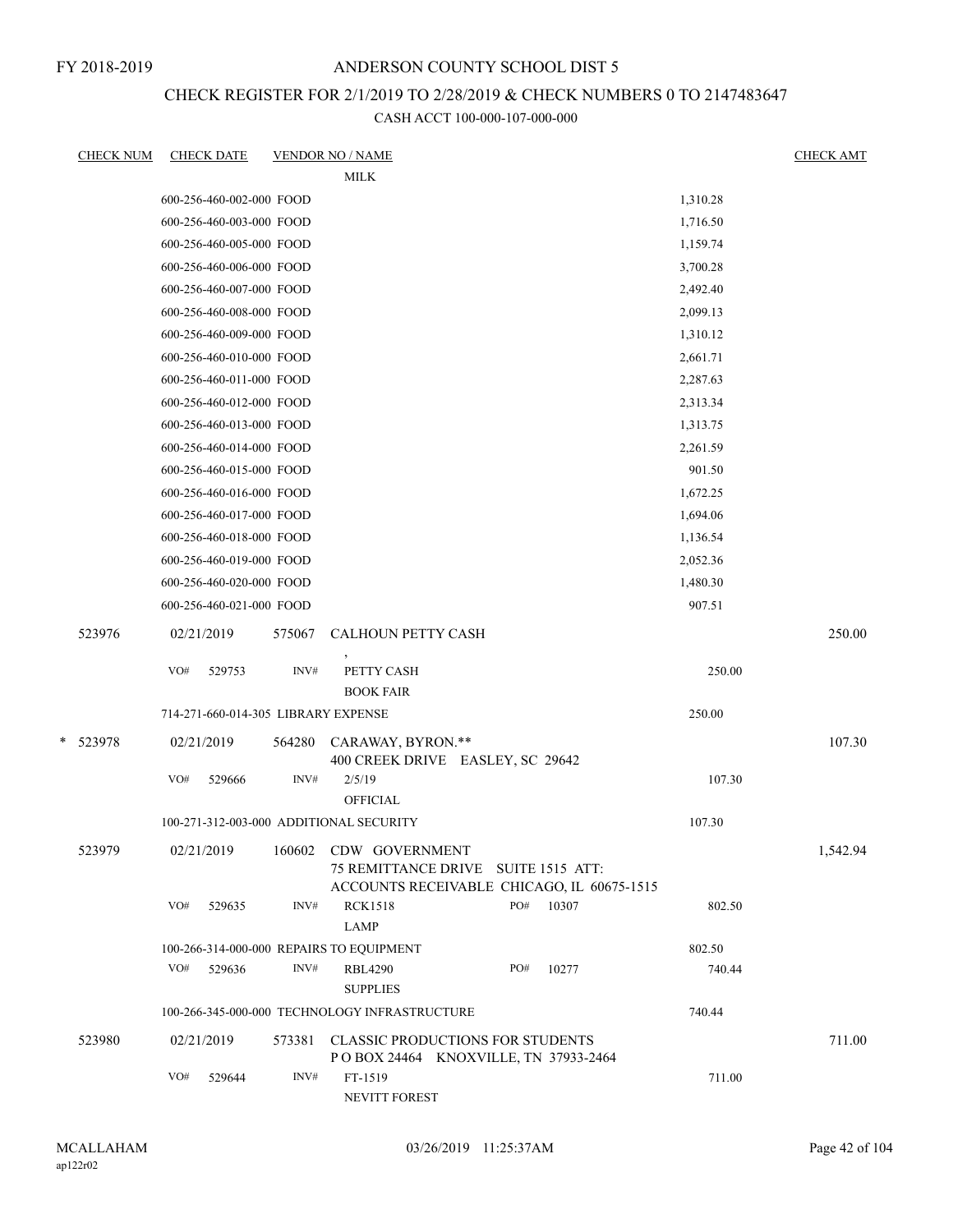# CHECK REGISTER FOR 2/1/2019 TO 2/28/2019 & CHECK NUMBERS 0 TO 2147483647

| <b>CHECK NUM</b> | <b>CHECK DATE</b>                        |        | <b>VENDOR NO / NAME</b>                                                              |           | <b>CHECK AMT</b> |
|------------------|------------------------------------------|--------|--------------------------------------------------------------------------------------|-----------|------------------|
|                  |                                          |        | 712-271-660-012-354 FIELD TRIPS GRADE 4 EXPENSE                                      | 711.00    |                  |
| 523981           | 02/21/2019                               |        | 571748 COLONIAL LIFE<br>PREMIUM PROCESSING PO BOX 903 COLUMBIA,<br>SC 29202-0903     |           | 7,628.88         |
|                  | VO#<br>529743                            | INV#   | E4041711                                                                             | 7,628.88  |                  |
|                  |                                          |        | <b>JAN 2019</b>                                                                      |           |                  |
|                  |                                          |        | 100-000-469-000-000 LIFE INSURANCE PAYABLE                                           | 7,628.88  |                  |
| 523982           | 02/21/2019                               | 198651 | DELL MARKETING LP<br>POBOX 534118 ATT: ACCOUNTS RECEIVABLE<br>ATLANTA, GA 30353-4118 |           | 121.95           |
|                  | VO#<br>529641                            | INV#   | 10298425312<br>PO#<br>10280<br><b>DRUM</b>                                           | 121.95    |                  |
|                  | 100-266-314-000-000 REPAIRS TO EQUIPMENT |        |                                                                                      | 121.95    |                  |
| 523983           | 02/21/2019                               |        | 199065 DENDY, DAVID.^^<br>113 YORKSHIRE DRIVE GREENVILLE, SC 29615                   |           | 118.10           |
|                  | VO#<br>529662                            | INV#   | 2/5/19<br><b>OFFICIAL</b>                                                            | 118.10    |                  |
|                  | 100-271-312-003-000 ADDITIONAL SECURITY  |        |                                                                                      | 118.10    |                  |
| 523984           | 02/21/2019                               | 572215 | DICKSON TRACTOR<br>303 E NORTH AVENUE WESTMINISTER, SC 29693                         |           | 1,724.37         |
|                  | VO#<br>529731                            | INV#   | 67544<br><b>REPAIRS</b>                                                              | 99.93     |                  |
|                  |                                          |        | 100-254-410-000-001 MAINT. SUPPLIES-STRUCTURES                                       | 99.93     |                  |
|                  | VO#<br>529732                            | INV#   | 68975<br><b>REPAIRS</b>                                                              | 1,624.44  |                  |
|                  | 100-254-323-000-001 CONTRACT SRVS        |        |                                                                                      | 1,624.44  |                  |
| 523985           | 02/21/2019                               | 211302 | DUKE ENERGY<br>PO BOX 70516 CHARLOTTE, NC 28272-0516                                 |           | 10,249.18        |
|                  | VO#<br>529784                            | INV#   | 02/18/19<br><b>ELECTRICITY</b>                                                       | 10,249.18 |                  |
|                  |                                          |        | 100-254-470-001-000 ENERGY-ELECTRICITY & WATER                                       | 5,676.87  |                  |
|                  |                                          |        | 100-254-470-008-000 ENERGY-ELECTRICITY & WATER                                       | 18.56     |                  |
|                  |                                          |        | 100-254-470-010-000 ENERGY-ELECTRICITY & WATER                                       | 22.94     |                  |
|                  |                                          |        | 100-254-470-019-000 ENERGY-ELECTRICITY & WATER                                       | 4,530.81  |                  |
| 523986           | 02/21/2019                               | 563495 | ELECTRIC CITY UTILITIES<br>CITY OF ANDERSON PO BOX 100146 COLUMBIA,<br>SC 29202-3301 |           | 1,034.44         |
|                  | VO#<br>529786                            | INV#   | 495402011<br>295758061                                                               | 1,034.44  |                  |
|                  |                                          |        | 100-254-470-000-000 ENERGY-ELECTRICITY & WATER                                       | 116.59    |                  |
|                  |                                          |        | 100-254-470-012-000 ENERGY-ELECTRICITY & WATER                                       | 917.85    |                  |
| 523987           | 02/21/2019                               |        | 574241 ELECTRIC CITY COFFEE ROASTERS<br>214 TRIBBLE STREET ANDERSON, SC 29625        |           | 172.00           |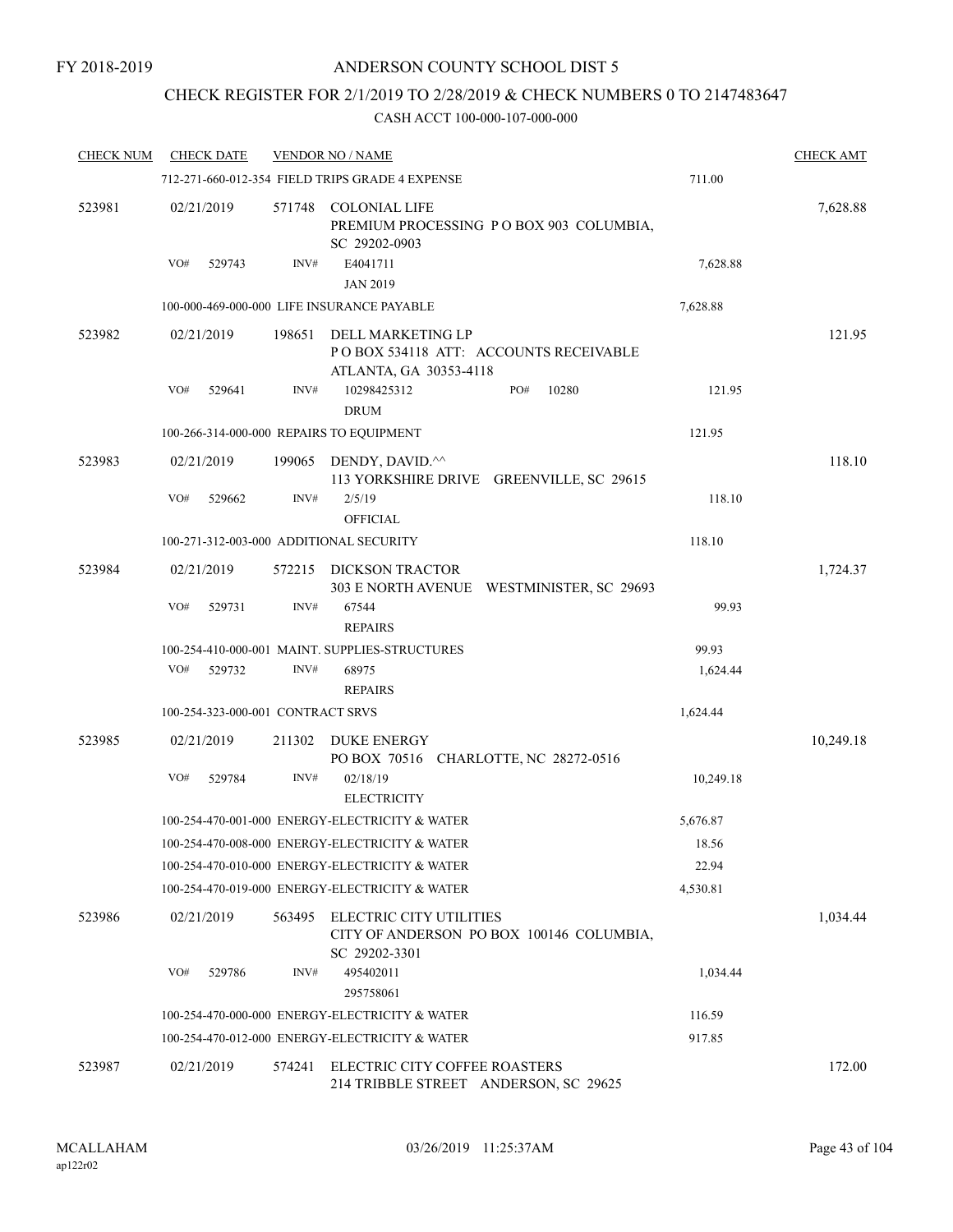# CHECK REGISTER FOR 2/1/2019 TO 2/28/2019 & CHECK NUMBERS 0 TO 2147483647

| <b>CHECK NUM</b> |     | <b>CHECK DATE</b> |                                   | <b>VENDOR NO / NAME</b>                                                                 |     |       |           | <b>CHECK AMT</b> |
|------------------|-----|-------------------|-----------------------------------|-----------------------------------------------------------------------------------------|-----|-------|-----------|------------------|
|                  | VO# | 529705            | INV#                              | 18298                                                                                   |     |       | 172.00    |                  |
|                  |     |                   |                                   | SOUTHWOOD                                                                               |     |       |           |                  |
|                  |     |                   |                                   | 721-190-660-021-643 ART MIDDLE EXPENSE                                                  |     |       | 172.00    |                  |
| 523988           |     | 02/21/2019        | 179840                            | ENCORE TECHNOLOGY GROUP LLC<br>DEPT 720017 P.O. BOX 1335 CHARLOTTE, NC<br>28201-1335    |     |       |           | 54,744.35        |
|                  | VO# | 529638            | INV#                              | 140635<br><b>SOFTWARE</b>                                                               | PO# | 10288 | 54,508.44 |                  |
|                  |     |                   | 515-253-520-031-CAR CAREER CENTER |                                                                                         |     |       | 54,508.44 |                  |
|                  | VO# | 529642            | INV#                              | 140624<br><b>SUPPLIES</b>                                                               | PO# | 10299 | 235.91    |                  |
|                  |     |                   |                                   | 100-266-314-000-000 REPAIRS TO EQUIPMENT                                                |     |       | 235.91    |                  |
| 523989           |     | 02/21/2019        | 232600                            | <b>FASTENAL COMPANY</b><br>POBOX 1286 ATT: ACCOUNTS RECEIVABLE<br>WINONA, MN 55987-1286 |     |       |           | 190.55           |
|                  | VO# | 529730            | INV#                              | 145397<br><b>SUPPLIES</b>                                                               |     |       | 190.55    |                  |
|                  |     |                   |                                   | 505-253-520-002-TUR BASEBALL/SOFTBALL TURF                                              |     |       | 95.27     |                  |
|                  |     |                   |                                   | 505-253-520-003-TUR BASEBALL/SOFTBALL TURF                                              |     |       | 95.28     |                  |
| 523990           |     | 02/21/2019        | 574009                            | FUN EXPRESS, LLC<br>PO BOX 14463 DES MOINES, IA 50306                                   |     |       |           | 104.51           |
|                  | VO# | 529707            | INV#                              | 69483891<br><b>SUPPLIES</b>                                                             |     |       | 104.51    |                  |
|                  |     |                   |                                   | 712-271-660-012-324 POSTIVE BEHAVIOR I.S. EXPENSE                                       |     |       | 104.51    |                  |
| 523991           |     | 02/21/2019        | 575828                            | GEYER, JIMMIE**<br>103 THURMOND COURT GREER, SC 29651                                   |     |       |           | 121.70           |
|                  | VO# | 529663            | INV#                              | 2/5/19<br><b>OFFICIAL</b>                                                               |     |       | 121.70    |                  |
|                  |     |                   |                                   | 100-271-312-003-000 ADDITIONAL SECURITY                                                 |     |       | 121.70    |                  |
| *<br>523995      |     | 02/21/2019        | 566866                            | HOLTZ, THOMAS D^<br>1814 HWY 414 TRAVELERS, SC 29690                                    |     |       |           | 125.30           |
|                  | VO# | 529664            | INV#                              | 2/5/19<br><b>OFFICIAL</b>                                                               |     |       | 125.30    |                  |
|                  |     |                   |                                   | 100-271-312-003-000 ADDITIONAL SECURITY                                                 |     |       | 125.30    |                  |
| 523996           |     | 02/21/2019        |                                   | 575785 JOHNSON, JOANNA**<br>1505 ANDERSON ST BELTON, SC 29627                           |     |       |           | 931.25           |
|                  | VO# | 529659            | INV#                              | $2/5 - 2/16/19$<br><b>SERVICE</b>                                                       |     |       | 931.25    |                  |
|                  |     |                   |                                   | 201-413-312-000-SJC PS- ST.JOSEPH'S CATHOLIC                                            |     |       | 931.25    |                  |
| *<br>523998      |     | 02/21/2019        | 565878                            | LAMINEX, INC<br>POBOX 49457 ATT: ACCOUNTS RECEIVABLE<br>GREENWOOD, SC 29649             |     |       |           | 302.09           |
|                  | VO# | 529651            | INV#                              | 91270<br><b>RIBBON</b>                                                                  |     |       | 302.09    |                  |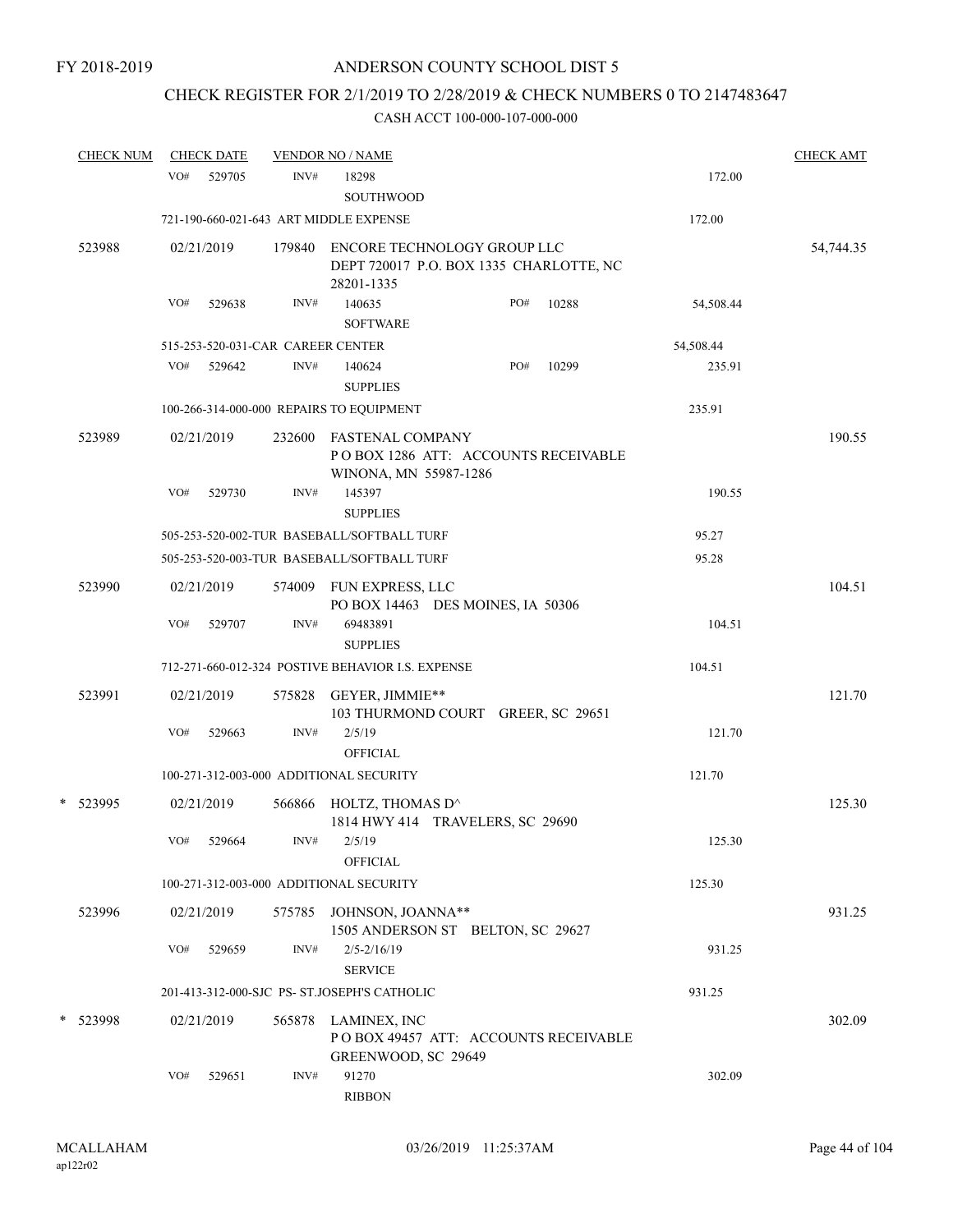FY 2018-2019

# ANDERSON COUNTY SCHOOL DIST 5

# CHECK REGISTER FOR 2/1/2019 TO 2/28/2019 & CHECK NUMBERS 0 TO 2147483647

|   | <b>CHECK NUM</b> |     | <b>CHECK DATE</b><br>100-114-410-003-000 SUPPLIES                |        | <b>VENDOR NO / NAME</b>                                                                          | 302.09          | <b>CHECK AMT</b> |
|---|------------------|-----|------------------------------------------------------------------|--------|--------------------------------------------------------------------------------------------------|-----------------|------------------|
|   | 523999           |     | 02/21/2019                                                       |        | 574229 LAWRENCE, STEWARD^^                                                                       |                 | 108.20           |
|   |                  | VO# | 529672                                                           | INV#   | 240 BAUCOM PARK DRIVE GREER, SC 29650<br>02/06/19<br><b>OFFICIAL</b>                             | 108.20          |                  |
|   |                  |     |                                                                  |        | 100-271-312-002-000 ADDITIONAL SECURITY                                                          | 108.20          |                  |
|   | 524000           |     | 02/21/2019                                                       |        | 575738 MANGRUM, ROBERT**<br>130 DEER DRIVE GREENVILLE, SC 29611                                  |                 | 110.90           |
|   |                  | VO# | 529665                                                           | INV#   | 2/5/19<br><b>OFFICIAL</b>                                                                        | 110.90          |                  |
|   |                  |     |                                                                  |        | 100-271-312-003-000 ADDITIONAL SECURITY                                                          | 110.90          |                  |
|   | 524001           |     | 02/21/2019                                                       |        | 575472 MATHEWS, PARKER <sup>^^</sup><br>231 RIGGS DR CLEMSON, SC 29631                           |                 | 305.00           |
|   |                  | VO# | 529747                                                           | INV#   | 01/28-02/02/19<br><b>BAND INSTRUCTION</b>                                                        | 305.00          |                  |
|   |                  |     | 100-114-410-002-001 BAND SUPPLIES                                |        |                                                                                                  | 305.00          |                  |
| * | 524003           |     | 02/21/2019                                                       | 358500 | MINUTEMAN PRESS<br>3308 NORTH MAIN STREET ATT: ACCOUNTS<br>RECEIVABLE ANDERSON, SC 29621-4108    |                 | 683.73           |
|   |                  | VO# | 529681                                                           | INV#   | 86288<br><b>BANNERS</b>                                                                          | 683.73          |                  |
|   |                  |     | 600-256-410-000-000 SUPPLIES                                     |        |                                                                                                  | 683.73          |                  |
|   | 524004           |     | 02/21/2019                                                       |        | 574358 MONSTER TECHNOLOGY, LLC<br>8726 S. SEPULVEDA BLVD SUITE D #B-152 LOS<br>ANGELES, CA 90045 |                 | 1,132.00         |
|   |                  | VO# | 529654                                                           | INV#   | <b>IPL2751</b><br>PO#<br>10302<br><b>TONER</b>                                                   | 1,132.00        |                  |
|   |                  |     | 100-233-410-017-000 SUPPLIES                                     |        |                                                                                                  | 1,132.00        |                  |
|   | 524005           |     | 02/21/2019                                                       |        | 573870 NAVIANCE, INC<br>POBOX 504571 ST LOUIS, MO 63150-4571                                     |                 | 599.00           |
|   |                  | VO# | 529657                                                           | INV#   | 00097926<br><b>DAVID PRESSLEY</b>                                                                | 599.00          |                  |
|   |                  |     |                                                                  |        | 100-221-445-000-000 TECHNOLOGY SUPPLIES                                                          | 599.00          |                  |
|   | 524006           |     | 02/21/2019                                                       | 389900 | OFFICE DEPOT<br>POBOX 1413 CHARLOTTE, NC 28201-1413                                              |                 | 114.96           |
|   |                  | VO# | 529695                                                           | INV#   | 265178080001<br>266753646001                                                                     | 114.96          |                  |
|   |                  |     |                                                                  |        | 713-271-660-013-201 MISCELLANEOUS EXPENSE                                                        | 114.96          |                  |
|   | 524007           |     | 02/21/2019                                                       | 568036 | PIEDMONT NATURAL GAS<br>PO BOX 1246 CHARLOTTE, NC 28201-1246                                     |                 | 6,147.33         |
|   |                  | VO# | 529785                                                           | INV#   | 02/15/19<br><b>NATURAL GAS</b>                                                                   | 6,147.33        |                  |
|   |                  |     | 100-254-472-000-000 ENERGY-GAS<br>100-254-472-000-000 ENERGY-GAS |        |                                                                                                  | 63.68<br>187.15 |                  |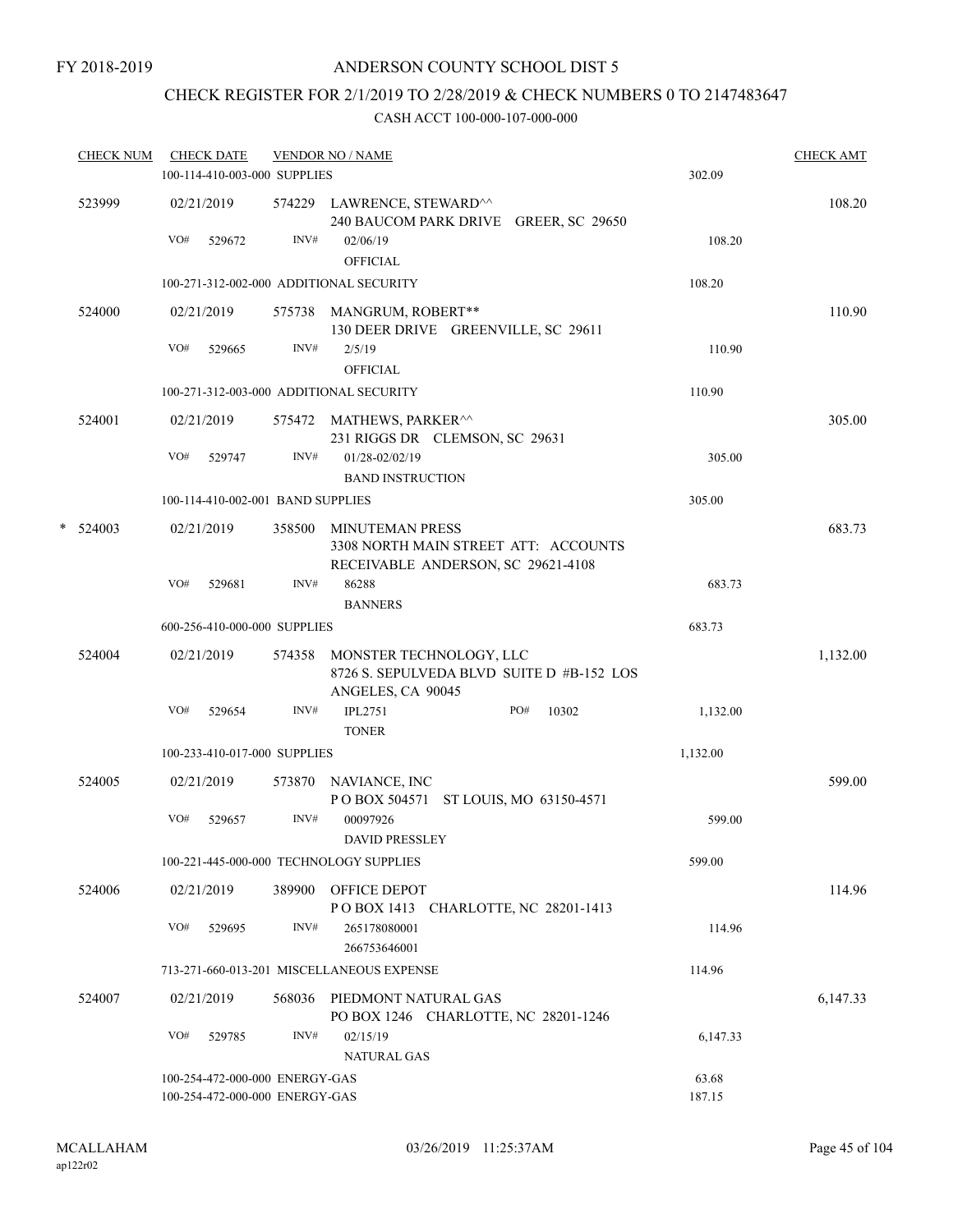# CHECK REGISTER FOR 2/1/2019 TO 2/28/2019 & CHECK NUMBERS 0 TO 2147483647

| <b>CHECK NUM</b> |     | <b>CHECK DATE</b>              |        | <b>VENDOR NO / NAME</b>                                                                                  |     |       |          | <b>CHECK AMT</b> |
|------------------|-----|--------------------------------|--------|----------------------------------------------------------------------------------------------------------|-----|-------|----------|------------------|
|                  |     | 100-254-472-003-000 ENERGY-GAS |        |                                                                                                          |     |       | 2,152.77 |                  |
|                  |     | 100-254-472-006-000 ENERGY-GAS |        |                                                                                                          |     |       | 1,144.88 |                  |
|                  |     | 100-254-472-007-000 ENERGY-GAS |        |                                                                                                          |     |       | 803.76   |                  |
|                  |     | 100-254-472-010-000 ENERGY-GAS |        |                                                                                                          |     |       | 690.32   |                  |
|                  |     | 600-256-470-003-000 ENERGY     |        |                                                                                                          |     |       | 133.90   |                  |
|                  |     | 600-256-470-007-000 ENERGY     |        |                                                                                                          |     |       | 143.94   |                  |
|                  |     | 600-256-470-008-000 ENERGY     |        |                                                                                                          |     |       | 206.45   |                  |
|                  |     | 600-256-470-010-000 ENERGY     |        |                                                                                                          |     |       | 235.76   |                  |
|                  |     | 600-256-470-018-000 ENERGY     |        |                                                                                                          |     |       | 384.72   |                  |
| 524008           |     | 02/21/2019                     | 564099 | PIONEER VALLEY BOOKS<br>155A INDUSTRIAL DRIVE ATT: ACCOUNTS<br>RECEIVABLE NORTHAMPTON, MA 01060          |     |       |          | 7,691.25         |
|                  | VO# | 529676                         | INV#   | 00141514<br><b>BOOKS</b>                                                                                 | PO# | 10158 | 3,543.75 |                  |
|                  |     | 201-112-410-019-000 Supplies   |        |                                                                                                          |     |       | 3,543.75 |                  |
|                  | VO# | 529749                         | INV#   | 00142146<br><b>BOOKS</b>                                                                                 | PO# | 10240 | 4,147.50 |                  |
|                  |     | 338-112-410-010-EAR SUPPLIES   |        |                                                                                                          |     |       | 4,147.50 |                  |
| 524009           |     | 02/21/2019                     | 574018 | PSA HEALTHCARE<br>PEDIATRIC SERVICES OF AMERICA PO BOX 102714                                            |     |       |          | 4,198.00         |
|                  | VO# | 529679                         | INV#   | ATLANTA, GA 30368-2714<br>309338<br><b>BINNARR</b>                                                       | PO# | 99589 | 1,817.20 |                  |
|                  |     |                                |        | 203-215-313-000-000 O&M/ PT/ ESL SERVICES                                                                |     |       | 1,817.20 |                  |
|                  | VO# | 529680                         | INV#   | 309338                                                                                                   | PO# | 99589 | 2,380.80 |                  |
|                  |     |                                |        | <b>BINNARR</b>                                                                                           |     |       |          |                  |
|                  |     |                                |        | 203-215-313-000-000 O&M/ PT/ ESL SERVICES                                                                |     |       | 2,380.80 |                  |
| 524010           |     | 02/21/2019                     | 569972 | PSP FOODS, INC<br>201 SAPPHIRE VALLEY ANDERSON, SC 29621                                                 |     |       |          | 279.50           |
|                  | VO# | 529645                         | INV#   | 105<br><b>BUFFETS</b>                                                                                    |     |       | 279.50   |                  |
|                  |     |                                |        | 705-271-660-005-611 PEP CLUB EXPENSE                                                                     |     |       | 279.50   |                  |
| 524011           |     | 02/21/2019                     | 573338 | R C EDWARDS MIDDLE SCHOOL<br>1157 MADDEN BRIDGE ROAD ATTN: MARY CATE<br><b>GARRETT CENTRAL, SC 29630</b> |     |       |          | 308.40           |
|                  | VO# | 529771                         | INV#   | <b>PLAYOFF GAME</b><br>2/4/19                                                                            |     |       | 308.40   |                  |
|                  |     |                                |        | 706-271-660-006-753 BASKETBALL GATE EXPENSE                                                              |     |       | 308.40   |                  |
| 524012           |     | 02/21/2019                     | 573390 | <b>RESCARE HOMECARE</b><br>PO BOX 2797 VALDOSTA, GA 31604-2797                                           |     |       |          | 1,650.12         |
|                  | VO# | 529677                         | INV#   | 7606300103495<br><b>MCLAUGHLIN</b>                                                                       | PO# | 99684 | 816.51   |                  |
|                  |     |                                |        | 203-215-313-000-000 O&M/ PT/ ESL SERVICES                                                                |     |       | 816.51   |                  |
|                  | VO# | 529678                         | INV#   | 7606300103487                                                                                            | PO# | 99684 | 833.61   |                  |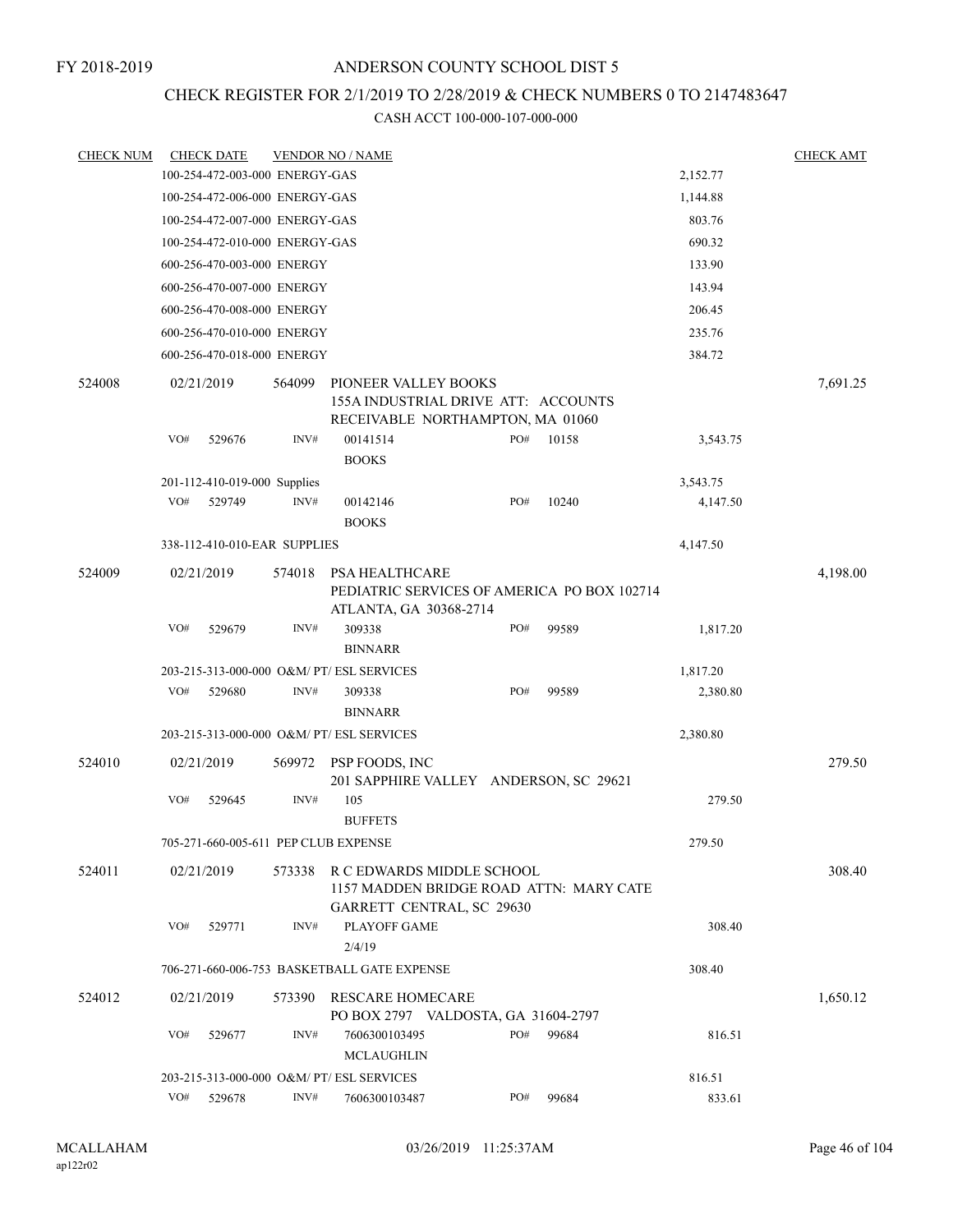# CHECK REGISTER FOR 2/1/2019 TO 2/28/2019 & CHECK NUMBERS 0 TO 2147483647

| <b>CHECK NUM</b> |     | <b>CHECK DATE</b> |                                     | <b>VENDOR NO / NAME</b>                                              |     |       |          | <b>CHECK AMT</b> |
|------------------|-----|-------------------|-------------------------------------|----------------------------------------------------------------------|-----|-------|----------|------------------|
|                  |     |                   |                                     | MCLAUGHLIN                                                           |     |       |          |                  |
|                  |     |                   |                                     | 203-215-313-000-000 O&M/ PT/ ESL SERVICES                            |     |       | 833.61   |                  |
| 524013           |     | 02/21/2019        |                                     | 564406 RICE, STEVEN K**<br>555 MAGNESS DRIVE SPARTANBURG, SC 29303   |     |       |          | 133.40           |
|                  | VO# | 529670            | INV#                                | 02/06/19<br><b>OFFICIAL</b>                                          |     |       | 133.40   |                  |
|                  |     |                   |                                     | 100-271-312-002-000 ADDITIONAL SECURITY                              |     |       | 133.40   |                  |
| * 524015         |     | 02/21/2019        |                                     | 567525 ROWLAND MECHANICAL                                            |     |       |          | 3,620.51         |
|                  |     |                   |                                     | 4035 HWY 24 ANDERSON, SC 29626                                       |     |       |          |                  |
|                  | VO# | 529646            | INV#                                | 9068-9082<br><b>SERVICES</b>                                         | PO# | 99095 | 3,193.01 |                  |
|                  |     |                   |                                     | 100-255-323-000-ACT ACTIVITY BUS CONTRACTED SERVICES                 |     |       | 3,193.01 |                  |
|                  | VO# | 529647            | INV#                                | 9083<br><b>SERVICES</b>                                              | PO# | 99095 | 427.50   |                  |
|                  |     |                   |                                     | 100-255-323-000-ACT ACTIVITY BUS CONTRACTED SERVICES                 |     |       | 427.50   |                  |
| $*$ 524018       |     | 02/21/2019        | 571007                              | SIMPLIFIED OFFICE SYSTEMS<br>6220 BUSH RIVER ROAD COLUMBIA, SC 29212 |     |       |          | 581.40           |
|                  | VO# | 529652            | INV#                                | 190212-0037<br><b>WHS</b>                                            |     |       | 122.43   |                  |
|                  |     |                   | 100-115-410-003-000 SUPPLIES        |                                                                      |     |       | 122.43   |                  |
|                  | VO# | 529694            | INV#                                | 190211-0043                                                          |     |       | 327.94   |                  |
|                  |     |                   |                                     | <b>MIDWAY</b>                                                        |     |       |          |                  |
|                  |     |                   | 717-190-660-017-362 COPIER EXPENSE  |                                                                      |     |       | 327.94   |                  |
|                  | VO# | 529751            | INV#                                | 190212-0039                                                          |     |       | 131.03   |                  |
|                  |     |                   |                                     | SOUTHWOOD                                                            |     |       |          |                  |
|                  |     |                   | 721-190-660-021-562 COPIERS EXPENSE |                                                                      |     |       | 131.03   |                  |
| $*$ 524020       |     | 02/21/2019        | 566878                              | STANDARD INSURANCE CO<br>920 SW SIXTH AVENUE EMPLOYEE BENEFITS       |     |       |          | 372.20           |
|                  | VO# | 529770            | INV#                                | NATIONAL ACCOUNTS PORTLAND, OR 97204<br>T504                         |     |       | 372.20   |                  |
|                  |     |                   |                                     | <b>FICA</b>                                                          |     |       |          |                  |
|                  |     |                   | 100-114-210-000-000 SOCIAL SECURITY |                                                                      |     |       | 372.20   |                  |
| 524021           |     | 02/21/2019        | 575405                              | TC EDUCATIONAL CONSULTING LLC                                        |     |       |          | 1,000.00         |
|                  |     |                   |                                     | 219 COUNTRY GLEN LANE PELZER, SC 29669                               |     |       |          |                  |
|                  | VO# | 529658            | INV#                                | <b>JAN 2019</b><br><b>CONSULTING</b>                                 | PO# | 10286 | 1,000.00 |                  |
|                  |     |                   |                                     | 210-224-312-007-PD5 CONSULTANTS-SC STANDARDS                         |     |       | 1,000.00 |                  |
| 524022           |     | 02/21/2019        | 575708                              | THEBOOKPC.COM, INC<br>1811 SARDIS ROAD N, STE 214 CHARLOTTE, NC      |     |       |          | 2,625.00         |
|                  | VO# | 529643            | INV#                                | 28270<br>19-29953                                                    | PO# | 10265 |          |                  |
|                  |     |                   |                                     | <b>SUPPLIES</b>                                                      |     |       | 2,625.00 |                  |
|                  |     |                   | 515-253-520-031-CAR CAREER CENTER   |                                                                      |     |       | 2,625.00 |                  |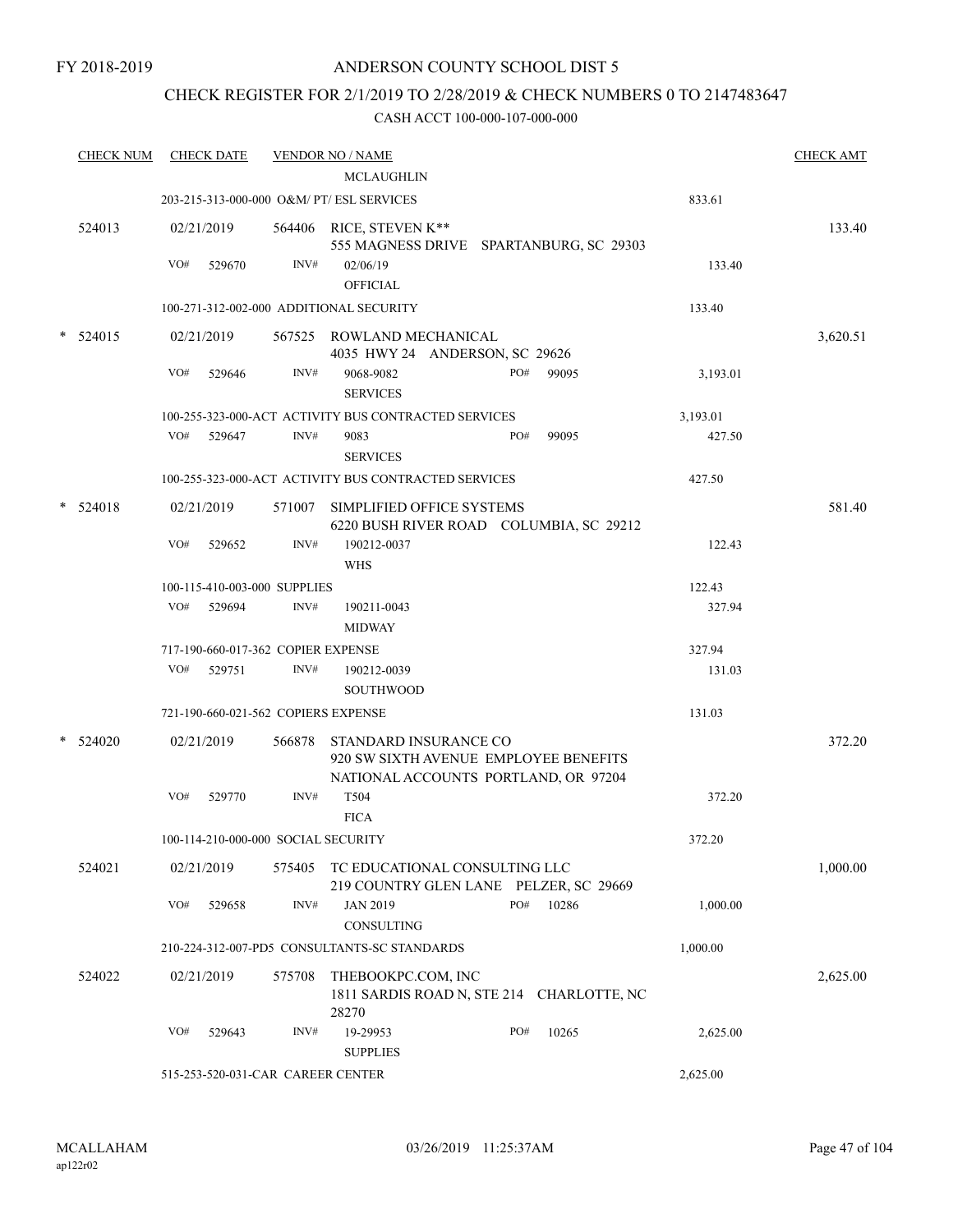FY 2018-2019

# ANDERSON COUNTY SCHOOL DIST 5

# CHECK REGISTER FOR 2/1/2019 TO 2/28/2019 & CHECK NUMBERS 0 TO 2147483647

| <b>CHECK NUM</b> | <b>CHECK DATE</b>                       |        | <b>VENDOR NO / NAME</b>                                                                            |          | <b>CHECK AMT</b> |
|------------------|-----------------------------------------|--------|----------------------------------------------------------------------------------------------------|----------|------------------|
| 524023           | 02/21/2019                              | 501311 | THE COLLEGE BOARD<br>411 LAFAYETTE STREET, SUITE 201 NEW YORK,<br>NY 10003                         |          | 470.00           |
|                  | VO#<br>529772                           | INV#   | 17477<br>NEGOSKI & STANLEY                                                                         | 470.00   |                  |
|                  | 100-223-410-003-000 SUPPLIES            |        |                                                                                                    | 470.00   |                  |
| * 524025         | 02/21/2019                              |        | 575630 THE HILLSHIRE BRANDS COMPANY<br>PO BOX 4446 BRIDGETON, MO 63044-0446                        |          | 2,340.00         |
|                  | VO#<br>529684                           | INV#   | 5702289660<br><b>FOOD</b>                                                                          | 2,340.00 |                  |
|                  |                                         |        | 600-000-172-000-000 FOOD SERV INVEN. FOOD                                                          | 2,340.00 |                  |
| $*$ 524027       | 02/21/2019                              |        | 572513 UNITED LASER<br>P.O. BOX 6889 FLORENCE, SC 29501                                            |          | 478.29           |
|                  | VO#<br>529696                           | INV#   | 175505<br><b>TONE</b>                                                                              | 276.06   |                  |
|                  | 713-271-660-013-362 COPIER EXPENSE      |        |                                                                                                    | 276.06   |                  |
|                  | VO#<br>529714                           | INV#   | 175271<br><b>TONER</b>                                                                             | 202.23   |                  |
|                  | 124-114-445-024-000 TECHNOLOGY SUPPLIES |        |                                                                                                    | 202.23   |                  |
| 524028           | 02/21/2019                              |        | 573815 UNITED REFRIGERATION, INC<br>PO BOX 740703 ATLANTA, GA 30374-0703                           |          | 497.01           |
|                  | VO#<br>529721                           | INV#   | 66492313<br><b>SUPPLIES</b>                                                                        | 301.74   |                  |
|                  |                                         |        | 100-254-410-002-400 HVAC/ELECTRICAL/PLUMBING                                                       | 301.74   |                  |
|                  | VO#<br>529722                           | INV#   | 66542668<br><b>SUPPLIES</b>                                                                        | 63.83    |                  |
|                  |                                         |        | 100-254-410-006-400 HVAC/ELECTRICAL/PLUMBING                                                       | 63.83    |                  |
|                  | VO#<br>529723                           | INV#   | 66623358<br><b>SUPPLIES</b>                                                                        | 60.86    |                  |
|                  | 100-254-410-000-400 HVAC SUPPLIES       |        |                                                                                                    | 60.86    |                  |
|                  | VO#<br>529724                           | INV#   | 66600528<br><b>SUPPLIES</b>                                                                        | 58.54    |                  |
|                  |                                         |        | 100-254-410-008-400 HVAC/ELECTRICAL/PLUMBING                                                       | 58.54    |                  |
|                  | VO#<br>529725                           | INV#   | 66621226<br><b>SUPPLIES</b>                                                                        | 12.04    |                  |
|                  |                                         |        | 100-254-410-003-400 HVAC/ELECTRICAL/PLUMBING                                                       | 12.04    |                  |
| 524029           | 02/21/2019                              |        | 524353 WAL-MART COMMUNITY/GEMB<br>PO BOX 530934 ATT: ACCOUNTS RECEIVABLE<br>ATLANTA, GA 30353-0934 |          | 162.30           |
|                  | VO#<br>529708                           | INV#   | 1830<br><b>MIDWAY</b>                                                                              | 162.30   |                  |
|                  |                                         |        | 717-190-660-017-286 READING CLUB EXPENSE                                                           | 76.22    |                  |
|                  |                                         |        | 900-112-410-017-036 WELLS FARGO/ISCHOOL 1BOOK SUPPLIES                                             | 86.08    |                  |
|                  |                                         |        |                                                                                                    |          |                  |
| $*$ 524031       | 02/21/2019                              |        | 573006 WCEPS                                                                                       |          | 396.00           |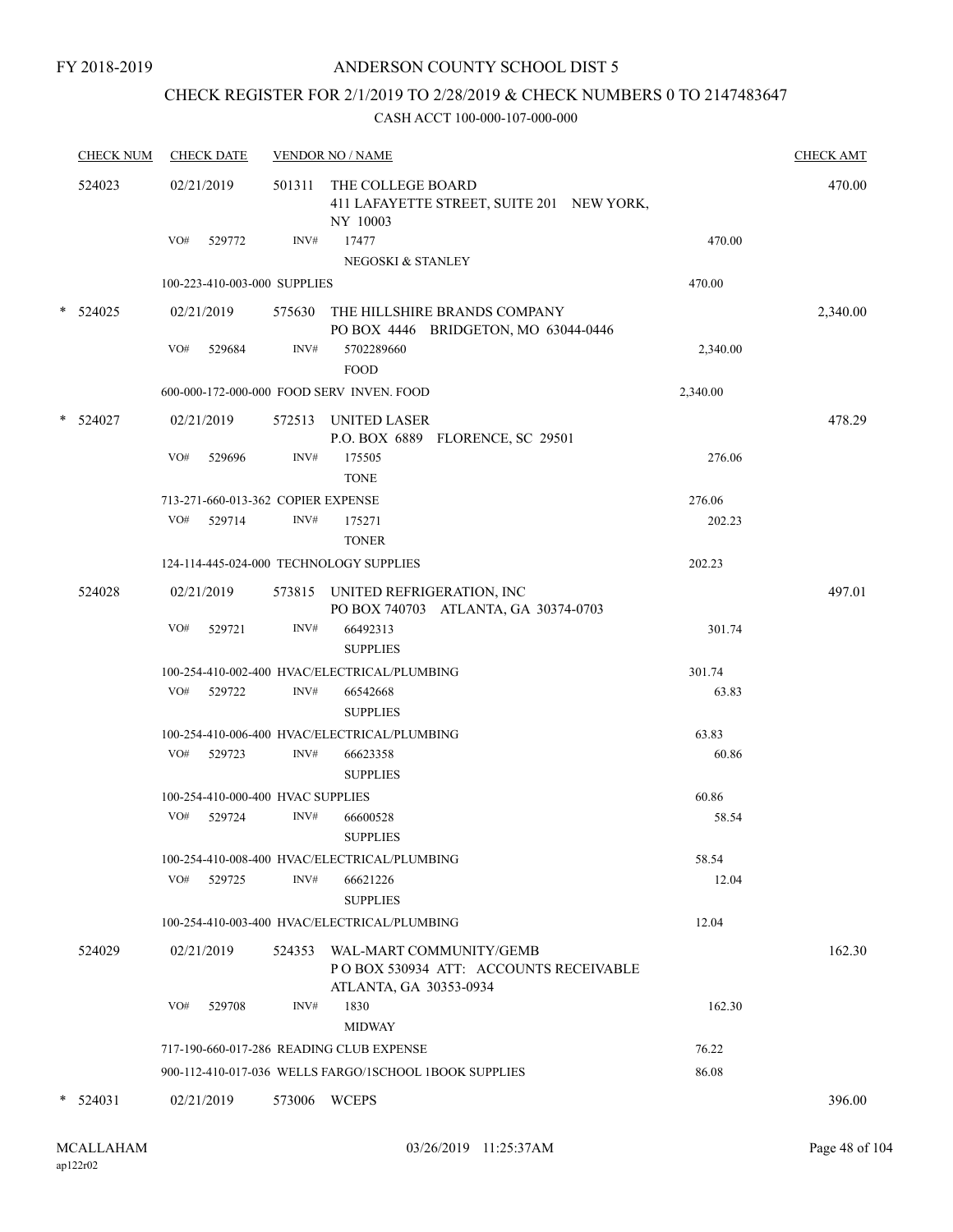### CHECK REGISTER FOR 2/1/2019 TO 2/28/2019 & CHECK NUMBERS 0 TO 2147483647

| <b>CHECK NUM</b> |     | <b>CHECK DATE</b> |                                     | <b>VENDOR NO / NAME</b>                                                                             |     |       |           | <b>CHECK AMT</b> |
|------------------|-----|-------------------|-------------------------------------|-----------------------------------------------------------------------------------------------------|-----|-------|-----------|------------------|
|                  |     |                   |                                     | 510 CHARMANY DRIVE, SUITE 269 MADISON, WI<br>53719                                                  |     |       |           |                  |
|                  | VO# | 529711            | INV#                                | 29421<br><b>BOOKLETS</b>                                                                            | PO# | 10272 | 396.00    |                  |
|                  |     |                   |                                     | 100-221-410-002-TST SUPPLIES-TESTING                                                                |     |       | 396.00    |                  |
| 524032           |     | 02/21/2019        | 574962                              | WESCAD, INC.<br>PO BOX 1085 SIMPSONVILLE, SC 29681                                                  |     |       |           | 20,300.00        |
|                  | VO# | 529686            | INV#                                | 1906<br><b>WHS</b>                                                                                  | PO# | 99602 | 13,500.00 |                  |
|                  |     |                   |                                     | 100-254-323-003-CAP CONTRACTED SERVICES                                                             |     |       | 13,500.00 |                  |
|                  | VO# | 529687            | INV#                                | 1907<br><b>DUGOUTS</b>                                                                              | PO# | 99836 | 6,800.00  |                  |
|                  |     |                   |                                     | 505-253-520-003-TUR BASEBALL/SOFTBALL TURF                                                          |     |       | 6,800.00  |                  |
| 524033           |     | 02/22/2019        | 306035                              | EMPLOYEE VENDOR<br>BOARD OF TRUSTEES PO BOX 2473 ANDERSON,                                          |     |       |           | 749.00           |
|                  | VO# | 529789            | INV#                                | SC 29622<br>02/17-02/20/19<br><b>MYRTLE BEACH</b>                                                   |     |       | 393.00    |                  |
|                  |     |                   |                                     | 100-231-334-000-000 TRUSTEE EXPENSE                                                                 |     |       | 393.00    |                  |
|                  | VO# | 529790            | INV#                                | 02/17-02/20/19<br><b>MYRTLE BEACH</b>                                                               |     |       | 356.00    |                  |
|                  |     |                   | 100-231-334-000-000 TRUSTEE EXPENSE |                                                                                                     |     |       | 356.00    |                  |
| 524034           |     | 02/26/2019        | 110960                              | ANDERSON AREA YMCA<br>201 EAST REED ROAD ANDERSON, SC 29621                                         |     |       |           | 500.00           |
|                  | VO# | 529816            | INV#                                | <b>DONATION</b><br>ANNUAL CAMPAIGN                                                                  |     |       | 500.00    |                  |
|                  |     |                   |                                     | 100-390-410-000-000 SUPPLIES AND MATERIALS                                                          |     |       | 500.00    |                  |
| 524035           |     | 02/26/2019        | 115100                              | ANDERSON SCHOOL DISTRICT ONE<br>BECKY BRADY 801 N. HAMILTON ST                                      |     |       |           | 612.00           |
|                  | VO# | 529817            | INV#                                | WILLIAMSTON, SC 29697<br><b>INDUCTION TRAINING</b><br><b>ALDERMAN</b>                               |     |       | 612.00    |                  |
|                  |     |                   |                                     | 267-224-120-000-PD5 SUBS- SC STANDARDS                                                              |     |       | 612.00    |                  |
| 524036           |     | 02/26/2019        | 572588                              | BRYANT ENTERPRISES, LLC<br>418 SNEAKING CREEK DRIVE HAYESVILLE, NC<br>28904-6423                    |     |       |           | 480.00           |
|                  | VO# | 529818            | INV#                                | 12448<br><b>RADIOS</b>                                                                              |     |       | 480.00    |                  |
|                  |     |                   | 100-113-410-010-000 SUPPLIES        |                                                                                                     |     |       | 480.00    |                  |
| 524037           |     | 02/26/2019        | 160602                              | CDW GOVERNMENT<br>75 REMITTANCE DRIVE SUITE 1515 ATT:<br>ACCOUNTS RECEIVABLE CHICAGO, IL 60675-1515 |     |       |           | 1,029.34         |
|                  | VO# | 529820            | INV#                                | QWS0757<br><b>SUPPLIES</b>                                                                          | PO# | 10209 | 389.48    |                  |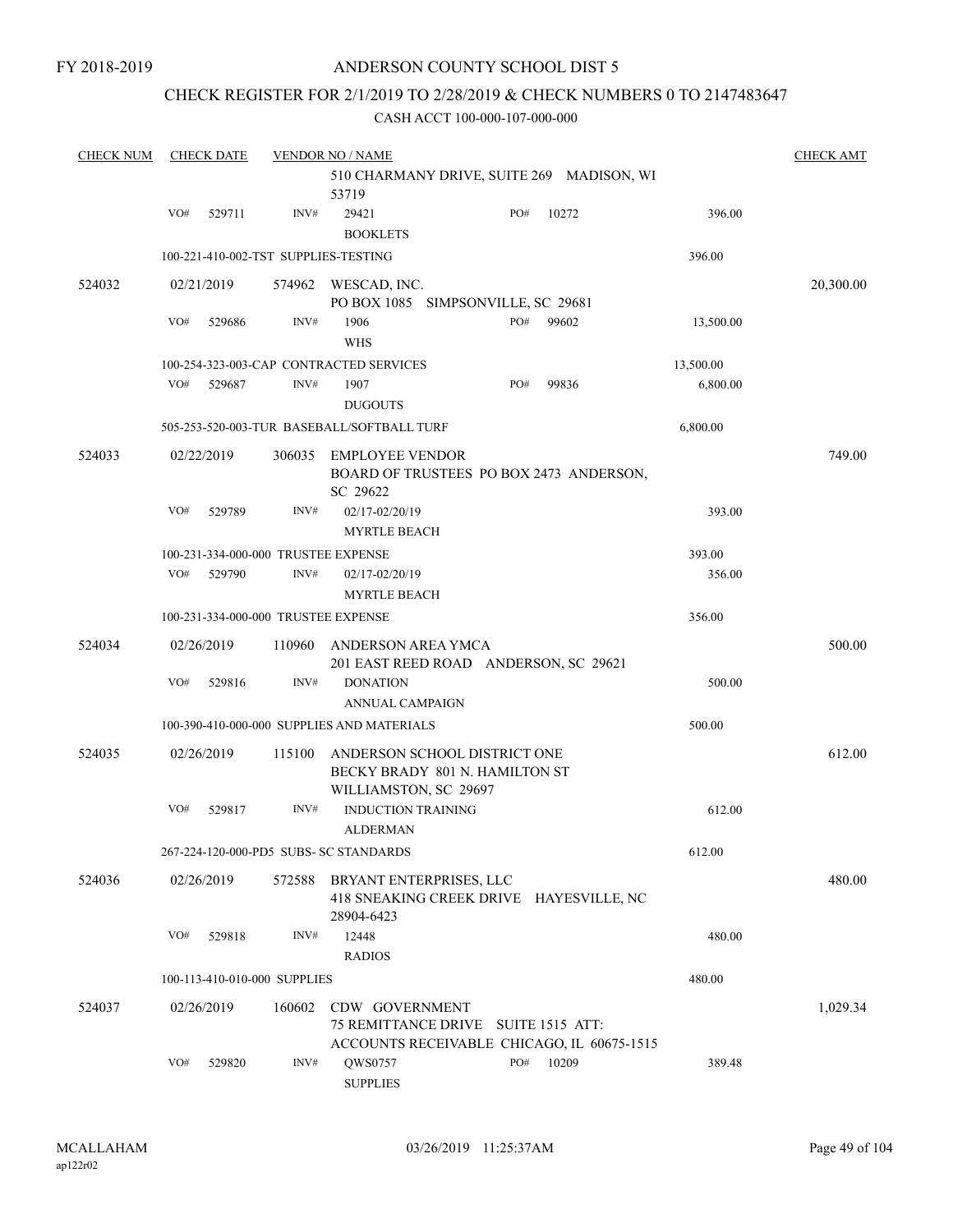# CHECK REGISTER FOR 2/1/2019 TO 2/28/2019 & CHECK NUMBERS 0 TO 2147483647

|   | <b>CHECK NUM</b> |     | <b>CHECK DATE</b>            |        | <b>VENDOR NO / NAME</b>                                                                                            |     |                    |          | <b>CHECK AMT</b> |
|---|------------------|-----|------------------------------|--------|--------------------------------------------------------------------------------------------------------------------|-----|--------------------|----------|------------------|
|   |                  |     | 820-264-410-000-000 SUPPLIES |        |                                                                                                                    |     |                    | 389.48   |                  |
|   |                  | VO# | 529821                       | INV#   | QSJ7118<br>QTD6108                                                                                                 | PO# | 10143              | 639.86   |                  |
|   |                  |     |                              |        | 201-223-410-000-000 SUPPLIES- POSTAGE/PRINTING                                                                     |     |                    | 639.86   |                  |
|   | 524038           |     | 02/26/2019                   | 575816 | DEEDY, CARMEN**<br>1956 CARRINGTON CT<br>30087                                                                     |     | STONE MOUNTAIN, GA |          | 9,158.34         |
|   |                  | VO# | 529840                       | INV#   | <b>PRESENTATIONS</b><br>$3/6 - 3/8/19$                                                                             | PO# | 10337              | 9,158.34 |                  |
|   |                  |     |                              |        | 201-112-312-012-000 CONTRACTED SERVICES/ AUTHOR                                                                    |     |                    | 3,052.78 |                  |
|   |                  |     |                              |        | 201-112-312-014-000 CONTRACTED SERVICES/ AUTHOR                                                                    |     |                    | 3,052.78 |                  |
|   |                  |     |                              |        | 201-223-410-000-000 SUPPLIES- POSTAGE/PRINTING                                                                     |     |                    | 3,052.78 |                  |
|   | 524039           |     | 02/26/2019                   | 575767 | MULTI PRINT AND DIGITAL<br>DESIGNER PAPERS 8113 S. LEMONT RD DARIEN,<br>IL 60561                                   |     |                    |          | 295.15           |
|   |                  | VO# | 529822                       | INV#   | 32532<br><b>PAPERS</b>                                                                                             | PO# | 10053              | 295.15   |                  |
|   |                  |     |                              |        | 201-113-410-006-000 SUPPLIES AND MATERIALS                                                                         |     |                    | 295.15   |                  |
| * | 524041           |     | 02/26/2019                   | 382750 | NEW FOUNDATIONS CHILDREN & FAM SVCS INC<br>2300 STANDRIDGE ROAD ATT: DONNA<br><b>HARRINGTON ANDERSON, SC 29625</b> |     |                    |          | 4,491.78         |
|   |                  | VO# | 529829                       | INV#   | 1639                                                                                                               | PO# | 10335              | 4,491.78 |                  |
|   |                  |     |                              |        | <b>SERVICES</b>                                                                                                    |     |                    |          |                  |
|   |                  |     |                              |        | 221-113-312-000-NFH ADMIN COORD/VOC FACIL/TUTORS                                                                   |     |                    | 4,491.78 |                  |
| * | 524043           |     | 02/26/2019                   | 445357 | <b>SCASCD</b><br>PO BOX 238 FAIRFOREST, SC 29336                                                                   |     |                    |          | 625.00           |
|   |                  | VO# | 529830                       | INV#   | 2859<br>2755                                                                                                       | PO# | 10343              | 625.00   |                  |
|   |                  |     |                              |        | 124-224-333-024-000 TRIPS AND CONFERENCES                                                                          |     |                    | 625.00   |                  |
| * | 524045           |     | 02/26/2019                   | 567805 | <b>SC FBLA</b><br>POBOX 90329 COLUMBIA, SC 29290                                                                   |     |                    |          | 675.00           |
|   |                  | VO# | 529841                       | INV#   | 433<br><b>AVCC</b>                                                                                                 |     |                    | 675.00   |                  |
|   |                  |     |                              |        | 207-115-312-001-010 STUDENT ORGANIZATIONS                                                                          |     |                    | 675.00   |                  |
|   | $*$ 524047       |     | 02/26/2019                   | 563377 | UNIFIED TECHNOLOGY SYSTEMS<br>PO BOX 161122 ATLANTA, GA 30321-1122                                                 |     |                    |          | 1,660.64         |
|   |                  | VO# | 529835                       | INV#   | 337326<br><b>REDCAT</b>                                                                                            | PO# | 10210              | 1,660.64 |                  |
|   |                  |     |                              |        | 805-221-445-000-000 TECHNOLOGY SUPPLIES/SOFTWARE                                                                   |     |                    | 1,660.64 |                  |
|   | 524048           |     | 02/26/2019                   | 572513 | <b>UNITED LASER</b><br>P.O. BOX 6889 FLORENCE, SC 29501                                                            |     |                    |          | 1,163.09         |
|   |                  | VO# | 529836                       | INV#   | 176469<br><b>TONER</b>                                                                                             | PO# | 10315              | 899.87   |                  |
|   |                  |     |                              |        | 201-112-445-012-000 TECHNOLOGY SUPPLIES                                                                            |     |                    | 899.87   |                  |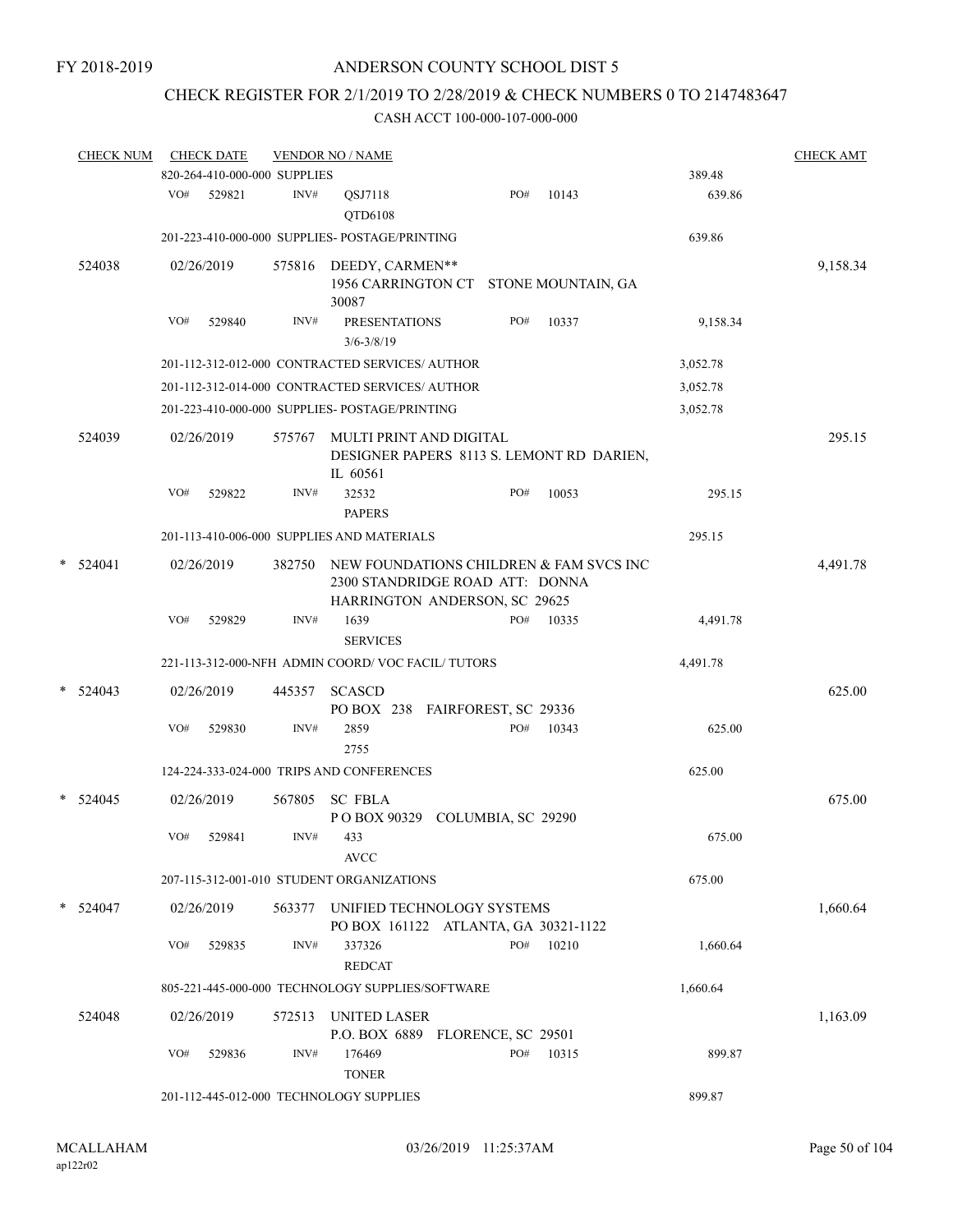# CHECK REGISTER FOR 2/1/2019 TO 2/28/2019 & CHECK NUMBERS 0 TO 2147483647

| <b>CHECK NUM</b> |     | <b>CHECK DATE</b> |        | <b>VENDOR NO / NAME</b>                            |                                                                                |       |          | <b>CHECK AMT</b> |
|------------------|-----|-------------------|--------|----------------------------------------------------|--------------------------------------------------------------------------------|-------|----------|------------------|
|                  | VO# | 529837            | INV#   | 176470<br><b>TONER</b>                             | PO#                                                                            | 10319 | 263.22   |                  |
|                  |     |                   |        | 201-113-445-006-000 TECHNOLOGY SUPPLIES            |                                                                                |       | 263.22   |                  |
| 524052           |     | 02/28/2019        | 570950 | ANDERSON, SC 29623                                 | ANDERSON COUNTY SHERIFF'S OFFICE<br>ATTN: RICHARD BRYSON PO BOX 5497           |       |          | 490.00           |
|                  | VO# | 530080            | INV#   | FEB 8-23<br><b>SECURITY</b>                        |                                                                                |       | 490.00   |                  |
|                  |     |                   |        | 100-271-312-002-000 ADDITIONAL SECURITY            |                                                                                |       | 350.00   |                  |
|                  |     |                   |        | 100-271-312-003-000 ADDITIONAL SECURITY            |                                                                                |       | 140.00   |                  |
| 524055           |     | 02/28/2019        | 115203 | ASD5 CULINARY SERVICES                             |                                                                                |       |          | 1,312.50         |
|                  | VO# | 529999            | INV#   | 8<br>WHITEHALL ELEM                                |                                                                                |       | 1,312.50 |                  |
|                  |     |                   |        | 201-188-410-019-000 SUPPLIES- PARENTING            |                                                                                |       | 1,312.50 |                  |
| 524056           |     | 02/28/2019        | 569220 | AUTECH<br>WILLIAMSTON, SC 29697                    | POBOX 248 ATT: ACCOUNTS RECEIVABLE                                             |       |          | 1,270.60         |
|                  | VO# | 529973            | INV#   | 7080<br><b>CAREER CAMPUS</b>                       |                                                                                |       | 150.00   |                  |
|                  |     |                   |        | 100-254-323-001-400 CONTR SERV-HVAC/ELECT/PLUMBING |                                                                                |       | 150.00   |                  |
|                  | VO# | 529974            | INV#   | 7182<br><b>TL HANNA</b>                            |                                                                                |       | 1,120.60 |                  |
|                  |     |                   |        | 100-254-323-002-400 CONTR SERV-HVAC/ELECT/PLUMBING |                                                                                |       | 1,120.60 |                  |
| 524058           |     | 02/28/2019        | 570581 |                                                    | CITY OF ANDERSON POLICE DEPT<br>401 SOUTH MAIN ST ANDERSON, SC 29624           |       |          | 203.36           |
|                  | VO# | 530081            | INV#   | <b>ADULT ED</b><br><b>SECURITY</b>                 |                                                                                |       | 203.36   |                  |
|                  |     |                   |        | 100-181-312-023-000 PURCHASED SERVICES             |                                                                                |       | 203.36   |                  |
| 524059           |     | 02/28/2019        | 174700 | <b>CLERK OF COURT</b><br>ANDERSON, SC 29622        | FAMILY COURT RECORD PO BOX 8002                                                |       |          | 721.58           |
|                  | VO# | 529853            | INV#   | 2/28/19 PAYROLL<br><b>DEDUCTIONS</b>               |                                                                                |       | 721.58   |                  |
|                  |     |                   |        | 100-000-435-000-000 WAGE GARNISH/CH SUPPORT        |                                                                                |       | 721.58   |                  |
| 524060           |     | 02/28/2019        |        | CHICAGO, IL 60693                                  | 566220 COLLEGE ENTRANCE EXAM BOARD<br>PSAT/NMSQT 12192 COLLECTION CENTER DRIVE |       |          | 1,288.00         |
|                  | VO# | 529885            | INV#   | 381915359A<br>ID# A1419389                         |                                                                                |       | 1,016.00 |                  |
|                  |     |                   |        | 706-271-660-006-522 PSAT TESTING EXPENSE           |                                                                                |       | 1,016.00 |                  |
|                  | VO# | 530003            | INV#   | 381909243A<br>CODE 410042                          |                                                                                |       | 272.00   |                  |
|                  |     |                   |        | 319-221-312-000-000 PURCHASED SERVICES-TESTING     |                                                                                |       | 272.00   |                  |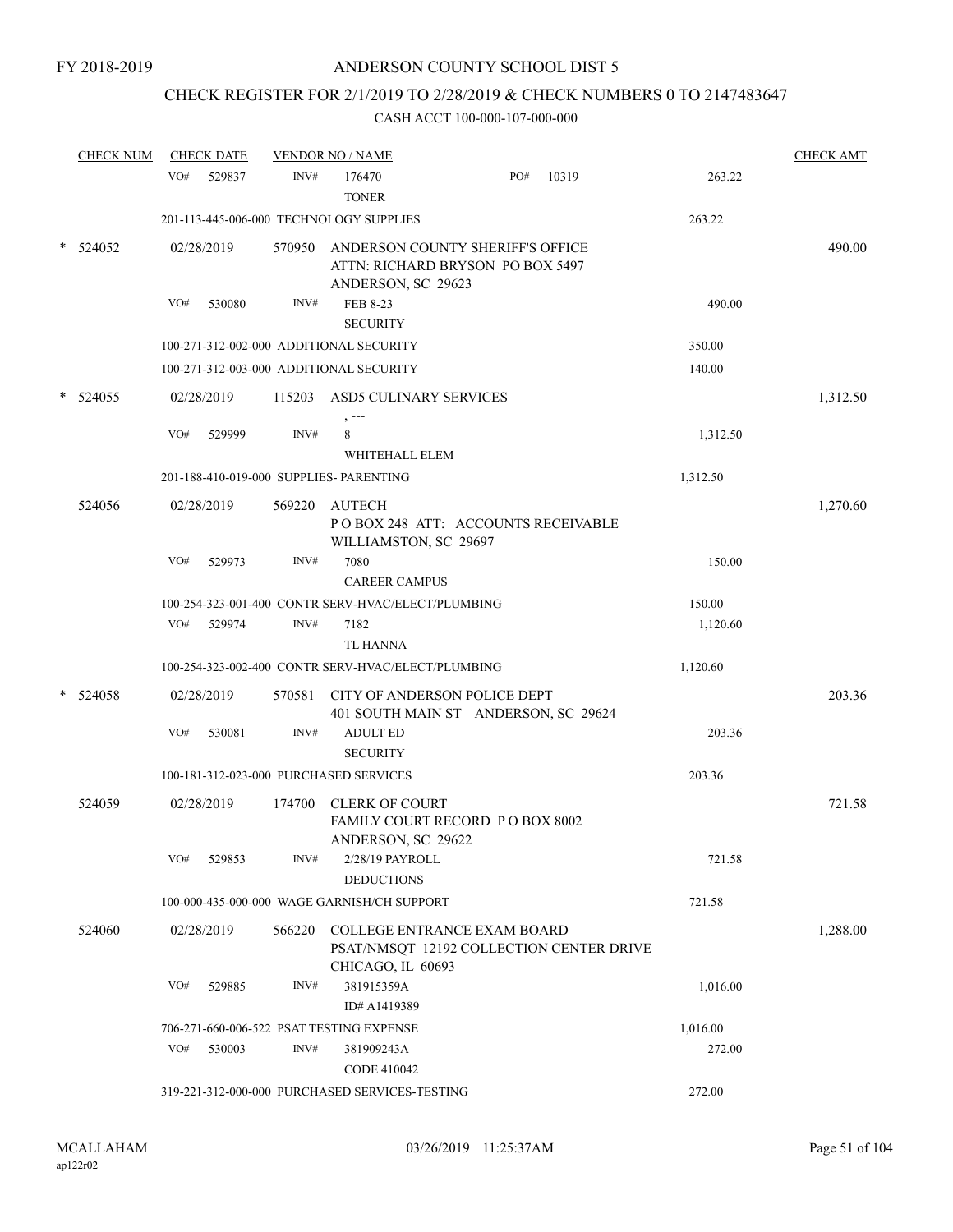# CHECK REGISTER FOR 2/1/2019 TO 2/28/2019 & CHECK NUMBERS 0 TO 2147483647

| <b>CHECK NUM</b> | <b>CHECK DATE</b>                       |        | <b>VENDOR NO / NAME</b>                                                              |     |       |          | <b>CHECK AMT</b> |
|------------------|-----------------------------------------|--------|--------------------------------------------------------------------------------------|-----|-------|----------|------------------|
| 524061           | 02/28/2019                              | 567760 | <b>COMFORT INN</b><br>436 MCNULTY ST BLYTHEWOOD, SC 29016                            |     |       |          | 174.21           |
|                  | VO#<br>529886                           | INV#   | MARCH 4-6<br>#8121738258474                                                          |     |       | 174.21   |                  |
|                  |                                         |        | 100-255-333-000-000 TRIPS AND CONFERENCES                                            |     |       | 174.21   |                  |
| 524062           | 02/28/2019                              |        | 569972 CORY SINCLAIR                                                                 |     |       |          | 288.76           |
|                  |                                         |        | 308 KINGSWOOD DR GREENVILLE, SC 29611                                                |     |       |          |                  |
|                  | VO#<br>529881                           | INV#   | <b>ONLINE COURSE</b><br><b>REIMBURSEMENT</b>                                         |     |       | 288.76   |                  |
|                  |                                         |        | 267-370-312-000-ACS PS-ANDERSON CHRISTIAN SCH                                        |     |       | 288.76   |                  |
| 524063           | 02/28/2019                              |        | 575842 DAYE, JOHN**<br>127 DUTCH OAK DRIVE IRMO, SC 29063                            |     |       |          | 387.00           |
|                  | VO#<br>529887                           | INV#   | GS1901                                                                               |     |       | 387.00   |                  |
|                  |                                         |        | TL HANNA FILM                                                                        |     |       |          |                  |
|                  | 100-271-312-002-000 ADDITIONAL SECURITY |        |                                                                                      |     |       | 387.00   |                  |
| 524064           | 02/28/2019                              | 567489 | DE LAGE LANDEN                                                                       |     |       |          | 559.57           |
|                  |                                         |        | POBOX 41602 PHILADELPHIA, PA 19101-1602                                              |     |       |          |                  |
|                  | VO#<br>530004                           | INV#   | 62555798<br><b>COPIER</b>                                                            | PO# | 99339 | 265.36   |                  |
|                  | 100-113-410-017-000 SUPPLIES            |        |                                                                                      |     |       | 265.36   |                  |
|                  | VO#<br>530005                           | INV#   | 62563536<br><b>COPIER</b>                                                            | PO# | 99352 | 207.58   |                  |
|                  | 100-113-410-009-000 SUPPLIES            |        |                                                                                      |     |       | 207.58   |                  |
|                  | VO#<br>530060                           | INV#   | 62555196                                                                             |     |       | 86.63    |                  |
|                  |                                         |        | <b>COPIER</b>                                                                        |     |       |          |                  |
|                  | 100-115-410-003-000 SUPPLIES            |        |                                                                                      |     |       | 86.63    |                  |
| 524065           | 02/28/2019                              | 198651 | DELL MARKETING LP<br>POBOX 534118 ATT: ACCOUNTS RECEIVABLE<br>ATLANTA, GA 30353-4118 |     |       |          | 7,081.74         |
|                  | VO#<br>530006                           | INV#   | 10300315489                                                                          | PO# | 10350 | 7,081.74 |                  |
|                  |                                         |        | <b>TECHNOLOGY</b>                                                                    |     |       |          |                  |
|                  |                                         |        | 100-266-445-000-000 SOFTWARE TECHNOLOGY                                              |     |       | 7,081.74 |                  |
| 524066           | 02/28/2019                              | 573223 | <b>DEPT OF ADMINISTRATION</b><br>SUITE 409 1200 SENATE STREET COLUMBIA, SC<br>29201  |     |       |          | 736.22           |
|                  | VO#<br>529889                           | INV#   | DTO C128845                                                                          |     |       | 736.22   |                  |
|                  |                                         |        | SAP 2000442064                                                                       |     |       |          |                  |
|                  | 100-266-340-000-000 TELEPHONE           |        |                                                                                      |     |       | 76.45    |                  |
|                  | 100-266-340-001-000 TELEPHONE           |        |                                                                                      |     |       | 38.81    |                  |
|                  | 100-266-340-005-000 TELEPHONE           |        |                                                                                      |     |       | 38.81    |                  |
|                  | 100-266-340-006-000 TELEPHONE           |        |                                                                                      |     |       | 38.81    |                  |
|                  | 100-266-340-007-000 TELEPHONE           |        |                                                                                      |     |       | 38.81    |                  |
|                  | 100-266-340-008-000 TELEPHONE           |        |                                                                                      |     |       | 38.81    |                  |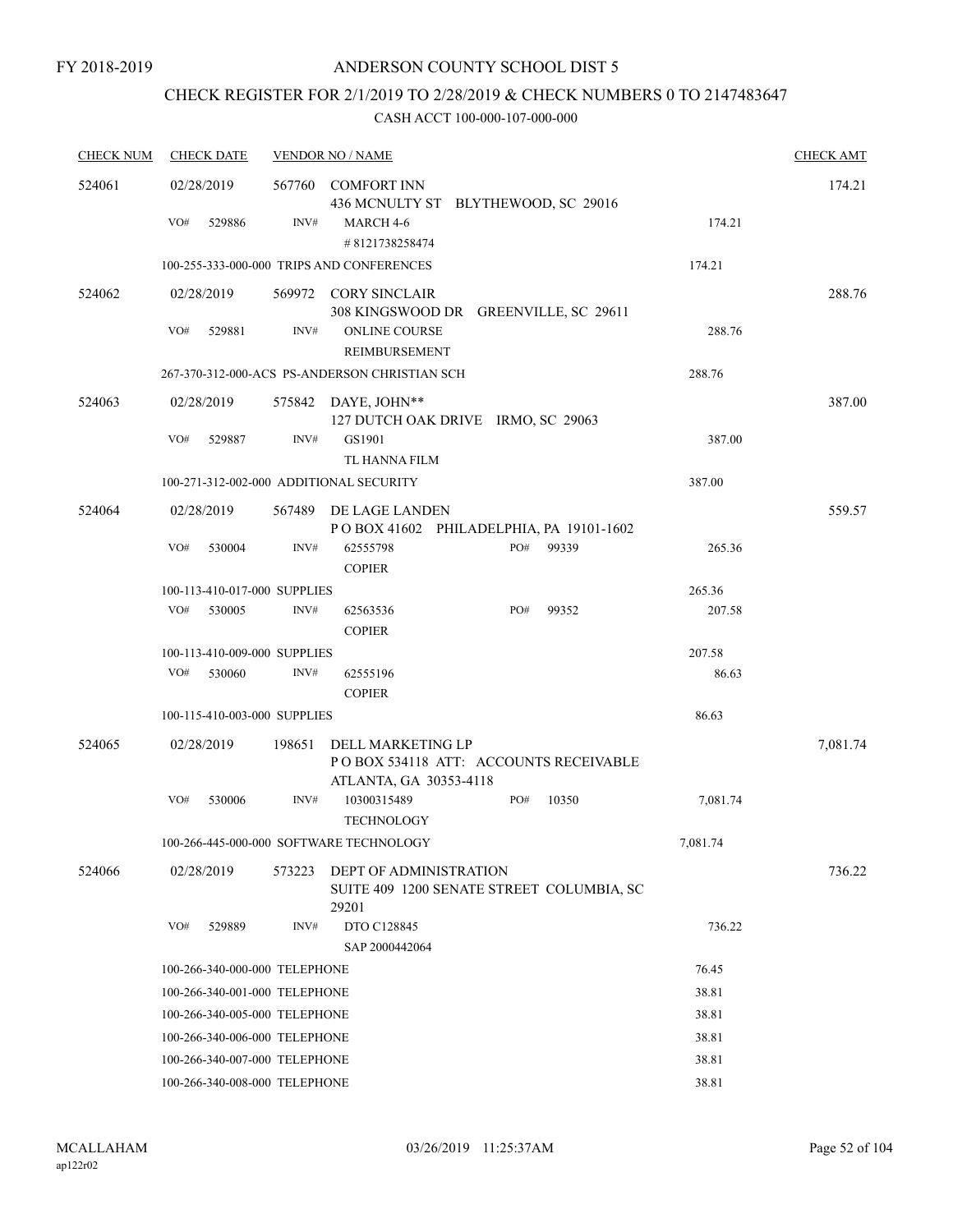# CHECK REGISTER FOR 2/1/2019 TO 2/28/2019 & CHECK NUMBERS 0 TO 2147483647

| <b>CHECK NUM</b> | <b>CHECK DATE</b>                   |        | <b>VENDOR NO / NAME</b>                                                   |           | <b>CHECK AMT</b> |
|------------------|-------------------------------------|--------|---------------------------------------------------------------------------|-----------|------------------|
|                  | 100-266-340-009-000 TELEPHONE       |        |                                                                           | 38.81     |                  |
|                  | 100-266-340-010-000 TELEPHONE       |        |                                                                           | 38.81     |                  |
|                  | 100-266-340-011-000 TELEPHONE       |        |                                                                           | 38.81     |                  |
|                  | 100-266-340-012-000 TELEPHONE       |        |                                                                           | 38.81     |                  |
|                  | 100-266-340-013-000 TELEPHONE       |        |                                                                           | 38.81     |                  |
|                  | 100-266-340-014-000 TELEPHONE       |        |                                                                           | 38.81     |                  |
|                  | 100-266-340-016-000 TELEPHONE       |        |                                                                           | 38.81     |                  |
|                  | 100-266-340-017-000 TELEPHONE       |        |                                                                           | 38.81     |                  |
|                  | 100-266-340-019-000 TELEPHONE       |        |                                                                           | 38.81     |                  |
|                  | 100-266-340-020-000 TELEPHONE       |        |                                                                           | 38.81     |                  |
|                  | 100-266-340-021-000 TELEPHONE       |        |                                                                           | 38.81     |                  |
|                  | 100-266-340-063-000 TELEPHONE       |        |                                                                           | 38.81     |                  |
| 524067           | 02/28/2019                          | 572215 | DICKSON TRACTOR<br>303 E NORTH AVENUE WESTMINISTER, SC 29693              |           | 1,438.60         |
|                  | VO#<br>529966                       | INV#   | 68974<br><b>REPAIR</b>                                                    | 1,438.60  |                  |
|                  |                                     |        | 100-254-410-000-001 MAINT, SUPPLIES-STRUCTURES                            | 1,438.60  |                  |
| 524068           | 02/28/2019                          | 573762 | DONALD, JOHNNY<br>BOARD OF TRUSTEES 2010 BOLT DRIVE<br>ANDERSON, SC 29621 |           | 763.38           |
|                  | VO#<br>530023                       | INV#   | FEB 21-24<br><b>HILTON HEAD</b>                                           | 496.38    |                  |
|                  | 100-231-334-000-000 TRUSTEE EXPENSE |        |                                                                           | 496.38    |                  |
|                  | VO#<br>530024                       | INV#   | FEB 21-24<br><b>HILTON HEAD</b>                                           | 267.00    |                  |
|                  | 100-231-334-000-000 TRUSTEE EXPENSE |        |                                                                           | 267.00    |                  |
| 524069           | 02/28/2019                          | 570703 | DON MONOPOLI PRODUCTIONS INC<br>3950 BRISTOL COURT MELBOURNE, FL 32904    |           | 2,000.00         |
|                  | VO#<br>529890                       | INV#   | #SCASB419<br><b>WEST MARKET</b>                                           | 2,000.00  |                  |
|                  |                                     |        | 100-255-330-018-000 TRANSPORTATION COSTS                                  | 500.00    |                  |
|                  |                                     |        | 718-271-660-018-201 MISCELLANEOUS EXPENSE                                 | 1,500.00  |                  |
| 524070           | 02/28/2019                          | 211302 | DUKE ENERGY<br>PO BOX 70516 CHARLOTTE, NC 28272-0516                      |           | 18,765.83        |
|                  | VO#<br>530083                       | INV#   | DUE MARCH 5<br><b>UTILITIES</b>                                           | 18,765.83 |                  |
|                  |                                     |        | 100-254-470-000-000 ENERGY-ELECTRICITY & WATER                            | 82.07     |                  |
|                  |                                     |        | 100-254-470-001-000 ENERGY-ELECTRICITY & WATER                            | 53.93     |                  |
|                  |                                     |        | 100-254-470-002-000 ENERGY-ELECTRICITY & WATER                            | 169.84    |                  |
|                  |                                     |        | 100-254-470-003-000 ENERGY-ELECTRICITY & WATER                            | 317.52    |                  |
|                  |                                     |        | 100-254-470-005-000 ENERGY-ELECTRICITY & WATER                            | 67.00     |                  |
|                  |                                     |        | 100-254-470-007-000 ENERGY-ELECTRICITY & WATER                            | 4,523.94  |                  |
|                  |                                     |        | 100-254-470-009-000 ENERGY-ELECTRICITY & WATER                            | 4,283.08  |                  |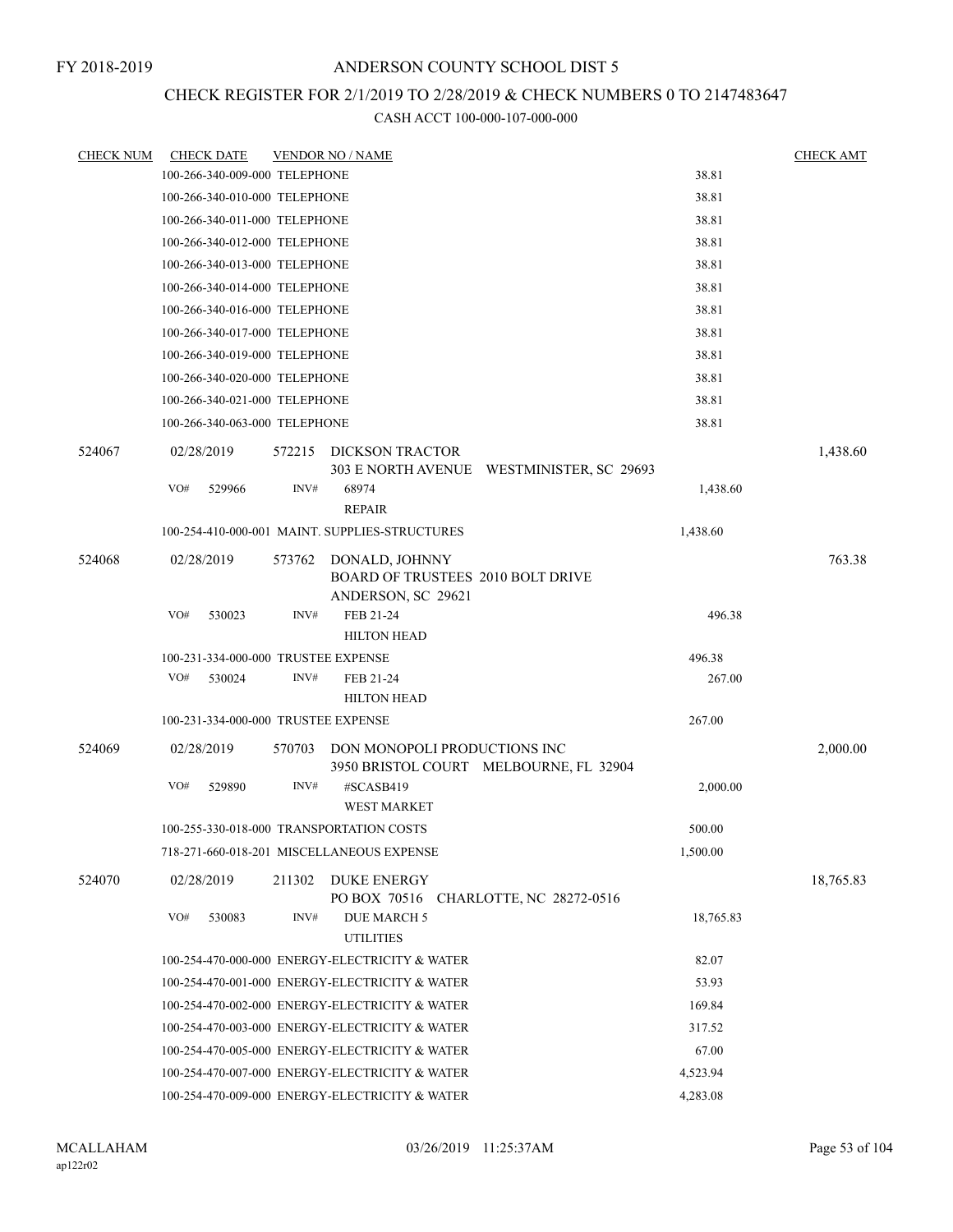# CHECK REGISTER FOR 2/1/2019 TO 2/28/2019 & CHECK NUMBERS 0 TO 2147483647

| <b>CHECK NUM</b> | <b>CHECK DATE</b>                        |        | <b>VENDOR NO / NAME</b>                                                                         |          | <b>CHECK AMT</b> |
|------------------|------------------------------------------|--------|-------------------------------------------------------------------------------------------------|----------|------------------|
|                  |                                          |        | 100-254-470-010-000 ENERGY-ELECTRICITY & WATER                                                  | 6,375.56 |                  |
|                  |                                          |        | 100-254-470-014-000 ENERGY-ELECTRICITY & WATER                                                  | 49.70    |                  |
|                  |                                          |        | 100-254-470-015-000 ENERGY-ELECTRICITY & WATER                                                  | 42.21    |                  |
|                  |                                          |        | 100-254-470-023-000 ENERGY-ELECTRICITY & WATER                                                  | 2,800.98 |                  |
| 524071           | 02/28/2019                               | 214350 | EASTERN INDUSTRIAL SUPPLIES, INC<br>POBOX 75106 ATT: ACCOUNTS RECEIVABLE<br>CHARLOTTE, NC 28275 |          | 115.51           |
|                  | VO#<br>529960                            | INV#   | S2898241<br><b>GAUGE</b>                                                                        | 115.51   |                  |
|                  | 600-256-323-003-000 REPAIRS TO EQUIPMENT |        |                                                                                                 | 115.51   |                  |
| 524072           | 02/28/2019                               | 573962 | ECMC<br>LOCKBOX 7096 P.O. BOX 16478 ST. PAUL, MN<br>55116-0478                                  |          | 230.27           |
|                  | VO#<br>529846                            | INV#   | 2/28/19 PAYROLL<br><b>DEDUCTIONS</b>                                                            | 230.27   |                  |
|                  | 100-000-441-000-000 MISCELLANEOUS        |        |                                                                                                 | 230.27   |                  |
| 524073           | 02/28/2019                               | 563495 | ELECTRIC CITY UTILITIES<br>CITY OF ANDERSON PO BOX 100146 COLUMBIA,<br>SC 29202-3301            |          | 3,400.10         |
|                  | VO#<br>530082                            | INV#   | <b>DUE MARCH 10</b><br>WATER & SEWER                                                            | 3,400.10 |                  |
|                  |                                          |        | 100-254-470-005-000 ENERGY-ELECTRICITY & WATER                                                  | 1,231.75 |                  |
|                  |                                          |        | 100-254-470-009-000 ENERGY-ELECTRICITY & WATER                                                  | 844.76   |                  |
|                  |                                          |        | 100-254-470-014-000 ENERGY-ELECTRICITY & WATER                                                  | 886.53   |                  |
|                  |                                          |        | 100-254-470-023-000 ENERGY-ELECTRICITY & WATER                                                  | 437.06   |                  |
| * 524075         | 02/28/2019                               | 232600 | <b>FASTENAL COMPANY</b><br>POBOX 1286 ATT: ACCOUNTS RECEIVABLE<br>WINONA, MN 55987-1286         |          | 118.93           |
|                  | VO#<br>529956                            | INV#   | 145389<br><b>CREDIT</b>                                                                         | $-94.25$ |                  |
|                  |                                          |        | 100-254-410-000-001 MAINT. SUPPLIES-STRUCTURES                                                  | $-94.25$ |                  |
|                  | VO#<br>529957                            | INV#   | 145389<br><b>SUPPLIES</b>                                                                       | 94.25    |                  |
|                  |                                          |        | 100-254-410-000-001 MAINT. SUPPLIES-STRUCTURES                                                  | 94.25    |                  |
|                  | VO#<br>529958                            | INV#   | 145531<br><b>SUPPLIES</b>                                                                       | 108.21   |                  |
|                  |                                          |        | 505-253-520-002-TUR BASEBALL/SOFTBALL TURF                                                      | 54.11    |                  |
|                  |                                          |        | 505-253-520-003-TUR BASEBALL/SOFTBALL TURF                                                      | 54.10    |                  |
|                  | VO#<br>529959                            | INV#   | 145421<br><b>SUPPLIES</b>                                                                       | 10.72    |                  |
|                  |                                          |        | 505-253-520-002-TUR BASEBALL/SOFTBALL TURF                                                      | 10.72    |                  |
| 524076           | 02/28/2019                               | 241500 | <b>GBS LUMBER/ANDERSON</b><br>POBOX 159 ATT: ACCOUNTS RECEIVABLE<br>MAULDIN, SC 29662           |          | 218.88           |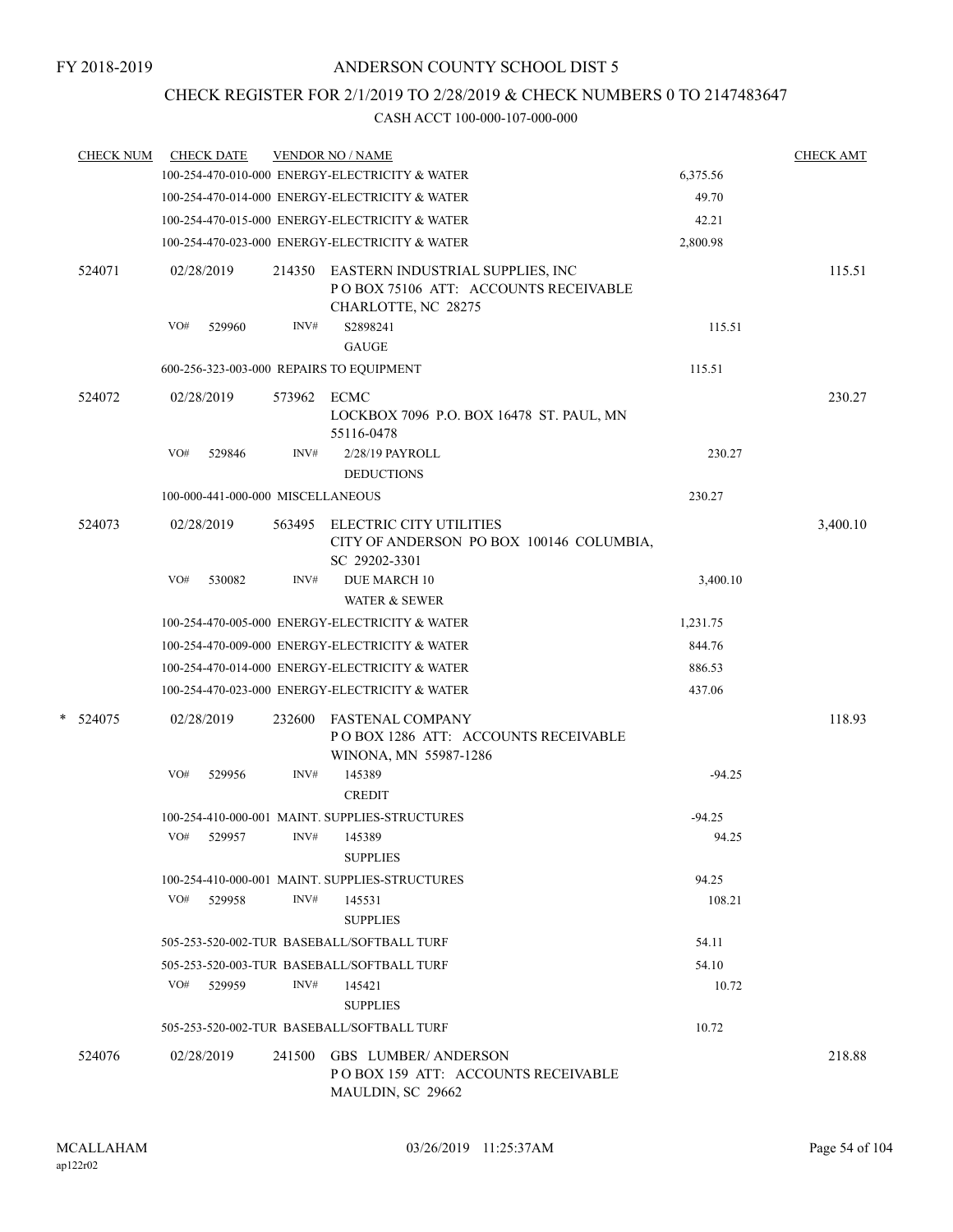# CHECK REGISTER FOR 2/1/2019 TO 2/28/2019 & CHECK NUMBERS 0 TO 2147483647

| <b>CHECK NUM</b> |            | <b>CHECK DATE</b>                 |            | <b>VENDOR NO / NAME</b>                                                                                                     |     |       |          | <b>CHECK AMT</b> |
|------------------|------------|-----------------------------------|------------|-----------------------------------------------------------------------------------------------------------------------------|-----|-------|----------|------------------|
|                  | VO#        | 529955                            | INV#       | 2036633<br>REPLACE DOOR                                                                                                     |     |       | 218.88   |                  |
|                  |            |                                   |            | 100-254-410-000-001 MAINT. SUPPLIES-STRUCTURES                                                                              |     |       | 218.88   |                  |
| 524077           |            | 02/28/2019                        |            | 565584 GOODHEART-WILCOX PUBLISHERS<br>186004 WEST CREEK DRIVE TINLEY PARK, IL<br>60477-6243                                 |     |       |          | 1,527.96         |
|                  | VO#        | 530062                            | INV#       | 01658963                                                                                                                    | PO# | 10251 | 1,527.96 |                  |
|                  |            |                                   |            | NETWORKING EMAIL                                                                                                            |     |       |          |                  |
|                  |            |                                   |            | 328-115-312-001-000 PURCHASED SERVICES                                                                                      |     |       | 1,527.96 |                  |
| 524078           |            | 02/28/2019                        |            | 572552 GREAT LAKES HIGHER EDUC GUARANTY CORP<br>ADMINISTRATIVE WAGE GARNISHMENT UNIT PO<br>BOX 83230 CHICAGO, IL 60691-0230 |     |       |          | 221.53           |
|                  | VO#        | 529847                            | INV#       | 2/28/19 PAYROLL<br><b>DEDUCTIONS</b>                                                                                        |     |       | 221.53   |                  |
|                  |            | 100-000-441-000-000 MISCELLANEOUS |            |                                                                                                                             |     |       | 221.53   |                  |
| 524079           |            | 02/28/2019                        |            | 566044 HAWKINS, GREGORY **<br>1106 GILREATH ROAD ANDERSON, SC 29621                                                         |     |       |          | 107.00           |
|                  | VO#        | 529864                            | INV#       | FEB 7 TLH                                                                                                                   |     |       | 107.00   |                  |
|                  |            |                                   |            | <b>BBALL OFFICIAL</b>                                                                                                       |     |       |          |                  |
|                  |            |                                   |            | 100-271-312-002-000 ADDITIONAL SECURITY                                                                                     |     |       | 107.00   |                  |
| $* 524081$       | 02/28/2019 |                                   |            | 268000 HOFFMAN & HOFFMAN, INC<br>POBOX 896000 ATT: ACCOUNTS RECEIVABLE<br>CHARLOTTE, NC 28289                               |     |       |          | 699.31           |
|                  | VO#        | 529952                            | INV#       | 480904<br><b>FAN MOTOR</b>                                                                                                  |     |       | 699.31   |                  |
|                  |            | 100-254-410-000-400 HVAC SUPPLIES |            |                                                                                                                             |     |       | 699.31   |                  |
| $*$ 524084       |            | 02/28/2019                        |            | 575393 JA PIPER ROOFING CO<br>PO BOX 8456 GREENVILLE, SC 29604                                                              |     |       |          | 1,029.14         |
|                  | VO#        | 529946                            | INV#       | 12253<br><b>WESTSIDE</b>                                                                                                    |     |       | 1,029.14 |                  |
|                  |            |                                   |            | 100-254-323-003-001 CONTRACTED SERVICES                                                                                     |     |       | 1,029.14 |                  |
| $* 524087$       |            |                                   |            | 02/28/2019 306035 EMPLOYEE VENDOR<br>BOARD OF TRUSTEES PO BOX 2473 ANDERSON,<br>SC 29622                                    |     |       |          | 709.97           |
|                  | VO#        | 530040                            | INV#       | FEB 21-24<br><b>HILTON HEAD</b>                                                                                             |     |       | 442.97   |                  |
|                  |            |                                   |            | 100-231-334-000-000 TRUSTEE EXPENSE                                                                                         |     |       | 442.97   |                  |
|                  | VO#        | 530041                            | INV#       | FEB 21-24<br><b>HILTON HEAD</b>                                                                                             |     |       | 267.00   |                  |
|                  |            |                                   |            | 100-231-334-000-000 TRUSTEE EXPENSE                                                                                         |     |       | 267.00   |                  |
| * 524089         |            | 02/28/2019                        | 575845 KFC | 2701 N. MAIN STREET ANDERSON, SC 29621                                                                                      |     |       |          | 2,970.25         |
|                  | VO#        | 530078                            | INV#       | <b>MEALS</b><br><b>CALHOUN ELEM</b>                                                                                         | PO# | 10391 | 2,970.25 |                  |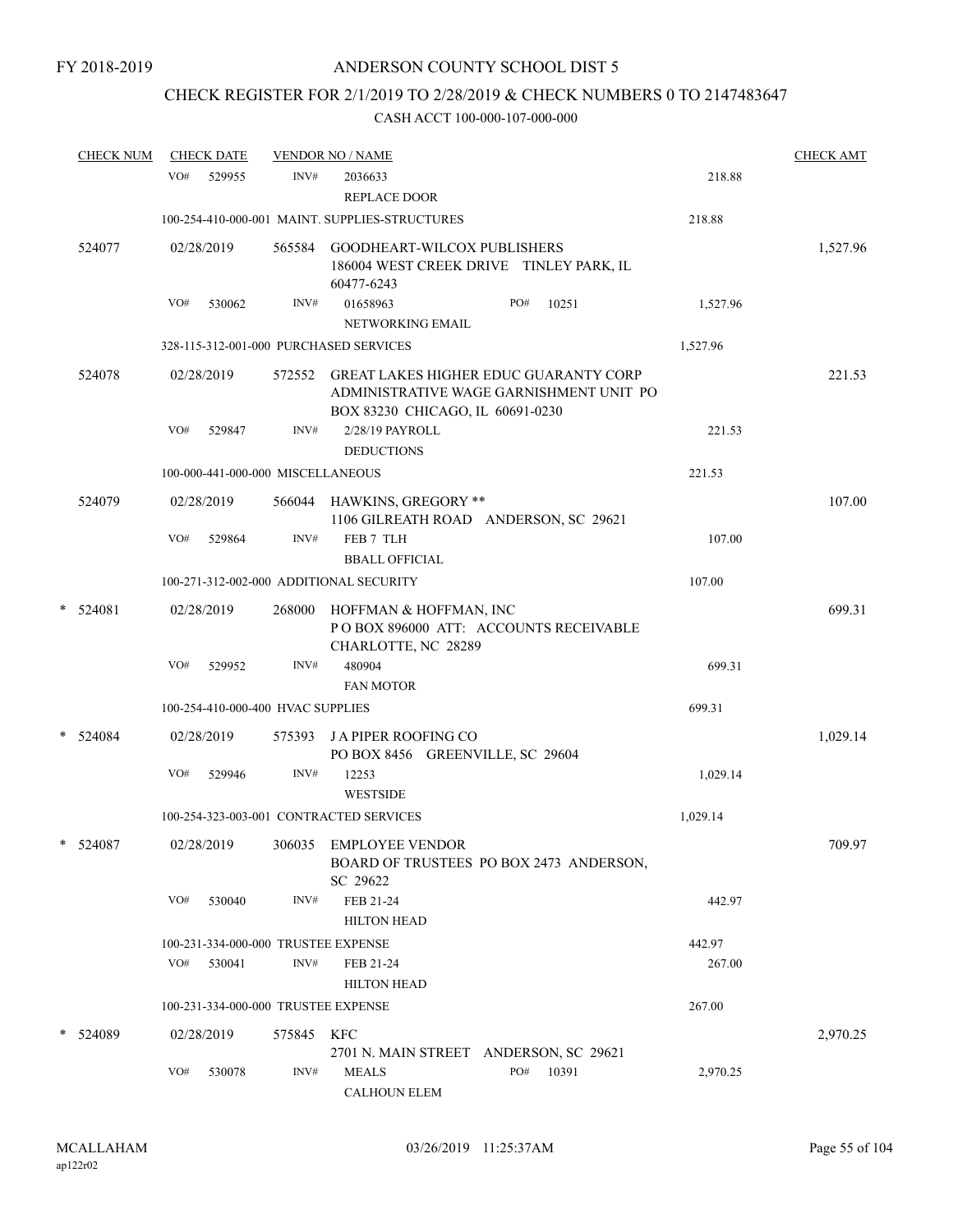# CHECK REGISTER FOR 2/1/2019 TO 2/28/2019 & CHECK NUMBERS 0 TO 2147483647

|   | <b>CHECK NUM</b> | <b>CHECK DATE</b><br>201-188-410-014-000 SUPPLIES- PARENTING |        | <b>VENDOR NO / NAME</b>                                |                                           | 2,970.25 | <b>CHECK AMT</b> |
|---|------------------|--------------------------------------------------------------|--------|--------------------------------------------------------|-------------------------------------------|----------|------------------|
| * | 524093           | 02/28/2019                                                   |        | 575838 LEVERETTE, SONIA**                              | HADASSAH'S CROWN PUBLISHING, LLC 634 NE   |          | 360.00           |
|   |                  | VO#<br>529891                                                | INV#   | MAIN ST, #1263 SIMPSONVILLE, SC 29681<br>1002          | PO#<br>10364                              | 360.00   |                  |
|   |                  |                                                              |        | <b>NEVITT FOREST</b>                                   |                                           |          |                  |
|   |                  |                                                              |        | 201-112-410-012-000 SUPPLIES AND MATERIALS             |                                           | 360.00   |                  |
|   | 524094           | 02/28/2019                                                   | 567629 | LINDLER, TIM <sup>^^</sup><br>29605                    | 113 EAST TALLULAH DRIVE GREENVILLE, SC    |          | 186.00           |
|   |                  | VO#<br>529868                                                | INV#   | FEB 12 TLH<br><b>BBALL OFFICIAL</b>                    |                                           | 90.30    |                  |
|   |                  | 100-271-312-002-000 ADDITIONAL SECURITY                      |        |                                                        |                                           | 90.30    |                  |
|   |                  | VO#<br>529869                                                | INV#   | FEB 13 WHS<br><b>BBALL OFFICIAL</b>                    |                                           | 95.70    |                  |
|   |                  | 100-271-312-003-000 ADDITIONAL SECURITY                      |        |                                                        |                                           | 95.70    |                  |
|   | 524095           | 02/28/2019                                                   |        | 574959 LONG, BRYCE <sup>^^</sup><br>ANDERSON, SC 29621 | ANDERSON UNIVERSITY 316 BOULEVARD, #308   |          | 107.00           |
|   |                  | VO#<br>529865                                                | INV#   | FEB 7 TLH<br><b>BBALL OFFICIAL</b>                     |                                           | 107.00   |                  |
|   |                  | 100-271-312-002-000 ADDITIONAL SECURITY                      |        |                                                        |                                           | 107.00   |                  |
|   | 524096           | 02/28/2019                                                   | 329401 | <b>LOWES BUSINESS ACCOUNT</b><br>30353-0954            | PO BOX 530954 CREDIT SERVICES ATLANTA, GA |          | 1,669.19         |
|   |                  | VO#<br>530016                                                | INV#   | 7288008<br><b>PURCHASES</b>                            |                                           | 1,669.19 |                  |
|   |                  |                                                              |        | 100-254-410-002-001 SUPPLIES - MAINTENANCE             |                                           | 484.97   |                  |
|   |                  |                                                              |        | 100-254-410-002-400 HVAC/ELECTRICAL/PLUMBING           |                                           | 163.56   |                  |
|   |                  |                                                              |        | 100-254-410-003-400 HVAC/ELECTRICAL/PLUMBING           |                                           | 51.63    |                  |
|   |                  |                                                              |        | 100-254-410-005-001 SUPPLIES - MAINTENANCE             |                                           | 97.48    |                  |
|   |                  |                                                              |        | 100-254-410-008-001 SUPPLIES - MAINTENANCE             |                                           | 10.19    |                  |
|   |                  |                                                              |        | 100-254-410-012-001 SUPPLIES - MAINTENANCE             |                                           | 34.36    |                  |
|   |                  |                                                              |        | 100-254-410-016-001 SUPPLIES - MAINTENANCE             |                                           | 97.48    |                  |
|   |                  |                                                              |        | 100-254-410-017-001 SUPPLIES - MANTENANCE              |                                           | 134.72   |                  |
|   |                  |                                                              |        | 100-254-410-017-400 HVAC/ELECTRICAL/PLUMBING           |                                           | 40.65    |                  |
|   |                  |                                                              |        | 100-254-410-018-001 SUPPLIES - MAINTENANCE             |                                           | 55.03    |                  |
|   |                  |                                                              |        | 100-254-410-020-001 SUPPLIES - MAINTENANCE             |                                           | 27.51    |                  |
|   |                  |                                                              |        | 100-254-410-021-001 SUPPLIES - MAINTENANCE             |                                           | 203.53   |                  |
|   |                  | 100-254-410-023-001 SUPPLIES-MAINTENANCE                     |        |                                                        |                                           | 26.69    |                  |
|   |                  | 505-253-520-002-000 AUDITORIUM - TLH                         |        |                                                        |                                           | 124.36   |                  |
|   |                  |                                                              |        | 505-253-520-002-TUR BASEBALL/SOFTBALL TURF             |                                           | 54.11    |                  |
|   |                  |                                                              |        | 505-253-520-003-TUR BASEBALL/SOFTBALL TURF             |                                           | 62.92    |                  |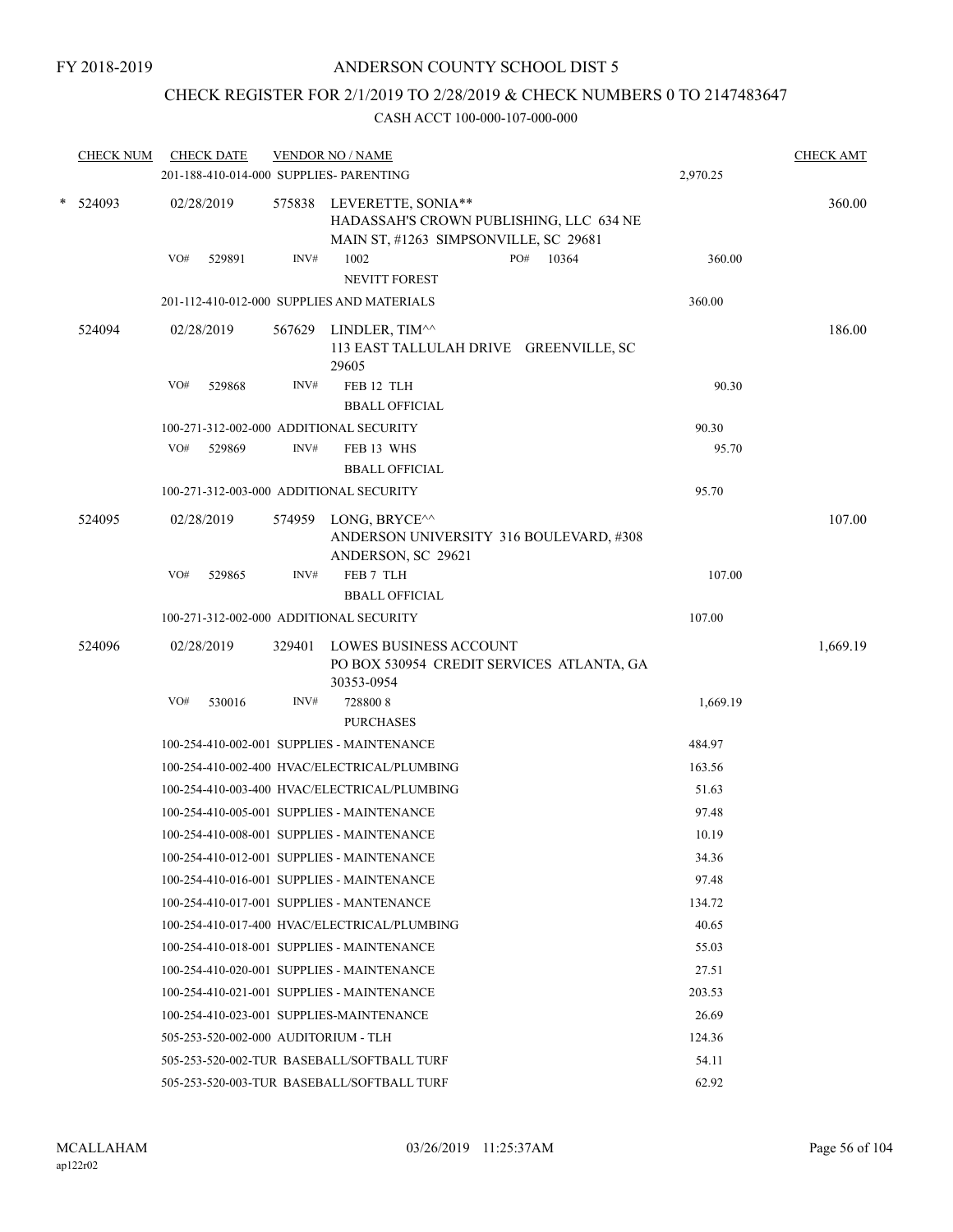# CHECK REGISTER FOR 2/1/2019 TO 2/28/2019 & CHECK NUMBERS 0 TO 2147483647

|        | <b>CHECK NUM</b> |     | <b>CHECK DATE</b>              |        | <b>VENDOR NO / NAME</b>                                                                                        |           | <b>CHECK AMT</b> |
|--------|------------------|-----|--------------------------------|--------|----------------------------------------------------------------------------------------------------------------|-----------|------------------|
| $\ast$ | 524102           | VO# | 02/28/2019<br>529948           | INV#   | 331050 M & L MOBILE HOME SUPPLIES INC<br>1100 HIGHWAY 28 BYPASS ANDERSON, SC 29624<br>92757                    | 215.00    | 215.00           |
|        |                  |     |                                |        | <b>DOOR</b><br>100-254-410-000-001 MAINT. SUPPLIES-STRUCTURES                                                  | 215.00    |                  |
|        |                  |     | 02/28/2019                     |        | 564010 NC CHILD SUPPORT CENTRALIZED COLLECTNS                                                                  |           | 305.50           |
|        | 524104           |     |                                |        | POBOX 900012 RALEIGH, NC 27675-9012                                                                            |           |                  |
|        |                  | VO# | 529854                         | INV#   | 2/28/19 PAYROLL                                                                                                | 305.50    |                  |
|        |                  |     |                                |        | <b>DEDUCTIONS</b><br>100-000-435-000-000 WAGE GARNISH/CH SUPPORT                                               | 305.50    |                  |
|        |                  |     |                                |        |                                                                                                                |           |                  |
|        | 524105           |     | 02/28/2019                     |        | 381015 NEELY, LINDA*<br>116 OAK RIDGE DRIVE GREENWOOD, SC 29649                                                |           | 450.00           |
|        |                  | VO# | 530018                         | INV#   | <b>VISUAL ARTS</b><br><b>PD WORKSHOP</b>                                                                       | 450.00    |                  |
|        |                  |     |                                |        | 100-221-312-021-000 PURCHASED SERVICES                                                                         | 450.00    |                  |
|        | 524106           |     | 02/28/2019                     |        | 567006 NETWORK TECHNOLOGIES, INC -- NTI<br>1275 DANNER DRIVE ATT: ACCOUNTS<br>RECEIVABLE AURORA, OH 44202-8054 |           | 917.50           |
|        |                  | VO# | 530008                         | INV#   | 234181<br>PO#<br>10281<br><b>TECHNOLOGY</b>                                                                    | 917.50    |                  |
|        |                  |     |                                |        | 100-266-345-000-000 TECHNOLOGY INFRASTRUCTURE                                                                  | 917.50    |                  |
|        | 524108           |     | 02/28/2019                     |        | 574430 ORANGE SKY TRAVEL, LLC<br>PO BOX 1802 SIMPSONVILLE, SC 29681                                            |           | 7,340.00         |
|        |                  | VO# | 529902                         | INV#   | 10277<br><b>VARENNES ELEM</b>                                                                                  | 7,340.00  |                  |
|        |                  |     |                                |        | 716-271-660-016-355 FIELD TRIPS GRADE 5 EXPENSE                                                                | 7,340.00  |                  |
|        | $* 524111$       |     | 02/28/2019                     | 568036 | PIEDMONT NATURAL GAS<br>PO BOX 1246 CHARLOTTE, NC 28201-1246                                                   |           | 17,060.48        |
|        |                  | VO# | 530084                         | INV#   | <b>DUE MARCH 8</b><br><b>UTILITIES</b>                                                                         | 17,060.48 |                  |
|        |                  |     | 100-254-472-002-000 ENERGY-GAS |        |                                                                                                                | 4,425.15  |                  |
|        |                  |     | 100-254-472-005-000 ENERGY-GAS |        |                                                                                                                | 2,565.49  |                  |
|        |                  |     | 100-254-472-009-000 ENERGY-GAS |        |                                                                                                                | 149.50    |                  |
|        |                  |     | 100-254-472-013-000 ENERGY-GAS |        |                                                                                                                | 753.60    |                  |
|        |                  |     | 100-254-472-014-000 ENERGY-GAS |        |                                                                                                                | 2,774.16  |                  |
|        |                  |     | 100-254-472-019-000 ENERGY-GAS |        |                                                                                                                | 1,830.12  |                  |
|        |                  |     | 100-254-472-020-000 ENERGY-GAS |        |                                                                                                                | 755.92    |                  |
|        |                  |     | 100-254-472-023-000 ENERGY-GAS |        |                                                                                                                | 1,661.17  |                  |
|        |                  |     | 600-256-470-002-000 ENERGY     |        |                                                                                                                | 92.22     |                  |
|        |                  |     | 600-256-470-005-000 ENERGY     |        |                                                                                                                | 151.94    |                  |
|        |                  |     | 600-256-470-009-000 ENERGY     |        |                                                                                                                | 1,279.11  |                  |
|        |                  |     | 600-256-470-014-000 ENERGY     |        |                                                                                                                | 224.05    |                  |
|        |                  |     | 600-256-470-017-000 ENERGY     |        |                                                                                                                | 239.63    |                  |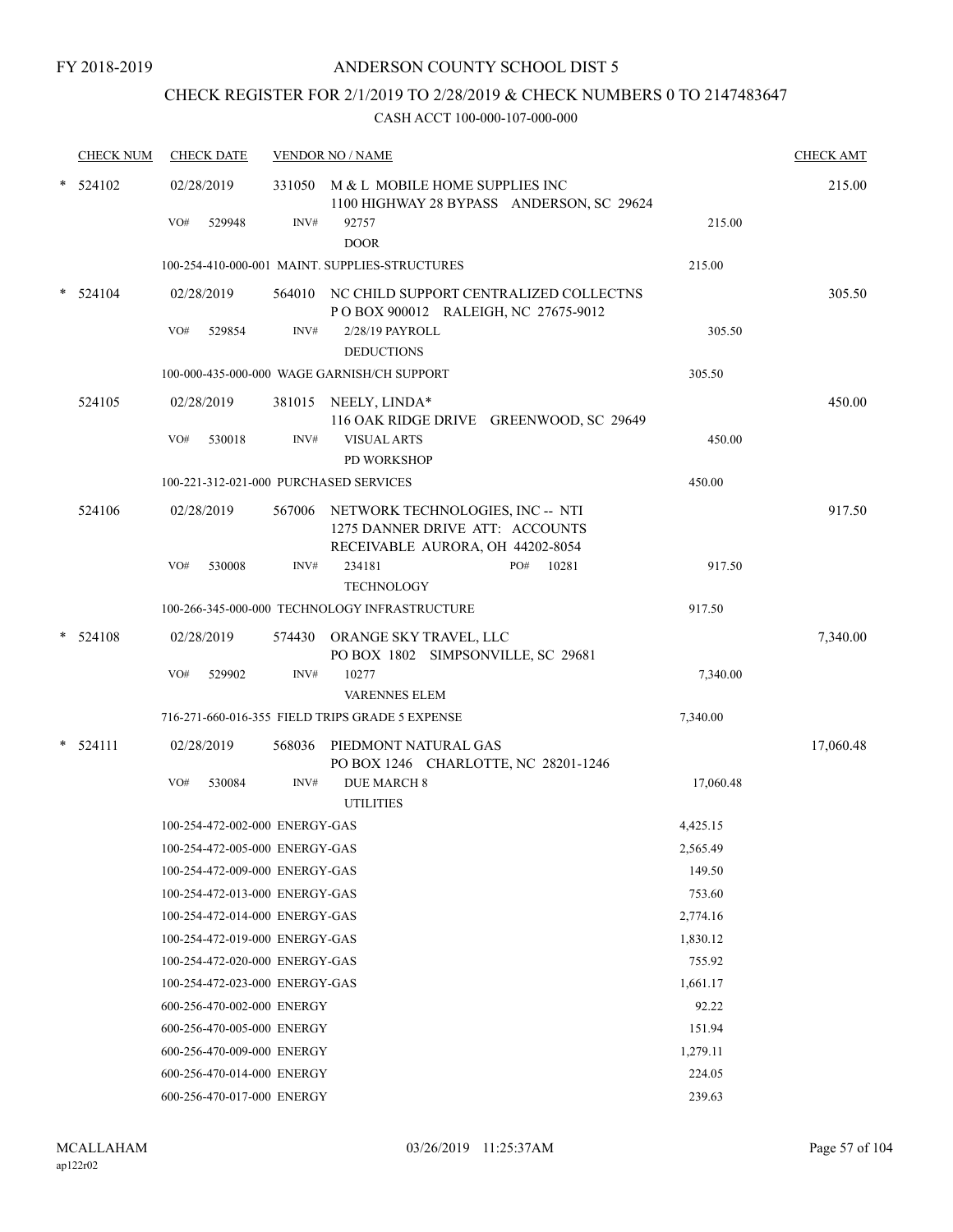# CHECK REGISTER FOR 2/1/2019 TO 2/28/2019 & CHECK NUMBERS 0 TO 2147483647

| <b>CHECK NUM</b> | <b>CHECK DATE</b><br>600-256-470-019-000 ENERGY |        | <b>VENDOR NO / NAME</b>                                                                                      |     |          | 158.42            | <b>CHECK AMT</b> |
|------------------|-------------------------------------------------|--------|--------------------------------------------------------------------------------------------------------------|-----|----------|-------------------|------------------|
| $*$ 524113       | 02/28/2019                                      | 574018 | PSA HEALTHCARE<br>PEDIATRIC SERVICES OF AMERICA PO BOX 102714<br>ATLANTA, GA 30368-2714                      |     |          |                   | 2,663.20         |
|                  | VO#<br>529903                                   | INV#   | <b>NOV 2-30</b><br><b>SERVICES</b>                                                                           | PO# | 99589    | 2,663.20          |                  |
|                  | 203-215-313-000-000 O&M/ PT/ ESL SERVICES       |        |                                                                                                              |     |          | 2,663.20          |                  |
| $*$ 524115       | 02/28/2019                                      | 573390 | RESCARE HOMECARE<br>PO BOX 2797 VALDOSTA, GA 31604-2797                                                      |     |          |                   | 1,735.62         |
|                  | VO#<br>529905                                   | INV#   | 7606300102149<br><b>NOV 2018</b>                                                                             | PO# | 99684    | 910.56            |                  |
|                  | 203-215-313-000-000 O&M/ PT/ ESL SERVICES       |        |                                                                                                              |     |          | 910.56            |                  |
|                  | VO#<br>529906                                   | INV#   | 7606300103188<br>JAN 4 - 15                                                                                  | PO# | 99684    | 825.06            |                  |
|                  | 203-215-313-000-000 O&M/ PT/ ESL SERVICES       |        |                                                                                                              |     |          | 825.06            |                  |
| 524116           | 02/28/2019                                      | 567525 | ROWLAND MECHANICAL<br>4035 HWY 24 ANDERSON, SC 29626                                                         |     |          |                   | 4,313.79         |
|                  | VO#<br>530064                                   | INV#   | 9085-9099<br><b>BUS REPAIRS</b>                                                                              | PO# | 99095    | 4,313.79          |                  |
|                  |                                                 |        | 100-255-323-000-ACT ACTIVITY BUS CONTRACTED SERVICES                                                         |     |          | 575.00            |                  |
|                  |                                                 |        | 100-255-323-000-ACT ACTIVITY BUS CONTRACTED SERVICES                                                         |     |          | 448.90            |                  |
|                  |                                                 |        | 100-255-323-000-ACT ACTIVITY BUS CONTRACTED SERVICES                                                         |     |          | 546.62            |                  |
|                  |                                                 |        | 100-255-323-000-ACT ACTIVITY BUS CONTRACTED SERVICES                                                         |     |          | 427.50            |                  |
|                  |                                                 |        | 100-255-323-000-ACT ACTIVITY BUS CONTRACTED SERVICES                                                         |     |          | 57.77             |                  |
|                  |                                                 |        | 100-255-323-000-ACT ACTIVITY BUS CONTRACTED SERVICES                                                         |     |          | 90.99             |                  |
|                  |                                                 |        | 100-255-323-000-ACT ACTIVITY BUS CONTRACTED SERVICES                                                         |     |          | 83.66             |                  |
|                  |                                                 |        | 100-255-323-000-ACT ACTIVITY BUS CONTRACTED SERVICES                                                         |     |          | 98.32             |                  |
|                  |                                                 |        | 100-255-323-000-ACT ACTIVITY BUS CONTRACTED SERVICES                                                         |     |          | 90.99             |                  |
|                  |                                                 |        | 100-255-323-000-ACT ACTIVITY BUS CONTRACTED SERVICES                                                         |     |          | 473.32            |                  |
|                  |                                                 |        | 100-255-323-000-ACT ACTIVITY BUS CONTRACTED SERVICES                                                         |     |          | 98.32             |                  |
|                  |                                                 |        | 100-255-323-000-ACT ACTIVITY BUS CONTRACTED SERVICES                                                         |     |          | 151.65            |                  |
|                  |                                                 |        | 100-255-323-000-ACT ACTIVITY BUS CONTRACTED SERVICES<br>100-255-323-000-ACT ACTIVITY BUS CONTRACTED SERVICES |     |          | 46.00             |                  |
|                  |                                                 |        | 100-255-323-000-ACT ACTIVITY BUS CONTRACTED SERVICES                                                         |     |          | 46.00<br>1,078.75 |                  |
| $*$ 524118       | 02/28/2019                                      | 573474 | <b>SCBDA</b>                                                                                                 |     |          |                   | 286.00           |
|                  |                                                 |        | WALHALLA HIGH SCHOOL CHRIS UDELL 4701<br>HWY 11 WALHALLA, SC 29691                                           |     |          |                   |                  |
|                  | VO#<br>530077                                   | INV#   | <b>REGISTRATION</b><br><b>GLENVIEW MS</b>                                                                    |     |          | 286.00            |                  |
|                  | 720-271-660-020-601 BAND CLUB EXPENSE           |        |                                                                                                              |     |          | 286.00            |                  |
| 524119           | 02/28/2019                                      |        | 448513 SC DEPT OF EDUC/ TRANSPORTATION<br>1429 SENATE STREET ROOM 1100<br>BUILDING COLUMBIA, SC 29201        |     | RUTLEDGE |                   | 971.20           |
|                  | VO#<br>530009                                   | INV#   | 2741, 42, 43, 44<br><b>BUS DAMAGES</b>                                                                       |     |          | 971.20            |                  |
|                  | 100-255-323-000-000 CONTRACTED SERVICES         |        |                                                                                                              |     |          | 328.58            |                  |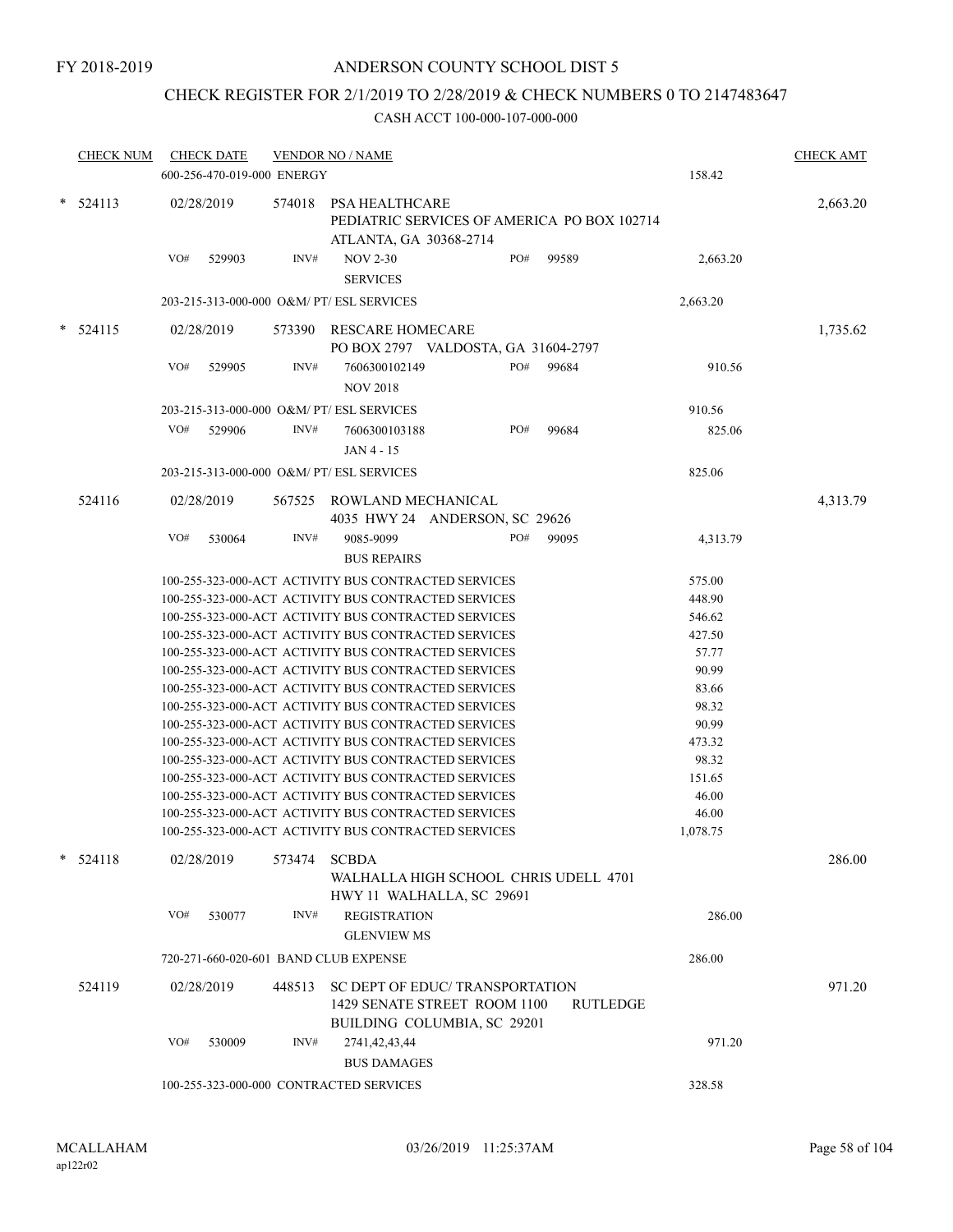# CHECK REGISTER FOR 2/1/2019 TO 2/28/2019 & CHECK NUMBERS 0 TO 2147483647

| CHECK NUM CHECK DATE |                                         |            |        | <b>VENDOR NO / NAME</b>                                                                                |          | <b>CHECK AMT</b> |
|----------------------|-----------------------------------------|------------|--------|--------------------------------------------------------------------------------------------------------|----------|------------------|
|                      |                                         |            |        | 100-255-323-000-000 CONTRACTED SERVICES                                                                | 25.00    |                  |
|                      |                                         |            |        | 100-255-323-000-000 CONTRACTED SERVICES                                                                | 117.62   |                  |
|                      | 100-255-323-000-000 CONTRACTED SERVICES |            |        |                                                                                                        | 500.00   |                  |
| 524120               |                                         | 02/28/2019 |        | 452202 SC DEPT OF REVENUE<br>POBOX 125 301 GERVAIS STREET CENTRAL<br>LEVY UNIT COLUMBIA, SC 29214-0213 |          | 800.96           |
|                      |                                         | VO# 529852 | INV#   | 2/28/19 PAYROLL<br><b>DEDUCTIONS</b>                                                                   | 800.96   |                  |
|                      |                                         |            |        | 100-000-440-000-000 SC STATE TAX LEVY                                                                  | 800.96   |                  |
| 524121               |                                         | 02/28/2019 |        | 563620 SC DEPT OF LABOR, LIC & REGULATION<br>PO BOX 11329 COLUMBIA, SC 29211                           |          | 400.00           |
|                      | VO#                                     | 529938     | INV#   | 11911<br>CENTERVILLE ELEM                                                                              | 75.00    |                  |
|                      |                                         |            |        | 100-254-323-007-400 CONTR SERV-HVAC/ELECT/PLUMBING                                                     | 75.00    |                  |
|                      |                                         | VO# 529939 | INV#   | 11945                                                                                                  | 25.00    |                  |
|                      |                                         |            |        | <b>MCCANTS</b>                                                                                         |          |                  |
|                      |                                         |            |        | 100-254-323-005-400 CONTR SERV-HVAC/ELECT/PLUMBING                                                     | 25.00    |                  |
|                      |                                         | VO# 529940 | INV#   | 11931                                                                                                  | 100.00   |                  |
|                      |                                         |            |        | <b>CALHOUN ELEM</b>                                                                                    |          |                  |
|                      |                                         |            |        | 100-254-323-014-400 CONTR SERV-HVAC/ELECT/PLUMBING                                                     | 100.00   |                  |
|                      |                                         | VO# 529941 | INV#   | 11931                                                                                                  | 50.00    |                  |
|                      |                                         |            |        | <b>CAREER CENTER</b>                                                                                   |          |                  |
|                      |                                         |            |        | 100-254-323-001-400 CONTR SERV-HVAC/ELECT/PLUMBING                                                     | 50.00    |                  |
|                      |                                         | VO# 529942 | INV#   | 11931                                                                                                  | 150.00   |                  |
|                      |                                         |            |        | TL HANNA                                                                                               |          |                  |
|                      |                                         |            |        | 100-254-323-002-400 CONTR SERV-HVAC/ELECT/PLUMBING                                                     | 150.00   |                  |
|                      |                                         |            |        |                                                                                                        |          |                  |
| $* 524123$           |                                         | 02/28/2019 |        | 572885 SCMEA ORCHESTRA DIVISION<br>TAMMIE BURROWS 795 S ALABAMA AVE<br>CHESNEE, SC 29323               |          | 440.00           |
|                      | VO#                                     | 529908     | INV#   | ID# 310724<br><b>SOUTHWOOD</b>                                                                         | 395.00   |                  |
|                      |                                         |            |        | 721-190-660-021-658 ORCHESTRA MIDDLE EXPENSE                                                           | 395.00   |                  |
|                      |                                         |            |        | VO# 530065 INV# REGISTRATION                                                                           | 45.00    |                  |
|                      |                                         |            |        | <b>CALHOUN ELEM</b>                                                                                    |          |                  |
|                      |                                         |            |        | 817-112-333-014-000 TRIPS AND CONFERENCES                                                              | 45.00    |                  |
| 524124               |                                         | 02/28/2019 | 450701 | SC RETIREMENT SYSTEM (SPP)<br>POBOX 11960 CAPITOL STATION COLUMBIA, SC                                 |          | 283.27           |
|                      | VO#                                     | 529856     | INV#   | 29211<br>2/28/19 PAYROLL                                                                               | 283.27   |                  |
|                      |                                         |            |        | <b>DEDUCTIONS</b>                                                                                      |          |                  |
|                      |                                         |            |        | 100-000-438-000-000 RETIREMENT SERV PURCHASE                                                           | 283.27   |                  |
| 524125               |                                         | 02/28/2019 | 575835 | <b>SEBRG LLC</b>                                                                                       |          | 1,625.00         |
|                      |                                         |            |        | 9 WALDEN DRIVE, UNIT i ARDEN, NC 28704                                                                 |          |                  |
|                      | VO#                                     | 530067     | INV#   | 2395<br>NORTH POINTE                                                                                   | 1,625.00 |                  |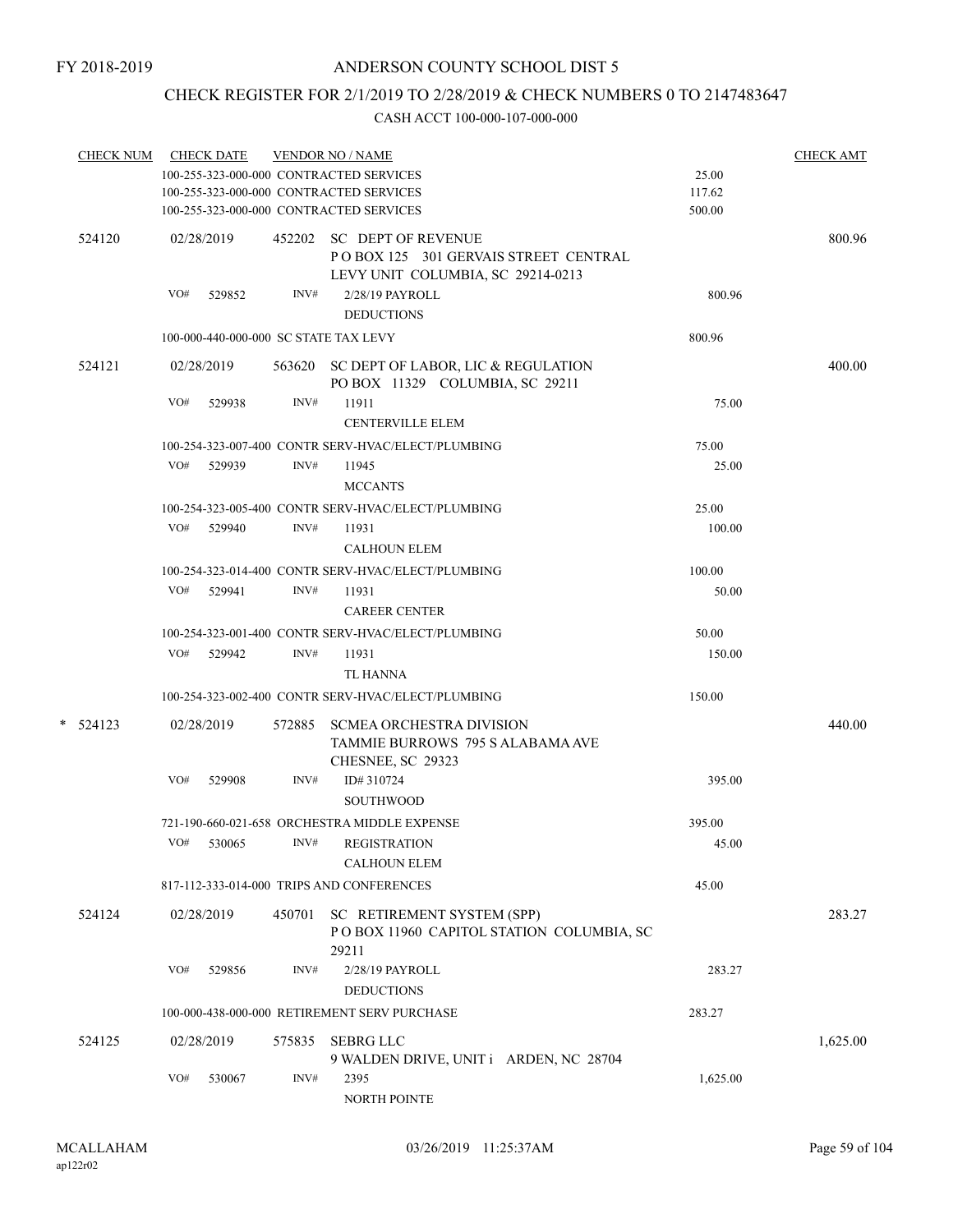# CHECK REGISTER FOR 2/1/2019 TO 2/28/2019 & CHECK NUMBERS 0 TO 2147483647

| <b>CHECK NUM</b><br><b>CHECK DATE</b> |               |                               |                                                                                                                                                                                                                                                                                                                                                                                                                                                                 |                                                                                                                                                                                                                                                                                                                                                                   |                                                                                                                                 | <b>CHECK AMT</b>                                                        |  |  |
|---------------------------------------|---------------|-------------------------------|-----------------------------------------------------------------------------------------------------------------------------------------------------------------------------------------------------------------------------------------------------------------------------------------------------------------------------------------------------------------------------------------------------------------------------------------------------------------|-------------------------------------------------------------------------------------------------------------------------------------------------------------------------------------------------------------------------------------------------------------------------------------------------------------------------------------------------------------------|---------------------------------------------------------------------------------------------------------------------------------|-------------------------------------------------------------------------|--|--|
|                                       |               |                               |                                                                                                                                                                                                                                                                                                                                                                                                                                                                 |                                                                                                                                                                                                                                                                                                                                                                   | 1,625.00                                                                                                                        |                                                                         |  |  |
| 02/28/2019                            |               | 75312-1216                    |                                                                                                                                                                                                                                                                                                                                                                                                                                                                 |                                                                                                                                                                                                                                                                                                                                                                   |                                                                                                                                 | 1,062.14                                                                |  |  |
| VO#<br>529910                         | INV#          | 9001737987                    |                                                                                                                                                                                                                                                                                                                                                                                                                                                                 |                                                                                                                                                                                                                                                                                                                                                                   | 416.68                                                                                                                          |                                                                         |  |  |
|                                       |               |                               |                                                                                                                                                                                                                                                                                                                                                                                                                                                                 |                                                                                                                                                                                                                                                                                                                                                                   |                                                                                                                                 |                                                                         |  |  |
| VO#<br>529911                         | INV#          | 9001735787                    |                                                                                                                                                                                                                                                                                                                                                                                                                                                                 |                                                                                                                                                                                                                                                                                                                                                                   | 125.95                                                                                                                          |                                                                         |  |  |
|                                       |               | <b>COPIES</b>                 |                                                                                                                                                                                                                                                                                                                                                                                                                                                                 |                                                                                                                                                                                                                                                                                                                                                                   |                                                                                                                                 |                                                                         |  |  |
|                                       |               |                               |                                                                                                                                                                                                                                                                                                                                                                                                                                                                 |                                                                                                                                                                                                                                                                                                                                                                   | 125.95                                                                                                                          |                                                                         |  |  |
| VO#<br>529912                         | INV#          | 9001679981<br>9001679985      |                                                                                                                                                                                                                                                                                                                                                                                                                                                                 |                                                                                                                                                                                                                                                                                                                                                                   | 125.63                                                                                                                          |                                                                         |  |  |
|                                       |               |                               |                                                                                                                                                                                                                                                                                                                                                                                                                                                                 |                                                                                                                                                                                                                                                                                                                                                                   | 19.83                                                                                                                           |                                                                         |  |  |
|                                       |               |                               |                                                                                                                                                                                                                                                                                                                                                                                                                                                                 |                                                                                                                                                                                                                                                                                                                                                                   | 105.80                                                                                                                          |                                                                         |  |  |
| VO#<br>530068                         | INV#          | 9001744253<br><b>COPIES</b>   |                                                                                                                                                                                                                                                                                                                                                                                                                                                                 |                                                                                                                                                                                                                                                                                                                                                                   | 58.15                                                                                                                           |                                                                         |  |  |
|                                       |               |                               |                                                                                                                                                                                                                                                                                                                                                                                                                                                                 |                                                                                                                                                                                                                                                                                                                                                                   | 58.15                                                                                                                           |                                                                         |  |  |
| VO#<br>530069                         | INV#          | 9001735129<br>9001741433      |                                                                                                                                                                                                                                                                                                                                                                                                                                                                 |                                                                                                                                                                                                                                                                                                                                                                   | 335.73                                                                                                                          |                                                                         |  |  |
|                                       |               |                               |                                                                                                                                                                                                                                                                                                                                                                                                                                                                 |                                                                                                                                                                                                                                                                                                                                                                   | 19.26                                                                                                                           |                                                                         |  |  |
|                                       |               |                               |                                                                                                                                                                                                                                                                                                                                                                                                                                                                 |                                                                                                                                                                                                                                                                                                                                                                   | 316.47                                                                                                                          |                                                                         |  |  |
| 02/28/2019                            | 473315        | SIGNARAMA                     |                                                                                                                                                                                                                                                                                                                                                                                                                                                                 |                                                                                                                                                                                                                                                                                                                                                                   |                                                                                                                                 | 4,576.74                                                                |  |  |
| VO#<br>529944                         | INV#          | 11079                         |                                                                                                                                                                                                                                                                                                                                                                                                                                                                 |                                                                                                                                                                                                                                                                                                                                                                   | 131.67                                                                                                                          |                                                                         |  |  |
|                                       |               | TLH & WHS                     |                                                                                                                                                                                                                                                                                                                                                                                                                                                                 |                                                                                                                                                                                                                                                                                                                                                                   |                                                                                                                                 |                                                                         |  |  |
|                                       |               |                               |                                                                                                                                                                                                                                                                                                                                                                                                                                                                 |                                                                                                                                                                                                                                                                                                                                                                   | 65.83                                                                                                                           |                                                                         |  |  |
|                                       |               |                               |                                                                                                                                                                                                                                                                                                                                                                                                                                                                 |                                                                                                                                                                                                                                                                                                                                                                   | 65.84                                                                                                                           |                                                                         |  |  |
| VO#<br>530010                         | INV#          | 10850<br><b>WESTSIDE</b>      | PO#                                                                                                                                                                                                                                                                                                                                                                                                                                                             | 10103                                                                                                                                                                                                                                                                                                                                                             | 4,445.07                                                                                                                        |                                                                         |  |  |
|                                       |               |                               |                                                                                                                                                                                                                                                                                                                                                                                                                                                                 |                                                                                                                                                                                                                                                                                                                                                                   | 4,445.07                                                                                                                        |                                                                         |  |  |
| 02/28/2019                            |               |                               |                                                                                                                                                                                                                                                                                                                                                                                                                                                                 |                                                                                                                                                                                                                                                                                                                                                                   |                                                                                                                                 | 350.00                                                                  |  |  |
| VO#<br>530070                         | INV#          | S54905<br><b>REGISTRATION</b> |                                                                                                                                                                                                                                                                                                                                                                                                                                                                 |                                                                                                                                                                                                                                                                                                                                                                   | 350.00                                                                                                                          |                                                                         |  |  |
|                                       |               |                               |                                                                                                                                                                                                                                                                                                                                                                                                                                                                 |                                                                                                                                                                                                                                                                                                                                                                   | 350.00                                                                                                                          |                                                                         |  |  |
| 02/28/2019                            | 574710        |                               |                                                                                                                                                                                                                                                                                                                                                                                                                                                                 |                                                                                                                                                                                                                                                                                                                                                                   |                                                                                                                                 | 1,950.00                                                                |  |  |
|                                       |               |                               |                                                                                                                                                                                                                                                                                                                                                                                                                                                                 |                                                                                                                                                                                                                                                                                                                                                                   |                                                                                                                                 |                                                                         |  |  |
|                                       |               | FEB 11-15                     |                                                                                                                                                                                                                                                                                                                                                                                                                                                                 |                                                                                                                                                                                                                                                                                                                                                                   |                                                                                                                                 |                                                                         |  |  |
|                                       |               |                               |                                                                                                                                                                                                                                                                                                                                                                                                                                                                 |                                                                                                                                                                                                                                                                                                                                                                   | 650.00                                                                                                                          |                                                                         |  |  |
|                                       |               |                               |                                                                                                                                                                                                                                                                                                                                                                                                                                                                 |                                                                                                                                                                                                                                                                                                                                                                   |                                                                                                                                 |                                                                         |  |  |
|                                       |               |                               |                                                                                                                                                                                                                                                                                                                                                                                                                                                                 |                                                                                                                                                                                                                                                                                                                                                                   | 650.00                                                                                                                          |                                                                         |  |  |
|                                       | VO#<br>529914 | INV#                          | <b>VENDOR NO / NAME</b><br>570059<br><b>COPIES</b><br>201-113-490-006-000 COPIER COST<br>721-190-660-021-562 COPIERS EXPENSE<br>201-112-490-011-000 COPIER COST<br>201-112-490-011-000 COPIER COST<br>100-147-410-018-000 SUPPLIES<br>100-112-410-007-000 SUPPLIES<br>100-113-410-007-000 SUPPLIES<br>29621<br>568745<br>10302259<br>100-126-312-006-000 PURCHASED SERVICES<br>100-126-312-008-000 PURCHASED SERVICES<br>100-126-312-010-000 PURCHASED SERVICES | 100-254-323-013-400 CONTR SERV-HVAC/ELECT/PLUMBING<br><b>SHARP BUSINESS SYSTEMS</b><br>505-253-520-002-TUR BASEBALL/SOFTBALL TURF<br>505-253-520-003-TUR BASEBALL/SOFTBALL TURF<br>505-253-520-003-TUR BASEBALL/SOFTBALL TURF<br>SKILLS USA SOUTH CAROLINA<br><b>GREER, SC 29651</b><br>207-115-312-001-010 STUDENT ORGANIZATIONS<br><b>SOLIANT HEALTH</b><br>PO# | DEPT 1216 PO BOX 121216 DALLAS, TX<br>4130 CLEMSON BLVD SUITE A ANDERSON, SC<br>DEPT. CH 14430 PALATINE, IL 60055-4330<br>99577 | 416.68<br>KIMBERLY JONES 404 CHESTNUT WOODS COURT<br>1,950.00<br>650.00 |  |  |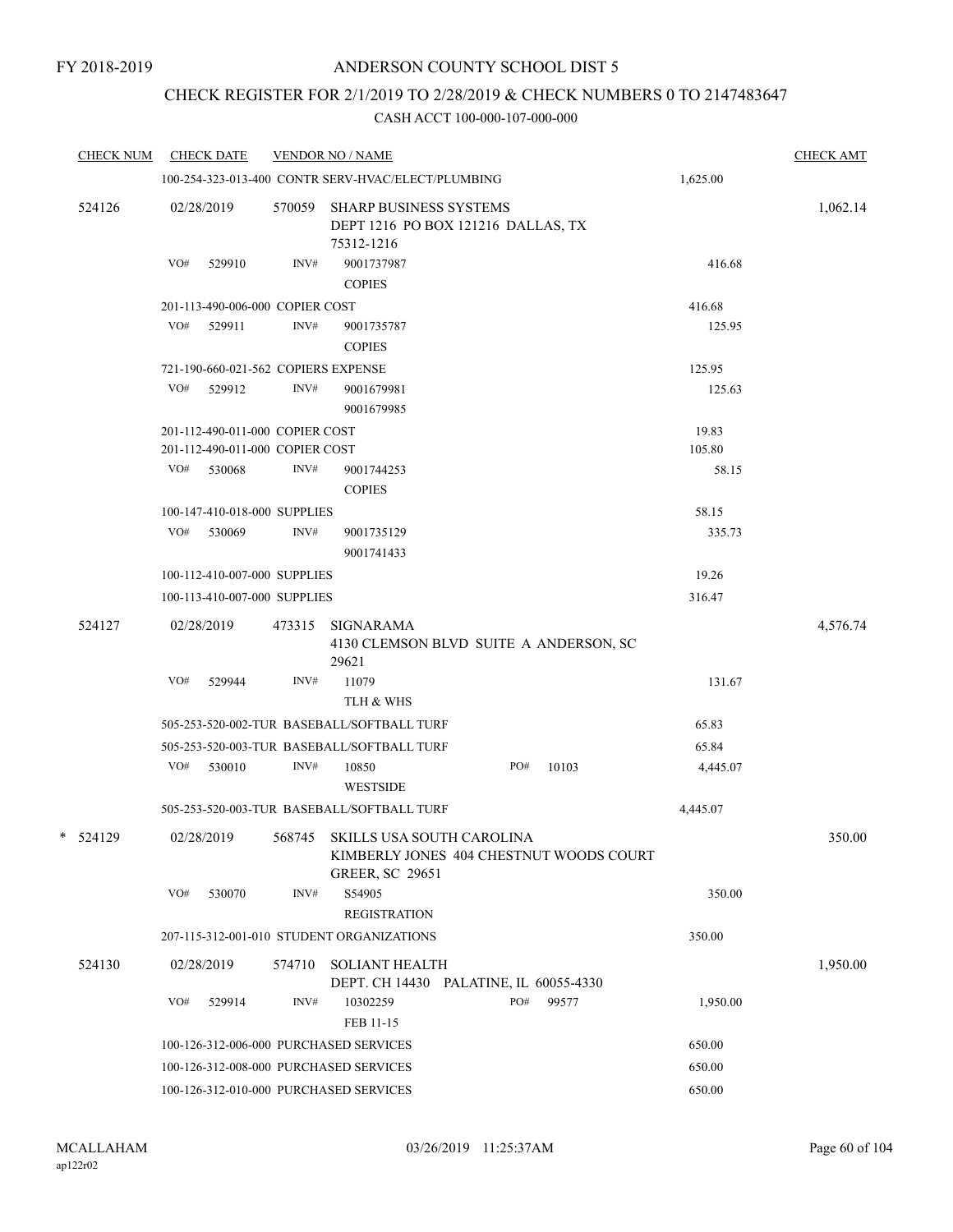# CHECK REGISTER FOR 2/1/2019 TO 2/28/2019 & CHECK NUMBERS 0 TO 2147483647

| <b>CHECK NUM</b> | <b>CHECK DATE</b>                 |        | <b>VENDOR NO / NAME</b>                                                                                          |           | <b>CHECK AMT</b> |
|------------------|-----------------------------------|--------|------------------------------------------------------------------------------------------------------------------|-----------|------------------|
| 524131           | 02/28/2019                        | 573721 | SSBT AS TTEE FOR SCORP MM61953-001-042<br>MASS MUTUAL RETIREMENT SERVICES PO BOX<br>219062 KANSAS CITY, MO 64121 |           | 19,861.38        |
|                  | VO#<br>529858                     | INV#   | 2/28/19 PAYROLL<br><b>DEDUCTIONS</b>                                                                             | 19,861.38 |                  |
|                  |                                   |        | 100-000-468-000-000 OPTIONAL RETIREMENT PLAN                                                                     | 12,768.02 |                  |
|                  |                                   |        | 100-000-484-000-000 EMPLOYER RETIREMENT PAYABLE                                                                  | 7,093.36  |                  |
| 524132           | 02/28/2019                        | 569192 | STC INCORPORATED<br>1904 WHITEHALL ROAD ATT: ACCOUNTS<br>RECEIVABLE ANDERSON, SC 29625                           |           | 3,255.50         |
|                  | VO#<br>529915                     | INV#   | <b>TL HANNA</b><br>2018 CLUB CAR                                                                                 | 2,500.00  |                  |
|                  | 100-271-410-002-000 SUPPLIES      |        |                                                                                                                  | 2,500.00  |                  |
|                  | VO#<br>529936                     | INV#   | 80277<br><b>BATTERIES</b>                                                                                        | 755.50    |                  |
|                  |                                   |        | 100-254-323-005-001 CONTRACTED SERVICES                                                                          | 755.50    |                  |
| 524133           | 02/28/2019                        | 572995 | SUPPLYWORKS<br>PO BOX 742604<br>ATLANTA, GA 30374-2604                                                           |           | 2,652.10         |
|                  | VO#<br>529935                     | INV#   | 478362338<br><b>SUPPLIES</b>                                                                                     | 2,652.10  |                  |
|                  |                                   |        | 100-252-410-000-000 SUPPLIES AND MATERIALS                                                                       | 2,652.10  |                  |
| 524134           | 02/28/2019                        | 575405 | TC EDUCATIONAL CONSULTING LLC<br>219 COUNTRY GLEN LANE PELZER, SC 29669                                          |           | 500.00           |
|                  | VO#<br>530071                     | INV#   | PO#<br>WHITEHALL<br>99595<br><b>FEB 8 &amp; FEB 25</b>                                                           | 500.00    |                  |
|                  | 201-224-312-019-000 PD CONSULTANT |        |                                                                                                                  | 500.00    |                  |
| 524135           | 02/28/2019                        | 572503 | TG<br>P O BOX 659601 SAN ANTONIO, TX 78265-9601                                                                  |           | 478.73           |
|                  | VO#<br>529849                     | INV#   | 2/28/19 PAYROLL<br><b>DEDUCTIONS</b>                                                                             | 478.73    |                  |
|                  | 100-000-441-000-000 MISCELLANEOUS |        |                                                                                                                  | 478.73    |                  |
| 524136           | 02/28/2019                        |        | 572122 THE ELECTRIC CITY NEWS<br>POBOX 1015 ANDERSON, SC 29622                                                   |           | 675.00           |
|                  | VO#<br>530072                     | INV#   | 6332<br><b>FULL PAGE AD</b>                                                                                      | 675.00    |                  |
|                  |                                   |        | 100-263-360-000-000 PRINTING AND BINDING                                                                         | 675.00    |                  |
| 524137           | 02/28/2019                        | 504890 | <b>TIAA-CREF</b>                                                                                                 |           | 23,332.08        |
|                  | VO#<br>529857                     | INV#   | POBOX 105316 ATLANTA, GA 30348-5316<br>2/28/19 PAYROLL<br><b>DEDUCTIONS</b>                                      | 23,332.08 |                  |
|                  |                                   |        | 100-000-468-000-000 OPTIONAL RETIREMENT PLAN                                                                     | 14,999.20 |                  |
|                  |                                   |        | 100-000-484-000-000 EMPLOYER RETIREMENT PAYABLE                                                                  | 8,332.88  |                  |
| 524138           | 02/28/2019                        |        | 572346 TILLMAN, DAMOND <sup>^^</sup>                                                                             |           | 102.00           |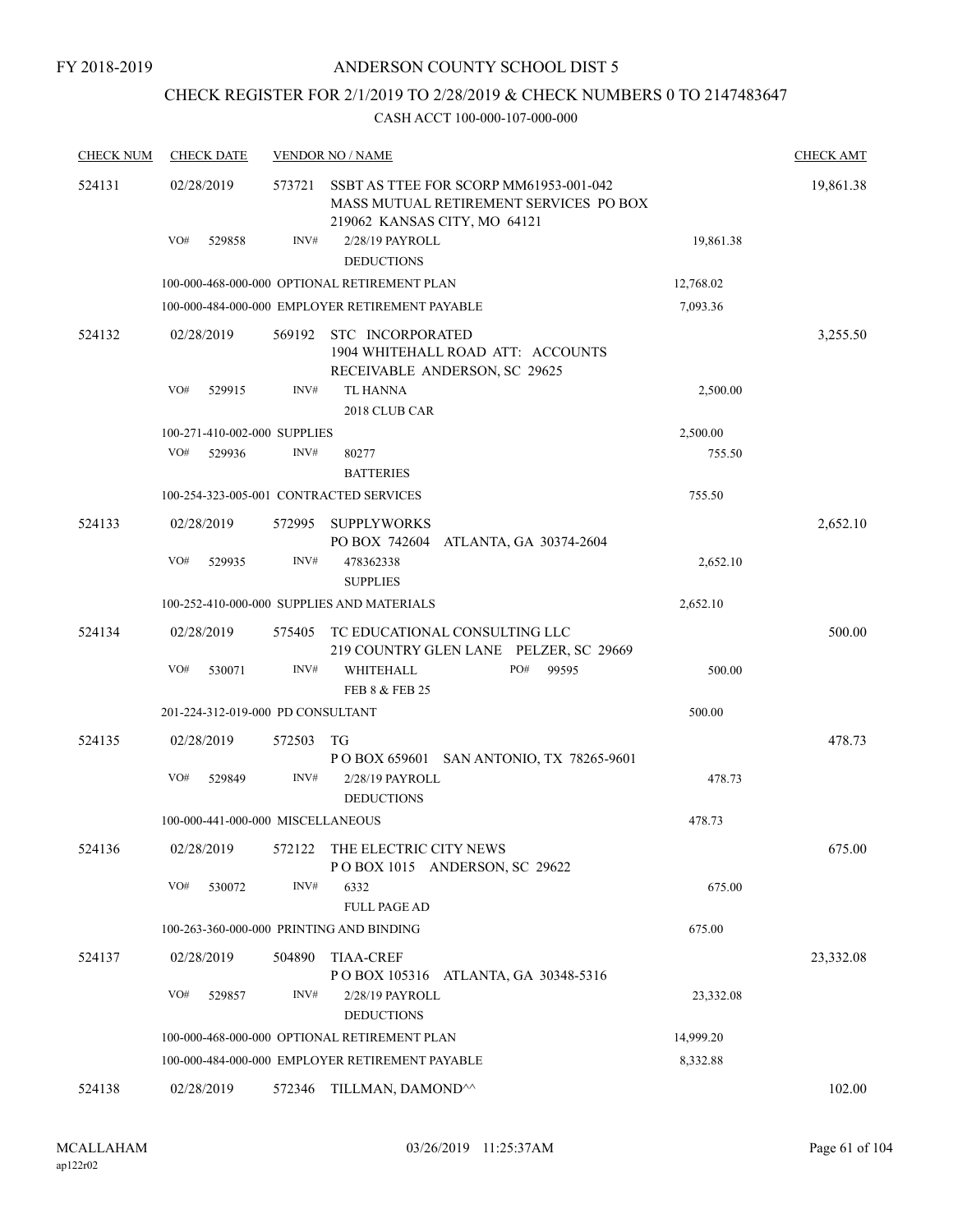# CHECK REGISTER FOR 2/1/2019 TO 2/28/2019 & CHECK NUMBERS 0 TO 2147483647

|   | <b>CHECK NUM</b> | <b>CHECK DATE</b> |            |                                   | <b>VENDOR NO / NAME</b>                                                                            | <b>CHECK AMT</b> |           |  |
|---|------------------|-------------------|------------|-----------------------------------|----------------------------------------------------------------------------------------------------|------------------|-----------|--|
|   |                  |                   |            |                                   | PO BOX 433 CALHOUN FALLS, SC 29628                                                                 |                  |           |  |
|   |                  | VO#               | 529870     | INV#                              | FEB 13 WHS<br><b>BBALL OFFICIAL</b>                                                                | 102.00           |           |  |
|   |                  |                   |            |                                   | 100-271-312-003-000 ADDITIONAL SECURITY                                                            | 102.00           |           |  |
|   | 524139           | 02/28/2019        |            | 575841                            | TITANIC - THE WORLD'S LARGEST MUSEUM<br>2134 PARKWAY PIGEON FORGE, TN 37863                        |                  | 400.00    |  |
|   |                  | VO#               | 529916     | INV#                              | CONF#44375                                                                                         | 400.00           |           |  |
|   |                  |                   |            |                                   | <b>ROBERT ANDERSON</b>                                                                             |                  |           |  |
|   |                  |                   |            | 100-113-410-006-000 SUPPLIES      |                                                                                                    | 400.00           |           |  |
| * | 524141           |                   | 02/28/2019 | 575080                            | TRIAD SPECIALTIES INC<br>PO BOX 14009 AUGUSTA, GA 30919-0009                                       |                  | 780.03    |  |
|   |                  | VO#               | 529934     | INV#                              | 120617<br><b>SUPPLIES</b>                                                                          | 780.03           |           |  |
|   |                  |                   |            |                                   | 100-254-410-002-001 SUPPLIES - MAINTENANCE                                                         | 780.03           |           |  |
|   | 524142           | 02/28/2019        |            | 564298                            | UNITED WAY OF ANDERSON COUNTY<br>POBOX 2067 ANDERSON, SC 29622                                     |                  | 2,065.58  |  |
|   |                  | VO#               | 529855     | INV#                              | 2/28/19 PAYROLL                                                                                    | 2,065.58         |           |  |
|   |                  |                   |            |                                   | <b>DEDUCTIONS</b>                                                                                  |                  |           |  |
|   |                  |                   |            |                                   | 100-000-455-000-000 UNITED FUND - PAYABLE                                                          | 2,065.58         |           |  |
|   | 524143           | 02/28/2019        |            | 572350                            | US DEPARTMENT OF EDUCATION AWG<br>NATIONAL PAYMENT CENTER PO BOX 790356 ST<br>LOUIS, MO 63179-0356 |                  | 568.55    |  |
|   |                  | VO#               | 529851     | INV#                              | 2/28/19 PAYROLL<br><b>DEDUCTIONS</b>                                                               | 568.55           |           |  |
|   |                  |                   |            | 100-000-441-000-000 MISCELLANEOUS |                                                                                                    | 568.55           |           |  |
|   | 524144           |                   | 02/28/2019 | 575086                            | VALIC<br>C/O JP MORGAN CHASE PO BOX 301701                                                         |                  | 45,738.48 |  |
|   |                  | VO#               | 529859     | INV#                              | DALLAS, TX 75303-1701<br>2/28/19 PAYROLL<br><b>DEDUCTIONS</b>                                      | 45,738.48        |           |  |
|   |                  |                   |            |                                   | 100-000-468-000-000 OPTIONAL RETIREMENT PLAN                                                       | 29,403.34        |           |  |
|   |                  |                   |            |                                   | 100-000-484-000-000 EMPLOYER RETIREMENT PAYABLE                                                    | 16,335.14        |           |  |
|   | 524145           | 02/28/2019        |            | 567711                            | WARD, ROBERT**<br>146 FYFFE DRIVE ANDERSON, SC 29625                                               |                  | 107.00    |  |
|   |                  | VO#               | 529863     | INV#                              | FEB 7 TLH<br><b>BBALL OFFICIAL</b>                                                                 | 107.00           |           |  |
|   |                  |                   |            |                                   | 100-271-312-002-000 ADDITIONAL SECURITY                                                            | 107.00           |           |  |
|   | 524146           | 02/28/2019        |            | 574962                            | WESCAD, INC.<br>PO BOX 1085 SIMPSONVILLE, SC 29681                                                 |                  | 1,440.00  |  |
|   |                  | VO#               | 529933     | INV#                              | ASD5-1907-CO<br><b>WESTSIDE</b>                                                                    | 1,440.00         |           |  |
|   |                  |                   |            |                                   | 505-253-520-003-TUR BASEBALL/SOFTBALL TURF                                                         | 1,440.00         |           |  |
|   | * 5957           |                   | 02/05/2019 |                                   | 574706 EMPLOYEE VENDOR                                                                             |                  | 535.72 E  |  |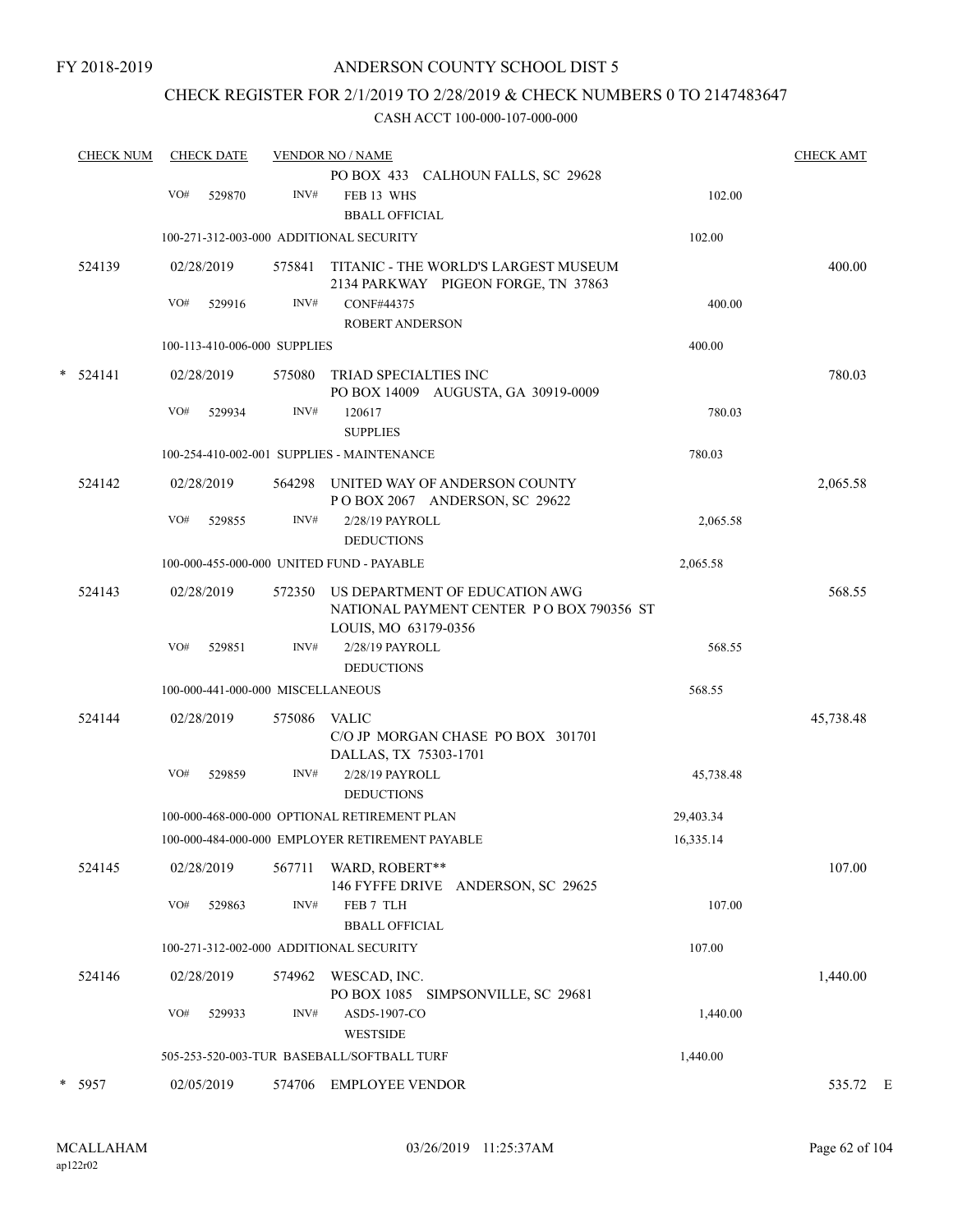# CHECK REGISTER FOR 2/1/2019 TO 2/28/2019 & CHECK NUMBERS 0 TO 2147483647

| <b>CHECK NUM</b> | <b>CHECK DATE</b> |     |                                  | <b>VENDOR NO / NAME</b> |                                                                                                                   |  | <b>CHECK AMT</b> |       |        |            |  |
|------------------|-------------------|-----|----------------------------------|-------------------------|-------------------------------------------------------------------------------------------------------------------|--|------------------|-------|--------|------------|--|
|                  |                   |     |                                  |                         | 412 ARCADIA DR ANDERSON, SC 29621                                                                                 |  |                  |       |        |            |  |
|                  |                   | VO# | 528951                           | INV#                    | <b>SUPPLIES</b><br>REIMBURSEMENT                                                                                  |  |                  |       | 535.72 |            |  |
|                  |                   |     |                                  |                         | 900-112-410-017-036 WELLS FARGO/ISCHOOL 1BOOK SUPPLIES                                                            |  |                  |       | 535.72 |            |  |
|                  | 5959              |     | 02/05/2019                       |                         | 564662 BRADY'S SCREEN PRINTING<br>106 CONCORD ROAD ATT: ACCOUNTS<br>RECEIVABLE ANDERSON, SC 29621                 |  |                  |       |        | 276.60 E   |  |
|                  |                   | VO# | 528980                           | INV#                    | 34628<br><b>MIDWAY KARATE</b>                                                                                     |  |                  |       | 276.60 |            |  |
|                  |                   |     |                                  |                         |                                                                                                                   |  |                  |       |        |            |  |
|                  |                   |     |                                  |                         | 717-190-660-017-346 KARATE CLUB EXPENSE                                                                           |  |                  |       | 276.60 |            |  |
|                  | 5960              |     | 02/05/2019                       |                         | 569895 BROADWAY TECHNOLOGIES, INC<br>203 N. HAMILTON STREET WILLIAMSTON, SC<br>29697                              |  |                  |       |        | 133.34 E   |  |
|                  |                   | VO# | 528981                           | INV#                    | 7920<br><b>SUPPLIES</b>                                                                                           |  |                  |       | 133.34 |            |  |
|                  |                   |     | 100-114-410-003-000 SUPPLIES     |                         |                                                                                                                   |  |                  |       | 133.34 |            |  |
|                  | 5964              |     | 02/05/2019                       |                         | 199000 DEMCO, INC<br>POBOX 8048 MADISON, WI 53708-8048                                                            |  |                  |       |        | 277.96 E   |  |
|                  |                   | VO# | 528985                           | INV#                    | 6513461<br><b>SUPPLIES</b>                                                                                        |  | PO#              | 10012 | 277.96 |            |  |
|                  |                   |     | 100-222-410-006-000 SUPPLIES     |                         |                                                                                                                   |  |                  |       | 277.96 |            |  |
| *                | 5966              |     | 02/05/2019                       | 569982                  | DSCS HOLDINGS, LLC<br>D/B/A VIRTUAL IMAGE TECHNOLOGY PO BOX<br>2200 CHARLOTTE, NC 28241-2200                      |  |                  |       |        | 626.19 E   |  |
|                  |                   | VO# | 528986                           | INV#                    | 285122<br><b>SERVICES</b>                                                                                         |  |                  |       | 626.19 |            |  |
|                  |                   |     |                                  |                         | 100-264-312-000-000 PURCHASED SERVICES                                                                            |  |                  |       | 626.19 |            |  |
| *                | 5970              |     | 02/05/2019                       | 569871                  | FOLLETT SCHOOL SOLUTIONS, INC<br>91826 COLLECTION CENTER DRIVE ATT:<br>ACCOUNTS RECEIVABLE CHICAGO, IL 60693-0918 |  |                  |       |        | 485.41 E   |  |
|                  |                   | VO# | 528987                           | INV#                    | 401052F<br><b>GLENVIEW</b>                                                                                        |  | PO#              | 10181 | 485.41 |            |  |
|                  |                   |     | 100-222-410-000-MDA MEDIA EBOOKS |                         |                                                                                                                   |  |                  |       | 485.41 |            |  |
|                  | 5971              |     | 02/05/2019                       |                         | 237555 FORMS & SUPPLY<br>POBOX 563953 ATT: ACCOUNTS RECEIVABLE<br>CHARLOTTE, NC 28256                             |  |                  |       |        | 2,187.78 E |  |
|                  |                   | VO# | 528990                           | INV#                    | 4900897<br><b>SUPPLIES</b>                                                                                        |  |                  |       | 83.05  |            |  |
|                  |                   |     |                                  |                         | 715-271-660-015-201 MISCELLANEOUS EXPENSE                                                                         |  |                  |       | 83.05  |            |  |
|                  |                   | VO# | 528991                           | INV#                    | 4861705<br><b>TABLE</b>                                                                                           |  | PO#              | 10040 | 411.95 |            |  |
|                  |                   |     | 124-114-410-024-000 SUPPLIES     |                         |                                                                                                                   |  |                  |       | 411.95 |            |  |
|                  |                   | VO# | 528992                           | INV#                    | 4900009<br><b>SUPPLIES</b>                                                                                        |  | PO#              | 10061 | 58.80  |            |  |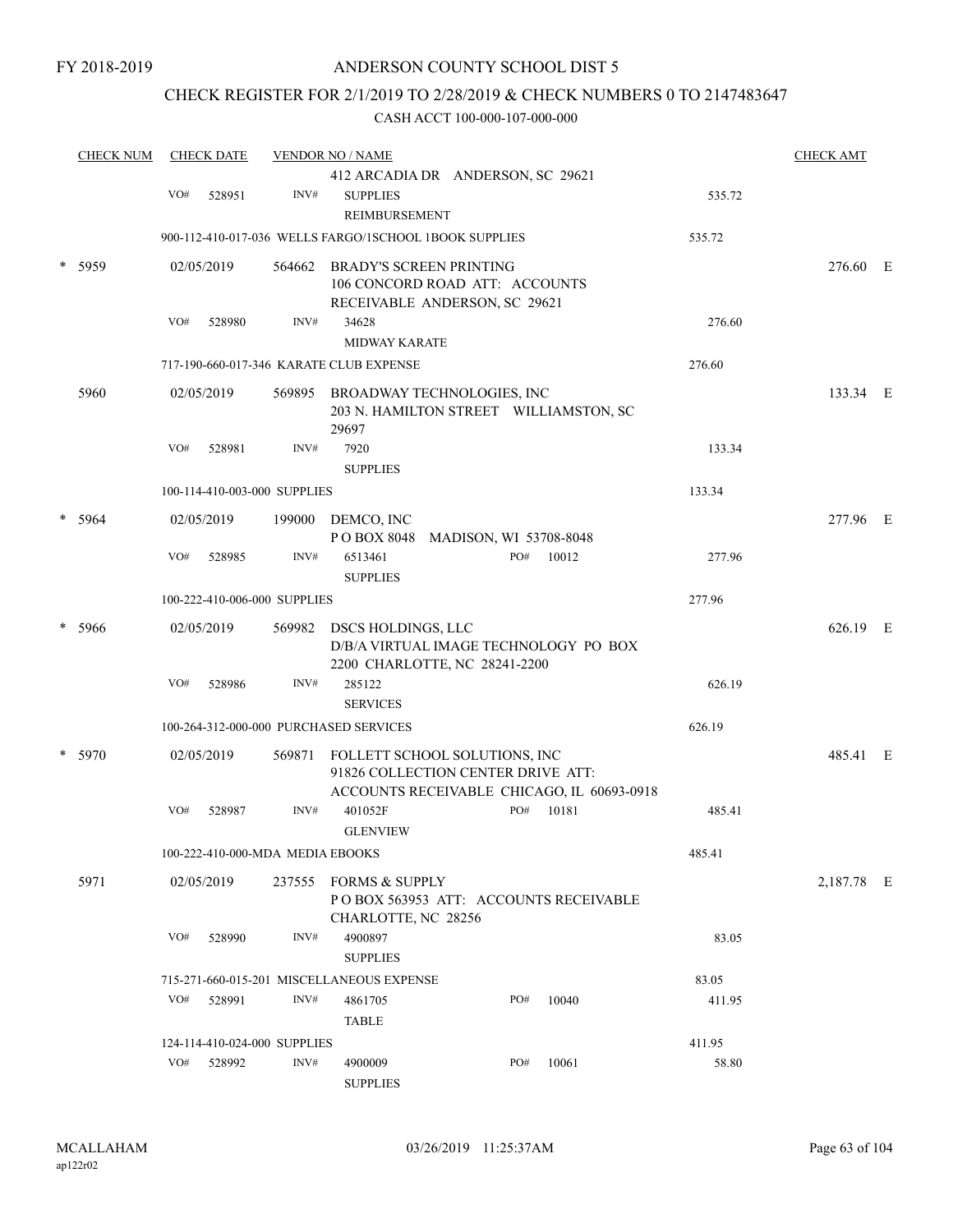# CHECK REGISTER FOR 2/1/2019 TO 2/28/2019 & CHECK NUMBERS 0 TO 2147483647

|  | <b>CHECK NUM</b> | <b>CHECK DATE</b><br><b>VENDOR NO / NAME</b> |                              |        |                                                               |          |            |  |  |  |
|--|------------------|----------------------------------------------|------------------------------|--------|---------------------------------------------------------------|----------|------------|--|--|--|
|  |                  |                                              |                              |        | 100-252-410-000-000 SUPPLIES AND MATERIALS                    | 58.80    |            |  |  |  |
|  |                  | VO#                                          | 528993                       | INV#   | 4890448                                                       | 294.77   |            |  |  |  |
|  |                  |                                              |                              |        | <b>SUPPLIES</b>                                               |          |            |  |  |  |
|  |                  |                                              | 100-112-410-007-000 SUPPLIES |        |                                                               | 294.77   |            |  |  |  |
|  |                  | VO#                                          | 528994                       | INV#   | 4908729                                                       | 64.56    |            |  |  |  |
|  |                  |                                              |                              |        | <b>SUPPLIES</b>                                               |          |            |  |  |  |
|  |                  |                                              | 100-233-410-012-000 SUPPLIES |        |                                                               | 64.56    |            |  |  |  |
|  |                  |                                              | VO# 528995                   | INV#   | 4904109                                                       | 849.82   |            |  |  |  |
|  |                  |                                              |                              |        | 4904839                                                       |          |            |  |  |  |
|  |                  |                                              | 100-112-410-014-000 SUPPLIES |        |                                                               | 781.45   |            |  |  |  |
|  |                  |                                              | 100-112-410-014-000 SUPPLIES |        |                                                               | 68.37    |            |  |  |  |
|  |                  |                                              | VO# 528996                   | INV#   | 4900216                                                       | 424.83   |            |  |  |  |
|  |                  |                                              |                              |        | <b>CHAIR</b>                                                  |          |            |  |  |  |
|  |                  |                                              |                              |        | 723-190-660-023-911 MISCELLANEOUS- ADULT ED EXPENSE           | 424.83   |            |  |  |  |
|  |                  |                                              |                              |        |                                                               |          |            |  |  |  |
|  | * 5974           |                                              | 02/05/2019                   |        | 575614 EMPLOYEE VENDOR<br>100 LIMELIGHT DR ANDERSON, SC 29621 |          | 338.41 E   |  |  |  |
|  |                  | VO#                                          | 528943                       | INV#   | <b>BOSCH EVENT</b>                                            | 338.41   |            |  |  |  |
|  |                  |                                              |                              |        | REIMBURSEMENT                                                 |          |            |  |  |  |
|  |                  |                                              |                              |        | 100-115-312-031-000 PURCHASED SERVICES                        | 32.78    |            |  |  |  |
|  |                  |                                              |                              |        |                                                               |          |            |  |  |  |
|  |                  |                                              | 100-115-410-031-000 SUPPLIES |        |                                                               | 305.63   |            |  |  |  |
|  | 5975             |                                              | 02/05/2019                   | 565738 | <b>EMPLOYEE VENDOR</b>                                        |          | 256.16 E   |  |  |  |
|  |                  |                                              |                              |        | 100 LIMELIGHT DRIVE ANDERSON, SC 29621                        |          |            |  |  |  |
|  |                  | VO#                                          | 528925                       | INV#   | JAN 29-30                                                     | 256.16   |            |  |  |  |
|  |                  |                                              |                              |        | <b>COLUMBIA</b>                                               |          |            |  |  |  |
|  |                  |                                              |                              |        | 100-254-333-000-OPS TRIPS-OPERATIONS                          | 256.16   |            |  |  |  |
|  | * 5981           |                                              | 02/05/2019                   | 573239 | JONES & BARTLETT LEARNING                                     |          | 3,995.75 E |  |  |  |
|  |                  |                                              |                              |        | PO BOX 417289 BOSTON, MA 02241-7289                           |          |            |  |  |  |
|  |                  | VO#                                          | 529008                       | INV#   | 3981179<br>10037<br>PO#                                       | 3,995.75 |            |  |  |  |
|  |                  |                                              |                              |        | <b>FAT ONLINE</b>                                             |          |            |  |  |  |
|  |                  |                                              |                              |        | 328-115-312-001-000 PURCHASED SERVICES                        | 3,995.75 |            |  |  |  |
|  | * 5987           |                                              | 02/05/2019                   | 565398 | <b>EMPLOYEE VENDOR</b>                                        |          | 172.80 E   |  |  |  |
|  |                  |                                              |                              |        | 104 BAYBROOKE LANE ANDERSON, SC 29621                         |          |            |  |  |  |
|  |                  | VO#                                          | 528947                       | INV#   | <b>BRICK ST CAFE</b>                                          | 172.80   |            |  |  |  |
|  |                  |                                              |                              |        | REIMBURSEMENT                                                 |          |            |  |  |  |
|  |                  |                                              | 100-113-410-006-000 SUPPLIES |        |                                                               | 172.80   |            |  |  |  |
|  |                  |                                              |                              |        |                                                               |          |            |  |  |  |
|  | 5988             |                                              | 02/05/2019                   | 575814 | <b>EMPLOYEE VENDOR</b>                                        |          | 190.00 E   |  |  |  |
|  |                  |                                              |                              |        | 320 E BELTLINE BLVD APT C7 ANDERSON, SC<br>29621              |          |            |  |  |  |
|  |                  | VO#                                          | 529006                       | INV#   | TL HANNA                                                      | 190.00   |            |  |  |  |
|  |                  |                                              |                              |        |                                                               |          |            |  |  |  |
|  |                  |                                              |                              |        | <b>GOLF CART DRIVER</b>                                       |          |            |  |  |  |
|  |                  |                                              |                              |        | 100-271-312-002-000 ADDITIONAL SECURITY                       | 190.00   |            |  |  |  |
|  | * 5992           |                                              | 02/05/2019                   | 570294 | MARIANNA INDUSTRIES                                           |          | 227.84 E   |  |  |  |
|  |                  |                                              |                              |        | 11222 "I" STREET ATT: ACCOUNTS RECEIVABLE                     |          |            |  |  |  |
|  |                  |                                              |                              |        | OMAHA, NE 68137-1296                                          |          |            |  |  |  |
|  |                  |                                              |                              |        |                                                               |          |            |  |  |  |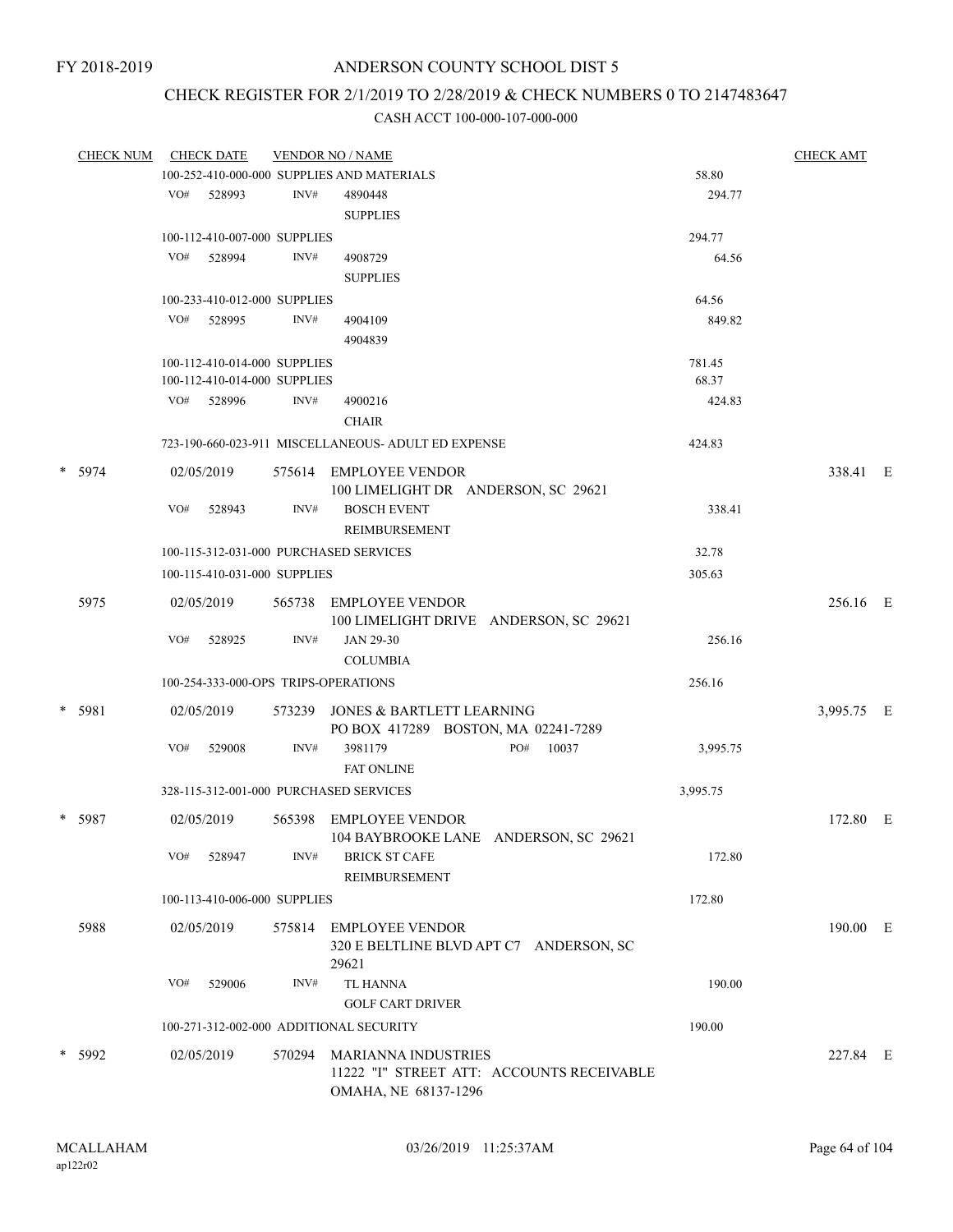# CHECK REGISTER FOR 2/1/2019 TO 2/28/2019 & CHECK NUMBERS 0 TO 2147483647

| <b>CHECK NUM</b> |     | <b>CHECK DATE</b>            |        | <b>VENDOR NO / NAME</b>                                                                               |     |       |          | <b>CHECK AMT</b> |  |
|------------------|-----|------------------------------|--------|-------------------------------------------------------------------------------------------------------|-----|-------|----------|------------------|--|
|                  | VO# | 529009                       | INV#   | 001-073168-19<br><b>SUPPLIES</b>                                                                      | PO# | 10140 | 227.84   |                  |  |
|                  |     |                              |        | 329-115-410-001-000 SUPPLIES-STATE EQUIPMENT                                                          |     |       | 227.84   |                  |  |
| 5994             |     | 02/05/2019                   |        | 262185 EMPLOYEE VENDOR<br>107 OLDE TOWNE DRIVE ANDERSON, SC 29621                                     |     |       |          | 141.16 E         |  |
|                  | VO# | 528927                       | INV#   | <b>JAN 25</b><br><b>COLUMBIA</b>                                                                      |     |       | 141.16   |                  |  |
|                  |     |                              |        | 871-224-333-000-000 TRIPS AND CONFERENCES                                                             |     |       | 141.16   |                  |  |
| 5995             |     | 02/05/2019                   |        | 574558 EMPLOYEE VENDOR<br>207 THOMAS ST. CLEMSON, SC 29631                                            |     |       |          | 448.83 E         |  |
|                  | VO# | 528953                       | INV#   | <b>SUPPLIES</b><br><b>REIMBURSEMENT</b>                                                               |     |       | 448.83   |                  |  |
|                  |     | 100-221-410-017-DIS SUPPLIES |        |                                                                                                       |     |       | 448.83   |                  |  |
| 5999             |     | 02/05/2019                   |        | 575576 EMPLOYEE VENDOR<br>150 FOREST COVE ROAD ANDERSON, SC 29626                                     |     |       |          | 310.37 E         |  |
|                  | VO# | 528928                       | INV#   | JAN 24-25<br><b>COLUMBIA</b>                                                                          |     |       | 310.37   |                  |  |
|                  |     |                              |        | 201-224-333-006-000 TRIPS AND CONFERENCES                                                             |     |       | 310.37   |                  |  |
| 6003             |     | 02/05/2019                   |        | 463575 SCHOOL HEALTH CORPORATION<br>6764 EAGLE WAY ATT: ACCOUNTS RECEIVABLE<br>CHICAGO, IL 60678-1067 |     |       |          | 177.98 E         |  |
|                  | VO# | 529022                       | INV#   | 3537296<br><b>CABINET</b>                                                                             | PO# | 10014 | 177.98   |                  |  |
|                  |     | 100-233-410-008-000 SUPPLIES |        |                                                                                                       |     |       | 177.98   |                  |  |
| 6005             |     | 02/05/2019                   | 568718 | THE READING WAREHOUSE<br>POBOX 41328 ATT: ACCOUNTS RECEIVABLE<br>NORTH CHARLESTON, SC 29423           |     |       |          | 516.75 E         |  |
|                  | VO# | 529033                       | INV#   | 190348<br><b>GLENVIEW MS</b>                                                                          | PO# | 10156 | 207.45   |                  |  |
|                  |     | 871-113-410-020-000 SUPPLIES |        |                                                                                                       |     |       | 207.45   |                  |  |
|                  | VO# | 529034                       | INV#   | 190343<br><b>MCCANTS</b>                                                                              | PO# | 10153 | 99.23    |                  |  |
|                  |     | 871-113-410-005-000 SUPPLIES |        |                                                                                                       |     |       | 99.23    |                  |  |
|                  | VO# | 529035                       | INV#   | 190342<br><b>MCCANTS</b>                                                                              | PO# | 10152 | 103.70   |                  |  |
|                  |     | 871-113-410-005-000 SUPPLIES |        |                                                                                                       |     |       | 103.70   |                  |  |
|                  | VO# | 529036                       | INV#   | 190339<br><b>MCCANTS</b>                                                                              | PO# | 10151 | 106.37   |                  |  |
|                  |     | 871-113-410-005-000 SUPPLIES |        |                                                                                                       |     |       | 106.37   |                  |  |
| 6007             |     | 02/05/2019                   | 573280 | WORLD'S FINEST CHOCOLATE, INC<br>8264 SOLUTIONS CENTER CHICAGO, IL<br>60677-8002                      |     |       |          | 1,595.00 E       |  |
|                  | VO# | 529045                       | INV#   | 91158405<br>ACCT #669248                                                                              |     |       | 1,595.00 |                  |  |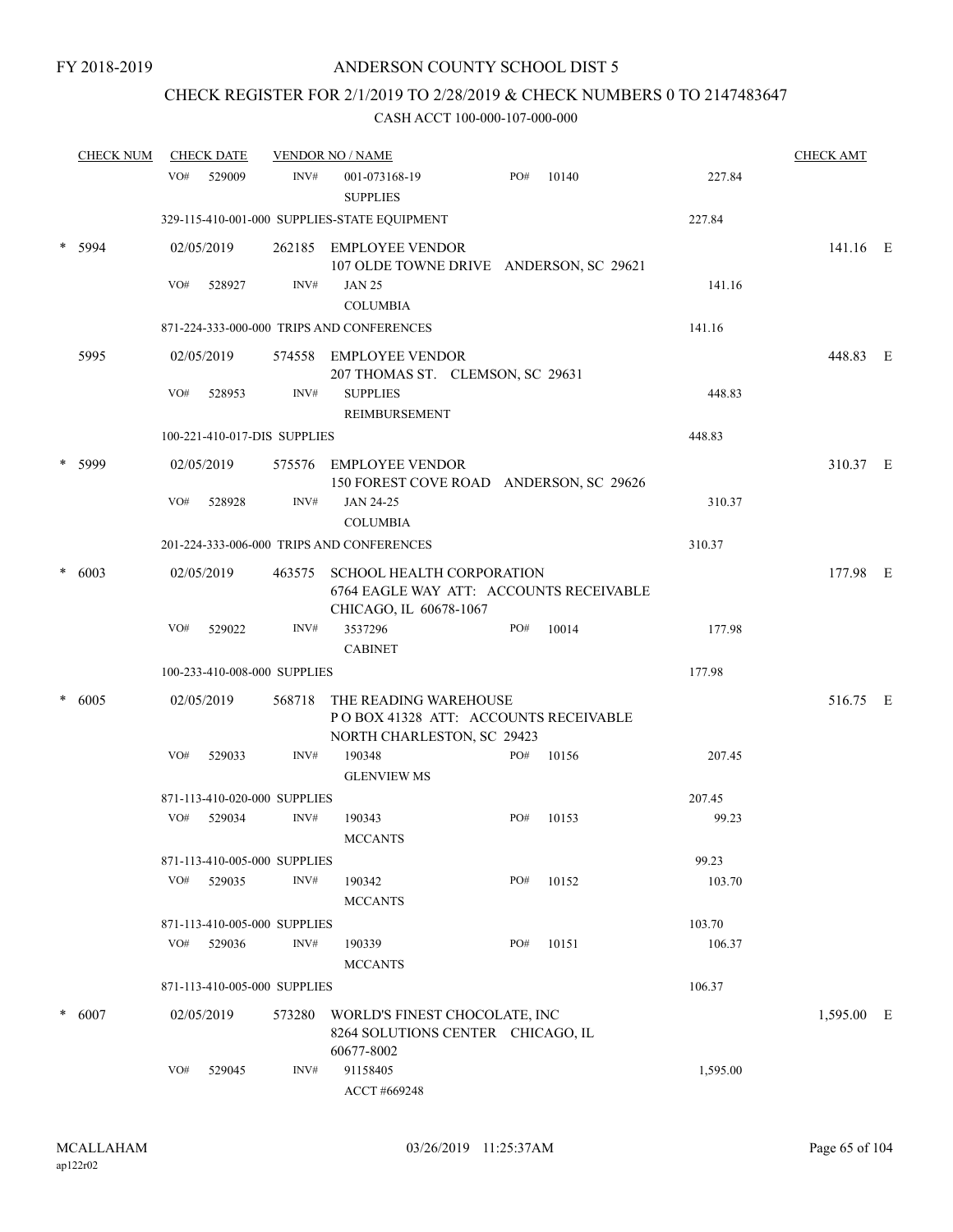# CHECK REGISTER FOR 2/1/2019 TO 2/28/2019 & CHECK NUMBERS 0 TO 2147483647

|   | <b>CHECK NUM</b> |     | <b>CHECK DATE</b>                 |        | <b>VENDOR NO / NAME</b><br>712-271-660-012-353 FIELD TRIPS GRADE 3 EXPENSE                                | 1,595.00 | <b>CHECK AMT</b> |  |
|---|------------------|-----|-----------------------------------|--------|-----------------------------------------------------------------------------------------------------------|----------|------------------|--|
|   | 6008             |     | 02/05/2019                        |        | 574879 EMPLOYEE VENDOR<br>2417 NORTHVIEW AVENUE ANDERSON, SC 29625                                        |          | 124.60 E         |  |
|   |                  | VO# | 528944                            | INV#   | <b>AMAZON</b><br>REIMBURSEMENT                                                                            | 124.60   |                  |  |
|   |                  |     | 100-112-410-012-000 SUPPLIES      |        |                                                                                                           | 124.60   |                  |  |
|   | 6009             |     | 02/08/2019                        |        | 573497 ALL CLEAR PLUMBING<br>101 GREEN LAKE ROAD GREENVILLE, SC 29607                                     |          | 400.00 E         |  |
|   |                  | VO# | 529089                            | INV#   | 5771711<br><b>WESTSIDE</b>                                                                                | 400.00   |                  |  |
|   |                  |     |                                   |        | 100-254-323-003-400 CONTR SERV-HVAC/ELECT/PLUMBING                                                        | 400.00   |                  |  |
|   | $* 6011$         |     | 02/08/2019                        | 566562 | ANDERSON OUTDOOR POWER EQUIPMENT<br>110 MIRACLE MILE DRIVE ATT: ACCOUNTS<br>RECEIVABLE ANDERSON, SC 29621 |          | 118.61 E         |  |
|   |                  | VO# | 529088                            | INV#   | 210026<br><b>SUPPLIES</b>                                                                                 | 118.61   |                  |  |
|   |                  |     |                                   |        | 100-254-410-000-001 MAINT, SUPPLIES-STRUCTURES                                                            | 118.61   |                  |  |
| * | 6015             |     | 02/08/2019                        |        | 568574 CCP CROWE'S CORPORATE PROMOTIONS<br>PO BOX 2647 ANDERSON, SC 29622                                 |          | 470.87 E         |  |
|   |                  | VO# | 529210                            | INV#   | 13394<br><b>GLENVIEW BAND</b>                                                                             | 470.87   |                  |  |
|   |                  |     |                                   |        | 100-113-410-005-COB CHORUS, ORCHESTRA & BAND                                                              | 49.17    |                  |  |
|   |                  |     |                                   |        | 705-271-660-005-601 BAND CLUB EXPENSE                                                                     | 421.70   |                  |  |
|   | 6016             |     | 02/08/2019                        |        | 187300 CRESCENT SUPPLY CO, INC<br>POBOX 8798 ATT: ACCOUNTS RECEIVABLE<br>GREENVILLE, SC 29604             |          | 1,656.52 E       |  |
|   |                  | VO# | 529078                            | INV#   | 394000<br><b>EXIT LIGHTS</b>                                                                              | 288.90   |                  |  |
|   |                  |     |                                   |        | 100-254-410-001-400 HVAC/ELECTRICAL/PLUMBING                                                              | 288.90   |                  |  |
|   |                  | VO# | 529079                            | INV#   | 394005<br><b>SUPPLIES</b>                                                                                 | 236.47   |                  |  |
|   |                  |     | 100-254-410-000-400 HVAC SUPPLIES |        |                                                                                                           | 236.47   |                  |  |
|   |                  | VO# | 529080                            | INV#   | 393999<br><b>SUPPLIES</b>                                                                                 | 110.25   |                  |  |
|   |                  |     |                                   |        | 100-254-410-023-400 SUPPLIES-HVAC/ELECT/PLUMBING                                                          | 110.25   |                  |  |
|   |                  | VO# | 529081                            | INV#   | 394004<br><b>SUPPLIES</b>                                                                                 | 101.61   |                  |  |
|   |                  |     |                                   |        | 100-254-410-002-400 HVAC/ELECTRICAL/PLUMBING                                                              | 101.61   |                  |  |
|   |                  | VO# | 529082                            | INV#   | 394003<br><b>SUPPLIES</b>                                                                                 | 745.70   |                  |  |
|   |                  |     |                                   |        | 100-254-410-007-400 HVAC/ELECTRICAL/PLUMBING                                                              | 745.70   |                  |  |
|   |                  | VO# | 529083                            | INV#   | 394006<br><b>SUPPLIES</b>                                                                                 | 93.26    |                  |  |
|   |                  |     |                                   |        | 100-254-410-021-400 HVAC/ELECTRICAL/PLUMBING                                                              | 93.26    |                  |  |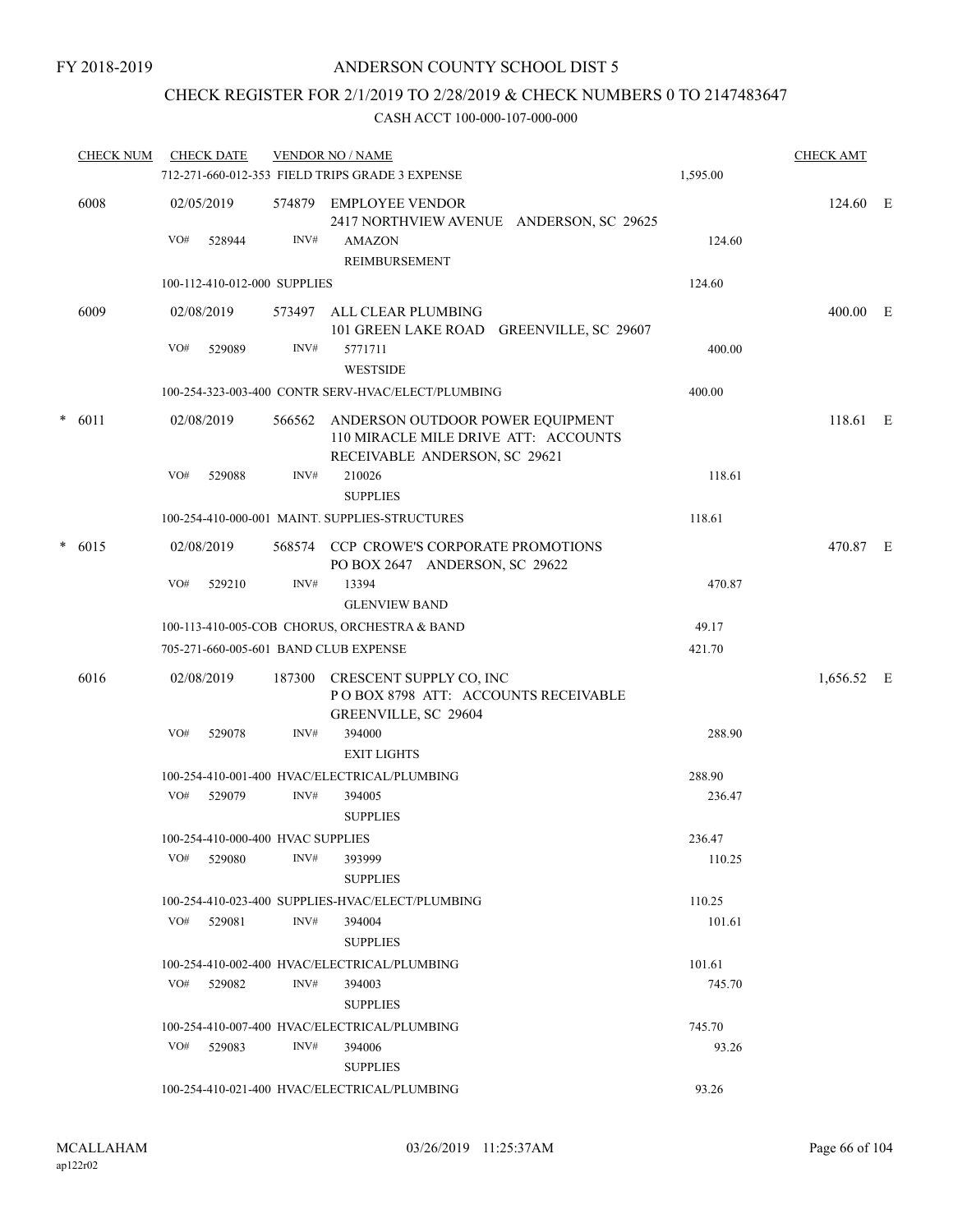# CHECK REGISTER FOR 2/1/2019 TO 2/28/2019 & CHECK NUMBERS 0 TO 2147483647

|   | <b>CHECK NUM</b> | <b>CHECK DATE</b>                     |        | <b>VENDOR NO / NAME</b>                                                                          |                 | <b>CHECK AMT</b> |  |
|---|------------------|---------------------------------------|--------|--------------------------------------------------------------------------------------------------|-----------------|------------------|--|
|   |                  | VO#<br>529084                         | INV#   | 394001<br><b>SUPPLIES</b>                                                                        | 61.43           |                  |  |
|   |                  |                                       |        | 100-254-410-005-400 HVAC/ELECTRICAL/PLUMBING                                                     | 61.43           |                  |  |
|   |                  | VO#<br>529085                         | INV#   | 394002<br><b>SUPPLIES</b>                                                                        | 18.90           |                  |  |
|   |                  |                                       |        | 100-254-410-001-400 HVAC/ELECTRICAL/PLUMBING                                                     | 18.90           |                  |  |
|   | 6017             | 02/08/2019                            | 571091 | DAVID TAYLOR HEATING & AIR<br>P.O. BOX 1287 ANDERSON, SC 29622                                   |                 | 8,980.00 E       |  |
|   |                  | VO#<br>529122                         | INV#   | 1583<br>PO#<br>99942<br><b>MCCANTS</b>                                                           | 8,980.00        |                  |  |
|   |                  |                                       |        | 505-254-323-005-000 CONTRACTED SERVICES                                                          | 8,980.00        |                  |  |
|   | $* 6023$         | 02/08/2019                            | 147630 | <b>EMPLOYEE VENDOR</b><br>1020 GRADY HALL ROAD ANDERSON, SC 29621                                |                 | 201.34 E         |  |
|   |                  | VO#<br>529218                         | INV#   | <b>JAN 30</b><br><b>CHARLOTTE</b>                                                                | 201.34          |                  |  |
|   |                  |                                       |        | 201-224-333-006-000 TRIPS AND CONFERENCES                                                        | 201.34          |                  |  |
|   | $* 6026$         | 02/08/2019                            | 241365 | G&G SALES AND SERVICE<br>3359 KENNERLY ROAD ATT: ACCOUNTS<br>RECEIVABLE IRMO, SC 29063-8505      |                 | 1,948.00 E       |  |
|   |                  | VO#<br>529075                         | INV#   | 4394                                                                                             | 1,948.00        |                  |  |
|   |                  |                                       |        | <b>ROBERT ANDERSON</b><br>100-254-323-006-001 CONTRACTED SERVICES                                | 1,948.00        |                  |  |
|   |                  |                                       |        |                                                                                                  |                 |                  |  |
| * | 6028             | 02/08/2019                            | 573954 | EMPLOYEE VENDOR<br>1045 BLYTHWOOD DRIVE PIEDMONT, SC 29673                                       |                 | 512.00 E         |  |
|   |                  | VO#<br>529106                         | INV#   | <b>JAN 30-FEB 2</b><br><b>INDIANAPOLIS</b>                                                       | 512.00          |                  |  |
|   |                  | 267-224-333-000-P10 TRIPS- LEADERSHIP |        |                                                                                                  | 512.00          |                  |  |
|   | $* 6030$         | 02/08/2019                            | 264114 | HEINEMANN<br>15963 COLLECTIONS CENTER DRIVE ATT:                                                 |                 | 988.90 E         |  |
|   |                  | VO#<br>529128                         | INV#   | ACCOUNTS RECEIVABLE CHICAGO, IL 60693<br>7023432<br>PO#<br>10056<br><b>SUPPLIES</b>              | 988.90          |                  |  |
|   |                  |                                       |        | 358-221-410-000-000 SUPPLIES AND MATERIALS<br>358-221-410-000-000 SUPPLIES AND MATERIALS         | 899.00<br>89.90 |                  |  |
|   | 6031             | 02/08/2019                            | 570057 | HERITAGE FOOD SERVICE GROUP<br>P.O. BOX 71595 ATT: ACCOUNTS RECEIVABLE<br>CHICAGO, IL 60694-1595 |                 | 153.49 E         |  |
|   |                  | VO#<br>529199                         | INV#   | 5494907<br><b>REPAIR PARTS</b>                                                                   | 153.49          |                  |  |
|   |                  |                                       |        | 600-256-323-002-000 REPAIRS TO EQUIPMENT                                                         | 153.49          |                  |  |
|   | 6032             | 02/08/2019                            | 573279 | HERSHEY CREAMERY COMPANY<br>301 S CAMERON STREET HARRISBURG, PA<br>17101-2815                    |                 | 134.10 E         |  |
|   |                  | VO#<br>529129                         | INV#   | 13920290                                                                                         | 134.10          |                  |  |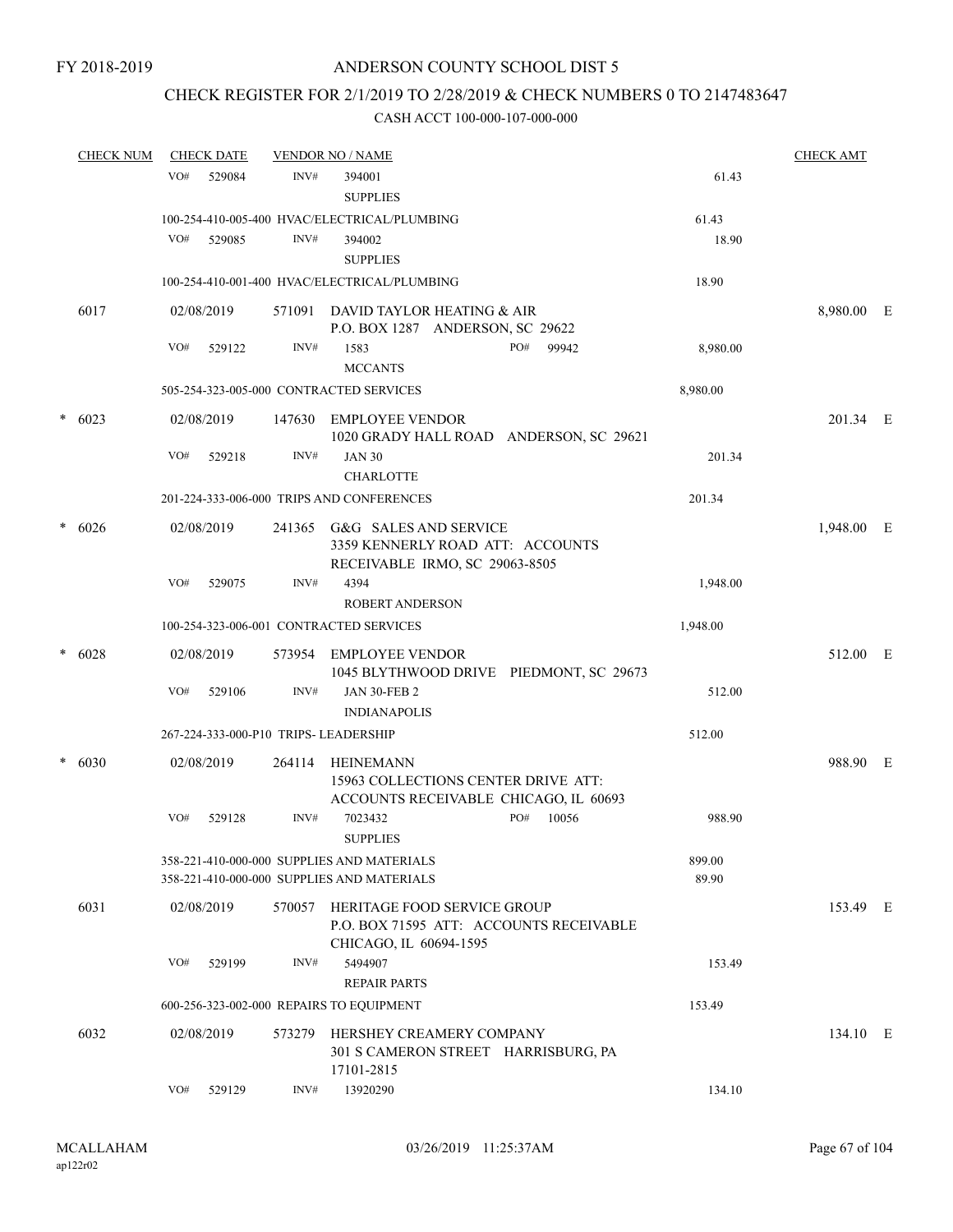# CHECK REGISTER FOR 2/1/2019 TO 2/28/2019 & CHECK NUMBERS 0 TO 2147483647

|   | <b>CHECK NUM</b> |     | <b>CHECK DATE</b>                 |        | <b>VENDOR NO / NAME</b>                                                                             |     |       |           | <b>CHECK AMT</b> |  |
|---|------------------|-----|-----------------------------------|--------|-----------------------------------------------------------------------------------------------------|-----|-------|-----------|------------------|--|
|   |                  |     |                                   |        | WHITEHALL                                                                                           |     |       |           |                  |  |
|   |                  |     |                                   |        | 719-271-660-019-391 ICE CREAM SALES EXPENSE                                                         |     |       | 134.10    |                  |  |
| * | 6035             |     | 02/08/2019                        | 298850 | <b>JOHNSON CONTROLS</b><br>POBOX 730068 ATT: ACCOUNTS RECEIVABLE<br>DALLAS, TX 75373                |     |       |           | 15,633.25 E      |  |
|   |                  | VO# | 529131                            | INV#   | 1-83968999310<br>JAN - MARCH 2019                                                                   | PO# | 99103 | 15,633.25 |                  |  |
|   |                  |     |                                   |        | 100-254-312-000-000 PURCHASED SERVICES-JCI                                                          |     |       | 15,633.25 |                  |  |
|   | 6040             |     | 02/08/2019                        | 574708 | EMPLOYEE VENDOR<br>17 TIDEWATER ANDERSON, SC 29625                                                  |     |       |           | 2,000.39 E       |  |
|   |                  | VO# | 529102                            | INV#   | <b>JAN 2019</b><br><b>MILEAGE</b>                                                                   |     |       | 51.50     |                  |  |
|   |                  |     | 283-223-333-000-000 TRIPS/MILEAGE |        |                                                                                                     |     |       | 51.50     |                  |  |
|   |                  | VO# | 529107                            | INV#   | <b>JAN 30-FEB 2</b><br><b>INDIANAPOLIS</b>                                                          |     |       | 1,948.89  |                  |  |
|   |                  |     |                                   |        | 267-224-333-000-P10 TRIPS- LEADERSHIP                                                               |     |       | 1,948.89  |                  |  |
|   | 6044             |     | 02/08/2019                        | 571109 | McG MECHANICAL, INC.<br>2000 PEARMAN DAIRY ROAD ANDERSON, SC<br>29625                               |     |       |           | 980.00 E         |  |
|   |                  | VO# | 529071                            | INV#   | 7306<br>TL HANNA                                                                                    |     |       | 980.00    |                  |  |
|   |                  |     |                                   |        | 100-254-323-002-400 CONTR SERV-HVAC/ELECT/PLUMBING                                                  |     |       | 980.00    |                  |  |
|   | 6046             |     | 02/08/2019                        | 352100 | MEREDITH BATTERY SERVICE<br>1802 WEST WHITNER STREET ATT: ACCOUNTS<br>RECEIVABLE ANDERSON, SC 29624 |     |       |           | 260.70 E         |  |
|   |                  | VO# | 529070                            | INV#   | 100778<br><b>BATTERIES</b>                                                                          |     |       | 260.70    |                  |  |
|   |                  |     | 100-254-410-002-000 SUPPLIES      |        |                                                                                                     |     |       | 260.70    |                  |  |
|   | 6049             |     | 02/08/2019                        | 572840 | <b>EMPLOYEE VENDOR</b><br>566 SAM BROWN ROAD SENECA, SC 29678                                       |     |       |           | 311.22 E         |  |
|   |                  | VO# | 529113                            | INV#   | <b>LIBRARY</b><br>REIMBURSEMENT                                                                     |     |       | 311.22    |                  |  |
|   |                  |     | 100-222-410-008-000 SUPPLIES      |        |                                                                                                     |     |       | 311.22    |                  |  |
|   | $* 6051$         |     | 02/08/2019                        | 394675 | PIP PRINTING<br>1005 NORTH FANT STREET ATT: ACCOUNTS<br>RECEIVABLE ANDERSON, SC 29621               |     |       |           | 514.53 E         |  |
|   |                  | VO# | 529212                            | INV#   | 98123<br><b>SOUTHWOOD</b>                                                                           |     |       | 514.53    |                  |  |
|   |                  |     | 817-113-410-021-000 SUPPLIES      |        |                                                                                                     |     |       | 514.53    |                  |  |
|   | 6052             |     | 02/08/2019                        | 426200 | <b>QUILL CORPORATION</b><br>POBOX 37600 ATT: ACCOUNTS RECEIVABLE<br>PHILADELPHIA, PA 19101-0600     |     |       |           | 368.88 E         |  |
|   |                  | VO# | 529137                            | INV#   | 4495392<br>4531516                                                                                  | PO# | 10182 | 368.88    |                  |  |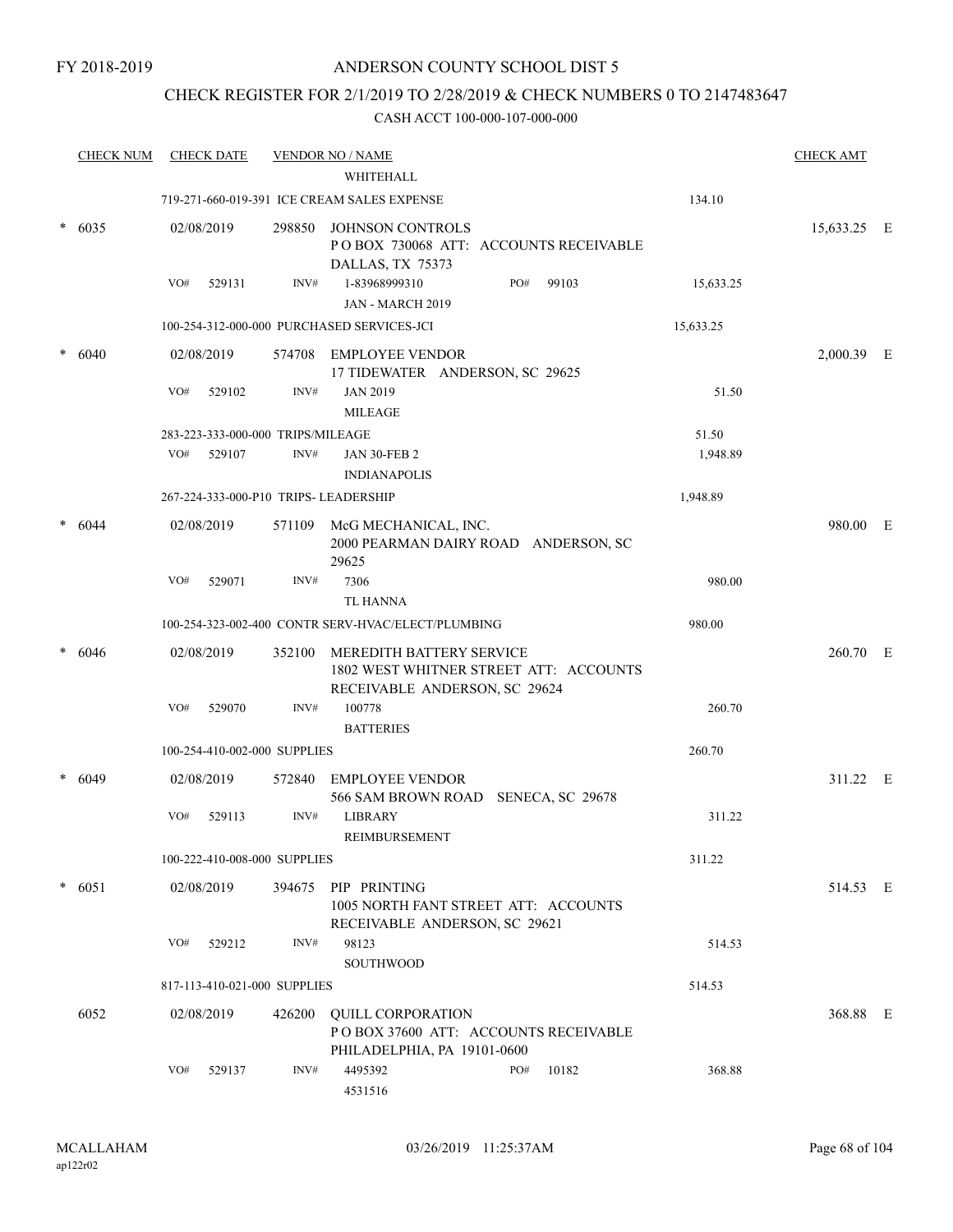#### FY 2018-2019

# ANDERSON COUNTY SCHOOL DIST 5

# CHECK REGISTER FOR 2/1/2019 TO 2/28/2019 & CHECK NUMBERS 0 TO 2147483647

|   | <b>CHECK NUM</b><br><b>CHECK DATE</b> |                                           | <b>VENDOR NO / NAME</b> | <b>CHECK AMT</b>                                                    |          |            |  |
|---|---------------------------------------|-------------------------------------------|-------------------------|---------------------------------------------------------------------|----------|------------|--|
|   |                                       | 100-115-410-001-000 SUPPLIES              |                         |                                                                     | 274.39   |            |  |
|   |                                       | 100-115-410-001-000 SUPPLIES              |                         |                                                                     | 94.49    |            |  |
|   | $*$ 6054                              | 02/08/2019                                | 571719                  | <b>REPUBLIC SERVICES #744</b>                                       |          | 9,223.05 E |  |
|   |                                       |                                           |                         | PO BOX 9001099 LOUISVILLE, KY 40290-1099                            |          |            |  |
|   |                                       | VO#<br>529139                             | INV#                    | PO#<br>001849193<br>99114                                           | 9,223.05 |            |  |
|   |                                       |                                           |                         | <b>FEB 2019</b>                                                     |          |            |  |
|   |                                       | 100-254-323-000-600 MAINTENANCE SERVICES  |                         |                                                                     | 846.44   |            |  |
|   |                                       | 100-254-323-001-600 MAINTENANCE SERVICES  |                         |                                                                     | 911.72   |            |  |
|   |                                       | 100-254-323-002-600 MAINTENANCE SERVICES  |                         |                                                                     | 619.15   |            |  |
|   |                                       | 100-254-323-003-600 MAINTENANCE SERVICES  |                         |                                                                     | 689.86   |            |  |
|   |                                       | 100-254-323-005-600 MAINTENANCE SERVICES  |                         |                                                                     | 583.80   |            |  |
|   |                                       | 100-254-323-006-600 MAINTENANCE SERVICES  |                         |                                                                     | 475.61   |            |  |
|   |                                       | 100-254-323-007-600 MAINTENANCE SERVICES  |                         |                                                                     | 237.81   |            |  |
|   |                                       | 100-254-323-008-600 MAINTENANCE SERVICES  |                         |                                                                     | 286.01   |            |  |
|   |                                       | 100-254-323-009-600 MAINTENANCE SERVICES  |                         |                                                                     | 237.81   |            |  |
|   |                                       | 100-254-323-010-600 MAINTENANCE SERVICES  |                         |                                                                     | 237.81   |            |  |
|   |                                       | 100-254-323-011-600 MAINTENANCE SERVICES  |                         |                                                                     | 237.81   |            |  |
|   |                                       | 100-254-323-012-600 MAINTENANCE SERVICES  |                         |                                                                     | 921.97   |            |  |
|   |                                       | 100-254-323-013-600 MAINTENANCE SERVICES  |                         |                                                                     | 237.81   |            |  |
|   |                                       | 100-254-323-014-600 MAINTENANCE SERVICES  |                         |                                                                     | 237.81   |            |  |
|   |                                       | 100-254-323-015-600 MAINTENANCE SERVICES  |                         |                                                                     | 237.81   |            |  |
|   |                                       | 100-254-323-016-600 MAINTENANCE SERVICES  |                         |                                                                     | 237.81   |            |  |
|   |                                       | 100-254-323-017-600 MAINTENANCE SERVICES  |                         |                                                                     | 286.01   |            |  |
|   |                                       | 100-254-323-018-600 MAINTENANCE SERVICES  |                         |                                                                     | 237.81   |            |  |
|   |                                       | 100-254-323-019-600 MAINTENANCE SERVICES  |                         |                                                                     | 237.81   |            |  |
|   |                                       | 100-254-323-020-600 MAINTENANCE SERVICES  |                         |                                                                     | 475.61   |            |  |
|   |                                       | 100-254-323-021-600 MAINTENANCE SERVICES  |                         |                                                                     | 570.95   |            |  |
|   |                                       | 100-254-323-023-600 MAINTENANCE SERVICES  |                         |                                                                     | 177.82   |            |  |
| * | 6058                                  | 02/08/2019                                | 472700                  | SHERWIN WILLIAMS                                                    |          | 217.86 E   |  |
|   |                                       |                                           |                         | 613 NORTH MURRAY AVENUE ATT: ACCOUNTS                               |          |            |  |
|   |                                       |                                           |                         | RECEIVABLE ANDERSON, SC 29625                                       |          |            |  |
|   |                                       | VO#<br>529064                             | INV#                    | 4068-4                                                              | 133.26   |            |  |
|   |                                       |                                           |                         | <b>SUPPLIES</b>                                                     |          |            |  |
|   |                                       |                                           |                         | 100-254-410-021-001 SUPPLIES - MAINTENANCE                          | 133.26   |            |  |
|   |                                       | VO#<br>529065                             | INV#                    | 0547-0                                                              | 84.60    |            |  |
|   |                                       |                                           |                         | <b>SUPPLIES</b>                                                     |          |            |  |
|   |                                       |                                           |                         | 100-254-410-021-001 SUPPLIES - MAINTENANCE                          | 84.60    |            |  |
|   | 6059                                  | 02/08/2019                                |                         | 572785 EMPLOYEE VENDOR<br>104 IVORY GLEN COURT GREENVILLE, SC 29611 |          | 312.52 E   |  |
|   |                                       | VO#<br>529188                             | INV#                    | <b>JAN 30</b>                                                       | 312.52   |            |  |
|   |                                       |                                           |                         | <b>CHARLOTTE</b>                                                    |          |            |  |
|   |                                       | 201-224-333-006-000 TRIPS AND CONFERENCES |                         |                                                                     | 312.52   |            |  |
|   |                                       |                                           |                         |                                                                     |          |            |  |
|   | 6061                                  | 02/08/2019                                |                         | 574654 EMPLOYEE VENDOR                                              |          | 801.60 E   |  |
|   |                                       |                                           |                         |                                                                     |          |            |  |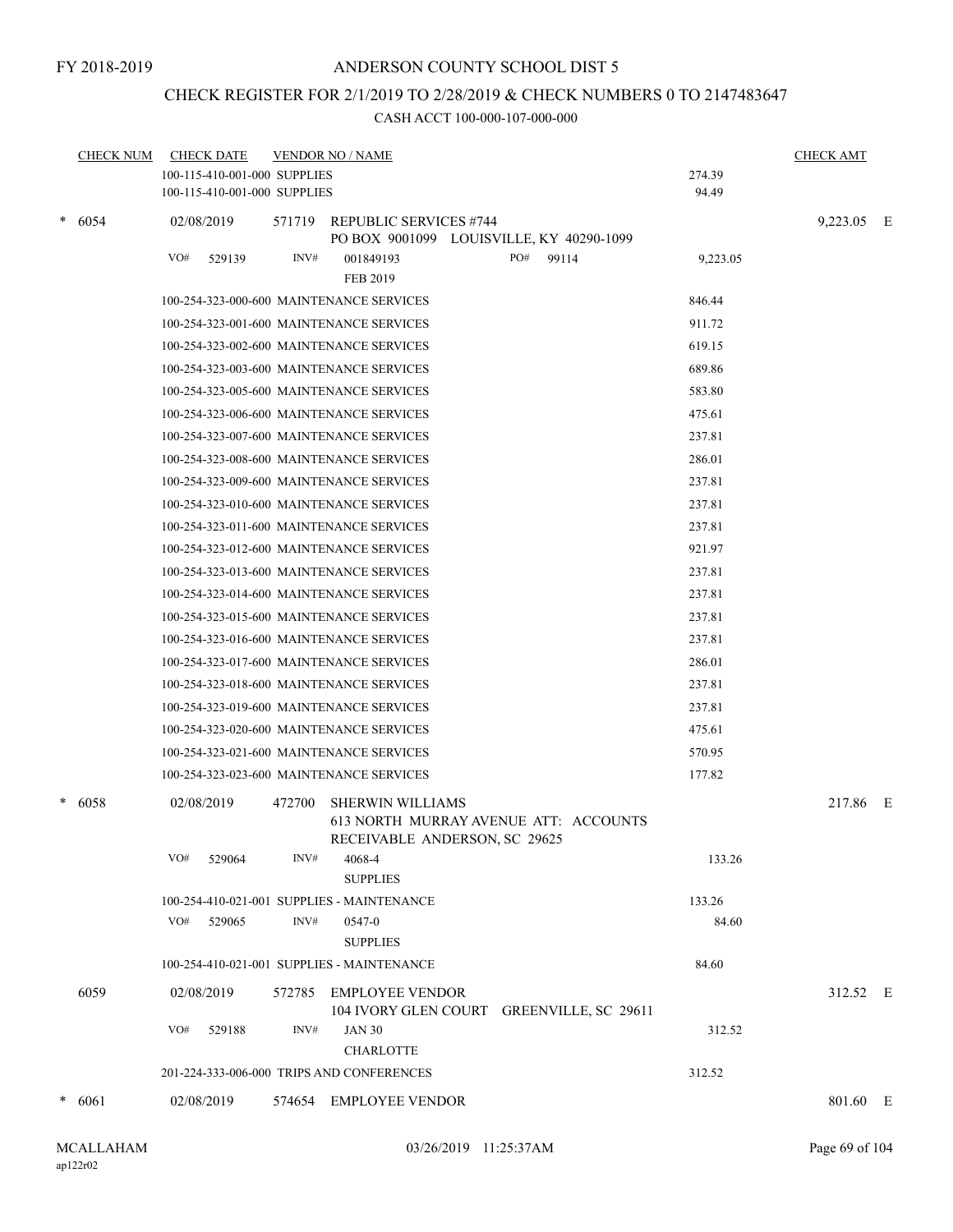# CHECK REGISTER FOR 2/1/2019 TO 2/28/2019 & CHECK NUMBERS 0 TO 2147483647

| <b>CHECK NUM</b> | <b>CHECK DATE</b> |     |            | <b>VENDOR NO / NAME</b>           | <b>CHECK AMT</b>                                                                                  |        |            |  |
|------------------|-------------------|-----|------------|-----------------------------------|---------------------------------------------------------------------------------------------------|--------|------------|--|
|                  |                   | VO# | 529108     | INV#                              | 234 GREENLAND ROAD ANDERSON, SC 29626<br><b>JAN 29-FEB 3</b>                                      | 801.60 |            |  |
|                  |                   |     |            |                                   | <b>KANSAS CITY</b>                                                                                |        |            |  |
|                  |                   |     |            |                                   | 201-224-333-010-000 TRIPS AND CONFERENCES                                                         | 801.60 |            |  |
|                  | 6063              |     | 02/12/2019 |                                   | 575402 EMPLOYEE VENDOR<br>496 WOODVILLE ROAD PELZER, SC 29669                                     |        | 356.44 E   |  |
|                  |                   | VO# | 529243     | INV#                              | FEB 3-5<br><b>COLUMBIA</b>                                                                        | 356.44 |            |  |
|                  |                   |     |            |                                   | 100-266-333-000-000 TRIPS & CONFERENCES                                                           | 356.44 |            |  |
|                  | 6064              |     | 02/12/2019 |                                   | 126675 ATTAWAY INC<br>POBOX 302 ATT: ACCOUNTS RECEIVABLE<br>ANDERSON, SC 29622                    |        | 370.36 E   |  |
|                  |                   | VO# | 529255     | INV#                              | 216793<br><b>POSTCARDS</b>                                                                        | 370.36 |            |  |
|                  |                   |     |            | 100-113-410-006-000 SUPPLIES      |                                                                                                   | 370.36 |            |  |
|                  | 6065              |     | 02/12/2019 |                                   | 575109 EMPLOYEE VENDOR<br>116 CROSSCREEK DRIVE ANDERSON, SC 29621                                 |        | 106.55 E   |  |
|                  |                   | VO# | 529238     | INV#                              | FEB <sub>1</sub><br><b>AUGUSTA</b>                                                                | 106.55 |            |  |
|                  |                   |     |            | 100-211-332-006-000 TRAVEL        |                                                                                                   | 106.55 |            |  |
|                  | 6066              |     | 02/12/2019 |                                   | 575629 EMPLOYEE VENDOR<br>1031 ANNA LANE ANDERSON, SC 29625                                       |        | 455.32 E   |  |
|                  |                   | VO# | 529236     | INV#                              | DEC 14, 2018<br>REPLACEMENT CK                                                                    | 455.32 |            |  |
|                  |                   |     |            |                                   | 100-000-108-000-000 CASH - PAYROLL ACCT                                                           | 455.32 |            |  |
|                  | 6068              |     | 02/12/2019 | 564662                            | <b>BRADY'S SCREEN PRINTING</b><br>106 CONCORD ROAD ATT: ACCOUNTS<br>RECEIVABLE ANDERSON, SC 29621 |        | 874.73 E   |  |
|                  |                   | VO# | 529281     | INV#                              | 34643<br><b>A5 CHARTER SCHOOL</b>                                                                 | 874.73 |            |  |
|                  |                   |     |            |                                   | 724-271-660-024-455 "T" SHIRTS EXPENSE                                                            | 874.73 |            |  |
|                  | $* 6071$          |     | 02/12/2019 |                                   | 572881 EMPLOYEE VENDOR<br>101 BRANDYWINE LANE ANDERSON, SC 29625                                  |        | 139.99 E   |  |
|                  |                   | VO# | 529250     | INV#                              | US MAP<br>REIMBURSEMENT                                                                           | 139.99 |            |  |
|                  |                   |     |            | 201-113-410-006-AVD AVID SUPPLIES |                                                                                                   | 139.99 |            |  |
|                  | 6072              |     | 02/12/2019 |                                   | 186050 EMPLOYEE VENDOR<br>114 DANDELION TRAIL ANDERSON, SC 29621                                  |        | 144.87 E   |  |
|                  |                   | VO# | 529254     | INV#                              | <b>SUPPLIES</b><br>REIMBURSEMENT                                                                  | 144.87 |            |  |
|                  |                   |     |            |                                   | 817-112-410-014-000 SUPPLIES AND MATERIALS                                                        | 144.87 |            |  |
|                  | 6073              |     | 02/12/2019 |                                   | 237555 FORMS & SUPPLY<br>PO BOX 563953 ATT: ACCOUNTS RECEIVABLE<br>CHARLOTTE, NC 28256            |        | 2,395.39 E |  |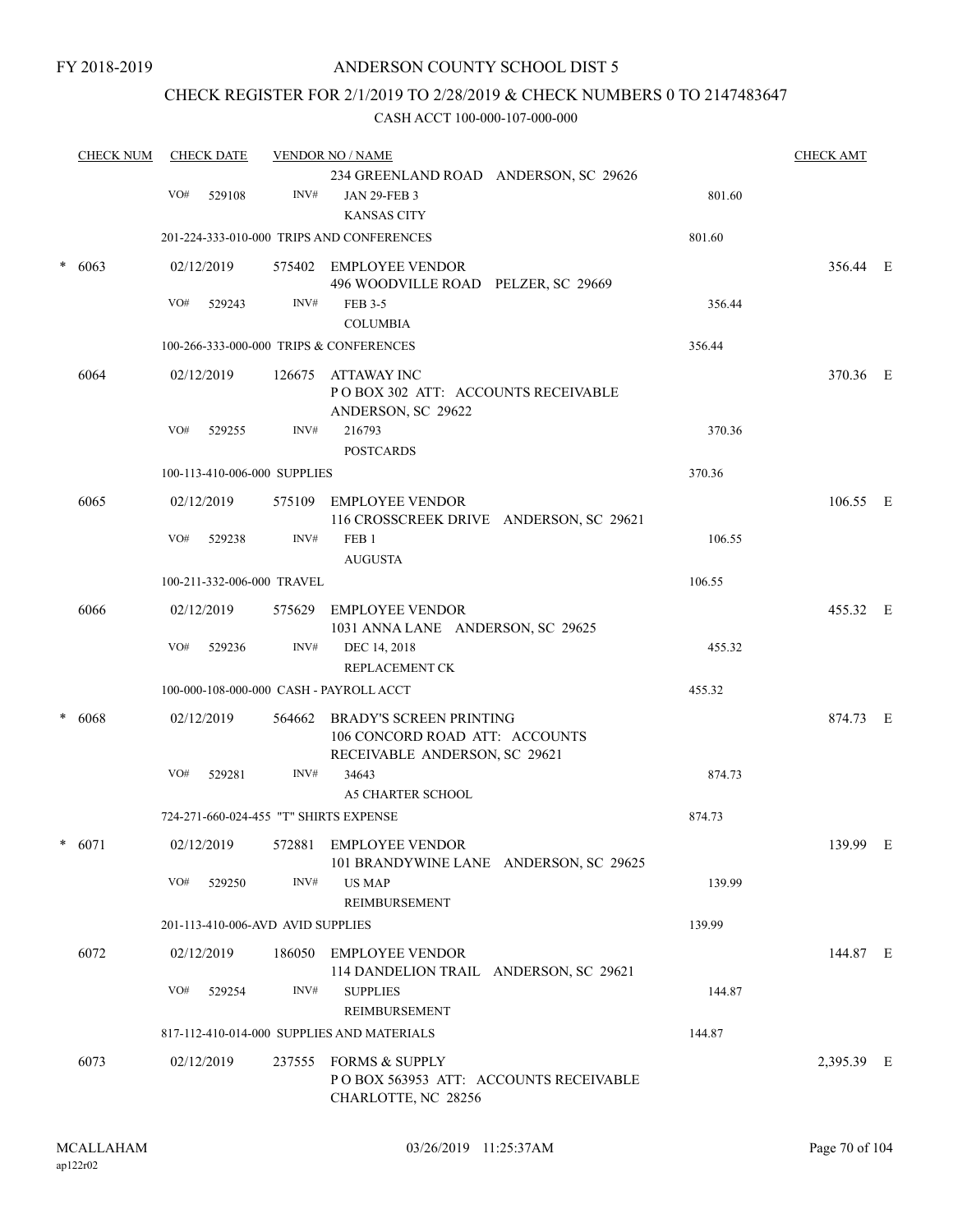# CHECK REGISTER FOR 2/1/2019 TO 2/28/2019 & CHECK NUMBERS 0 TO 2147483647

| <b>CHECK NUM</b> |                                         | <b>CHECK DATE</b> |                              | <b>VENDOR NO / NAME</b>                                                                          |     |       |          |          |   |
|------------------|-----------------------------------------|-------------------|------------------------------|--------------------------------------------------------------------------------------------------|-----|-------|----------|----------|---|
|                  | VO#                                     | 529264            | INV#                         | 4891470<br><b>SUPPLIES</b>                                                                       | PO# | 10142 | 1,014.30 |          |   |
|                  | 201-188-410-014-000 SUPPLIES- PARENTING | 880.56            |                              |                                                                                                  |     |       |          |          |   |
|                  |                                         |                   |                              | 201-188-410-014-000 SUPPLIES- PARENTING                                                          |     |       | 133.74   |          |   |
|                  |                                         | VO# 529265        | INV#                         | 4906740                                                                                          |     |       | 1,277.58 |          |   |
|                  |                                         |                   |                              | <b>SUPPLIES</b>                                                                                  |     |       |          |          |   |
|                  |                                         |                   |                              | 100-114-410-002-VEN SUPPLY-ADDT'L FOR LOST VENDING                                               |     |       | 1,277.58 |          |   |
|                  | VO#                                     | 529266            | INV#                         | 4900897-1                                                                                        |     |       | 103.51   |          |   |
|                  |                                         |                   |                              | <b>SUPPLIES</b>                                                                                  |     |       |          |          |   |
|                  |                                         |                   |                              | 715-271-660-015-201 MISCELLANEOUS EXPENSE                                                        |     |       | 103.51   |          |   |
| $* 6076$         |                                         | 02/12/2019        | 264114                       | HEINEMANN<br>15963 COLLECTIONS CENTER DRIVE ATT:<br>ACCOUNTS RECEIVABLE CHICAGO, IL 60693        |     |       |          | 415.80 E |   |
|                  | VO#                                     | 529267            | INV#                         | 7030501                                                                                          | PO# | 10125 | 415.80   |          |   |
|                  |                                         |                   |                              | <b>NEW PROSPECT</b>                                                                              |     |       |          |          |   |
|                  |                                         |                   | 201-112-410-010-000 SUPPLIES |                                                                                                  |     |       | 378.00   |          |   |
|                  |                                         |                   | 201-112-410-010-000 SUPPLIES |                                                                                                  |     |       | 37.80    |          |   |
|                  |                                         |                   |                              |                                                                                                  |     |       |          |          |   |
| 6077             |                                         | 02/12/2019        | 573279                       | HERSHEY CREAMERY COMPANY<br>301 S CAMERON STREET HARRISBURG, PA<br>17101-2815                    |     |       |          | 324.84 E |   |
|                  | VO#                                     | 529268            | INV#                         | 13920169                                                                                         |     |       | 324.84   |          |   |
|                  |                                         |                   |                              | <b>NORTH POINTE</b>                                                                              |     |       |          |          |   |
|                  |                                         |                   |                              | 713-271-660-013-391 ICE CREAM SALES EXPENSE                                                      |     |       | 324.84   |          |   |
| $* 6079$         |                                         | 02/12/2019        | 307650                       | <b>EMPLOYEE VENDOR</b><br>106 WYCOMBE DRIVE ANDERSON, SC 29621                                   |     |       |          | 159.91 E |   |
|                  | VO#                                     | 529241            | INV#                         | FEB <sub>1</sub><br><b>COLUMBIA</b>                                                              |     |       | 130.26   |          |   |
|                  |                                         |                   |                              | 100-221-333-000-000 TRIPS AND CONFERENCES                                                        |     |       | 130.26   |          |   |
|                  | VO#                                     | 529252            | INV#                         | <b>CORNER BAGEL</b><br><b>REIMBURSEMENT</b>                                                      |     |       | 29.65    |          |   |
|                  |                                         |                   |                              | 100-221-410-000-000 SUPPLIES AND MATERIALS                                                       |     |       | 29.65    |          |   |
| $* 6081$         |                                         | 02/12/2019        |                              | 565398 EMPLOYEE VENDOR<br>104 BAYBROOKE LANE ANDERSON, SC 29621                                  |     |       |          | 1,169.93 | E |
|                  | VO#                                     | 529289            | INV#                         | <b>JAN 29-FEB 2</b>                                                                              |     |       | 1,169.93 |          |   |
|                  |                                         |                   |                              | <b>KANSAS CITY</b>                                                                               |     |       |          |          |   |
|                  |                                         |                   |                              | 201-224-333-006-000 TRIPS AND CONFERENCES                                                        |     |       | 1,169.93 |          |   |
| $* 6083$         |                                         | 02/12/2019        | 349701                       | MED CENTRAL HEALTH RESOURCES<br>3424 CLEMSON BLVD ATT: ACCOUNTS<br>RECEIVABLE ANDERSON, SC 29621 |     |       |          | 455.00 E |   |
|                  | VO#                                     | 529282            | INV#                         | 15364                                                                                            |     |       | 65.00    |          |   |
|                  |                                         |                   |                              | CARROLL                                                                                          |     |       |          |          |   |
|                  |                                         |                   |                              | 100-255-323-000-000 CONTRACTED SERVICES                                                          |     |       | 65.00    |          |   |
|                  | VO#                                     | 529283            | INV#                         | 53080                                                                                            |     |       | 65.00    |          |   |
|                  |                                         |                   |                              | WRIGHT                                                                                           |     |       |          |          |   |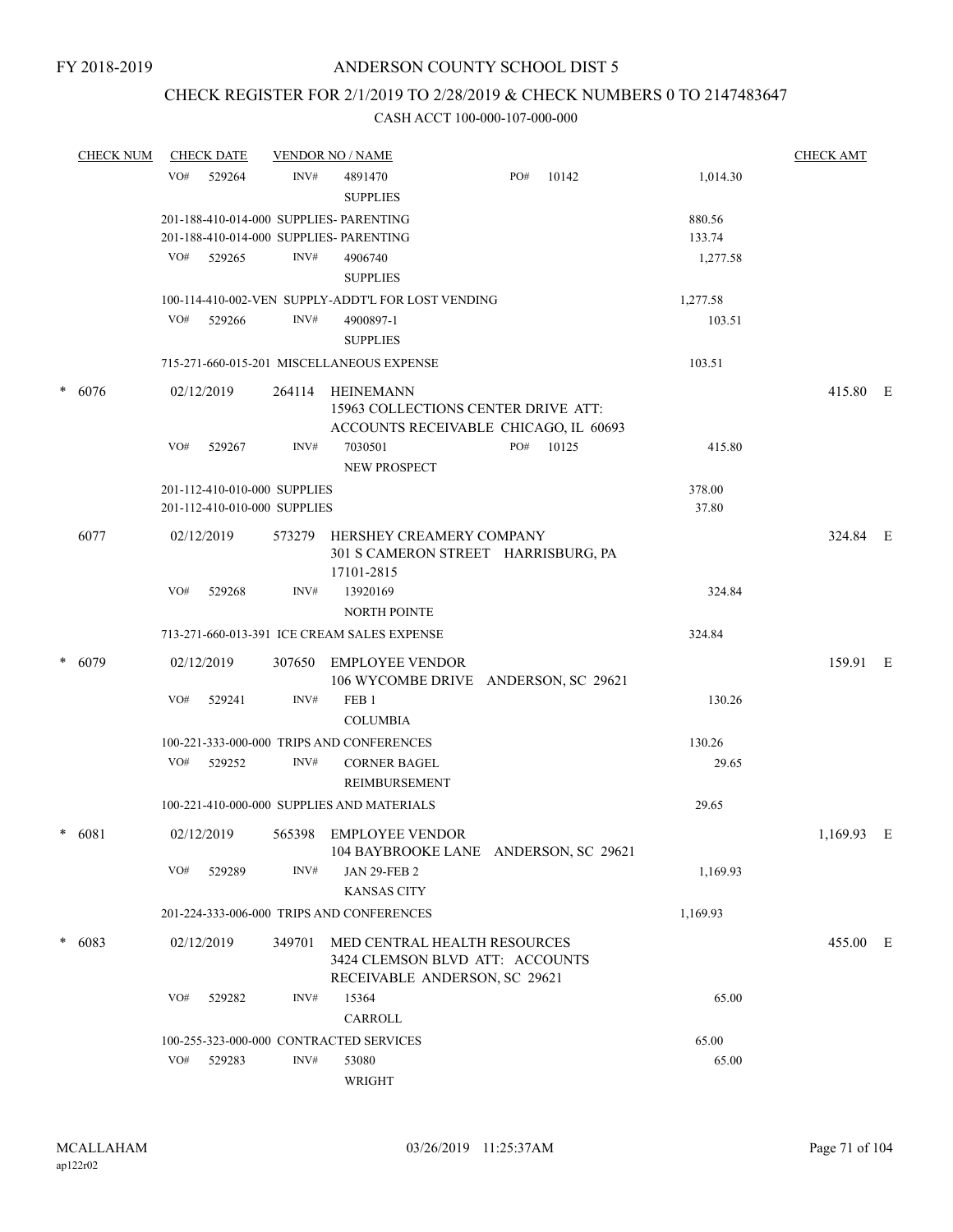# CHECK REGISTER FOR 2/1/2019 TO 2/28/2019 & CHECK NUMBERS 0 TO 2147483647

|          | <b>CHECK NUM</b> |            | <b>CHECK DATE</b>            |                                        | <b>VENDOR NO / NAME</b>                   |     |       |          |            |  |
|----------|------------------|------------|------------------------------|----------------------------------------|-------------------------------------------|-----|-------|----------|------------|--|
|          |                  |            |                              |                                        | 100-255-323-000-000 CONTRACTED SERVICES   |     |       | 65.00    |            |  |
|          |                  |            | VO# 529284                   | INV#                                   | 45520                                     |     |       | 65.00    |            |  |
|          |                  |            |                              |                                        | <b>WEBB</b>                               |     |       |          |            |  |
|          |                  |            |                              |                                        | 100-255-323-000-000 CONTRACTED SERVICES   |     |       | 65.00    |            |  |
|          |                  | VO#        | 529285                       | INV#                                   | 45495                                     |     |       | 65.00    |            |  |
|          |                  |            |                              |                                        | MASSINGALE                                |     |       |          |            |  |
|          |                  |            |                              |                                        | 100-255-323-000-000 CONTRACTED SERVICES   |     |       | 65.00    |            |  |
|          |                  | VO#        | 529286                       | INV#                                   | 38339                                     |     |       | 65.00    |            |  |
|          |                  |            |                              |                                        | <b>OSBORNE</b>                            |     |       |          |            |  |
|          |                  |            |                              |                                        | 100-255-323-000-000 CONTRACTED SERVICES   |     |       | 65.00    |            |  |
|          |                  |            | VO# 529287                   | INV#                                   | 54958                                     |     |       | 65.00    |            |  |
|          |                  |            |                              |                                        | <b>HOGBERG</b>                            |     |       |          |            |  |
|          |                  |            |                              |                                        | 100-255-323-000-000 CONTRACTED SERVICES   |     |       | 65.00    |            |  |
|          |                  | VO#        | 529288                       | INV#                                   | 54957                                     |     |       | 65.00    |            |  |
|          |                  |            |                              |                                        | <b>SHUGART</b>                            |     |       |          |            |  |
|          |                  |            |                              |                                        | 100-255-323-000-000 CONTRACTED SERVICES   |     |       | 65.00    |            |  |
|          |                  |            |                              |                                        |                                           |     |       |          |            |  |
| $* 6085$ |                  | 02/12/2019 |                              | 563745 EMPLOYEE VENDOR                 |                                           |     |       | 224.15 E |            |  |
|          |                  |            |                              |                                        | 337 BRAEBURN DRIVE ANDERSON, SC 29621     |     |       |          |            |  |
|          | VO#              | 529245     | INV#                         | <b>JAN 2019</b>                        |                                           |     | 50.63 |          |            |  |
|          |                  |            |                              | <b>MILEAGE</b>                         |                                           |     |       |          |            |  |
|          |                  |            |                              |                                        | 358-221-332-000-000 IN DISTRICT TRAVEL    |     |       | 50.63    |            |  |
|          |                  | VO#        | 529290                       | INV#                                   | JAN 16-18                                 |     |       | 173.52   |            |  |
|          |                  |            |                              |                                        | <b>MYRTLE BEACH</b>                       |     |       |          |            |  |
|          |                  |            |                              |                                        | 358-221-333-012-000 TRIPS AND CONFERENCES |     |       | 173.52   |            |  |
|          | $* 6087$         |            | 02/12/2019                   | 416350 PRESENTATION SYSTEMS SOUTH, INC |                                           |     |       |          | 233.03 E   |  |
|          |                  |            |                              |                                        | POBOX 3872 ATT: ACCOUNTS RECEIVABLE       |     |       |          |            |  |
|          |                  |            |                              |                                        | MOORESVILLE, NC 28117                     |     |       |          |            |  |
|          |                  | VO#        | 529274                       | INV#                                   | 190209                                    |     |       | 233.03   |            |  |
|          |                  |            |                              |                                        | <b>NORTH POINTE</b>                       |     |       |          |            |  |
|          |                  |            |                              |                                        | 713-271-660-013-201 MISCELLANEOUS EXPENSE |     |       | 233.03   |            |  |
|          | 6088             |            | 02/12/2019                   | 463005                                 | <b>SCHOLASTIC TEACHERS STORE</b>          |     |       |          | 1,542.68 E |  |
|          |                  |            |                              |                                        | PO BOX 3720 ATT: ACCOUNTS RECEIVABLE      |     |       |          |            |  |
|          |                  |            |                              |                                        | JEFFERSON CITY, MO 65102-3720             |     |       |          |            |  |
|          |                  | VO#        | 529275                       | INV#                                   | 18616319                                  | PO# | 10107 | 1,542.68 |            |  |
|          |                  |            |                              |                                        | <b>NEW PROSPECT</b>                       |     |       |          |            |  |
|          |                  |            | 201-112-410-010-000 SUPPLIES |                                        |                                           |     |       | 1,415.30 |            |  |
|          |                  |            | 201-112-410-010-000 SUPPLIES |                                        |                                           |     |       | 127.38   |            |  |
|          | * 6090           |            | 02/12/2019                   | 567940                                 | STRAWBRIDGE STUDIOS, INC                  |     |       |          | 1,360.54 E |  |
|          |                  |            |                              |                                        | PO BOX 3005 ATT: ACCOUNTS RECEIVABLE      |     |       |          |            |  |
|          |                  |            |                              |                                        | DURHAM, NC 27715                          |     |       |          |            |  |
|          |                  | VO#        | 529277                       | INV#                                   | 86210                                     |     |       | 1,360.54 |            |  |
|          |                  |            |                              |                                        | SCHOOL ID 108964                          |     |       |          |            |  |
|          |                  |            |                              |                                        | 718-271-660-018-230 PICTURES EXPENSE      |     |       | 1,360.54 |            |  |
|          | 6091             |            | 02/12/2019                   |                                        | 575645 EMPLOYEE VENDOR                    |     |       |          | 357.86 E   |  |
|          |                  |            |                              |                                        |                                           |     |       |          |            |  |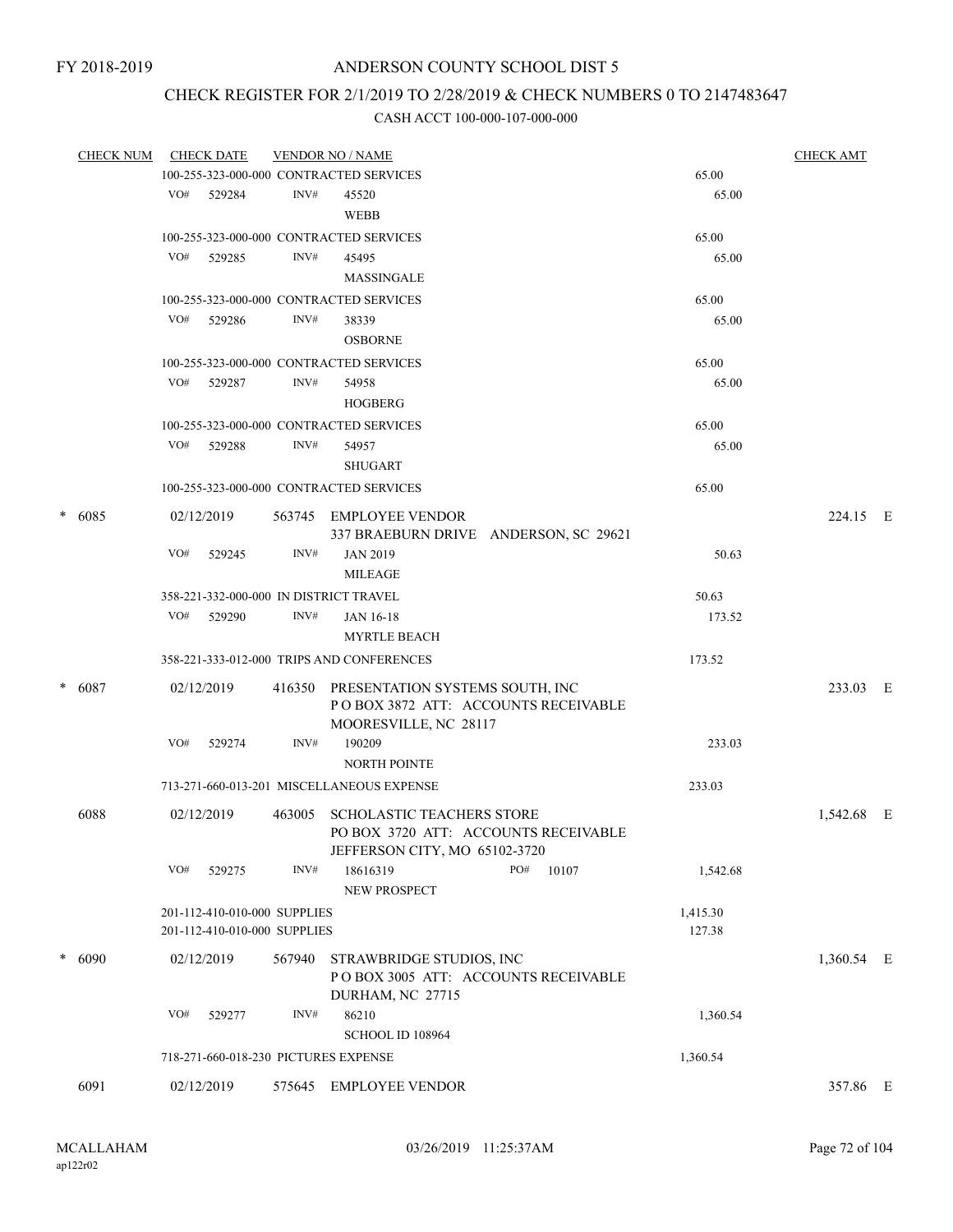### CHECK REGISTER FOR 2/1/2019 TO 2/28/2019 & CHECK NUMBERS 0 TO 2147483647

|   | <b>CHECK NUM</b> |     | <b>CHECK DATE</b> |        | <b>VENDOR NO / NAME</b>                         |                                    |                                          |          | <b>CHECK AMT</b> |  |
|---|------------------|-----|-------------------|--------|-------------------------------------------------|------------------------------------|------------------------------------------|----------|------------------|--|
|   |                  |     |                   |        |                                                 | 31 BIRDSONG LANE TAYLORS, SC 29687 |                                          |          |                  |  |
|   |                  | VO# | 529242            | INV#   | <b>FEB 3-5</b>                                  |                                    |                                          | 357.86   |                  |  |
|   |                  |     |                   |        | <b>COLUMBIA</b>                                 |                                    |                                          |          |                  |  |
|   |                  |     |                   |        | 100-266-333-000-000 TRIPS & CONFERENCES         |                                    |                                          | 357.86   |                  |  |
| * | 6094             |     | 02/15/2019        | 102640 | <b>ACTION AUTO</b>                              |                                    |                                          |          | 431.66 E         |  |
|   |                  |     |                   |        |                                                 |                                    | 529 FAIR STREET ATT: ACCOUNTS RECEIVABLE |          |                  |  |
|   |                  | VO# | 529454            | INV#   | ANDERSON, SC 29625<br>85585                     |                                    |                                          | 431.66   |                  |  |
|   |                  |     |                   |        | <b>REPAIR</b>                                   |                                    |                                          |          |                  |  |
|   |                  |     |                   |        | 100-254-412-000-001 TRUCK SERVICE - MAINTENANCE |                                    |                                          | 431.66   |                  |  |
|   | 6095             |     | 02/15/2019        | 573966 | ALCO SOAP AND SUPPLY                            |                                    |                                          |          | 3,698.95 E       |  |
|   |                  |     |                   |        |                                                 | PO BOX 1086 MOORESVILLE, NC 28115  |                                          |          |                  |  |
|   |                  | VO# | 529370            | INV#   | <b>JAN 2019</b>                                 |                                    |                                          | 3,698.95 |                  |  |
|   |                  |     |                   |        | CUST#20-ANDE500                                 |                                    |                                          |          |                  |  |
|   |                  |     |                   |        | 600-256-410-002-CHE CHEMICAL SUPPLIES           |                                    |                                          | 274.70   |                  |  |
|   |                  |     |                   |        | 600-256-410-003-CHE CHEMICAL SUPPLIES           |                                    |                                          | 228.58   |                  |  |
|   |                  |     |                   |        | 600-256-410-005-CHE CHEMICAL SUPPLIES           |                                    |                                          | 309.34   |                  |  |
|   |                  |     |                   |        | 600-256-410-006-CHE CHEMICAL SUPPLIES           |                                    |                                          | 97.85    |                  |  |
|   |                  |     |                   |        | 600-256-410-007-CHE CHEMICAL SUPPLIES           |                                    |                                          | 229.97   |                  |  |
|   |                  |     |                   |        | 600-256-410-008-CHE CHEMICAL SUPPLIES           |                                    |                                          | 97.85    |                  |  |
|   |                  |     |                   |        | 600-256-410-009-CHE CHEMICAL SUPPLIES           |                                    |                                          | 236.78   |                  |  |
|   |                  |     |                   |        | 600-256-410-010-CHE CHEMICAL SUPPLIES           |                                    |                                          | 259.01   |                  |  |
|   |                  |     |                   |        | 600-256-410-011-CHE CHEMICAL SUPPLIES           |                                    |                                          | 272.91   |                  |  |
|   |                  |     |                   |        | 600-256-410-012-CHE CHEMICAL SUPPLIES           |                                    |                                          | 172.20   |                  |  |
|   |                  |     |                   |        | 600-256-410-013-CHE CHEMICAL SUPPLIES           |                                    |                                          | 229.97   |                  |  |
|   |                  |     |                   |        | 600-256-410-014-CHE CHEMICAL SUPPLIES           |                                    |                                          | 330.25   |                  |  |
|   |                  |     |                   |        | 600-256-410-016-CHE CHEMICAL SUPPLIES           |                                    |                                          | 163.39   |                  |  |
|   |                  |     |                   |        | 600-256-410-017-CHE CHEMICAL SUPPLIES           |                                    |                                          | 330.25   |                  |  |
|   |                  |     |                   |        | 600-256-410-018-CHE CHEMICAL SUPPLIES           |                                    |                                          | 101.67   |                  |  |
|   |                  |     |                   |        | 600-256-410-019-CHE CHEMICAL SUPPLIES           |                                    |                                          | 33.71    |                  |  |
|   |                  |     |                   |        | 600-256-410-020-CHE CHEMICAL SUPPLIES           |                                    |                                          | 160.51   |                  |  |
|   |                  |     |                   |        | 600-256-410-021-CHE CHEMICAL SUPPLIES           |                                    |                                          | 170.01   |                  |  |
| * | 6097             |     | 02/15/2019        |        | 112485 ANDERSON COUNTY SEWER                    | P.O. BOX 13666 ANDERSON, SC 29624  |                                          |          | 3,175.95 E       |  |
|   |                  | VO# | 529494            | INV#   | <b>ACCT 4931</b>                                |                                    |                                          | 50.85    |                  |  |
|   |                  |     |                   |        | 209A VANDIVER RD                                |                                    |                                          |          |                  |  |
|   |                  |     |                   |        | 100-254-470-002-000 ENERGY-ELECTRICITY & WATER  |                                    |                                          | 50.85    |                  |  |
|   |                  | VO# | 529495            | INV#   | ACCT <sub>8</sub>                               |                                    |                                          | 3,125.10 |                  |  |
|   |                  |     |                   |        | 2600 N HWY 81                                   |                                    |                                          |          |                  |  |
|   |                  |     |                   |        | 100-254-470-002-000 ENERGY-ELECTRICITY & WATER  |                                    |                                          | 3,125.10 |                  |  |
|   | 6098             |     | 02/15/2019        | 572893 | ANDERSON MAGAZINE                               | POBOX 3848 ANDERSON, SC 29622      |                                          |          | 390.00 E         |  |
|   |                  | VO# | 529500            | INV#   | 10961                                           |                                    |                                          | 390.00   |                  |  |
|   |                  |     |                   |        |                                                 |                                    |                                          |          |                  |  |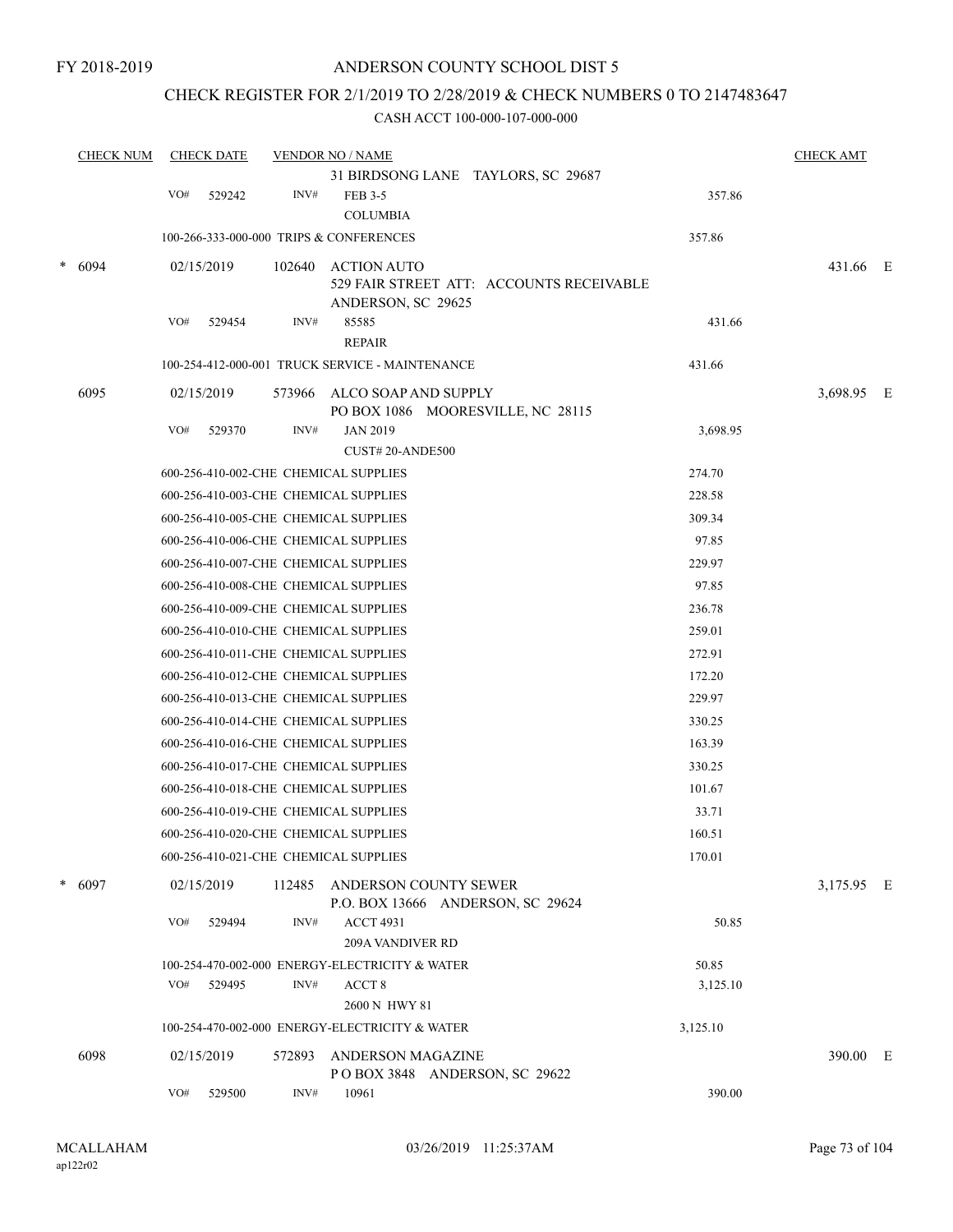### CHECK REGISTER FOR 2/1/2019 TO 2/28/2019 & CHECK NUMBERS 0 TO 2147483647

|        | <b>CHECK NUM</b> |                                      | <b>CHECK DATE</b>            |        | <b>VENDOR NO / NAME</b>                                                                               |     |       |          | <b>CHECK AMT</b> |  |
|--------|------------------|--------------------------------------|------------------------------|--------|-------------------------------------------------------------------------------------------------------|-----|-------|----------|------------------|--|
|        |                  |                                      |                              |        | MARCH-APRIL 2019                                                                                      |     |       |          |                  |  |
|        |                  |                                      |                              |        | 100-263-360-000-000 PRINTING AND BINDING                                                              |     |       | 390.00   |                  |  |
| $\ast$ | 6101             |                                      | 02/15/2019                   |        | 123225 EMPLOYEE VENDOR<br>121 BRIAR PATCH ROAD ANDERSON, SC 29621                                     |     |       |          | 125.90 E         |  |
|        |                  | VO#                                  | 529355                       | INV#   | <b>JAN 22-FEB 12</b><br><b>MILEAGE</b>                                                                |     |       | 125.90   |                  |  |
|        |                  |                                      | 100-221-332-000-000 TRAVEL   |        |                                                                                                       |     |       | 125.90   |                  |  |
|        | 6102             |                                      | 02/15/2019                   |        | 207050 EMPLOYEE VENDOR<br>3203 HOWLAND DRIVE ANDERSON, SC 29626                                       |     |       |          | 146.38 E         |  |
|        |                  | VO#                                  | 529485                       | INV#   | <b>AMAZON</b><br>REIMBURSEMENT                                                                        |     |       | 146.38   |                  |  |
|        |                  |                                      | 600-256-410-000-000 SUPPLIES |        |                                                                                                       |     |       | 146.38   |                  |  |
|        | 6103             |                                      | 02/15/2019                   |        | 569895 BROADWAY TECHNOLOGIES, INC<br>203 N. HAMILTON STREET WILLIAMSTON, SC<br>29697                  |     |       |          | 1,713.73 E       |  |
|        |                  | VO#                                  | 529373                       | INV#   | 7957<br><b>RADIOS</b>                                                                                 |     |       | 1,713.73 |                  |  |
|        |                  |                                      | 100-233-410-020-RAD RADIOS   |        |                                                                                                       |     |       | 1,713.73 |                  |  |
| $\ast$ | 6107             |                                      | 02/15/2019                   | 572787 | <b>CC&amp;I SERVICES LLC</b><br>4795 S CHURCH ST EXT SUITE 2 ROEBUCK, SC<br>29376                     |     |       |          | 8,327.00 E       |  |
|        |                  | VO#                                  | 529377                       | INV#   | 4362<br>TL HANNA                                                                                      | PO# | 98317 | 4,439.50 |                  |  |
|        |                  |                                      |                              |        | 505-271-540-002-BSC BASEBALL&SOFTBALL COMPLEX                                                         |     |       | 4,439.50 |                  |  |
|        |                  | VO#                                  | 529378                       | INV#   | 4361<br><b>FINE ARTS CENTER</b>                                                                       | PO# | 99365 | 3,887.50 |                  |  |
|        |                  | 515-253-520-000-ART FINE ARTS CENTER |                              |        |                                                                                                       |     |       | 3,887.50 |                  |  |
|        | 6108             |                                      | 02/15/2019                   |        | 170630 CINTAS CORPORATION #216<br>PO BOX 630803 ATT: ACCOUNTS RECEIVABLE<br>CINCINNATI, OH 45263-0803 |     |       |          | 2,876.47 E       |  |
|        |                  | VO#                                  | 529367                       | INV#   | <b>JAN 2019</b><br><b>TERRY TOWELS</b>                                                                | PO# | 99556 | 723.32   |                  |  |
|        |                  |                                      | 600-256-410-002-000 SUPPLIES |        |                                                                                                       |     |       | 34.24    |                  |  |
|        |                  |                                      | 600-256-410-003-000 SUPPLIES |        |                                                                                                       |     |       | 34.24    |                  |  |
|        |                  |                                      | 600-256-410-005-000 SUPPLIES |        |                                                                                                       |     |       | 34.24    |                  |  |
|        |                  |                                      | 600-256-410-006-000 SUPPLIES |        |                                                                                                       |     |       | 64.20    |                  |  |
|        |                  |                                      | 600-256-410-007-000 SUPPLIES |        |                                                                                                       |     |       | 34.24    |                  |  |
|        |                  |                                      | 600-256-410-008-000 SUPPLIES |        |                                                                                                       |     |       | 34.24    |                  |  |
|        |                  |                                      | 600-256-410-009-000 SUPPLIES |        |                                                                                                       |     |       | 34.24    |                  |  |
|        |                  |                                      | 600-256-410-010-000 SUPPLIES |        |                                                                                                       |     |       | 34.24    |                  |  |
|        |                  |                                      | 600-256-410-011-000 SUPPLIES |        |                                                                                                       |     |       | 42.80    |                  |  |
|        |                  |                                      | 600-256-410-012-000 SUPPLIES |        |                                                                                                       |     |       | 42.80    |                  |  |
|        |                  |                                      | 600-256-410-013-000 SUPPLIES |        |                                                                                                       |     |       | 34.24    |                  |  |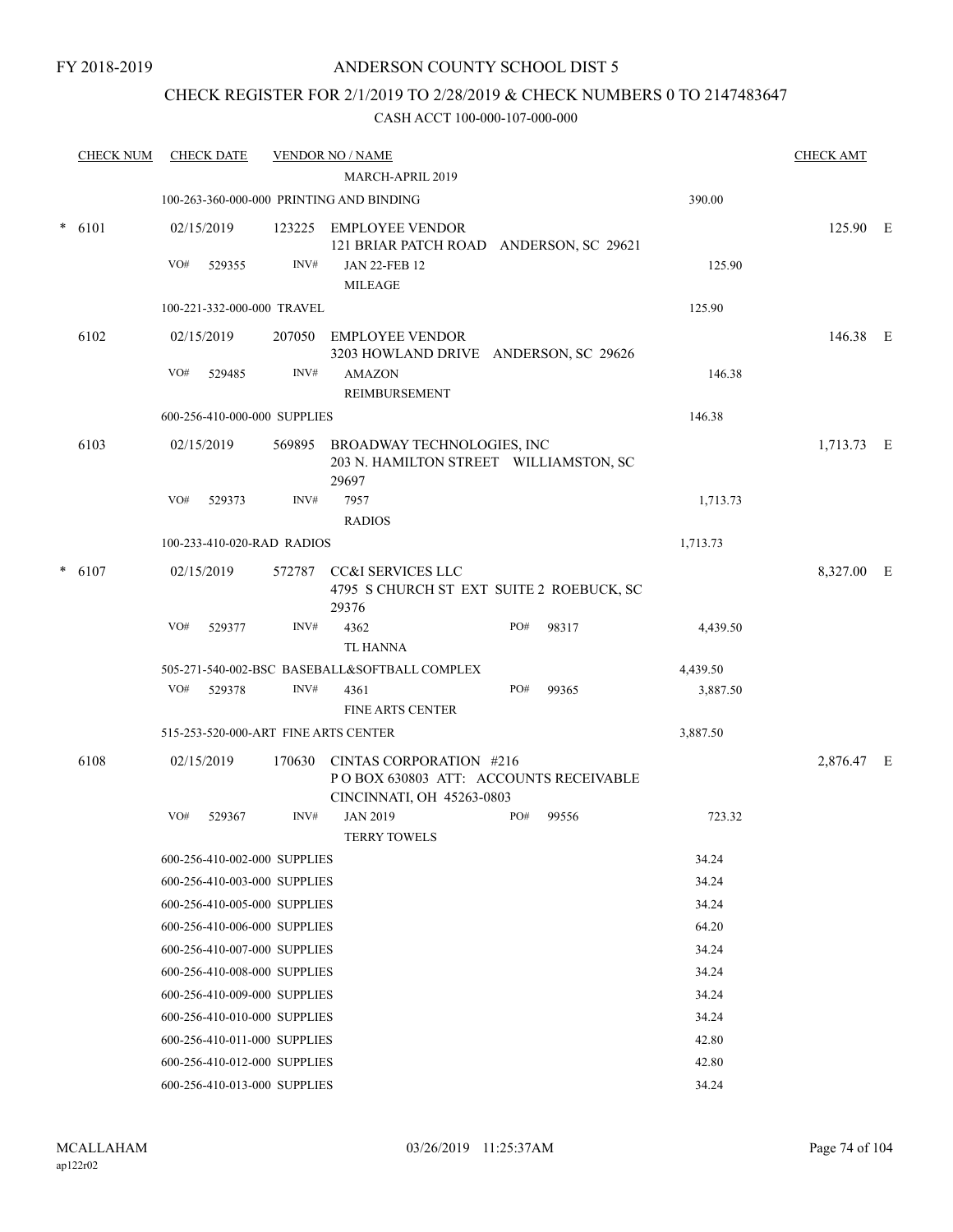## CHECK REGISTER FOR 2/1/2019 TO 2/28/2019 & CHECK NUMBERS 0 TO 2147483647

| <b>CHECK NUM</b> | <b>CHECK DATE</b>                       | <b>VENDOR NO / NAME</b>                                                                       | <b>CHECK AMT</b> |          |
|------------------|-----------------------------------------|-----------------------------------------------------------------------------------------------|------------------|----------|
|                  | 600-256-410-014-000 SUPPLIES            |                                                                                               | 34.24            |          |
|                  | 600-256-410-015-000 SUPPLIES            |                                                                                               | 34.24            |          |
|                  | 600-256-410-016-000 SUPPLIES            |                                                                                               | 42.80            |          |
|                  | 600-256-410-017-000 SUPPLIES            |                                                                                               | 34.24            |          |
|                  | 600-256-410-018-000 SUPPLIES            |                                                                                               | 42.80            |          |
|                  | 600-256-410-019-000 SUPPLIES            |                                                                                               | 34.24            |          |
|                  | 600-256-410-020-000 SUPPLIES            |                                                                                               | 34.24            |          |
|                  | 600-256-410-021-000 SUPPLIES            |                                                                                               | 42.80            |          |
|                  | INV#<br>VO#<br>529368                   | PO#<br>99160<br>PAYEE12966569                                                                 | 2,153.15         |          |
|                  |                                         | <b>DUST MOPS</b>                                                                              |                  |          |
|                  | 100-254-410-001-000 SUPPLIES            |                                                                                               | 104.82           |          |
|                  | 100-254-410-002-000 SUPPLIES            |                                                                                               | 150.34           |          |
|                  | 100-254-410-003-000 SUPPLIES            |                                                                                               | 155.00           |          |
|                  | 100-254-410-005-000 SUPPLIES            |                                                                                               | 112.22           |          |
|                  | 100-254-410-006-000 SUPPLIES            |                                                                                               | 253.89           |          |
|                  | 100-254-410-007-000 SUPPLIES            |                                                                                               | 48.36            |          |
|                  | 100-254-410-008-000 SUPPLIES            |                                                                                               | 112.58           |          |
|                  | 100-254-410-009-000 SUPPLIES            |                                                                                               | 82.36            |          |
|                  | 100-254-410-010-000 SUPPLIES            |                                                                                               | 65.72            |          |
|                  | 100-254-410-011-000 SUPPLIES            |                                                                                               | 72.24            |          |
|                  | 100-254-410-012-000 SUPPLIES            |                                                                                               | 73.05            |          |
|                  | 100-254-410-013-000 SUPPLIES            |                                                                                               | 75.70            |          |
|                  | 100-254-410-014-000 SUPPLIES            |                                                                                               | 71.02            |          |
|                  | 100-254-410-015-000 SUPPLIES            |                                                                                               | 55.90            |          |
|                  | 100-254-410-016-000 SUPPLIES            |                                                                                               | 83.85            |          |
|                  | 100-254-410-017-000 SUPPLIES            |                                                                                               | 145.54           |          |
|                  | 100-254-410-018-000 SUPPLIES            |                                                                                               | 94.02            |          |
|                  | 100-254-410-019-000 SUPPLIES            |                                                                                               | 82.62            |          |
|                  | 100-254-410-020-000 SUPPLIES            |                                                                                               | 84.26            |          |
|                  | 100-254-410-021-000 SUPPLIES            |                                                                                               | 193.80           |          |
|                  | 100-254-410-023-000 SUPPLIES            |                                                                                               | 35.86            |          |
| 6109             | 02/15/2019<br>566330                    | <b>CLEAN CARE OF ANDERSON</b><br>P.O. BOX 1563 ATT: ACCOUNTS RECEIVABLE<br>ANDERSON, SC 29622 |                  | 400.00 E |
|                  | VO#<br>529462<br>INV#                   | 25803, 25804<br><b>CLEAN SIGNS</b>                                                            | 400.00           |          |
|                  | 100-254-323-006-001 CONTRACTED SERVICES |                                                                                               | 200.00           |          |
|                  | 100-254-323-020-001 CONTRACTED SERVICES |                                                                                               | 200.00           |          |
|                  |                                         |                                                                                               |                  |          |
| $* 6113$         | 02/15/2019<br>574860                    | <b>EMPLOYEE VENDOR</b><br>4344 OLD MILL ROAD ANDERSON, SC 29621                               |                  | 538.22 E |
|                  | VO#<br>529446<br>INV#                   | <b>JAN 31-FEB 3</b><br><b>KANSAS CITY</b>                                                     | 538.22           |          |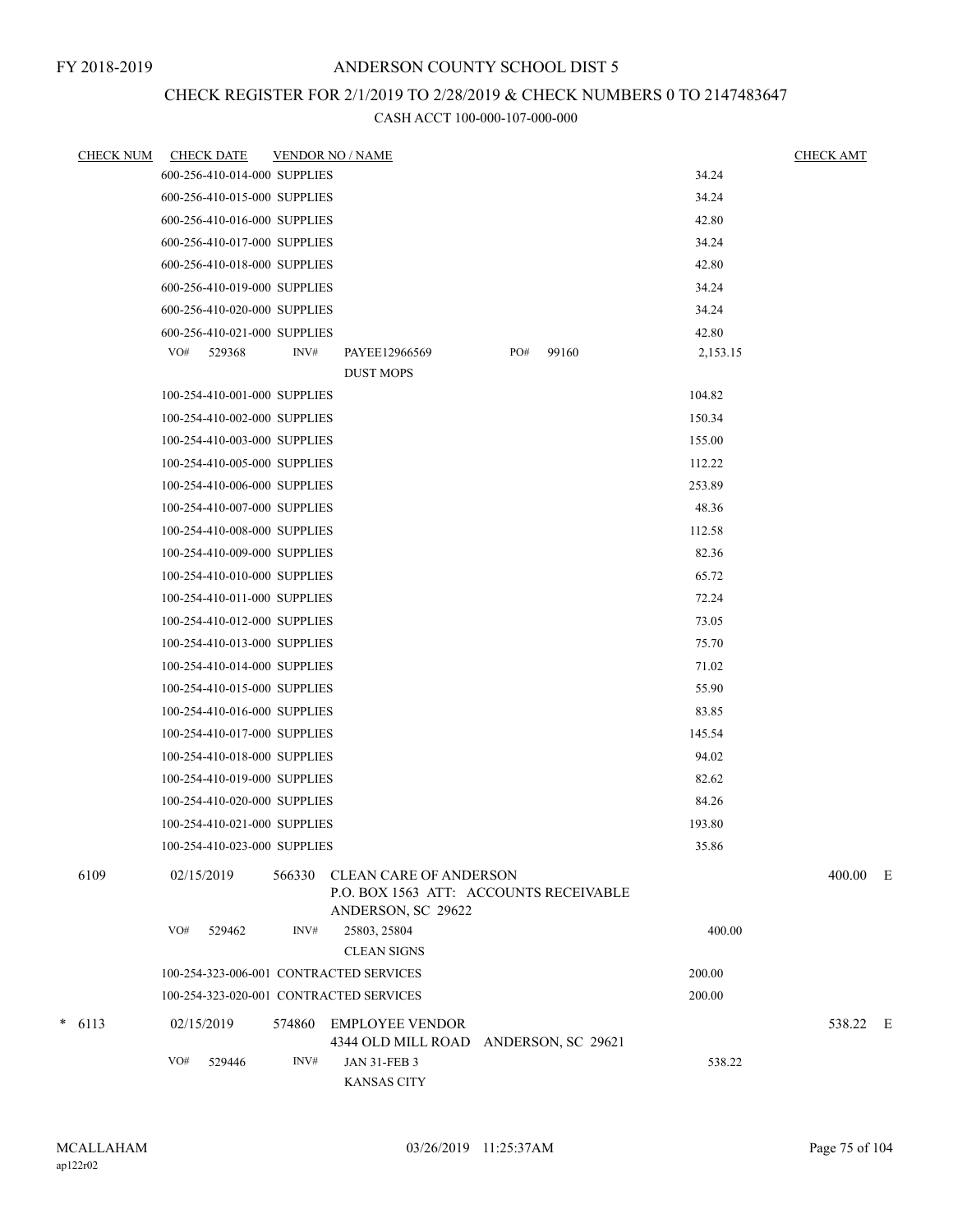### CHECK REGISTER FOR 2/1/2019 TO 2/28/2019 & CHECK NUMBERS 0 TO 2147483647

| <b>CHECK NUM</b> | <b>CHECK DATE</b>                 |                | <b>VENDOR NO / NAME</b><br>201-224-333-010-000 TRIPS AND CONFERENCES                          |     |       | 538.22   | <b>CHECK AMT</b> |  |
|------------------|-----------------------------------|----------------|-----------------------------------------------------------------------------------------------|-----|-------|----------|------------------|--|
| 6114             | 02/15/2019                        |                | 187300 CRESCENT SUPPLY CO, INC<br>POBOX 8798 ATT: ACCOUNTS RECEIVABLE<br>GREENVILLE, SC 29604 |     |       |          | 944.00 E         |  |
|                  | VO#<br>529463                     | INV#           | 394122<br><b>SUPPLIES</b>                                                                     |     |       | 242.65   |                  |  |
|                  |                                   |                | 100-254-410-003-400 HVAC/ELECTRICAL/PLUMBING                                                  |     |       | 242.65   |                  |  |
|                  | VO#<br>529464                     | INV#           | 394123<br><b>SUPPLIES</b>                                                                     |     |       | 168.98   |                  |  |
|                  |                                   |                | 100-254-410-011-400 HVAC/ELECTRICAL/PLUMBING                                                  |     |       | 168.98   |                  |  |
|                  | VO#<br>529465                     | INV#           | 394121<br><b>SUPPLIES</b>                                                                     |     |       | 110.25   |                  |  |
|                  | 100-254-410-000-400 HVAC SUPPLIES |                |                                                                                               |     |       | 22.05    |                  |  |
|                  |                                   |                | 100-254-410-001-400 HVAC/ELECTRICAL/PLUMBING                                                  |     |       | 22.05    |                  |  |
|                  |                                   |                | 100-254-410-007-400 HVAC/ELECTRICAL/PLUMBING                                                  |     |       | 22.05    |                  |  |
|                  |                                   |                | 100-254-410-020-400 HVAC/ELECTRICAL/PLUMBING                                                  |     |       | 22.05    |                  |  |
|                  |                                   |                | 100-254-410-023-400 SUPPLIES-HVAC/ELECT/PLUMBING                                              |     |       | 22.05    |                  |  |
|                  | VO# 529466                        | INV#           | 394199<br><b>SUPPLIES</b>                                                                     |     |       | 4.82     |                  |  |
|                  | 100-254-410-000-400 HVAC SUPPLIES |                |                                                                                               |     |       | 4.82     |                  |  |
|                  | VO#<br>529510                     | INV#           | 394120<br><b>SUPPLIES</b>                                                                     | PO# | 10101 | 417.30   |                  |  |
|                  |                                   |                | 100-000-170-000-000 WAREHOUSE INVENTORY                                                       |     |       | 417.30   |                  |  |
| 6115             | 02/15/2019                        | 202960         | DISCOUNT SCHOOL SUPPLY<br>POBOX 6013 ATT: ACCOUNTS RECEIVABLE<br>CAROL STREAM, IL 60197-6013  |     |       |          | 1,107.39 E       |  |
|                  | VO#<br>529386                     | INV#           | D67008910102<br>ACCT 0031865694                                                               | PO# | 10192 | 1,107.39 |                  |  |
|                  | 100-111-410-017-000 SUPPLIES      |                |                                                                                               |     |       | 1,107.39 |                  |  |
| $* 6117$         | 02/15/2019                        | 213300         | EBS, INC<br>615 EAST RIVER STREET ATT: ACCOUNTS                                               |     |       |          | 286.06 E         |  |
|                  | VO#<br>529310                     | $\text{INV}\#$ | RECEIVABLE ANDERSON, SC 29624<br>104900<br><b>KEYS</b>                                        |     |       | 55.11    |                  |  |
|                  |                                   |                | 100-254-410-000-001 MAINT. SUPPLIES-STRUCTURES                                                |     |       | 17.66    |                  |  |
|                  |                                   |                | 100-254-410-003-001 SUPPLIES - MAINTENANCE                                                    |     |       | 37.45    |                  |  |
|                  | VO#<br>529311                     | INV#           | 104895<br><b>DOORSTOPS</b>                                                                    |     |       | 68.43    |                  |  |
|                  |                                   |                | 100-254-410-001-001 SUPPLIES - MAINTENANCE                                                    |     |       | 42.80    |                  |  |
|                  |                                   |                | 100-254-410-019-001 SUPPLIES - MAINTENANCE                                                    |     |       | 25.63    |                  |  |
|                  | VO#<br>529312                     | INV#           | 104876<br><b>REKEY</b>                                                                        |     |       | 112.35   |                  |  |
|                  |                                   |                | 505-253-520-002-TUR BASEBALL/SOFTBALL TURF                                                    |     |       | 112.35   |                  |  |
|                  | $VO#$ 529313                      | INV#           | 104889                                                                                        |     |       | 50.17    |                  |  |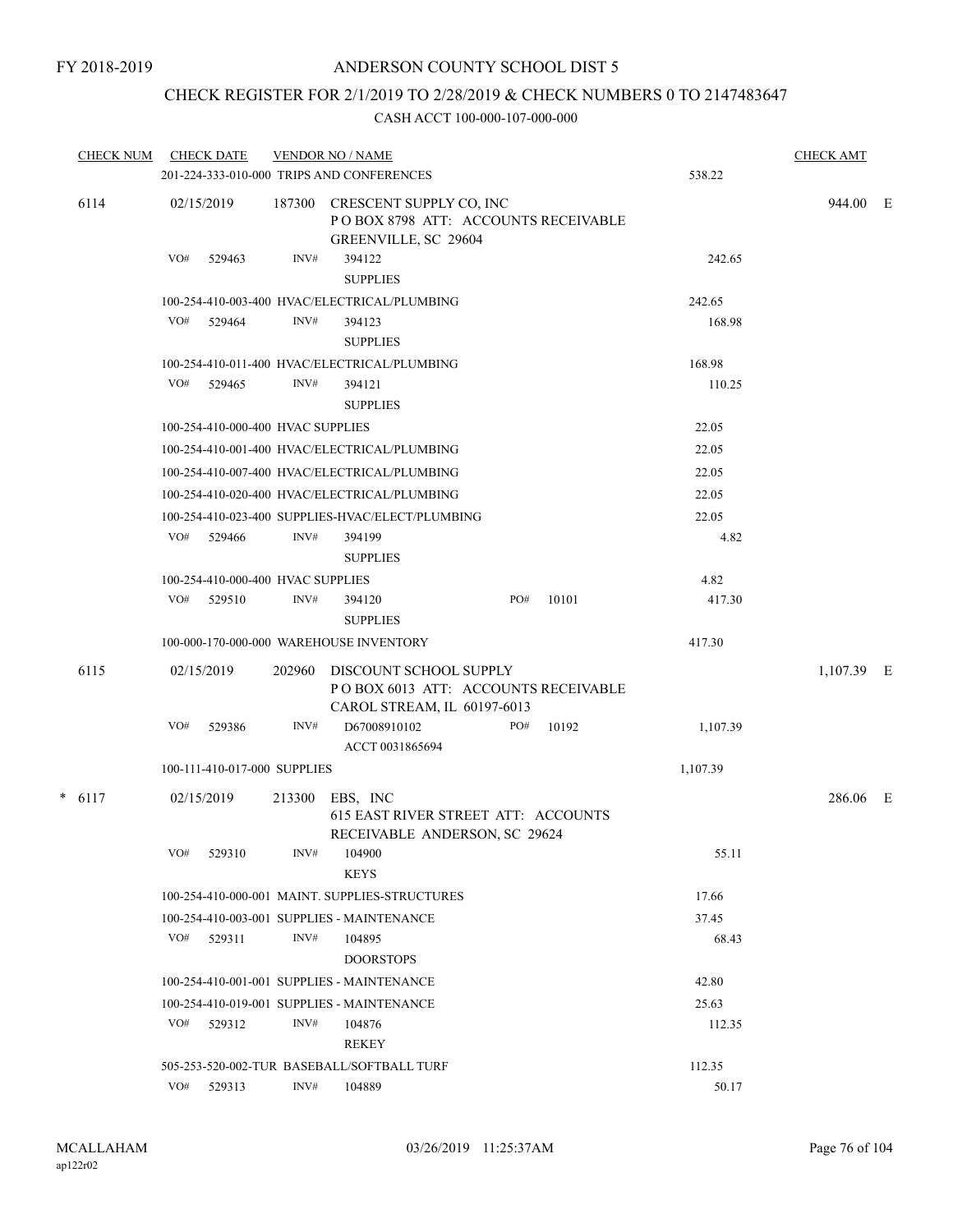### CHECK REGISTER FOR 2/1/2019 TO 2/28/2019 & CHECK NUMBERS 0 TO 2147483647

|   | <b>CHECK NUM</b> |            | <b>CHECK DATE</b>                                                  |        | <b>VENDOR NO / NAME</b>                                                                                           |     |       |                    | <b>CHECK AMT</b> |  |
|---|------------------|------------|--------------------------------------------------------------------|--------|-------------------------------------------------------------------------------------------------------------------|-----|-------|--------------------|------------------|--|
|   |                  |            |                                                                    |        | <b>KEYS</b>                                                                                                       |     |       |                    |                  |  |
|   |                  |            |                                                                    |        | 100-254-410-005-001 SUPPLIES - MAINTENANCE                                                                        |     |       | 50.17              |                  |  |
|   | 6118             | 02/15/2019 |                                                                    | 224625 | ELECTRIC CITY SIGNS & NEON, INC.<br>POBOX 656 ATT: ACCOUNTS RECEIVABLE<br>ANDERSON, SC 29622                      |     |       |                    | 980.00 E         |  |
|   |                  | VO#        | 529309                                                             | INV#   | 25619,25645<br><b>REPAIRS</b>                                                                                     |     |       | 980.00             |                  |  |
|   |                  |            |                                                                    |        | 100-254-323-010-400 CONTR SERV-HVAC/ELECT/PLUMBING                                                                |     |       | 280.00             |                  |  |
|   |                  |            |                                                                    |        | 100-254-323-018-400 CONTR SERV-HVAC/ELECT/PLUMBING                                                                |     |       | 700.00             |                  |  |
| * | 6121             | 02/15/2019 |                                                                    | 569871 | FOLLETT SCHOOL SOLUTIONS, INC<br>91826 COLLECTION CENTER DRIVE ATT:<br>ACCOUNTS RECEIVABLE CHICAGO, IL 60693-0918 |     |       |                    | 507.26 E         |  |
|   |                  | VO#        | 529391                                                             | INV#   | 374547<br>374547F                                                                                                 | PO# | 10010 | 507.26             |                  |  |
|   |                  |            | 100-222-410-017-MDA MEDIA EBOOK<br>100-222-410-017-MDA MEDIA EBOOK |        |                                                                                                                   |     |       | 78.98<br>428.28    |                  |  |
|   | 6122             | 02/15/2019 |                                                                    | 237555 | FORMS & SUPPLY<br>PO BOX 563953 ATT: ACCOUNTS RECEIVABLE<br>CHARLOTTE, NC 28256                                   |     |       |                    | 15,433.42 E      |  |
|   |                  | VO#        | 529392                                                             | INV#   | 4836734<br><b>FURNITURE</b>                                                                                       | PO# | 99943 | 8,763.30           |                  |  |
|   |                  |            | 100-113-410-023-PLC SUPPLIES                                       |        |                                                                                                                   |     |       | 8,763.30           |                  |  |
|   |                  | VO#        | 529519                                                             | INV#   | 4840094<br>4903802                                                                                                | PO# | 99973 | 1,646.41           |                  |  |
|   |                  |            |                                                                    |        | 100-000-170-000-000 WAREHOUSE INVENTORY<br>100-000-170-000-000 WAREHOUSE INVENTORY                                |     |       | 1,503.24<br>143.17 |                  |  |
|   |                  | VO#        | 529520                                                             | INV#   | 4903659<br><b>SUPPLIES</b>                                                                                        |     |       | 71.21              |                  |  |
|   |                  |            |                                                                    |        | 100-113-410-005-VEN SUPPLY-ADDT'L FOR LOST VENDING                                                                |     |       | 71.21              |                  |  |
|   |                  | VO#        | 529521                                                             | INV#   | 4879761<br><b>MEDICAL SUPPLIES</b>                                                                                | PO# | 10100 | 4,952.50           |                  |  |
|   |                  |            |                                                                    |        | 100-000-170-000-000 WAREHOUSE INVENTORY<br>100-000-170-000-000 WAREHOUSE INVENTORY                                |     |       | 3,362.10<br>51.20  |                  |  |
|   |                  |            |                                                                    |        | 100-000-170-000-000 WAREHOUSE INVENTORY                                                                           |     |       | 1,539.20           |                  |  |
|   | 6123             | 02/15/2019 |                                                                    | 564031 | <b>GLOVES PLUS INC</b><br>227 NEELY FERRY ROAD ATT: ACCOUNTS<br>RECEIVABLE SIMPSONVILLE, SC 29680                 |     |       |                    | 1,780.67 E       |  |
|   |                  | VO#        | 529522                                                             | INV#   | 137527<br><b>SUPPLIES</b>                                                                                         | PO# | 10230 | 1,780.67           |                  |  |
|   |                  |            |                                                                    |        | 100-000-170-000-000 WAREHOUSE INVENTORY<br>100-000-170-000-000 WAREHOUSE INVENTORY                                |     |       | 1,775.67<br>5.00   |                  |  |
|   | 6124             | 02/15/2019 |                                                                    | 573279 | HERSHEY CREAMERY COMPANY<br>301 S CAMERON STREET HARRISBURG, PA<br>17101-2815                                     |     |       |                    | 2,048.16 E       |  |
|   |                  | VO#        | 529393                                                             | INV#   | 0013874788                                                                                                        |     |       | 100.32             |                  |  |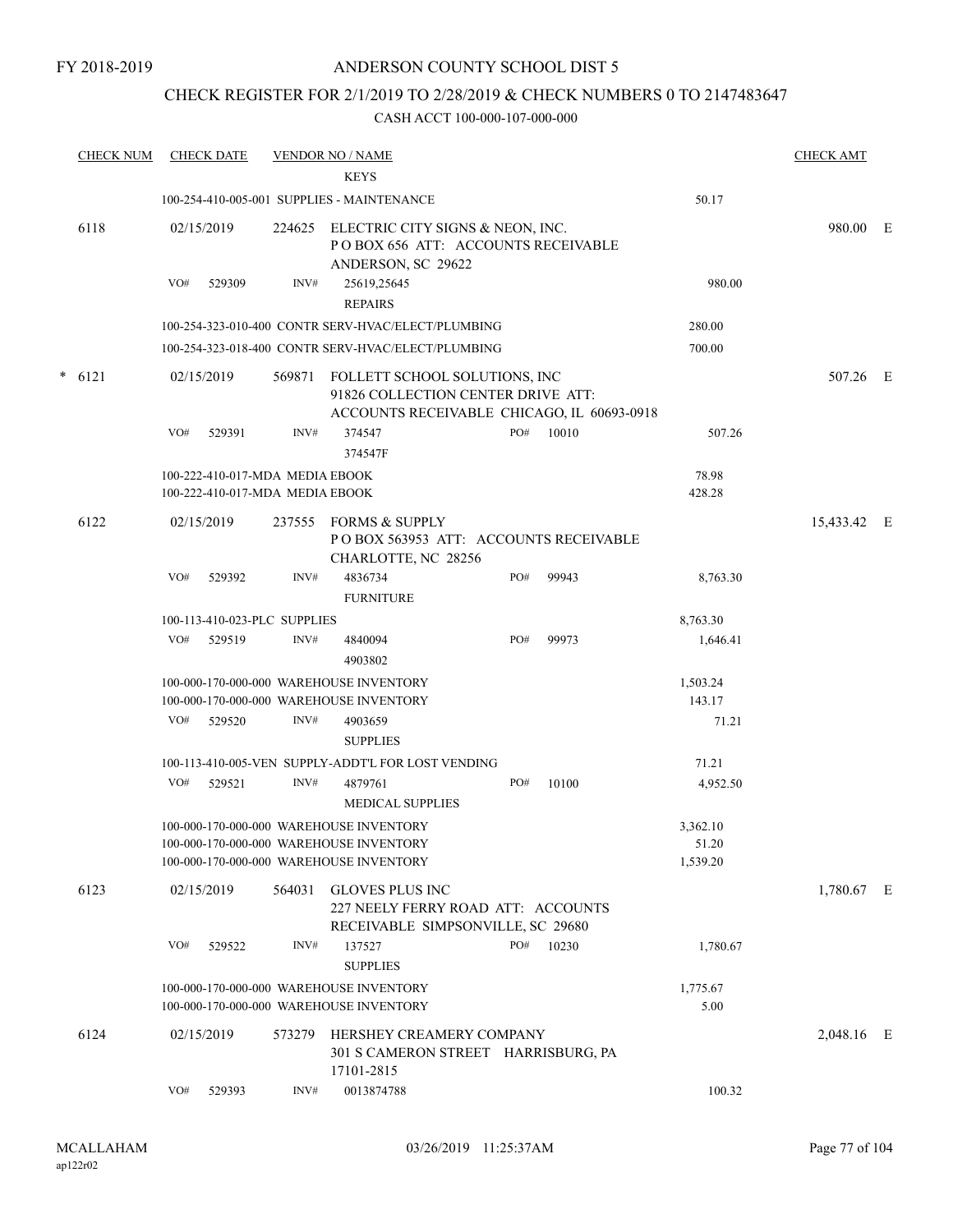FY 2018-2019

## ANDERSON COUNTY SCHOOL DIST 5

# CHECK REGISTER FOR 2/1/2019 TO 2/28/2019 & CHECK NUMBERS 0 TO 2147483647

| <b>CHECK NUM</b> |     | <b>CHECK DATE</b>            |        | <b>VENDOR NO / NAME</b>                    |     |       |          | <b>CHECK AMT</b> |  |
|------------------|-----|------------------------------|--------|--------------------------------------------|-----|-------|----------|------------------|--|
|                  |     |                              |        | <b>TL HANNA</b>                            |     |       |          |                  |  |
|                  |     | 600-256-460-002-000 FOOD     |        |                                            |     |       | 100.32   |                  |  |
|                  | VO# | 529394                       | INV#   | 13875300                                   |     |       | 196.08   |                  |  |
|                  |     |                              |        | CONCORD                                    |     |       |          |                  |  |
|                  |     | 600-256-460-009-000 FOOD     |        |                                            |     |       | 196.08   |                  |  |
|                  |     | VO# 529395                   | INV#   | 13867973                                   |     |       | 81.66    |                  |  |
|                  |     |                              |        | <b>GLENVIEW</b>                            |     |       |          |                  |  |
|                  |     | 600-256-460-020-000 FOOD     |        |                                            |     |       | 81.66    |                  |  |
|                  | VO# | 529396                       | INV#   | SOUTHWOOD                                  |     |       | 270.48   |                  |  |
|                  |     |                              |        | 13875384,13918894                          |     |       |          |                  |  |
|                  |     | 600-256-460-021-000 FOOD     |        |                                            |     |       | 173.04   |                  |  |
|                  |     | 600-256-460-021-000 FOOD     |        |                                            |     |       | 97.44    |                  |  |
|                  |     | VO# 529397                   | INV#   | <b>MCLEES</b>                              |     |       | 447.60   |                  |  |
|                  |     |                              |        | 13876640,13918347                          |     |       |          |                  |  |
|                  |     | 600-256-460-008-000 FOOD     |        |                                            |     |       | 220.32   |                  |  |
|                  |     | 600-256-460-008-000 FOOD     |        |                                            |     |       | 227.28   |                  |  |
|                  |     | VO# 529398                   | INV#   | 13866868                                   |     |       | 436.98   |                  |  |
|                  |     |                              |        | <b>CENTERVILLE</b>                         |     |       |          |                  |  |
|                  |     | 600-256-460-007-000 FOOD     |        |                                            |     |       | 436.98   |                  |  |
|                  | VO# | 529399                       | INV#   | <b>RBT ANDERSON</b>                        |     |       | 515.04   |                  |  |
|                  |     |                              |        | 13841928,13918578                          |     |       |          |                  |  |
|                  |     | 600-256-460-006-000 FOOD     |        |                                            |     |       | 269.28   |                  |  |
|                  |     | 600-256-460-006-000 FOOD     |        |                                            |     |       | 245.76   |                  |  |
| 6125             |     | 02/15/2019                   | 572115 | <b>EMPLOYEE VENDOR</b>                     |     |       |          | 464.49 E         |  |
|                  |     |                              |        | 2121 ROE FORD ROAD GREENVILLE, SC 29617    |     |       |          |                  |  |
|                  | VO# | 529468                       | INV#   | <b>FEB 7-8</b>                             |     |       | 464.49   |                  |  |
|                  |     |                              |        | <b>CHARLESTON</b>                          |     |       |          |                  |  |
|                  |     |                              |        | 600-256-333-000-000 TRIPS AND CONFERENCES  |     |       | 464.49   |                  |  |
| 6126             |     | 02/15/2019                   | 298850 | JOHNSON CONTROLS                           |     |       |          | 2,545.75 E       |  |
|                  |     |                              |        | POBOX 730068 ATT: ACCOUNTS RECEIVABLE      |     |       |          |                  |  |
|                  |     |                              |        | DALLAS, TX 75373                           |     |       |          |                  |  |
|                  | VO# | 529523                       | INV#   | 1-84215653625                              | PO# | 99105 | 2,545.75 |                  |  |
|                  |     |                              |        | JAN-MARCH 2019                             |     |       |          |                  |  |
|                  |     |                              |        | 100-254-312-000-000 PURCHASED SERVICES-JCI |     |       | 2,545.75 |                  |  |
| $* 6128$         |     | 02/15/2019                   | 563608 | JW PEPPER & SON, INC                       |     |       |          | 135.72 E         |  |
|                  |     |                              |        | POBOX 642 ATT: ACCOUNTS RECEIVABLE         |     |       |          |                  |  |
|                  |     |                              |        | <b>EXTON, PA 19341</b>                     |     |       |          |                  |  |
|                  | VO# | 529402                       | INV#   | 15A59593                                   |     |       | 90.98    |                  |  |
|                  |     |                              |        | <b>GLENVIEW</b>                            |     |       |          |                  |  |
|                  |     |                              |        | 720-271-660-020-604 CHORUS CLUB EXPENSE    |     |       | 90.98    |                  |  |
|                  | VO# | 529524                       | INV#   | 15A73502                                   |     |       | 44.74    |                  |  |
|                  |     |                              |        | SOUTHWOOD                                  |     |       |          |                  |  |
|                  |     | 817-113-410-021-000 SUPPLIES |        |                                            |     |       | 44.74    |                  |  |
| 6129             |     | 02/15/2019                   |        | 563964 EMPLOYEE VENDOR                     |     |       |          | 111.02 E         |  |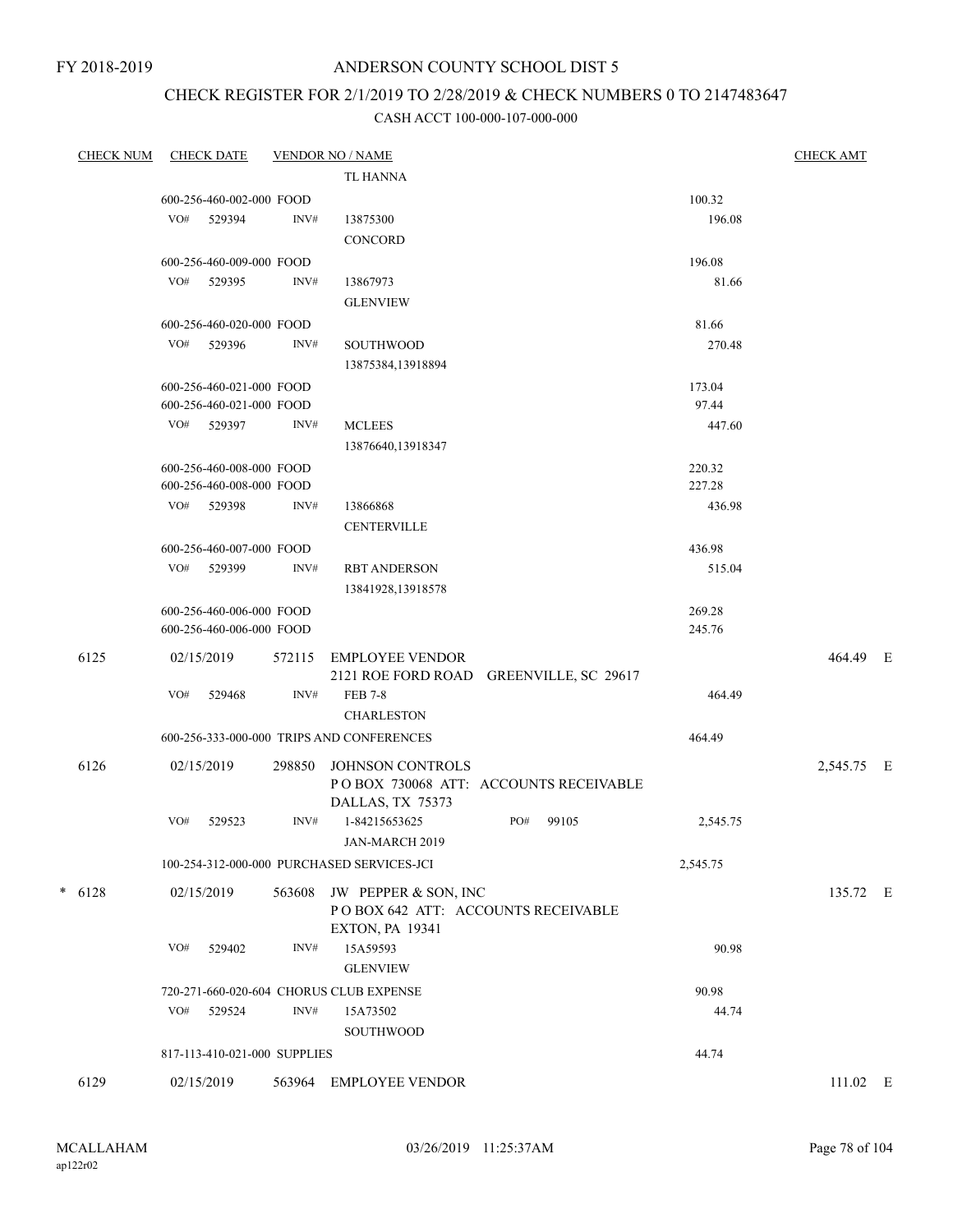### CHECK REGISTER FOR 2/1/2019 TO 2/28/2019 & CHECK NUMBERS 0 TO 2147483647

|  | <b>CHECK NUM</b> |     | <b>CHECK DATE</b>            |        | <b>VENDOR NO / NAME</b>                                                                 | <b>CHECK AMT</b> |            |  |
|--|------------------|-----|------------------------------|--------|-----------------------------------------------------------------------------------------|------------------|------------|--|
|  |                  |     |                              |        | 11 MATTESON BROOK LANE SIMPSONVILLE, SC<br>29681                                        |                  |            |  |
|  |                  | VO# | 529486                       | INV#   | DEC-JAN                                                                                 | 111.02           |            |  |
|  |                  |     |                              |        | <b>MILEAGE</b>                                                                          |                  |            |  |
|  |                  |     |                              |        | 100-266-332-000-000 IN-DISTRICT TRAVEL                                                  | 111.02           |            |  |
|  | $* 6131$         |     | 02/15/2019                   |        | 327400 EMPLOYEE VENDOR<br>208 MIRIAM RD. STARR, SC 29684                                |                  | $110.14$ E |  |
|  |                  | VO# | 529352                       | INV#   | <b>JAN 2019</b><br>MILEAGE                                                              | 66.44            |            |  |
|  |                  |     | 100-221-332-000-000 TRAVEL   |        |                                                                                         | 66.44            |            |  |
|  |                  | VO# | 529441                       | INV#   | <b>JAN 31</b>                                                                           | 43.70            |            |  |
|  |                  |     |                              |        | <b>FURMAN</b>                                                                           |                  |            |  |
|  |                  |     |                              |        | 100-221-333-021-000 TRIPS AND CONFERENCES                                               | 43.70            |            |  |
|  | 6132             |     | 02/15/2019                   | 338700 | <b>EMPLOYEE VENDOR</b><br>1104 STRATFORD DRIVE ANDERSON, SC 29621                       |                  | 194.18 E   |  |
|  |                  | VO# | 529351                       | INV#   | <b>JAN 2019</b>                                                                         | 62.29            |            |  |
|  |                  |     |                              |        | <b>MILEAGE</b>                                                                          |                  |            |  |
|  |                  |     | 100-221-332-000-000 TRAVEL   |        |                                                                                         | 62.29            |            |  |
|  |                  | VO# | 529442                       | INV#   | FEB <sub>1</sub><br><b>COLUMBIA</b>                                                     | 131.89           |            |  |
|  |                  |     |                              |        | 100-147-333-000-000 TRIPS AND CONFERENCES                                               | 131.89           |            |  |
|  | $* 6138$         |     | 02/15/2019                   |        | 568354 MCKAY, ZORN & ASSOCIATES, PA<br>110 FEDERAL STREET STE 5-C ANDERSON, SC<br>29625 |                  | 2,388.60 E |  |
|  |                  | VO# | 529406                       | INV#   | 1465.0119                                                                               | 2,388.60         |            |  |
|  |                  |     |                              |        | <b>SOUTHWOOD</b>                                                                        |                  |            |  |
|  |                  |     |                              |        | 515-253-520-000-ART FINE ARTS CENTER                                                    | 2,388.60         |            |  |
|  | $* 6140$         |     | 02/15/2019                   |        | 574388 NAPA AUTO PARTS<br>508 SOUTH MAIN ST ANDERSON, SC 29624                          |                  | 508.71 E   |  |
|  |                  | VO# | 529527                       | INV#   | <b>ACCT 5229</b><br><b>SUPPLIES</b>                                                     | 508.71           |            |  |
|  |                  |     |                              |        | 329-115-410-001-000 SUPPLIES-STATE EQUIPMENT                                            | 250.05           |            |  |
|  |                  |     |                              |        | 701-271-660-001-862 AUTO MECHANICS EXPENSE                                              | $-3.29$          |            |  |
|  |                  |     |                              |        | 701-271-660-001-862 AUTO MECHANICS EXPENSE                                              | 261.95           |            |  |
|  | $* 6142$         |     | 02/15/2019                   |        | 572025 EMPLOYEE VENDOR<br>105 HANOVER CIRCLE ANDERSON, SC 29621                         |                  | 607.60 E   |  |
|  |                  | VO# | 529358                       | INV#   | <b>MEALS</b><br>REIMBURSEMENT                                                           | 125.80           |            |  |
|  |                  |     |                              |        | 100-221-410-000-000 SUPPLIES AND MATERIALS                                              | 10.54            |            |  |
|  |                  |     | 100-232-410-000-000 SUPPLIES |        |                                                                                         | 41.83            |            |  |
|  |                  |     |                              |        | 100-252-410-000-000 SUPPLIES AND MATERIALS                                              | 10.54            |            |  |
|  |                  |     |                              |        | 100-254-410-000-OPS SUPPLIES-OPERATIONS                                                 | 21.06            |            |  |
|  |                  |     |                              |        | 100-263-410-000-000 SUPPLIES AND MATERIALS                                              | 41.83            |            |  |
|  |                  | VO# | 529436                       | INV#   | FEB 6-7                                                                                 | 323.55           |            |  |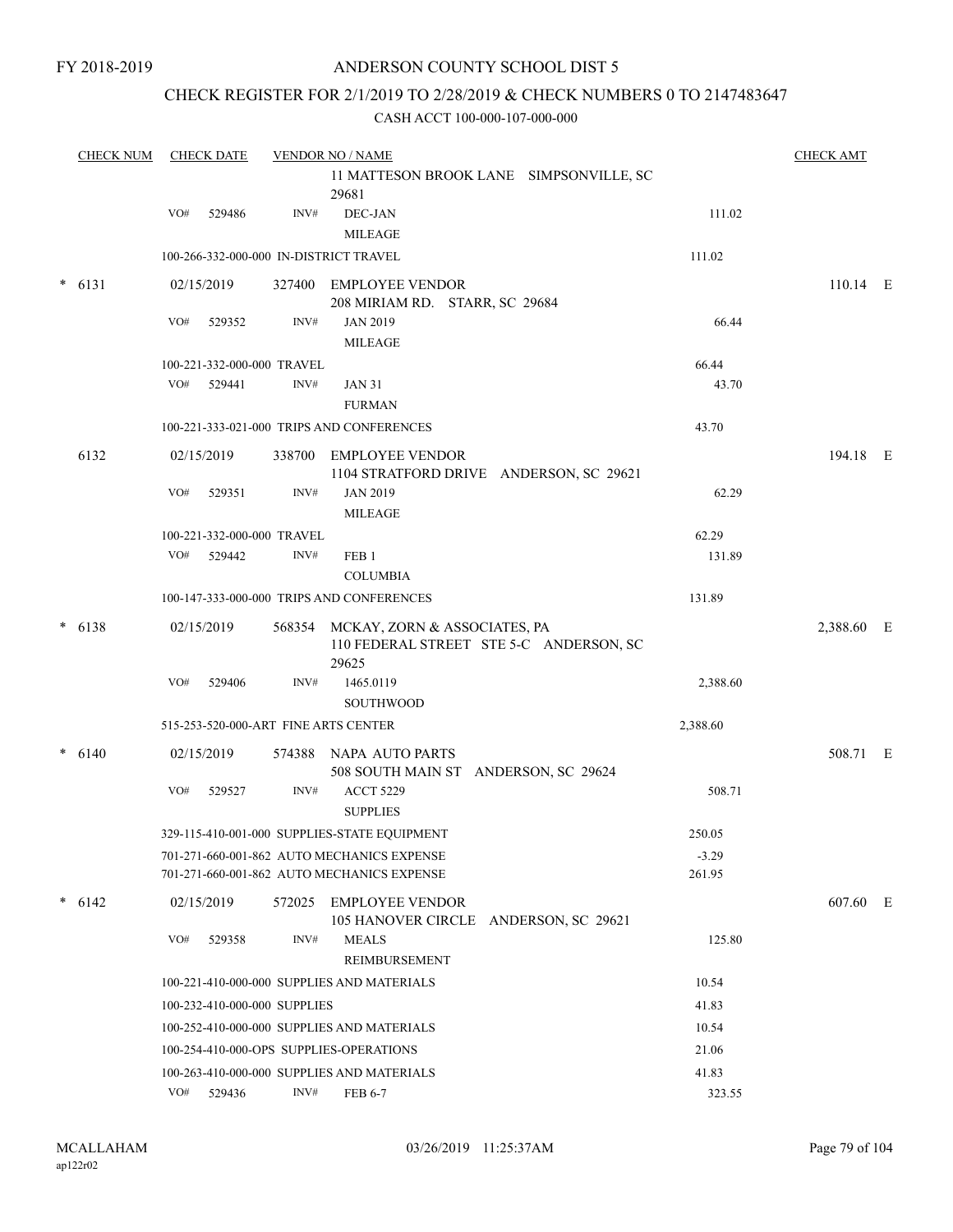### CHECK REGISTER FOR 2/1/2019 TO 2/28/2019 & CHECK NUMBERS 0 TO 2147483647

| <b>CHECK NUM</b> | <b>CHECK DATE</b>                       |        | <b>VENDOR NO / NAME</b>                                                                                |     |       |          | <b>CHECK AMT</b> |  |
|------------------|-----------------------------------------|--------|--------------------------------------------------------------------------------------------------------|-----|-------|----------|------------------|--|
|                  |                                         |        | <b>COLUMBIA</b>                                                                                        |     |       |          |                  |  |
|                  |                                         |        | 100-263-333-000-000 TRIPS AND CONFERENCES                                                              |     |       | 323.55   |                  |  |
|                  | VO#<br>529437                           | INV#   | <b>FEB 11</b>                                                                                          |     |       | 158.25   |                  |  |
|                  |                                         |        | <b>COLUMBIA</b>                                                                                        |     |       |          |                  |  |
|                  |                                         |        | 100-263-333-000-000 TRIPS AND CONFERENCES                                                              |     |       | 158.25   |                  |  |
| 6143             | 02/15/2019                              |        | 574491 EMPLOYEE VENDOR<br>107 NETTLES ROAD CLEMSON, SC 29631                                           |     |       |          | 294.34 E         |  |
|                  | VO#<br>529447                           | INV#   | FEB <sub>4</sub><br><b>CHARLOTTE</b>                                                                   |     |       | 294.34   |                  |  |
|                  |                                         |        | 201-224-333-010-000 TRIPS AND CONFERENCES                                                              |     |       | 294.34   |                  |  |
| 6144             | 02/15/2019                              |        | 394675 PIP PRINTING<br>1005 NORTH FANT STREET ATT: ACCOUNTS                                            |     |       |          | 466.95 E         |  |
|                  | VO#<br>529410                           | INV#   | RECEIVABLE ANDERSON, SC 29621<br>98171                                                                 | PO# | 10186 | 466.95   |                  |  |
|                  |                                         |        | <b>CALHOUN</b>                                                                                         |     |       |          |                  |  |
|                  | 201-188-410-014-000 SUPPLIES- PARENTING |        |                                                                                                        |     |       | 466.95   |                  |  |
| 6145             | 02/15/2019                              |        | 416350 PRESENTATION SYSTEMS SOUTH, INC<br>POBOX 3872 ATT: ACCOUNTS RECEIVABLE<br>MOORESVILLE, NC 28117 |     |       |          | 466.29 E         |  |
|                  | VO#<br>529532                           | INV#   | 183324<br><b>INK</b>                                                                                   |     |       | 466.29   |                  |  |
|                  | 100-115-410-003-000 SUPPLIES            |        |                                                                                                        |     |       | 466.29   |                  |  |
| 6146             | 02/15/2019                              | 574687 | PRIORITY ONE SECURITY<br>18 INTERCHANGE BLVD., SUITE B GREENVILLE,                                     |     |       |          | 1,282.00 E       |  |
|                  |                                         |        | SC 29607                                                                                               |     |       |          |                  |  |
|                  | VO#<br>529533                           | INV#   | 1791898<br>FEB 2019                                                                                    | PO# | 99112 | 1,282.00 |                  |  |
|                  |                                         |        | 100-254-323-000-600 MAINTENANCE SERVICES                                                               |     |       | 92.00    |                  |  |
|                  |                                         |        | 100-254-323-001-600 MAINTENANCE SERVICES                                                               |     |       | 46.00    |                  |  |
|                  |                                         |        | 100-254-323-002-600 MAINTENANCE SERVICES                                                               |     |       | 168.00   |                  |  |
|                  |                                         |        | 100-254-323-003-600 MAINTENANCE SERVICES                                                               |     |       | 102.00   |                  |  |
|                  |                                         |        | 100-254-323-005-600 MAINTENANCE SERVICES                                                               |     |       | 46.00    |                  |  |
|                  |                                         |        | 100-254-323-006-600 MAINTENANCE SERVICES                                                               |     |       | 69.00    |                  |  |
|                  |                                         |        | 100-254-323-007-600 MAINTENANCE SERVICES                                                               |     |       | 46.00    |                  |  |
|                  |                                         |        | 100-254-323-008-600 MAINTENANCE SERVICES                                                               |     |       | 46.00    |                  |  |
|                  |                                         |        | 100-254-323-009-600 MAINTENANCE SERVICES                                                               |     |       | 46.00    |                  |  |
|                  |                                         |        | 100-254-323-010-600 MAINTENANCE SERVICES                                                               |     |       | 46.00    |                  |  |
|                  |                                         |        | 100-254-323-011-600 MAINTENANCE SERVICES                                                               |     |       | 46.00    |                  |  |
|                  |                                         |        | 100-254-323-012-600 MAINTENANCE SERVICES                                                               |     |       | 46.00    |                  |  |
|                  |                                         |        | 100-254-323-013-600 MAINTENANCE SERVICES                                                               |     |       | 46.00    |                  |  |
|                  |                                         |        | 100-254-323-014-600 MAINTENANCE SERVICES                                                               |     |       | 46.00    |                  |  |
|                  |                                         |        | 100-254-323-015-600 MAINTENANCE SERVICES                                                               |     |       | 46.00    |                  |  |
|                  |                                         |        | 100-254-323-016-600 MAINTENANCE SERVICES                                                               |     |       | 46.00    |                  |  |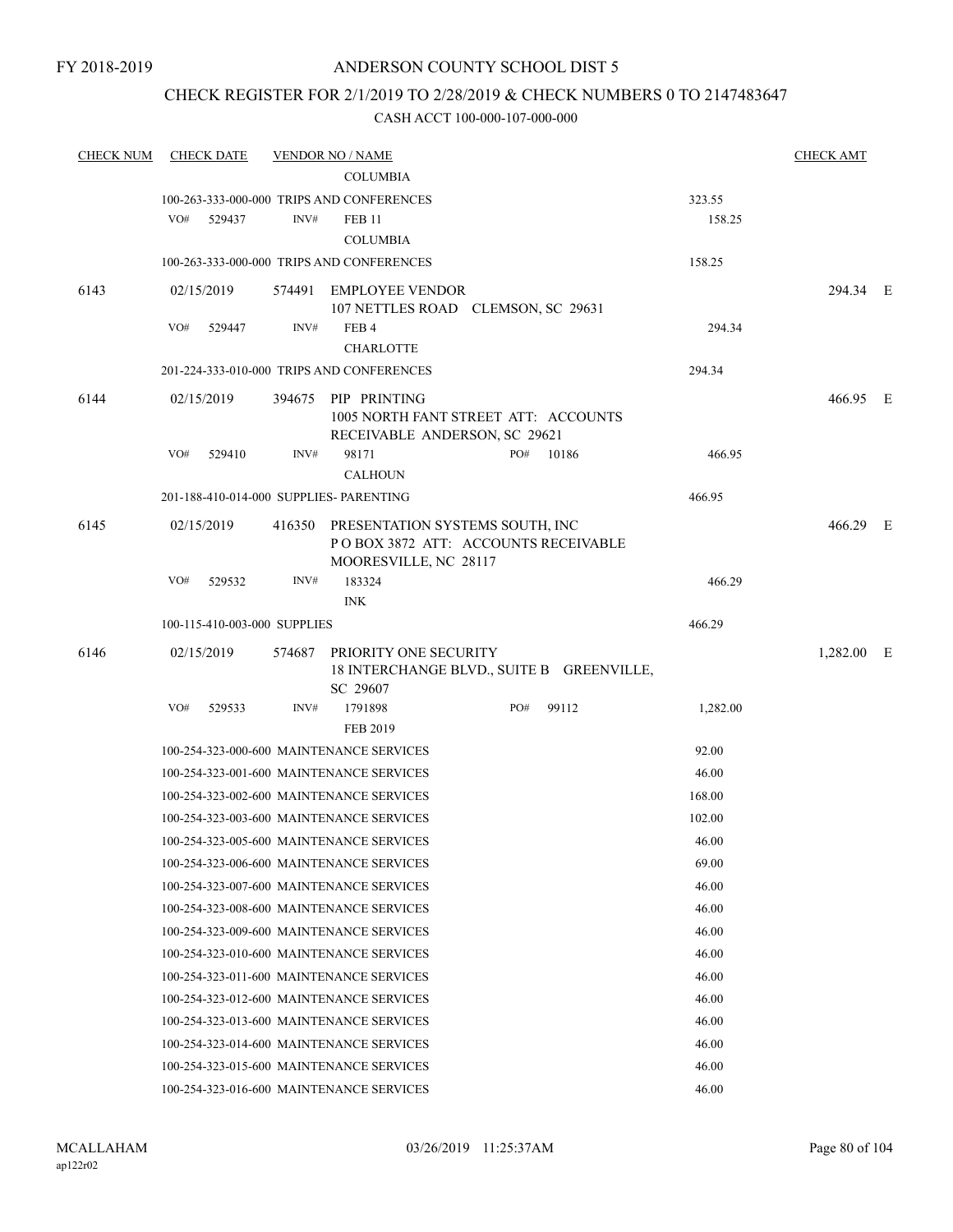### CHECK REGISTER FOR 2/1/2019 TO 2/28/2019 & CHECK NUMBERS 0 TO 2147483647

| <b>CHECK NUM</b> | <b>CHECK DATE</b>                                                                  |        | <b>VENDOR NO / NAME</b>                                                                                  |     |       |                 | <b>CHECK AMT</b> |  |
|------------------|------------------------------------------------------------------------------------|--------|----------------------------------------------------------------------------------------------------------|-----|-------|-----------------|------------------|--|
|                  | 100-254-323-017-600 MAINTENANCE SERVICES                                           |        |                                                                                                          |     |       | 46.00           |                  |  |
|                  | 100-254-323-018-600 MAINTENANCE SERVICES                                           |        |                                                                                                          |     |       | 46.00           |                  |  |
|                  | 100-254-323-019-600 MAINTENANCE SERVICES                                           |        |                                                                                                          |     |       | 46.00           |                  |  |
|                  | 100-254-323-020-600 MAINTENANCE SERVICES                                           |        |                                                                                                          |     |       | 46.00           |                  |  |
|                  | 100-254-323-021-600 MAINTENANCE SERVICES                                           |        |                                                                                                          |     |       | 46.00           |                  |  |
|                  | 100-254-323-023-600 MAINTENANCE SERVICES                                           |        |                                                                                                          |     |       | 69.00           |                  |  |
| 6147             | 02/15/2019                                                                         |        | 426200 QUILL CORPORATION<br>PO BOX 37600 ATT: ACCOUNTS RECEIVABLE<br>PHILADELPHIA, PA 19101-0600         |     |       |                 | 353.10 E         |  |
|                  | VO#<br>529534                                                                      | INV#   | 4650749<br><b>SUPPLIES</b>                                                                               | PO# | 10221 | 353.10          |                  |  |
|                  | 100-115-410-001-000 SUPPLIES                                                       |        |                                                                                                          |     |       | 30.24           |                  |  |
|                  | 100-233-410-031-000 SUPPLIES                                                       |        |                                                                                                          |     |       | 207.36          |                  |  |
|                  |                                                                                    |        | 329-115-410-001-000 SUPPLIES-STATE EQUIPMENT                                                             |     |       | 115.50          |                  |  |
| 6148             | 02/15/2019                                                                         |        | 574513 EMPLOYEE VENDOR<br>115 VICKI COURT ANDERSON, SC 29624                                             |     |       |                 | 126.55 E         |  |
|                  | VO#<br>529350                                                                      | INV#   | <b>JAN 2019</b><br><b>MILEAGE</b>                                                                        |     |       | 126.55          |                  |  |
|                  | 100-221-332-000-000 TRAVEL                                                         |        |                                                                                                          |     |       | 126.55          |                  |  |
| 6149             | 02/15/2019                                                                         | 462725 | SCHOLASTIC BOOK CLUBS, INC<br>POBOX 3745 ATT: ACCOUNTS RECEIVABLE<br>JEFFERSON CITY, MO 65102-3720       |     |       |                 | 461.95 E         |  |
|                  | VO#<br>529413                                                                      | INV#   | 18691005                                                                                                 | PO# | 10205 | 461.95          |                  |  |
|                  |                                                                                    |        | <b>CALHOUN</b>                                                                                           |     |       |                 |                  |  |
|                  | 201-188-410-014-000 SUPPLIES- PARENTING<br>201-188-410-014-000 SUPPLIES- PARENTING |        |                                                                                                          |     |       | 423.80<br>38.15 |                  |  |
| 6150             | 02/15/2019                                                                         | 573830 | <b>SCHOLASTIC EDUCATION</b><br>PO BOX 7502 JEFFERSON CITY, MO 65102                                      |     |       |                 | 2,066.00 E       |  |
|                  | VO#<br>529414                                                                      | INV#   | 18680419<br>REF#48628625                                                                                 | PO# | 10194 | 2,066.00        |                  |  |
|                  | 201-112-410-011-000 SUPPLIES AND MATERIALS                                         |        |                                                                                                          |     |       | 2,066.00        |                  |  |
| 6151             | 02/15/2019                                                                         | 570099 | SCHOOL SPECIALTY, INC.<br>32656 COLLECTION CENTER DR. ATT:<br>ACCOUNTS RECEIVABLE CHICAGO, IL 60693-0656 |     |       |                 | 1,140.31 E       |  |
|                  | VO#<br>529415                                                                      | INV#   | 308103254343<br>CUST #330699                                                                             |     |       | 1,140.31        |                  |  |
|                  |                                                                                    |        | 717-190-660-017-201 MISCELLANEOUS EXPENSE                                                                |     |       | 72.92           |                  |  |
|                  | 717-190-660-017-228 ART INSTRUCT EXPENSES                                          |        |                                                                                                          |     |       | 1,067.39        |                  |  |
| 6152             | 02/15/2019                                                                         | 472700 | <b>SHERWIN WILLIAMS</b><br>613 NORTH MURRAY AVENUE ATT: ACCOUNTS<br>RECEIVABLE ANDERSON, SC 29625        |     |       |                 | 672.98 E         |  |
|                  | VO#<br>529322                                                                      | INV#   | 0634-6<br><b>SUPPLIES</b>                                                                                |     |       | 103.63          |                  |  |
|                  |                                                                                    |        | 505-253-520-002-TUR BASEBALL/SOFTBALL TURF                                                               |     |       | 103.63          |                  |  |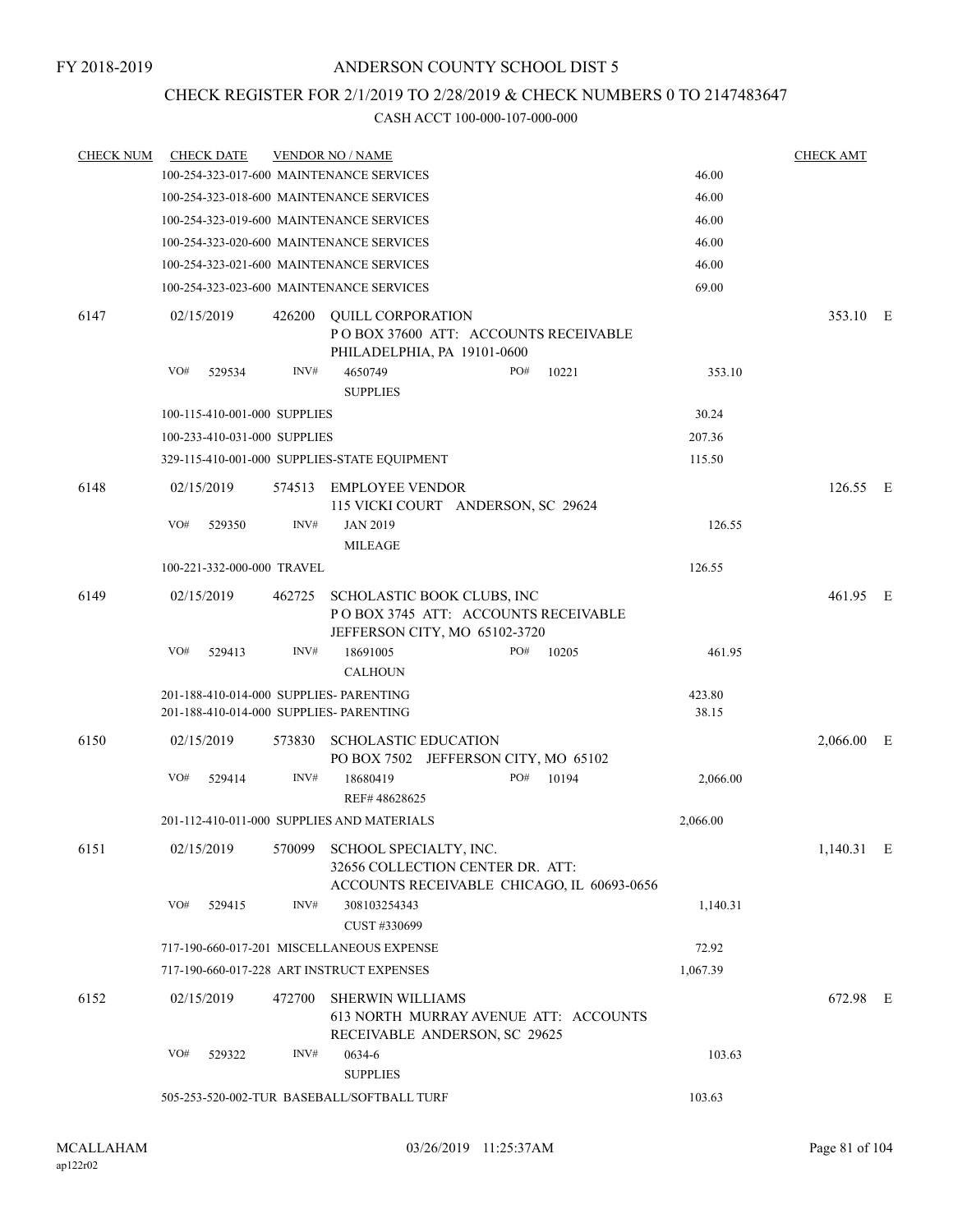### CHECK REGISTER FOR 2/1/2019 TO 2/28/2019 & CHECK NUMBERS 0 TO 2147483647

| <b>CHECK NUM</b> |     | <b>CHECK DATE</b>            |        | <b>VENDOR NO / NAME</b>                                                                                      |                   | <b>CHECK AMT</b> |  |
|------------------|-----|------------------------------|--------|--------------------------------------------------------------------------------------------------------------|-------------------|------------------|--|
|                  | VO# | 529323                       | INV#   | 0635-3<br><b>SUPPLIES</b>                                                                                    | 89.09             |                  |  |
|                  |     |                              |        | 505-253-520-003-TUR BASEBALL/SOFTBALL TURF                                                                   | 89.09             |                  |  |
|                  | VO# | 529324                       | INV#   | 4363-9<br><b>SUPPLIES</b>                                                                                    | 34.96             |                  |  |
|                  |     |                              |        | 505-253-520-002-TUR BASEBALL/SOFTBALL TURF                                                                   | 34.96             |                  |  |
|                  | VO# | 529325                       | INV#   | 0616-3<br><b>SUPPLIES</b>                                                                                    | 438.76            |                  |  |
|                  |     |                              |        | 100-254-410-002-001 SUPPLIES - MAINTENANCE                                                                   | 219.38            |                  |  |
|                  |     |                              |        | 100-254-410-003-001 SUPPLIES - MAINTENANCE                                                                   | 219.38            |                  |  |
|                  |     | VO# 529326                   | INV#   | 4313-4<br><b>SUPPLIES</b>                                                                                    | 6.54              |                  |  |
|                  |     |                              |        | 100-254-410-000-001 MAINT. SUPPLIES-STRUCTURES                                                               | 6.54              |                  |  |
| 6153             |     | 02/15/2019                   |        | 563805 EMPLOYEE VENDOR<br>102 ISSAC COURT ANDERSON, SC 29625                                                 |                   | 380.49 E         |  |
|                  | VO# | 529361                       | INV#   | <b>READING PLUS</b><br><b>REIMBURSEMENT</b>                                                                  | 380.49            |                  |  |
|                  |     | 871-113-410-005-000 SUPPLIES |        |                                                                                                              | 196.69            |                  |  |
|                  |     | 871-113-410-006-000 SUPPLIES |        |                                                                                                              | 99.28             |                  |  |
|                  |     | 871-113-410-020-000 SUPPLIES |        |                                                                                                              | 84.52             |                  |  |
| 6154             |     | 02/15/2019                   |        | 486725 EMPLOYEE VENDOR<br>208 GREENFOREST DRIVE ANDERSON, SC 29625                                           |                   | 852.74 E         |  |
|                  | VO# | 529448                       | INV#   | <b>JAN 31-FEB 2</b>                                                                                          | 852.74            |                  |  |
|                  |     |                              |        | <b>KIAWAH ISLAND</b>                                                                                         |                   |                  |  |
|                  |     |                              |        | 201-224-333-006-000 TRIPS AND CONFERENCES                                                                    | 852.74            |                  |  |
| 6155             |     | 02/15/2019                   | 572446 | THE NATIONAL BETA CLUB<br>151 BETA CLUB WAY SPARTANBURG, SC<br>29306-3012                                    |                   | 2,606.85 E       |  |
|                  | VO# | 529430                       | INV#   | M168313<br><b>GLENVIEW MS</b>                                                                                | 1,072.55          |                  |  |
|                  |     |                              |        | 720-271-660-020-602 BETA CLUB EXPENSE                                                                        | 1,072.55          |                  |  |
|                  | VO# | 529431                       | INV#   | M168899,8906<br><b>MCCANTS MS</b>                                                                            | 1,534.30          |                  |  |
|                  |     |                              |        | 705-271-660-005-602 BETA CLUB EXPENSE<br>705-271-660-005-602 BETA CLUB EXPENSE                               | 1,509.65<br>24.65 |                  |  |
| 6156             |     | 02/15/2019                   |        | 570855 ULINE - ATLANTA<br>P.O. BOX 88741 ATT: ACCOUNTS RECEIVABLE<br>CHICAGO, IL 60680-1741                  |                   | 2,163.70 E       |  |
|                  | VO# | 529547                       | INV#   | 105356675<br><b>SUPPLIES</b>                                                                                 | 2,163.70          |                  |  |
|                  |     |                              |        | 100-266-345-000-000 TECHNOLOGY INFRASTRUCTURE                                                                | 2,163.70          |                  |  |
| 6157             |     | 02/15/2019                   |        | 569789 UNIFIRST CORPORATION<br>322 STANDING SPRINGS COURT ATT: ACCOUNTS<br>RECEIVABLE SIMPSONVILLE, SC 29680 |                   | 840.94 E         |  |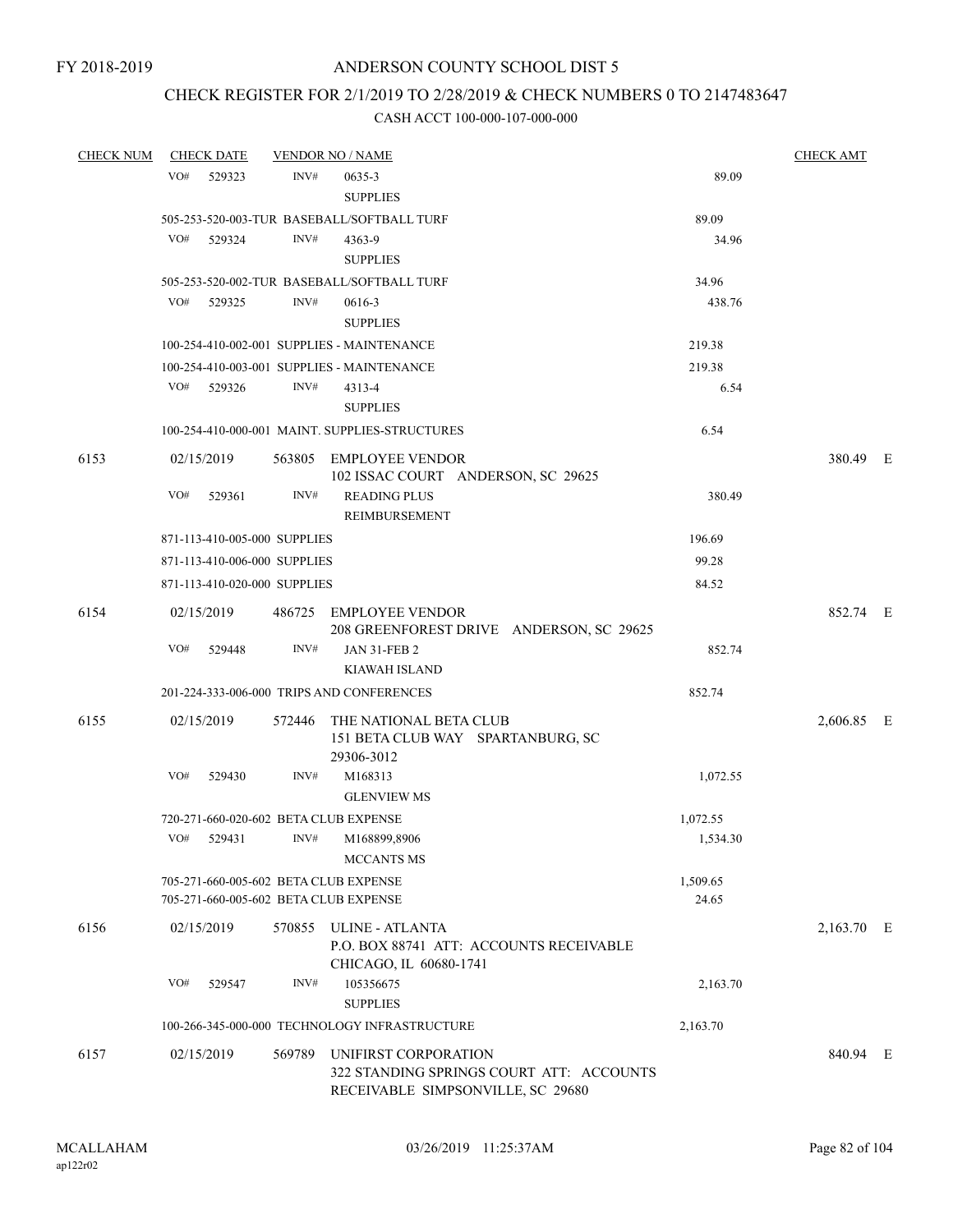# CHECK REGISTER FOR 2/1/2019 TO 2/28/2019 & CHECK NUMBERS 0 TO 2147483647

| <b>CHECK NUM</b> | <b>CHECK DATE</b>                     |      | <b>VENDOR NO / NAME</b>                                                                        |     |       |        | <b>CHECK AMT</b> |  |
|------------------|---------------------------------------|------|------------------------------------------------------------------------------------------------|-----|-------|--------|------------------|--|
|                  | VO# 529549                            | INV# | <b>UNIFORMS</b><br>CUST #1198414                                                               | PO# | 99425 | 840.94 |                  |  |
|                  | 100-254-410-000-075 UNIFORM PURCHASES |      |                                                                                                |     |       | 230.84 |                  |  |
|                  | 100-254-410-003-075 UNIFORM PURCHASES |      |                                                                                                |     |       | 88.92  |                  |  |
|                  | 100-254-410-017-075 UNIFORM PURCHASES |      |                                                                                                |     |       | 177.99 |                  |  |
|                  | 100-254-410-021-075 UNIFORM PURCHASES |      |                                                                                                |     |       | 90.85  |                  |  |
|                  | 100-257-410-000-000 SUPPLIES          |      |                                                                                                |     |       | 252.34 |                  |  |
| 6158             | 02/15/2019                            |      | 574608 EMPLOYEE VENDOR<br>245 INDIAN TRAIL ANDERSON, SC 29625                                  |     |       |        | 187.51 E         |  |
|                  | VO#<br>529356                         | INV# | <b>JAN 2019</b><br><b>MILEAGE</b>                                                              |     |       | 58.53  |                  |  |
|                  |                                       |      | 720-271-660-020-411 MISCELLANEOUS EXPENSE                                                      |     |       | 58.53  |                  |  |
|                  | VO#<br>529366                         | INV# | <b>SUPPLIES</b><br>REIMBURSEMENT                                                               |     |       | 128.98 |                  |  |
|                  |                                       |      | 720-271-660-020-411 MISCELLANEOUS EXPENSE                                                      |     |       | 23.53  |                  |  |
|                  |                                       |      | 720-271-660-020-493 SCHOOL/CLASS DONATIONS EXPENSE                                             |     |       | 105.45 |                  |  |
| 6159             | 02/15/2019                            |      | 532300 WHITE JONES ACE HARDWARE<br>PO BOX 13012 ATT: ACCOUNTS RECEIVABLE<br>ANDERSON, SC 29624 |     |       |        | 363.57 E         |  |
|                  | VO#<br>529333                         | INV# | 396060<br><b>SUPPLIES</b>                                                                      |     |       | 3.92   |                  |  |
|                  |                                       |      | 100-254-410-013-400 HVAC/ELECTRICAL/PLUMBING                                                   |     |       | 3.92   |                  |  |
|                  | VO# 529334                            | INV# | 879398<br><b>SUPPLIES</b>                                                                      |     |       | 38.96  |                  |  |
|                  | 100-254-410-020-000 SUPPLIES          |      |                                                                                                |     |       | 38.96  |                  |  |
|                  | VO# 529335                            | INV# | 879322<br><b>SUPPLIES</b>                                                                      |     |       | 19.27  |                  |  |
|                  |                                       |      | 100-254-410-012-001 SUPPLIES - MAINTENANCE                                                     |     |       | 19.27  |                  |  |
|                  | VO#<br>529336                         | INV# | 396064<br><b>SUPPLIES</b>                                                                      |     |       | 3.96   |                  |  |
|                  |                                       |      | 100-254-410-009-001 SUPPLIES - MAINTENANCE                                                     |     |       | 3.96   |                  |  |
|                  | VO# 529337                            | INV# | 879175<br><b>SUPPLIES</b>                                                                      |     |       | 16.67  |                  |  |
|                  |                                       |      | 100-254-410-009-001 SUPPLIES - MAINTENANCE                                                     |     |       | 16.67  |                  |  |
|                  | VO#<br>529338                         | INV# | 879290<br><b>SUPPLIES</b>                                                                      |     |       | 59.80  |                  |  |
|                  |                                       |      | 505-253-520-002-TUR BASEBALL/SOFTBALL TURF                                                     |     |       | 59.80  |                  |  |
|                  | VO#<br>529339                         | INV# | 879276<br><b>SUPPLIES</b>                                                                      |     |       | 17.71  |                  |  |
|                  |                                       |      | 100-254-410-012-001 SUPPLIES - MAINTENANCE                                                     |     |       | 17.71  |                  |  |
|                  | VO#<br>529340                         | INV# | 879401<br><b>SUPPLIES</b>                                                                      |     |       | 9.80   |                  |  |
|                  |                                       |      | 100-254-410-012-001 SUPPLIES - MAINTENANCE                                                     |     |       | 9.80   |                  |  |
|                  | VO# 529341                            | INV# | 879372                                                                                         |     |       | 153.45 |                  |  |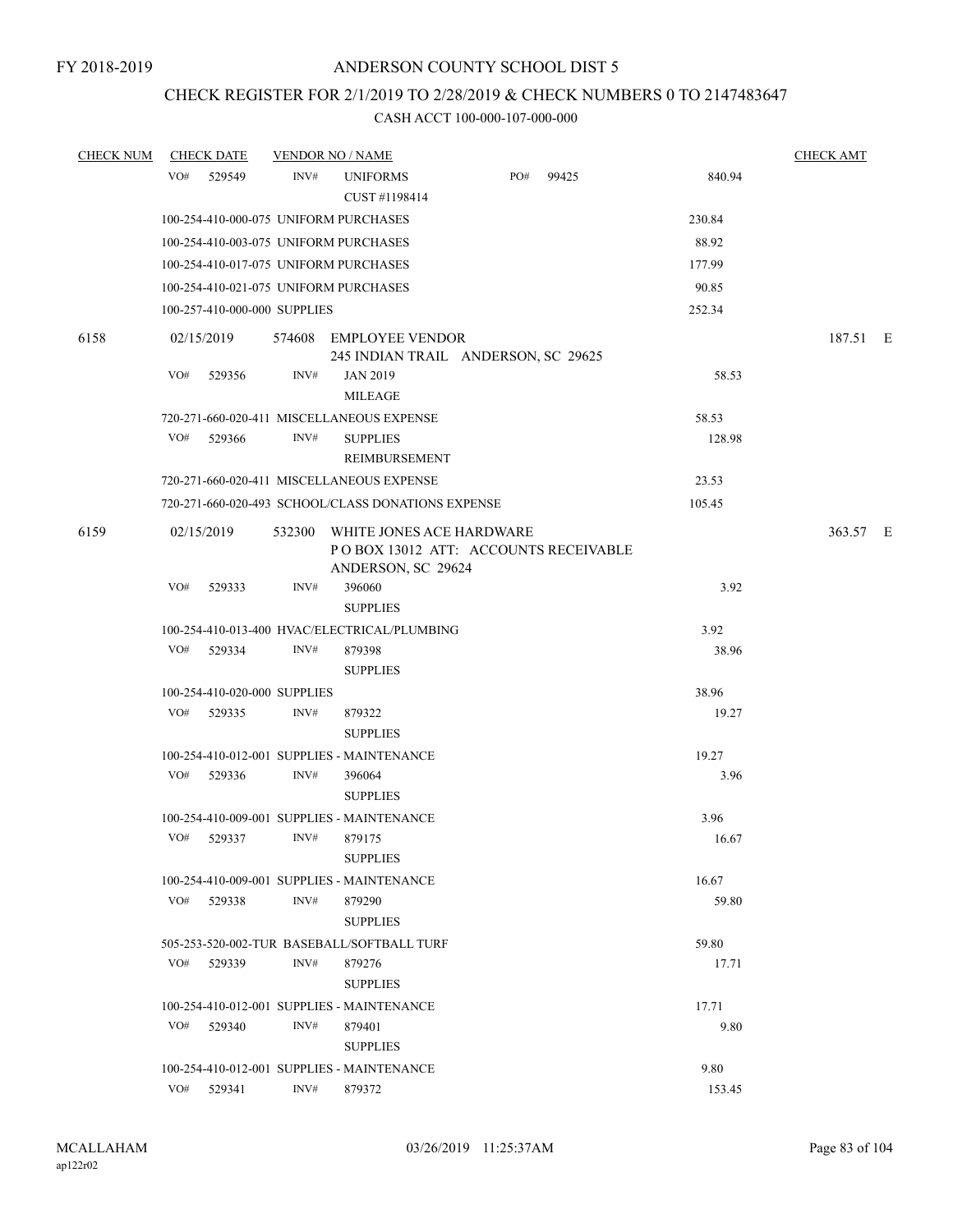### CHECK REGISTER FOR 2/1/2019 TO 2/28/2019 & CHECK NUMBERS 0 TO 2147483647

| <b>CHECK NUM</b> |          | <b>CHECK DATE</b> |            | <b>VENDOR NO / NAME</b>          |                                                |        |          |  |  |
|------------------|----------|-------------------|------------|----------------------------------|------------------------------------------------|--------|----------|--|--|
|                  |          |                   |            |                                  | <b>SUPPLIES</b>                                |        |          |  |  |
|                  |          |                   |            |                                  | 100-254-410-000-001 MAINT. SUPPLIES-STRUCTURES | 153.45 |          |  |  |
|                  |          |                   | VO# 529344 | INV#                             | 396142                                         | 32.38  |          |  |  |
|                  |          |                   |            |                                  | <b>SUPPLIES</b>                                |        |          |  |  |
|                  |          |                   |            |                                  | 100-254-410-020-400 HVAC/ELECTRICAL/PLUMBING   | 32.38  |          |  |  |
|                  |          |                   | VO# 529345 | INV#                             | 879370                                         | 7.65   |          |  |  |
|                  |          |                   |            |                                  | <b>SUPPLIES</b>                                |        |          |  |  |
|                  |          |                   |            |                                  | 100-254-410-002-400 HVAC/ELECTRICAL/PLUMBING   | 7.65   |          |  |  |
|                  | $* 6161$ |                   | 02/15/2019 |                                  | 575112 EMPLOYEE VENDOR                         |        | 317.10 E |  |  |
|                  |          |                   |            |                                  | 826 SHARONWOOD DR ANDERSON, SC 29621           |        |          |  |  |
|                  |          | VO#               | 529449     | INV#                             | <b>FEB 1-2</b>                                 | 317.10 |          |  |  |
|                  |          |                   |            |                                  | <b>MYRTLE BEACH</b>                            |        |          |  |  |
|                  |          |                   |            |                                  | 207-224-333-001-004 TRIPS AND CONFERENCES      | 317.10 |          |  |  |
|                  | 6162     |                   | 02/15/2019 |                                  | 574654 EMPLOYEE VENDOR                         |        | 249.31 E |  |  |
|                  |          |                   |            |                                  | 234 GREENLAND ROAD ANDERSON, SC 29626          |        |          |  |  |
|                  |          | VO#               | 529481     | INV#                             | <b>AMAZON</b>                                  | 105.26 |          |  |  |
|                  |          |                   |            |                                  | REIMBURSEMENT                                  |        |          |  |  |
|                  |          |                   |            | 100-112-410-010-0RE RELATED ARTS |                                                | 105.26 |          |  |  |
|                  |          |                   | VO# 529482 | INV#                             | <b>MISC EXPENSES</b>                           | 144.05 |          |  |  |
|                  |          |                   |            |                                  | REIMBURSEMENT                                  |        |          |  |  |
|                  |          |                   |            | 100-112-410-010-0RE RELATED ARTS |                                                | 38.98  |          |  |  |
|                  |          |                   |            |                                  | 100-112-410-010-INQ INQUIRY BASED LEARNING     | 105.07 |          |  |  |
|                  | 6163     |                   | 02/15/2019 |                                  | 575460 EMPLOYEE VENDOR                         |        | 165.60 E |  |  |
|                  |          |                   |            |                                  | 105 DEBOS LANE ANDERSON, SC 29625              |        |          |  |  |
|                  |          | VO#               | 529450     | INV#                             | FEB <sub>2</sub>                               | 165.60 |          |  |  |
|                  |          |                   |            |                                  | <b>MIDLANDS TECH</b>                           |        |          |  |  |
|                  |          |                   |            |                                  | 207-224-333-001-004 TRIPS AND CONFERENCES      | 165.60 |          |  |  |
|                  | 6164     |                   | 02/15/2019 |                                  | 536030 EMPLOYEE VENDOR                         |        | 143.71 E |  |  |
|                  |          |                   |            |                                  | 1031 WATKINS ROAD ANDERSON, SC 29625           |        |          |  |  |
|                  |          | VO#               | 529440     | INV#                             | <b>JAN 23</b>                                  | 143.71 |          |  |  |
|                  |          |                   |            |                                  | <b>COLUMBIA</b>                                |        |          |  |  |
|                  |          |                   |            |                                  | 100-147-333-015-000 TRIPS AND CONFERENCES      | 143.71 |          |  |  |
|                  | $* 6168$ |                   | 02/19/2019 |                                  | 141800 EMPLOYEE VENDOR                         |        | 969.18 E |  |  |
|                  |          |                   |            |                                  | 509 WESTVIEW AVENUE ANDERSON, SC 29625         |        |          |  |  |
|                  |          | VO#               | 529553     | INV#                             | <b>FEB 4-8</b>                                 | 969.18 |          |  |  |
|                  |          |                   |            |                                  | <b>DESTIN FL</b>                               |        |          |  |  |
|                  |          |                   |            |                                  | 207-224-333-001-004 TRIPS AND CONFERENCES      | 969.18 |          |  |  |
|                  | 6169     |                   | 02/19/2019 |                                  | 569895 BROADWAY TECHNOLOGIES, INC              |        | 449.06 E |  |  |
|                  |          |                   |            |                                  | 203 N. HAMILTON STREET WILLIAMSTON, SC         |        |          |  |  |
|                  |          |                   |            |                                  | 29697                                          |        |          |  |  |
|                  |          | VO#               | 529582     | INV#                             | 7936<br>TL HANNA                               | 449.06 |          |  |  |
|                  |          |                   |            | 100-271-410-002-000 SUPPLIES     |                                                | 449.06 |          |  |  |
|                  |          |                   |            |                                  |                                                |        |          |  |  |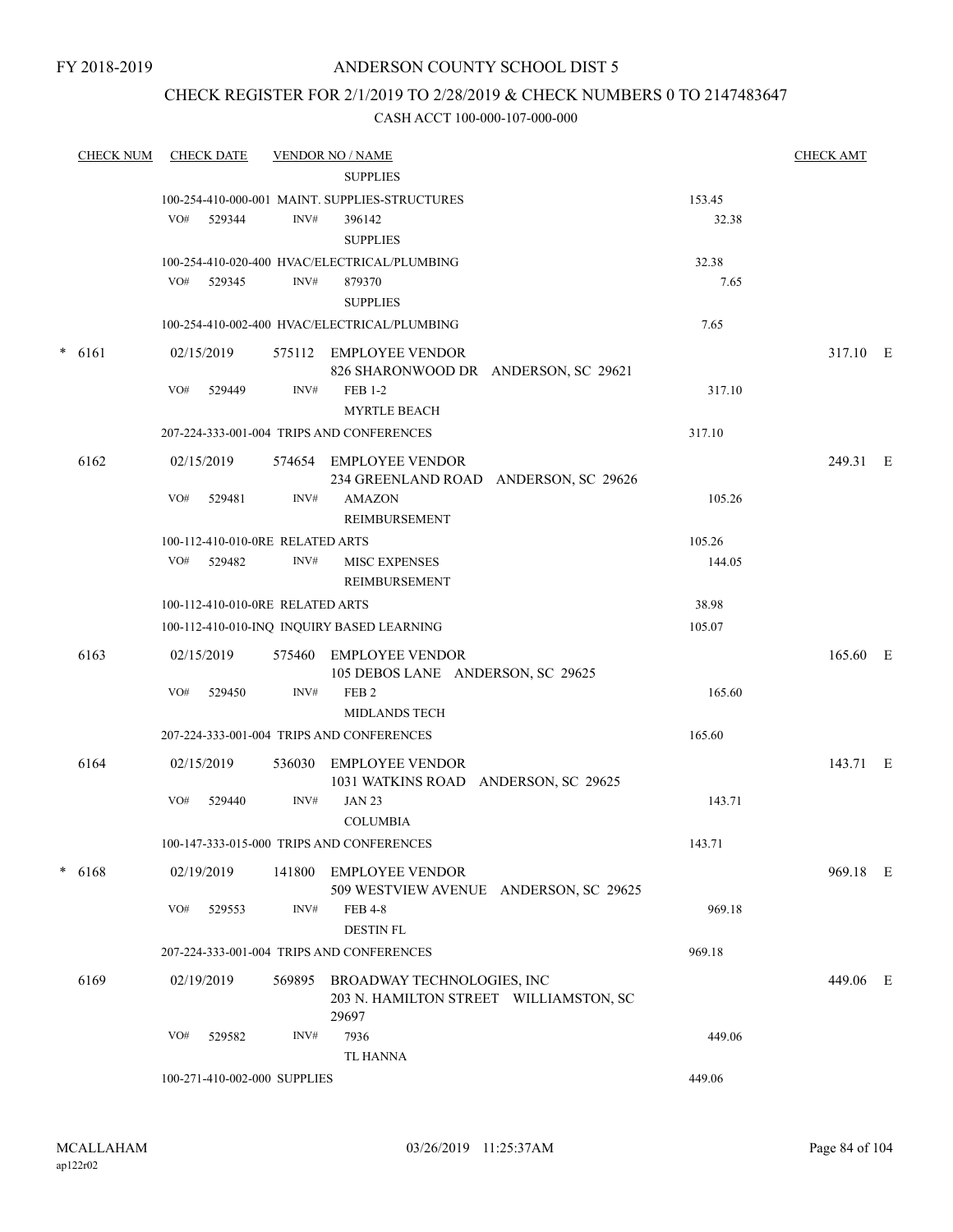### CHECK REGISTER FOR 2/1/2019 TO 2/28/2019 & CHECK NUMBERS 0 TO 2147483647

|      | <b>CHECK NUM</b> |     | <b>CHECK DATE</b> |                                       | <b>VENDOR NO / NAME</b>                                                                                  |          | <b>CHECK AMT</b> |  |
|------|------------------|-----|-------------------|---------------------------------------|----------------------------------------------------------------------------------------------------------|----------|------------------|--|
| 6170 |                  |     | 02/19/2019        |                                       | 564176 BSN SPORTS, LLC<br>PO BOX 660176 DALLAS, TX 75209-0176                                            |          | 2,093.32 E       |  |
|      |                  | VO# | 529583            | INV#                                  | 903827506<br>CUST #1429885                                                                               | 1,911.40 |                  |  |
|      |                  |     |                   | 100-271-410-003-000 SUPPLIES          |                                                                                                          | 1,911.40 |                  |  |
|      |                  | VO# | 529584            | INV#                                  | 904423468<br>CUST #1429885                                                                               | 181.92   |                  |  |
|      |                  |     |                   | 100-271-410-003-000 SUPPLIES          |                                                                                                          | 181.92   |                  |  |
|      | $* 6174$         |     | 02/19/2019        |                                       | 565615 COMMUNICATION SERVICE CENTER, INC<br>PO BOX 4118 ATT: ACCOUNTS RECEIVABLE<br>GREENVILLE, SC 29608 |          | 1,087.75 E       |  |
|      |                  | VO# | 529587            | INV#                                  | 140040, 6596<br><b>ACCT 012400</b>                                                                       | 1,087.75 |                  |  |
|      |                  |     |                   |                                       | 100-255-323-000-000 CONTRACTED SERVICES                                                                  | 65.00    |                  |  |
|      |                  |     |                   |                                       | 100-255-323-000-000 CONTRACTED SERVICES                                                                  | 1,022.75 |                  |  |
|      | 6175             |     | 02/19/2019        | 574847                                | <b>EMPLOYEE VENDOR</b><br>1001 CARLISLE PLACE ANDERSON, SC 29621                                         |          | 131.34 E         |  |
|      |                  | VO# | 529567            | INV#                                  | <b>SUPPLIES</b><br>REIMBURSEMENT                                                                         | 131.34   |                  |  |
|      |                  |     |                   |                                       | 705-271-660-005-606 DRAMA CLUB EXPENSE                                                                   | 131.34   |                  |  |
|      | $* 6177$         |     | 02/19/2019        | 575164                                | EMPLOYEE VENDOR<br>2208 MARCHBANKS AVE ANDERSON, SC 29621                                                |          | 150.88 E         |  |
|      |                  | VO# | 529555            | INV#                                  | FEB <sub>7</sub><br><b>LEXINGTON</b>                                                                     | 150.88   |                  |  |
|      |                  |     |                   |                                       | 201-224-333-006-000 TRIPS AND CONFERENCES                                                                | 150.88   |                  |  |
|      | 6178             |     | 02/19/2019        | 569982                                | DSCS HOLDINGS, LLC<br>D/B/A VIRTUAL IMAGE TECHNOLOGY PO BOX                                              |          | $4,000.00$ E     |  |
|      |                  | VO# | 529590            | INV#                                  | 2200 CHARLOTTE, NC 28241-2200<br>285031<br>PO#<br>99468<br><b>SERVICES</b>                               | 4,000.00 |                  |  |
|      |                  |     |                   | 397-221-410-000-000 SUPPLIES          |                                                                                                          | 4,000.00 |                  |  |
| *    | 6180             |     | 02/19/2019        |                                       | 575140 EMPLOYEE VENDOR<br>1313 NORTHAMPTON ROAD ANDERSON, SC<br>29621                                    |          | 371.41 E         |  |
|      |                  | VO# | 529554            | INV#                                  | FEB 7-9<br><b>COLUMBIA</b>                                                                               | 371.41   |                  |  |
|      |                  |     |                   | 309-113-333-021-000 TRIPS/ ACTIVITIES |                                                                                                          | 371.41   |                  |  |
|      | 6181             |     | 02/19/2019        | 570057                                | HERITAGE FOOD SERVICE GROUP<br>P.O. BOX 71595 ATT: ACCOUNTS RECEIVABLE<br>CHICAGO, IL 60694-1595         |          | 690.75 E         |  |
|      |                  | VO# | 529593            | INV#                                  | 5549316<br><b>FAN MOTOR</b>                                                                              | 188.30   |                  |  |
|      |                  |     |                   |                                       | 600-256-323-003-000 REPAIRS TO EQUIPMENT                                                                 | 188.30   |                  |  |
|      |                  |     | VO# 529594        | INV#                                  | 5519648                                                                                                  | 289.87   |                  |  |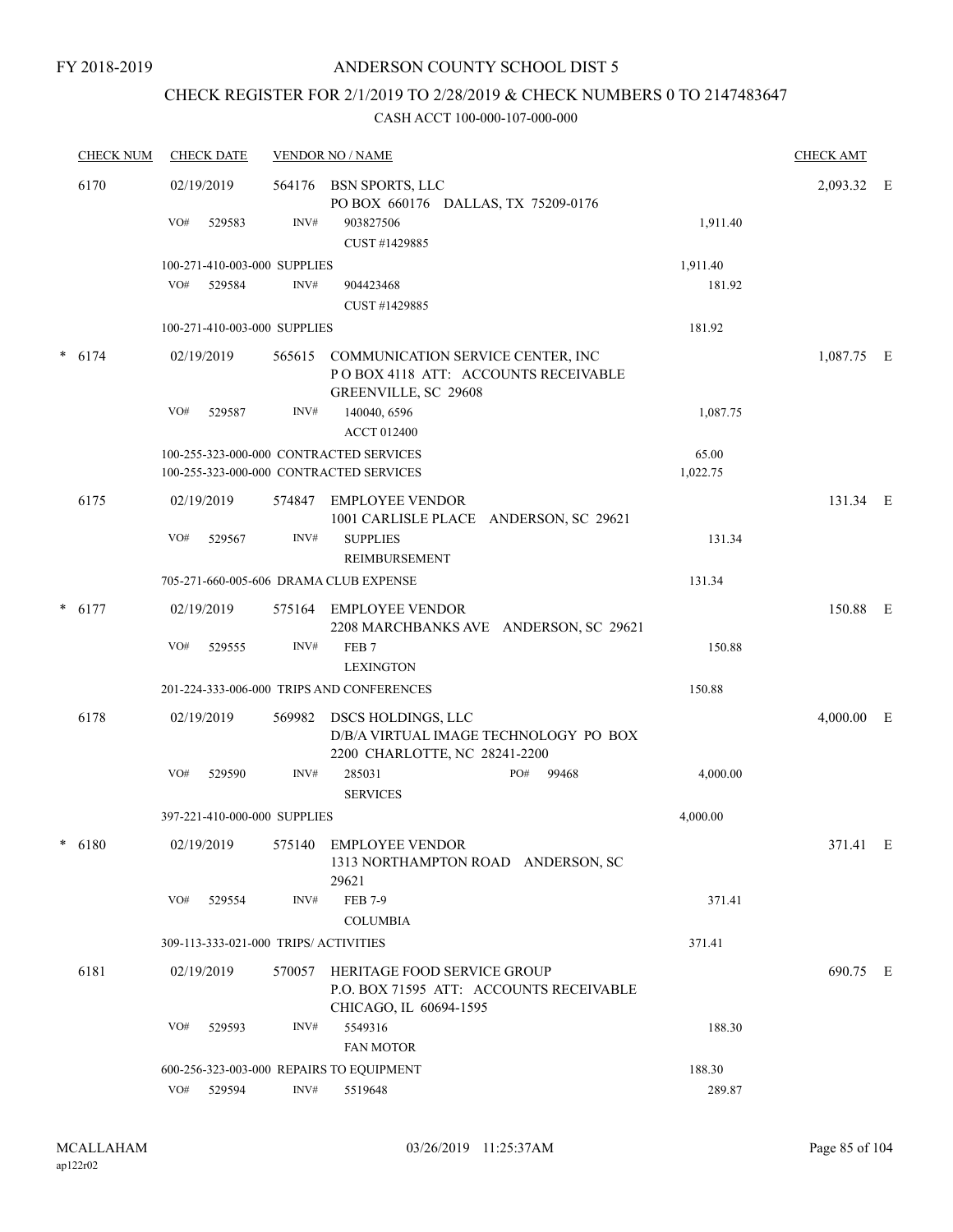### CHECK REGISTER FOR 2/1/2019 TO 2/28/2019 & CHECK NUMBERS 0 TO 2147483647

| <b>CHECK NUM</b> | <b>CHECK DATE</b>                                                      |        | <b>VENDOR NO / NAME</b>                                                                      |                  | <b>CHECK AMT</b> |  |
|------------------|------------------------------------------------------------------------|--------|----------------------------------------------------------------------------------------------|------------------|------------------|--|
|                  |                                                                        |        | <b>REPAIR PARTS</b>                                                                          |                  |                  |  |
|                  | 600-256-323-006-000 REPAIRS TO EQUIPMENT                               |        |                                                                                              | 289.87           |                  |  |
|                  | VO#<br>529595                                                          | INV#   | 5548800                                                                                      | 212.58           |                  |  |
|                  |                                                                        |        | <b>REPAIR PARTS</b>                                                                          |                  |                  |  |
|                  | 600-256-323-008-000 REPAIRS TO EQUIPMENT                               |        |                                                                                              | 212.58           |                  |  |
| 6182             | 02/19/2019                                                             | 563608 | JW PEPPER & SON, INC<br>POBOX 642 ATT: ACCOUNTS RECEIVABLE<br><b>EXTON, PA 19341</b>         |                  | 782.96 E         |  |
|                  | VO#<br>529598                                                          | INV#   | <b>WESTSIDE HS</b><br>ACCT# 00795076                                                         | 782.96           |                  |  |
|                  | 100-114-410-003-001 BAND SUPPLIES                                      |        |                                                                                              | 153.99           |                  |  |
|                  | 100-114-410-003-001 BAND SUPPLIES                                      |        |                                                                                              | 48.00            |                  |  |
|                  | 100-114-410-003-001 BAND SUPPLIES<br>100-114-410-003-001 BAND SUPPLIES |        |                                                                                              | 259.99<br>105.99 |                  |  |
|                  | 100-114-410-003-001 BAND SUPPLIES                                      |        |                                                                                              | 214.99           |                  |  |
| 6183             | 02/19/2019                                                             |        | 572054 EMPLOYEE VENDOR<br>227 LAUREL TRACE CIRCLE PIEDMONT, SC<br>29673                      |                  | 565.21 E         |  |
|                  | VO#<br>529629                                                          | INV#   | <b>FEB 7-9</b>                                                                               | 565.21           |                  |  |
|                  |                                                                        |        | <b>COLUMBIA</b>                                                                              |                  |                  |  |
|                  | 309-113-333-021-000 TRIPS/ ACTIVITIES                                  |        |                                                                                              | 565.21           |                  |  |
| 6184             | 02/19/2019                                                             | 565398 | EMPLOYEE VENDOR<br>104 BAYBROOKE LANE ANDERSON, SC 29621                                     |                  | 339.26 E         |  |
|                  | VO#<br>529564                                                          | INV#   | <b>CHICKFILA</b><br>REIMBURSEMENT                                                            | 339.26           |                  |  |
|                  | 100-113-410-006-000 SUPPLIES                                           |        |                                                                                              | 339.26           |                  |  |
| 6185             | 02/19/2019                                                             | 575312 | EMPLOYEE VENDOR<br>694 BROOKWOOD CIRCLE LAURENS, SC 29360                                    |                  | 218.00 E         |  |
|                  | VO#<br>529550                                                          | INV#   | FEB <sub>2</sub><br><b>MIDLANDS TECH</b>                                                     | 109.00           |                  |  |
|                  |                                                                        |        | 207-224-333-001-004 TRIPS AND CONFERENCES                                                    | 109.00           |                  |  |
|                  | VO#<br>529551                                                          | INV#   | <b>JAN 26</b><br>MIDLANDS TECH                                                               | 109.00           |                  |  |
|                  |                                                                        |        | 207-224-333-001-004 TRIPS AND CONFERENCES                                                    | 109.00           |                  |  |
| $* 6189$         | 02/19/2019                                                             |        | 394675 PIP PRINTING<br>1005 NORTH FANT STREET ATT: ACCOUNTS<br>RECEIVABLE ANDERSON, SC 29621 |                  | 146.95 E         |  |
|                  | VO#<br>529604                                                          | INV#   | 98241<br>PO#<br>10292<br><b>CALHOUN</b>                                                      | 146.95           |                  |  |
|                  | 201-188-410-014-000 SUPPLIES- PARENTING                                |        |                                                                                              | 146.95           |                  |  |
| 6190             | 02/19/2019                                                             | 563687 | <b>EMPLOYEE VENDOR</b><br>211 GRACEVIEW W ANDERSON, SC 29625                                 |                  | 948.19 E         |  |
|                  | VO#<br>529552                                                          | INV#   | <b>FEB 4-8</b><br>DESTIN FL                                                                  | 948.19           |                  |  |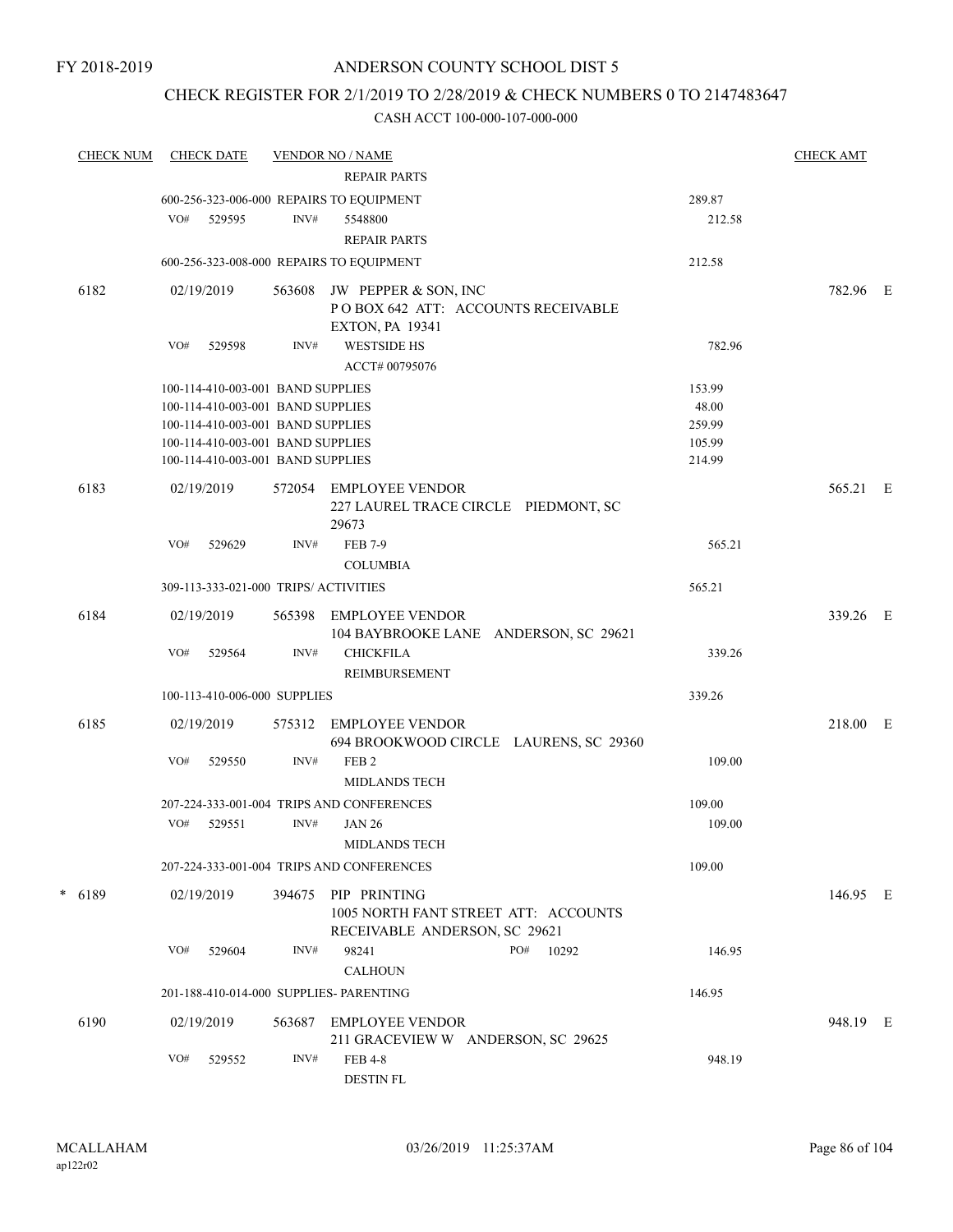### CHECK REGISTER FOR 2/1/2019 TO 2/28/2019 & CHECK NUMBERS 0 TO 2147483647

|   | <b>CHECK NUM</b> | <b>CHECK DATE</b> |                                                              |                | <b>VENDOR NO / NAME</b><br>207-224-333-001-004 TRIPS AND CONFERENCES                                     | 948.19           | <b>CHECK AMT</b> |  |
|---|------------------|-------------------|--------------------------------------------------------------|----------------|----------------------------------------------------------------------------------------------------------|------------------|------------------|--|
|   | 6191             | 02/19/2019        |                                                              | 570443         | PROJECT LEAD THE WAY<br>3939 PRIORITY WAY SOUTH DRIVE SUITE 400<br>INDIANAPOLIS, IN 46240                |                  | 224.50 E         |  |
|   |                  | VO#               | 529605                                                       | INV#           | 166426<br>LOCKE #36730262                                                                                | 224.50           |                  |  |
|   |                  |                   |                                                              |                | 207-224-333-001-004 TRIPS AND CONFERENCES                                                                | 224.50           |                  |  |
|   | 6192             | 02/19/2019        |                                                              |                | 462710 SCHOLASTIC BOOK CLUBS, INC.<br>PO BOX 7503 JEFFERSON CITY, MO 65102-7503                          |                  | 178.25 E         |  |
|   |                  | VO#               | 529608                                                       | INV#           | <b>NEW PROSPECT</b><br>ACCT 0589292663                                                                   | 178.25           |                  |  |
|   |                  |                   |                                                              |                | 710-271-660-010-360 SCHOOL STORE/COUNCIL EXPENSE                                                         | 178.25           |                  |  |
|   | 6193             | 02/19/2019        |                                                              | 570099         | SCHOOL SPECIALTY, INC.<br>32656 COLLECTION CENTER DR. ATT:<br>ACCOUNTS RECEIVABLE CHICAGO, IL 60693-0656 |                  | 197.56 E         |  |
|   |                  | VO#               | 529632                                                       | INV#           | 208122318895<br>208122319587                                                                             | 197.56           |                  |  |
|   |                  |                   | 100-112-410-009-0RE RELATED ARTS                             |                |                                                                                                          | 48.78            |                  |  |
|   |                  |                   | 100-113-410-009-000 SUPPLIES                                 |                |                                                                                                          | 148.78           |                  |  |
|   | 6194             | 02/19/2019        |                                                              |                | 574734 EMPLOYEE VENDOR<br>602 CREEK DRIVE EASLEY, SC 29642                                               |                  | 194.62 E         |  |
|   |                  | VO#               | 529557                                                       | INV#           | <b>JAN 2019</b>                                                                                          | 194.62           |                  |  |
|   |                  |                   | 100-221-332-000-000 TRAVEL                                   |                | <b>MILEAGE</b>                                                                                           | 194.62           |                  |  |
| * |                  |                   |                                                              |                |                                                                                                          |                  |                  |  |
|   | 6202             | 02/21/2019<br>VO# | 529768                                                       | 110835<br>INV# | <b>EMPLOYEE VENDOR</b><br>420 WESLEY COURT STARR, SC 29684<br>02/14-02/16/19                             | 337.30           | 337.30 E         |  |
|   |                  |                   |                                                              |                | <b>HILTON HEAD</b>                                                                                       |                  |                  |  |
|   |                  |                   |                                                              |                | 201-224-333-016-000 TRIPS AND CONFERENCES                                                                | 337.30           |                  |  |
| * | 6204             | 02/21/2019        |                                                              |                | 574534 EMPLOYEE VENDOR<br>175 AMBERWOOD DR. ANDERSON, SC 29621                                           |                  | 284.36 E         |  |
|   |                  | VO#               | 529683                                                       | INV#           | REIMBURSMENT<br><b>SUPPLIES</b>                                                                          | 284.36           |                  |  |
|   |                  |                   | 100-255-312-000-JOB JOB FAIR<br>100-255-312-000-JOB JOB FAIR |                |                                                                                                          | 183.94<br>100.42 |                  |  |
|   | 6205             | 02/21/2019        |                                                              | 574512         | EMPLOYEE VENDOR<br>2001 RIDGEVIEW LANE<br>SENECA, SC 29678                                               |                  | 524.61 E         |  |
|   |                  | VO#               | 529656                                                       | INV#           | <b>REIMBURSEMENT</b><br><b>LITTLEBITS</b>                                                                | 40.77            |                  |  |
|   |                  |                   | 820-264-410-000-000 SUPPLIES                                 |                |                                                                                                          | 40.77            |                  |  |
|   |                  | VO#               | 529763                                                       | INV#           | 02/11-02/12/19<br><b>COLUMBIA</b>                                                                        | 311.76           |                  |  |
|   |                  |                   |                                                              |                | 311-224-333-000-TEC TRIPS AND CONFERENCES                                                                | 311.76           |                  |  |
|   |                  | VO#               | 529764                                                       | INV#           | 02/16-02/19/19                                                                                           | 172.08           |                  |  |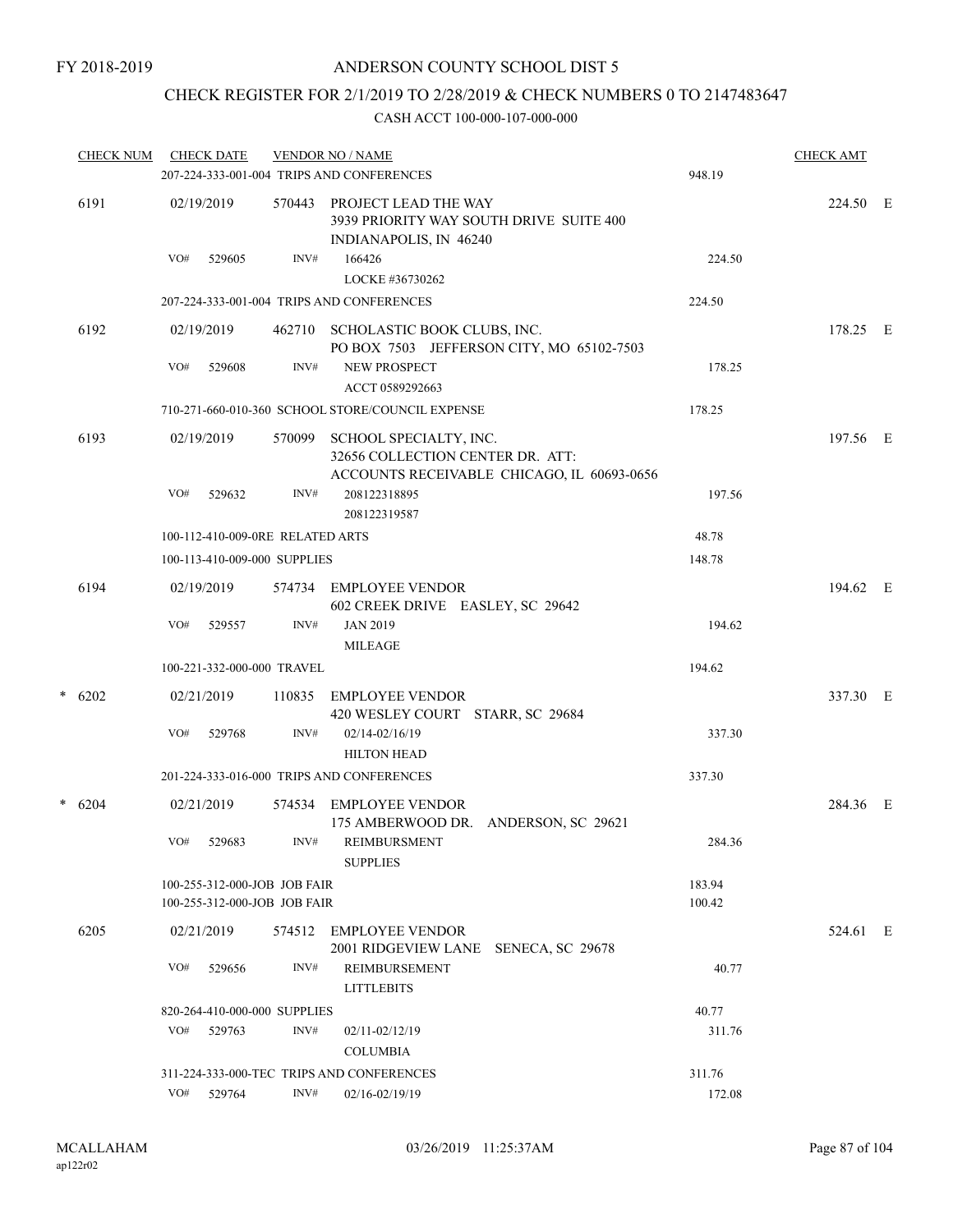### CHECK REGISTER FOR 2/1/2019 TO 2/28/2019 & CHECK NUMBERS 0 TO 2147483647

|        | <b>CHECK NUM</b> |     | <b>CHECK DATE</b> |      | <b>VENDOR NO / NAME</b>                                                                                 |        | <b>CHECK AMT</b> |  |
|--------|------------------|-----|-------------------|------|---------------------------------------------------------------------------------------------------------|--------|------------------|--|
|        |                  |     |                   |      | <b>ATLANTA</b>                                                                                          |        |                  |  |
|        |                  |     |                   |      | 311-224-333-000-TEC TRIPS AND CONFERENCES                                                               | 172.08 |                  |  |
| $\ast$ | 6208             |     | 02/21/2019        |      | 147195 EMPLOYEE VENDOR<br>417 BLAIR STREET ANDERSON, SC 29625                                           |        | 296.74 E         |  |
|        |                  | VO# | 529787            | INV# | 02/07-02/08/19<br><b>COLUMBIA</b>                                                                       | 296.74 |                  |  |
|        |                  |     |                   |      | 356-223-333-023-000 TRIPS AND CONFERENCES                                                               | 296.74 |                  |  |
|        | 6209             |     | 02/21/2019        |      | 565413 EMPLOYEE VENDOR<br>104 QUEENSDALE END ANDERSON, SC 29621                                         |        | 131.97 E         |  |
|        |                  | VO# | 529709            | INV# | <b>REIMBURSEMENT</b><br><b>LUNCHES</b>                                                                  | 131.97 |                  |  |
|        |                  |     |                   |      | 713-271-660-013-357 FIELD TRIPS EXPENSE                                                                 | 131.97 |                  |  |
|        | 6210             |     | 02/21/2019        |      | 565615 COMMUNICATION SERVICE CENTER, INC<br>POBOX 4118 ATT: ACCOUNTS RECEIVABLE<br>GREENVILLE, SC 29608 |        | 866.29 E         |  |
|        |                  | VO# | 529649            | INV# | 139991<br><b>SERVICE</b>                                                                                | 866.29 |                  |  |
|        |                  |     |                   |      | 100-255-323-000-000 CONTRACTED SERVICES                                                                 | 866.29 |                  |  |
|        | 6211             |     | 02/21/2019        |      | 187300 CRESCENT SUPPLY CO, INC<br>POBOX 8798 ATT: ACCOUNTS RECEIVABLE<br>GREENVILLE, SC 29604           |        | 1,604.77 E       |  |
|        |                  | VO# | 529733            | INV# | 394300<br><b>SUPPLIES</b>                                                                               | 431.33 |                  |  |
|        |                  |     |                   |      | 100-254-410-017-400 HVAC/ELECTRICAL/PLUMBING                                                            | 431.33 |                  |  |
|        |                  | VO# | 529734            | INV# | 394294<br><b>SUPPLIES</b>                                                                               | 368.08 |                  |  |
|        |                  |     |                   |      | 100-254-410-003-400 HVAC/ELECTRICAL/PLUMBING                                                            | 368.08 |                  |  |
|        |                  |     | VO# 529735        | INV# | 394297<br><b>SUPPLIES</b>                                                                               | 310.30 |                  |  |
|        |                  |     |                   |      | 100-254-410-005-400 HVAC/ELECTRICAL/PLUMBING                                                            | 310.30 |                  |  |
|        |                  | VO# | 529736            | INV# | 394295<br><b>SUPPLIES</b>                                                                               | 184.04 |                  |  |
|        |                  |     |                   |      | 100-254-410-002-400 HVAC/ELECTRICAL/PLUMBING                                                            | 184.04 |                  |  |
|        |                  | VO# | 529737            | INV# | 394296<br><b>SUPPLIES</b>                                                                               | 110.25 |                  |  |
|        |                  |     |                   |      | 100-254-410-008-400 HVAC/ELECTRICAL/PLUMBING                                                            | 22.05  |                  |  |
|        |                  |     |                   |      | 100-254-410-012-400 HVAC/ELECTRICAL/PLUMBING                                                            | 22.05  |                  |  |
|        |                  |     |                   |      | 100-254-410-013-400 HVAC/ELECTRICAL/PLUMBING                                                            | 22.05  |                  |  |
|        |                  |     |                   |      | 100-254-410-017-400 HVAC/ELECTRICAL/PLUMBING                                                            | 22.05  |                  |  |
|        |                  |     |                   |      | 100-254-410-021-400 HVAC/ELECTRICAL/PLUMBING                                                            | 22.05  |                  |  |
|        |                  | VO# | 529738            | INV# | 394303<br><b>SUPPLIES</b>                                                                               | 90.95  |                  |  |
|        |                  |     |                   |      | 100-254-410-003-400 HVAC/ELECTRICAL/PLUMBING                                                            | 90.95  |                  |  |
|        |                  |     | VO# 529739        | INV# | 394299                                                                                                  | 64.25  |                  |  |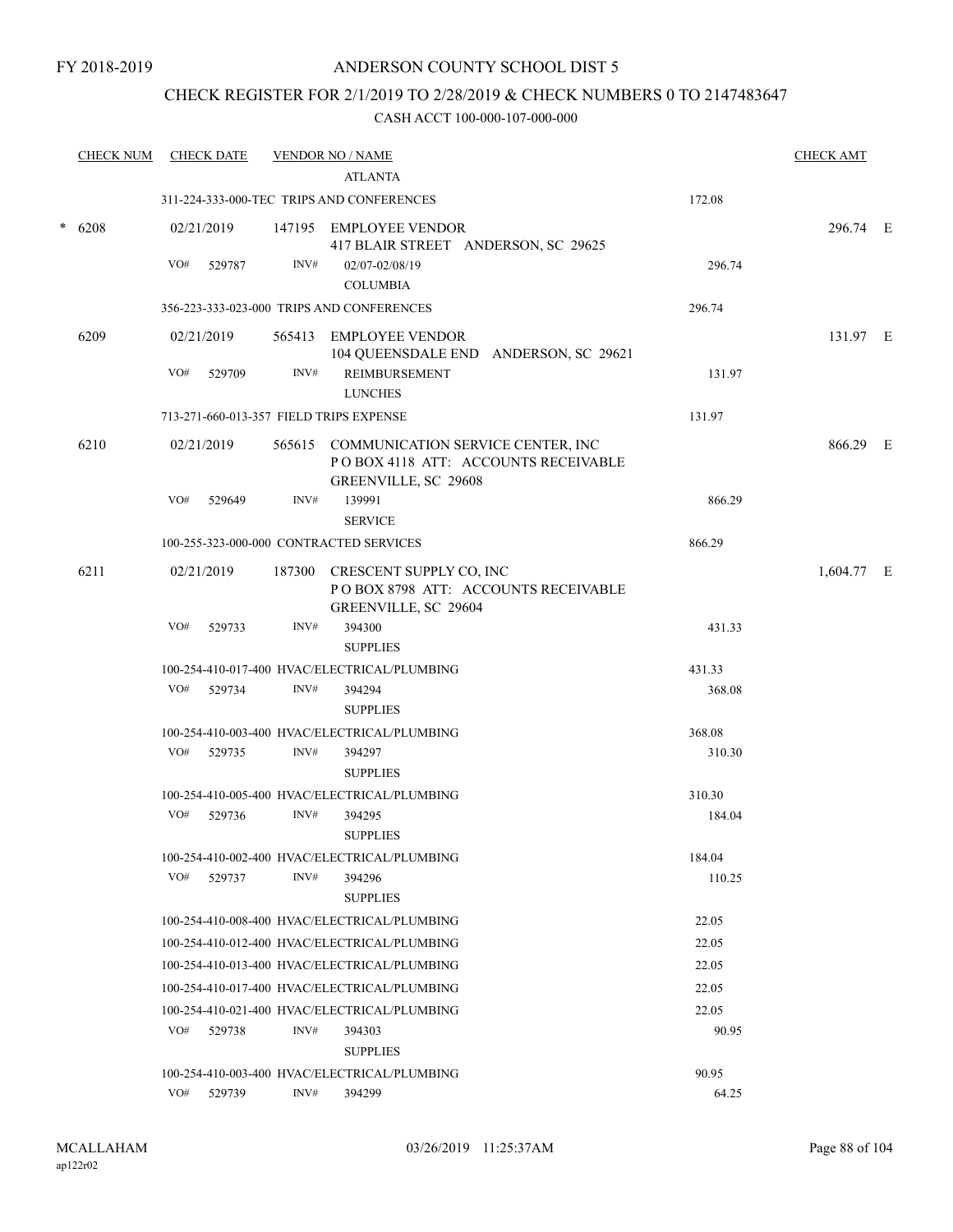### CHECK REGISTER FOR 2/1/2019 TO 2/28/2019 & CHECK NUMBERS 0 TO 2147483647

| <b>CHECK NUM</b> |     | <b>CHECK DATE</b>            |        | <b>VENDOR NO / NAME</b><br><b>SUPPLIES</b>                                                                               |     |       |          | <b>CHECK AMT</b> |  |
|------------------|-----|------------------------------|--------|--------------------------------------------------------------------------------------------------------------------------|-----|-------|----------|------------------|--|
|                  |     |                              |        | 100-254-410-007-400 HVAC/ELECTRICAL/PLUMBING                                                                             |     |       | 64.25    |                  |  |
|                  |     | $VO#$ 529740                 | INV#   | 394298                                                                                                                   |     |       | 45.57    |                  |  |
|                  |     |                              |        | <b>SUPPLIES</b>                                                                                                          |     |       |          |                  |  |
|                  |     |                              |        | 100-254-410-008-400 HVAC/ELECTRICAL/PLUMBING                                                                             |     |       | 45.57    |                  |  |
| 6212             |     | 02/21/2019                   |        | 211400 EMPLOYEE VENDOR<br>204 ARDEN CHASE ANDERSON, SC 29621                                                             |     |       |          | 3,972.85 E       |  |
|                  | VO# | 529778                       | INV#   | $02/13 - 02/16/19$<br><b>CALIFORNIA</b>                                                                                  |     |       | 3,972.85 |                  |  |
|                  |     |                              |        | 100-221-333-000-000 TRIPS AND CONFERENCES                                                                                |     |       | 1,233.54 |                  |  |
|                  |     |                              |        | 267-224-333-000-P10 TRIPS- LEADERSHIP                                                                                    |     |       | 2,739.31 |                  |  |
| 6213             |     | 02/21/2019                   |        | 569871 FOLLETT SCHOOL SOLUTIONS, INC<br>91826 COLLECTION CENTER DRIVE ATT:<br>ACCOUNTS RECEIVABLE CHICAGO, IL 60693-0918 |     |       |          | 152.27 E         |  |
|                  | VO# | 529699                       | INV#   | 371251F<br><b>BOOKS</b>                                                                                                  |     |       | 152.27   |                  |  |
|                  |     | 100-222-410-009-000 SUPPLIES |        |                                                                                                                          |     |       | 152.27   |                  |  |
| 6214             |     | 02/21/2019                   |        | 237555 FORMS & SUPPLY<br>POBOX 563953 ATT: ACCOUNTS RECEIVABLE<br>CHARLOTTE, NC 28256                                    |     |       |          | 294.13 E         |  |
|                  | VO# | 529653                       | INV#   | 4925859<br><b>SUPPLIES</b>                                                                                               |     |       | 35.41    |                  |  |
|                  |     | 100-112-410-014-000 SUPPLIES |        |                                                                                                                          |     |       | 35.41    |                  |  |
|                  | VO# | 529702                       | INV#   | 4911341<br>4907326                                                                                                       |     |       | 196.99   |                  |  |
|                  |     |                              |        | 719-271-660-019-201 MISCELLANEOUS EXPENSE                                                                                |     |       | 196.99   |                  |  |
|                  | VO# | 529712                       | INV#   | 4919351<br><b>SUPPLIES</b>                                                                                               | PO# | 10259 | 61.73    |                  |  |
|                  |     |                              |        | 100-252-410-000-000 SUPPLIES AND MATERIALS                                                                               |     |       | 61.73    |                  |  |
| $*$ 6216         |     | 02/21/2019                   | 251600 | <b>GOPHER SPORT</b><br>POBOX 1450 NW5634 ATT: ACCOUNTS                                                                   |     |       |          | 524.35 E         |  |
|                  | VO# | 529750                       | INV#   | RECEIVABLE MINNEAPOLIS, MN 55485-5634<br>9564062                                                                         |     |       | 524.35   |                  |  |
|                  |     | 937-113-410-008-000 SUPPLIES |        | <b>SUPPLIES</b>                                                                                                          |     |       | 524.35   |                  |  |
|                  |     |                              |        |                                                                                                                          |     |       |          |                  |  |
| $* 6218$         |     | 02/21/2019                   | 565738 | <b>EMPLOYEE VENDOR</b><br>100 LIMELIGHT DRIVE ANDERSON, SC 29621                                                         |     |       |          | 4,090.57 E       |  |
|                  | VO# | 529774                       | INV#   | 02/13-02/16/19<br><b>CALIFORNIA</b>                                                                                      |     |       | 4,090.57 |                  |  |
|                  |     |                              |        | 267-224-333-000-P10 TRIPS- LEADERSHIP                                                                                    |     |       | 2,778.85 |                  |  |
|                  |     |                              |        | 850-266-410-000-000 SUPPLIES AND MATERIALS                                                                               |     |       | 1,311.72 |                  |  |
| 6219             |     | 02/21/2019                   | 572275 | HAPPY CHEF UNIFORMS<br>22 PARK PLACE BUTLER, NJ 07405                                                                    |     |       |          | 220.30 E         |  |
|                  | VO# | 529682                       | INV#   | 1466283                                                                                                                  | PO# | 10310 | 220.30   |                  |  |
|                  |     |                              |        |                                                                                                                          |     |       |          |                  |  |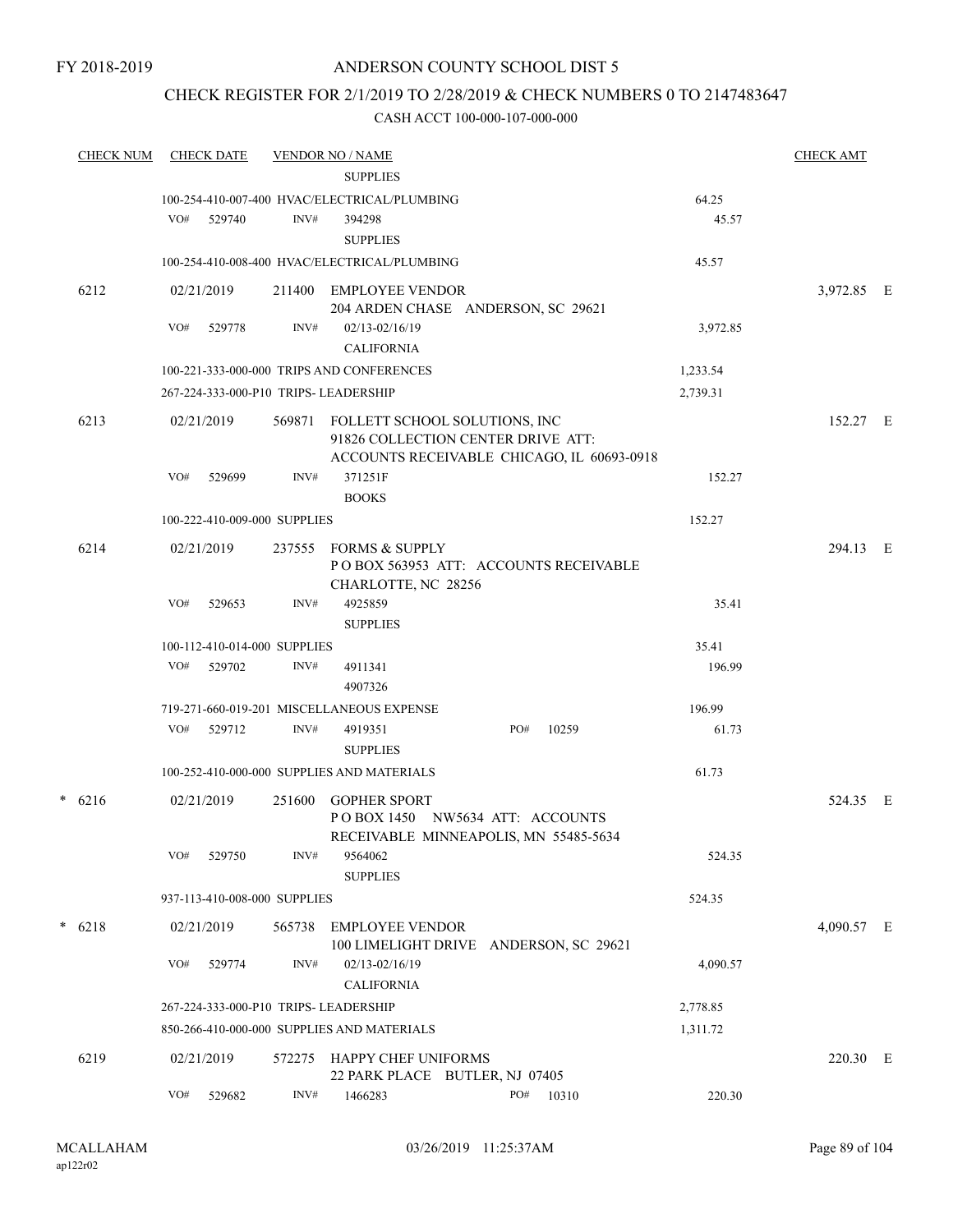#### FY 2018-2019

### ANDERSON COUNTY SCHOOL DIST 5

### CHECK REGISTER FOR 2/1/2019 TO 2/28/2019 & CHECK NUMBERS 0 TO 2147483647

| <b>CHECK NUM</b> | <b>CHECK DATE</b>                        |        | <b>VENDOR NO / NAME</b>                                                                 |          | <b>CHECK AMT</b> |  |
|------------------|------------------------------------------|--------|-----------------------------------------------------------------------------------------|----------|------------------|--|
|                  |                                          |        | <b>SUPPLIES</b>                                                                         |          |                  |  |
|                  | 600-256-410-000-000 SUPPLIES             |        |                                                                                         | 220.30   |                  |  |
| $* 6221$         | 02/21/2019                               |        | 573279 HERSHEY CREAMERY COMPANY<br>301 S CAMERON STREET HARRISBURG, PA<br>17101-2815    |          | 330.12 E         |  |
|                  | VO#<br>529701                            | INV#   | 0013959382<br><b>ICE CREAM</b>                                                          | 149.64   |                  |  |
|                  |                                          |        | 719-271-660-019-391 ICE CREAM SALES EXPENSE                                             | 149.64   |                  |  |
|                  | VO#<br>529706                            | INV#   | 0013958762                                                                              | 180.48   |                  |  |
|                  |                                          |        | <b>ICE CREAM</b>                                                                        |          |                  |  |
|                  |                                          |        | 712-271-660-012-391 ICE CREAM SALES EXPENSE                                             | 180.48   |                  |  |
| $* 6224$         | 02/21/2019                               |        | 300176 JOSTENS INC<br>21336 NETWORK PLACE ATT: ACCOUNTS<br>RECEIVABLE CHICAGO, IL 60673 |          | 224.80 E         |  |
|                  | VO#<br>529713                            | INV#   | 22479111<br><b>DIPLOMAS</b>                                                             | 224.80   |                  |  |
|                  | 124-114-410-024-000 SUPPLIES             |        |                                                                                         | 224.80   |                  |  |
| 6225             | 02/21/2019                               |        | 307650 EMPLOYEE VENDOR<br>106 WYCOMBE DRIVE ANDERSON, SC 29621                          |          | 290.41 E         |  |
|                  | VO#<br>529766                            | INV#   | 02/07/19<br><b>COLUMBIA</b>                                                             | 146.61   |                  |  |
|                  |                                          |        | 358-221-333-000-000 TRIPS AND CONFERENCES                                               | 146.61   |                  |  |
|                  | VO#<br>529767                            | INV#   | 02/11/19                                                                                | 143.80   |                  |  |
|                  |                                          |        | <b>COLUMBIA</b>                                                                         |          |                  |  |
|                  |                                          |        | 358-221-333-000-000 TRIPS AND CONFERENCES                                               | 143.80   |                  |  |
| 6226             | 02/21/2019                               | 325525 | <b>EMPLOYEE VENDOR</b><br>105 VICTORIA CIRCLE ANDERSON, SC 29621                        |          | 216.68 E         |  |
|                  | VO#<br>529754                            | INV#   | <b>REIMBURSEMENT</b><br>LOWE'S                                                          | 216.68   |                  |  |
|                  |                                          |        | 705-271-660-005-645 ENGINEERING CLUB EXPENSE                                            | 216.68   |                  |  |
| $* 6228$         | 02/21/2019                               | 489480 | <b>EMPLOYEE VENDOR</b><br>9204 HIGHWAY 184 EAST DONALDS, SC 29638                       |          | 304.60 E         |  |
|                  | VO#<br>529765                            | INV#   | 02/14-02/16/19<br><b>HILTON HEAD</b>                                                    | 304.60   |                  |  |
|                  |                                          |        | 201-224-333-016-000 TRIPS AND CONFERENCES                                               | 304.60   |                  |  |
| 6230             | 02/21/2019                               | 569461 | METROGROUP, INC<br>50-23 TWENTY-THIRD STREET LONG ISLAND<br>CITY, NY 11101              |          | 2,297.15 E       |  |
|                  | VO#<br>529688                            | INV#   | 601944<br>PO#<br>99227<br><b>SERVICE</b>                                                | 2,297.15 |                  |  |
|                  | 100-254-323-000-600 MAINTENANCE SERVICES |        |                                                                                         | 23.19    |                  |  |
|                  | 100-254-323-001-600 MAINTENANCE SERVICES |        |                                                                                         | 48.10    |                  |  |
|                  | 100-254-323-002-600 MAINTENANCE SERVICES |        |                                                                                         | 462.10   |                  |  |
|                  | 100-254-323-003-600 MAINTENANCE SERVICES |        |                                                                                         | 398.53   |                  |  |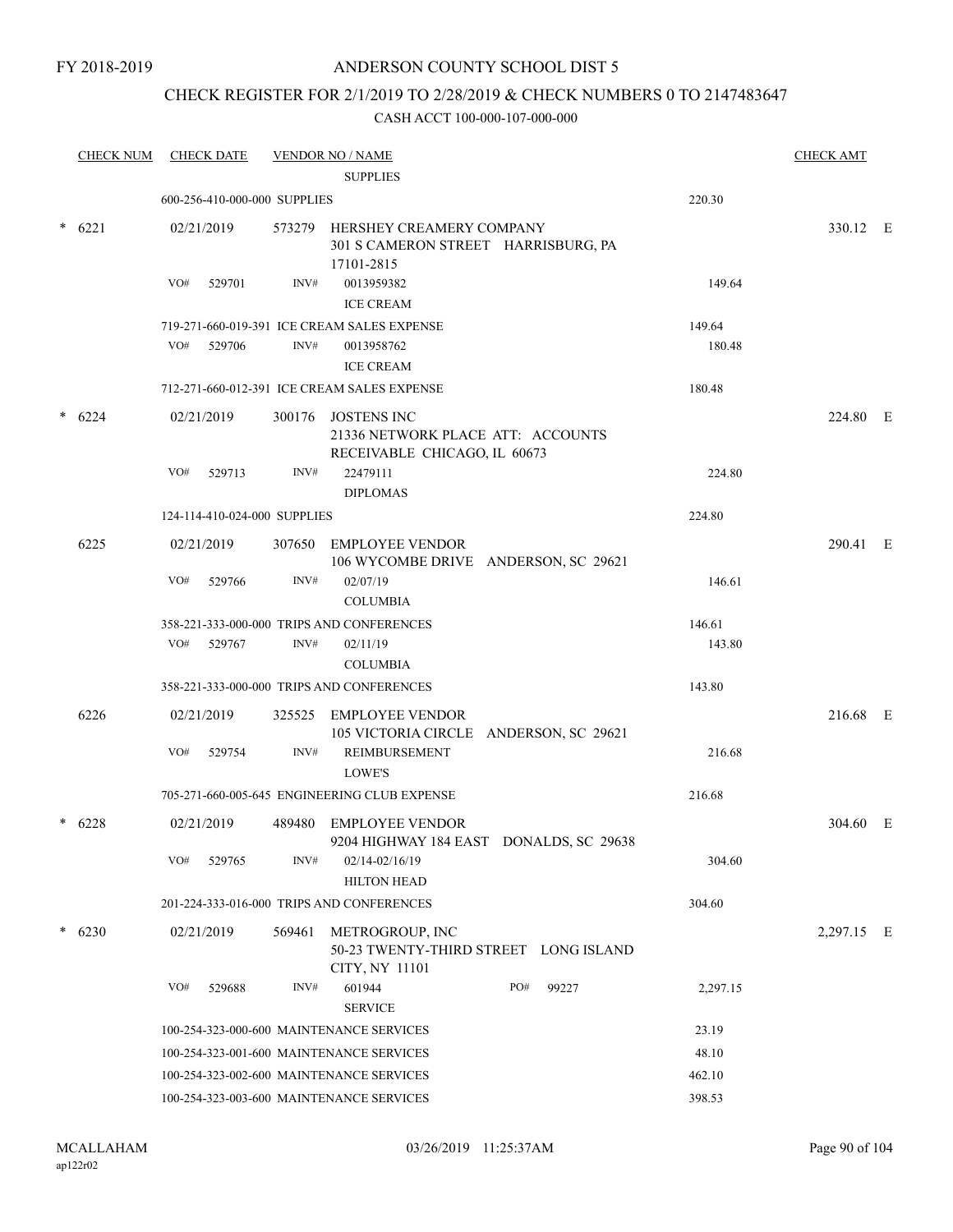### CHECK REGISTER FOR 2/1/2019 TO 2/28/2019 & CHECK NUMBERS 0 TO 2147483647

|        | <b>CHECK NUM</b> |            | <b>CHECK DATE</b>                     |        | <b>VENDOR NO / NAME</b>                                                  |          | <b>CHECK AMT</b> |  |
|--------|------------------|------------|---------------------------------------|--------|--------------------------------------------------------------------------|----------|------------------|--|
|        |                  |            |                                       |        | 100-254-323-005-600 MAINTENANCE SERVICES                                 | 23.19    |                  |  |
|        |                  |            |                                       |        | 100-254-323-007-600 MAINTENANCE SERVICES                                 | 23.19    |                  |  |
|        |                  |            |                                       |        | 100-254-323-008-600 MAINTENANCE SERVICES                                 | 23.19    |                  |  |
|        |                  |            |                                       |        | 100-254-323-010-600 MAINTENANCE SERVICES                                 | 132.27   |                  |  |
|        |                  |            |                                       |        | 100-254-323-011-600 MAINTENANCE SERVICES                                 | 23.19    |                  |  |
|        |                  |            |                                       |        | 100-254-323-012-600 MAINTENANCE SERVICES                                 | 107.36   |                  |  |
|        |                  |            |                                       |        | 100-254-323-014-600 MAINTENANCE SERVICES                                 | 340.13   |                  |  |
|        |                  |            |                                       |        | 100-254-323-015-600 MAINTENANCE SERVICES                                 | 23.19    |                  |  |
|        |                  |            |                                       |        | 100-254-323-016-600 MAINTENANCE SERVICES                                 | 325.78   |                  |  |
|        |                  |            |                                       |        | 100-254-323-017-600 MAINTENANCE SERVICES                                 | 23.19    |                  |  |
|        |                  |            |                                       |        | 100-254-323-019-600 MAINTENANCE SERVICES                                 | 167.49   |                  |  |
|        |                  |            |                                       |        | 100-254-323-021-600 MAINTENANCE SERVICES                                 | 153.06   |                  |  |
|        | $* 6232$         | 02/21/2019 |                                       | 572025 | EMPLOYEE VENDOR                                                          |          | 3,155.51 E       |  |
|        |                  |            |                                       |        | 105 HANOVER CIRCLE ANDERSON, SC 29621                                    |          |                  |  |
|        |                  | VO#        | 529777                                | INV#   | $02/13 - 02/16/19$                                                       | 3,155.51 |                  |  |
|        |                  |            |                                       |        | <b>CALIFORNIA</b>                                                        |          |                  |  |
|        |                  |            |                                       |        | 100-263-333-000-000 TRIPS AND CONFERENCES                                | 1,229.74 |                  |  |
|        |                  |            | 267-224-333-000-P10 TRIPS- LEADERSHIP |        |                                                                          | 1,925.77 |                  |  |
|        | 6233             | 02/21/2019 |                                       | 572183 | <b>EMPLOYEE VENDOR</b><br>4003 BRACKENBERRY DRIVE ANDERSON, SC<br>29621  |          | 143.26 E         |  |
|        |                  | VO#        | 529761                                | INV#   | 02/11-02/12/18<br><b>COLUMBIA</b>                                        | 143.26   |                  |  |
|        |                  |            |                                       |        | 100-221-333-000-000 TRIPS AND CONFERENCES                                | 143.26   |                  |  |
| $\ast$ | 6236             | 02/21/2019 |                                       | 563745 | EMPLOYEE VENDOR<br>337 BRAEBURN DRIVE ANDERSON, SC 29621                 |          | 152.42 E         |  |
|        |                  | VO#        | 529760                                | INV#   | 02/09-02/12/19<br><b>OHIO</b>                                            | 152.42   |                  |  |
|        |                  |            |                                       |        | 100-224-312-000-000 STAFF DEV. - PURCHASED SERVICES                      | 152.42   |                  |  |
|        | 6237             | 02/21/2019 |                                       | 574568 | <b>EMPLOYEE VENDOR</b><br>1903 EAST NORTH STREET GREENVILLE, SC<br>29067 |          | 461.50 E         |  |
|        |                  | VO#        | 529773                                | INV#   | 01/29-02/02/19<br><b>KANSAS</b>                                          | 461.50   |                  |  |
|        |                  |            |                                       |        | 201-224-333-006-000 TRIPS AND CONFERENCES                                | 461.50   |                  |  |
|        | $* 6241$         | 02/21/2019 |                                       | 468850 | <b>EMPLOYEE VENDOR</b><br>404 TIMBER LANE ANDERSON, SC 29621             |          | 324.87 E         |  |
|        |                  | VO#        | 529752                                | INV#   | REIMBURSEMENT<br><b>LUNCH</b>                                            | 324.87   |                  |  |
|        |                  |            |                                       |        | 714-271-660-014-201 MISCELLANEOUS EXPENSE                                | 324.87   |                  |  |
|        | 6242             | 02/21/2019 |                                       | 574599 | <b>EMPLOYEE VENDOR</b><br>110 LYTTLETON WAY ANDERSON, SC 29621           |          | 147.61 E         |  |
|        |                  | VO#        | 529762                                | INV#   | 02/09/19                                                                 | 147.61   |                  |  |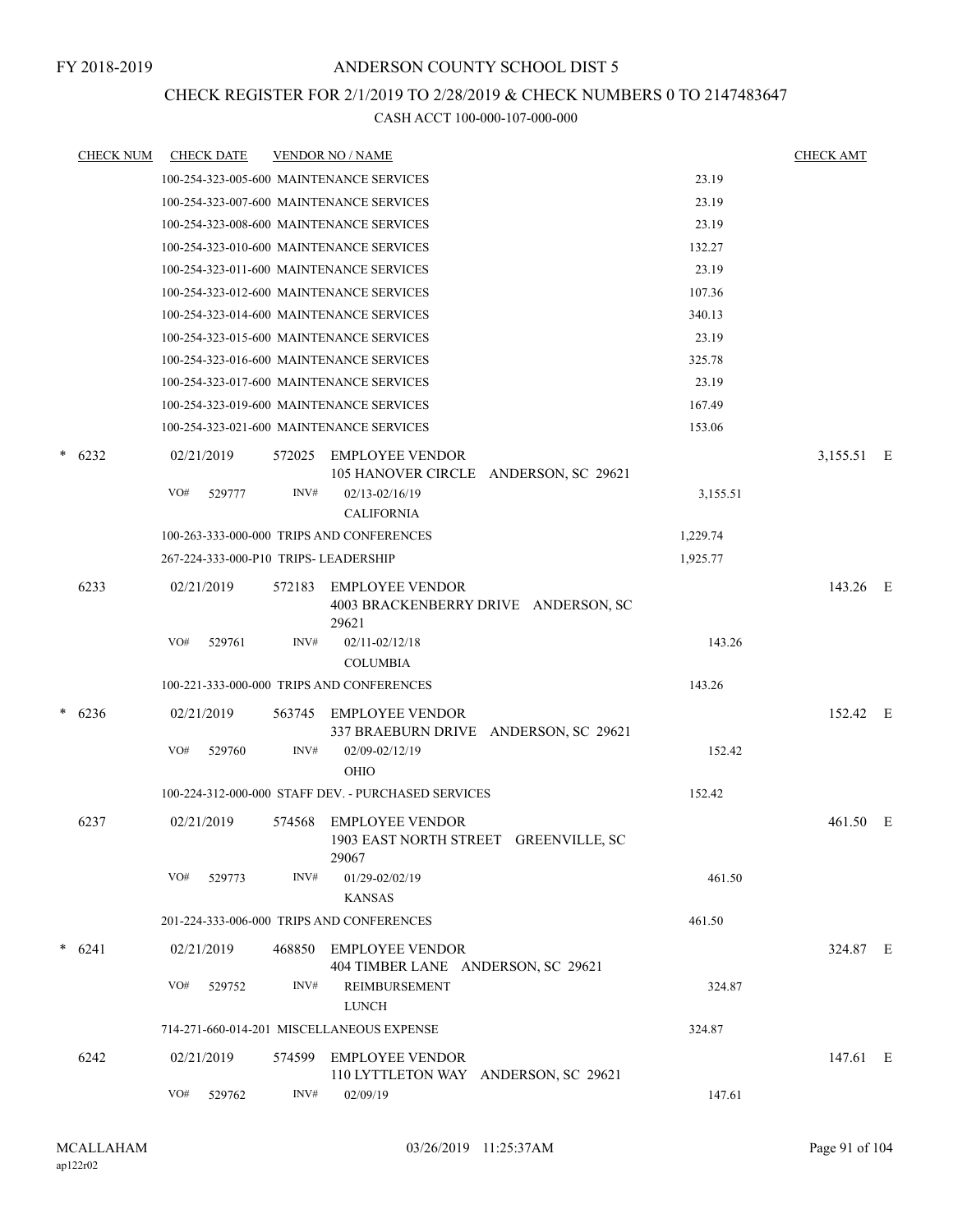### CHECK REGISTER FOR 2/1/2019 TO 2/28/2019 & CHECK NUMBERS 0 TO 2147483647

| <b>CHECK NUM</b> |     | <b>CHECK DATE</b> |                                     | <b>VENDOR NO / NAME</b>                                                                 |          | <b>CHECK AMT</b> |     |
|------------------|-----|-------------------|-------------------------------------|-----------------------------------------------------------------------------------------|----------|------------------|-----|
|                  |     |                   |                                     | <b>COLUMBIA</b>                                                                         |          |                  |     |
|                  |     |                   | 900-224-312-000-011 SCABSE PROF DEV |                                                                                         | 147.61   |                  |     |
| 6243             |     | 02/21/2019        |                                     | 509875 EMPLOYEE VENDOR<br>1702 MILLGATE RD ANDERSON, SC 29621                           |          | 283.68 E         |     |
|                  | VO# | 529788            | INV#                                | 02/07-02/08/19<br><b>GREENVILLE</b>                                                     | 283.68   |                  |     |
|                  |     |                   |                                     | 203-224-333-000-000 TRIPS AND CONFERENCES                                               | 283.68   |                  |     |
| 6244             |     | 02/21/2019        |                                     | 526475 EMPLOYEE VENDOR<br>2901 PLAINFIELD DRIVE ANDERSON, SC 29624                      |          | 150.00 E         |     |
|                  | VO# | 529693            | INV#                                | REIMBURSEMENT<br>DJ                                                                     | 150.00   |                  |     |
|                  |     |                   |                                     | 715-271-660-015-201 MISCELLANEOUS EXPENSE                                               | 150.00   |                  |     |
| 6245             |     | 02/21/2019        | 574608                              | EMPLOYEE VENDOR<br>245 INDIAN TRAIL ANDERSON, SC 29625                                  |          | 157.23 E         |     |
|                  | VO# | 529782            | INV#                                | REIMBURSEMENT<br><b>LUNCH</b>                                                           | 157.23   |                  |     |
|                  |     |                   | 338-221-410-020-EAR SUPPLIES        |                                                                                         | 157.23   |                  |     |
| $*$ 6248         |     | 02/21/2019        | 574537                              | <b>EMPLOYEE VENDOR</b><br>713 EAST GREENVILLE ST SUITE D, #111<br>ANDERSON, SC 29621    |          | 5,038.19 E       |     |
|                  | VO# | 529775            | INV#                                | $02/13 - 02/16/19$<br><b>CALIFORNIA</b>                                                 | 4,320.04 |                  |     |
|                  |     |                   |                                     | 100-232-333-000-000 TRIPS AND CONFERENCES                                               | 2,495.48 |                  |     |
|                  |     |                   |                                     | 267-224-333-000-P10 TRIPS- LEADERSHIP                                                   | 1,824.56 |                  |     |
|                  |     | VO# 529776        | INV#                                | 02/05-02/07/19<br><b>COLUMBIA</b>                                                       | 637.98   |                  |     |
|                  |     |                   |                                     | 100-232-333-000-000 TRIPS AND CONFERENCES                                               | 637.98   |                  |     |
|                  | VO# | 529779            | INV#                                | 02/11/19<br><b>COLUMBIA</b>                                                             | 80.17    |                  |     |
|                  |     |                   |                                     | 100-232-333-000-000 TRIPS AND CONFERENCES                                               | 80.17    |                  |     |
| $* 6250$         |     | 02/21/2019        |                                     | 573280 WORLD'S FINEST CHOCOLATE, INC<br>8264 SOLUTIONS CENTER CHICAGO, IL<br>60677-8002 |          | 1,295.00         | – E |
|                  | VO# | 529704            | INV#                                | 91169428<br><b>SOUTHWOOD</b>                                                            | 1,295.00 |                  |     |
|                  |     |                   | 721-190-660-021-607 DANCE EXPENSE   |                                                                                         | 1,095.00 |                  |     |
|                  |     |                   |                                     | 721-190-660-021-637 BAND MS/HS EXPENSE                                                  | 200.00   |                  |     |
| $* 6254$         |     | 02/26/2019        | 147195                              | EMPLOYEE VENDOR<br>417 BLAIR STREET ANDERSON, SC 29625                                  |          | 292.62 E         |     |
|                  | VO# | 529796            | INV#                                | FEB 14-15<br><b>COLUMBIA</b>                                                            | 292.62   |                  |     |
|                  |     |                   |                                     | 356-223-333-023-000 TRIPS AND CONFERENCES                                               | 292.62   |                  |     |
| 6255             |     | 02/26/2019        |                                     | 564176 BSN SPORTS, LLC                                                                  |          | 151.45 E         |     |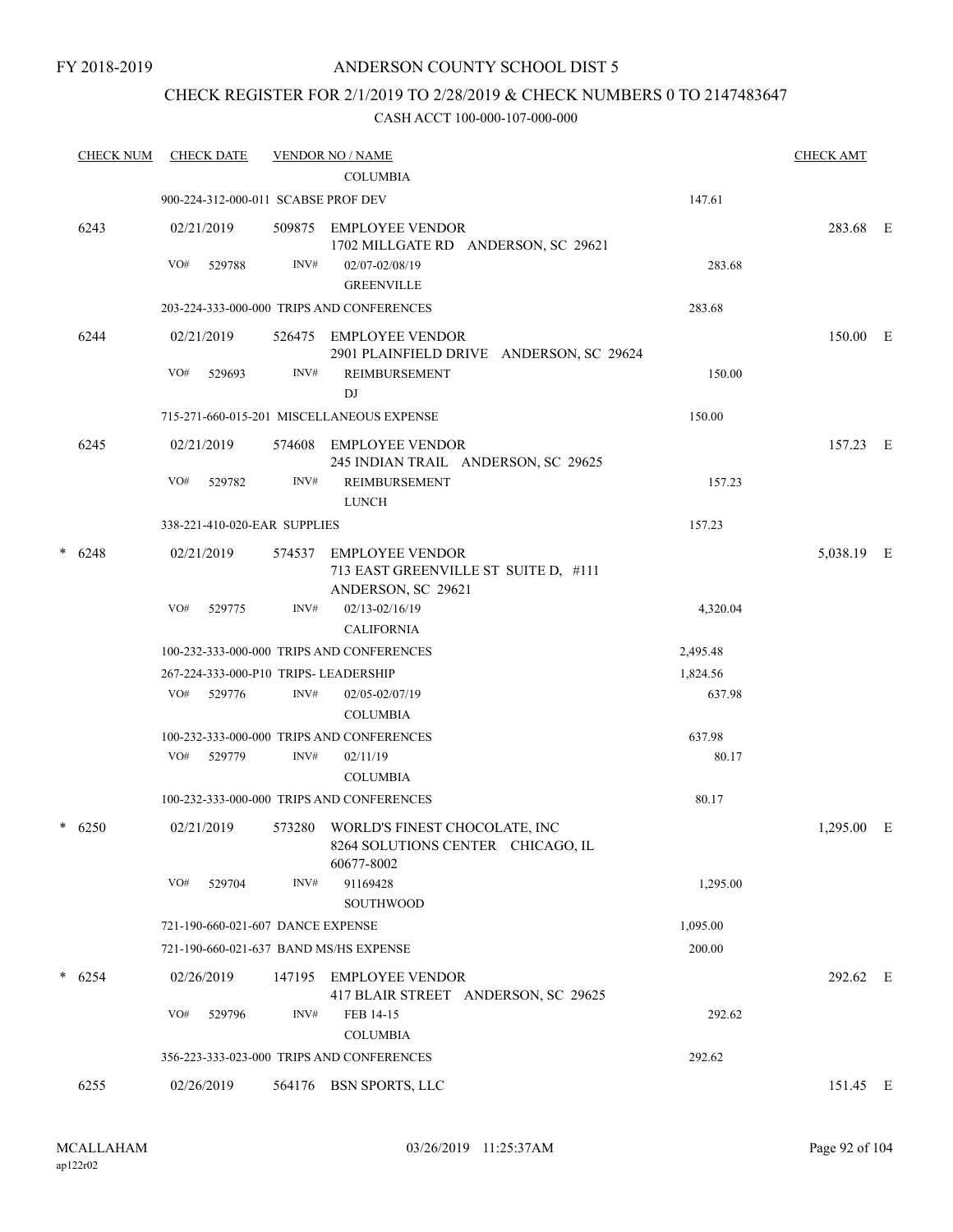FY 2018-2019

### ANDERSON COUNTY SCHOOL DIST 5

### CHECK REGISTER FOR 2/1/2019 TO 2/28/2019 & CHECK NUMBERS 0 TO 2147483647

|   | <b>CHECK NUM</b> | <b>CHECK DATE</b> |                                  |        | <b>VENDOR NO / NAME</b>                                                        |        |            |  |  |
|---|------------------|-------------------|----------------------------------|--------|--------------------------------------------------------------------------------|--------|------------|--|--|
|   |                  |                   |                                  |        | PO BOX 660176 DALLAS, TX 75209-0176                                            |        |            |  |  |
|   |                  | VO#               | 529819                           | INV#   | 904365591<br><b>SUPPLIES</b>                                                   | 151.45 |            |  |  |
|   |                  |                   | 100-271-410-003-000 SUPPLIES     |        |                                                                                | 151.45 |            |  |  |
|   | 6256             |                   | 02/26/2019                       |        | 564954 EMPLOYEE VENDOR<br>115 PUBLIC WELL ROAD ANDERSON, SC 29626              |        | 197.95 E   |  |  |
|   |                  | VO#               | 529807                           | INV#   | OCT - FEB<br><b>MILEAGE</b>                                                    | 197.95 |            |  |  |
|   |                  |                   |                                  |        | 900-188-333-000-006 TRIPS/ IN-DISTRICT TRAVEL                                  | 197.95 |            |  |  |
|   | 6257             |                   | 02/26/2019                       | 187200 | EMPLOYEE VENDOR<br>1103 WHITFIELD POINT ROAD ANDERSON, SC<br>29626             |        | $112.26$ E |  |  |
|   |                  | VO#               | 529814                           | INV#   | <b>REIMBURSMENT</b><br><b>MICHAELS</b>                                         | 112.26 |            |  |  |
|   |                  |                   | 100-113-410-006-000 SUPPLIES     |        |                                                                                | 112.26 |            |  |  |
| * | 6259             | 02/26/2019        |                                  | 237555 | FORMS & SUPPLY<br>POBOX 563953 ATT: ACCOUNTS RECEIVABLE<br>CHARLOTTE, NC 28256 |        | 132.15 E   |  |  |
|   |                  | VO#               | 529823                           | INV#   | 4931862<br>PO#<br>10312<br><b>EASEL</b>                                        | 132.15 |            |  |  |
|   |                  |                   | 201-224-410-006-000 SUPPLIES- PD |        |                                                                                | 132.15 |            |  |  |
|   | 6260             | 02/26/2019        |                                  |        | 574915 EMPLOYEE VENDOR<br>73 HILLSBOROUGH DRIVE ANDERSON, SC 29621             |        | 972.18 E   |  |  |
|   |                  | VO#               | 529798                           | INV#   | FEB 11-13<br><b>NEW ORLEANS</b>                                                | 671.18 |            |  |  |
|   |                  |                   |                                  |        | 207-224-333-001-004 TRIPS AND CONFERENCES                                      | 671.18 |            |  |  |
|   |                  | VO#               | 529799                           | INV#   | <b>FEB 4-8</b><br><b>FLORIDA</b>                                               | 301.00 |            |  |  |
|   |                  |                   |                                  |        | 207-224-333-001-004 TRIPS AND CONFERENCES                                      | 301.00 |            |  |  |
|   | 6261             |                   | 02/26/2019                       |        | 575124 EMPLOYEE VENDOR<br>603 CAMFIELD ROAD ANDERSON, SC 29621                 |        | 219.00 E   |  |  |
|   |                  | VO#               | 529794                           | INV#   | FEB <sub>7</sub><br><b>GREENVILLE</b>                                          | 219.00 |            |  |  |
|   |                  |                   |                                  |        | 203-224-333-000-000 TRIPS AND CONFERENCES                                      | 219.00 |            |  |  |
|   | 6262             |                   | 02/26/2019                       |        | 572395 EMPLOYEE VENDOR<br>2506 WHITEHALL AVENUE ANDERSON, SC 29621             |        | 265.11 E   |  |  |
|   |                  | VO#               | 529797                           | INV#   | <b>FEB 7-9</b><br><b>GREENVILLE</b>                                            | 265.11 |            |  |  |
|   |                  |                   |                                  |        | 203-224-333-000-000 TRIPS AND CONFERENCES                                      | 265.11 |            |  |  |
|   | 6263             |                   | 02/26/2019                       |        | 267325 EMPLOYEE VENDOR<br>306 TIFFANY DR. ANDERSON, SC 29625                   |        | 399.94 E   |  |  |
|   |                  | VO#               | 529802                           | INV#   | <b>FEB 7-9</b><br><b>GREENVILLE</b>                                            | 399.94 |            |  |  |
|   |                  |                   |                                  |        | 203-224-333-000-000 TRIPS AND CONFERENCES                                      | 399.94 |            |  |  |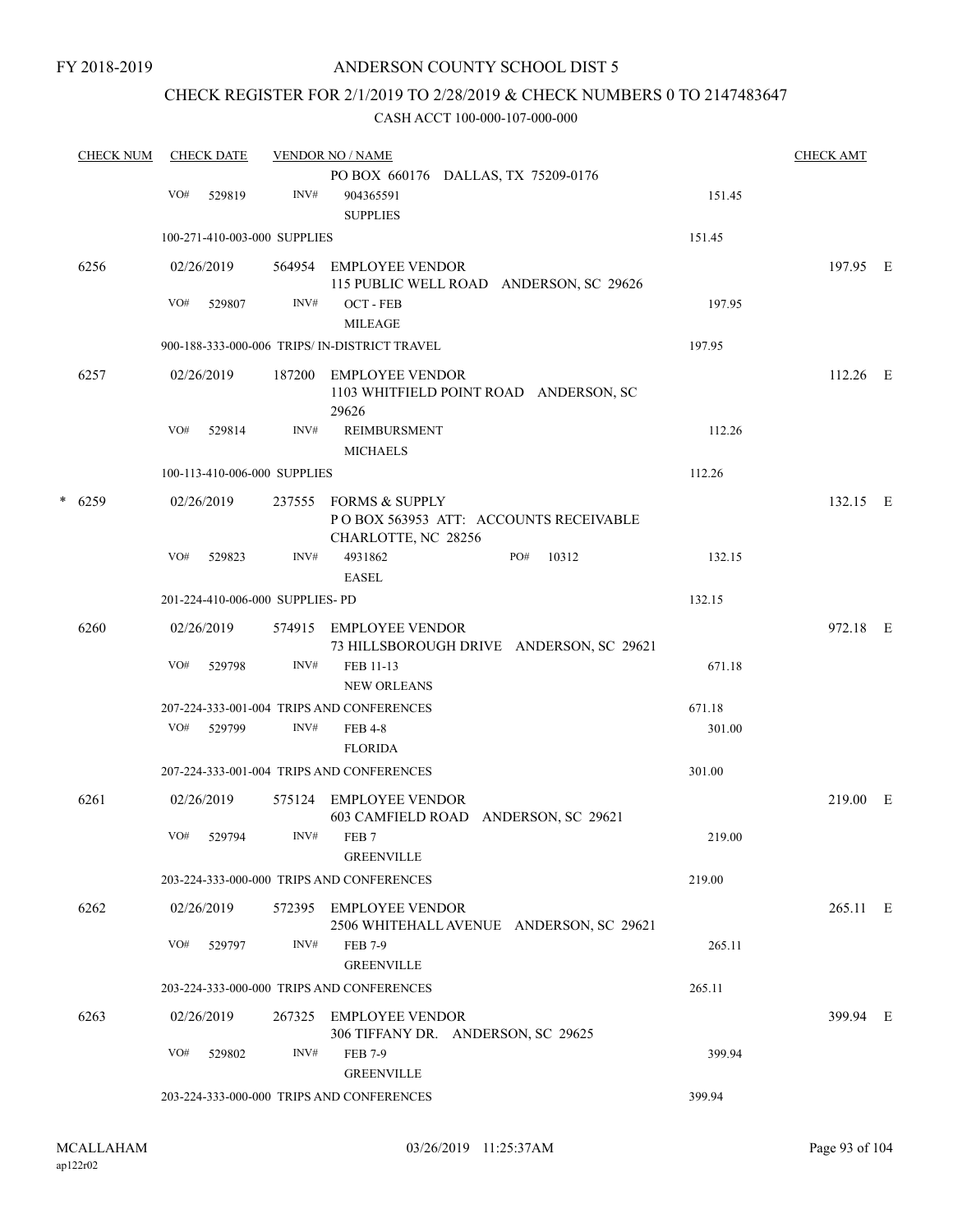### CHECK REGISTER FOR 2/1/2019 TO 2/28/2019 & CHECK NUMBERS 0 TO 2147483647

| <b>CHECK NUM</b> |     | <b>CHECK DATE</b>            |      | <b>VENDOR NO / NAME</b>                                                                                 |          | <b>CHECK AMT</b> |  |
|------------------|-----|------------------------------|------|---------------------------------------------------------------------------------------------------------|----------|------------------|--|
| 6265             |     | 02/26/2019                   |      | 573252 EMPLOYEE VENDOR<br>512 W. HAMPTON STREET ANDERSON, SC 29624                                      |          | 136.71 E         |  |
|                  | VO# | 529795                       | INV# | FEB <sub>12</sub><br><b>COLUMBIA</b>                                                                    | 136.71   |                  |  |
|                  |     |                              |      | 880-224-333-000-000 TRIPS AND CONFERENCES                                                               | 136.71   |                  |  |
| 6268             |     | 02/26/2019                   |      | 349701 MED CENTRAL HEALTH RESOURCES<br>3424 CLEMSON BLVD ATT: ACCOUNTS<br>RECEIVABLE ANDERSON, SC 29621 |          | 640.00 E         |  |
|                  | VO# | 529824                       | INV# | 20534<br><b>BAKER</b>                                                                                   | 65.00    |                  |  |
|                  |     |                              |      | 100-255-323-000-000 CONTRACTED SERVICES                                                                 | 65.00    |                  |  |
|                  | VO# | 529825                       | INV# | 50201<br><b>BAILEY</b>                                                                                  | 65.00    |                  |  |
|                  |     |                              |      | 100-255-323-000-000 CONTRACTED SERVICES                                                                 | 65.00    |                  |  |
|                  | VO# | 529826                       | INV# | 21603<br><b>VALENTINE</b>                                                                               | 20.00    |                  |  |
|                  |     |                              |      | 100-255-323-000-000 CONTRACTED SERVICES                                                                 | 20.00    |                  |  |
|                  | VO# | 529827                       | INV# | 55025, 55041<br>CHURCHHILL, FETTY                                                                       | 490.00   |                  |  |
|                  |     |                              |      | 100-213-312-000-000 PURCHASED SERVICES                                                                  | 490.00   |                  |  |
| 6270             |     | 02/26/2019                   |      | 574558 EMPLOYEE VENDOR<br>207 THOMAS ST. CLEMSON, SC 29631                                              |          | 246.62 E         |  |
|                  | VO# | 529811                       | INV# | <b>DIS SUPPLIES</b><br>REIMBURSEMENT                                                                    | 246.62   |                  |  |
|                  |     | 100-221-410-017-DIS SUPPLIES |      |                                                                                                         | 246.62   |                  |  |
| 6271             |     | 02/26/2019                   |      | 370175 EMPLOYEE VENDOR<br>427 BROADWAY LAKE RD ANDERSON, SC 29621                                       |          | 297.00 E         |  |
|                  | VO# | 529800                       | INV# | <b>FEB 4-8</b><br><b>FLORIDA</b>                                                                        | 297.00   |                  |  |
|                  |     |                              |      | 207-224-333-001-004 TRIPS AND CONFERENCES                                                               | 297.00   |                  |  |
| 6272             |     | 02/26/2019                   |      | 572025 EMPLOYEE VENDOR<br>105 HANOVER CIRCLE ANDERSON, SC 29621                                         |          | 1,639.60 E       |  |
|                  | VO# | 529812                       | INV# | <b>MEALS</b><br><b>REIMBURSEMENT</b>                                                                    | 1,639.60 |                  |  |
|                  |     |                              |      | 900-390-410-000-042 SPONSORSHIPS EXPENSE                                                                | 1,639.60 |                  |  |
| $* 6274$         |     | 02/26/2019                   |      | 573851 EMPLOYEE VENDOR<br>112 ASHLAWN CT ANDERSON, SC 29625                                             |          | 337.13 E         |  |
|                  | VO# | 529801                       | INV# | <b>FEB 4-8</b><br><b>FLORIDA</b>                                                                        | 337.13   |                  |  |
|                  |     |                              |      | 207-224-333-001-004 TRIPS AND CONFERENCES                                                               | 337.13   |                  |  |
| 6277             |     | 02/26/2019                   |      | 575454 EMPLOYEE VENDOR<br>1209 ROUNDABOUT TRAIL ANDERSON, SC 29625                                      |          | 111.97 E         |  |
|                  | VO# | 529793                       | INV# | <b>JAN 29</b><br><b>BATESBURG SC</b>                                                                    | 111.97   |                  |  |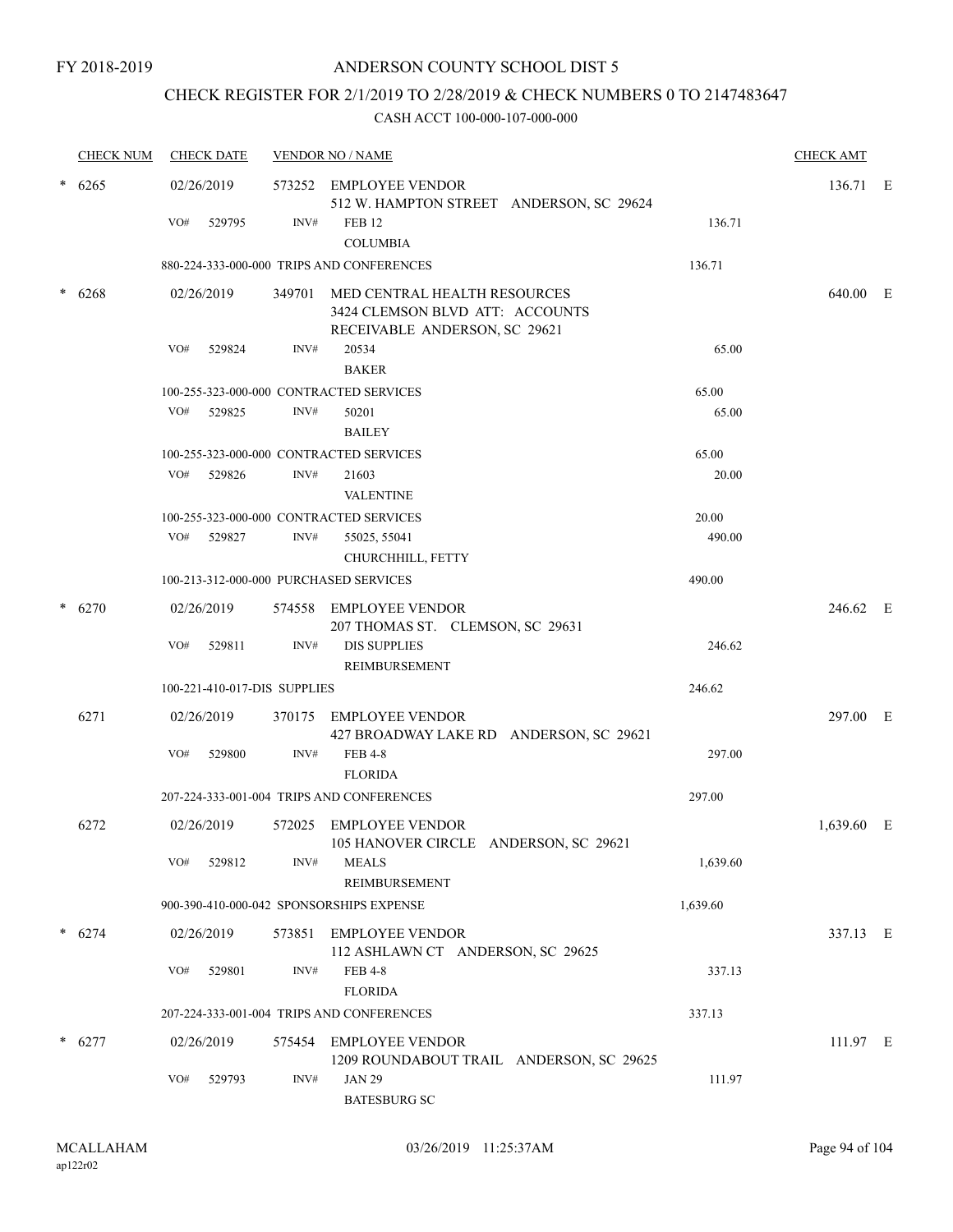### CHECK REGISTER FOR 2/1/2019 TO 2/28/2019 & CHECK NUMBERS 0 TO 2147483647

| <b>CHECK NUM</b> |     | <b>CHECK DATE</b> |                                 | <b>VENDOR NO / NAME</b>                                                                                   |          | <b>CHECK AMT</b> |  |
|------------------|-----|-------------------|---------------------------------|-----------------------------------------------------------------------------------------------------------|----------|------------------|--|
|                  |     |                   | 267-224-333-020-PD1 TRIPS- AVID |                                                                                                           | 111.97   |                  |  |
| $* 6279$         |     | 02/26/2019        | 564831                          | YELLOW CAB OF ANDERSON, LLC<br>522 NORTH MAIN STREET ATT: ACCOUNTS<br>RECEIVABLE ANDERSON, SC 29621       |          | 2,205.00 E       |  |
|                  | VO# | 529838            | INV#                            | <b>VARIOUS</b><br><b>TRANSPORATION</b>                                                                    | 2,205.00 |                  |  |
|                  |     |                   |                                 | 232-211-313-000-000 STUDENTS SERVICES                                                                     | 2,188.00 |                  |  |
|                  |     |                   |                                 | 900-188-313-000-006 HOMELESS STUDENT SERVICES/TUTORS                                                      | 17.00    |                  |  |
| 6280             |     | 02/28/2019        | 573497                          | ALL CLEAR PLUMBING<br>101 GREEN LAKE ROAD GREENVILLE, SC 29607                                            |          | 900.00 E         |  |
|                  | VO# | 529980            | INV#                            | 5824382<br><b>TL HANNA</b>                                                                                | 400.00   |                  |  |
|                  |     |                   |                                 | 100-254-323-002-400 CONTR SERV-HVAC/ELECT/PLUMBING                                                        | 400.00   |                  |  |
|                  | VO# | 529981            | INV#                            | 5845512<br><b>WESTSIDE</b>                                                                                | 500.00   |                  |  |
|                  |     |                   |                                 | 100-254-323-003-400 CONTR SERV-HVAC/ELECT/PLUMBING                                                        | 500.00   |                  |  |
| 6281             |     | 02/28/2019        | 574902                          | <b>EMPLOYEE VENDOR</b><br>225 LONGVIEW DRIVE WILLIAMSTON, SC 29697                                        |          | 241.52 E         |  |
|                  | VO# | 530043            | INV#                            | <b>FEB 7-9</b><br><b>GREENVILLE</b>                                                                       | 241.52   |                  |  |
|                  |     |                   |                                 | 203-224-333-019-000 TRIPS AND CONFERENCES                                                                 | 241.52   |                  |  |
| 6282             |     | 02/28/2019        | 566562                          | ANDERSON OUTDOOR POWER EQUIPMENT<br>110 MIRACLE MILE DRIVE ATT: ACCOUNTS<br>RECEIVABLE ANDERSON, SC 29621 |          | 648.95 E         |  |
|                  | VO# | 529975            | INV#                            | 210882<br><b>MOWER REPAIR</b>                                                                             | 469.62   |                  |  |
|                  |     |                   |                                 | 100-254-410-000-100 SMALL EQUIPMENT                                                                       | 469.62   |                  |  |
|                  | VO# | 529976            | INV#                            | 210683<br><b>SUPPLIES</b>                                                                                 | 179.33   |                  |  |
|                  |     |                   |                                 | 100-254-410-000-001 MAINT. SUPPLIES-STRUCTURES                                                            | 179.33   |                  |  |
| $* 6285$         |     | 02/28/2019        |                                 | 574512 EMPLOYEE VENDOR<br>2001 RIDGEVIEW LANE SENECA, SC 29678                                            |          | 2,962.35 E       |  |
|                  | VO# | 529990            | INV#                            | <b>BANNER STANDS</b><br>REIMBURSEMENT                                                                     | 56.89    |                  |  |
|                  |     |                   | 820-264-410-000-000 SUPPLIES    |                                                                                                           | 56.89    |                  |  |
|                  | VO# | 530050            | INV#                            | <b>ISTE RENTAL</b><br><b>REIMBURSEMENT</b>                                                                | 2,905.46 |                  |  |
|                  |     |                   |                                 | 311-224-333-000-TEC TRIPS AND CONFERENCES                                                                 | 2,905.46 |                  |  |
| $* 6287$         |     | 02/28/2019        | 572406                          | EMPLOYEE VENDOR<br>190 WEXFORD DRIVE-UNIT 205 ANDERSON, SC<br>29621                                       |          | 194.00 E         |  |
|                  | VO# | 530036            | INV#                            | <b>FEB 7-8</b><br><b>COLUMBIA</b>                                                                         | 194.00   |                  |  |
|                  |     |                   |                                 | 203-224-333-017-000 TRIPS AND CONFERENCES                                                                 | 194.00   |                  |  |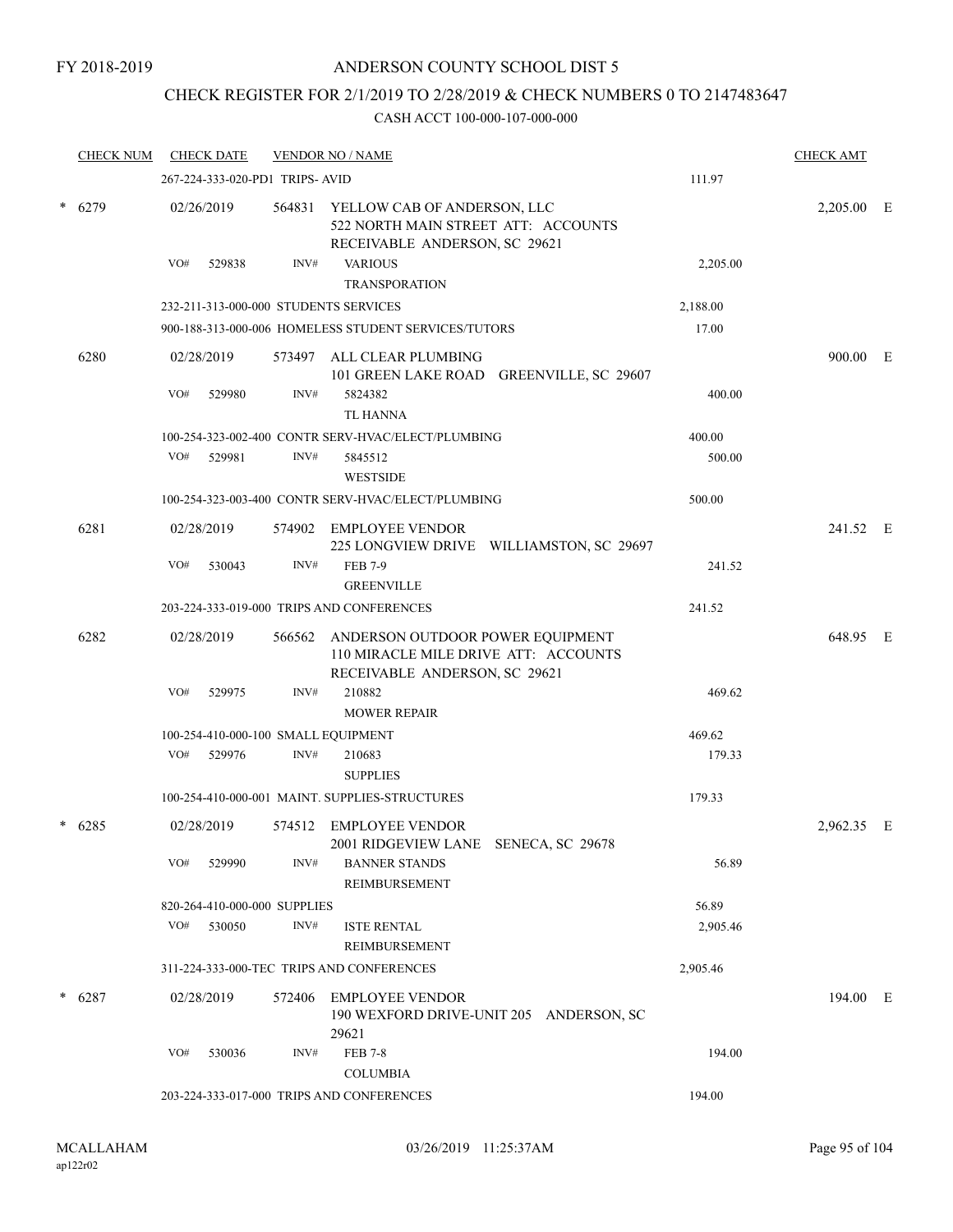### CHECK REGISTER FOR 2/1/2019 TO 2/28/2019 & CHECK NUMBERS 0 TO 2147483647

|        | <b>CHECK NUM</b> |     | <b>CHECK DATE</b>            |      | <b>VENDOR NO / NAME</b>                                                                       |     |           |          | <b>CHECK AMT</b> |  |
|--------|------------------|-----|------------------------------|------|-----------------------------------------------------------------------------------------------|-----|-----------|----------|------------------|--|
| $\ast$ | 6289             |     | 02/28/2019                   |      | 564176 BSN SPORTS, LLC<br>PO BOX 660176 DALLAS, TX 75209-0176                                 |     |           |          | 1,468.32 E       |  |
|        |                  | VO# | 530057                       | INV# | 904244184<br>CUST #1429885                                                                    |     |           | 720.48   |                  |  |
|        |                  |     | 100-271-410-003-000 SUPPLIES |      |                                                                                               |     |           | 720.48   |                  |  |
|        |                  | VO# | 530058                       | INV# | 904008439<br>CUST #1429885                                                                    |     |           | 747.84   |                  |  |
|        |                  |     | 100-271-410-003-000 SUPPLIES |      |                                                                                               |     |           | 747.84   |                  |  |
|        | 6290             |     | 02/28/2019                   |      | 569307 CAROLINA PCO SUPPLY CO. INC<br>PO BOX 3517 ATT: ACCOUNTS RECEIVABLE<br>CAYCE, SC 29171 |     |           |          | 141.24 E         |  |
|        |                  | VO# | 529972                       | INV# | 002017<br><b>SUPPLIES</b>                                                                     |     |           | 141.24   |                  |  |
|        |                  |     |                              |      | 100-254-410-000-500 PEST MANAGEMENT                                                           |     |           | 141.24   |                  |  |
| $\ast$ | 6292             |     | 02/28/2019                   |      | 572787 CC&I SERVICES LLC<br>4795 S CHURCH ST EXT SUITE 2 ROEBUCK, SC<br>29376                 |     |           |          | 3,848.00 E       |  |
|        |                  | VO# | 530002                       | INV# | 4363                                                                                          | PO# | 98318     | 3,848.00 |                  |  |
|        |                  |     |                              |      | <b>WESTSIDE</b>                                                                               |     |           |          |                  |  |
|        |                  |     |                              |      | 505-271-540-003-BSC BASEBALL&SOFTBALL COMPLEX                                                 |     |           | 3,848.00 |                  |  |
|        | 6293             |     | 02/28/2019                   |      | 574644 CEV MULTIMEDA<br>1020 SE LOOP 289 LUBBOCK, TX 79404                                    |     |           |          | 1,500.00 E       |  |
|        |                  | VO# | 530059                       | INV# | 021378<br><b>VOUCHERS</b>                                                                     |     | PO# 10189 | 1,500.00 |                  |  |
|        |                  |     |                              |      | 328-115-312-001-000 PURCHASED SERVICES                                                        |     |           | 1,500.00 |                  |  |
| *      | 6295             |     | 02/28/2019                   |      | 566330 CLEAN CARE OF ANDERSON<br>P.O. BOX 1563 ATT: ACCOUNTS RECEIVABLE<br>ANDERSON, SC 29622 |     |           |          | 600.00 E         |  |
|        |                  | VO# | 529970                       | INV# | 25838<br><b>TL HANNA</b>                                                                      |     |           | 600.00   |                  |  |
|        |                  |     |                              |      | 100-254-323-002-001 CONTRACTED SERVICES                                                       |     |           | 600.00   |                  |  |
|        | 6296             |     | 02/28/2019                   |      | 187300 CRESCENT SUPPLY CO, INC<br>POBOX 8798 ATT: ACCOUNTS RECEIVABLE<br>GREENVILLE, SC 29604 |     |           |          | 481.28 E         |  |
|        |                  | VO# | 529967                       | INV# | 394364<br><b>LED LIGHT</b>                                                                    |     |           | 422.12   |                  |  |
|        |                  |     |                              |      | 100-254-410-013-400 HVAC/ELECTRICAL/PLUMBING                                                  |     |           | 422.12   |                  |  |
|        |                  | VO# | 529968                       | INV# | 394365<br><b>SUPPLIES</b>                                                                     |     |           | 38.16    |                  |  |
|        |                  |     |                              |      | 100-254-410-000-001 MAINT. SUPPLIES-STRUCTURES                                                |     |           | 38.16    |                  |  |
|        |                  |     | VO# 529969                   | INV# | 394363<br><b>SUPPLIES</b>                                                                     |     |           | 21.00    |                  |  |
|        |                  |     |                              |      | 100-254-410-000-001 MAINT. SUPPLIES-STRUCTURES                                                |     |           | 21.00    |                  |  |
|        | $* 6298$         |     | 02/28/2019                   |      | 575525 EMPLOYEE VENDOR                                                                        |     |           |          | 142.00 E         |  |
|        |                  |     |                              |      |                                                                                               |     |           |          |                  |  |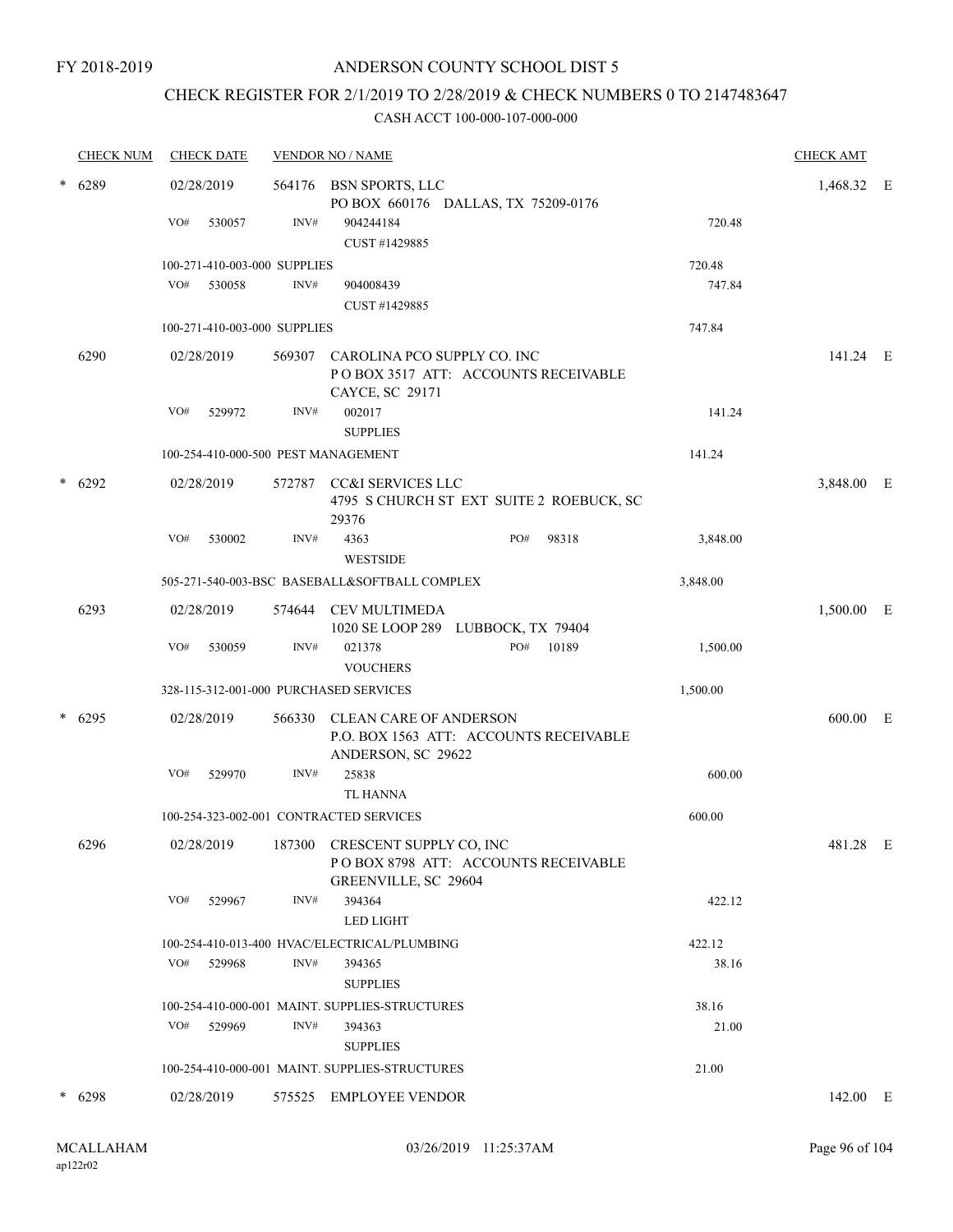### CHECK REGISTER FOR 2/1/2019 TO 2/28/2019 & CHECK NUMBERS 0 TO 2147483647

| <b>CHECK NUM</b> |     | <b>CHECK DATE</b> |        | <b>VENDOR NO / NAME</b>                    |                                          |           | <b>CHECK AMT</b> |  |
|------------------|-----|-------------------|--------|--------------------------------------------|------------------------------------------|-----------|------------------|--|
|                  |     |                   |        |                                            | 108 GADWALL DRIVE EASLEY, SC 29642       |           |                  |  |
|                  | VO# | 530039            | INV#   | FEB 17-20<br><b>ORLANDO</b>                |                                          | 142.00    |                  |  |
|                  |     |                   |        | 311-224-333-000-TEC TRIPS AND CONFERENCES  |                                          | 142.00    |                  |  |
| 6299             |     | 02/28/2019        |        | 194575 EMPLOYEE VENDOR                     | PO BOX 314 WILLIAMSTON, SC 29697         |           | 137.00 E         |  |
|                  | VO# | 530037            | INV#   | FEB <sub>7</sub>                           |                                          | 137.00    |                  |  |
|                  |     |                   |        | <b>GREENVILLE</b>                          |                                          |           |                  |  |
|                  |     |                   |        | 203-224-333-021-000 TRIPS AND CONFERENCES  |                                          | 137.00    |                  |  |
| $* 6301$         |     | 02/28/2019        | 213300 | EBS, INC                                   |                                          |           | 497.20 E         |  |
|                  |     |                   |        |                                            | 615 EAST RIVER STREET ATT: ACCOUNTS      |           |                  |  |
|                  | VO# | 529961            | INV#   | RECEIVABLE ANDERSON, SC 29624<br>104919    |                                          | 5.89      |                  |  |
|                  |     |                   |        | <b>KEYS</b>                                |                                          |           |                  |  |
|                  |     |                   |        | 100-254-410-005-001 SUPPLIES - MAINTENANCE |                                          | 5.89      |                  |  |
|                  |     | VO# 529962        | INV#   | 104934                                     |                                          | 28.03     |                  |  |
|                  |     |                   |        | <b>KEYS</b>                                |                                          |           |                  |  |
|                  |     |                   |        | 100-254-323-005-001 CONTRACTED SERVICES    |                                          | 28.03     |                  |  |
|                  | VO# | 529963            | INV#   | 104937                                     |                                          | 24.01     |                  |  |
|                  |     |                   |        | <b>KEYS</b>                                |                                          |           |                  |  |
|                  |     |                   |        | 100-254-323-001-001 CONTRACTED SERVICES    |                                          | 24.01     |                  |  |
|                  | VO# | 529964            | INV#   | 104931                                     |                                          | 412.22    |                  |  |
|                  |     |                   |        | <b>KEYS</b>                                |                                          |           |                  |  |
|                  |     |                   |        | 100-254-410-002-001 SUPPLIES - MAINTENANCE |                                          | 27.28     |                  |  |
|                  |     |                   |        | 100-254-410-003-001 SUPPLIES - MAINTENANCE |                                          | 381.99    |                  |  |
|                  |     |                   |        | 100-254-410-005-001 SUPPLIES - MAINTENANCE |                                          | 2.95      |                  |  |
|                  | VO# | 529965            | INV#   | 104922<br><b>KEYS</b>                      |                                          | 27.05     |                  |  |
|                  |     |                   |        | 100-254-323-005-001 CONTRACTED SERVICES    |                                          | 22.50     |                  |  |
|                  |     |                   |        | 100-254-410-009-001 SUPPLIES - MAINTENANCE |                                          | 4.55      |                  |  |
| $* 6303$         |     | 02/28/2019        | 571463 | <b>GAMETIME</b>                            | PO BOX 680121 FORT PAYNE, AL 35968       |           | 30,924.43 E      |  |
|                  | VO# | 530007            | INV#   | 0105743<br>CUST #00035604                  | PO#<br>10000                             | 30,924.43 |                  |  |
|                  |     |                   |        | 100-112-540-017-PLG PLAYGROUND EQUIPMENT   |                                          | 30,924.43 |                  |  |
| 6304             |     | 02/28/2019        |        | 574915 EMPLOYEE VENDOR                     | 73 HILLSBOROUGH DRIVE ANDERSON, SC 29621 |           | 110.95 E         |  |
|                  | VO# | 529987            | INV#   | <b>MISC EXPENSES</b><br>REIMBURSEMENT      |                                          | 110.95    |                  |  |
|                  |     |                   |        | 701-271-660-001-823 COSMETOLOGY EXPENSE    |                                          | 110.95    |                  |  |
|                  |     |                   |        |                                            |                                          |           |                  |  |
| 6305             |     | 02/28/2019        | 575844 | <b>EMPLOYEE VENDOR</b>                     | 652 HUNTERS LANE ANDERSON, SC 29625      |           | 314.00 E         |  |
|                  | VO# | 530073            | INV#   | <b>FEB 7-9</b><br><b>GREENVILLE</b>        |                                          | 314.00    |                  |  |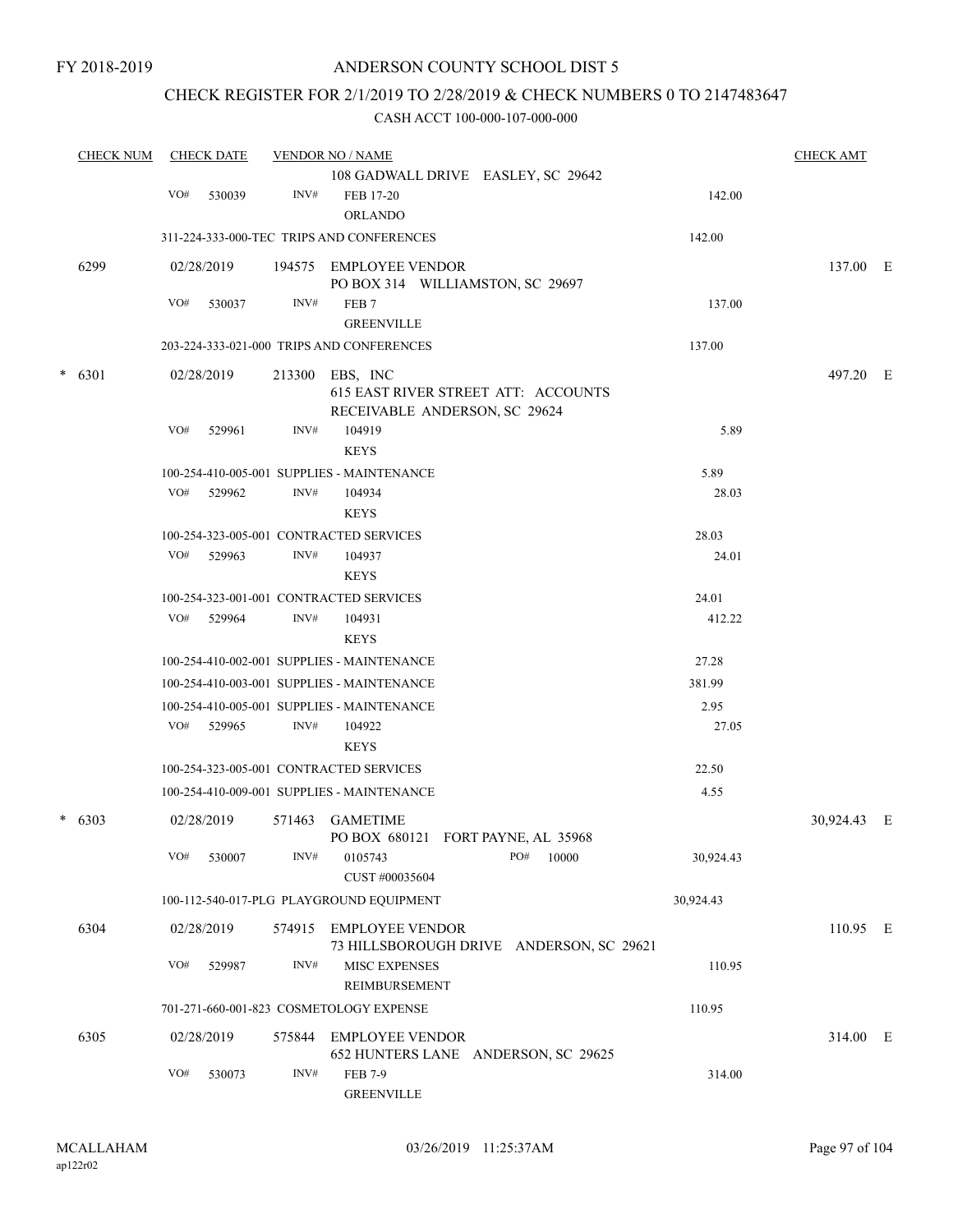### CHECK REGISTER FOR 2/1/2019 TO 2/28/2019 & CHECK NUMBERS 0 TO 2147483647

| <b>CHECK NUM</b> |     |            |                                                                                                                                         |                                   |                                                                                                                                                                                                                                                                                                                                                                                                                                                                                                                                                                                                                                                                                                                                                                                                                                                                                                         | 314.00                                                                                                                                                                                                                                         | <b>CHECK AMT</b>                               |                        |
|------------------|-----|------------|-----------------------------------------------------------------------------------------------------------------------------------------|-----------------------------------|---------------------------------------------------------------------------------------------------------------------------------------------------------------------------------------------------------------------------------------------------------------------------------------------------------------------------------------------------------------------------------------------------------------------------------------------------------------------------------------------------------------------------------------------------------------------------------------------------------------------------------------------------------------------------------------------------------------------------------------------------------------------------------------------------------------------------------------------------------------------------------------------------------|------------------------------------------------------------------------------------------------------------------------------------------------------------------------------------------------------------------------------------------------|------------------------------------------------|------------------------|
|                  |     |            | 252650                                                                                                                                  | PALATINE, IL 60038-0001           |                                                                                                                                                                                                                                                                                                                                                                                                                                                                                                                                                                                                                                                                                                                                                                                                                                                                                                         |                                                                                                                                                                                                                                                | 388.28 E                                       |                        |
|                  | VO# | 529953     | INV#                                                                                                                                    | 9084976373<br><b>ALARM COVERS</b> |                                                                                                                                                                                                                                                                                                                                                                                                                                                                                                                                                                                                                                                                                                                                                                                                                                                                                                         | 251.34                                                                                                                                                                                                                                         |                                                |                        |
|                  |     |            |                                                                                                                                         |                                   |                                                                                                                                                                                                                                                                                                                                                                                                                                                                                                                                                                                                                                                                                                                                                                                                                                                                                                         | 251.34                                                                                                                                                                                                                                         |                                                |                        |
|                  |     |            | INV#                                                                                                                                    | 9084037291                        |                                                                                                                                                                                                                                                                                                                                                                                                                                                                                                                                                                                                                                                                                                                                                                                                                                                                                                         | 136.94                                                                                                                                                                                                                                         |                                                |                        |
|                  |     |            |                                                                                                                                         |                                   |                                                                                                                                                                                                                                                                                                                                                                                                                                                                                                                                                                                                                                                                                                                                                                                                                                                                                                         |                                                                                                                                                                                                                                                |                                                |                        |
|                  |     |            | 575111                                                                                                                                  | 29621                             |                                                                                                                                                                                                                                                                                                                                                                                                                                                                                                                                                                                                                                                                                                                                                                                                                                                                                                         |                                                                                                                                                                                                                                                | 109.86 E                                       |                        |
|                  | VO# | 529879     | INV#                                                                                                                                    | <b>SAMS CLUB</b>                  |                                                                                                                                                                                                                                                                                                                                                                                                                                                                                                                                                                                                                                                                                                                                                                                                                                                                                                         | 109.86                                                                                                                                                                                                                                         |                                                |                        |
|                  |     |            |                                                                                                                                         | REIMBURSEMENT                     |                                                                                                                                                                                                                                                                                                                                                                                                                                                                                                                                                                                                                                                                                                                                                                                                                                                                                                         |                                                                                                                                                                                                                                                |                                                |                        |
|                  |     |            |                                                                                                                                         |                                   |                                                                                                                                                                                                                                                                                                                                                                                                                                                                                                                                                                                                                                                                                                                                                                                                                                                                                                         | 109.86                                                                                                                                                                                                                                         |                                                |                        |
|                  |     |            | 262110                                                                                                                                  |                                   |                                                                                                                                                                                                                                                                                                                                                                                                                                                                                                                                                                                                                                                                                                                                                                                                                                                                                                         |                                                                                                                                                                                                                                                | 157.34 E                                       |                        |
|                  | VO# | 530020     | INV#                                                                                                                                    | <b>FEB 22</b>                     |                                                                                                                                                                                                                                                                                                                                                                                                                                                                                                                                                                                                                                                                                                                                                                                                                                                                                                         | 157.34                                                                                                                                                                                                                                         |                                                |                        |
|                  |     |            |                                                                                                                                         |                                   |                                                                                                                                                                                                                                                                                                                                                                                                                                                                                                                                                                                                                                                                                                                                                                                                                                                                                                         |                                                                                                                                                                                                                                                |                                                |                        |
|                  |     |            |                                                                                                                                         |                                   |                                                                                                                                                                                                                                                                                                                                                                                                                                                                                                                                                                                                                                                                                                                                                                                                                                                                                                         |                                                                                                                                                                                                                                                |                                                |                        |
|                  |     |            |                                                                                                                                         |                                   |                                                                                                                                                                                                                                                                                                                                                                                                                                                                                                                                                                                                                                                                                                                                                                                                                                                                                                         |                                                                                                                                                                                                                                                |                                                |                        |
|                  |     |            |                                                                                                                                         |                                   |                                                                                                                                                                                                                                                                                                                                                                                                                                                                                                                                                                                                                                                                                                                                                                                                                                                                                                         |                                                                                                                                                                                                                                                |                                                |                        |
|                  |     |            |                                                                                                                                         |                                   |                                                                                                                                                                                                                                                                                                                                                                                                                                                                                                                                                                                                                                                                                                                                                                                                                                                                                                         |                                                                                                                                                                                                                                                |                                                |                        |
|                  |     |            |                                                                                                                                         |                                   |                                                                                                                                                                                                                                                                                                                                                                                                                                                                                                                                                                                                                                                                                                                                                                                                                                                                                                         |                                                                                                                                                                                                                                                |                                                |                        |
|                  |     |            |                                                                                                                                         | <b>THERMOSTATS</b>                |                                                                                                                                                                                                                                                                                                                                                                                                                                                                                                                                                                                                                                                                                                                                                                                                                                                                                                         |                                                                                                                                                                                                                                                |                                                |                        |
|                  |     |            |                                                                                                                                         |                                   |                                                                                                                                                                                                                                                                                                                                                                                                                                                                                                                                                                                                                                                                                                                                                                                                                                                                                                         | 406.60                                                                                                                                                                                                                                         |                                                |                        |
|                  |     |            |                                                                                                                                         |                                   |                                                                                                                                                                                                                                                                                                                                                                                                                                                                                                                                                                                                                                                                                                                                                                                                                                                                                                         | 406.60                                                                                                                                                                                                                                         |                                                |                        |
|                  |     |            |                                                                                                                                         |                                   |                                                                                                                                                                                                                                                                                                                                                                                                                                                                                                                                                                                                                                                                                                                                                                                                                                                                                                         | 406.60                                                                                                                                                                                                                                         |                                                |                        |
|                  |     |            |                                                                                                                                         |                                   |                                                                                                                                                                                                                                                                                                                                                                                                                                                                                                                                                                                                                                                                                                                                                                                                                                                                                                         | 208.65                                                                                                                                                                                                                                         |                                                |                        |
|                  |     |            |                                                                                                                                         |                                   |                                                                                                                                                                                                                                                                                                                                                                                                                                                                                                                                                                                                                                                                                                                                                                                                                                                                                                         | 208.65                                                                                                                                                                                                                                         |                                                |                        |
|                  |     |            |                                                                                                                                         |                                   |                                                                                                                                                                                                                                                                                                                                                                                                                                                                                                                                                                                                                                                                                                                                                                                                                                                                                                         | 406.60                                                                                                                                                                                                                                         |                                                |                        |
|                  |     |            |                                                                                                                                         |                                   |                                                                                                                                                                                                                                                                                                                                                                                                                                                                                                                                                                                                                                                                                                                                                                                                                                                                                                         |                                                                                                                                                                                                                                                | 137.35 E                                       |                        |
|                  | VO# | 530019     | INV#                                                                                                                                    | <b>FEB 22</b><br><b>COLUMBIA</b>  |                                                                                                                                                                                                                                                                                                                                                                                                                                                                                                                                                                                                                                                                                                                                                                                                                                                                                                         | 137.35                                                                                                                                                                                                                                         |                                                |                        |
|                  |     |            |                                                                                                                                         |                                   |                                                                                                                                                                                                                                                                                                                                                                                                                                                                                                                                                                                                                                                                                                                                                                                                                                                                                                         | 137.35                                                                                                                                                                                                                                         |                                                |                        |
|                  |     |            |                                                                                                                                         |                                   |                                                                                                                                                                                                                                                                                                                                                                                                                                                                                                                                                                                                                                                                                                                                                                                                                                                                                                         |                                                                                                                                                                                                                                                |                                                |                        |
|                  |     |            |                                                                                                                                         |                                   |                                                                                                                                                                                                                                                                                                                                                                                                                                                                                                                                                                                                                                                                                                                                                                                                                                                                                                         |                                                                                                                                                                                                                                                |                                                |                        |
|                  | VO# | 529994     | INV#                                                                                                                                    | FEB 2019<br><b>MILEAGE</b>        |                                                                                                                                                                                                                                                                                                                                                                                                                                                                                                                                                                                                                                                                                                                                                                                                                                                                                                         | 139.20                                                                                                                                                                                                                                         |                                                |                        |
|                  |     |            |                                                                                                                                         |                                   |                                                                                                                                                                                                                                                                                                                                                                                                                                                                                                                                                                                                                                                                                                                                                                                                                                                                                                         | 139.20                                                                                                                                                                                                                                         |                                                |                        |
|                  |     | VO#<br>VO# | <b>CHECK DATE</b><br>02/28/2019<br>VO# 529954<br>02/28/2019<br>02/28/2019<br>02/28/2019<br>529950<br>529951<br>02/28/2019<br>02/28/2019 | 564696<br>INV#<br>INV#<br>574514  | <b>VENDOR NO / NAME</b><br>203-224-333-010-000 TRIPS AND CONFERENCES<br>GRAINGER<br>100-254-410-008-400 HVAC/ELECTRICAL/PLUMBING<br><b>COMPRESSOR</b><br>100-254-410-001-400 HVAC/ELECTRICAL/PLUMBING<br>EMPLOYEE VENDOR<br>715-271-660-015-201 MISCELLANEOUS EXPENSE<br>EMPLOYEE VENDOR<br><b>COLUMBIA</b><br>100-257-333-000-000 TRIPS AND CONFERENCES<br>JOHNSTONE SUPPLY<br>4008437<br><b>DAMPER</b><br>100-254-410-007-400 HVAC/ELECTRICAL/PLUMBING<br>4008407<br>100-254-410-003-400 HVAC/ELECTRICAL/PLUMBING<br>100-254-410-007-400 HVAC/ELECTRICAL/PLUMBING<br>100-254-410-009-400 HVAC/ELECTRICAL/PLUMBING<br>100-254-410-011-400 HVAC/ELECTRICAL/PLUMBING<br>100-254-410-015-400 HVAC/ELECTRICAL/PLUMBING<br>100-254-410-019-400 HVAC/ELECTRICAL/PLUMBING<br>307650 EMPLOYEE VENDOR<br>100-221-333-000-000 TRIPS AND CONFERENCES<br>EMPLOYEE VENDOR<br>100-266-332-000-000 IN-DISTRICT TRAVEL | DEPT 867098550 ATT: ACCOUNTS RECEIVABLE<br>1209 GREEN WILLOW TRAIL ANDERSON, SC<br>207 MAGNOLIA TERRACE PENDLETON, SC 29670<br>POBOX 17466 GREENVILLE, SC 29606<br>106 WYCOMBE DRIVE ANDERSON, SC 29621<br>410 CONCORD ROAD ANDERSON, SC 29621 | 136.94<br>157.34<br>76.65<br>76.65<br>2,043.70 | 2,120.35 E<br>139.20 E |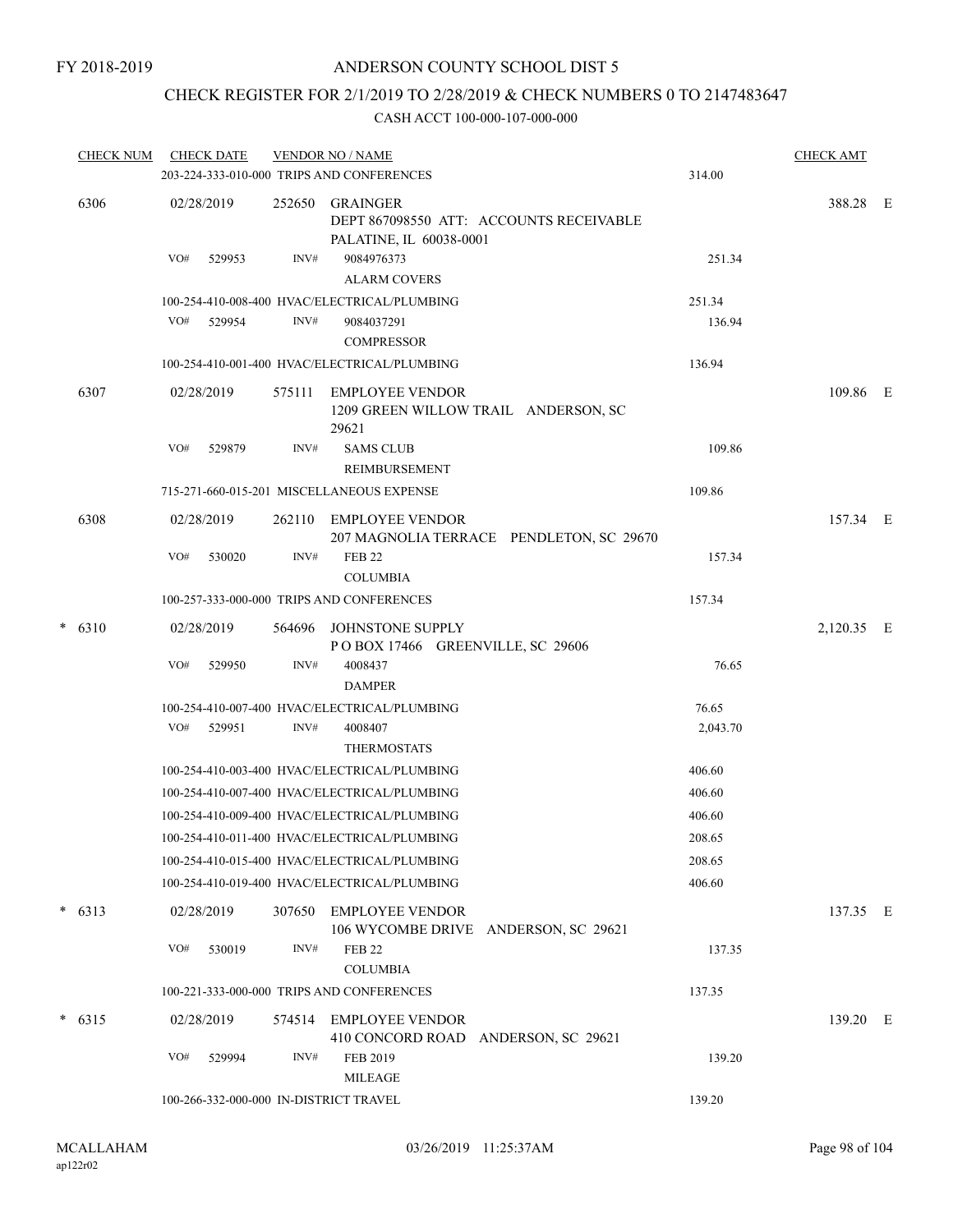### CHECK REGISTER FOR 2/1/2019 TO 2/28/2019 & CHECK NUMBERS 0 TO 2147483647

|        | <b>CHECK NUM</b> |            | <b>CHECK DATE</b> |        | <b>VENDOR NO / NAME</b>                                                                            |           | <b>CHECK AMT</b> |  |
|--------|------------------|------------|-------------------|--------|----------------------------------------------------------------------------------------------------|-----------|------------------|--|
|        | $* 6318$         | 02/28/2019 |                   |        | 338700 EMPLOYEE VENDOR<br>1104 STRATFORD DRIVE ANDERSON, SC 29621                                  |           | 143.80 E         |  |
|        |                  | VO#        | 530031            | INV#   | <b>FEB 20</b><br><b>COLUMBIA</b>                                                                   | 143.80    |                  |  |
|        |                  |            |                   |        | 100-221-333-000-000 TRIPS AND CONFERENCES                                                          | 143.80    |                  |  |
|        | 6319             | 02/28/2019 |                   |        | 340065 EMPLOYEE VENDOR<br>166 AMBERWOOD DRIVE ANDERSON, SC 29621                                   |           | 191.33 E         |  |
|        |                  | VO#        | 530025            | INV#   | <b>FEB 25</b><br><b>CLEMSON</b>                                                                    | 21.91     |                  |  |
|        |                  |            |                   |        | 311-224-333-000-0SM TRIPS- SHERRY MARTIN                                                           | 21.91     |                  |  |
|        |                  | VO#        | 530026            | INV#   | <b>FEB 22</b><br>TRI COUNTY TECH                                                                   | 15.81     |                  |  |
|        |                  |            |                   |        | 311-224-333-000-0SM TRIPS- SHERRY MARTIN                                                           | 15.81     |                  |  |
|        |                  | VO#        | 530027            | INV#   | <b>FEB 21</b><br><b>COLUMBIA</b>                                                                   | 137.80    |                  |  |
|        |                  |            |                   |        | 311-224-333-000-0SM TRIPS- SHERRY MARTIN                                                           | 137.80    |                  |  |
|        |                  | VO#        | 530028            | INV#   | FEB <sub>7</sub><br>TRI COUNTY TECH                                                                | 15.81     |                  |  |
|        |                  |            |                   |        | 311-224-333-000-0SM TRIPS- SHERRY MARTIN                                                           | 15.81     |                  |  |
| $\ast$ | 6321             | 02/28/2019 |                   |        | 345710 EMPLOYEE VENDOR<br>224 PENINSULA DRIVE ANDERSON, SC 29626                                   |           | 344.15 E         |  |
|        |                  | VO#        | 530034            | INV#   | FEB 19-20<br><b>COLUMBIA</b>                                                                       | 344.15    |                  |  |
|        |                  |            |                   |        | 267-264-333-000-RR3 TRIPS-RECRUITE HQ TEACHERS                                                     | 344.15    |                  |  |
|        | 6322             | 02/28/2019 |                   | 572165 | MCGRAW-HILL SCHOOL EDUCATION, LLC<br>BMO HARRIS BANK, N.A. LOCKBOX 71545<br>CHICAGO, IL 60694-1545 |           | 12,597.76 E      |  |
|        |                  | VO#        | 530063            | INV#   | PO#<br>107440750001<br>10282<br><b>NEVITT FOREST</b>                                               | 12,597.76 |                  |  |
|        |                  |            |                   |        | 201-112-410-012-000 SUPPLIES AND MATERIALS                                                         | 12,597.76 |                  |  |
|        | 6323             |            | 02/28/2019        |        | 347930 EMPLOYEE VENDOR<br>1205 CONCORD RD ANDERSON, SC 29621                                       |           | 142.25 E         |  |
|        |                  | VO#        | 530032            | INV#   | FEB 7<br><b>COLUMBIA</b>                                                                           | 142.25    |                  |  |
|        |                  |            |                   |        | 357-224-333-000-000 TRIPS AND CONFERENCES                                                          | 142.25    |                  |  |
| $\ast$ | 6325             |            | 02/28/2019        |        | 349300 EMPLOYEE VENDOR<br>110 CHESTNUT LANE ANDERSON, SC 29625                                     |           | 612.08 E         |  |
|        |                  | VO#        | 530076            | INV#   | <b>FEB 18</b><br><b>ATLANTA</b>                                                                    | 612.08    |                  |  |
|        |                  |            |                   |        | 201-224-333-006-000 TRIPS AND CONFERENCES                                                          | 612.08    |                  |  |
|        | 6326             |            | 02/28/2019        | 349701 | MED CENTRAL HEALTH RESOURCES<br>3424 CLEMSON BLVD ATT: ACCOUNTS<br>RECEIVABLE ANDERSON, SC 29621   |           | 435.00 E         |  |
|        |                  | VO#        | 529894            | INV#   | 54793                                                                                              | 45.00     |                  |  |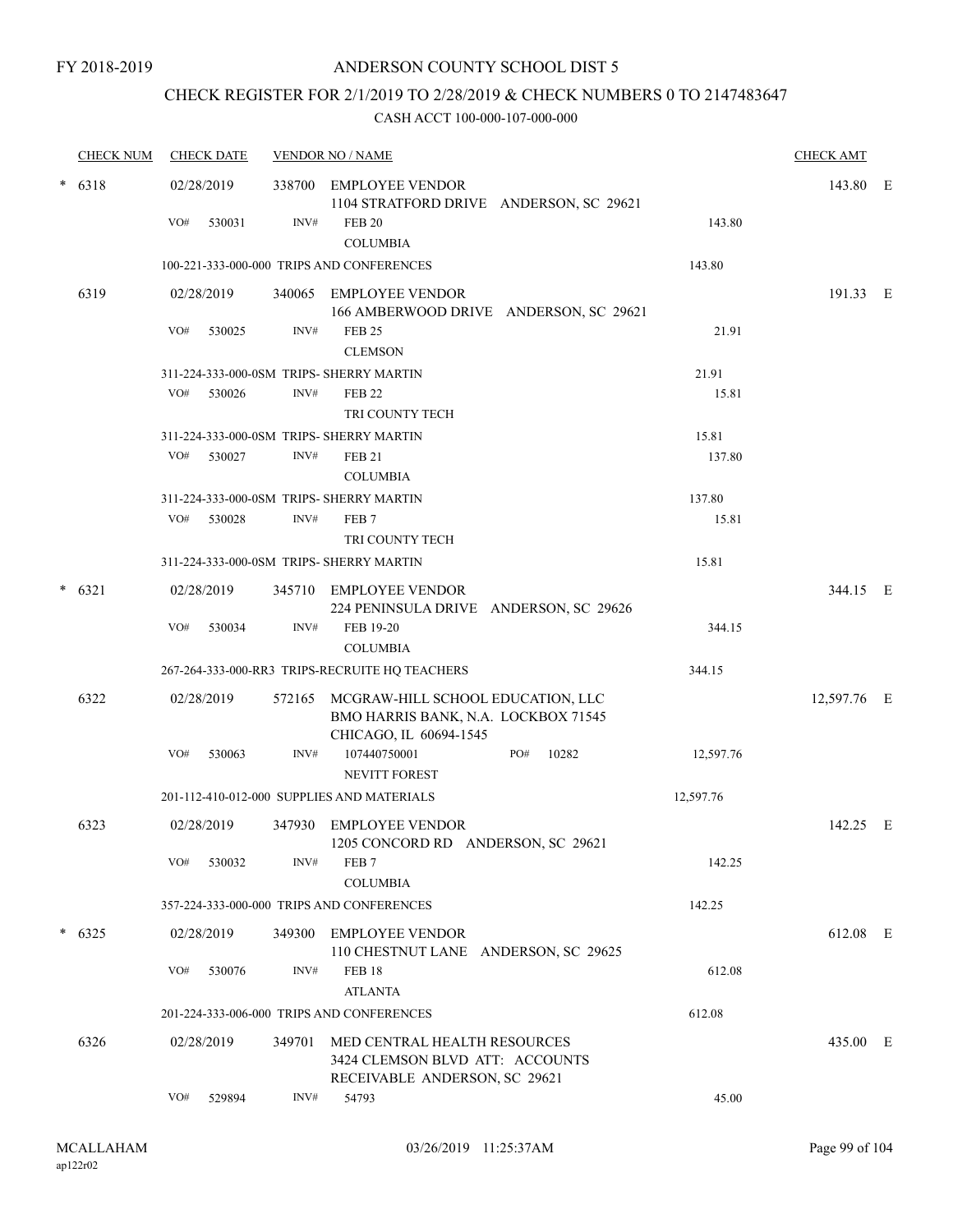FY 2018-2019

### ANDERSON COUNTY SCHOOL DIST 5

### CHECK REGISTER FOR 2/1/2019 TO 2/28/2019 & CHECK NUMBERS 0 TO 2147483647

| <b>CHECK NUM</b> |     | <b>CHECK DATE</b>                   |                | <b>VENDOR NO / NAME</b>                                        |                | <b>CHECK AMT</b> |  |
|------------------|-----|-------------------------------------|----------------|----------------------------------------------------------------|----------------|------------------|--|
|                  |     |                                     |                | <b>RICHARDSON</b>                                              |                |                  |  |
|                  |     |                                     |                | 100-255-323-000-000 CONTRACTED SERVICES                        | 45.00          |                  |  |
|                  | VO# | 529895                              | INV#           | 54973                                                          | 65.00          |                  |  |
|                  |     |                                     |                | ORTIZ                                                          |                |                  |  |
|                  |     |                                     |                | 100-255-323-000-000 CONTRACTED SERVICES                        | 65.00          |                  |  |
|                  |     | VO# 529896                          | INV#           | 54862                                                          | 65.00          |                  |  |
|                  |     |                                     |                | <b>SHARPE</b>                                                  |                |                  |  |
|                  |     |                                     |                | 100-255-323-000-000 CONTRACTED SERVICES                        | 65.00          |                  |  |
|                  |     | VO# 529897                          | INV#           | 49271                                                          | 65.00          |                  |  |
|                  |     |                                     |                | <b>WILSON</b>                                                  |                |                  |  |
|                  |     |                                     |                | 100-255-323-000-000 CONTRACTED SERVICES                        | 65.00          |                  |  |
|                  | VO# | 529898                              | INV#           | 13144                                                          | 65.00          |                  |  |
|                  |     |                                     |                | MARSHALL                                                       |                |                  |  |
|                  |     | VO# 529899                          | INV#           | 100-255-323-000-000 CONTRACTED SERVICES<br>29637               | 65.00<br>65.00 |                  |  |
|                  |     |                                     |                | <b>HENDERSON</b>                                               |                |                  |  |
|                  |     |                                     |                | 100-255-323-000-000 CONTRACTED SERVICES                        | 65.00          |                  |  |
|                  | VO# | 529900                              | INV#           | 23675                                                          | 65.00          |                  |  |
|                  |     |                                     |                | PRUITT                                                         |                |                  |  |
|                  |     |                                     |                | 100-255-323-000-000 CONTRACTED SERVICES                        | 65.00          |                  |  |
| $* 6328$         |     | 02/28/2019                          |                | 574558 EMPLOYEE VENDOR                                         |                | 2,528.24 E       |  |
|                  |     |                                     |                | 207 THOMAS ST. CLEMSON, SC 29631                               |                |                  |  |
|                  | VO# | 530038                              | INV#           | FEB 17-20                                                      | 2,510.04       |                  |  |
|                  |     |                                     |                | <b>ORLANDO</b>                                                 |                |                  |  |
|                  |     |                                     |                | 311-224-333-000-TEC TRIPS AND CONFERENCES                      | 2,510.04       |                  |  |
|                  | VO# | 530047                              | INV#           | <b>JAN 2019</b>                                                | 18.20          |                  |  |
|                  |     |                                     |                | <b>MILEAGE</b>                                                 |                |                  |  |
|                  |     | 100-221-332-000-000 TRAVEL          |                |                                                                | 18.20          |                  |  |
| $* 6330$         |     | 02/28/2019                          | 572025         | <b>EMPLOYEE VENDOR</b>                                         |                | 663.51 E         |  |
|                  |     |                                     |                | 105 HANOVER CIRCLE ANDERSON, SC 29621                          |                |                  |  |
|                  | VO# | 530049                              | INV#           | <b>RED FISH</b><br>REIMBURSEMENT                               | 663.51         |                  |  |
|                  |     | 100-231-334-000-000 TRUSTEE EXPENSE |                |                                                                | 663.51         |                  |  |
|                  |     |                                     |                |                                                                |                |                  |  |
| 6331             |     | 02/28/2019                          | 572183         | <b>EMPLOYEE VENDOR</b><br>4003 BRACKENBERRY DRIVE ANDERSON, SC |                | 641.34 E         |  |
|                  |     |                                     |                | 29621                                                          |                |                  |  |
|                  | VO# | 530021                              | INV#           | <b>FEB 21</b>                                                  | 123.40         |                  |  |
|                  |     |                                     |                | <b>COLUMBIA</b>                                                |                |                  |  |
|                  |     |                                     |                | 100-221-333-000-000 TRIPS AND CONFERENCES                      | 123.40         |                  |  |
|                  | VO# | 530051                              | INV#           | <b>INK CARTRIDGE</b>                                           | 123.04         |                  |  |
|                  |     |                                     |                | REIMBURSEMENT                                                  |                |                  |  |
|                  |     | 820-264-410-000-000 SUPPLIES        |                |                                                                | 123.04         |                  |  |
|                  | VO# | 530052                              | $\text{INV}\#$ | <b>INGLES</b>                                                  | 60.15          |                  |  |
|                  |     |                                     |                | REIMBURSEMENT                                                  |                |                  |  |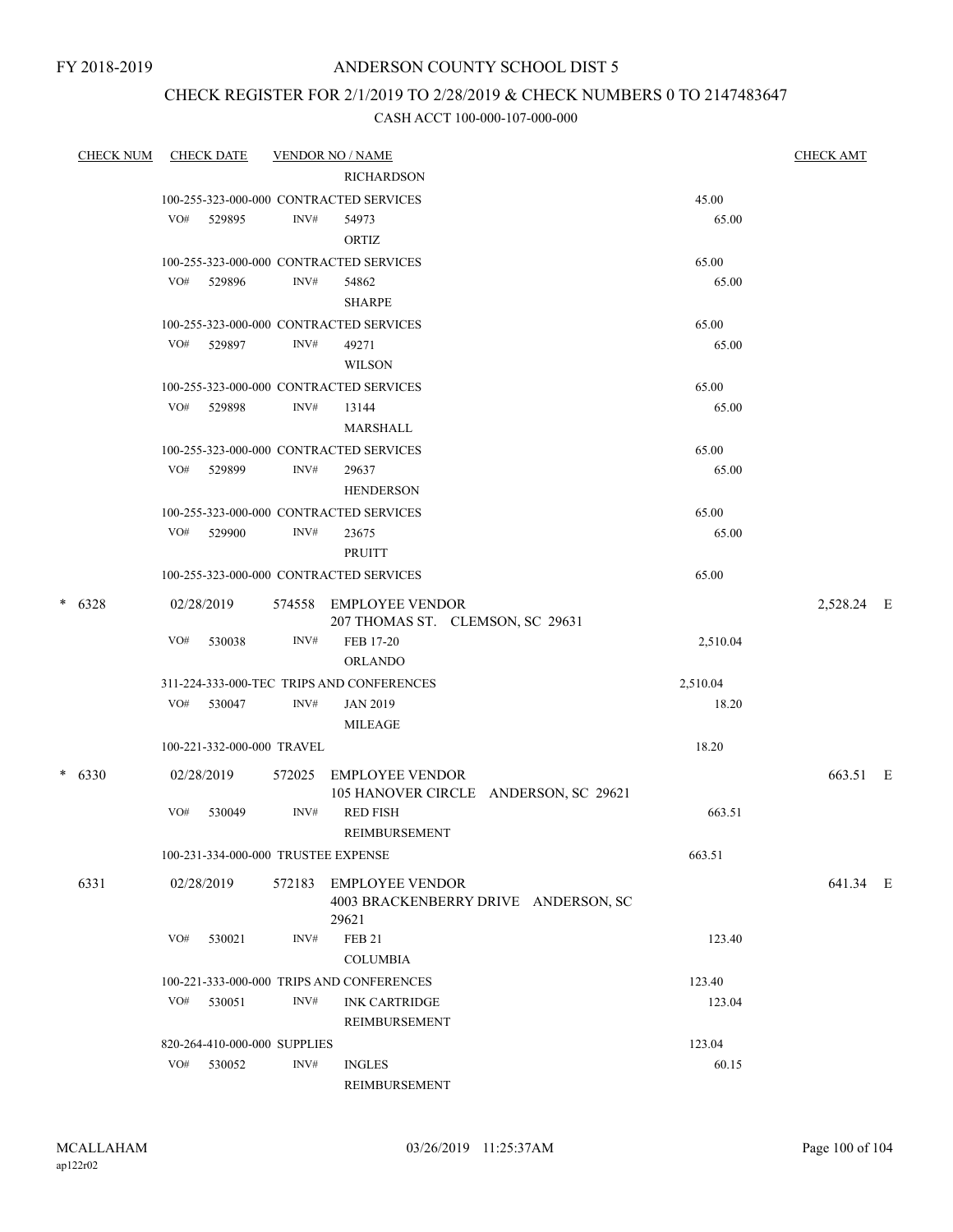# CHECK REGISTER FOR 2/1/2019 TO 2/28/2019 & CHECK NUMBERS 0 TO 2147483647

| <b>CHECK NUM</b> |            | <b>CHECK DATE</b>                  |                                         | <b>VENDOR NO / NAME</b>                                          |        | <b>CHECK AMT</b> |  |
|------------------|------------|------------------------------------|-----------------------------------------|------------------------------------------------------------------|--------|------------------|--|
|                  |            |                                    |                                         | 100-221-410-000-000 SUPPLIES AND MATERIALS                       | 60.15  |                  |  |
|                  | VO#        | 530053                             | INV#                                    | <b>SUPPLIES</b>                                                  | 171.17 |                  |  |
|                  |            |                                    |                                         | REIMBURSEMENT                                                    |        |                  |  |
|                  |            |                                    |                                         | 100-221-410-000-000 SUPPLIES AND MATERIALS                       | 171.17 |                  |  |
|                  | VO#        | 530054                             | INV#                                    | <b>DUAL CREDIT</b>                                               | 41.39  |                  |  |
|                  |            |                                    |                                         | REIMBURSEMENT                                                    |        |                  |  |
|                  |            |                                    |                                         | 100-221-410-000-000 SUPPLIES AND MATERIALS                       | 41.39  |                  |  |
|                  | VO#        | 530055                             | INV#                                    | <b>AIT MEETING</b>                                               | 65.03  |                  |  |
|                  |            |                                    |                                         | <b>REIMBURSEMENT</b>                                             |        |                  |  |
|                  |            | 100-233-410-031-000 SUPPLIES       |                                         |                                                                  | 65.03  |                  |  |
|                  |            | VO# 530056                         | INV#                                    | PRINCIPAL MTG                                                    | 57.16  |                  |  |
|                  |            |                                    |                                         |                                                                  |        |                  |  |
|                  |            |                                    |                                         | REIMBURSEMENT                                                    |        |                  |  |
|                  |            |                                    |                                         | 100-221-410-000-000 SUPPLIES AND MATERIALS                       | 57.16  |                  |  |
| 6332             | 02/28/2019 |                                    |                                         | 573851 EMPLOYEE VENDOR                                           |        | 165.36 E         |  |
|                  |            |                                    |                                         | 112 ASHLAWN CT ANDERSON, SC 29625                                |        |                  |  |
|                  | VO#        | 529877                             | INV#                                    | <b>SUPPLIES</b>                                                  | 165.36 |                  |  |
|                  |            |                                    |                                         | REIMBURSEMENT                                                    |        |                  |  |
|                  |            | 701-271-660-001-857 HOSA EXPENSE   |                                         |                                                                  | 17.23  |                  |  |
|                  |            | 701-271-660-001-859 BIOMED EXPENSE |                                         | 148.13                                                           |        |                  |  |
|                  |            |                                    |                                         |                                                                  |        |                  |  |
| 6333             | 02/28/2019 |                                    |                                         | 572558 SCHNEIDER ELECTRIC<br>PO BOX 841868 DALLAS, TX 75284-1868 |        | 133.44 E         |  |
|                  | VO#        | 529937                             | INV#                                    | 749118                                                           | 133.44 |                  |  |
|                  |            |                                    |                                         | <b>SUPPLIES</b>                                                  |        |                  |  |
|                  |            |                                    |                                         | 100-254-410-017-400 HVAC/ELECTRICAL/PLUMBING                     | 133.44 |                  |  |
|                  |            |                                    |                                         |                                                                  |        |                  |  |
| 6334             | 02/28/2019 |                                    | 567435                                  | <b>SCHOLASTIC INC</b>                                            |        | 155.76 E         |  |
|                  |            |                                    |                                         | POBOX 3720 ATT: ACCOUNTS RECEIVABLE                              |        |                  |  |
|                  |            |                                    |                                         | JEFFERSON CITY, MO 65102-3720                                    |        |                  |  |
|                  | VO#        | 530066                             | INV#                                    | 18690634                                                         | 155.76 |                  |  |
|                  |            |                                    |                                         | ACCT #4463684                                                    |        |                  |  |
|                  |            | 100-113-410-007-000 SUPPLIES       |                                         |                                                                  | 155.76 |                  |  |
| $* 6336$         | 02/28/2019 |                                    | 468850                                  | <b>EMPLOYEE VENDOR</b>                                           |        | 333.05 E         |  |
|                  |            |                                    |                                         | 404 TIMBER LANE ANDERSON, SC 29621                               |        |                  |  |
|                  | VO#        | 529876                             | INV#                                    | PARENT NIGHTS                                                    | 193.61 |                  |  |
|                  |            |                                    |                                         | <b>REIMBURSEMENT</b>                                             |        |                  |  |
|                  |            |                                    |                                         | 201-188-410-014-000 SUPPLIES- PARENTING                          | 193.61 |                  |  |
|                  | VO#        | 530079                             | INV#                                    | SAMS CLUB                                                        | 139.44 |                  |  |
|                  |            |                                    |                                         | REIMBURSEMENT                                                    |        |                  |  |
|                  |            |                                    | 201-188-410-014-000 SUPPLIES- PARENTING |                                                                  | 139.44 |                  |  |
|                  |            |                                    |                                         |                                                                  |        |                  |  |
| $* 6338$         | 02/28/2019 |                                    | 573696                                  | EMPLOYEE VENDOR                                                  |        | 314.00 E         |  |
|                  |            |                                    |                                         | 1816 HARRRIS BRIDGE ROAD ANDERSON, SC                            |        |                  |  |
|                  |            |                                    |                                         | 29621                                                            |        |                  |  |
|                  | VO#        | 530075                             | INV#                                    | <b>FEB 7-9</b>                                                   | 314.00 |                  |  |
|                  |            |                                    |                                         | <b>GREENVILLE</b>                                                |        |                  |  |
|                  |            |                                    |                                         | 203-224-333-013-000 TRIPS AND CONFERENCES                        | 314.00 |                  |  |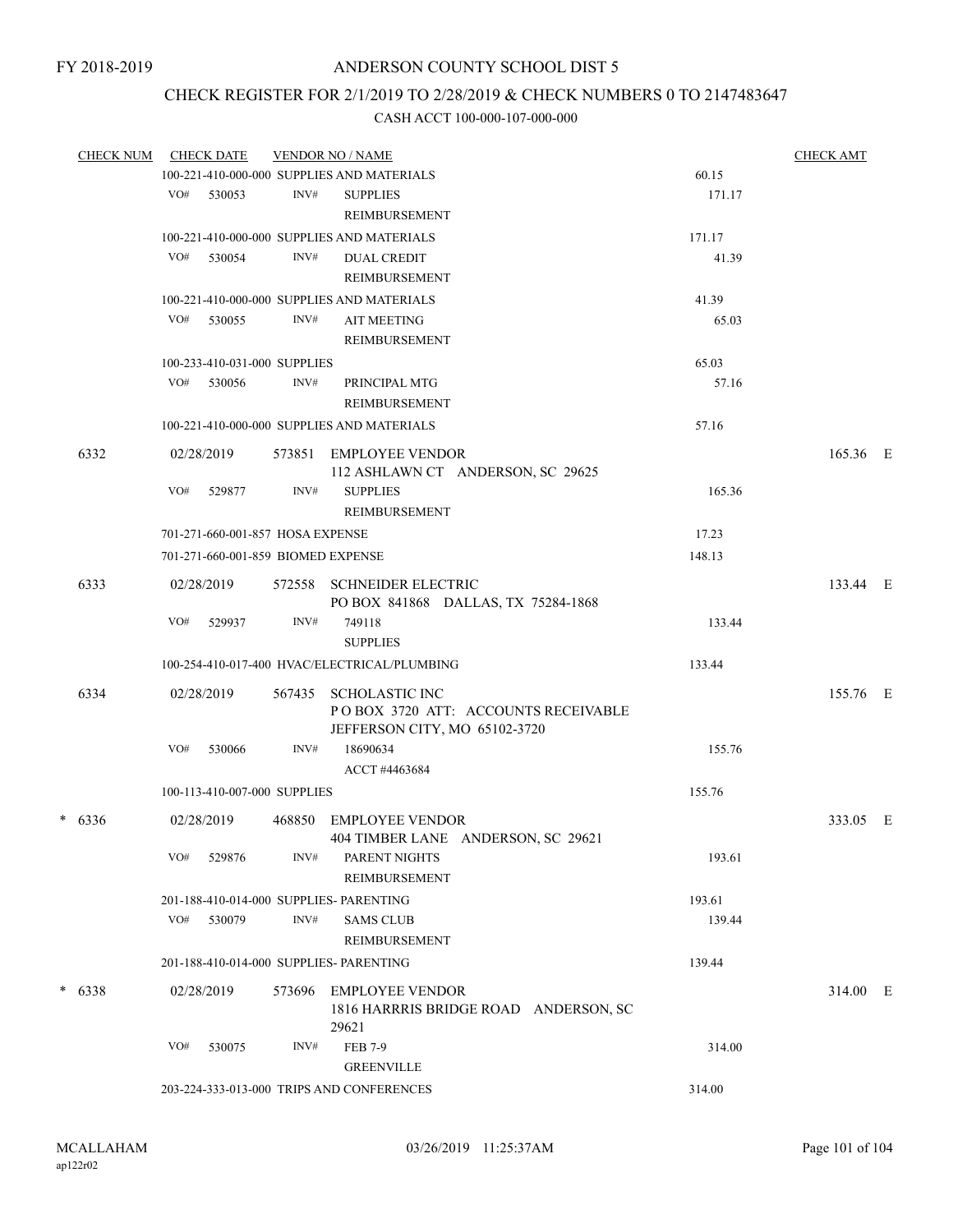### CHECK REGISTER FOR 2/1/2019 TO 2/28/2019 & CHECK NUMBERS 0 TO 2147483647

| <b>CHECK NUM</b> |          | <b>CHECK DATE</b> |                                                              | <b>VENDOR NO / NAME</b> | <b>CHECK AMT</b>                                                                                      |          |       |                |              |  |
|------------------|----------|-------------------|--------------------------------------------------------------|-------------------------|-------------------------------------------------------------------------------------------------------|----------|-------|----------------|--------------|--|
| 6339             |          | 02/28/2019        |                                                              | 572418 EMPLOYEE VENDOR  | 1616 CENTERVILLE ROAD ANDERSON, SC 29625                                                              | 347.00 E |       |                |              |  |
|                  |          | VO#               | 530045                                                       | INV#                    | FEB 7-9<br><b>GREENVILLE</b>                                                                          |          |       | 347.00         |              |  |
|                  |          |                   |                                                              |                         | 203-224-333-014-000 TRIPS AND CONFERENCES                                                             |          |       | 347.00         |              |  |
|                  | $* 6341$ |                   | 02/28/2019                                                   |                         | 563805 EMPLOYEE VENDOR<br>102 ISSAC COURT ANDERSON, SC 29625                                          |          |       |                | 746.43 E     |  |
|                  |          | VO#               | 529989                                                       | INV#                    | <b>READING PLUS</b><br>REIMBURSEMENT                                                                  |          |       | 746.43         |              |  |
|                  |          |                   | 871-113-410-005-000 SUPPLIES                                 |                         |                                                                                                       |          |       | 395.56         |              |  |
|                  |          |                   | 871-113-410-006-000 SUPPLIES                                 |                         |                                                                                                       |          |       | 117.61         |              |  |
|                  |          |                   | 871-113-410-020-000 SUPPLIES                                 |                         |                                                                                                       |          |       | 233.26         |              |  |
|                  | 6342     |                   | 02/28/2019                                                   |                         | 575552 EMPLOYEE VENDOR<br>1026 UPPER DAVIDSON STREET ELLWOOD CITY,<br>PA 16117                        |          |       |                | 314.00 E     |  |
|                  |          | VO#               | 530074                                                       | INV#                    | <b>FEB 7-9</b><br><b>GREENVILLE</b>                                                                   |          |       | 314.00         |              |  |
|                  |          |                   |                                                              |                         | 203-224-333-012-000 TRIPS AND CONFERENCES                                                             |          |       | 314.00         |              |  |
|                  | 6343     |                   | 02/28/2019                                                   | 568718                  | THE READING WAREHOUSE<br>PO BOX 41328 ATT: ACCOUNTS RECEIVABLE<br>NORTH CHARLESTON, SC 29423          |          |       |                | 341.93 E     |  |
|                  |          | VO#               | 530012                                                       | INV#                    | 190441<br><b>MCCANTS MS</b>                                                                           | PO#      | 10166 | 136.46         |              |  |
|                  |          |                   | 871-113-410-005-000 SUPPLIES                                 |                         |                                                                                                       |          |       | 127.51         |              |  |
|                  |          |                   | 871-113-410-005-000 SUPPLIES                                 |                         |                                                                                                       |          |       | 8.95           |              |  |
|                  |          |                   | VO# 530013                                                   | INV#                    | 190392<br><b>GLENVIEW MS</b>                                                                          | PO#      | 10164 | 62.12          |              |  |
|                  |          |                   | 871-113-410-020-000 SUPPLIES                                 |                         |                                                                                                       |          |       | 53.17          |              |  |
|                  |          |                   | 871-113-410-020-000 SUPPLIES                                 |                         |                                                                                                       |          |       | 8.95           |              |  |
|                  |          |                   | VO# 530014                                                   | INV#                    | 190347<br><b>GLENVIEW MS</b>                                                                          | PO#      | 10155 | 143.35         |              |  |
|                  |          |                   | 871-113-410-020-000 SUPPLIES<br>871-113-410-020-000 SUPPLIES |                         |                                                                                                       |          |       | 134.40<br>8.95 |              |  |
|                  | $* 6345$ |                   | 02/28/2019                                                   | 569789                  | UNIFIRST CORPORATION<br>322 STANDING SPRINGS COURT ATT: ACCOUNTS<br>RECEIVABLE SIMPSONVILLE, SC 29680 |          |       |                | $1,406.12$ E |  |
|                  |          | VO#               | 530015                                                       | INV#                    | 1198414<br><b>UNIFORMS</b>                                                                            | PO#      | 99425 | 1,406.12       |              |  |
|                  |          |                   |                                                              |                         | 100-254-410-000-075 UNIFORM PURCHASES                                                                 |          |       | 150.97         |              |  |
|                  |          |                   |                                                              |                         | 100-254-410-002-075 UNIFORM PURCHASES                                                                 |          |       | 158.36         |              |  |
|                  |          |                   |                                                              |                         | 100-254-410-006-075 UNIFORM PURCHASES                                                                 |          |       | 243.79         |              |  |
|                  |          |                   |                                                              |                         | 100-254-410-010-075 UNIFORM PURCHASES                                                                 |          |       | 129.04         |              |  |
|                  |          |                   |                                                              |                         | 100-254-410-014-075 UNIFORM PURCHASES                                                                 |          |       | 316.73         |              |  |
|                  |          |                   |                                                              |                         | 100-254-410-017-075 UNIFORM PURCHASES                                                                 |          |       | 68.05          |              |  |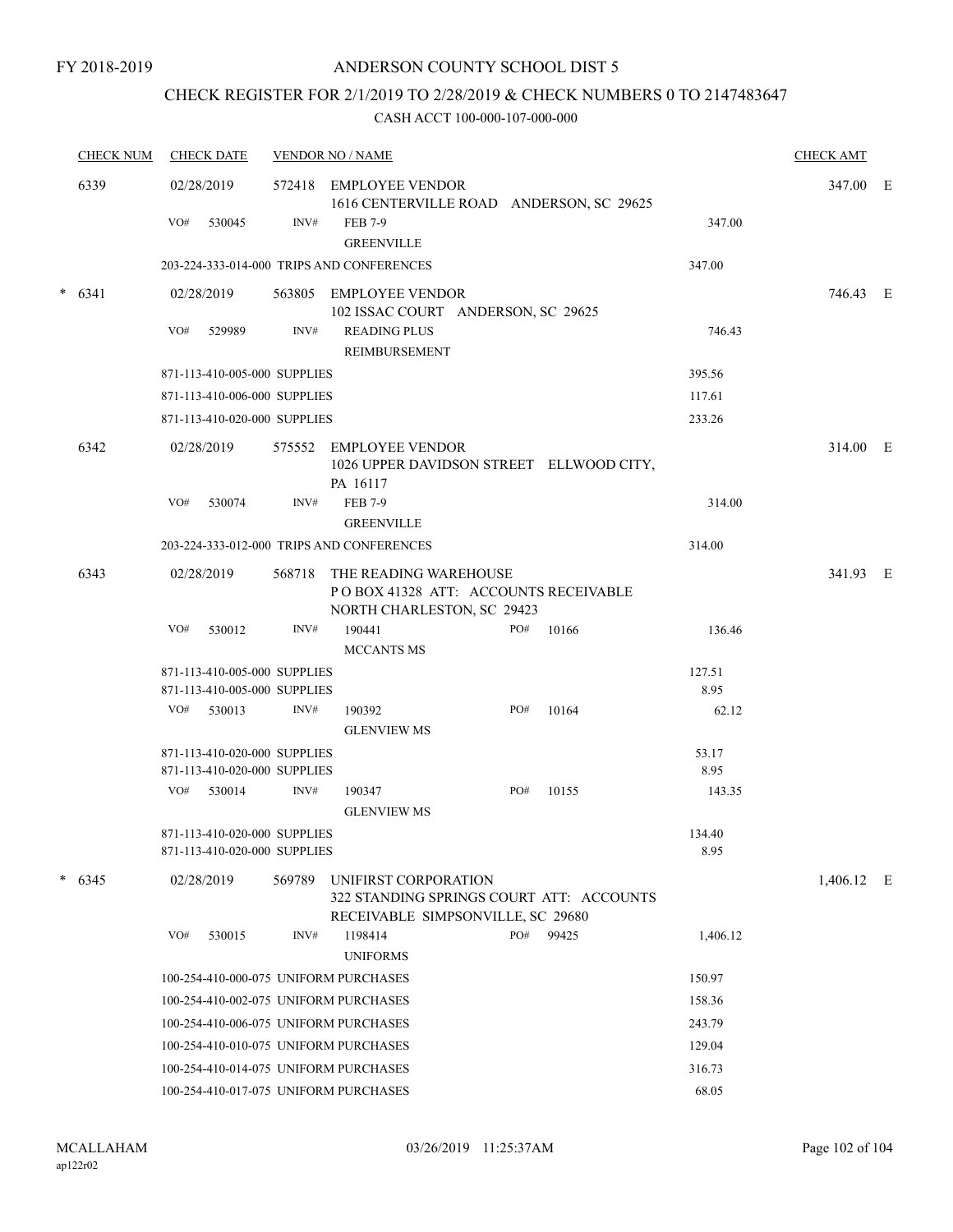### CHECK REGISTER FOR 2/1/2019 TO 2/28/2019 & CHECK NUMBERS 0 TO 2147483647

| <b>CHECK NUM</b> |     | <b>CHECK DATE</b>                               |       | <b>VENDOR NO / NAME</b>                                                                              |                 | <b>CHECK AMT</b> |  |
|------------------|-----|-------------------------------------------------|-------|------------------------------------------------------------------------------------------------------|-----------------|------------------|--|
|                  |     |                                                 |       | 100-254-410-019-075 UNIFORM PURCHASES                                                                | 170.12          |                  |  |
|                  |     |                                                 |       | 100-254-410-020-075 UNIFORM PURCHASES                                                                | 169.06          |                  |  |
| $* 6347$         |     | 02/28/2019                                      |       | 526475 EMPLOYEE VENDOR<br>2901 PLAINFIELD DRIVE ANDERSON, SC 29624                                   |                 | 243.27 E         |  |
|                  | VO# | 529878                                          | INV#  | MISC EXPENSES<br>REIMBURSEMENT                                                                       | 243.27          |                  |  |
|                  |     |                                                 |       | 715-271-660-015-201 MISCELLANEOUS EXPENSE<br>715-271-660-015-201 MISCELLANEOUS EXPENSE               | 158.05<br>85.22 |                  |  |
| 6348             |     | 02/28/2019                                      |       | 529275 WESTAR TIRE<br>P O BOX 400<br>715 NORTH MURRAY ATT:<br>ACCOUNTS RECEIVABLE ANDERSON, SC 29622 |                 | 118.52 E         |  |
|                  | VO# | 529929                                          | INV#  | 150547<br><b>SUPPLIES</b>                                                                            | 38.52           |                  |  |
|                  |     |                                                 |       | 100-254-410-002-001 SUPPLIES - MAINTENANCE                                                           | 38.52           |                  |  |
|                  |     | VO# 529930                                      | INV#  | 150626<br><b>TIRE REPAIR</b>                                                                         | 40.00           |                  |  |
|                  |     |                                                 |       | 100-254-412-000-001 TRUCK SERVICE - MAINTENANCE                                                      | 40.00           |                  |  |
|                  | VO# | 529931                                          | INV#  | 150712<br>TIRE REPAIR                                                                                | 20.00           |                  |  |
|                  |     |                                                 |       | 100-254-412-000-001 TRUCK SERVICE - MAINTENANCE                                                      | 20.00           |                  |  |
|                  | VO# | 529932                                          | INV#  | 150748<br><b>ROTATION</b>                                                                            | 20.00           |                  |  |
|                  |     | 100-254-412-000-001 TRUCK SERVICE - MAINTENANCE | 20.00 |                                                                                                      |                 |                  |  |
| 6349             |     | 02/28/2019                                      |       | 532300 WHITE JONES ACE HARDWARE<br>POBOX 13012 ATT: ACCOUNTS RECEIVABLE<br>ANDERSON, SC 29624        |                 | 206.07 E         |  |
|                  | VO# | 529918                                          | INV#  | 879773<br><b>SUPPLIES</b>                                                                            | 9.03            |                  |  |
|                  |     |                                                 |       | 100-254-410-000-001 MAINT. SUPPLIES-STRUCTURES                                                       | 9.03            |                  |  |
|                  |     | VO# 529919                                      | INV#  | 396282<br><b>SUPPLIES</b>                                                                            | 14.78           |                  |  |
|                  |     |                                                 |       | 100-254-410-000-000 CUSTODIAL SUPPLIES                                                               | 14.78           |                  |  |
|                  | VO# | 529920                                          | INV#  | 396308<br><b>SUPPLIES</b>                                                                            | 12.57           |                  |  |
|                  |     |                                                 |       | 100-254-410-000-001 MAINT. SUPPLIES-STRUCTURES                                                       | 12.57           |                  |  |
|                  |     | VO# 529921                                      | INV#  | 393355<br><b>SUPPLIES</b>                                                                            | 10.68           |                  |  |
|                  |     |                                                 |       | 100-254-412-000-001 TRUCK SERVICE - MAINTENANCE                                                      | 10.68           |                  |  |
|                  | VO# | 529922                                          | INV#  | 879514<br><b>SUPPLIES</b>                                                                            | 41.32           |                  |  |
|                  |     |                                                 |       | 505-253-520-002-TUR BASEBALL/SOFTBALL TURF                                                           | 41.32           |                  |  |
|                  | VO# | 529923                                          | INV#  | 396328<br><b>SUPPLIES</b>                                                                            | 28.48           |                  |  |
|                  |     |                                                 |       | 100-254-410-002-400 HVAC/ELECTRICAL/PLUMBING                                                         | 28.48           |                  |  |
|                  |     | VO# 529924                                      | INV#  | 879695                                                                                               | 17.30           |                  |  |